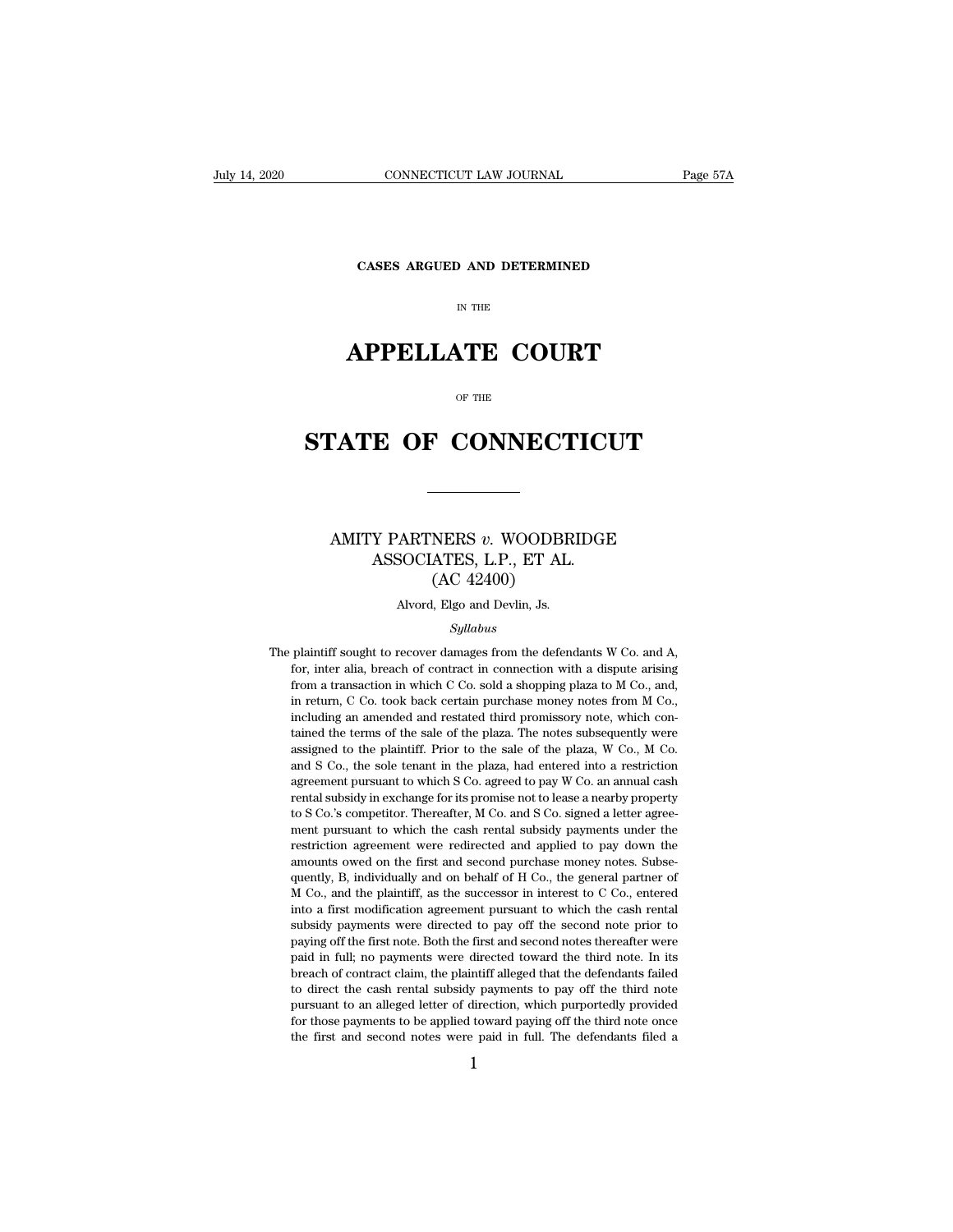## EXECUTE CONNECTICUT LAW JOURNAL July 14, 2020<br>2 JULY, 2020 199 Conn. App. 1<br>Amity Partners v. Woodbridge Associates, L.P. CONNECTICUT LAW JOURNAL<br>JULY, 2020 199 Conn.<br>Amity Partners *v.* Woodbridge Associates, L.P.<br>r summary judgment, and the plaintiff filed a mem JULY, 2020 199 Conn. App. 1<br>Amity Partners v. Woodbridge Associates, L.P.<br>motion for summary judgment, and the plaintiff filed a memorandum<br>of law in opposition thereto to which it attached the deposition testimony

JULY, 2020 199 Conn. App. 1<br>Amity Partners v. Woodbridge Associates, L.P.<br>motion for summary judgment, and the plaintiff filed a memorandum<br>of law in opposition thereto to which it attached the deposition testimony<br>of B, a JULY, 2020 199 Conn. App. 1<br>Amity Partners v. Woodbridge Associates, L.P.<br>motion for summary judgment, and the plaintiff filed a memorandum<br>of law in opposition thereto to which it attached the deposition testimony<br>of B, a Amity Partners v. Woodbridge Associates, L.P.<br>motion for summary judgment, and the plaintiff filed a memorandum<br>of law in opposition thereto to which it attached the deposition testimony<br>of B, a signatory to all of the rel Amity Partners v. Woodbridge Associates, L.P.<br>motion for summary judgment, and the plaintiff filed a memorandum<br>of law in opposition thereto to which it attached the deposition testimony<br>of B, a signatory to all of the rel motion for summary judgment, and the plaintiff filed a memorandum<br>of law in opposition thereto to which it attached the deposition testimony<br>of B, a signatory to all of the relevant agreements, to establish the<br>existence a of law in opposition thereto to which it attached the deposition testimony<br>of B, a signatory to all of the relevant agreements, to establish the<br>existence and terms of the alleged letter of direction. The plaintiff did<br>not of B, a signatory to all of the relevant agreements, to establish the existence and terms of the alleged letter of direction. The plaintiff did not submit a copy of the letter of direction. The trial court granted the defe existence and terms of the alleged letter of direction. The plaintiff did<br>not submit a copy of the letter of direction. The trial court granted<br>the defendants' motion for summary judgment and rendered judgment<br>thereon, det not submit a copy of the letter of direction. The trial court granted<br>the defendants' motion for summary judgment and rendered judgment<br>thereon, determining, inter alia, that B's testimony was barred by the<br>best evidence r the defendants' motion for summary judgment and rendered judgment<br>thereon, determining, inter alia, that B's testimony was barred by the<br>best evidence rule. Held that the plaintiff could not prevail on its claim<br>that the t thereon, determining, inter alia, that B's testimony was barred by the best evidence rule. *Held* that the plaintiff could not prevail on its claim that the trial court improperly determined that the best evidence rule bar best evidence rule. *Held* that the plaintiff could not prevail on its claim<br>that the trial court improperly determined that the best evidence rule<br>barred the plaintiff's reliance on B's deposition testimony in support of<br> that the trial court improperly determined that the best evidence rule<br>barred the plaintiff's reliance on B's deposition testimony in support of<br>its opposition to the defendants' motion for summary judgment; the<br>plaintiff barred the plaintiff's reliance on B's deposition testimony in support of<br>its opposition to the defendants' motion for summary judgment; the<br>plaintiff failed to satisfy its burden, pursuant to the applicable rule ( $\S$  10its opposition to the defendants' motion for summary judgment; the plaintiff failed to satisfy its burden, pursuant to the applicable rule (§ 10-3) of the Connecticut Code of Evidence, to prove that B's testimony was suffi plaintiff failed to satisfy its burden, pursuant to the applicable rule ( $\S$  10-3) of the Connecticut Code of Evidence, to prove that B's testimony was sufficient to establish the former existence, present unavailability 3) of the Connecticut Code of Evidence, to prove that B's testimony was sufficient to establish the former existence, present unavailability and contents of the letter of direction, as his testimony lacked specific details and contents of the letter of direction, as his testimony lacked specific<br>details regarding the letter's signatories and terms and neither B nor<br>the plaintiff could locate a copy of the letter, and, therefore, the produc-

Argued February 18—officially released July 14, 2020<br>*Procedural History*<br>Action to recover damages for, inter alia, breach of details regarding the letter's signatories and terms and neither B nor<br>the plaintiff could locate a copy of the letter, and, therefore, the produc-<br>tion of the letter at trial would not have been excused.<br>Argued February 1 the plaintiff could locate a copy of the letter, and, therefore, the production of the letter at trial would not have been excused.<br>
Argued February 18—officially released July 14, 2020<br>
Procedural History<br>
Action to recov Argued February 18—officially released July 14, 2020<br> *Procedural History*<br>
Action to recover damages for, inter alia, breach of<br>
contract, and for other relief, brought to the Superior<br>
Court in the judicial district of S Argued February 18—officially released July 14, 2020<br> *Procedural History*<br>
Action to recover damages for, inter alia, breach of<br>
contract, and for other relief, brought to the Superior<br>
Court in the judicial district of S *Procedural History*<br>Action to recover damages for, inter alia, breach of<br>contract, and for other relief, brought to the Superior<br>Court in the judicial district of Stamford-Norwalk,<br>where Remedios Rogel, executrix of the e Action to recover damages for, inter alia, breach of<br>contract, and for other relief, brought to the Superior<br>Court in the judicial district of Stamford-Norwalk,<br>where Remedios Rogel, executrix of the estate of Mon-<br>qidh M. Action to recover damages for, inter alia, breach of<br>contract, and for other relief, brought to the Superior<br>Court in the judicial district of Stamford-Norwalk,<br>where Remedios Rogel, executrix of the estate of Mon-<br>qidh M contract, and for other relief, brought to the Superior Court in the judicial district of Stamford-Norwalk, where Remedios Rogel, executrix of the estate of Monqidh M. Al-Sawwaf, was substituted as a defendant; thereafter Court in the judicial district of Stamford-Norwalk<br>where Remedios Rogel, executrix of the estate of Mon<br>qidh M. Al-Sawwaf, was substituted as a defendant<br>thereafter, the court, *Lee*, *J.*, granted the motion for<br>summary j Freafter, the court, *Lee*, *J.*, granted the motion for<br>
mmary judgment filed by the named defendant et al.<br>
d rendered judgment thereon, from which the plain-<br>
f appealed to this court. *Affirmed*.<br> *Kenneth A. Votre*, f

Follom and rendered judgment filed by the named defendant et al.<br>
and rendered judgment thereon, from which the plain-<br> *Henneth A. Votre*, for the appellant (plaintiff).<br> *Barbara M. Schellenberg*, with whom were *David*<br> and rendered judgmen<br>tiff appealed to this contracts of the Section M. Schelle<br>A. Ball and Philip C.<br>defendant et al.). Barbara M. Schellenberg, with whom were David<br>
Ball and Philip C. Pires, for the appellees (named<br>
fendant et al.).<br>
Opinion<br>
ALVORD, J. The plaintiff, Amity Partners, appeals<br>
om the summary judgment rendered by the trial

### *Opinion*

from the summary judgment rendered by the trial court *A. Ball and Philip C. Pires, for the appellees (named defendant et al.).*<br> *Opinion*<br> *ALVORD, J. The plaintiff, Amity Partners, appeals from the summary judgment rendered by the trial court in favor of the defendants Woo*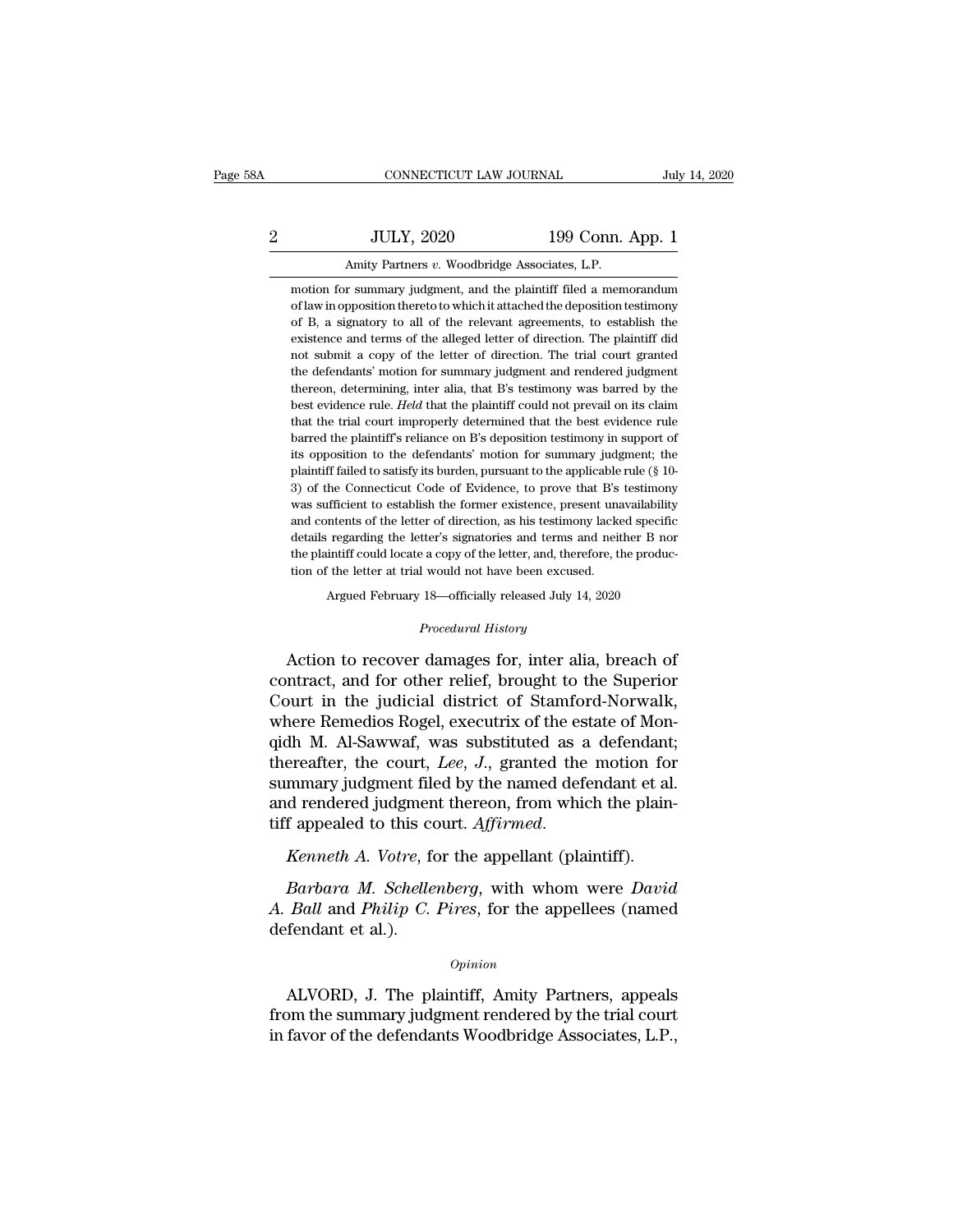| 120                                                          | CONNECTICUT LAW JOURNAL                       |                   |   | Page 59A |
|--------------------------------------------------------------|-----------------------------------------------|-------------------|---|----------|
|                                                              |                                               |                   |   |          |
| 199 Conn. App. 1                                             |                                               | <b>JULY, 2020</b> | 3 |          |
|                                                              | Amity Partners v. Woodbridge Associates, L.P. |                   |   |          |
| and Mongidh M Al-Sawwaf <sup>1</sup> On anneal the plaintiff |                                               |                   |   |          |

 $\begin{array}{r} \text{199 Conn. App. 1} \end{array} \begin{array}{r} \text{COMRECTICUT LAW JOURNAL} \end{array} \begin{array}{r} \text{Page 59/} \ \text{2020} \end{array} \begin{array}{r} \text{Page 59/} \ \text{2020} \end{array} \begin{array}{r} \text{Any Partners } v. \text{ Woodbridge Associates, L.P.} \ \text{2020} \end{array} \begin{array}{r} \text{Any Partners } v. \text{ Woodbridge Associates, L.P.} \ \text{214} \end{array}$ 199 Conn. App. 1 JULY, 2020 3<br>Amity Partners v. Woodbridge Associates, L.P.<br>and Monqidh M. Al-Sawwaf.<sup>1</sup> On appeal, the plaintiff<br>claims that the court improperly determined that the<br>best evidence rule barred the plaintiff 199 Conn. App. 1 JULY, 2020 3<br>
Amity Partners v. Woodbridge Associates, L.P.<br>
and Monqidh M. Al-Sawwaf.<sup>1</sup> On appeal, the plaintiff<br>
claims that the court improperly determined that the<br>
best evidence rule barred the plai 199 Conn. App. 1 JULY, 2020 3<br>Amity Partners v. Woodbridge Associates, L.P.<br>and Monqidh M. Al-Sawwaf.<sup>1</sup> On appeal, the plaintiff<br>claims that the court improperly determined that the<br>best evidence rule barred the plaintif Amity Partners v. Woodbridge Associates, L.P.<br>
and Monqidh M. Al-Sawwaf.<sup>1</sup> On appeal, the plaintiff<br>
claims that the court improperly determined that the<br>
best evidence rule barred the plaintiff's reliance on cer-<br>
tain Amity Partners v. Woodbridge Associates, L.P.<br>and Monqidh M. Al-Sawwaf.<sup>1</sup> On appeal, the plaintiff<br>claims that the court improperly determined that the<br>best evidence rule barred the plaintiff's reliance on cer-<br>tain depos and Monqidh M. Al-Sawwaf.<sup>1</sup> Orclaims that the court improperly<br>best evidence rule barred the plaitain deposition testimony in sup<br>to the defendants' motion for su<br>disagree with the plaintiff and, a<br>judgment of the trial c ialisms that the court improperly determined that the<br>st evidence rule barred the plaintiff's reliance on cer-<br>in deposition testimony in support of its opposition<br>the defendants' motion for summary judgment. We<br>sagree wit best evidence rule barred the plaintiff's reliance on certain deposition testimony in support of its opposition<br>to the defendants' motion for summary judgment. We<br>disagree with the plaintiff and, accordingly, affirm the<br>ju

tain deposition testimony in support of its opposition<br>to the defendants' motion for summary judgment. We<br>disagree with the plaintiff and, accordingly, affirm the<br>judgment of the trial court.<br>The following facts and proced to the defendants' motion for summary judgment. We<br>disagree with the plaintiff and, accordingly, affirm the<br>judgment of the trial court.<br>The following facts and procedural history are rele-<br>vant to this appeal. In 1993, Ma disagree with the plaintiff and, accordingly, affirm the<br>judgment of the trial court.<br>The following facts and procedural history are rele-<br>vant to this appeal. In 1993, Madison Square Associates,<br>L.P. (Madison), and Amity judgment of the trial court.<br>
The following facts and procedural history are rele-<br>
vant to this appeal. In 1993, Madison Square Associates,<br>
L.P. (Madison), and Amity Road Shopping Center, Inc.<br>
(Amity), engaged in a tran The following facts and procedural history are relevant to this appeal. In 1993, Madison Square Associates, L.P. (Madison), and Amity Road Shopping Center, Inc. (Amity), engaged in a transaction in which Amity sold to Madi vant to this appeal. In 1993, Madison Square Associates,<br>L.P. (Madison), and Amity Road Shopping Center, Inc.<br>(Amity), engaged in a transaction in which Amity sold<br>to Madison the Amity Plaza Shopping Center in New<br>Haven (p L.P. (Madison), and Amity Road Shopping Center, Inc. (Amity), engaged in a transaction in which Amity sold<br>to Madison the Amity Plaza Shopping Center in New<br>Haven (plaza) and, in return, Amity took back certain<br>purchase mo (Amity), engaged in a transaction in which Amity sold<br>to Madison the Amity Plaza Shopping Center in New<br>Haven (plaza) and, in return, Amity took back certain<br>purchase money notes from Madison. Included in these<br>purchase mo to Madison the Amity Plaza Shopping Center in New<br>Haven (plaza) and, in return, Amity took back certain<br>purchase money notes from Madison. Included in these<br>purchase money notes was the "Amended and Restated<br>Third Promisso Haven (plaza) and, in return, Amity took back certain<br>purchase money notes from Madison. Included in these<br>purchase money notes was the "Amended and Restated<br>Third Promissory Note" (third note), which con-<br>tained the terms purchase money notes from Madison. Included in these<br>purchase money notes was the "Amended and Restated<br>Third Promissory Note" (third note), which con-<br>tained the terms of the sale of the plaza. In 1998, Amity<br>assigned the plaintiff.<sup>2</sup> ird Promissory Note" (third note), which con-<br>ined the terms of the sale of the plaza. In 1998, Amity<br>signed the notes to Viliam Frankel and Magdalena<br>anklin, as personal representatives of the estate of<br>arry Franklin, who tained the terms of the sale of the plaza. In 1998, Amity<br>assigned the notes to Viliam Frankel and Magdalena<br>Franklin, as personal representatives of the estate of<br>Harry Franklin, who then assigned the notes to the<br>plainti

assigned the notes to Viliam Frankel and Magdalena<br>Franklin, as personal representatives of the estate of<br>Harry Franklin, who then assigned the notes to the<br>plaintiff.<sup>2</sup><br>Prior to the sale of the plaza, on May 13, 1992, Wo Franklin, as personal representatives of the estate of<br>Harry Franklin, who then assigned the notes to the<br>plaintiff.<sup>2</sup><br>Prior to the sale of the plaza, on May 13, 1992, Wood-<br>bridge Associates, L.P., Madison, and The Stop Prior to the sale of the plaza, on May 13, 1992, Wood-<br>ridge Associates, L.P., Madison, and The Stop & Shop<br>upermarket Company (Stop & Shop)—the sole tenant<br>the plaza—had entered into a restriction agreement,<br><sup>1</sup> Al-Sawwaf bridge Associates, L.P., Madison, and The Stop & Shop<br>Supermarket Company (Stop & Shop)—the sole tenant<br>in the plaza—had entered into a restriction agreement,<br><sup>1</sup>Al-Sawwaf was a general partner of Woodbridge Associates, L.

Supermarket Company (Stop & Shop)—the sole tenant<br>in the plaza—had entered into a restriction agreement,<br> $\frac{1}{1}$ Al-Sawwaf was a general partner of Woodbridge Associates, L.P. He died<br>during the pendency of this action, in the plaza—had entered into a restriction agreement,<br>
<sup>1</sup>Al-Sawwaf was a general partner of Woodbridge Associates, L.P. He died during the pendency of this action, and Remedios Rogel, the executrix of his estate, was su In the plaza—nad entered into a restriction agreement,<br>
<sup>1</sup>Al-Sawwaf was a general partner of Woodbridge Associates, L.P. He died<br>
during the pendency of this action, and Remedios Rogel, the executrix of<br>
his estate, was s <sup>1</sup> Al-Sawwaf was a general partner of Woodbridge Associates, L.P. He died during the pendency of this action, and Remedios Rogel, the executrix of his estate, was substituted as a defendant. Woodbridge Associates, Inc., his estate, was substituted as a defendant. Woodbridge Associates, Inc., was also named as a defendant but is nonappearing. For simplicity, we refer to those parties collectively as the defendants and individually by name

also named as a defendant but is nonappearing. For simplicity, we refer<br>to those parties collectively as the defendants and individually by name<br>where appropriate.<br><sup>2</sup> Harry Franklin owned 100 percent of the issued stock i to those parties collectively as the defendants and individually by name<br>where appropriate.<br><sup>2</sup> Harry Franklin owned 100 percent of the issued stock in Amity. After<br>his death on March 10, 1993, his ownership interest, incl where appropriate.<br>
<sup>2</sup> Harry Franklin owned 100 percent of the issued stock in Amity. After<br>
<sup>2</sup> Harry Franklin owned 100 percent of the issued stock in Amity. After<br>
his death on March 10, 1993, his ownership interest, i <sup>2</sup> Harry Franklin owned 100 percent of the issued stock in Amity. After his death on March 10, 1993, his ownership interest, including the three notes acquired from the sale of the plaza to Madison, became assets of his e Frankel and Magdalena Franklin, as personal representatives of the estate. The plaintiff was formed to distribute assets of the Franklin estate of the plaintiff was formed to distribute assets of the Franklin estate to fam notes acquired from the sale of the plaza to Madison, became assets of his estate. The plaintiff was formed to distribute assets of the Franklin estate to family members of Harry Franklin. The plaintiff's membership consis to family members of Harry Franklin. The plaintiff's membership consists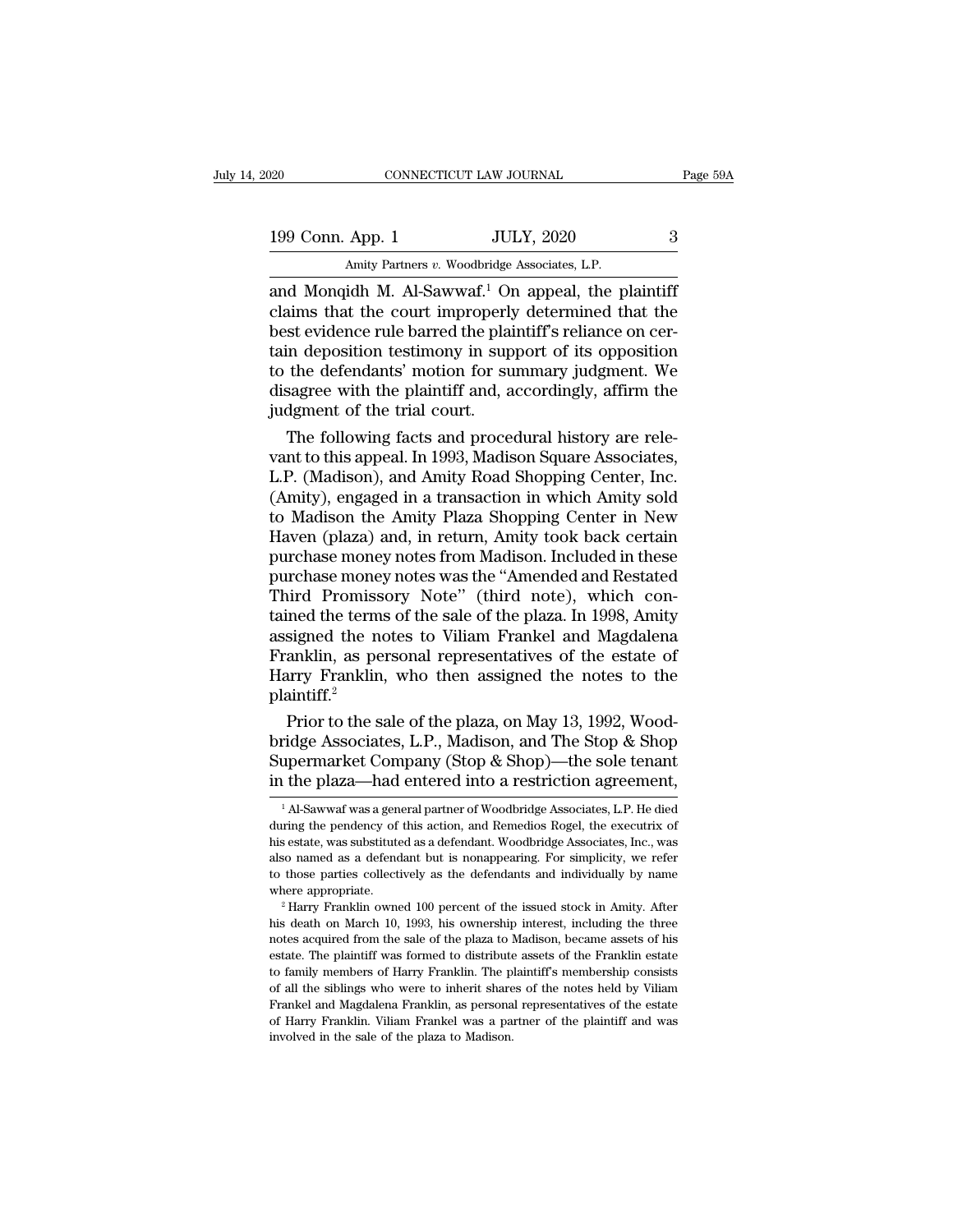| )A | CONNECTICUT LAW JOURNAL                            |                  | July 14, 2020 |
|----|----------------------------------------------------|------------------|---------------|
|    | <b>JULY, 2020</b>                                  | 199 Conn. App. 1 |               |
|    | Amity Partners v. Woodbridge Associates, L.P.      |                  |               |
|    | under which Stop & Shop had agreed to pay to Wood- |                  |               |

CONNECTICUT LAW JOURNAL<br>
4 JULY, 2020 199 Conn. App. 1<br>
Amity Partners v. Woodbridge Associates, L.P.<br>
under which Stop & Shop had agreed to pay to Wood-<br>
bridge Associates, L.P., a cash rental subsidy of no more<br>
than \$13 bridge Associates, L.P.<br>Amity Partners v. Woodbridge Associates, L.P.<br>under which Stop & Shop had agreed to pay to Woodbridge Associates, L.P., a cash rental subsidy of no more<br>than \$134,000 per annum in exchange for its p  $\frac{139}{4}$  JULY, 2020 199 Conn. App. 1<br>Amity Partners v. Woodbridge Associates, L.P.<br>under which Stop & Shop had agreed to pay to Wood-<br>bridge Associates, L.P., a cash rental subsidy of no more<br>than \$134,000 per annum in  $\frac{1}{2}$  JULY, 2020 199 Conn. App. 1<br>Amity Partners v. Woodbridge Associates, L.P.<br>under which Stop & Shop had agreed to pay to Wood-<br>bridge Associates, L.P., a cash rental subsidy of no more<br>than \$134,000 per annum in e Amity Partners v. Woodbridge Associates, L.P.<br>
under which Stop & Shop had agreed to pay to Wood-<br>
bridge Associates, L.P., a cash rental subsidy of no more<br>
than \$134,000 per annum in exchange for its promise<br>
not to lea Amity Partners v. Woodbridge Associates, L.P.<br>
under which Stop & Shop had agreed to pay to Wood-<br>
bridge Associates, L.P., a cash rental subsidy of no more<br>
than \$134,000 per annum in exchange for its promise<br>
not to leas under which Stop & Shop had agreed to pay to Wood-<br>bridge Associates, L.P., a cash rental subsidy of no more<br>than \$134,000 per annum in exchange for its promise<br>not to lease a nearby property it owned to a competitor<br>of St bridge Associates, L.P., a cash rental subsidy of no more<br>than \$134,000 per annum in exchange for its promise<br>not to lease a nearby property it owned to a competitor<br>of Stop & Shop. On December 21, 1993, Stop & Shop<br>and Ma than \$134,000 per annum in exchange for its promise<br>not to lease a nearby property it owned to a competitor<br>of Stop & Shop. On December 21, 1993, Stop & Shop<br>and Madison signed a letter agreement regarding a con-<br>struction not to lease a nearby property it owned to a competitor<br>of Stop & Shop. On December 21, 1993, Stop & Shop<br>and Madison signed a letter agreement regarding a con-<br>struction loan Stop & Shop earlier had given to Madison<br>to re of Stop & Shop. On December 21, 1993, Stop & Shop<br>and Madison signed a letter agreement regarding a construction loan Stop & Shop earlier had given to Madison<br>to renovate the plaza. The letter agreement provided for<br>the ca and Madison signed a letter agreement regarding a construction loan Stop & Shop earlier had given to Madison<br>to renovate the plaza. The letter agreement provided for<br>the cash rental subsidy payments under the restriction<br>a struction loan Stop & Shop earlier had given to Madison<br>to renovate the plaza. The letter agreement provided for<br>the cash rental subsidy payments under the restriction<br>agreement, originally payable to Woodbridge Associ-<br>at to renovate the plaza. The letter agreement provided for<br>the cash rental subsidy payments under the restriction<br>agreement, originally payable to Woodbridge Associ-<br>ates, L.P., to be redirected and applied to pay down the<br>a the cash rental subsidy payments under the agreement, originally payable to Woodbi<br>ates, L.P., to be redirected and applied to p<br>amounts owed on the first purchase mone<br>note) and the second purchase money i<br>note) held by A reement, originally payable to Woodbridge Associ-<br>es, L.P., to be redirected and applied to pay down the<br>nounts owed on the first purchase money note (first<br>te) and the second purchase money note (second<br>te) held by Amity ates, L.P., to be redirected and applied to pay down the<br>amounts owed on the first purchase money note (first<br>note) and the second purchase money note (second<br>note) held by Amity and, later, held by the plaintiff as<br>the su

amounts owed on the first purchase money note (first<br>note) and the second purchase money note (second<br>note) held by Amity and, later, held by the plaintiff as<br>the successor in interest to Amity.<sup>3</sup><br>On May 7, 1999, Martin G note) and the second purchase money note (second<br>note) held by Amity and, later, held by the plaintiff as<br>the successor in interest to Amity.<sup>3</sup><br>On May 7, 1999, Martin G. Berger, individually and<br>on behalf of McCann Real note) held by Amity and, later, held by the plaintiff as<br>the successor in interest to Amity.<sup>3</sup><br>On May 7, 1999, Martin G. Berger, individually and<br>on behalf of McCann Real Equities Investment Holding<br>Company, along with t the successor in interest to Amity.<sup>3</sup><br>On May 7, 1999, Martin G. Berger, individually and<br>on behalf of McCann Real Equities Investment Holding<br>Company, along with the plaintiff, as successor in inter-<br>est to Amity, entered On May 7, 1999, Martin G. Berger, individually and<br>on behalf of McCann Real Equities Investment Holding<br>Company, along with the plaintiff, as successor in inter-<br>est to Amity, entered into a first modification agree-<br>ment, on behalf of McCann Real Equities Investment Holding<br>Company, along with the plaintiff, as successor in inter-<br>est to Amity, entered into a first modification agree-<br>ment, under which the parties agreed that the cash<br>renta Company, along with the plaintiff, as successor in interest to Amity, entered into a first modification agreement, under which the parties agreed that the cash rental subsidy paid by Stop & Shop would be directed to pay do est to Amity, entered into a first modification agreement, under which the parties agreed that the cash rental subsidy paid by Stop & Shop would be directed to pay down the second note prior to paying down the first note. ent, under which the parties agreed that the cash<br>ntal subsidy paid by Stop & Shop would be directed<br>pay down the second note prior to paying down the<br>st note. Both the first and second notes were paid in<br>ll as of 2007. No rental subsidy paid by Stop & Shop would be directed<br>to pay down the second note prior to paying down the<br>first note. Both the first and second notes were paid in<br>full as of 2007. No payments were directed toward the<br>third

to pay down the second note prior to paying down the<br>first note. Both the first and second notes were paid in<br>full as of 2007. No payments were directed toward the<br>third note.<br>The plaintiff brought this action for, inter a first note. Both the first and second notes were paid in<br>full as of 2007. No payments were directed toward the<br>third note.<br>The plaintiff brought this action for, inter alia, breach<br>of contract against the defendants, alleg full as of 2007. No payments were directed toward the<br>third note.<br>The plaintiff brought this action for, inter alia, breach<br>of contract against the defendants, alleging, among<br>other things, that the defendants failed to di f contract against the defendants, alleging, among<br>ther things, that the defendants failed to direct pay-<br>ent to pay off the third note, pursuant to an alleged<br>tter of direction, which purportedly provided for the<br><sup>3</sup>The other things, that the defendants failed to direct payment to pay off the third note, pursuant to an alleged<br>letter of direction, which purportedly provided for the<br><sup>3</sup>The record on appeal includes the deposition of Martin

ment to pay off the third note, pursuant to an alleged<br>letter of direction, which purportedly provided for the<br><sup>3</sup>The record on appeal includes the deposition of Martin G. Berger, vice<br>president of McCann Real Equities Ser Metter of direction, which purportedly provided for the<br>
<sup>3</sup> The record on appeal includes the deposition of Martin G. Berger, vice<br>
president of McCann Real Equities Series 10, Inc. (McCann), a real estate<br>
development fi letter OI GIFECHOH, WHICH purporteury provided for the absoluted for the president of McCann Real Equities Series 10, Inc. (McCann), a real estate development firm which was the managing member and general partner of Madis <sup>3</sup> The record on appeal includes the deposition of Martin G. Berger, vice president of McCann Real Equities Series 10, Inc. (McCann), a real estate development firm which was the managing member and general partner of Ma president of McCann Real Equities Series 10, Inc. (McCann), a real estate development firm which was the managing member and general partner of Madison. McCann created Woodbridge Associates, L.P., to develop property locat development firm which was the managing member and general partner of Madison. McCann created Woodbridge Associates, L.P., to develop property located near the plaza in Woodbridge. As testified to by Berger, Woodbridge Ass development firm which was the managing member and general partner of Madison. McCann created Woodbridge Associates, L.P., to develop property located near the plaza in Woodbridge. As testified to by Berger, Woodbridge Ass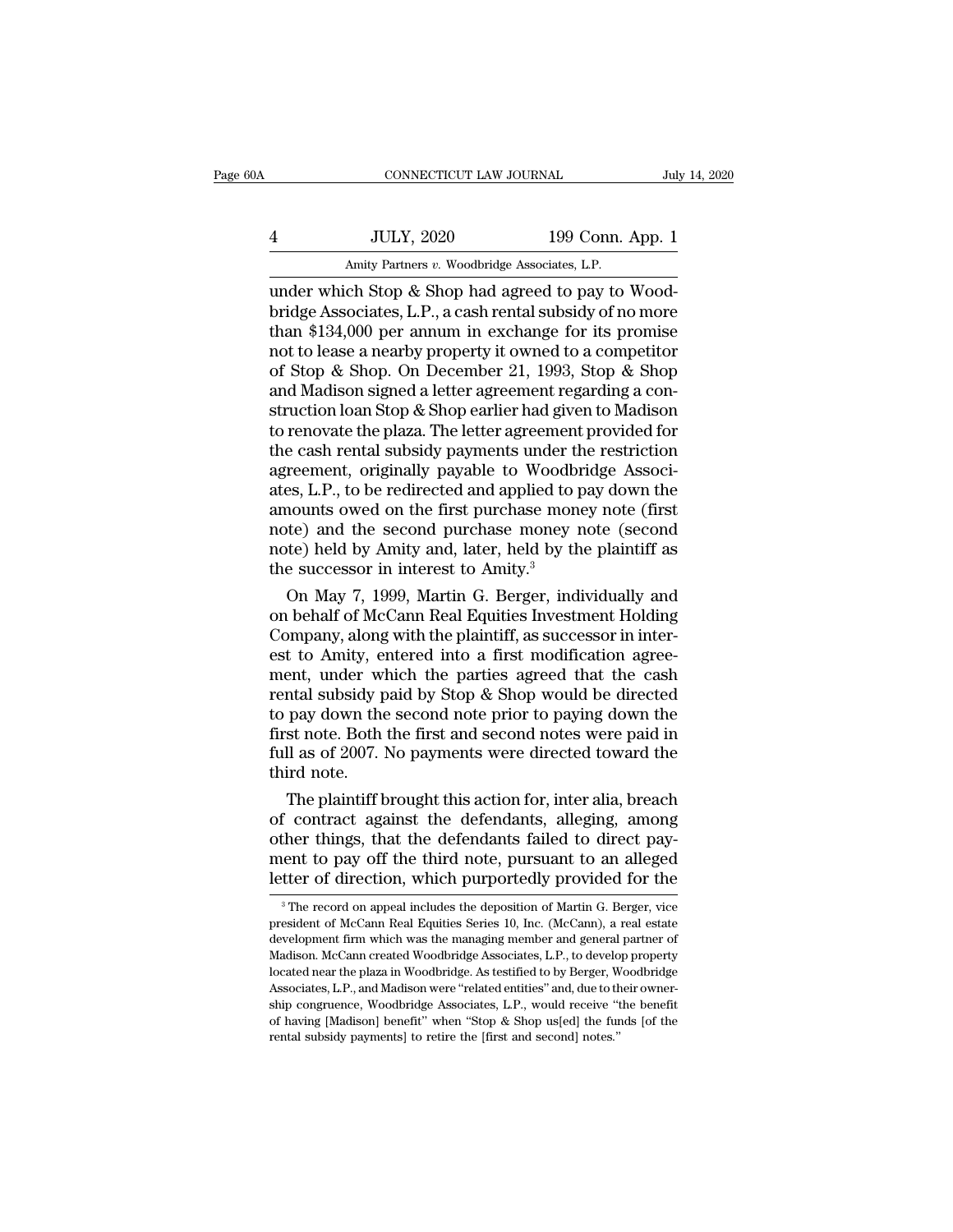20 CONNECTICUT LAW JOURNAL Page 61A<br>199 Conn. App. 1 JULY, 2020 5<br>Amity Partners v. Woodbridge Associates, L.P. EXECUTE AM JOURNAL CONNECTICUT LAW JOURNAL APP. 1 JULY, 2020<br>Amity Partners *v*. Woodbridge Associates, L.P.

connectricut LAW JOURNAL<br>
199 Conn. App. 1 JULY, 2020 5<br>
Amity Partners v. Woodbridge Associates, L.P.<br>
cash rental subsidy payments to be applied toward pay-<br>
ing off the third note once the first and second notes<br>
were p 199 Conn. App. 1 JULY, 2020 5<br>Amity Partners v. Woodbridge Associates, L.P.<br>Cash rental subsidy payments to be applied toward pay-<br>ing off the third note once the first and second notes<br>were paid in full. In the operative 199 Conn. App. 1 JULY, 2020 5<br>Amity Partners v. Woodbridge Associates, L.P.<br>Cash rental subsidy payments to be applied toward pay-<br>ing off the third note once the first and second notes<br>were paid in full. In the operative 199 Conn. App. 1 JULY, 2020 5<br>Amity Partners v. Woodbridge Associates, L.P.<br>cash rental subsidy payments to be applied toward pay-<br>ing off the third note once the first and second notes<br>were paid in full. In the operative Amity Partners *v*. Woodbridge Associates, L.P.<br>
cash rental subsidy payments to be applied toward pay-<br>
ing off the third note once the first and second notes<br>
were paid in full. In the operative complaint,<sup>4</sup> the plain-<br> Amity Partners v. Woodbridge Associates, L.P.<br>
cash rental subsidy payments to be applied toward pay-<br>
ing off the third note once the first and second notes<br>
were paid in full. In the operative complaint,<sup>4</sup> the plain-<br> cash rental subsidy payments to be applied toward paying off the third note once the first and second notes<br>were paid in full. In the operative complaint,<sup>4</sup> the plain-<br>tiff alleges that its breach of contract claim is sup ing off the third note once the first and second notes<br>were paid in full. In the operative complaint,<sup>4</sup> the plain-<br>tiff alleges that its breach of contract claim is supported<br>by the contents of the restriction agreement, were paid in full. In the operative complaint,<sup>4</sup> the plaintiff alleges that its breach of contract claim is supported<br>by the contents of the restriction agreement, the letter<br>agreement, and the first modification agreemen tiff alleges that its breach of contract claim is supported<br>by the contents of the restriction agreement, the letter<br>agreement, and the first modification agreement.<sup>5</sup> On<br>June 22, 2018, the defendants filed a motion for s by the contents of the restriction agreement, the letter<br>agreement, and the first modification agreement.<sup>5</sup> On<br>June 22, 2018, the defendants filed a motion for sum-<br>mary judgment. On August 17, 2018, the plaintiff filed<br>a agreement, and the first modification agreement.<sup>5</sup> On<br>June 22, 2018, the defendants filed a motion for sum-<br>mary judgment. On August 17, 2018, the plaintiff filed<br>a memorandum of law in opposition to the defendants'<br>moti June 22, 2018, the defendants filed a motion for sum-<br>mary judgment. On August 17, 2018, the plaintiff filed<br>a memorandum of law in opposition to the defendants'<br>motion for summary judgment. In support of its oppo-<br>sition for sum-<br>tiff filed<br>endants'<br>ts oppo-<br>anscript<br>ociates,<br>ed letter<br>ed letter<br>iroction mary judgment. On August 17, 2018, the plaintiff filed<br>a memorandum of law in opposition to the defendants'<br>motion for summary judgment. In support of its oppo-<br>sition, the plaintiff attached the deposition transcript<br>of a memorandum of law in opposition to the defendants'<br>motion for summary judgment. In support of its oppo-<br>sition, the plaintiff attached the deposition transcript<br>of Berger, a former partner of Woodbridge Associates,<br>L.P. motion for summary judgment. In support of its opposition, the plaintiff attached the deposition transcript<br>of Berger, a former partner of Woodbridge Associates,<br>L.P., and signatory to the relevant documents,<sup>6</sup> in order<br> sition, the plaintiff attached the deposition transcript<br>of Berger, a former partner of Woodbridge Associates,<br>L.P., and signatory to the relevant documents,<sup>6</sup> in order<br>to establish the existence and terms of the alleged of Berger, a former partner of Woodbridge Associates,<br>L.P., and signatory to the relevant documents,<sup>6</sup> in order<br>to establish the existence and terms of the alleged letter<br>of direction. Berger testified that a letter of di L.P., and signatory to the relevant documents,<sup>6</sup> in order<br>to establish the existence and terms of the alleged letter<br>of direction. Berger testified that a letter of direction<br>"directed Stop & Shop to apply the restrictio to establish the existence and terms of the alleged letter<br>of direction. Berger testified that a letter of direction<br>"directed Stop & Shop to apply the restriction payment<br>to the third note, and it was required [to do so] tion. recollection, by Amity  $\dots$  as a condition of accepting<br>the third note or the amended and restated third note."<br>The plaintiff did not submit a copy of the letter of direc-<br>tion.<br> $4\text{The}$  operative complaint alleged fourte the third note or the amended and restated third note."<br>The plaintiff did not submit a copy of the letter of direction.<br>"<br><sup>4</sup> The operative complaint alleged fourteen counts against the various<br>defendants. Count one allege

The plaintiff did not submit a copy of the letter of direction.<br>
<sup>4</sup> The operative complaint alleged fourteen counts against the various<br>
defendants. Count one alleged breach of contract against Woodbridge Associates, L.P. The general partner of Woodbridge Associates, L.P., and Woodbridge Associates, L.P., and Woodbridge Associates, I.C. Count two alleged liability of Al-Sawwaf, the general partner of Woodbridge Associates, L.P. Count three <sup>4</sup> The operative complaint alleged fourteen counts against the various defendants. Count one alleged breach of contract against Woodbridge Associates, L.P., and Woodbridge Associates, Inc. Count two alleged liability of A <sup>4</sup> The operative complaint alleged fourteen counts against the various defendants. Count one alleged breach of contract against Woodbridge Associates, L.P., and Woodbridge Associates, I.C. Count two alleged liability of defendants. Count one alleged breach of contract against Woodbridge Associates, L.P., and Woodbridge Associates, Inc. Count two alleged liability of Al-Sawwaf, the general partner of Woodbridge Associates, L.P. Count three ciates, L.P., and Woodbridge Associates, Inc. Count two alleged liability of Al-Sawwaf, the general partner of Woodbridge Associates, L.P. Count three sought to impose liability on Al-Sawwaf by piercing the corporate veil and civil conspiracy. The plaintiff did not oppose the defendants' or summary capacity of Woodbridge Associates, L.P. Count three sought to impose liability on Al-Sawwaf by piercing the corporate veil of Woodbridge Associa for summary in the summary of Sales and the percent as to coupled the corporate veil of Woodbridge Associates, L.P. Counts four through fourteen alleged misrepresentation, conversion, unjust enrichment, statutory theft, vi boundary and challenge the system of the defendants of the connecticut Unfair Trade Practices Act, General Statutes  $\S$  42-110a et seq., and civil conspiracy. The plaintiff did not oppose the defendants' motion for summar sentation, conversion, unjust enrichment, statutory theft, violations of the Connecticut Unfair Trade Practices Act, General Statutes  $\S$  42-110a et seq., and civil conspiracy. The plaintiff did not oppose the defendants'

and civil conspiracy. The plaintiff did not oppose the defendants' motion<br>for summary judgment as to counts four through fourteen and, on appeal,<br>does not challenge the judgment rendered on those counts.<br><sup>5</sup> As the court n for summary judgment as to counts four through fourteen and, on appeal, does not challenge the judgment rendered on those counts.<br>
<sup>5</sup> As the court noted during the hearing on the defendants' motion for summary judgment, a <sup>5</sup> As the court noted during the hearing on the defendants' motion for summary judgment, and as is readily apparent after our review of the relevant documents, nowhere in the three documents is there any reference to the

and the agreement, and as is readily apparent after our review of the relevant<br>documents, nowhere in the three documents is there any reference to the<br>third note.<br><sup>6</sup> On behalf of Madison and Woodbridge Associates, L.P., B documents, nowhere in the three documents is there any reference to the third note.<br><sup>6</sup> On behalf of Madison and Woodbridge Associates, L.P., Berger signed the restriction agreement and the letter agreement. He signed the  $6$ On behalf of Madison and Woodbridge Associates, L.P., Berger signed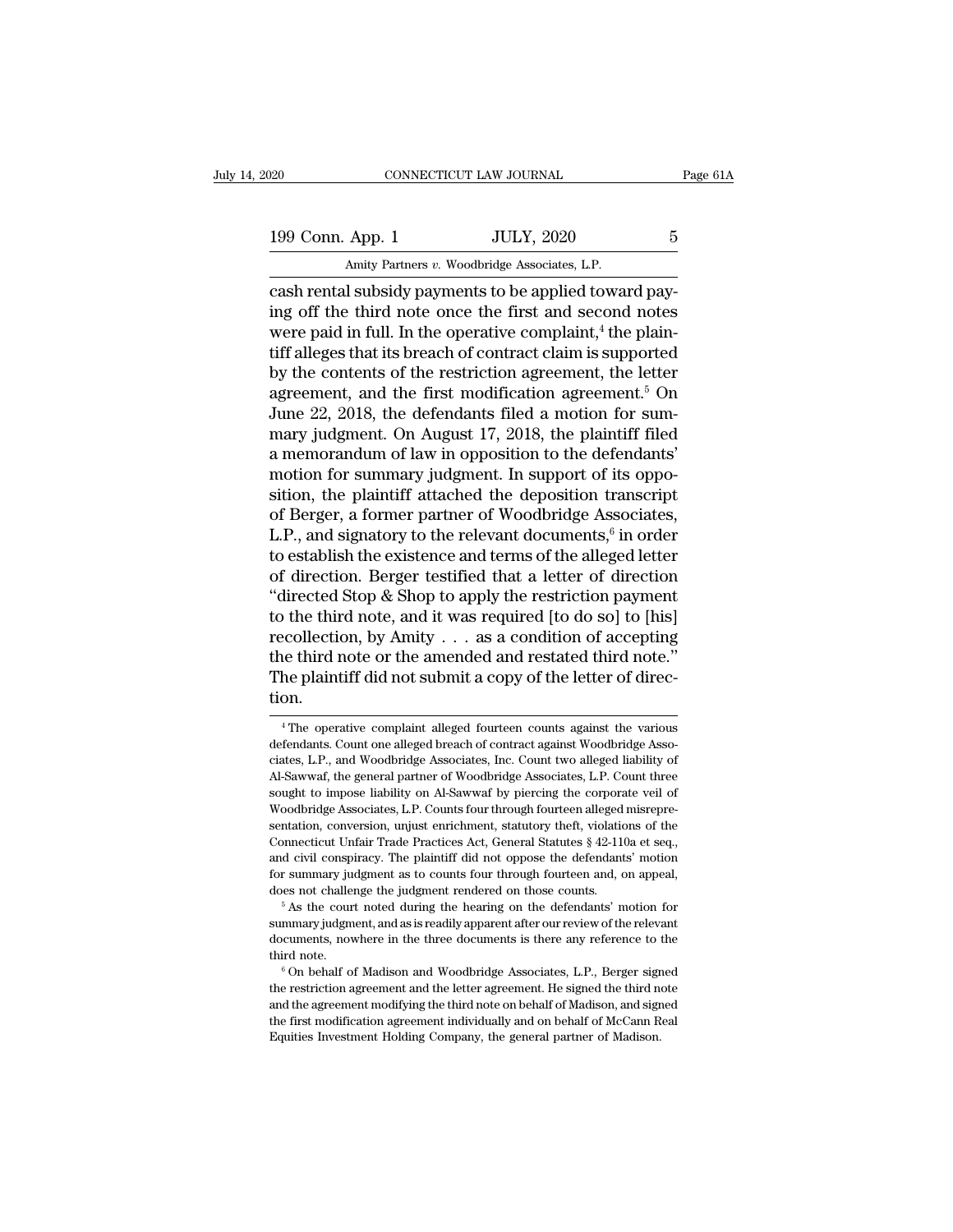| 2A | CONNECTICUT LAW JOURNAL                        |                  | July 14, 2020 |
|----|------------------------------------------------|------------------|---------------|
| 6  | <b>JULY, 2020</b>                              | 199 Conn. App. 1 |               |
|    | Amity Partners v. Woodbridge Associates, L.P.  |                  |               |
|    | The court Lee J granted the defendants' motion |                  |               |

CONNECTICUT LAW JOURNAL July 14, 2020<br>JULY, 2020 199 Conn. App. 1<br>Amity Partners v. Woodbridge Associates, L.P.<br>The court, *Lee, J.*, granted the defendants' motion<br>r summary judgment on October 1, 2018. In its memofor the Summary 1990 Sonn. App. 1<br>
Amity Partners v. Woodbridge Associates, L.P.<br>
The court, *Lee*, *J.*, granted the defendants' motion<br>
for summary judgment on October 1, 2018. In its memo-<br>
randum of decision, the court For a set of the court,  $2020$  and  $199$  Conn. App. 1<br>
The court,  $Lee$ ,  $J$ , granted the defendants' motion<br>
for summary judgment on October 1, 2018. In its memo-<br>
randum of decision, the court stated that the "[p]laintiff  $\frac{100}{100}$  and  $\frac{100}{100}$  and  $\frac{100}{100}$  and  $\frac{100}{100}$  and  $\frac{100}{100}$  and  $\frac{100}{100}$  and  $\frac{100}{100}$  and  $\frac{100}{100}$  and  $\frac{100}{100}$  and  $\frac{100}{100}$  are court stated that the "[p] laintiff cites Amity Partners v. Woodbridge Associates, L.P.<br>The court, Lee, J., granted the defendants' motion<br>for summary judgment on October 1, 2018. In its memo-<br>randum of decision, the court stated that the "[p]laintiff<br>cites to no Amity Partners v. Woodbridge Associates, L.P.<br>
The court, Lee, J., granted the defendants' motion<br>
for summary judgment on October 1, 2018. In its memo-<br>
randum of decision, the court stated that the "[p]laintiff<br>
cites t The court, *Lee*, *J.*, granted the defendants' motion<br>for summary judgment on October 1, 2018. In its memo-<br>randum of decision, the court stated that the "[p]laintiff<br>cites to no authority under which [Berger's] testimon for summary judgment on October 1, 2018. In its memo-<br>randum of decision, the court stated that the "[p]laintiff<br>cites to no authority under which [Berger's] testimony<br>would be admissible. Indeed, it is barred by the best randum of decision, the court stated that the "[p]laintiff<br>cites to no authority under which [Berger's] testimony<br>would be admissible. Indeed, it is barred by the best<br>evidence rule as set forth in [§ 10-1 of the Connecti cites to no authority under which [Berger's] testimony<br>would be admissible. Indeed, it is barred by the best<br>evidence rule as set forth in [§ 10-1 of the Connecticut<br>Code of Evidence], which provides, [t]o prove the con-<br>t would be admissible. Indeed, it is barred by the best<br>evidence rule as set forth in [§ 10-1 of the Connecticut<br>Code of Evidence], which provides, [t]o prove the con-<br>tent of a writing . . . the original writing . . . must evidence rule as set forth in [§ 10-1 of the Connecticut<br>Code of Evidence], which provides, [t]o prove the con-<br>tent of a writing . . . the original writing . . . must<br>be admitted in evidence, except as otherwise provided Code of Evidence], which provides, [t]o prove the content of a writing . . . the original writing . . . must<br>be admitted in evidence, except as otherwise provided<br>. . . . As the [c]ommentary to the [r]ule provides, [t]he<br> tent of a writing . . . the original writing . . . must<br>be admitted in evidence, except as otherwise provided<br>... . As the [c]ommentary to the [r]ule provides, [t]he<br>proponent must produce the original of a writing . . .<br> be admitted in evidence, except as otherwise provided<br>
.... As the [c]ommentary to the [r]ule provides, [t]he<br>
proponent must produce the original of a writing ...<br>
when attempting to prove the contents thereof, unless<br>
p .... As the [c]ommentary to the [r]ule provides, [t]he<br>proponent must produce the original of a writing ...<br>when attempting to prove the contents thereof, unless<br>production is excused. See also [C. Tait & E. Prescott]<br>Tai proponent must produce the original of a writing . . .<br>when attempting to prove the contents thereof, unless<br>production is excused. See also [C. Tait & E. Prescott]<br>Tait's Handbook of Connecticut Evidence (5th Ed.<br>[2014]) when attempting to prove the contents thereof, unless<br>production is excused. See also [C. Tait & E. Prescott]<br>Tait's Handbook of Connecticut Evidence (5th Ed.<br>[2014]) § 10.1.2. If a document is not yet in evidence,<br>a witn production is excused. See also [C. Tait & E. Prescott]<br>Tait's Handbook of Connecticut Evidence (5th Ed.<br>[2014]) § 10.1.2. If a document is not yet in evidence,<br>a witness cannot testify concerning the contents of a<br>documen Tait's Handbook of Connecticut Evidence (5th Ed. [2014]) § 10.1.2. If a document is not yet in evidence, a witness cannot testify concerning the contents of a document not yet in evidence. Id., § 10.1.3. Here, [the] plain [2014]) § 10.1.2. If a document is not yet in evidence,<br>a witness cannot testify concerning the contents of a<br>document not yet in evidence. Id., § 10.1.3. Here, [the]<br>plaintiff is trying to prove the content of this lette a witness cannot testify concerning the contents of a<br>document not yet in evidence. Id.,  $\S$  10.1.3. Here, [the]<br>plaintiff is trying to prove the content of this letter of<br>direction. But, by failing to attach this documen document not yet in evidence. Id., § 10.1.3. Here, [the] plaintiff is trying to prove the content of this letter of direction. But, by failing to attach this document to its opposition papers (or elsewhere), it has not add plaintiff is trying to prove the content of this letter of<br>direction. But, by failing to attach this document to its<br>opposition papers (or elsewhere), it has not adduced<br>admissible evidence in opposition to [the] defendant direction. But, by failing to attach this document to its<br>opposition papers (or elsewhere), it has not adduced<br>admissible evidence in opposition to [the] defendants'<br>motion for summary judgment." (Internal quotation<br>marks position papers (or elsewnere), it has not adduced<br>missible evidence in opposition to [the] defendants'<br>otion for summary judgment." (Internal quotation<br>arks omitted.) The plaintiff filed a motion for recon-<br>deration on Oc aamissible evidence in opposition to [the] detendants<br>motion for summary judgment." (Internal quotation<br>marks omitted.) The plaintiff filed a motion for recon-<br>sideration on October 22, 2018, which was denied by<br>the court

motion for summary judgment." (internal quotation<br>marks omitted.) The plaintiff filed a motion for recon-<br>sideration on October 22, 2018, which was denied by<br>the court on December 5, 2018. This appeal followed.<br>Before we a marks omitted.) The plaintiff filed a motion for reconsideration on October 22, 2018, which was denied by the court on December 5, 2018. This appeal followed.<br>Before we address the plaintiff's claim, we first set forth the sideration on October 22, 2018, which was denied by<br>the court on December 5, 2018. This appeal followed.<br>Before we address the plaintiff's claim, we first set<br>forth the applicable standard of review of a trial court's<br>ruli the court on December 5, 2018. This appear followed.<br>
Before we address the plaintiff's claim, we first set<br>
forth the applicable standard of review of a trial court's<br>
ruling on a motion for summary judgment, along with<br> Before we address the plaintiff's claim, we first set<br>forth the applicable standard of review of a trial court's<br>ruling on a motion for summary judgment, along with<br>relevant legal principles. "Practice Book  $\S$  [17-49] pr forth the applicable standard of review of a trial court's<br>ruling on a motion for summary judgment, along with<br>relevant legal principles. "Practice Book  $\S$  [17-49] pro-<br>vides that summary judgment shall be rendered forth ruling on a motion for summary judgment, along with<br>relevant legal principles. "Practice Book § [17-49] pro-<br>vides that summary judgment shall be rendered forth-<br>with if the pleadings, affidavits and any other proof<br>submit relevant legal principles. "Practice Book  $\S$  [17-49] provides that summary judgment shall be rendered forth-<br>with if the pleadings, affidavits and any other proof<br>submitted show that there is no genuine issue as to any<br>m vides that summary judgment shall be rendered forth-<br>with if the pleadings, affidavits and any other proof<br>submitted show that there is no genuine issue as to any<br>material fact and that the moving party is entitled to<br>jud with if the pleadings, affidavits and any other proof<br>submitted show that there is no genuine issue as to any<br>material fact and that the moving party is entitled to<br>judgment as a matter of law. . . . In deciding a motion<br> submitted show that there is no genuine issue as to any material fact and that the moving party is entitled to judgment as a matter of law.  $\dots$  In deciding a motion for summary judgment, the trial court must view the evi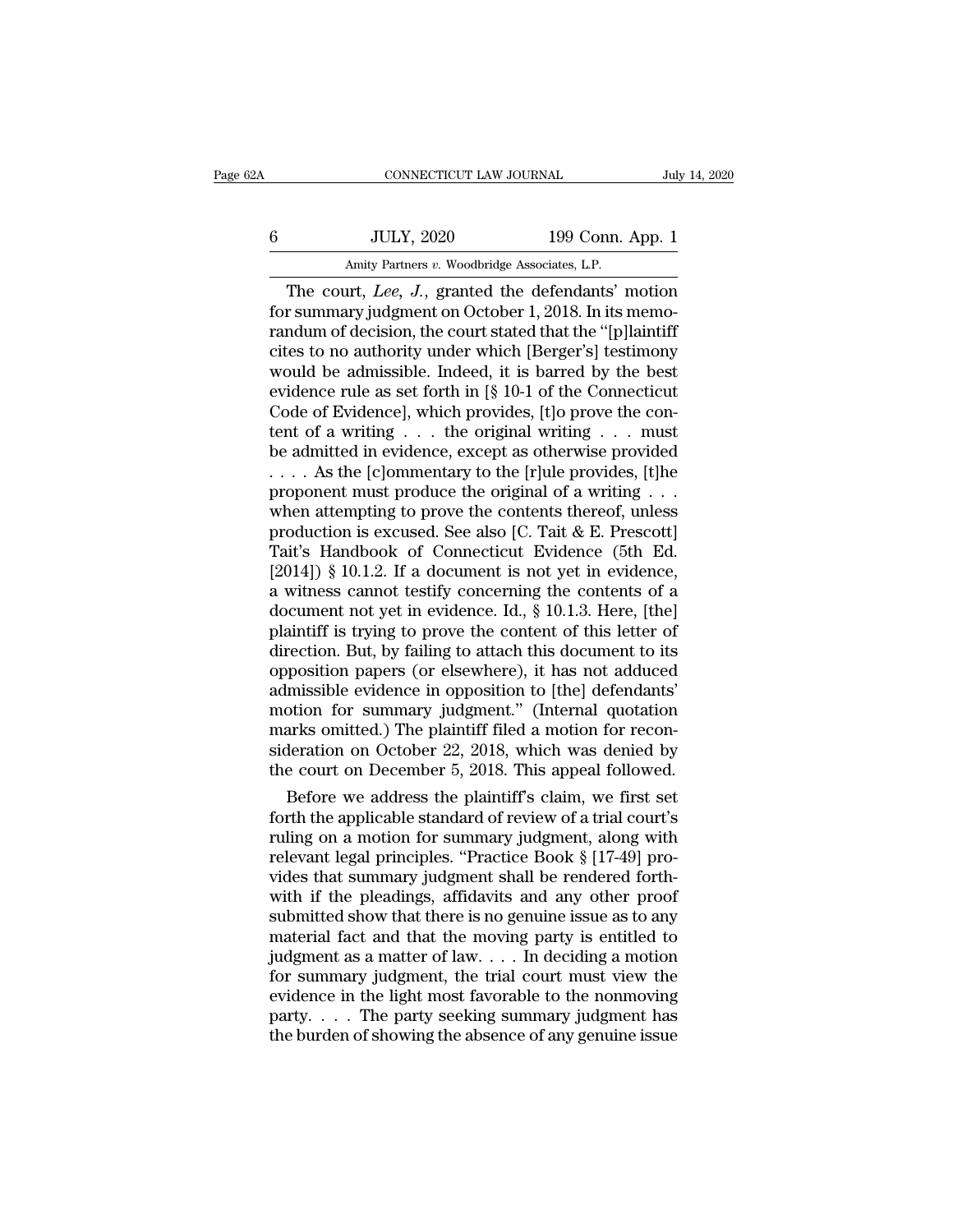20 CONNECTICUT LAW JOURNAL Page 63A<br>199 Conn. App. 1 JULY, 2020 7<br>Amity Partners v. Woodbridge Associates, L.P.

CONNECTICUT LAW JOURNAL<br>
199 Conn. App. 1 JULY, 2020 7<br>
Amity Partners *v.* Woodbridge Associates, L.P.<br>
199 Conn. App. 1 JULY, 2020 7<br>
Amity Partners *v.* Woodbridge Associates, L.P. EXECTIVE DRIVIERT DURINAL Page 63A<br>
199 Conn. App. 1 JULY, 2020 7<br>
Amity Partners v. Woodbridge Associates, L.P.<br>
[of] material facts which, under applicable principles<br>
of substantive law, entitle him to a judgment as a m 199 Conn. App. 1 JULY, 2020 7<br>Amity Partners v. Woodbridge Associates, L.P.<br>
[of] material facts which, under applicable principles<br>
of substantive law, entitle him to a judgment as a matter<br>
of law.... Once the moving par 199 Conn. App. 1 JULY, 2020 7<br>Amity Partners v. Woodbridge Associates, L.P.<br>
[of] material facts which, under applicable principles<br>
of substantive law, entitle him to a judgment as a matter<br>
of law.... Once the moving pa 199 Conn. App. 1 JULY, 2020 7<br>
Amity Partners v. Woodbridge Associates, L.P.<br>
[of] material facts which, under applicable principles<br>
of substantive law, entitle him to a judgment as a matter<br>
of law.... Once the moving p 199 Conn. App. 1 JULY, 2020 7<br>
Amity Partners v. Woodbridge Associates, L.P.<br>
[of] material facts which, under applicable principles<br>
of substantive law, entitle him to a judgment as a matter<br>
of law.... Once the moving p Amity Partners v. Woodbridge Associates, L.P.<br>
[of] material facts which, under applicable principles<br>
of substantive law, entitle him to a judgment as a matter<br>
of law.... Once the moving party has met its burden<br>
[of pr [of] material facts which, under applicable principles<br>of substantive law, entitle him to a judgment as a matter<br>of law. . . . Once the moving party has met its burden<br>[of production] . . . the opposing party must present of substantive law, entitle him to a judgment as a matter<br>of law. . . . Once the moving party has met its burden<br>[of production] . . . the opposing party must present<br>evidence that demonstrates the existence of some dis-<br> of law, ... . Once the moving party has met its burden<br>[of production] ... the opposing party must present<br>evidence that demonstrates the existence of some dis-<br>puted factual issue. ... [I]t [is] incumbent [on] the<br>party [of production] . . . the opposing party must present<br>evidence that demonstrates the existence of some dis-<br>puted factual issue. . . . . [I]t [is] incumbent [on] the<br>party opposing summary judgment to establish a factual<br> evidence that demonstrates the existence of some dis-<br>puted factual issue. . . . [I]t [is] incumbent [on] the<br>party opposing summary judgment to establish a factual<br>predicate from which it can be determined, as a matter<br>o puted factual issue. . . . [I]t [is] incumbent [on] the<br>party opposing summary judgment to establish a factual<br>predicate from which it can be determined, as a matter<br>of law, that a genuine issue of material fact exists. . party opposing summary judgment to establish a factual<br>predicate from which it can be determined, as a matter<br>of law, that a genuine issue of material fact exists. . . .<br>The presence . . . of an alleged adverse claim is n predicate from which it can be determined, as a matter<br>of law, that a genuine issue of material fact exists. . . .<br>The presence . . . of an alleged adverse claim is not<br>sufficient to defeat a motion for summary judgment.<br> of law, that a genuine issue of material fact exists....<br>The presence ... of an alleged adverse claim is not<br>sufficient to defeat a motion for summary judgment.<br>... Our review of the decision to grant a motion for<br>summary The presence  $\dots$  of an alleged adverse claim is not sufficient to defeat a motion for summary judgment.<br>  $\dots$  Our review of the decision to grant a motion for summary judgment is plenary.  $\dots$  We therefore must decide wh sufficient to defeat a motion for summary judgment.<br>
... Our review of the decision to grant a motion for<br>
summary judgment is plenary.... We therefore must<br>
decide whether the court's conclusions were legally<br>
and logical ... Our review of the decision to grammary judgment is plenary.... We<br>decide whether the court's conclusion and logically correct and find support<br>(Citations omitted; internal quotation Ferrari v. Johnson & Johnson, Inc., mmary judgment is plenary.... We therefore must<br>
cide whether the court's conclusions were legally<br>
d logically correct and find support in the record."<br>
itations omitted; internal quotation marks omitted.)<br> *rrari* v. *J* decide whether the court's conclusions were legally<br>and logically correct and find support in the record."<br>(Citations omitted; internal quotation marks omitted.)<br> $Fernari$  v. Johnson & Johnson, Inc., 190 Conn. App.<br>152, 156–5

and logically correct and find support in the record."<br>
(Citations omitted; internal quotation marks omitted.)<br> *Ferrari* v. *Johnson & Johnson*, *Inc.*, 190 Conn. App.<br>
152, 156–57, 210 A.3d 115 (2019).<br>
"Practice Book § (Citations omitted; internal quotation marks omitted.)<br> *Ferrari* v. Johnson & Johnson, Inc., 190 Conn. App.<br>
152, 156–57, 210 A.3d 115 (2019).<br>
"Practice Book § 17-45 provides in relevant part that<br>
[a] motion for summar Ferrari v. Johnson & Johnson, Inc., 190 Conn. App.<br>152, 156–57, 210 A.3d 115 (2019).<br>
"Practice Book § 17-45 provides in relevant part that<br>
[a] motion for summary judgment shall be supported<br>
by such documents as may be 152, 156–57, 210 A.3d 115 (2019).<br>
"Practice Book § 17-45 provides in relevant part that<br>
[a] motion for summary judgment shall be supported<br>
by such documents as may be appropriate, including<br>
but not limited to affidavi "Practice Book § 17-45 provides in relevant part that [a] motion for summary judgment shall be supported<br>by such documents as may be appropriate, including<br>but not limited to affidavits, certified transcripts of testi-<br>mo [a] motion for summary judgment shall be supported<br>by such documents as may be appropriate, including<br>but not limited to affidavits, certified transcripts of testi-<br>mony under oath, disclosures, written admissions and<br>the by such documents as may be appropriate, including<br>but not limited to affidavits, certified transcripts of testi-<br>mony under oath, disclosures, written admissions and<br>the like.... That section does not mandate that those<br> but not limited to affidavits, certified transcripts of testi-<br>mony under oath, disclosures, written admissions and<br>the like.... That section does not mandate that those<br>documents be attached in all cases, but we note tha mony under oath, disclosures, written admissions and<br>the like.... That section does not mandate that those<br>documents be attached in all cases, but we note that<br>[0]nly evidence that would be admissible at trial may<br>be used the like.... That section does not mandate that those<br>documents be attached in all cases, but we note that<br>[o]nly evidence that would be admissible at trial may<br>be used to support or oppose a motion for summary<br>judgment.. documents be attached in all cases, but we note that<br>[o]nly evidence that would be admissible at trial may<br>be used to support or oppose a motion for summary<br>judgment.... Practice Book § [17-45], although con-<br>taining the [o]nly evidence that would be admissible at trial may<br>be used to support or oppose a motion for summary<br>judgment. . . . Practice Book § [17-45], although con-<br>taining the phrase including but not limited to, contem-<br>plate be used to support or oppose a motion for summary<br>judgment.... Practice Book § [17-45], although con-<br>taining the phrase *including but not limited to*, contem-<br>plates that supporting documents to a motion for sum-<br>mary j judgment. . . . . Practice Book § [17-45], although containing the phrase *including but not limited to*, contemplates that supporting documents to a motion for summary judgment be made under oath or be otherwise reliable taining the phrase *including but not limited to*, contemplates that supporting documents to a motion for sum-<br>mary judgment be made under oath or be otherwise<br>reliable.... [The] rules would be meaningless if they<br>could b plates that supporting documents to a motion for sum-<br>mary judgment be made under oath or be otherwise<br>reliable. . . . [The] rules would be meaningless if they<br>could be circumvented by filing [unauthenticated docu-<br>ments] mary judgment be made under oath or be otherwise<br>reliable. . . . [The] rules would be meaningless if they<br>could be circumvented by filing [unauthenticated docu-<br>ments] in support of or in opposition to summary judg-<br>ment." reliable. . . . . [The] rules would be meaningless if they could be circumvented by filing [unauthenticated documents] in support of or in opposition to summary judgment." (Emphasis in original; internal quotation marks om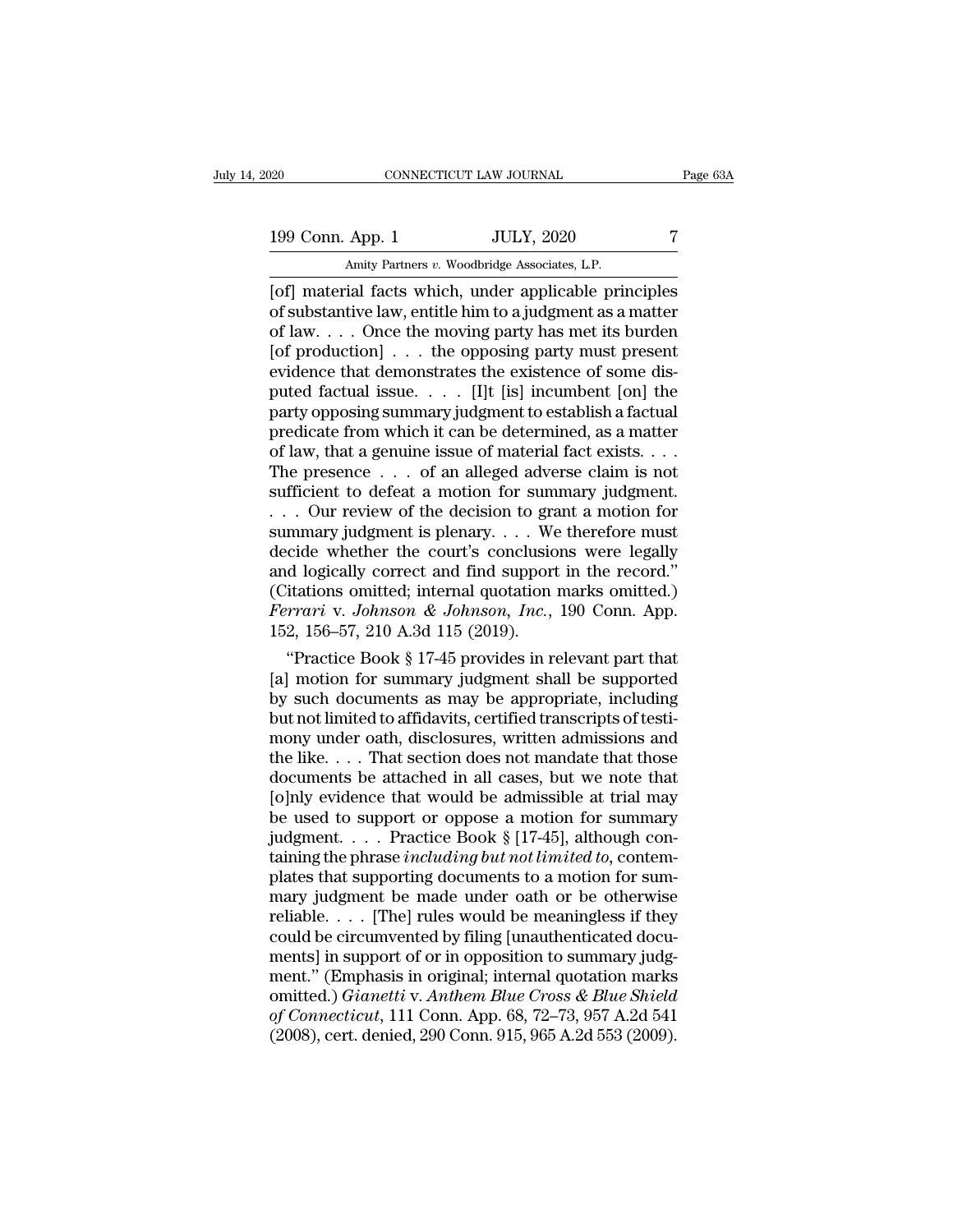| 4A | CONNECTICUT LAW JOURNAL                               |                  | July 14, 2020 |
|----|-------------------------------------------------------|------------------|---------------|
| 8  | <b>JULY, 2020</b>                                     | 199 Conn. App. 1 |               |
|    | Amity Partners v. Woodbridge Associates, L.P.         |                  |               |
|    | On anneal the plaintiff claims that "[t] be testimony |                  |               |

CONNECTICUT LAW JOURNAL July 14, 2020<br>JULY, 2020 199 Conn. App. 1<br>Amity Partners v. Woodbridge Associates, L.P.<br>On appeal, the plaintiff claims that "[t]he testimony<br>[Berger] established the existence of a document<br>recting So a bully, 2020 199 Conn. App. 1<br>Amity Partners v. Woodbridge Associates, L.P.<br>On appeal, the plaintiff claims that "[t]he testimony<br>of [Berger] established the existence of a document<br>directing the payments of the [third  $\frac{\text{JULY, 2020}}{\text{Amity Patterns } v. \text{ Woodbridge Associates, L.P.}}$ <br>On appeal, the plaintiff claims that "[t]he testimony of [Berger] established the existence of a document directing the payments of the [third note] from the Stop & Shop payment strea Stop Barnett Stream. App. 1<br>
Starting Partners v. Woodbridge Associates, L.P.<br>
On appeal, the plaintiff claims that "[t]he testimony<br>
of [Berger] established the existence of a document<br>
directing the payments of the [thi Amity Partners v. Woodbridge Associates, L.P.<br>
On appeal, the plaintiff claims that "[t]he testimony<br>
of [Berger] established the existence of a document<br>
directing the payments of the [third note] from the<br>
Stop & Shop p Amity Partners v. Woodbridge Associates, L.P.<br>
On appeal, the plaintiff claims that "[t]he testimony<br>
of [Berger] established the existence of a document<br>
directing the payments of the [third note] from the<br>
Stop & Shop p On appeal, the plaintiff claims that "[t]he testimony<br>of [Berger] established the existence of a document<br>directing the payments of the [third note] from the<br>Stop & Shop payment stream." The plaintiff further<br>claims that of [Berger] established the existence of a document<br>directing the payments of the [third note] from the<br>Stop & Shop payment stream." The plaintiff further<br>claims that "[t]he testimony of [Berger] is case determi-<br>native i directing the payments of the [third note] from the<br>Stop & Shop payment stream." The plaintiff further<br>claims that "[t]he testimony of [Berger] is case determi-<br>native in connection with the motion for summary judg-<br>ment Stop & Shop payment stream." The plaintiff further<br>claims that "[t]he testimony of [Berger] is case determi-<br>native in connection with the motion for summary judg-<br>ment . . . [and] . . . in and of itself, establishes a ge claims that "[t]he testimony of [Berger] is case determinative in connection with the motion for summary judgment . . . [and] . . . in and of itself, establishes a genuine issue of material fact as to whether there was a native in connection with the motion for summary judgment  $\ldots$  [and]  $\ldots$  in and of itself, establishes a genuine issue of material fact as to whether there was a written agreement obligating the payment of the [third n ment . . . [and] . . . in and of itself, establishes a genuine issue of material fact as to whether there was a written agreement obligating the payment of the [third note] from the Stop & Shop payments."<sup>7</sup> Accordingly, uine issue of material fact as to whether there was a<br>written agreement obligating the payment of the [third<br>note] from the Stop & Shop payments."<sup>7</sup> Accordingly,<br>the plaintiff argues that the court erred in determining<br>th written agreement obligating the payment of the [third<br>note] from the Stop & Shop payments."<sup>7</sup> Accordingly,<br>the plaintiff argues that the court erred in determining<br>that Berger's testimony would be inadmissible at trial<br>a note] from the Stop & Shop payments."7 Accordingly,<br>the plaintiff argues that the court erred in determining<br>that Berger's testimony would be inadmissible at trial<br>and that it, therefore, could not support its opposition<br>t the plaintiff argues that the court erred in determining<br>that Berger's testimony would be inadmissible at trial<br>and that it, therefore, could not support its opposition<br>to the defendants' motion for summary judgment. The<br>p that Berger's testimony would be inadmissible at trial<br>and that it, therefore, could not support its opposition<br>to the defendants' motion for summary judgment. The<br>plaintiff argues that the testimony would not be barred<br>by and that it, therefore, could not support its opposition<br>to the defendants' motion for summary judgment. The<br>plaintiff argues that the testimony would not be barred<br>by the best evidence rule because "[t]he parties [agree<br>t to the defendants' motion for summary judgment. The<br>plaintiff argues that the testimony would not be barred<br>by the best evidence rule because "[t]he parties [agree<br>that] neither one had possession of the alleged docu-<br>men plaintiff argues that the testimony would not be barred<br>by the best evidence rule because "[t]he parties [agree<br>that] neither one had possession of the alleged docu-<br>ment," and, therefore, Berger's testimony is admiss-<br>ibl by the best evidence rule because "[t]he parties [agree that] neither one had possession of the alleged document," and, therefore, Berger's testimony is admissible under an exception to the best evidence rule. In response defendants. ent," and, therefore, Berger's testimony is admiss-<br>le under an exception to the best evidence rule. In<br>sponse, the defendants argue that the testimony<br>ould be inadmissible at trial because it would be<br>rred by the best evi ible under an exception to the best evidence rule. In response, the defendants argue that the testimony would be inadmissible at trial because it would be barred by the best evidence rule.<sup>8</sup> We agree with the defendants.

Fraction of the best evidence rule." We agree with the efendants.<br>
"As defined by our Supreme Court, the best evidence<br>
alle forces a party to produce the original writing, if it<br>
The plaintiff also claims that the court e defendants.<br>
"As defined by our Supreme Court, the best evidence<br>
rule forces a party to produce the original writing, if it<br>
<sup>7</sup>The plaintiff also claims that the court erred in denying its motion for<br>
reconsideration. Be "As defined by our Supreme Court, the best evidence rule forces a party to produce the original writing, if it  $\frac{1}{\sqrt{2}}$ . The plaintiff also claims that the court erred in denying its motion for reconsideration. Becaus rule forces a party to produce the original writing, if it<br>
<sup>7</sup> The plaintiff also claims that the court erred in denying its motion for<br>
reconsideration. Because the plaintiff does not provide any legal analysis of<br>
this The Horces a party to produce the original writing, if it  $\frac{1}{\sqrt{2}}$  The plaintiff also claims that the court erred in denying its motion for reconsideration. Because the plaintiff does not provide any legal analysis of The plaintiff also claims that the court erred in denying its motion for reconsideration. Because the plaintiff does not provide any legal analysis of this claim to support its assertion, we consider this claim to be inad reconsideration. Because the plaintiff does not provide any legal analysis of this claim to support its assertion, we consider this claim to be inadequately briefed, and, therefore, we decline to review it. "Claims are in this claim to support its assertion, we consider this claim to be inadequately briefed, and, therefore, we decline to review it. "Claims are inadequately briefed when they are merely mentioned and not briefed beyond a bar briefed, and, therefore, we decline to review it. "Claims are inadequately briefed when they are merely mentioned and not briefed beyond a bare assertion. . . . Claims are also inadequately briefed when they . . . consist briefed when they are merely mentioned and not briefed beyond a bare assertion. . . . Claims are also inadequately briefed when they . . . consist of conclusory assertions . . . with no mention of relevant authority and m for conclusory assertions . . . with no mention of relevant authority and minimal or no citations from the record . . . . " (Internal quotation marks omitted.) *Estate of Rock v. University of Connecticut*, 323 Conn. 26,

<sup>%</sup> of conclusory assertions . . . with no mention of relevant authority and minimal or no citations from the record . . . ." (Internal quotation marks omitted.) *Estate of Rock v. University of Connecticut*, 323 Conn. 26, comitted.) *Estate of Rock v. University of Connecticut*, 323 Conn. 26, 33, 144 A.3d 420 (2016).<br>
<sup>8</sup> The defendants argue in the alternative that the court's judgment can be affirmed on the ground that Berger's depositio A.3d  $420$  (2016).<br><sup>8</sup> The defendants argue in the alternative that the court's judgment can<br>be affirmed on the ground that Berger's deposition testimony would be<br>inadmissible under our hearsay rules. Because we agree wit alternative arguments as<br>the affirmed on the ginal missible under our that the test<br>imony is the court's judgment<br>alternative argument.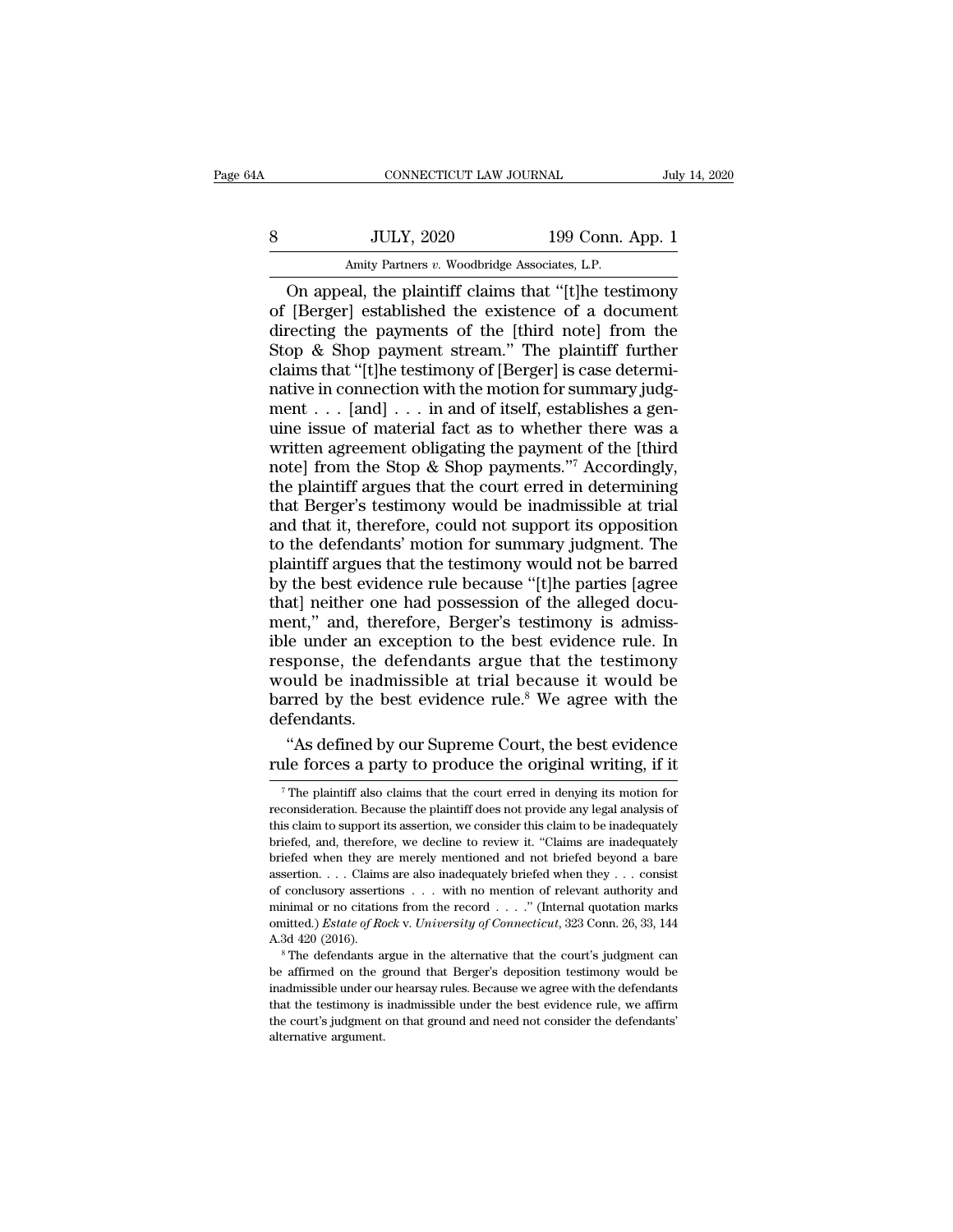20 CONNECTICUT LAW JOURNAL Page 65A<br>199 Conn. App. 1 JULY, 2020 9<br>Amity Partners v. Woodbridge Associates, L.P. CONNECTICUT LAW JOURNAL<br>
199 Conn. App. 1 JULY, 2020 9<br>
Amity Partners *v.* Woodbridge Associates, L.P.<br>
is available, when the terms of that writing are material

Fage 6<br>
199 Conn. App. 1 JULY, 2020 9<br>
199 Conn. App. 1 JULY, 2020 9<br>
199 Amity Partners v. Woodbridge Associates, L.P.<br>
198 Amity Partners v. Woodbridge Associates, L.P.<br>
199 Conn. App. 1 JULY, 2020 9<br>
199 Amity Partners 199 Conn. App. 1 JULY, 2020 9<br>Amity Partners v. Woodbridge Associates, L.P.<br>is available, when the terms of that writing are material<br>and must be proved. . . . The best evidence rule typi-<br>cally applies when attempting to 199 Conn. App. 1 JULY, 2020 9<br>Amity Partners v. Woodbridge Associates, L.P.<br>is available, when the terms of that writing are material<br>and must be proved. . . . The best evidence rule typi-<br>cally applies when attempting to 199 Conn. App. 1 JULY, 2020 9<br>
Amity Partners v. Woodbridge Associates, L.P.<br>
is available, when the terms of that writing are material<br>
and must be proved. . . . The best evidence rule typi-<br>
cally applies when attemptin Amity Partners v. Woodbridge Associates, L.P.<br>is available, when the terms of that writing are material<br>and must be proved.... The best evidence rule typi-<br>cally applies when attempting to prove the contents of<br>instrument Amity Partners  $v$ . Woodbridge Associates, L.P.<br>is available, when the terms of that writing are material<br>and must be proved. . . . The best evidence rule typi-<br>cally applies when attempting to prove the contents of<br>instr is available, when the terms of that writing are material<br>and must be proved. . . . The best evidence rule typi-<br>cally applies when attempting to prove the contents of<br>instruments such as deeds, wills or contracts, where and must be proved.... The best evidence rule typically applies when attempting to prove the contents of instruments such as deeds, wills or contracts, where a slight variation of words may mean a great difference in righ cally applies when attempting to prove the contents of<br>instruments such as deeds, wills or contracts, where a<br>slight variation of words may mean a great difference<br>in rights. . . . The basic premise justifying the rule is<br> instruments such as deeds, wills or contracts, where a<br>slight variation of words may mean a great difference<br>in rights. . . . The basic premise justifying the rule is<br>the central position which the written word occupies<br>in slight variation of<br>in rights. . . . The<br>the central positi<br>in the law." (Citati<br>omitted.) *Coelm*<br>579 A.2d 573, ce<br>1054 (1990).<br>Section 10-3 of rights.... The basic premise justifying the rule is<br>e central position which the written word occupies<br>the law." (Citations omitted; internal quotation marks<br>nitted.) *Coelm* v. *Imperato*, 23 Conn. App. 146, 150,<br>9 A.2d the central position which the written word occupies<br>in the law." (Citations omitted; internal quotation marks<br>omitted.) *Coelm* v. *Imperato*, 23 Conn. App. 146, 150,<br>579 A.2d 573, cert. denied, 216 Conn. 823, 581 A.2d<br>1

in the law." (Citations omitted; internal quotation marks<br>
omitted.) *Coelm v. Imperato*, 23 Conn. App. 146, 150,<br>
579 A.2d 573, cert. denied, 216 Conn. 823, 581 A.2d<br>
1054 (1990).<br>
Section 10-3 of the Connecticut Code of omitted.) Coelm v. Imperato, 23 Conn. App. 146, 150,<br>579 A.2d 573, cert. denied, 216 Conn. 823, 581 A.2d<br>1054 (1990).<br>Section 10-3 of the Connecticut Code of Evidence<br>provides four situations in which secondary evidence<br>m 579 A.2d 573, cert. denied, 216 Conn. 823, 581 A.2d<br>1054 (1990).<br>Section 10-3 of the Connecticut Code of Evidence<br>provides four situations in which secondary evidence<br>may be introduced to establish the contents of a docu-1054 (1990).<br>
Section 10-3 of the Connecticut Code of Evidence<br>
provides four situations in which secondary evidence<br>
may be introduced to establish the contents of a docu-<br>
ment. Those situations include (1) when the ori Section 10-3 of the Connecticut Code of Evidence<br>provides four situations in which secondary evidence<br>may be introduced to establish the contents of a docu-<br>ment. Those situations include (1) when the originals<br>are lost o provides four situations in which secondary evidence<br>may be introduced to establish the contents of a docu-<br>ment. Those situations include (1) when the originals<br>are lost or destroyed, (2) when the originals are not<br>reaso may be introduced to establish the contents of a document. Those situations include (1) when the originals are not reasonably obtainable, (3) when the originals are in the possession or control of the opponent, or (4) whe ment. Those situations include (1) when the originals<br>are lost or destroyed, (2) when the originals are not<br>reasonably obtainable, (3) when the originals are in the<br>possession or control of the opponent, or (4) when the<br>c are lost or destroyed, (2) when the originals are not<br>reasonably obtainable, (3) when the originals are in the<br>possession or control of the opponent, or (4) when the<br>contents relate to a collateral matter. Conn. Code Evid reasonably obtainable, (3) when the originals are in the<br>possession or control of the opponent, or (4) when the<br>contents relate to a collateral matter. Conn. Code Evid.<br>§ 10-3. "[Our] cases and the commentaries are  $\dots$  i possession or control of the opponent, or (4) when the<br>contents relate to a collateral matter. Conn. Code Evid.<br>§ 10-3. "[Our] cases and the commentaries are . . . in<br>substantial agreement that a party must undertake a<br>tw contents relate to a collateral matter. Conn. Code Evid.<br>§ 10-3. "[Our] cases and the commentaries are . . . in<br>substantial agreement that a party must undertake a<br>twofold burden in order to recover on a document that<br>he § 10-3. "[Our] cases and the commentaries are . . . in<br>substantial agreement that a party must undertake a<br>twofold burden in order to recover on a document that<br>he cannot produce. Such a party must demonstrate both<br>(a) the substantial agreement that a party must undertake a<br>twofold burden in order to recover on a document that<br>he cannot produce. Such a party must demonstrate both<br>(a) the former existence and the present unavailability<br>of the twofold burden in order to recover on a document that<br>he cannot produce. Such a party must demonstrate both<br>(a) the former existence and the present unavailability<br>of the missing document, and (b) the contents of the<br>missi he cannot produce. Such a party must demonstrate both (a) the former existence and the present unavailability of the missing document. and (b) the contents of the missing document." *Connecticut Bank & Trust Co.* v. *Wilco* (a) the former existence and the present unavailability<br>of the missing document, and (b) the contents of the<br>missing document." *Connecticut Bank & Trust Co. v.*<br> $Wilcox$ , 201 Conn. 570, 573, 518 A.2d 928 (1986); see<br>also *H* of the missing document, and (b) the contents of the<br>missing document." *Connecticut Bank & Trust Co. v.*<br>Wilcox, 201 Conn. 570, 573, 518 A.2d 928 (1986); see<br>also *Host America Corp. v. Ramsey*, 107 Conn. App.<br>849, 855, missing document." *Connecticut Bank & Trust Co. v.*<br> *Wilcox*, 201 Conn. 570, 573, 518 A.2d 928 (1986); see<br>
also *Host America Corp. v. Ramsey*, 107 Conn. App.<br>
849, 855, 947 A.2d 957, cert. denied, 289 Conn. 904,<br>
957 A *Wilcox*, 201 Conn. 570, 573, 518 A.2d 928 (1986); see<br>also *Host America Corp.* v. *Ramsey*, 107 Conn. App.<br>849, 855, 947 A.2d 957, cert. denied, 289 Conn. 904,<br>957 A.2d 870 (2008). Whether a party sufficiently has<br>demons also Host America Corp. v. Ramsey, 107 Conn. App.<br>849, 855, 947 A.2d 957, cert. denied, 289 Conn. 904,<br>957 A.2d 870 (2008). Whether a party sufficiently has<br>demonstrated former existence and present unavail-<br>ability is a q 9, 855, 947 A.2d 957, cert. denied, 289 Conn. 904, 7 A.2d 870 (2008). Whether a party sufficiently has<br>monstrated former existence and present unavail-<br>ility is a question of fact. See *Central National Bank*<br>*New York v.* 957 A.2d 870 (2008). Whether a party sufficiently has<br>demonstrated former existence and present unavail-<br>ability is a question of fact. See *Central National Bank*<br>of *New York* v. *Bernstein*, 15 Conn. App. 90, 92, 544 A

demonstrated former existence and present unavailability is a question of fact. See *Central National Bank* of *New York v. Bernstein*, 15 Conn. App. 90, 92, 544 A.2d 239, cert. denied, 209 Conn. 806, 548 A.2d 436 (1988). ability is a question of fact. See *Central National Bank*<br>of New York v. Bernstein, 15 Conn. App. 90, 92, 544 A.2d<br>239, cert. denied, 209 Conn. 806, 548 A.2d 436 (1988).<br>In the present case, the plaintiff claims that the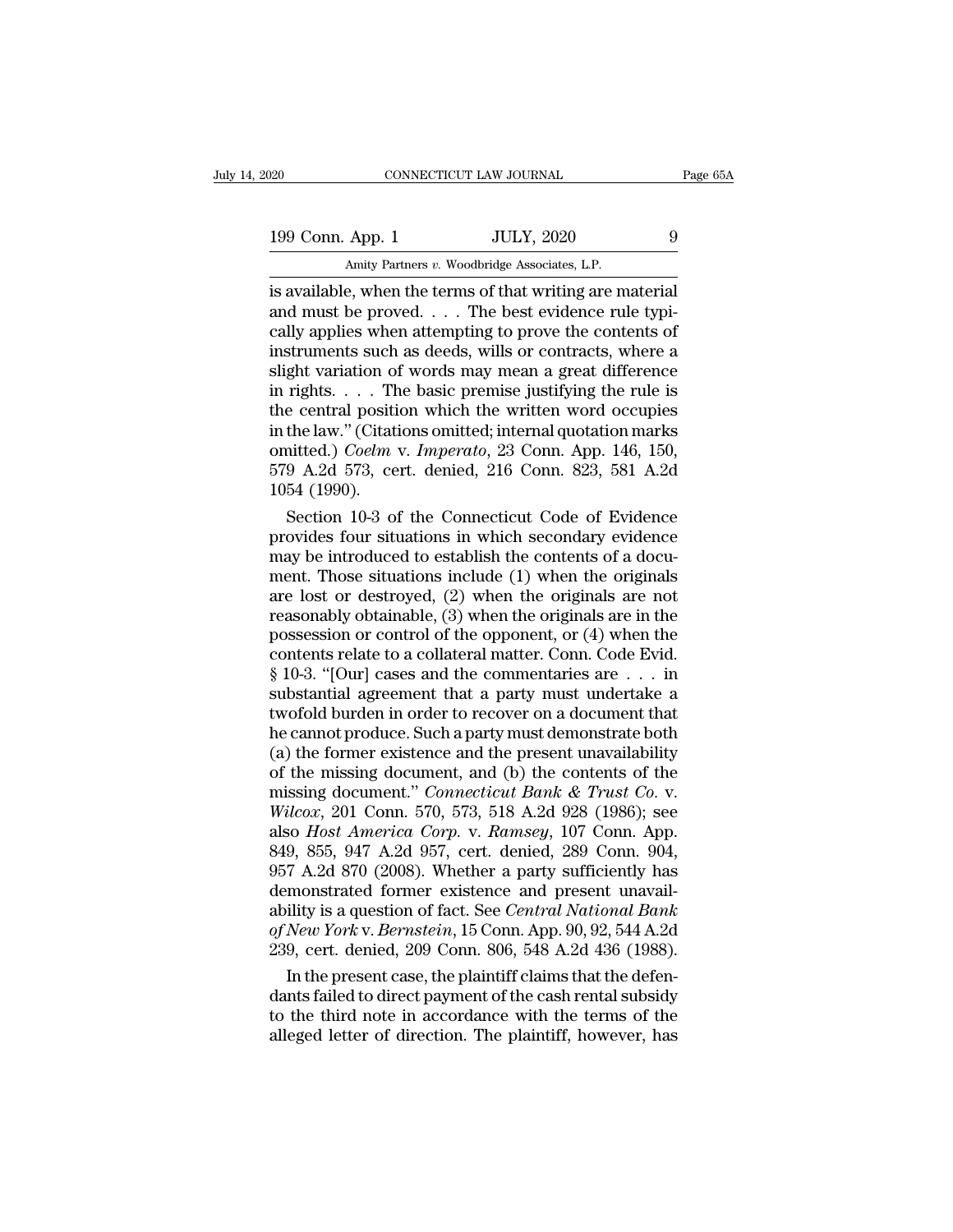|    | CONNECTICUT LAW JOURNAL                                 |                  | July 14, 2020 |
|----|---------------------------------------------------------|------------------|---------------|
| 10 | <b>JULY, 2020</b>                                       | 199 Conn. App. 1 |               |
|    | Amity Partners v. Woodbridge Associates, L.P.           |                  |               |
|    | failed to provide that letter of direction to the court |                  |               |

Failed to provide that letter of direction to the court<br>as evidence of the terms requiring such direction of<br>the provide that letter of direction to the court<br>as evidence of the terms requiring such direction of<br>narmont Th 10 JULY, 2020 199 Conn. App. 1<br>Amity Partners v. Woodbridge Associates, L.P.<br>
failed to provide that letter of direction to the court<br>
as evidence of the terms requiring such direction of<br>
payment. The plaintiff's counsel 10 JULY, 2020 199 Conn. App. 1<br>
Amity Partners v. Woodbridge Associates, L.P.<br>
failed to provide that letter of direction to the court<br>
as evidence of the terms requiring such direction of<br>
payment. The plaintiff's counsel 10 JULY, 2020 199 Conn. App. 1<br>Amity Partners v. Woodbridge Associates, L.P.<br>failed to provide that letter of direction to the court<br>as evidence of the terms requiring such direction of<br>payment. The plaintiff's counsel exp Amity Partners v. Woodbridge Associates, L.P.<br>
failed to provide that letter of direction to the court<br>
as evidence of the terms requiring such direction of<br>
payment. The plaintiff's counsel explained at oral argu-<br>
ment o Amity Partners v. Woodbridge Associates, L.P.<br>
failed to provide that letter of direction to the court<br>
as evidence of the terms requiring such direction of<br>
payment. The plaintiff's counsel explained at oral argu-<br>
ment o failed to provide that letter of direction to the court<br>as evidence of the terms requiring such direction of<br>payment. The plaintiff's counsel explained at oral argu-<br>ment on summary judgment and before this court that<br>neit as evidence of the terms requiring such direction of<br>payment. The plaintiff's counsel explained at oral argu-<br>ment on summary judgment and before this court that<br>neither he nor the plaintiff had possession of the letter<br>of payment. The plaintiff's counsel explained at oral argument on summary judgment and before this court that<br>neither he nor the plaintiff had possession of the letter<br>of direction, nor could the plaintiff identify any person ment on summary judgment and before this court that<br>neither he nor the plaintiff had possession of the letter<br>of direction, nor could the plaintiff identify any person<br>who knew of its whereabouts. The plaintiff accordingly ument. direction, nor could the plaintiff identify any person<br>no knew of its whereabouts. The plaintiff accordingly<br>eks to introduce secondary evidence of the letter of<br>rection under an exception to the best evidence rule,<br>aimin who knew of its whereabouts. The plaintiff accordingly<br>seeks to introduce secondary evidence of the letter of<br>direction under an exception to the best evidence rule,<br>claiming that neither party had possession of the doc-<br>u

seeks to introduce secondary evidence of the letter of<br>direction under an exception to the best evidence rule,<br>claiming that neither party had possession of the doc-<br>ument.<br>In support of the letter of direction's former ex direction under an exception to the best evidence rule,<br>claiming that neither party had possession of the doc-<br>ument.<br>In support of the letter of direction's former exis-<br>tence, present unavailability and contents; see *Co* claiming that neither party had possession of the document.<br>
In support of the letter of direction's former exis-<br>
tence, present unavailability and contents; see *Connect-*<br> *icut Bank & Trust Co.* v. *Wilcox*, supra, 20 in support of the letter of direction's former existence, present unavailability and contents; see *Connecticut Bank & Trust Co.* v. *Wilcox*, supra, 201 Conn. 573; the plaintiff attached Berger's deposition testimony as In support of the letter of direction's former exis-<br>tence, present unavailability and contents; see *Connect-*<br>icut Bank & Trust Co. v. Wilcox, supra, 201 Conn. 573;<br>the plaintiff attached Berger's deposition testimony a tence, present unavailability and contents; see *Connect-*<br>icut Bank & Trust Co. v. Wilcox, supra, 201 Conn. 573;<br>the plaintiff attached Berger's deposition testimony as<br>an exhibit to its opposition to the defendants' moti icut Bank & Trust Co. v. Wilcox, supra, 201 Conn. 573;<br>the plaintiff attached Berger's deposition testimony as<br>an exhibit to its opposition to the defendants' motion<br>for summary judgment. In his deposition, Berger testi-<br> the plaintiff attached Berger's deposition testimony as<br>an exhibit to its opposition to the defendants' motion<br>for summary judgment. In his deposition, Berger testi-<br>fied that the letter of direction "directed Stop & Shop<br> an exhibit to its opposition to the defendants' motion<br>for summary judgment. In his deposition, Berger testi-<br>fied that the letter of direction "directed Stop & Shop<br>to apply the restriction payment to the third note, and for summary judgment. In his deposition, Berger testified that the letter of direction "directed Stop & Shop<br>to apply the restriction payment to the third note, and<br>it was required [to do so] to [his] recollection, by Ami fied that the letter of direction "directed Stop & Shop<br>to apply the restriction payment to the third note, and<br>it was required [to do so] to [his] recollection, by Amity<br>... as a condition of accepting the third note or t to apply the restriction payment to the tlit was required [to do so] to [his] recollect . . . as a condition of accepting the thin amended and restated third note." Whe had a copy of the letter of direction in h he testif was required [to do so] to [his] recollection, by Amity<br>
. as a condition of accepting the third note or the<br>
nended and restated third note." When asked if he<br>
d a copy of the letter of direction in his possession,<br>
test ... as a condition of accepting the third note or the amended and restated third note." When asked if he had a copy of the letter of direction in his possession, he testified that he did not. The plaintiff did not provide

amended and restated third note." When asked if he<br>had a copy of the letter of direction in his possession,<br>he testified that he did not. The plaintiff did not provide<br>any further evidence in this regard.<br>The plaintiff has had a copy of the letter of direction in his possession,<br>he testified that he did not. The plaintiff did not provide<br>any further evidence in this regard.<br>The plaintiff has not satisfied its burden to establish<br>the grounds he testified that he did not. The plaintiff did not provide<br>any further evidence in this regard.<br>The plaintiff has not satisfied its burden to establish<br>the grounds for admission of secondary evidence, pur-<br>suant to § 10-3 any further evidence in this regard.<br>
The plaintiff has not satisfied its burden to establish<br>
the grounds for admission of secondary evidence, pur-<br>
suant to  $\S 10{\text -}3$  of the Connecticut Code of Evidence.<br>
Berger's dep The plaintiff has not satisfied its burden to establish<br>the grounds for admission of secondary evidence, pur-<br>suant to  $\S 10{\text -}3$  of the Connecticut Code of Evidence.<br>Berger's deposition testimony fails to establish that the grounds for admission of secondary evidence, pursuant to  $\S$  10-3 of the Connecticut Code of Evidence.<br>Berger's deposition testimony fails to establish that the document once existed. He testified during his depositio suant to § 10-3 of the Connecticut Code of Evidence.<br>Berger's deposition testimony fails to establish that the<br>document once existed. He testified during his deposi-<br>tion that he "remember[s] an agreement called, I think<br> Berger's deposition testimony fails to establish that the document once existed. He testified during his deposition that he "remember[s] an agreement called, I think it was entitled 'Letter of Direction'  $\ldots$ " As the tri document once existed. He testified during his deposition that he "remember[s] an agreement called, I think<br>it was entitled 'Letter of Direction'  $\ldots$  ." As the trial<br>court found, however, he failed to identify the date tion that he "remember[s] an agreement called, I think it was entitled 'Letter of Direction' . . . . " As the trial court found, however, he failed to identify the date of the letter, as well as the parties to the letter. it was entitled 'Letter of Direction' . . . . " As the trial court found, however, he failed to identify the date of the letter, as well as the parties to the letter. Additionally, in clarifying what he remembered about th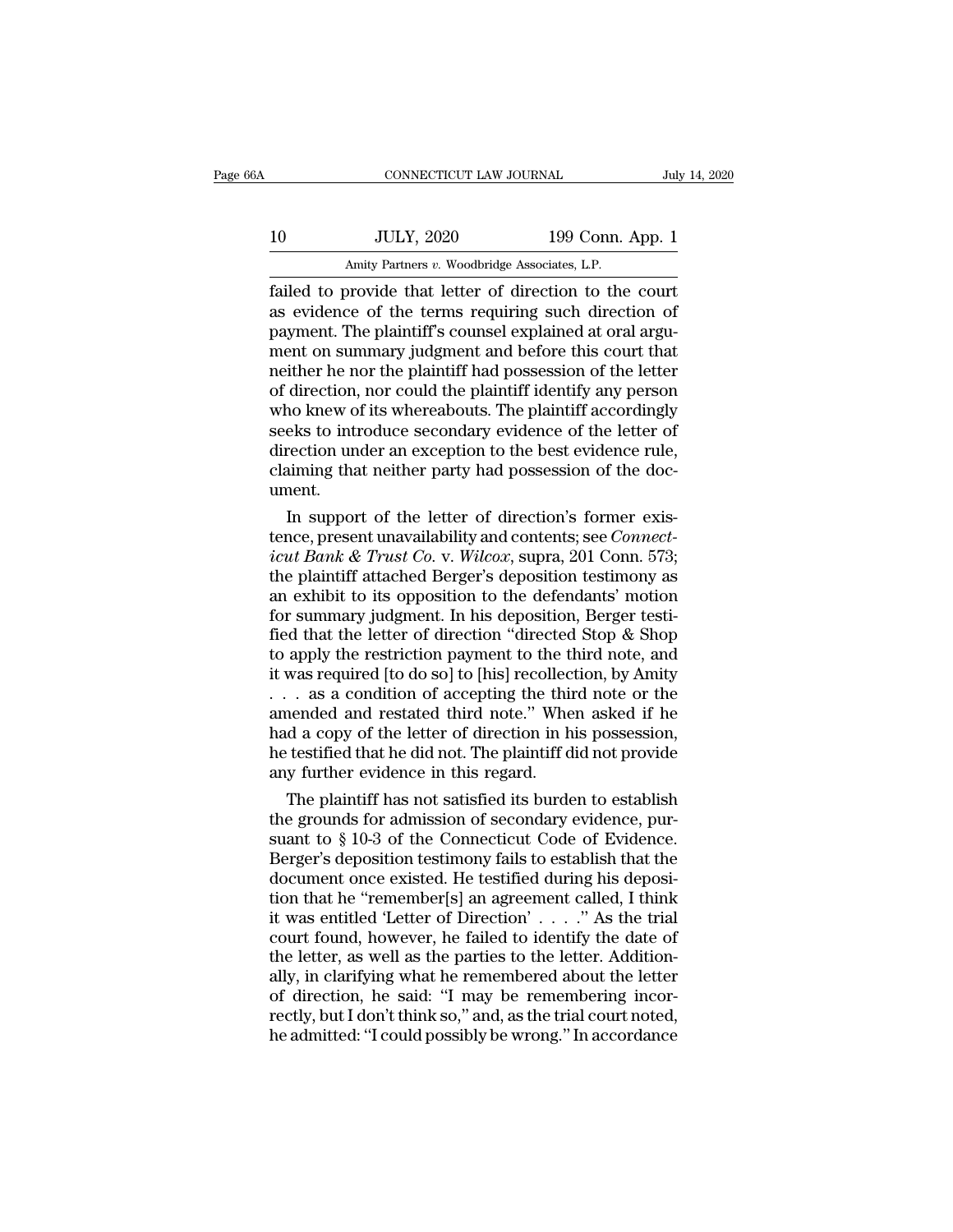| 020               | CONNECTICUT LAW JOURNAL                                    | Page 67A |
|-------------------|------------------------------------------------------------|----------|
| 199 Conn. App. 11 | <b>JULY, 2020</b>                                          | 11       |
|                   | D. S. v. R. S.                                             |          |
|                   | with <i>Connecticut Bank &amp; Trust Co y Wilcox</i> supra |          |

CONNECTICUT LAW JOURNAL Page 6<br>
199 Conn. App. 11 JULY, 2020 11<br>
D. S. v. R. S.<br>
with *Connecticut Bank & Trust Co.* v. *Wilcox*, supra,<br>
201 Conn. 573, it was the plaintiff's burden to prove<br>
that the secondary ovidence p 199 Conn. App. 11 JULY, 2020 11<br>
D. S. v. R. S.<br>
with *Connecticut Bank & Trust Co.* v. *Wilcox*, supra,<br>
201 Conn. 573, it was the plaintiff's burden to prove<br>
that the secondary evidence presented to the court was<br>
suff 199 Conn. App. 11 JULY, 2020 11<br>
D. S. v. R. S.<br>
with *Connecticut Bank & Trust Co.* v. *Wilcox*, supra,<br>
201 Conn. 573, it was the plaintiff's burden to prove<br>
that the secondary evidence presented to the court was<br>
suff 199 Conn. App. 11 D. S. v. R. S.<br>
ULY, 2020 11<br>
D. S. v. R. S.<br>
With *Connecticut Bank & Trust Co.* v. *Wilcox*, supra,<br>
201 Conn. 573, it was the plaintiff's burden to prove<br>
that the secondary evidence presented to the D. S. v. R. S.<br>
with *Connecticut Bank & Trust Co.* v. *Wilcox*, supra,<br>
201 Conn. 573, it was the plaintiff's burden to prove<br>
that the secondary evidence presented to the court was<br>
sufficient to establish the former ex B. s. v. R. s.<br>with *Connecticut Bank & Trust Co.* v. *Wilcox*, supra,<br>201 Conn. 573, it was the plaintiff's burden to prove<br>that the secondary evidence presented to the court was<br>sufficient to establish the former existe with *Connecticut Bank & Trust Co.* v. *Wilcox*, supra, 201 Conn. 573, it was the plaintiff's burden to prove that the secondary evidence presented to the court was sufficient to establish the former existence, present una 201 Conn. 573, it was the plaintiff's burden to prove<br>that the secondary evidence presented to the court was<br>sufficient to establish the former existence, present<br>unavailability and contents of the letter of direction.<br>Bec that the secondary evidence presented to the court was<br>sufficient to establish the former existence, present<br>unavailability and contents of the letter of direction.<br>Because Berger's testimony lacks specific details regardsufficient to establish the former existence, present<br>unavailability and contents of the letter of direction.<br>Because Berger's testimony lacks specific details regard-<br>ing the document's signatories and terms, and because<br> unavailability and contents of the letter of direction.<br>Because Berger's testimony lacks specific details regard-<br>ing the document's signatories and terms, and because<br>neither Berger nor the plaintiff could locate a copy o Example perger stestimony factors specific details regarded<br>g the document's signatories and terms, and because<br>tither Berger nor the plaintiff could locate a copy of<br>e letter of direction, we conclude that the plaintiff<br>s Ing the document's signatories and terms, and because<br>neither Berger nor the plaintiff could locate a copy of<br>the letter of direction, we conclude that the plaintiff<br>has not met this burden and that the production of the<br>l

mether berger flor the plannin collid locate a copy of<br>the letter of direction, we conclude that the plaintiff<br>has not met this burden and that the production of the<br>letter of direction, at trial, would not be excused.<br>Acc the fetter of direction, we conclude that the pietter of direction, at trial, would not letter of direction, at trial, would not letter of direction, at trial, would not let all about the consider Berger's testimony in rul ter of direction, at trial, would<br>Accordingly, the court did not e<br>nsider Berger's testimony in ruli<br>otion for summary judgment,<br>rred by the best evidence rule.<br>The judgment is affirmed.<br>In this opinion the other judge: Accordingly, the court did not err when it decline<br>nsider Berger's testimony in ruling on the defenda<br>otion for summary judgment, as his testimony<br>rred by the best evidence rule.<br>The judgment is affirmed.<br>In this opinion t

## vidence rule.<br>ffirmed.<br>e other judges concurre.<br>D. S. *v*. R. S.\*<br>(AC 43109) firmed.<br>
other judges concu<br>
). S. v. R. S.\*<br>
(AC 43109)<br>
Devlin and Harper, Js. D. S. v. R. S.\*<br>(AC 43109)<br>Bright, Devlin and Harper, Js.<br>Sullabus

### *Syllabus*

 $(AC 43109)$ <br>Bright, Devlin and Harper, Js.<br> $Syllabus$ <br>The defendant appealed to this court from the judgment of the trial court<br>granting the application for relief from abuse filed by his daughter, the (AC 43109)<br>Bright, Devlin and Harper, Js.<br>Syllabus<br>defendant appealed to this court from the judgment of the trial court<br>granting the application for relief from abuse filed by his daughter, the<br>plaintiff, and issuing a do Bright, Devlin and Harper, Js.<br>
Syllabus<br>
defendant appealed to this court from the judgment of the trial court<br>
granting the application for relief from abuse filed by his daughter, the<br>
plaintiff, and issuing a domestic Syllabus<br>
Syllabus<br>
defendant appealed to this court from the judgment of the trial court<br>
granting the application for relief from abuse filed by his daughter, the<br>
plaintiff, and issuing a domestic violence restraining o *Syllabus*<br>defendant appealed to this court from the judgment of the trial court<br>granting the application for relief from abuse filed by his daughter, the<br>plaintiff, and issuing a domestic violence restraining order agains defendant appealed to this court from the judgment of the trial court granting the application for relief from abuse filed by his daughter, the plaintiff, and issuing a domestic violence restraining order against him. The granting the application for relief from abuse filed by his daughter, the plaintiff, and issuing a domestic violence restraining order against him. The trial court granted the plaintiff's ex parte application for relief fr plaintiff, and issuing a domestic violence restraining order against him.<br>The trial court granted the plaintiff's ex parte application for relief from<br>abuse on behalf of herself, her minor child and her mother, and issued<br> The trial court granted the plaintiff sex parte application for renet from<br>abuse on behalf of herself, her minor child and her mother, and issued<br>a restraining order against the defendant that required him, inter alia,<br>not abuse on benair of herself, her minor child and her mother, and issued<br>a restraining order against the defendant that required him, inter alia,<br>not to harass, follow, interfere with or stalk the plaintiff or her minor<br>chi

a restraining order against the derendant that required nim, inter and,<br>not to harass, follow, interfere with or stalk the plaintiff or her minor<br>child. The court thereafter conducted a hearing on whether to extend<br> $*$  In not to harass, follow, interfere with or stalk the plaintiff or her minor<br>child. The court thereafter conducted a hearing on whether to extend<br>\*In accordance with our policy of protecting the privacy interests of the<br>vict

Fig. 1. The court thereatter conducted a nearing on whether to extend<br>  $*$  In accordance with our policy of protecting the privacy interests of the<br>
victims of family violence, we decline to identify the victim or others \* In accordance with our policy of protecting the privacy interests of the victims of family violence, we decline to identify the victim or others through whom the victim's identity may be ascertained. See General Statute victims of family violence, we decline to identify the victim or others through whom the victim's identity may be ascertained. See General Statutes  $\S$  54 Moreover, in accordance with federal law; see 18 U.S.C.  $\S$  2265 (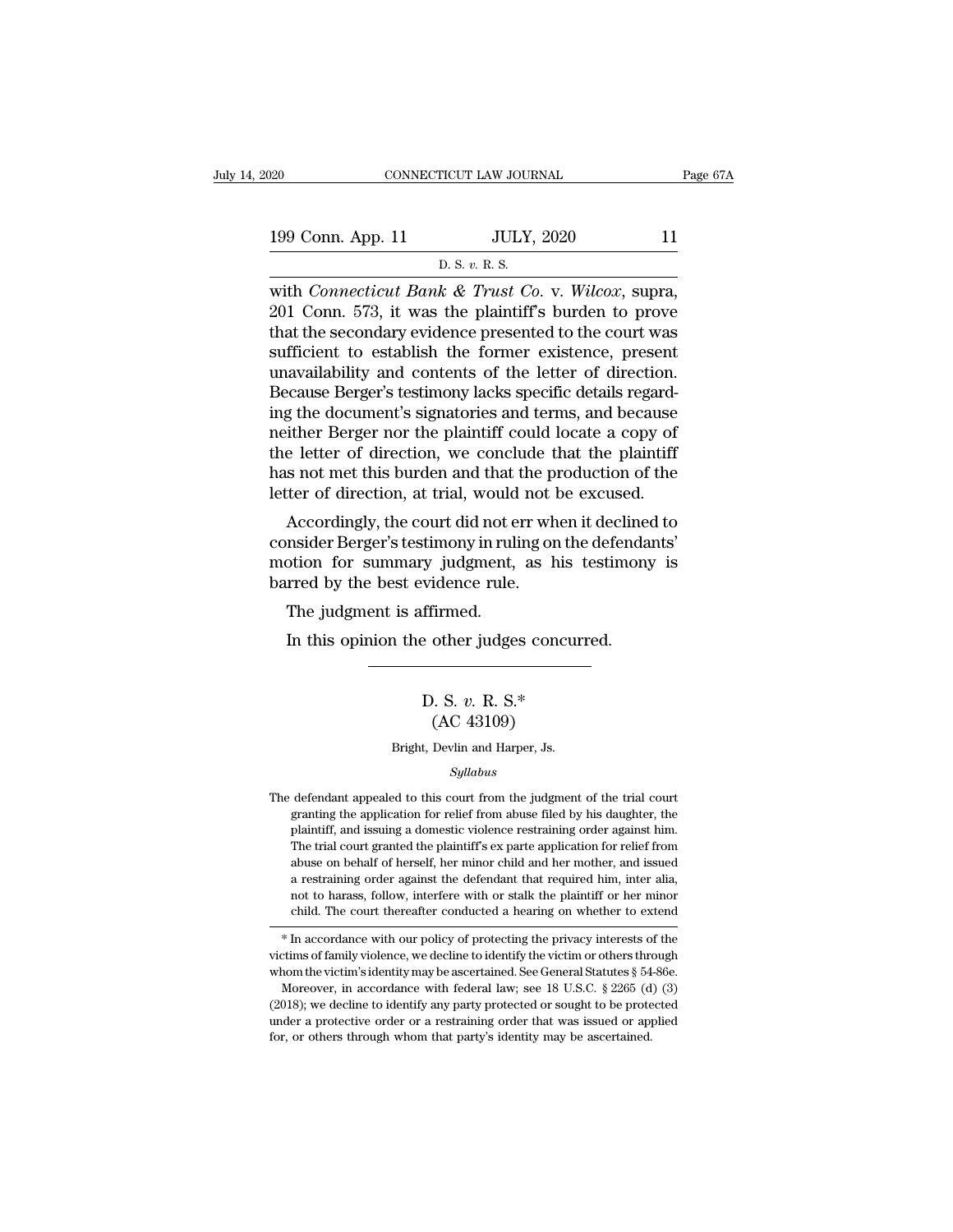|    | CONNECTICUT LAW JOURNAL                                                                                                                           |                   | July 14, 2020 |
|----|---------------------------------------------------------------------------------------------------------------------------------------------------|-------------------|---------------|
|    |                                                                                                                                                   |                   |               |
| 12 | <b>JULY, 2020</b>                                                                                                                                 | 199 Conn. App. 11 |               |
|    | D. S. v. R. S.                                                                                                                                    |                   |               |
|    | the ex parte order, at which the plaintiff testified that the defendant's<br>actions were affecting the child's behavior and schoolwork, and that |                   |               |

**actions 1998** JULY, 2020 199 Conn. App. 11<br>
D. S. v. R. S.<br>
the ex parte order, at which the plaintiff testified that the defendant's<br>
actions were affecting the child's behavior and schoolwork, and that<br>
the child did n JULY,  $2020$  199 Conn. App. 11<br>
D. S. v. R. S.<br>
the ex parte order, at which the plaintiff testified that the defendant's<br>
actions were affecting the child's behavior and schoolwork, and that<br>
the child did not want to be  $\overline{P}$  D. S. v. R. S.<br>the ex parte order, at which the plaintiff testified that the defendant's<br>actions were affecting the child's behavior and schoolwork, and that<br>the child did not want to be around the defendant and D. S. v. R. S.<br>the ex parte order, at which the plaintiff testified that the defendant's<br>actions were affecting the child's behavior and schoolwork, and that<br>the child did not want to be around the defendant and was afraid the ex parte order, at which the plaintiff testified that the defendant's actions were affecting the child's behavior and schoolwork, and that the child did not want to be around the defendant and was afraid that the defen are on partic order, at which are praised and are decreased and accordinate accions were affecting the child's behavior and schoolwork, and that the child did not want to be around the defendant testified that he went to t pertained to the area across the standard manuform and school work, and all<br>the child did not want to be around the defendant testified that he went<br>to the area across the street from the child's school bus stop two to<br>thr the defendant was following him. The defendant testified that he went<br>to the area across the street from the child's school bus stop two to<br>three times a week and waved and said hello to the child. The court<br>rendered judgm are decided and was statuted the dictionary definition to the area across the street from the child's school bus stop two to three times a week and waved and said hello to the child. The court rendered judgment denying the for the times a week and waved and said hello to the child. The court<br>rendered judgment denying the continuation of the ex parte order as it<br>pertained to the plaintiff and continuing it as to the child. In continuing<br>the e ance and given day we call the continuation of the exparts of each as it pertained to the plaintiff and continuing it as to the child. In continuing the exparts order as to the child, the court stated that, rather than usi surfaced jaightent deriying are commutation of the expart order as neglectrated to the plaintiff and continuing it as to the child. In continuing the exparte order as to the child, the court stated that, rather than using results in emotional distress. On appeal, the plaintiff claimed that the exparte order as to the child, the court stated that, rather than using the dictionary definition of stalking, it would use the statutory (§ 53a-181d the calculated as to the china, the court stated that, taken that<br>using the dictionary definition of stalking, it would use the statutory<br>(§ 53a-181d) definition set forth in the crime of stalking in the second<br>degree, wh using the theolonary definition of standing, it would use the stadiony (§ 53a-181d) definition set forth in the crime of stalking in the second degree, which defined stalking as to follow, lie in wait for, observe, surveil degree, which defined stalking as to follow, lie in wait for, observe, surveil, communicate with or to send unwanted gifts to a person that results in emotional distress. On appeal, the plaintiff claimed that the trial co degree, which definite standing as to follow, i.e. in wate for, observe, surveil, communicate with or to send unwanted gifts to a person that results in emotional distress. On appeal, the plaintiff claimed that the trial c results in emotional ustress. On appeat, the plantificant tradition trivial court used the wrong definition of stalking and that it should have used the definition of stalking in *Princess Q. H. v. Robert H.* (150 Conn. A

- % used the definition of stalking in *Princess Q. H. v. Robert H.* (150 Conn. App. 105), and erroneously relied on testimony that the plaintiff gave on behalf of the child. *Held*:<br>1. The trial court did not err in issuin discultion of standing in *Trincess*  $\chi$ . *T. V. 1006/11*. (100 commonly App. 105), and erroneously relied on testimony that the plaintiff gave on behalf of the child. *Held*: the defendant: although the court's referen *App.* 109), and erroneously rened on destinting via the planting gave on behalf of the child. *Held*:<br>ne trial court did not err in issuing the domestic violence restraining order<br>against the defendant: although the court on behand of the child. The child the court's reference to the definition against the defendant: although the court's reference to the definition in § 53a-181d was incorrect, that narrower definition was not inconsistent w reviewed that countered in standard conduct the definition in § 53a-181d was incorrect, that narrower definition was not inconsistent with the common understanding of stalking relied on in *Princess* Q. *H.*, in which the standard was incorrect, that narrower definition was not inconsis-<br>tent with the common understanding of stalking relied on in *Princess*<br>Q. H., in which the court articulated a broader standard of stalking in<br>the civil pr It is obta-forth was incorrect, that harbower definition was not inconsistent with the common understanding of stalking relied on in *Princess* Q. H., in which the court articulated a broader standard of stalking in the ci Fig. H., in which the countertainting of standing child and surreption of the child protection order context than in the criminal context, and evidence establishing that the defendant's conduct met the criminal standard wa w. 11., in which are court arise<br>and a broader standard of standard of standing in the civil protection order context than in the criminal context, and<br>evidence establishing that the defendant's conduct met the criminal<br>st the term protection of the context than in the entimial context, and<br>evidence establishing that the defendant's conduct met the criminal<br>standard was more than sufficient to satisfy the civil standard; moreover,<br>the court standard was more than sufficient to satisfy the civil standard; moreover, the court credited the plaintiff's testimony that the defendant surveilled her and the child and surreptitiously attempted to gather information ab standard was more than sufficient to satisfy the civil standard; moreover, the court credited the plaintiff's testimony that the defendant surveilled her and the child and surreptitiously attempted to gather information ab The defendant of the plaintin's classified to gather information<br>the rand the child and surreptitiously attempted to gather information<br>about the child from the plaintiff and her mother, and the court credited<br>the testimon ther and the child from the plaintiff and her mother, and the court credited<br>the testimony of the plaintiff and her landlord that the defendant stood<br>across the street from the bus stop to see and to attempt to interact<br>wi
- defendant having failed to properly preserve his objection at the hearing:<br>the testimony of the plaintiff and her landlord that the defendant stood<br>across the street from the bus stop to see and to attempt to interact<br>with although the defendant and the land of that the defendant stood across the street from the bus stop to see and to attempt to interact with the child, who did not want the same with the defendant.<br>He defendant's claim that across the steet nont the ous stop to see and to attempt to interact<br>with the child, who did not want the same with the defendant.<br>he defendant's claim that the trial court erroneously relied on testimony<br>that the plaintif what the child, who did not want the same with the defendant.<br>
he defendant's claim that the trial court erroneously relied on testimony<br>
that the plaintiff gave on behalf of the child was unreviewable, the<br>
defendant havi relative that the plaintiff gave on behalf of the child was unreviewable, the defendant having failed to properly preserve his objection at the hearing:<br>although the defendant objected to the plaintiff's testimony about th defendant having failed to properly preserve his objection at the hearing:<br>although the defendant objected to the plaintiff's testimony about the<br>child's fears, the court overruled the objection, which was not stated<br>preci determant having fanct to property preserve his objection at the tetantigality.<br>although the defendant objected to the plaintiff's testimony about the<br>child's fears, the court overruled the objection, which was not stated<br> aditional diversion of the defendant objected to the plantin is assumedly about the child's fears, the court overruled the objection, which was not stated precisely, and the defendant made no further objections specific to precisely, and the defendant made no further objections specific to that claim after he declined the court's invitation to have the child testify; moreover, as there was substantial evidence before the court that establis claim after he declined the court's invitation to have the child testify;<br>moreover, as there was substantial evidence before the court that estab-<br>lished that the child feared the defendant, any error in the court's having moreover, as there was substantial evidence before the court that established that the child feared the defendant, any error in the court's having overruled the defendant's objection to such testimony was harmless.<br>Argued

Argued March 12—officially released July 14, 2020<br>*Procedural History*<br>Application for relief from abuse, brought to the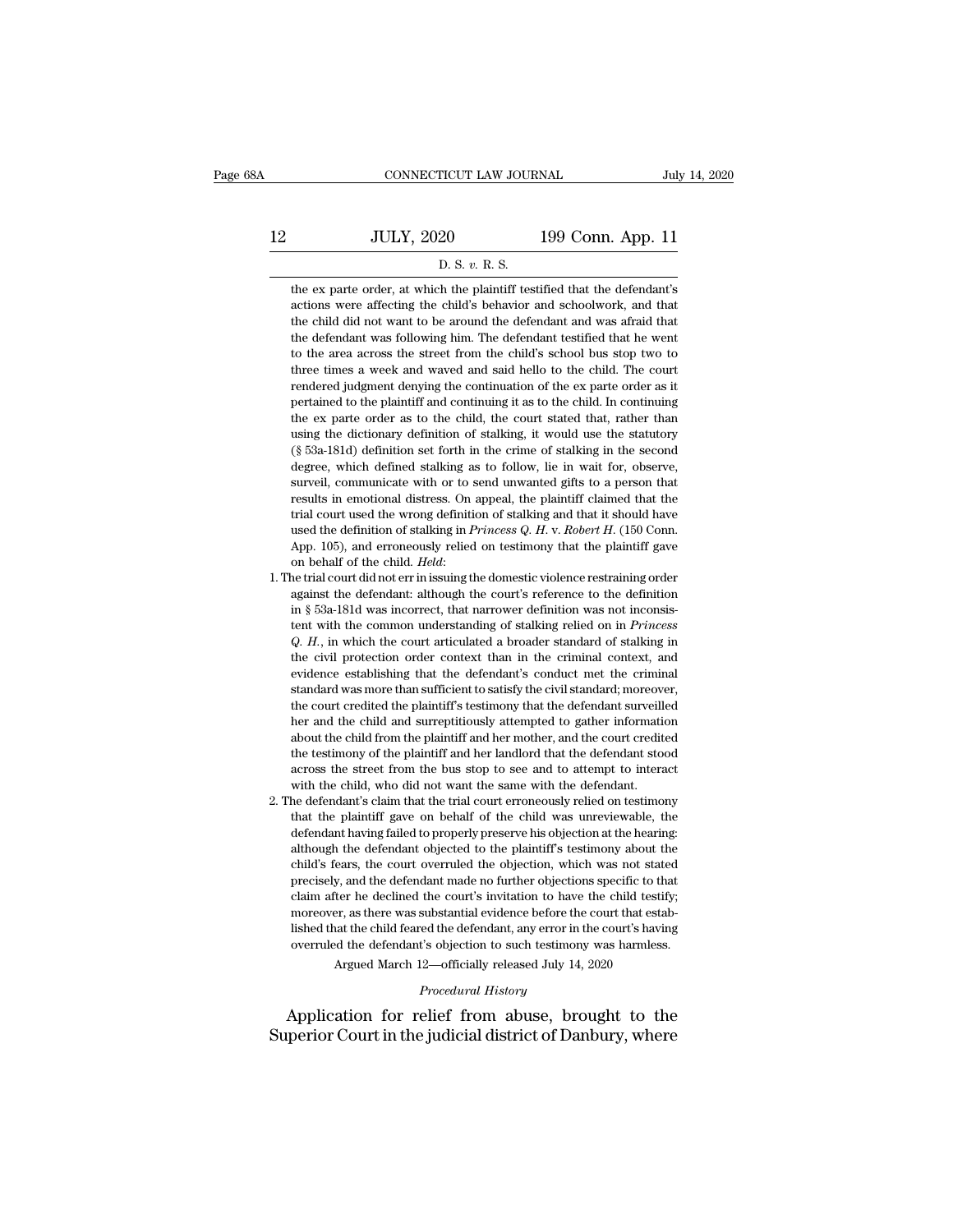| 020               | CONNECTICUT LAW JOURNAL                                 | Page 69A |
|-------------------|---------------------------------------------------------|----------|
| 199 Conn. App. 11 | <b>JULY, 2020</b>                                       | 13       |
|                   | D. S. v. R. S.                                          |          |
|                   | the court <i>Hon Sidney Arelved</i> judge trial referee |          |

The court, *Hon.* Sidney Axelrod, judge trial referee,<br>granted the application in part and issued a restraining<br>order, from which the defendant appealed to this 199 Conn. App. 11 JULY, 2020 13<br>
D. S. v. R. S.<br>
the court, *Hon. Sidney Axelrod*, judge trial referee,<br>
granted the application in part and issued a restraining<br>
order, from which the defendant appealed to this<br>
court *Af* 199 Conn. App. 11 JULY, 2020 13<br>
D. S. v. R. S.<br>
the court, *Hon. Sidney Axelrod*, judge trial referee,<br>
granted the application in part and issued a restraining<br>
order, from which the defendant appealed to this<br>
court. D. S. v. R. S.<br>
the court, *Hon. Sidney Axelrod*, judge trial referee,<br>
granted the application in part and issued a restraining<br>
order, from which the defendant appealed to this<br>
court. *Affirmed.*<br> *Norman J. Voog*, for anted the application in part and issued a restraining<br>der, from which the defendant appealed to this<br>urt. *Affirmed.*<br>Norman J. Voog, for the appellant (defendant).<br>Opinion<br>HARPER, J. The defendant, R. S., appeals from th

### *Opinion*

order, from which the defendant appeared to this<br>court. *Affirmed.*<br>*Opinion*<br>*Opinion*<br>HARPER, J. The defendant, R. S., appeals from the<br>judgment of the trial court granting the application of<br>the self-represented plainti Fourt. Affirmed.<br>
Norman J. Voog, for the appellant (defendant).<br>  $\frac{1}{\text{Spin}}$ <br>
HARPER, J. The defendant, R. S., appeals from the<br>
judgment of the trial court granting the application of<br>
the self-represented plaintiff, D *Norman J. Voog*, for the appellant (defendant).<br> *Opinion*<br>
HARPER, J. The defendant, R. S., appeals from the<br>
judgment of the trial court granting the application of<br>
the self-represented plaintiff, D. S., for relief fro *Opinion*<br>
HARPER, J. The defendant, R. S., appeals from the<br>
judgment of the trial court granting the application of<br>
the self-represented plaintiff, D. S., for relief from abuse<br>
and issuing a domestic violence restrain  $\Phi$ <br>
HARPER, J. The defendant, R. S., appeals from the<br>
judgment of the trial court granting the application of<br>
the self-represented plaintiff, D. S., for relief from abuse<br>
and issuing a domestic violence restraining o HARPER, J. The defendant, R. S., appeals from the<br>judgment of the trial court granting the application of<br>the self-represented plaintiff, D. S., for relief from abuse<br>and issuing a domestic violence restraining order purs judgment of the trial court granting the application of<br>the self-represented plaintiff, D. S., for relief from abuse<br>and issuing a domestic violence restraining order pursu-<br>ant to General Statutes § 46b-15.<sup>1</sup> On appeal, the self-represented plaintiff, D. S., for relief from and issuing a domestic violence restraining order p<br>ant to General Statutes  $\S$  46b-15.<sup>1</sup> On appeal, the c<br>dant claims that the court incorrectly based its dee<br>on (1 It is determined a statute of the resulting of the defen-<br>
at to General Statutes § 46b-15.<sup>1</sup> On appeal, the defen-<br>
at claims that the court incorrectly based its decision<br>
(1) the wrong definition of stalking and (2) t ant to defieral statutes  $\frac{1}{8}$  400-10. On appear, the definition on (1) the wrong definition of stalking and (2) testimony of the plaintiff given on behalf of her minor child (child). We affirm the judgment of the tri

dant claims that the court incorrectly based its decision<br>on (1) the wrong definition of stalking and (2) testimony<br>of the plaintiff given on behalf of her minor child (child).<br>We affirm the judgment of the trial court.<sup>2</sup> on (1) the wrong demition of standing and (2) testimony<br>of the plaintiff given on behalf of her minor child (child).<br>We affirm the judgment of the trial court.<sup>2</sup><br>The record reveals the following relevant facts and<br>proced or the planting given on behan of her nunor child (child).<br>We affirm the judgment of the trial court.<sup>2</sup><br>The record reveals the following relevant facts and<br>procedural history. On May 29, 2019, the plaintiff filed<br>an ex p The record reveals the following relevant facts and<br>procedural history. On May 29, 2019, the plaintiff filed<br>an ex parte application for relief from abuse against<br>the defendant, pursuant to  $\S 46b-15$ , on behalf of hersel The record reveals the following relevant facts and<br>procedural history. On May 29, 2019, the plaintiff filed<br>an ex parte application for relief from abuse against<br>the defendant, pursuant to § 46b-15, on behalf of herself,<br> procedural history. On May 29, 2019, the plaintiff filed<br>an ex parte application for relief from abuse against<br>the defendant, pursuant to § 46b-15, on behalf of herself,<br>her child, and her mother. The defendant is the plai an ex parte application for relief from abuse against<br>the defendant, pursuant to  $\S$  46b-15, on behalf of herself,<br>her child, and her mother. The defendant is the plain-<br>tiff's father and the former husband of the plainti the defendant, pursuant to  $\S$  46b-15, on behalf of herself,<br>her child, and her mother. The defendant is the plain-<br>tiff's father and the former husband of the plaintiff's<br>mother. In her application, the plaintiff averred her child, and her mother. The defendant is the plain-<br>tiff's father and the former husband of the plaintiff's<br>mother. In her application, the plaintiff averred under<br>oath that the defendant engaged in threatening behav-<br>i tiff's father and the former husband of the plaintiff's<br>mother. In her application, the plaintiff averred under<br>oath that the defendant engaged in threatening behav-<br>ior, stalking, and harassment. Specifically, she allege mother. In her application, the plaintiff averred under<br>oath that the defendant engaged in threatening behav-<br>ior, stalking, and harassment. Specifically, she alleged<br>that the defendant had continued to try to make contact oath that the defendant engaged in threatening behav-<br>ior, stalking, and harassment. Specifically, she alleged<br>that the defendant had continued to try to make contact<br>with the child (1) by showing up at the child's school<br> 1 th the child (1) by showing up at the child's school<br>us stop, school, summer camp, and Cub Scout meet-<br>gs, and by watching him from a distance, (2) by tres-<br>assing onto the plaintiff's property, and (3) by using<br><sup>1</sup> Gen bus stop, school, summer camp, and Cub Scout meetings, and by watching him from a distance, (2) by trespassing onto the plaintiff's property, and (3) by using  $\frac{1}{1}$  General Statutes § 46b-15 provides in relevant part:

ings, and by watching him from a distance, (2) by tres-<br>passing onto the plaintiff's property, and (3) by using<br> $\frac{1}{1}$ General Statutes § 46b-15 provides in relevant part: "Any family or house-<br>hold member . . . who has passing onto the plaintiff's property, and (3) by using<br>
<sup>1</sup> General Statutes § 46b-15 provides in relevant part: "Any family or house-<br>
hold member ... who has been subjected to a continuous threat of present<br>
physical p passing Office plaintiff is property, and (3) by using<br>  $\frac{1}{2}$  General Statutes § 46b-15 provides in relevant part: "Any family or house-<br>
hold member ... who has been subjected to a continuous threat of present<br>
physi application the basis of the defendant's brief and the record. The defendant of present physical pain or physical injury, stalking or a pattern of threatening . . . by another family or household member may make an applica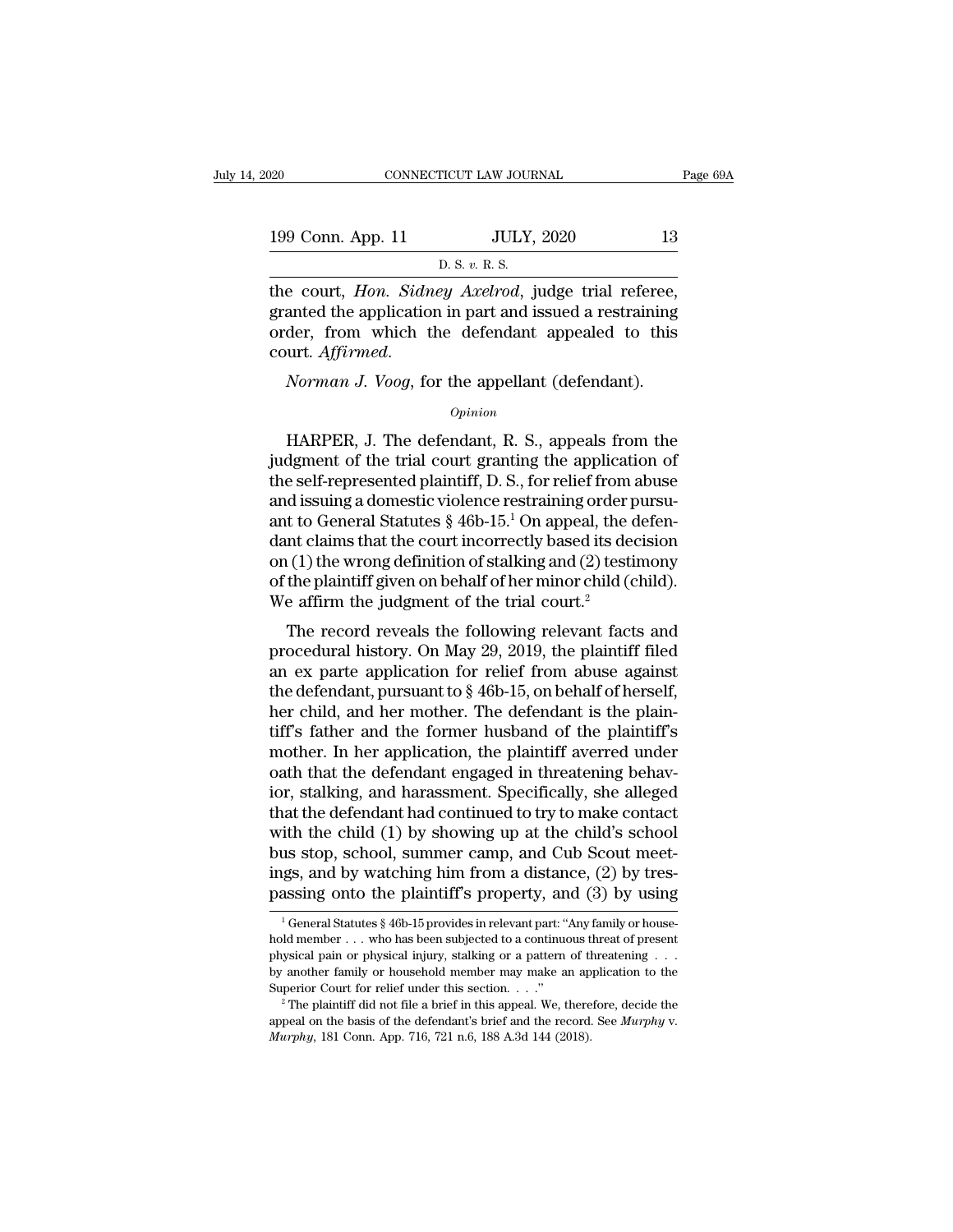| A  | CONNECTICUT LAW JOURNAL                                           |                   | July 14, 2020 |
|----|-------------------------------------------------------------------|-------------------|---------------|
| 14 | <b>JULY, 2020</b>                                                 | 199 Conn. App. 11 |               |
|    | D. S. v. R. S.                                                    |                   |               |
|    | the "Find My iPhone" <sup>3</sup> application on the child's iPad |                   |               |

CONNECTICUT LAW JOURNAL July 14, 2020<br>199 Conn. App. 11<br>14 JULY, 2020 199 Conn. App. 11<br>15 D. S. v. R. S.<br>12 The "Find My iPhone"<sup>3</sup> application on the child's iPad<br>18 in order to locate the plaintiff's new home. The plai <sup>14</sup> JULY, 2020 <sup>199</sup> Conn. App. 11<br>
<sup>D. S. v. R. s.<br>
the "Find My iPhone"<sup>3</sup> application on the child's iPad<br>
in order to locate the plaintiff's new home. The plaintiff<br>
further alleged that the child is afraid of the de</sup> Further alleged that the child's afraid of the defendant<br>the "Find My iPhone"<sup>3</sup> application on the child's iPad<br>in order to locate the plaintiff's new home. The plaintiff<br>further alleged that the child is afraid of the d 14 JULY, 2020 199 Conn. App. 11<br>
D. S. v. R. S.<br>
the "Find My iPhone"<sup>3</sup> application on the child's iPad<br>
in order to locate the plaintiff's new home. The plaintiff<br>
further alleged that the child is afraid of the defenda D. S. v. R. S.<br>D. S. v. R. S.<br>the "Find My iPhone"<sup>3</sup> application on the child's iPad<br>in order to locate the plaintiff's new home. The plaintiff<br>further alleged that the child is afraid of the defendant<br>and, more specific  $\frac{1}{2}$  b. s. v. k. s.<br>the "Find My iPhone"<sup>3</sup> application on the child's iPad<br>in order to locate the plaintiff's new home. The plaintiff<br>further alleged that the child is afraid of the defendant<br>and, more specifically, the "Find My iPhone"<sup>3</sup> application on the child's iPad<br>in order to locate the plaintiff's new home. The plaintiff<br>further alleged that the child is afraid of the defendant<br>and, more specifically, afraid that the defendant in order to locate the plaintiff's new home. The plaintiff<br>further alleged that the child is afraid of the defendant<br>and, more specifically, afraid that the defendant will<br>try to take him away from the plaintiff. According further alleged that the child is afraid of the defendant<br>and, more specifically, afraid that the defendant will<br>try to take him away from the plaintiff. According to<br>the plaintiff, the child gets "extremely upset" wheneve and, more specifically, afraid that the defendant will<br>try to take him away from the plaintiff. According to<br>the plaintiff, the child gets "extremely upset" whenever<br>the defendant arrives at the bus stop, school, and other try to take him away from the plaintiff. According to<br>the plaintiff, the child gets "extremely upset" whenever<br>the defendant arrives at the bus stop, school, and other<br>events, and the child wants no further contact with th the plaintiff, the child gets "ext<br>the defendant arrives at the bu<br>events, and the child wants no<br>defendant. Additionally, the p<br>defendant sent harassing text n<br>mother and sent threatening l<br>messages to the plaintiff.<br>On M e defendant arrives at the bus stop, school, and other<br>ents, and the child wants no further contact with the<br>fendant sent harassing text messages to the plaintiff's<br>other and sent threatening letters, e-mails, and text<br>ess events, and the child wants no further contact with the<br>defendant . Additionally, the plaintiff alleged that the<br>defendant sent harassing text messages to the plaintiff's<br>mother and sent threatening letters, e-mails, and t

defendant. Additionally, the plaintiff aneged that the<br>defendant sent harassing text messages to the plaintiff's<br>mother and sent threatening letters, e-mails, and text<br>messages to the plaintiff.<br>On May 29, 2019, the court defendant sent narassing text messages to the plaintin's<br>mother and sent threatening letters, e-mails, and text<br>messages to the plaintiff.<br>On May 29, 2019, the court issued an ex parte restrain-<br>ing order that the defendan mouter and sent threatening letters, e-mails, and text<br>messages to the plaintiff.<br>On May 29, 2019, the court issued an ex parte restrain-<br>ing order that the defendant, among other things, not<br>harass, follow, interfere with on May 29, 2019, the court issued an ex parte restrain-<br>ing order that the defendant, among other things, not<br>harass, follow, interfere with, or stalk the plaintiff and<br>her child. The court further ordered that the defend On May 29, 2019, the court issued an ex parte restraining order that the defendant, among other things, not harass, follow, interfere with, or stalk the plaintiff and her child. The court further ordered that the defendant ing order that the defendant, among other things, not<br>harass, follow, interfere with, or stalk the plaintiff and<br>her child. The court further ordered that the defendant<br>stay away from the plaintiff's home, that he stay 100 harass, follow, interfere with, or stalk the pla<br>her child. The court further ordered that the c<br>stay away from the plaintiff's home, that he<br>yards away from the plaintiff and her child,<br>he stay 100 yards away from the chi Frequity away from the plaintiff's home, that he defendant<br>ay away from the plaintiff's home, that he stay 100<br>rds away from the plaintiff and her child, and that<br>actay 100 yards away from the child's bus stop. The<br>urt set stay away from the plaintiff and her child, and that<br>he stay 100 yards away from the child's bus stop. The<br>court set a hearing date of June 7, 2019, in order to<br>determine whether to extend the order.<br>At the hearing, both t

yards away from the plaintiff and her child, and that<br>he stay 100 yards away from the child's bus stop. The<br>court set a hearing date of June 7, 2019, in order to<br>determine whether to extend the order.<br>At the hearing, both from abuse. During the final statements of the testified<br>from abuse. The court set a hearing date of June 7, 2019, in order to<br>determine whether to extend the order.<br>At the hearing, both the defendant and the self-repre-<br>s court set a nearing date of June  $t$ , 2019, in order to<br>determine whether to extend the order.<br>At the hearing, both the defendant and the self-repre-<br>sented plaintiff appeared, testified, and submitted evi-<br>dence on the i determine whether to extend the order.<br>At the hearing, both the defendant and the self-repre-<br>sented plaintiff appeared, testified, and submitted evi-<br>dence on the issue of the plaintiff's application for relief<br>from abuse At the hearing, both the defendant and the self-repre-<br>sented plaintiff appeared, testified, and submitted evi-<br>dence on the issue of the plaintiff's application for relief<br>from abuse. During the hearing, the plaintiff's t sented plaintiff appeared, testified, and submitted evidence on the issue of the plaintiff's application for relief from abuse. During the hearing, the plaintiff's testimony, in large part, mirrored the statements she had dence on the issue of the plaintiff's application for relief<br>from abuse. During the hearing, the plaintiff's testi-<br>mony, in large part, mirrored the statements she had<br>made in her application. More specifically, she testi from abuse. During the hearing, the plaintiff's testi-<br>mony, in large part, mirrored the statements she had<br>made in her application. More specifically, she testified<br>that the child did not want the defendant at his bus<br>st at the child did not want the defendant at his bus<br>
op; the child was always looking over his shoulder,<br>
raid that the defendant was following him; the defen-<br>
int appeared at the child's new bus stop, despite not<br>
"Find M stop; the child was always looking over his shoulder,<br>afraid that the defendant was following him; the defen-<br>dant appeared at the child's new bus stop, despite not<br> $\frac{3}{4}$ "Find My iPhone" is a preinstalled smart phone

 $3$  "Find afraid that the defendant was following him; the defendant appeared at the child's new bus stop, despite not <sup>3</sup> "Find My iPhone" is a preinstalled smart phone application that utilizes cell phone tower and satellite techn dant appeared at the child's new bus stop, despite not<br><sup>3</sup> "Find My iPhone" is a preinstalled smart phone application that utilizes<br>cell phone tower and satellite technology to track the location of a particular<br>iPhone whe <sup>3</sup> "Find My iPhone" is a preinstalled smart phone application that utilizes cell phone tower and satellite technology to track the location of a particular iPhone when that phone is powered on. See *A. A. C. v. Miller-Po* cell phone tower and satellite technology to track the location of a particular iPhone when that phone is powered on. See A. A. C. v. Miller-Pomlee, 296 Or. App. 816, 820 n.2, 440 P.3d 106 (2019); see also *Jones* v. *Uni*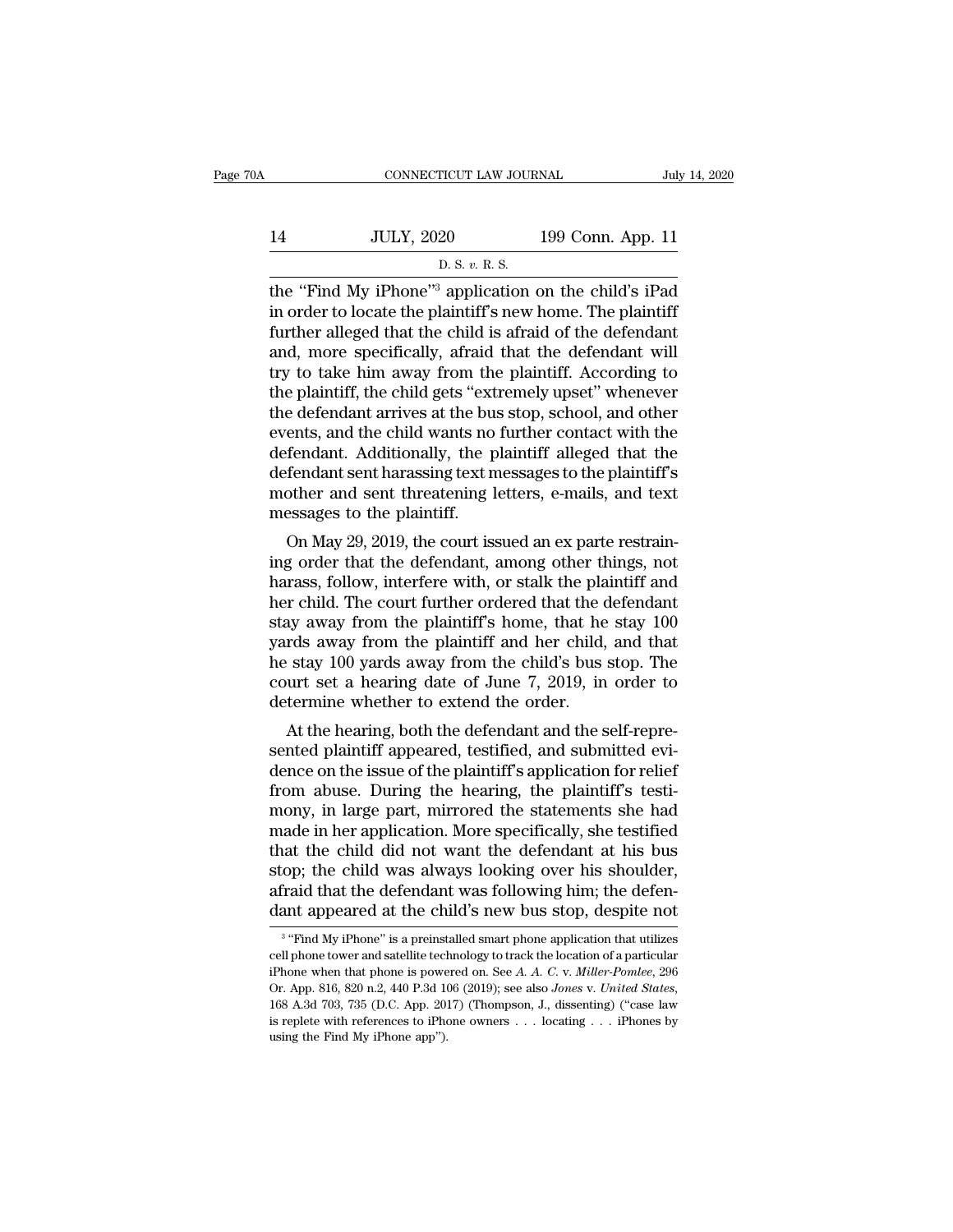199 Conn. App. 11 JULY, 2020 15<br>
D. S. v. R. S. ricut law jour<br>JULY,<br><u>D. S. v. R. S.</u><br>jously about

 $\begin{array}{ll}\n 0.20 & \text{COMRECTICUT LAW JOURNAL} & \text{Page 71A} \\
 \hline\n 199 & \text{Conn. App. 11} & \text{JULY, } 2020 & \text{15} \\
 \hline\n & \text{D. S. } v. R. S.\n \end{array}$ 199 Conn. App. 11 JULY, 2020 15<br>
D. S. v. R. S.<br>
having been told previously about the new bus stop<br>
location; the child, once at the bus stop, was afraid to<br>
exit the car until the bus arrived; the child has told<br>
the pl 199 Conn. App. 11 JULY, 2020 15<br>
D. S. v. R. S.<br>
having been told previously about the new bus stop<br>
location; the child, once at the bus stop, was afraid to<br>
exit the car until the bus arrived; the child has told<br>
the pl 199 Conn. App. 11 JULY, 2020 15<br>
D. S. v. R. S.<br>
having been told previously about the new bus stop<br>
location; the child, once at the bus stop, was afraid to<br>
exit the car until the bus arrived; the child has told<br>
the pl D. S. v. R. S.<br>D. S. v. R. S.<br>having been told previously about the new bus stop<br>location; the child, once at the bus stop, was afraid to<br>exit the car until the bus arrived; the child has told<br>the plaintiff that he does n  $\sim$  D. S. v. R. S.<br>having been told previously about the new bus stop<br>location; the child, once at the bus stop, was afraid to<br>exit the car until the bus arrived; the child has told<br>the plaintiff that he does not want to having been told previously about the new bus stop<br>location; the child, once at the bus stop, was afraid to<br>exit the car until the bus arrived; the child has told<br>the plaintiff that he does not want to be around the<br>defend location; the child, once at the bus stop, was afraid to exit the car until the bus arrived; the child has told the plaintiff that he does not want to be around the defendant; the defendant showed up uninvited to the child exit the car until the bus arrived; the child has told<br>the plaintiff that he does not want to be around the<br>defendant; the defendant showed up uninvited to the<br>child's Cub Scout meeting and was asked to leave<br>because his p the plaintiff that he does not want to be around the defendant; the defendant showed up uninvited to the child's Cub Scout meeting and was asked to leave because his presence upset the child; the defendant's actions are af defendant; the defendant showed up uninvited to the child's Cub Scout meeting and was asked to leave because his presence upset the child; the defendant's actions are affecting the child's behavior and schoolwork; and the child's Cub Scout meeting and was asked to leave<br>because his presence upset the child; the defendant's<br>actions are affecting the child's behavior and school-<br>work; and the defendant, despite the plaintiff's instruc-<br>tions because his presence upset the child; the defendant's<br>actions are affecting the child's behavior and school-<br>work; and the defendant, despite the plaintiff's instruc-<br>tions to cease and desist, continued to stand near the<br> actions are affecting the child's behavior and school-<br>work; and the defendant, despite the plaintiff's instruc-<br>tions to cease and desist, continued to stand near the<br>bus stop to wave at and speak to the child. The plaint work; and the defendant, despite the plaintiff's instructions to cease and desist, continued to stand near the<br>bus stop to wave at and speak to the child. The plaintiff<br>also testified that one of her child's friends, durin tions to cease and desist, continued to stand near the<br>bus stop to wave at and speak to the child. The plaintiff<br>also testified that one of her child's friends, during a<br>sleepover at her house, told her that her child was bus stop to wave at and speak to the child. The plaintiff<br>also testified that one of her child's friends, during a<br>sleepover at her house, told her that her child was afraid<br>that the defendant was going to take him away an also testified that one of her child's friends, during a<br>sleepover at her house, told her that her child was afraid<br>that the defendant was going to take him away and was<br>crying about it. She further testified that her moth sleepover at her house, told her that her child was afraid<br>that the defendant was going to take him away and was<br>crying about it. She further testified that her mother<br>told her that, when the plaintiff was not at home, her that the defendant was going to take him away and was<br>crying about it. She further testified that her mother<br>told her that, when the plaintiff was not at home, her<br>child would close the shades because he was afraid<br>that th crying about it. She further testified that her mother told her that, when the plaintiff was not at home, here child would close the shades because he was afraited that the defendant would show up at the house. The plainti Id her that, when the plaintiff was not at home, her<br>ild would close the shades because he was afraid<br>at the defendant would show up at the house. The<br>aintiff also testified that since the issuance of the<br>straining order, child would close the shades because he was afraid<br>that the defendant would show up at the house. The<br>plaintiff also testified that since the issuance of the<br>restraining order, the child is the calmest he has ever<br>been but

that the defendant would show up at the house. The<br>plaintiff also testified that since the issuance of the<br>restraining order, the child is the calmest he has ever<br>been but that he still closes the window shades.<br>The defend plaintiff also testified that since the issuance of the<br>restraining order, the child is the calmest he has ever<br>been but that he still closes the window shades.<br>The defendant also testified at the hearing. Specifi-<br>cally, restraining order, the child is the calmest he has ever<br>been but that he still closes the window shades.<br>The defendant also testified at the hearing. Specifi-<br>cally, he admitted to going to the area across the street<br>from been but that he still closes the window shades.<br>The defendant also testified at the hearing. Specifically, he admitted to going to the area across the street<br>from the bus stop, with balloons, two to three times<br>per week. The defendant also testified at the hearing. Specifically, he admitted to going to the area across the street<br>from the bus stop, with balloons, two to three times<br>per week. According to the defendant, he waves and<br>says "he cally, he admitted to going to the area across the street<br>from the bus stop, with balloons, two to three times<br>per week. According to the defendant, he waves and<br>says "hello" as the child enters and exits the bus. The<br>defe from the bus stop, with balloons, two to thre<br>per week. According to the defendant, he was<br>says "hello" as the child enters and exits the b<br>defendant further testified that he stands out<br>open as he waits for and waves at t r week. According to the defendant, he waves and<br>ys "hello" as the child enters and exits the bus. The<br>fendant further testified that he stands out in the<br>en as he waits for and waves at the child, and some-<br>mes parks his says "hello" as the child enters and exits the bus. The<br>defendant further testified that he stands out in the<br>open as he waits for and waves at the child, and some-<br>times parks his car and stands on the property of a<br>neigh

defendant further testified that he stands out in the<br>open as he waits for and waves at the child, and some-<br>times parks his car and stands on the property of a<br>neighbor, with the neighbor's permission.<br>Gail Howard, the pl open as he waits for and waves at the child, and some-<br>times parks his car and stands on the property of a<br>neighbor, with the neighbor's permission.<br>Gail Howard, the plaintiff's landlord, also testified<br>at the hearing. Acc times parks his car and stands on the property of a<br>neighbor, with the neighbor's permission.<br>Gail Howard, the plaintiff's landlord, also testified<br>at the hearing. According to Howard, the defendant<br>waits at the bottom of neighbor, with the neighbor's permission.<br>
Gail Howard, the plaintiff's landlord, also testified<br>
at the hearing. According to Howard, the defendant<br>
waits at the bottom of the driveway for the child to get<br>
off the bus. S Gail Howard, the plaintiff's landlord, also testified<br>at the hearing. According to Howard, the defendant<br>waits at the bottom of the driveway for the child to get<br>off the bus. She further testified that when the child<br>sees dant.''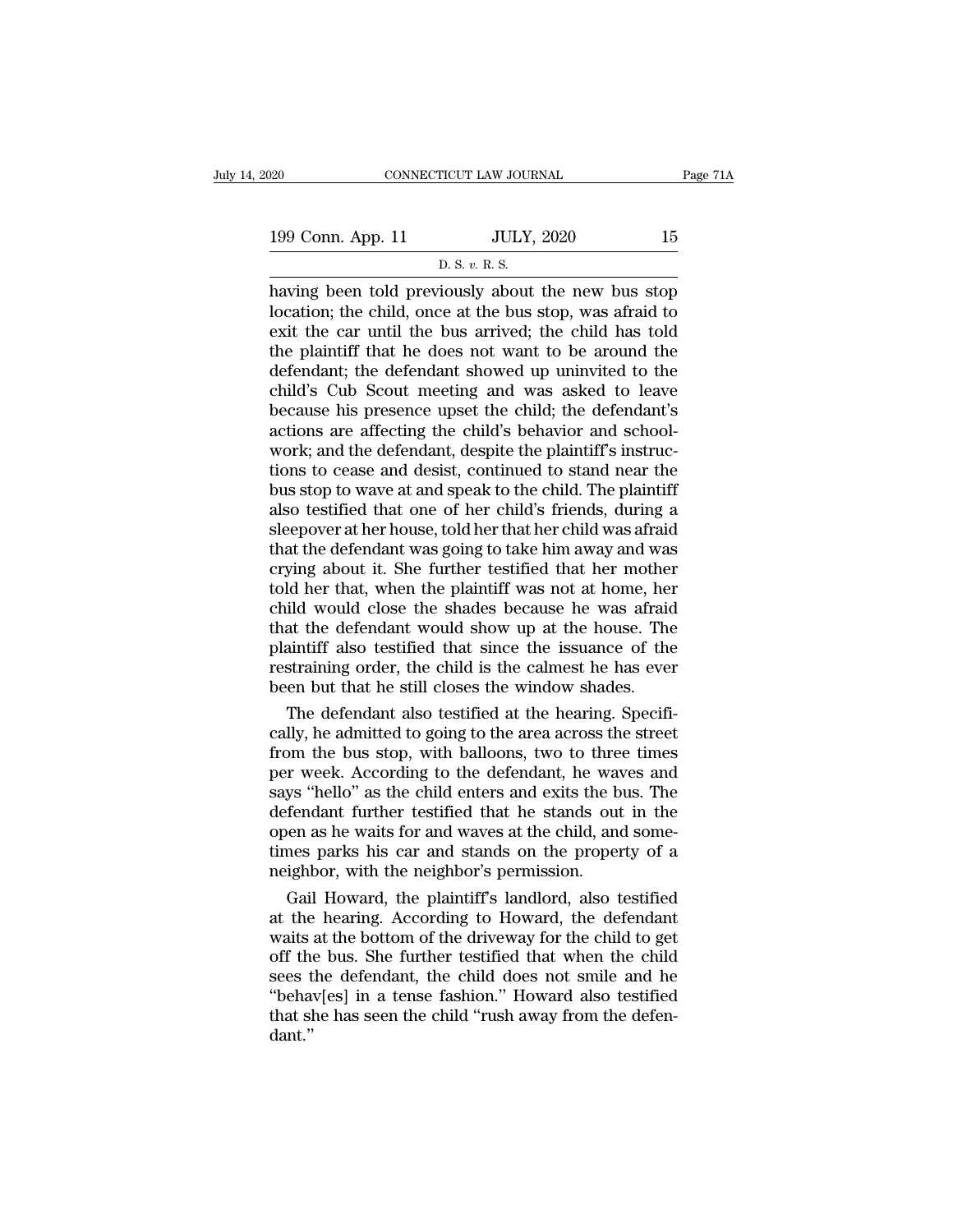| 2A | CONNECTICUT LAW JOURNAL                                 |                   | July 14, 2020 |
|----|---------------------------------------------------------|-------------------|---------------|
| 16 | <b>JULY, 2020</b>                                       | 199 Conn. App. 11 |               |
|    | D. S. v. R. S.                                          |                   |               |
|    | The plaintiff also entered into evidence several exhib- |                   |               |

CONNECTICUT LAW JOURNAL<br>July, 2020 199 Conn. App. 11<br>D. S. v. R. S.<br>The plaintiff also entered into evidence several exhib-<br>i, including a series of text messages from the defen-<br>nt to the plaintiff's mother, exhibit 1, an Its, including a series of text messages from the defendant to the plaintiff's mother, exhibit 1, and a report of the filed with the Bedding Police Department exhibit 16 JULY, 2020 199 Conn. App. 11<br>
D. S. v. R. S.<br>
The plaintiff also entered into evidence several exhibits, including a series of text messages from the defendant to the plaintiff's mother, exhibit 1, and a report she fil 16 JULY, 2020 199 Conn. App. 11<br>
D. S. v. R. S.<br>
The plaintiff also entered into evidence several exhibits, including a series of text messages from the defendant to the plaintiff's mother, exhibit 1, and a report she fil  $\frac{1}{2}$  D. S. v. R. S.<br>D. S. v. R. S.<br>The plaintiff also entered into evidence several exhibits, including a series of text messages from the defendant to the plaintiff's mother, exhibit 1, and a report<br>she filed with t  $\overline{p}$  b. s. v. R. s.<br>The plaintiff also entered into evidence several exhibits, including a series of text messages from the defendant to the plaintiff's mother, exhibit 1, and a report she filed with the Redding Polic The plaintiff also entered into evidence several exhibits, including a series of text messages from the defendant to the plaintiff's mother, exhibit 1, and a report she filed with the Redding Police Department, exhibit 4. its, including a series of text messages from the defendant to the plaintiff's mother, exhibit 1, and a report<br>she filed with the Redding Police Department, exhibit<br>4. The text messages show the defendant's efforts to<br>gain dant to the plaintiff's mother, exhibit 1, and a report<br>she filed with the Redding Police Department, exhibit<br>4. The text messages show the defendant's efforts to<br>gain information surreptitiously from the plaintiff's<br>mothe she filed with the Redding Police Department, exhibit 4. The text messages show the defendant's efforts to gain information surreptitiously from the plaintiff's mother about the child's travels to school. Additionally, the 4. The text messages show the defendant's efforts to<br>gain information surreptitiously from the plaintiff's<br>mother about the child's travels to school. Additionally,<br>the text messages show that the defendant gave the<br>plaint gain information surreptitiously from the plaintiff's<br>mother about the child's travels to school. Additionally,<br>the text messages show that the defendant gave the<br>plaintiff's mother \$1400 for that information. The report<br>f mother about the child's travels to school. Additionally,<br>the text messages show that the defendant gave the<br>plaintiff's mother \$1400 for that information. The report<br>filed by the plaintiff sets forth that the child does n the text messages show<br>plaintiff's mother \$1400<br>filed by the plaintiff set<br>want to see the defend<br>acknowledge the defend<br>conduct "ha[s] become<br>aging to my child."<br>At the conclusion of Multiff's mother \$1400 for that information. The report<br>ed by the plaintiff sets forth that the child does not<br>ant to see the defendant, that the child refuses to<br>knowledge the defendant, and that the defendant's<br>nduct "ha filed by the plaintiff sets forth that the child does not<br>want to see the defendant, that the child refuses to<br>acknowledge the defendant, and that the defendant's<br>conduct "ha[s] become emotionally draining and dam-<br>aging t

want to see the defendant, that the child refuses to<br>acknowledge the defendant, and that the defendant's<br>conduct "ha[s] become emotionally draining and dam-<br>aging to my child."<br>At the conclusion of the evidence, the court acknowledge the defendant, and that the defendant's<br>conduct "ha[s] become emotionally draining and dam-<br>aging to my child."<br>At the conclusion of the evidence, the court bifur-<br>cated final arguments and its decision regardi conduct "ha|s] become emotionally draining and dam-<br>aging to my child."<br>At the conclusion of the evidence, the court bifur-<br>cated final arguments and its decision regarding the<br>extension of the restraining order into two p aging to my child."<br>At the conclusion of the evidence, the court bifur-<br>cated final arguments and its decision regarding the<br>extension of the restraining order into two parts: the<br>application of the order as it applied to At the conclusion of the evidence, the court bifur-<br>cated final arguments and its decision regarding the<br>extension of the restraining order into two parts: the<br>application of the order as it applied to the child. After the cated final arguments and its decision regarding the extension of the restraining order into two parts: the application of the order as it applied to the child. After the court heard argument with regard to the restraining extension of the restraining order into two parts: the<br>application of the order as it applied to the plaintiff,<br>and the order as it applied to the child. After the court<br>heard argument with regard to the restraining order application of the order as it applied to the plaintiff,<br>and the order as it applied to the child. After the court<br>heard argument with regard to the restraining order as<br>it applied to the plaintiff, the court denied the co and the order as it applied to the child. After the court<br>heard argument with regard to the restraining order as<br>it applied to the plaintiff, the court denied the contin-<br>uation of the order as it applied to her. Prior to heard argument with regard to the restraining order as<br>it applied to the plaintiff, the court denied the contin-<br>uation of the order as it applied to her. Prior to hearing<br>argument about the restraining order as it applied it applied to the plaintiff, the court denied the continuation of the order as it applied to her. Prior to hearing argument about the restraining order as it applied to the child, the court stated that it was not using the uation of the order as it applied to her. Prior to hearing<br>argument about the restraining order as it applied to<br>the child, the court stated that it was not using the<br>dictionary definition of stalking but, rather, the sta dictionary definition of stalking but, rather, the statu-<br>tory definition set forth in General Statutes § 53a-<br>181d, which defines the crime of stalking in the second<br>degree.<sup>4</sup> Specifically, the court stated that stalking tory definition set forth in General Statutes § 53a-181d, which defines the crime of stalking in the second degree.<sup>4</sup> Specifically, the court stated that stalking  $\frac{4 \text{ General Statistics } \S\ 53a-181d \text{ provides in relevant part: } \text{``(a) For the purposes of this section, 'course of conduct' means two or more acts,$ 

<sup>181</sup>d, which defines the crime of stalking in the second degree.<sup>4</sup> Specifically, the court stated that stalking  $\frac{1}{4}$  General Statutes § 53a-181d provides in relevant part: "(a) For the purposes of this section, 'cour 181d, which defines the crime of stalking in the second<br>degree.<sup>4</sup> Specifically, the court stated that stalking<br> $\frac{1}{4}$  General Statutes § 53a-181d provides in relevant part: "(a) For the pur-<br>poses of this section, 'co degree.<sup>4</sup> Specifically, the court stated that stalking  $\frac{1}{4}$  General Statutes § 53a-181d provides in relevant part: "(a) For the purposes of this section, 'course of conduct' means two or more acts, including, but no <sup>1</sup> General Statutes § 53a-181d provides in relevant part: "(a) For the purposes of this section, 'course of conduct' means two or more acts, including, but not limited to, acts in which a person directly, indirectly or t <sup>4</sup> General Statutes § 53a-181d provides in relevant part: "(a) For the purposes of this section, 'course of conduct' means two or more acts, including, but not limited to, acts in which a person directly, indirectly or t poses of this section, 'course of conduct' means two or more acts, including,<br>but not limited to, acts in which a person directly, indirectly or through a<br>third party, by any action, method, device or means, including, but but not limited to, acts in which a person directly, indirectly or through a third party, by any action, method, device or means, including, but not limited to, electronic or social media, (1) follows, lies in wait for, mo third party, by any<br>limited to, electroni<br>observes, surveils,<br>unwanted gifts to, a<br>"emotional distress"<br>distress that may or<br>or counseling.<br>"(b) A person is inted to, electronic or social media, (1) follows, lies in wait for, moniserves, surveils, threatens, harasses, communicates with or s<br>wanted gifts to, a person, or (2) interferes with a person's property<br>notional distress serves, surveils, threatens, harasses, communicates with or sends<br>wanted gifts to, a person, or (2) interferes with a person's property, and<br>notional distress' means significant mental or psychological suffering or<br>stress unwanted gifts to, a person, or (2) interferes with a person's property, and<br>
'emotional distress' means significant mental or psychological suffering or<br>
distress that may or may not require medical or other professional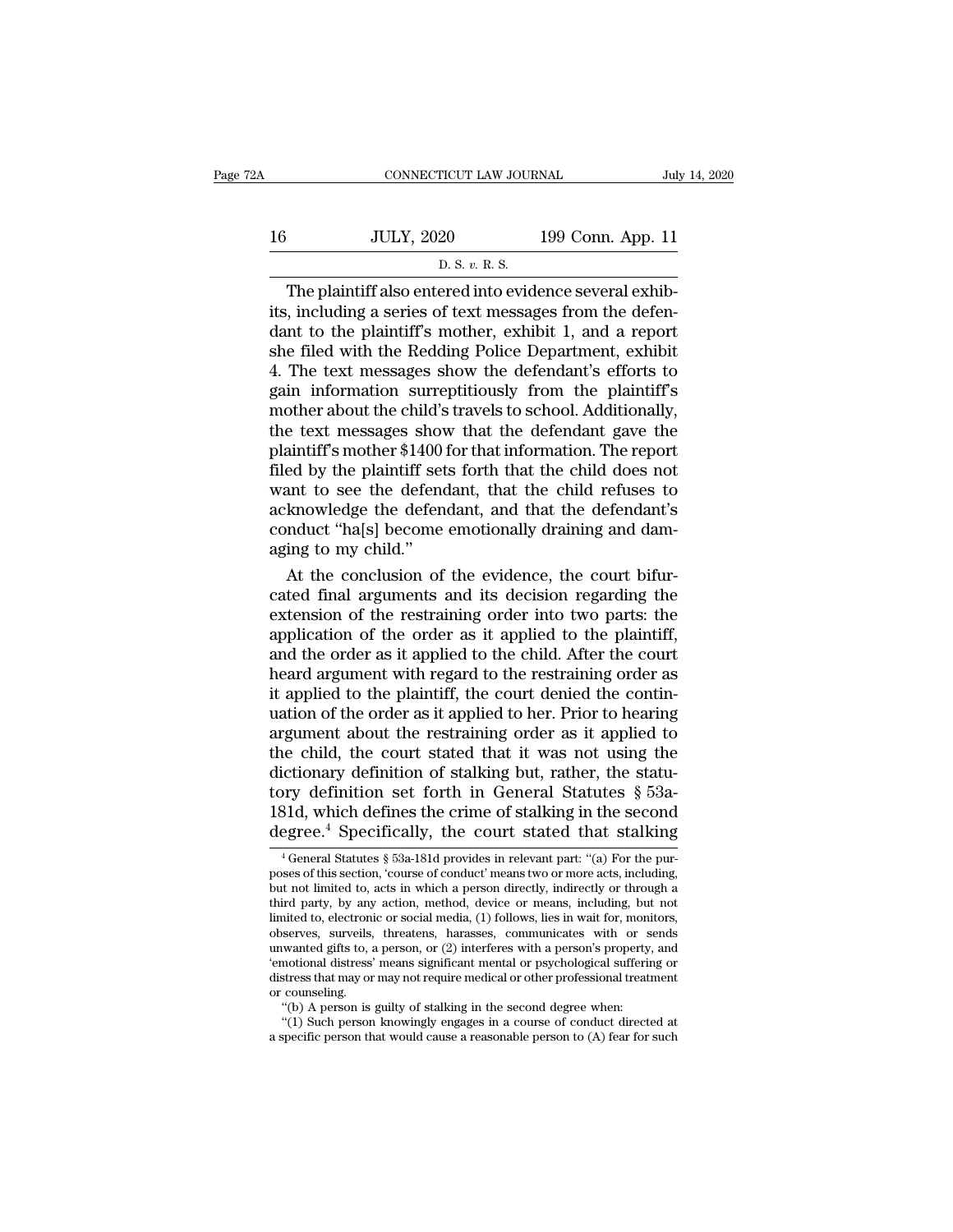| )20               | CONNECTICUT LAW JOURNAL                                | Page 73A |
|-------------------|--------------------------------------------------------|----------|
| 199 Conn. App. 11 | <b>JULY, 2020</b>                                      | 17       |
|                   | D. S. v. R. S.                                         |          |
|                   | means "follows lies in wait for observes surveils com- |          |

CONNECTICUT LAW JOURNAL<br>
199 Conn. App. 11 JULY, 2020 17<br>
D. S. v. R. S.<br>
means "follows, lies in wait for, observes, surveils, com-<br>
municates with or sends unwanted gifts to a person<br>
that results in suffering emotional 199 Conn. App. 11 JULY, 2020 17<br>
D. S. v. R. S.<br>
means "follows, lies in wait for, observes, surveils, com-<br>
municates with or sends unwanted gifts to a person<br>
that results in suffering emotional distress." 199 Conn. App. 11 JULY, 2020<br>
D. S.  $v$ . R. S.<br>
means "follows, lies in wait for, observes, surveils,<br>
municates with or sends unwanted gifts to a p<br>
that results in suffering emotional distress."<br>
The court then heard ar 9 Conn. App. 11 UULY, 2020 17<br>
D. S. v. R. S.<br>
D. S. v. R. S.<br>
D. S. v. R. S.<br>
D. S. v. R. S.<br>
D. S. v. R. S.<br>
D. S. v. R. S.<br>
The court then heard argument with regard to the<br>
straining order as it applied to the child.

 $P$ . S.  $v$ . R. S.<br>
means "follows, lies in wait for, observes, surveils, com-<br>
municates with or sends unwanted gifts to a person<br>
that results in suffering emotional distress."<br>
The court then heard argument with regard means "follows, lies in wait for, observes, surveils, com-<br>municates with or sends unwanted gifts to a person<br>that results in suffering emotional distress."<br>The court then heard argument with regard to the<br>restraining orde means follows, hes in wait for, observes, survens, com-<br>municates with or sends unwanted gifts to a person<br>that results in suffering emotional distress."<br>The court then heard argument with regard to the<br>restraining order a that results in suffering emotional distress."<br>The court then heard argument with regard to the<br>restraining order as it applied to the child. At the con-<br>clusion of oral argument, the court stated: "I'm continu-<br>ing the or The court then heard argument with regard to the<br>restraining order as it applied to the child. At the con-<br>clusion of oral argument, the court stated: "I'm continu-<br>ing the order insofar as it relates to the minor child on The court then heard argument with regard to the restraining order as it applied to the child. At the conclusion of oral argument, the court stated: "I'm continuing the order insofar as it relates to the minor child on the restraining order as it applied to the child. At the conclusion of oral argument, the court stated: "I'm continuing the order insofar as it relates to the minor child on the grounds that there's been stalking as a result o clusion of oral argument, the court stated: "I'm continu-<br>ing the order insofar as it relates to the minor child on<br>the grounds that there's been stalking as a result of the<br>course of conduct by the defendant in which two ing the order insofar as it relates to the minor child on<br>the grounds that there's been stalking as a result of the<br>course of conduct by the defendant in which two or<br>more times he has laid in wait for, observed or sur-<br>ve the grounds that there's been stalking as a result of the course of conduct by the defendant in which two or more times he has laid in wait for, observed or surveilled, or sent unwanted gifts, and [that] has resulted in e course of conduct by the defendant in which two or<br>more times he has laid in wait for, observed or sur-<br>veilled, or sent unwanted gifts, and [that] has resulted<br>in emotional distress to the child. . . . . [O]ne, [the<br>defen more times he has laid in wait for, observed or surveilled, or sent unwanted gifts, and [that] has resulted in emotional distress to the child. . . . . [O]ne, [the defendant is] to stay 100 yards away from the bus stop of veilled, or sent unwanted gi<br>in emotional distress to th<br>defendant is] to stay 100 yar<br>of the minor child; two, he<br>from the minor child; three,<br>child." This appeal followe<br>set forth as necessary. the minor child; two, he's to stay 100 yards away<br>om the minor child; three, he's not to stalk the minor<br>ild." This appeal followed. Additional facts will be<br>t forth as necessary.<br> $I$ <br>The defendant claims that the trial c

I

from the minor child; three, he's not to stalk the minor<br>child." This appeal followed. Additional facts will be<br>set forth as necessary.<br> $I$ <br>The defendant claims that the trial court erred when<br>it issued a domestic violenc child." This appeal followed. Additional facts will be<br>set forth as necessary.<br> $I$ <br>The defendant claims that the trial court erred when<br>it issued a domestic violence restraining order pursuant<br>to the definition of stalkin I<br>
The defendant claims that the trial court erred when<br>
it issued a domestic violence restraining order pursuant<br>
to the definition of stalking provided in § 53a-181d and<br>
not the definition provided by this court in *Pri* <sup>I</sup><br>
The defendant claims that the trial court erred when<br>
it issued a domestic violence restraining order pursuant<br>
to the definition of stalking provided in § 53a-181d and<br>
not the definition provided by this court in *P* The defendant claims that the trial court erred when<br>it issued a domestic violence restraining order pursuant<br>to the definition of stalking provided in § 53a-181d and<br>not the definition provided by this court in *Princess* The defendant claims that the trial court erred when<br>it issued a domestic violence restraining order pursuant<br>to the definition of stalking provided in § 53a-181d and<br>not the definition provided by this court in *Princess* it issued a domestic violence restraining order pursuant<br>to the definition of stalking provided in  $\S$  53a-181d and<br>not the definition provided by this court in *Princess Q.*<br>H. v. *Robert H.*, 150 Conn. App. 105, 115, 89 to the definition of stalking provided in § 53a-181d and<br>not the definition provided by this court in *Princess Q.*<br> $H.$  v. *Robert*  $H.,$  150 Conn. App. 105, 115, 89 A.3d 896<br>(2014). We agree that the court relied on the not the definition provided by this court in *Princess Q.*<br>*H.* v. *Robert H.*, 150 Conn. App. 105, 115, 89 A.3d 896 (2014). We agree that the court relied on the statutory<br>definition of stalking rather than the common me  $H.$  v. Robert  $H.$ , 1<br>(2014). We agree definition of stalk<br>of the word; how<br>the record, we ca<br>concluding that t<br>to the child.<br>We first set for 014). We agree that the Court Feheu on the statutory<br>finition of stalking rather than the common meaning<br>the word; however, following our careful review of<br>e record, we cannot conclude that the court erred in<br>ncluding that definition of starking rather than the contribution meaning<br>of the word; however, following our careful review of<br>the record, we cannot conclude that the court erred in<br>concluding that the defendant engaged in stalking as<br>

be the word, nowever, following our careful review of<br>the record, we cannot conclude that the court erred in<br>concluding that the defendant engaged in stalking as<br>to the child.<br>We first set forth the well settled standard o the record, we cannot conclude that the court erred in<br>concluding that the defendant engaged in stalking as<br>to the child.<br>We first set forth the well settled standard of review<br>in family matters, along with other relevant to the child.<br>We first set forth the well settled standard of review<br>in family matters, along with other relevant legal princi-<br>ples. "An appellate court will not disturb a trial court's<br>orders in domestic relations cases in family matters, along with other relevant legal principles. "An appellate court will not disturb a trial court's orders in domestic relations cases unless the court has abused its discretion or it is found that it could emotional distress . . . .''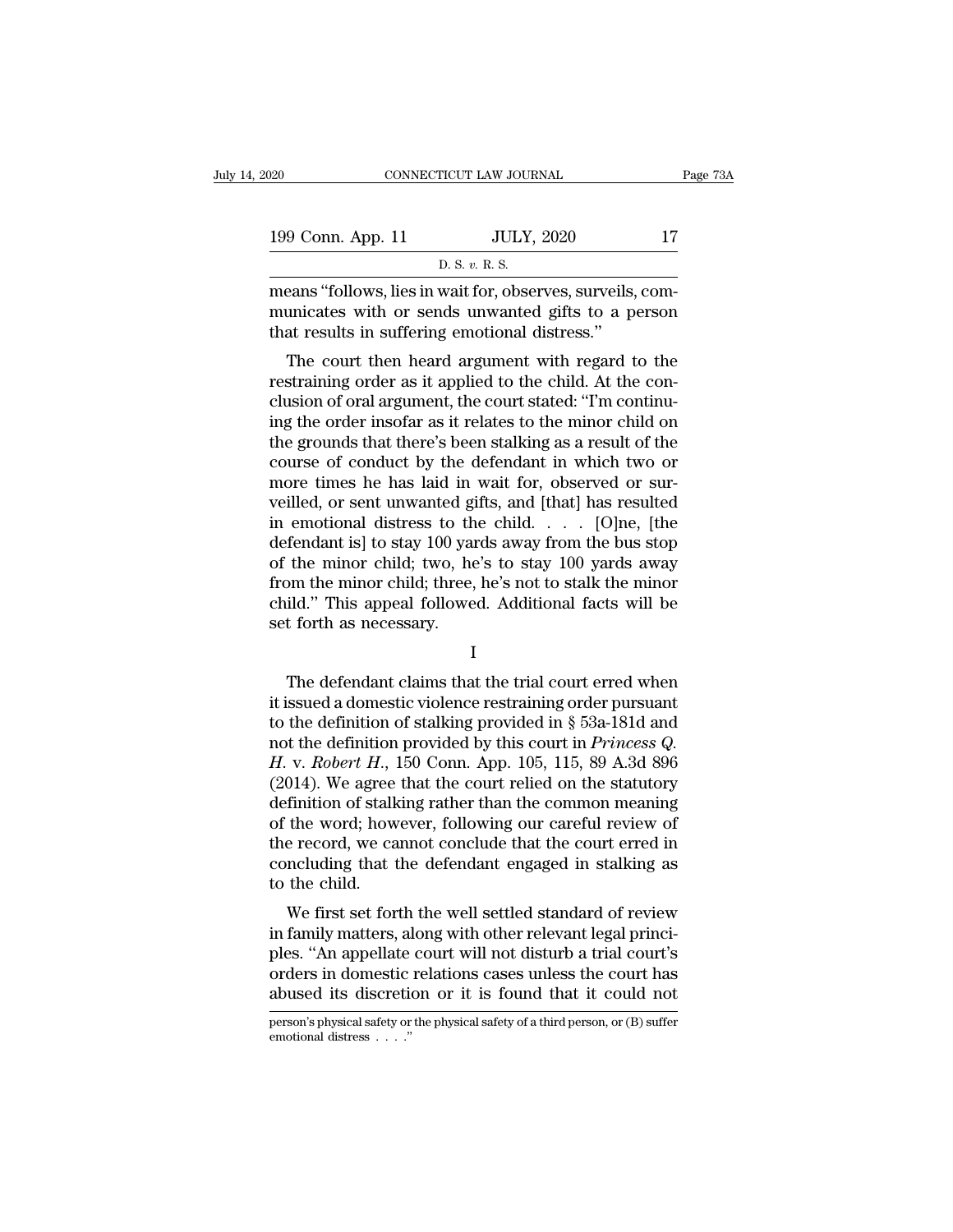|    | CONNECTICUT LAW JOURNAL                               |                   | July 14, 2020 |
|----|-------------------------------------------------------|-------------------|---------------|
| 18 | <b>JULY, 2020</b>                                     | 199 Conn. App. 11 |               |
|    | D. S. v. R. S.                                        |                   |               |
|    | reasonably conclude as it did based on the facts pre- |                   |               |

CONNECTICUT LAW JOURNAL<br>
18 JULY, 2020 199 Conn. App. 11<br>
D. S. v. R. S.<br>
Treasonably conclude as it did, based on the facts pre-<br>
sented.... In determining whether a trial court has  $\n \begin{array}{ll}\n 18 & \text{JULY, } 2020 & \text{199 Conn. App. 11}\n \hline\n & \text{D. S. } v. \text{ R. S.}\n \end{array}\n \quad \text{reasonably conclude as it did, based on the facts presented. . . . In determining whether a trial court has abused its broad discretion in domestic relations matters, we allow every reasonable prescription in favor.$ 18 JULY, 2020 199 Conn. App. 11<br>
D. S. v. R. S.<br>
reasonably conclude as it did, based on the facts pre-<br>
sented. . . . In determining whether a trial court has<br>
abused its broad discretion in domestic relations mat-<br>
ters 18 JULY, 2020 199 Conn. App. 11<br>
D. S. v. R. S.<br>
Treasonably conclude as it did, based on the facts pre-<br>
sented. . . . In determining whether a trial court has<br>
abused its broad discretion in domestic relations mat-<br>
ter D. S. v. R. S.<br>
The correction of the facts pre-<br>
sented. . . . In determining whether a trial court has<br>
abused its broad discretion in domestic relations mat-<br>
ters, we allow every reasonable presumption in favor<br>
of th  $\frac{1}{2}$  b. s. v. R. s.<br>
Feasonably conclude as it did, based on the facts pre-<br>
sented. . . . In determining whether a trial court has<br>
abused its broad discretion in domestic relations mat-<br>
ters, we allow every reason reasonably conclude as it did, based on the facts pre-<br>sented. . . . In determining whether a trial court has<br>abused its broad discretion in domestic relations mat-<br>ters, we allow every reasonable presumption in favor<br>of sented. . . . In determining whether a trial court has<br>abused its broad discretion in domestic relations mat-<br>ters, we allow every reasonable presumption in favor<br>of the correctness of its action. . . . Appellate review<br>o abused its broad discretion in domestic relations matters, we allow every reasonable presumption in favor<br>of the correctness of its action. . . . Appellate review<br>of a trial court's findings of fact is governed by the<br>cle ters, we allow every reasonable presumption in favor<br>of the correctness of its action. . . . Appellate review<br>of a trial court's findings of fact is governed by the<br>clearly erroneous standard of review. . . . A finding<br>of of the correctness of its action. . . . Appellate review<br>of a trial court's findings of fact is governed by the<br>clearly erroneous standard of review. . . . A finding<br>of fact is clearly erroneous when there is no evidence<br> of a trial court's findings of fact is governed by the clearly erroneous standard of review. . . . A finding of fact is clearly erroneous when there is no evidence in the record to support it . . . or when although there clearly erroneous standard of review,  $\dots$  . A finding<br>of fact is clearly erroneous when there is no evidence<br>in the record to support it  $\dots$  or when although there<br>is evidence to support it, the reviewing court on the<br>e of fact is clearly erroneous when there is no evidence<br>in the record to support it . . . or when although there<br>is evidence to support it, the reviewing court on the<br>entire evidence is left with the definite and firm conv in the record to support it  $\ldots$  or when although there is evidence to support it, the reviewing court on the entire evidence is left with the definite and firm conviction that a mistake has been committed.  $\ldots$  Our def is evidence to support it, the reviewing court on the entire evidence is left with the definite and firm conviction that a mistake has been committed. . . . Our deferential standard of review, however, does not extend to entire evidence is left with the definite and firm conv<br>tion that a mistake has been committed.  $\ldots$  Our d<br>erential standard of review, however, does not exte<br>to the court's interpretation of and application of t<br>law to In that a mistake has been committed. . . . Our defendial standard of review, however, does not extend<br>the court's interpretation of and application of the<br>w to the facts. It is axiomatic that a matter of law is<br>titled to erential standard of review, however, does not extend<br>to the court's interpretation of and application of the<br>law to the facts. It is axiomatic that a matter of law is<br>entitled to plenary review on appeal." (Citation omit

to the court's interpretation of and application of the<br>law to the facts. It is axiomatic that a matter of law is<br>entitled to plenary review on appeal." (Citation omitted;<br>internal quotation marks omitted.) Id., 111–12.<br>Ad Fernando I., 189 Conn. 207 A.3d 1051, ert. denied,<br> *Fernando I*., 189 Conn. Appearing the contribution of the facts or evaluate the credibility of witnesses."<br>
(Internal quotation marks omitted.) *Margarita O. v.*<br> *Ferna* entitled to plenary review on appeal." (Citation omitted;<br>internal quotation marks omitted.) Id., 111–12.<br>Additionally, as we often have noted, "[w]e do not<br>retry the facts or evaluate the credibility of witnesses."<br>(Inter raal quotation marks omitted.) Id., 111–12.<br>Iditionally, as we often have noted, "[w]e do not<br> *v* the facts or evaluate the credibility of witnesses."<br>
renal quotation marks omitted.) *Margarita O.* v.<br> *iando I.*, 189 Co Additionally, as we often have noted, "[w]e do not<br>retry the facts or evaluate the credibility of witnesses."<br>(Internal quotation marks omitted.) *Margarita O. v.*<br>*Fernando I.*, 189 Conn. App. 448, 463, 207 A.3d 548,<br>cer retry the facts or evaluate the credibility of witnesses."<br>
(Internal quotation marks omitted.) *Margarita O. v.*<br> *Fernando I.*, 189 Conn. App. 448, 463, 207 A.3d 548,<br>
cert. denied, 331 Conn. 930, 207 A.3d 1051, cert. d (Internal quotation marks omitted.) *Margarita O. v.*<br> *Fernando I.*, 189 Conn. App. 448, 463, 207 A.3d 548, cert. denied, 331 Conn. 930, 207 A.3d 1051, cert. denied, U.S. , 140 S. Ct. 72, 205 L. Ed. 2d 130 (2019).<br>
Rathe Fernando I., 189 Conn. App. 448, 463, 207 A.3d 548,<br>cert. denied, 331 Conn. 930, 207 A.3d 1051, cert. denied,<br>U.S. , 140 S. Ct. 72, 205 L. Ed. 2d 130 (2019).<br>Rather, "[i]n pursuit of its fact-finding function, [i]t is<br>wit cert. denied, 331 Conn. 930, 207 A.3d 1051, cert. denied,<br>U.S. , 140 S. Ct. 72, 205 L. Ed. 2d 130 (2019).<br>Rather, "[i]n pursuit of its fact-finding function, [i]t is<br>within the province of the trial court . . . to weigh th U.S. , 140 S. Ct. 72, 205 L. Ed. 2d 130 (2019).<br>Rather, "[i]n pursuit of its fact-finding function, [i]t is<br>within the province of the trial court . . . to weigh the<br>evidence presented and determine the credibility and<br>ef Rather, "[i]n pursuit of its fact-finding function, [i]t is<br>within the province of the trial court  $\dots$  to weigh the<br>evidence presented and determine the credibility and<br>effect to be given the evidence.  $\dots$  Credibility m within the province of the trial court . . . to weigh the<br>evidence presented and determine the credibility and<br>effect to be given the evidence. . . . Credibility must<br>be assessed . . . not by reading the cold printed<br>reco evidence presented and determine the credibility and effect to be given the evidence. . . . Credibility must be assessed . . . . not by reading the cold printed record, but by observing firsthand the witness' conduct, dem effect to be given the evidence. . . . Credibility must<br>be assessed . . . not by reading the cold printed<br>record, but by observing firsthand the witness' conduct,<br>demeanor and attitude. . . . An appellate court must<br>defer be assessed . . . not by reading the cold printed<br>record, but by observing firsthand the witness' conduct,<br>demeanor and attitude. . . . An appellate court must<br>defer to the trier of fact's assessment of credibility<br>because record, but by observing firsthand the witness' conduct,<br>demeanor and attitude. . . . . An appellate court must<br>defer to the trier of fact's assessment of credibility<br>because [i]t is the [fact finder] . . . [who has] an o demeanor and attitude.... An appellate court must<br>defer to the trier of fact's assessment of credibility<br>because [i]t is the [fact finder] ... [who has] an oppor-<br>tunity to observe the demeanor of the witnesses and<br>the pa defer to the trier of fact's assessment of credibility<br>because [i]t is the [fact finder] . . . [who has] an oppor-<br>tunity to observe the demeanor of the witnesses and<br>the parties; thus [the fact finder] is best able to jud because [i]t is the [fa<br>tunity to observe th<br>the parties; thus [the<br>the credibility of the<br>inferences therefrom<br>ted.) *Kathryme S*.<br>216 A.3d 858 (2019).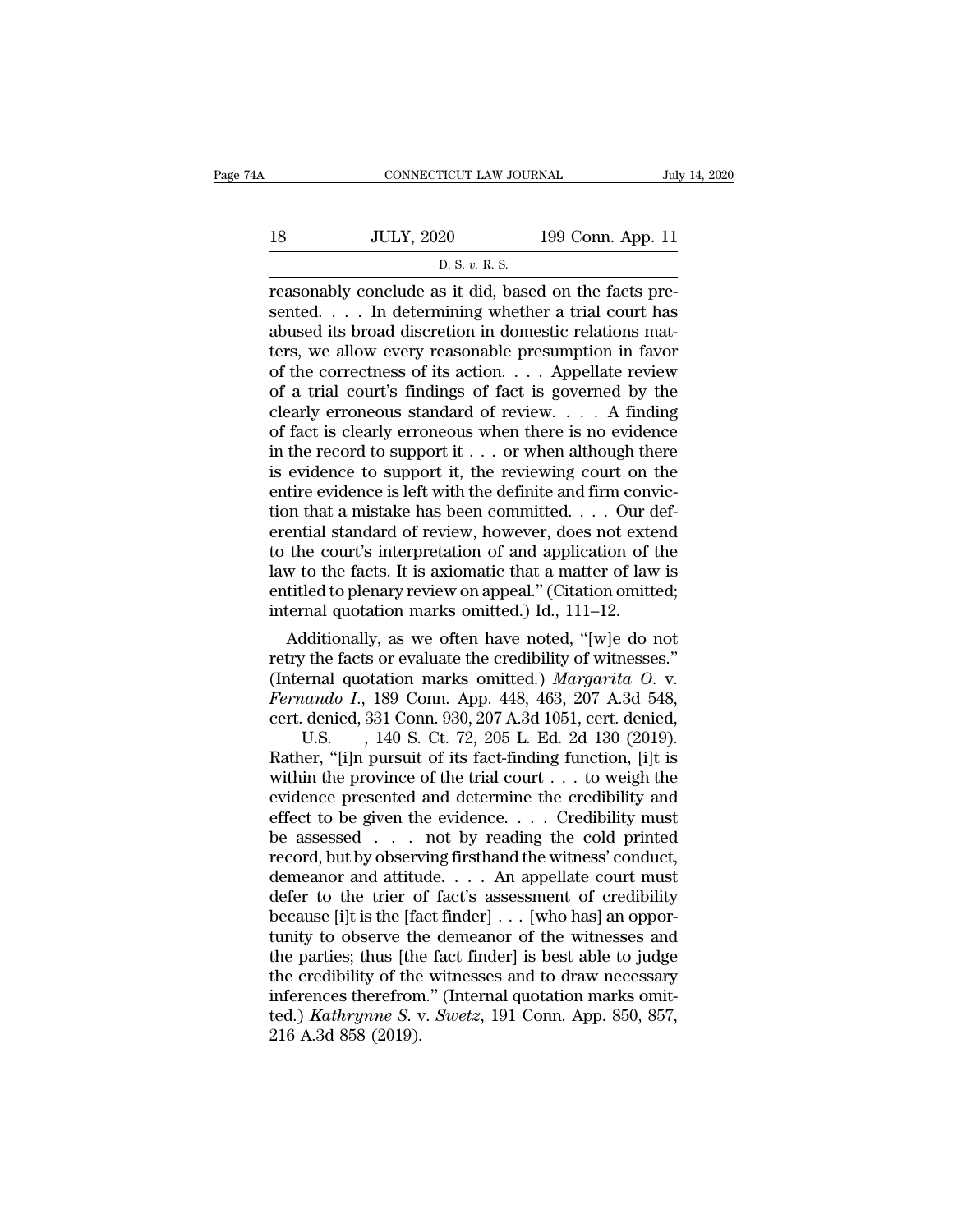| 120               | CONNECTICUT LAW JOURNAL                           | Page 75A |  |
|-------------------|---------------------------------------------------|----------|--|
|                   |                                                   |          |  |
| 199 Conn. App. 11 | <b>JULY, 2020</b>                                 | 19       |  |
|                   | D. S. v. R. S.                                    |          |  |
|                   | Furthermore given the nature of this anneal it is |          |  |

Fage 75A<br>
9 Conn. App. 11 JULY, 2020 19<br>
D. S. v. R. S.<br>
Furthermore, given the nature of this appeal, it is<br>
portant to underscore that "[w]e have long held that<br>
is gourt may affirm a trial gourt's proper docision 199 Conn. App. 11 JULY, 2020 19<br>
D. S. v. R. S.<br>
Furthermore, given the nature of this appeal, it is<br>
important to underscore that "[w]e have long held that<br>
this court may affirm a trial court's proper decision,<br>
althoug 199 Conn. App. 11 JULY, 2020 19<br>
D. S. v. R. S.<br>
Furthermore, given the nature of this appeal, it is<br>
important to underscore that "[w]e have long held that<br>
this court may affirm a trial court's proper decision,<br>
althoug 199 Conn. App. 11 JULY, 2020 19<br>
D. S. v. R. S.<br>
Furthermore, given the nature of this appeal, it is<br>
important to underscore that "[w]e have long held that<br>
this court may affirm a trial court's proper decision,<br>
althoug D. S. v. R. S.<br>
Furthermore, given the nature of this appeal, it is<br>
important to underscore that "[w]e have long held that<br>
this court may affirm a trial court's proper decision,<br>
although it may have been founded on a wr *B. s. v. k. s.*<br> **Furthermore, given the nature of this appeal, it is<br>
important to underscore that "[w]e have long held that<br>
this court may affirm a trial court's proper decision,<br>
although it may have been founded on a** Furthermore, given the nature of this appeal, it is<br>important to underscore that "[w]e have long held that<br>this court may affirm a trial court's proper decision,<br>although it may have been founded on a wrong rea-<br>son." (Int important to underscore that "[w]e have long held that<br>this court may affirm a trial court's proper decision,<br>although it may have been founded on a wrong rea-<br>son." (Internal quotation marks omitted.) *Geremia* v.<br>*Geremi* this court may affirm a trial court's proper decision,<br>although it may have been founded on a wrong rea-<br>son." (Internal quotation marks omitted.) *Geremia v.*<br>*Geremia*, 159 Conn. App. 751, 779, 125 A.3d 549 (2015);<br>see although it may have been founded on a wrong reason." (Internal quotation marks omitted.) *Geremia* v.<br> *Geremia*, 159 Conn. App. 751, 779, 125 A.3d 549 (2015);<br>
see also *Flagg Energy Development Corp.* v. *General*<br> *Mo* son." (Internal quotation marks omitted.) *Geremia v.*<br> *Geremia*, 159 Conn. App. 751, 779, 125 A.3d 549 (2015);<br>
see also *Flagg Energy Development Corp. v. General*<br> *Motors Corp.*, 244 Conn. 126, 151, 709 A.2d 1075 (199 Stalking is not defined in § 46b-15. In *Princess Q.*<br>
we can be verified to reverse trial court rul-<br>
g that reached correct result but for wrong reason),<br>
erruled in part on other grounds by *Ulbrich* v. *Groth*,<br>
0 Conn *Hotors Corp.*, 211 Conn. 120, 191, 109 E.2d 1019 (1999)<br>
(appellate court not required to reverse trial court rul-<br>
ing that reached correct result but for wrong reason),<br>
overruled in part on other grounds by *Ulbrich* v

ing that reached correct result but for wrong reason),<br>overruled in part on other grounds by *Ulbrich* v. *Groth*,<br>310 Conn. 375, 412 n.32, 78 A.3d 76 (2013).<br>Stalking is not defined in § 46b-15. In *Princess Q.*<br>*H. v. R* ture did not be a definition of the definitions of<br>individual not provide a definition. S10 Conn. 375, 412 n.32, 78 A.3d 76 (2013).<br>Stalking is not defined in § 46b-15. In *Princess Q.*<br>H. v. *Robert H.*, supra, 150 Conn. 310 Conn. 375, 412 n.32, 78 A.3d 76 (2013).<br>
Stalking is not defined in § 46b-15. In *Princess Q.*<br> *H. v. Robert H.*, supra, 150 Conn. App. 105, this court<br>
analyzed § 46b-15 (a). This court reasoned: "The legisla-<br>
ture Stalking is not defined in § 46b-15. In *Princess Q.*<br>*H. v. Robert H.*, supra, 150 Conn. App. 105, this court<br>analyzed § 46b-15 (a). This court reasoned: "The legisla-<br>ture did not provide a definition of stalking as tha Stalking is not defined in § 46b-15. In *Princess Q.*<br>*H. v. Robert H.*, supra, 150 Conn. App. 105, this court<br>analyzed § 46b-15 (a). This court reasoned: "The legisla-<br>ture did not provide a definition of stalking as tha *H.* v. *Robert H.*, supra, 150 Conn. App. 105, this court analyzed § 46b-15 (a). This court reasoned: "The legislature did not provide a definition of stalking as that word is used in § 46b-15 (a). Although it could have analyzed § 46b-15 (a). This court reasoned: "The legislature did not provide a definition of stalking as that word<br>is used in § 46b-15 (a). Although it could have done so,<br>it did not incorporate by reference the definitio ture did not provide a definition of stalking as that word<br>
is used in § 46b-15 (a). Although it could have done so,<br>
it did not incorporate by reference the definitions of<br>
stalking that are contained in the Penal Code, is used in § 46b-15 (a). Although it could have done so,<br>it did not incorporate by reference the definitions of<br>stalking that are contained in the Penal Code, specifi-<br>cally, § 53a-181d . . . . ." (Footnotes omitted; inte it did not incorporate by reference the definitions of<br>stalking that are contained in the Penal Code, specifi-<br>cally, § 53a-181d  $\ldots$ ." (Footnotes omitted; internal<br>quotation marks omitted.) Id., 114–15. This court furth stalking that are contained in the Penal Code, specifically,  $\S$  53a-181d . . . . ." (Footnotes omitted; internal quotation marks omitted.) Id., 114–15. This court further stated that "[w]e interpret the statute in accord cally, § 53a-181d  $\ldots$  ." (Footnotes omitted; internal quotation marks omitted.) Id., 114–15. This court further stated that "[w]e interpret the statute in accordance with these commonly accepted definitions, satisfied t quotation marks omitted.) Id., 114–15. This court further<br>stated that "[w]e interpret the statute in accordance<br>with these commonly accepted definitions, satisfied<br>that the plain meaning of the statute does not yield an<br>un stated that "[w]e interpret the statute in accordance<br>with these commonly accepted definitions, satisfied<br>that the plain meaning of the statute does not yield an<br>unworkable or absurd result. We reject . . . reliance<br>on the with these commonly accepted definitions, satisfied<br>that the plain meaning of the statute does not yield an<br>unworkable or absurd result. We reject  $\ldots$  reliance<br>on the narrower definitions of stalking codified in our<br>Pen that the plain meaning of the statute does not yield an unworkable or absurd result. We reject . . . reliance<br>on the narrower definitions of stalking codified in our<br>Penal Code. In so doing, we are mindful that our legisl unworkable or absurd result. We reject  $\ldots$  reliance<br>on the narrower definitions of stalking codified in our<br>Penal Code. In so doing, we are mindful that our legisla-<br>ture reasonably may have chosen to rely on a narrower on the narrower definitions of stalking codified in our<br>Penal Code. In so doing, we are mindful that our legisla-<br>ture reasonably may have chosen to rely on a narrower<br>definition of stalking in delineating criminal liabili Penal Code. In so doing, we are mindful that our legislature reasonably may have chosen to rely on a narrower<br>definition of stalking in delineating criminal liability,<br>while deciding that a broader definition of stalking w ture reasonably may have chosen to rely on a narrower<br>definition of stalking in delineating criminal liability,<br>while deciding that a broader definition of stalking was<br>appropriate in the dissimilar context of affording im definition of stalking in delineating criminal liability,<br>while deciding that a broader definition of stalking was<br>appropriate in the dissimilar context of affording imme-<br>diate relief to victims under § 46b-15." Id., 115. while deciding that a broader definition of stalking was<br>appropriate in the dissimilar context of affording imme-<br>diate relief to victims under § 46b-15." Id., 115. As a<br>result, this court looked to and provided the commo appropriate in the dissimilar context of affording immediate relief to victims under  $\S$  46b-15." Id., 115. As a result, this court looked to and provided the commonly approved usage of the word and defined stalking as fo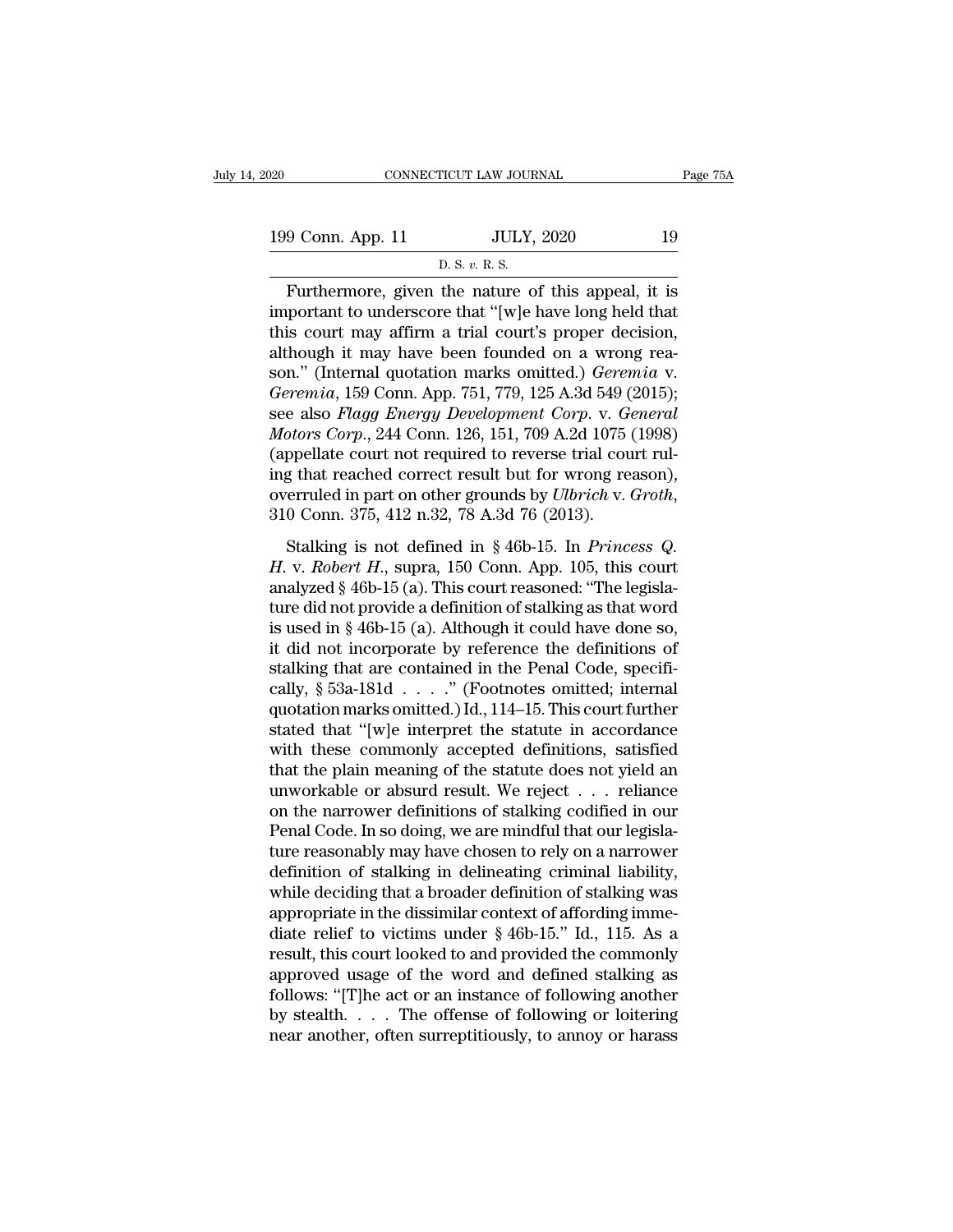| A  | CONNECTICUT LAW JOURNAL                                  |                   | July 14, 2020 |
|----|----------------------------------------------------------|-------------------|---------------|
| 20 | <b>JULY, 2020</b>                                        | 199 Conn. App. 11 |               |
|    | D. S. v. R. S.                                           |                   |               |
|    | that person or to commit a further crime such as assault |                   |               |

CONNECTICUT LAW JOURNAL July 14, 2020<br>
20 JULY, 2020 199 Conn. App. 11<br>
D. S. v. R. S.<br>
That person or to commit a further crime such as assault<br>
or battery. Black's Law Dictionary (9th Ed. 2009). To 20 JULY, 2020 199 Conn. App. 11<br>
D. S. v. R. S.<br>
that person or to commit a further crime such as assault<br>
or battery. Black's Law Dictionary (9th Ed. 2009). To<br>
loiter means to remain in an area for no obvious rea-<br>
son 20 JULY, 2020 199 Conn. App. 11<br>
D. S. v. R. S.<br>
that person or to commit a further crime such as assault<br>
or battery. Black's Law Dictionary (9th Ed. 2009). To<br>
loiter means to remain in an area for no obvious rea-<br>
son. 20 JULY, 2020 199 Conn. App. 11<br>
D. S. v. R. S.<br>
that person or to commit a further crime such as assault<br>
or battery. Black's Law Dictionary (9th Ed. 2009). To<br>
loiter means to remain in an area for no obvious rea-<br>
son. D. S. v. R. S.<br>
That person or to commit a further crime such as assault<br>
or battery. Black's Law Dictionary (9th Ed. 2009). To<br>
loiter means to remain in an area for no obvious rea-<br>
son. Merriam-Webster's Collegiate Dict *H. S. v. R. S.*<br>that person or to commit a furthe<br>or battery. Black's Law Dictiona<br>loiter means to remain in an are<br>son. Merriam-Webster's Collegiat<br>2011)." (Internal quotation marks<br>*H. v. Robert H.*, supra, 115.<br>Employi at person of to commit a rattace ernic such as assault<br>battery. Black's Law Dictionary (9th Ed. 2009). To<br>ter means to remain in an area for no obvious rea-<br>n. Merriam-Webster's Collegiate Dictionary (11th Ed.<br>11)." (Inte between the definition of states in an area for no obvious reason. Merriam-Webster's Collegiate Dictionary (11th Ed. 2011)." (Internal quotation marks omitted.) *Princess Q.*<br>H. v. *Robert H.*, supra, 115.<br>Employing the a

fonter incars to remain in an area for no obvious reason. Merriam-Webster's Collegiate Dictionary (11th Ed. 2011)." (Internal quotation marks omitted.) *Princess Q.* H. v. *Robert H.*, supra, 115.<br>Employing the aforementio 2011)." (Internal website is conceptual precionally (Tiat La.<br>2011)." (Internal quotation marks omitted.) *Princess Q.*<br> $H$ . v. *Robert H.*, supra, 115.<br>Employing the aforementioned legal principles along<br>with the definit *H. v. Robert H.*, supra, 115.<br>
Employing the aforementioned legal principles along<br>
with the definition of stalking as it is commonly defined<br>
and applied, this court held, in *Princess Q. H.*, that the<br>
trial court did Employing the aforementioned legal principles along<br>with the definition of stalking as it is commonly defined<br>and applied, this court held, in *Princess Q. H.*, that the<br>trial court did not abuse its discretion when it co Employing the aforementioned legal principles along<br>with the definition of stalking as it is commonly defined<br>and applied, this court held, in *Princess Q. H.*, that the<br>trial court did not abuse its discretion when it co with the definition of stalking as it is commonly defined<br>and applied, this court held, in *Princess Q. H.*, that the<br>trial court did not abuse its discretion when it concluded<br>"that the defendant's conduct in driving past and applied, this court held, in *Princess Q. H.*, that the trial court did not abuse its discretion when it concluded "that the defendant's conduct in driving past [the plaintiff's] home, turning around, and immediately trial court did not a<br>"that the defendar<br>tiff's] home, turni<br>past [the plaintiff';<br>act of stalking." I<br>standard of reviev<br>dant's claim.<br>At the § 46b-15 ] Fs] home, turning around, and immediately driving<br>f's] home, turning around, and immediately driving<br>st [the plaintiff's] home a second time constituted an<br>t of stalking." Id., 116. With *Princess Q. H.* and our<br>andard of and if the plaintiff's home a second time constituted an act of stalking." Id., 116. With *Princess Q. H.* and our standard of review in mind, we now turn to the defendant's claim.<br>At the § 46b-15 hearing in the present c

past face plants in § 16.00 absorbed and act of stalking." Id., 116. With *Princess Q. H.* and our standard of review in mind, we now turn to the defendant's claim.<br>At the § 46b-15 hearing in the present case, the court s consistent of standard of review in mind, we now turn to the defendant's claim.<br>At the § 46b-15 hearing in the present case, the court stated that it would use the definition of stalking set forth in § 53a-181d. In its or dant's claim.<br>
At the § 46b-15 hearing in the present case, the court<br>
stated that it would use the definition of stalking set<br>
forth in § 53a-181d. In its oral decision, the court found,<br>
consistent with the plaintiff's At the  $\S$  46b-15 hearing in the present case, the court<br>stated that it would use the definition of stalking set<br>forth in  $\S$  53a-181d. In its oral decision, the court found,<br>consistent with the plaintiff's testimony, tha At the § 46b-15 hearing in the present case, the court<br>stated that it would use the definition of stalking set<br>forth in § 53a-181d. In its oral decision, the court found,<br>consistent with the plaintiff's testimony, that th The in § 53a-181d. In its oral decision, the court found,<br>msistent with the plaintiff's testimony, that the defen-<br>nt "two or more times . . . . has laid in wait for,<br>served or surveilled, or sent unwanted gifts, and<br>nat] *Hold II* and accurated, and accurated and accurated consistent with the plaintiff's testimony, that the defendant "two or more times . . . has laid in wait for, observed or surveilled, or sent unwanted gifts, and [that] h

dant "two or more times  $\dots$  has laid in wait for,<br>dant "two or more times  $\dots$  has laid in wait for,<br>observed or surveilled, or sent unwanted gifts, and<br>[that] has resulted in emotional distress to the child."<br>Consistent statutory definition set forth in § 53a-181d, however, is<br>not increase for set that the child."<br>Consistent with this court's decision in *Princess Q.*<br>H., we note that the trial court's reference to the statu-<br>tory defini [that] has resulted in emotional distress to the child."<br>Consistent with this court's decision in *Princess Q.*<br>H., we note that the trial court's reference to the statu-<br>tory definition of stalking was incorrect. The nar Consistent with this court's decision in *Princess Q.*<br> *H.*, we note that the trial court's reference to the statu-<br>
tory definition of stalking was incorrect. The narrower<br>
statutory definition set forth in § 53a-181d, h Consistent with this court's decision in *Princess Q.* H., we note that the trial court's reference to the statu-<br>tory definition of stalking was incorrect. The narrower<br>statutory definition set forth in § 53a-181d, howeve H., we note that the trial court's reference to the statu-<br>tory definition of stalking was incorrect. The narrower<br>statutory definition set forth in § 53a-181d, however, is<br>not inconsistent with the common understanding o tory definition of stalking was incorrect. The narrower<br>statutory definition set forth in § 53a-181d, however, is<br>not inconsistent with the common understanding of<br>stalking relied on by this court in *Princess Q. H.* We<br>f statutory definition set forth in § 53a-181d, however, is<br>not inconsistent with the common understanding of<br>stalking relied on by this court in *Princess Q. H.* We<br>further note that, in *Princess Q. H.*, this court intenti not inconsistent with the common understanding of<br>stalking relied on by this court in *Princess Q. H.* We<br>further note that, in *Princess Q. H.*, this court intention-<br>ally articulated a broader standard of stalking in the stalking relied on by this court in *Princess Q. H.* We further note that, in *Princess Q. H.*, this court intentionally articulated a broader standard of stalking in the civil protection order context than the one employ further note that, in *Princess Q. H.*, this court intentionally articulated a broader standard of stalking in the civil protection order context than the one employed in the criminal context. See *Princess Q. H.* v. *Rob*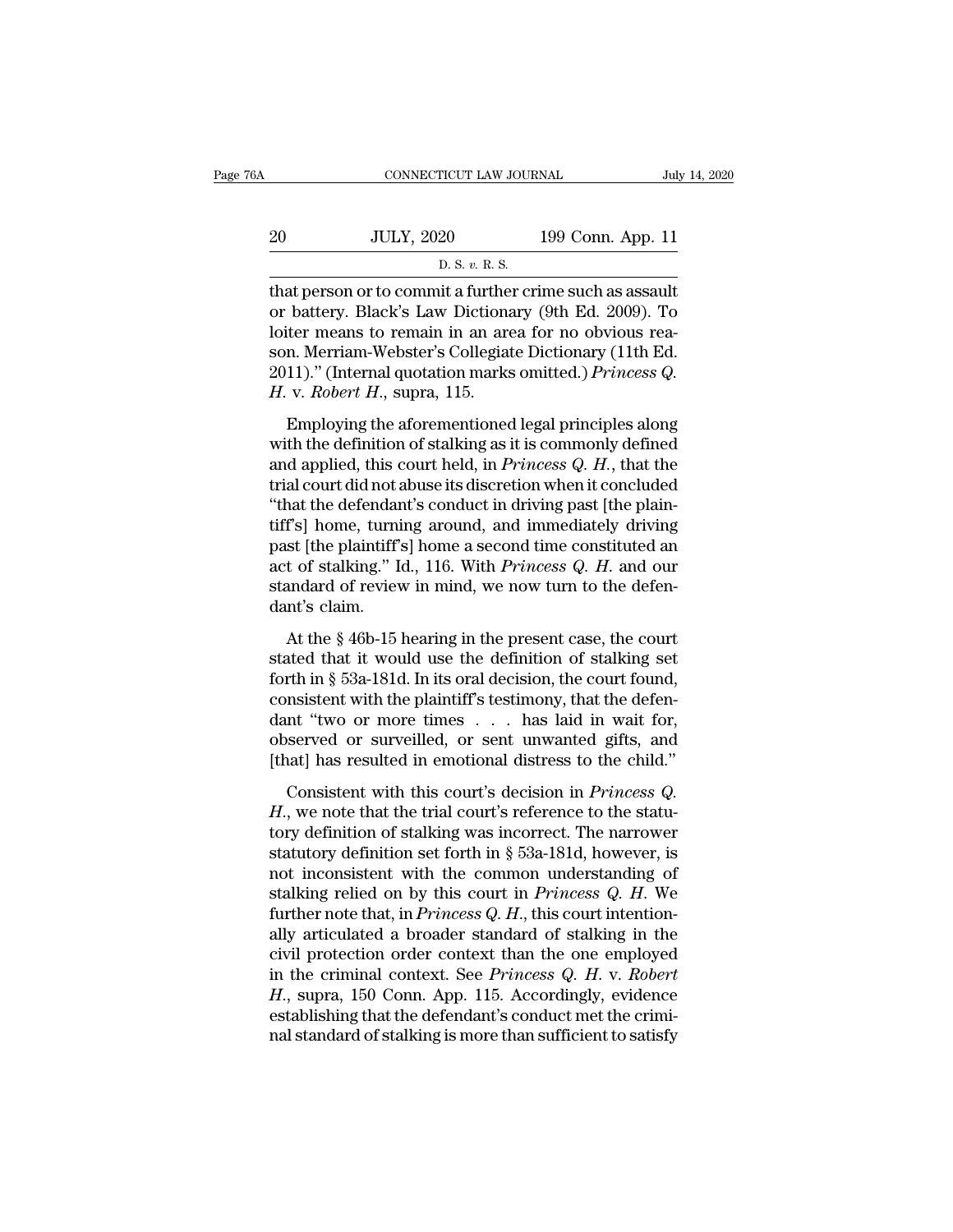| 120                                                       | CONNECTICUT LAW JOURNAL | Page 77A |
|-----------------------------------------------------------|-------------------------|----------|
|                                                           |                         |          |
| 199 Conn. App. 11                                         | <b>JULY, 2020</b>       | 21       |
|                                                           | D. S. v. R. S.          |          |
| the civil standard. In other words, in proving the requi- |                         |          |

the civil standard. In other words, in proving the requisite elements of the civil definition processarily are estisted of the civil definition processarily are estisted 199 Conn. App. 11 JULY, 2020 21<br>
D. S. v. R. S.<br>
the civil standard. In other words, in proving the requisite elements of the criminal definition, the elements<br>
of the civil definition necessarily are satisfied. 199 Conn. App. 11 JULY, 2020<br>
D. S. v. R. S.<br>
the civil standard. In other words, in proving the req<br>
site elements of the criminal definition, the element<br>
of the civil definition necessarily are satisfied.<br>
It is clear  $\frac{10 \text{ L} \times 2020}{\text{D. S. v. R. S.}}$ <br>
E civil standard. In other words, in proving the requi-<br>
de elements of the criminal definition, the elements<br>
the civil definition necessarily are satisfied.<br>
It is clear from the reco

planet is the civil standard. In other words, in proving the requisite elements of the criminal definition, the elements of the civil definition necessarily are satisfied.<br>It is clear from the record that the court credit the civil standard. In other words, in proving the requisite elements of the criminal definition, the elements of the civil definition necessarily are satisfied.<br>It is clear from the record that the court credited the plai as the state and at the state world, in proving the required site elements of the criminal definition, the elements of the civil definition necessarily are satisfied.<br>It is clear from the record that the court credited the the civil definition necessarily are satisfied.<br>It is clear from the record that the court credited the<br>plaintiff's testimony that the defendant had surveilled<br>her and her child, perhaps surreptitiously, in order to<br>ascert It is clear from the record that the court credited the<br>plaintiff's testimony that the defendant had surveilled<br>her and her child, perhaps surreptitiously, in order to<br>ascertain the location of the plaintiff's new home and It is clear from the record that the court credited the<br>plaintiff's testimony that the defendant had surveilled<br>her and her child, perhaps surreptitiously, in order to<br>ascertain the location of the plaintiff's new home and plaintiff's testimony that the defendant had surveilled<br>her and her child, perhaps surreptitiously, in order to<br>ascertain the location of the plaintiff's new home and<br>the child's new bus stop, despite the plaintiff's havin her and her child, perhaps surreptitiously, in order to<br>ascertain the location of the plaintiff's new home and<br>the child's new bus stop, despite the plaintiff's having<br>told the defendant to leave the child alone. The court ascertain the location of the plaintiff's new home and<br>the child's new bus stop, despite the plaintiff's having<br>told the defendant to leave the child alone. The court<br>also credited the testimony of the plaintiff and Howard the child's new bus stop, despite the plaintiff's having<br>told the defendant to leave the child alone. The court<br>also credited the testimony of the plaintiff and Howard<br>that the defendant stood across the street from the bu told the defendant to leave the child alone. The court<br>also credited the testimony of the plaintiff and Howard<br>that the defendant stood across the street from the bus<br>stop, two to three times a week, in order to see and<br>at also credited the testimony of the plaintiff and Howard<br>that the defendant stood across the street from the bus<br>stop, two to three times a week, in order to see and<br>attempt to interact with the child, who did not want<br>the that the defendant stood across the street from the bus<br>stop, two to three times a week, in order to see and<br>attempt to interact with the child, who did not want<br>the same with the defendant. The evidence also shows<br>the def stop, two to three times a week, in order to see and<br>attempt to interact with the child, who did not want<br>the same with the defendant. The evidence also shows<br>the defendant's surreptitious attempts to gather infor-<br>mation attempt to interact with the child, who did not want<br>the same with the defendant. The evidence also shows<br>the defendant's surreptitious attempts to gather infor-<br>mation from the plaintiff's mother about the child's<br>travels the same with the defendant. The evidence also shows<br>the defendant's surreptitious attempts to gather infor-<br>mation from the plaintiff's mother about the child's<br>travels to school. We see little difference between the<br>defe the defendant's surreptitious attempts to gather information from the plaintiff's mother about the child's<br>travels to school. We see little difference between the<br>defendant's actions of surveilling the child from near<br>the mation from the plaintiff's mother about the child's travels to school. We see little difference between the defendant's actions of surveilling the child from near the plaintiff's home and the defendant's actions in *Prin* travels to school. We see little difference between the<br>defendant's actions of surveilling the child from near<br>the plaintiff's home and the defendant's actions in<br>*Princess Q. H.* of repeatedly driving past the plaintiff's applied. Francess Q. H. of repeatedly driving past the plaintiff's<br>me. Consequently, we conclude that the defendant's<br>tions, as specifically found by the trial court, consti-<br>ted stalking as that term is commonly defined and<br>plied France Consequently, we conclude that the defendant's<br>home. Consequently, we conclude that the defendant's<br>actions, as specifically found by the trial court, consti-<br>tuted stalking as that term is commonly defined and<br>app

France Consequently, we conclude that are determined actions, as specifically found by the trial court, constituted stalking as that term is commonly defined and applied.<br>In light of the foregoing, including the court's fi tuted stalking as that term is commonly defined and applied.<br>In light of the foregoing, including the court's findings and the breadth afforded the definition of stalking espoused in  $Priness Q$ .  $H$ , we cannot conclude that th applied.<br>
In light of the foregoing, including the court's finding<br>
and the breadth afforded the definition of stalking<br>
espoused in *Princess Q. H.*, we cannot conclude tha<br>
the court erred when it continued the restrain d the breadth attorded the definition of stalking<br>poused in *Princess Q. H.*, we cannot conclude that<br>e court erred when it continued the restraining order<br>ainst the defendant as it pertains to the child.<br> $II$ <br>The defendan

II

bespoused in *Princess Q. H.*, we cannot conclude that<br>the court erred when it continued the restraining order<br>against the defendant as it pertains to the child.<br> $II$ <br>The defendant also claims that the court erroneously<br>ba the court erred when it continued the restraining order<br>against the defendant as it pertains to the child.<br>II<br>The defendant also claims that the court erroneously<br>based its decision on testimony that the plaintiff gave<br>on against the defendant as it pertains to the child.<br>
II<br>
The defendant also claims that the court erroneously<br>
based its decision on testimony that the plaintiff gave<br>
on behalf of the child. The defendant's claim is eviden II<br>The defendant also claims that the court erroneously<br>based its decision on testimony that the plaintiff gave<br>on behalf of the child. The defendant's claim is eviden-<br>tiary in nature and, because he did not properly pres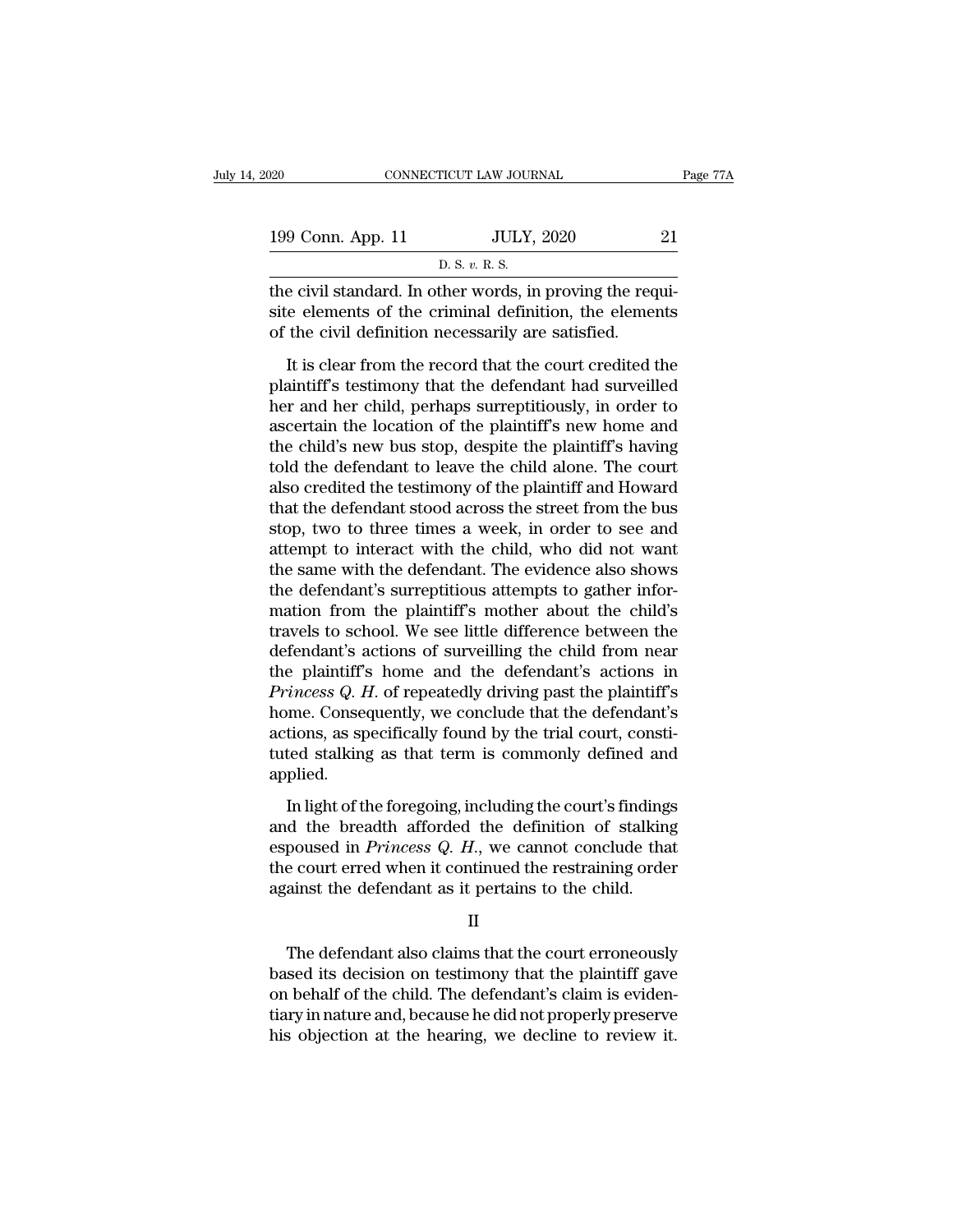| ۱A | CONNECTICUT LAW JOURNAL                              |                   | July 14, 2020 |
|----|------------------------------------------------------|-------------------|---------------|
| 22 | <b>JULY, 2020</b>                                    | 199 Conn. App. 11 |               |
|    | D. S. v. R. S.                                       |                   |               |
|    | Furthermore in light of the other evidence submitted |                   |               |

Furthermore, in light of the other evidence submitted<br>
to the trial court, without objection, the court's admission of the limited to the trial court, without objection, the court's admission of the limited testimony to w 22 JULY, 2020 199 Conn. App. 11<br>
D. S. v. R. S.<br>
Furthermore, in light of the other evidence submitted<br>
to the trial court, without objection, the court's admis-<br>
sion of the limited testimony to which the plaintiff did<br> Since 22 and 199 Conn. App. 11<br>  $\frac{D.S. v. R.S.}{D.S. v. R.S.}$ <br>
Furthermore, in light of the other evidence submitted<br>
to the trial court, without objection, the court's admis-<br>
sion of the limited testimony to which the plainti <u>22 JULY, 2020</u> 199 Com<br>
D. S. v. R. S.<br>
Furthermore, in light of the other evidence<br>
to the trial court, without objection, the coursion of the limited testimony to which the p<br>
object, even if in error, was harmless.<br>
O  $\frac{D.S. v. R.S.}{D.S. v. R.S.}$ <br>
Sum at the trial court, without objection, the court's admission of the limited testimony to which the plaintiff did-<br>
by superme Court has held that "[o]ur rules of prac-<br>
ce make it clear that w Furthermore, in light of the other evidence submitted<br>to the trial court, without objection, the court's admis-<br>sion of the limited testimony to which the plaintiff did<br>object, even if in error, was harmless.<br>Our Supreme C

Furthermore, in light of the other evidence submitted<br>to the trial court, without objection, the court's admis-<br>sion of the limited testimony to which the plaintiff did<br>object, even if in error, was harmless.<br>Our Supreme C to the trial court, without objection, the court's admission of the limited testimony to which the plaintiff did<br>object, even if in error, was harmless.<br>Our Supreme Court has held that "[0]ur rules of prac-<br>tice make it cl sion of the imited testimony to which the plaintiff did<br>object, even if in error, was harmless.<br>Our Supreme Court has held that "[o]ur rules of prac-<br>tice make it clear that when an objection to evidence<br>is made, a succinc object, even if in error, was narmiess.<br>
Our Supreme Court has held that "[o]ur rules of practice make it clear that when an objection to evidence<br>
is made, a succinct statement of the grounds forming<br>
the basis for the ob Our Supreme Court has held that "[o]ur rules of practice make it clear that when an objection to evidence is made, a succinct statement of the grounds forming the basis for the objection must be made in such form as couns tice make it clear that when an objection to evidence<br>is made, a succinct statement of the grounds forming<br>the basis for the objection must be made in such form<br>as counsel desires it to be preserved and included in<br>the rec is made, a succinct statement of the grounds forming<br>the basis for the objection must be made in such form<br>as counsel desires it to be preserved and included in<br>the record.... This court reviews rulings solely on<br>the grou the basis for the objection must be made in such form<br>as counsel desires it to be preserved and included in<br>the record.... This court reviews rulings solely on<br>the ground on which the party's objection is based.<br>... In ob *as counsel desires it to be preserved and included in*<br>the record....This court reviews rulings solely on<br>the ground on which the party's objection is based.<br>... In objecting to evidence, counsel must properly<br>articulate *for a reviews rulings solely on*<br>*for a formal on which the party's objection is based.*<br>*For a reviewable to evidence, counsel must properly*<br>*articulate the basis of the objection so as to apprise*<br>*for a reviewable rul* the ground on which the party's objection is based.<br>  $\dots$  In objecting to evidence, counsel must properly<br>
articulate the basis of the objection so as to apprise<br>
the trial court of the *precise nature of the objection*<br> ... In objecting to evidence, counsel must properly articulate the basis of the objection so as to apprise the trial court of the *precise nature of the objection* and its real purpose, in order to form an adequate basis articulate the basis of the objection so as to apprise<br>the trial court of the *precise nature of the objection*<br>and its real purpose, in order to form an adequate basis<br>for a reviewable ruling.... The purpose of such a<br>re the trial court of the *precise nature of the objection*<br>and its real purpose, in order to form an adequate basis<br>for a reviewable ruling.... The purpose of such a<br>requirement is apparent since we have consistently<br>stated and its real purpose, in order to form an adequate basis<br>for a reviewable ruling.... The purpose of such a<br>requirement is apparent since we have consistently<br>stated that we will not consider ... evidentiary rul-<br>ings ... for a reviewable ruling. . . . The purpose of such a<br>requirement is apparent since we have consistently<br>stated that we will not consider . . . evidentiary rul-<br>ings . . . where no claim of error was preserved for<br>review o requirement is apparent since we have consistently<br>stated that we will not consider . . . evidentiary rul-<br>ings . . . where no claim of error was preserved for<br>review on appeal by proper objection and exception.<br>. . . Mor stated that we will not consider . . . evidentiary rul-<br>ings . . . where no claim of error was preserved for<br>review on appeal by proper objection and exception.<br>. . . Moreover, once the authority and the ground for<br>an obj ings . . . where no claim of error was preserved for<br>review on appeal by proper objection and exception.<br>. . . Moreover, once the authority and the ground for<br>an objection is stated, our review of the trial court's<br>ruling review on appeal by proper objection and exception.<br>
... Moreover, once the authority and the ground for<br>
an objection is stated, our review of the trial court's<br>
ruling is limited to the ground asserted." (Citations<br>
omi A univergover, once the authority and the ground for objection is stated, our review of the trial court's ling is limited to the ground asserted." (Citations initted; emphasis added; internal quotation marks initted.) *St* an objection is stated, our review of the trial court s<br>ruling is limited to the ground asserted." (Citations<br>omitted: emphasis added; internal quotation marks<br>omitted.) State v. Braman, 191 Conn. 670, 684–85, 469<br>A.2d 76

ruing is imited to the ground asserted. (Citations<br>omitted; emphasis added; internal quotation marks<br>omitted.) *State v. Braman*, 191 Conn. 670, 684–85, 469<br>A.2d 760 (1983).<br>Additionally, if there were an erroneous evident omitted.) *State v. Braman*, 191 Conn. 670, 684–85, 469<br>A.2d 760 (1983).<br>Additionally, if there were an erroneous evidentiary<br>ruling, "[b]efore a party is entitled to a new trial . . .<br>he or she has the burden of demonstr omitted.) *State v. Braman*, 191 Conn. 670, 684–85, 469<br>A.2d 760 (1983).<br>
Additionally, if there were an erroneous evidentiary<br>
ruling, "[b]efore a party is entitled to a new trial . . .<br>
he or she has the burden of demon A.2d 700 (1983).<br>
Additionally, if there were an erroneous evidentiary<br>
ruling, "[b]efore a party is entitled to a new trial . . .<br>
he or she has the burden of demonstrating that the<br>
error was harmful. . . . The harmless Additionally, if there were an erroneous evidentiary<br>ruling, "[b]efore a party is entitled to a new trial . . .<br>he or she has the burden of demonstrating that the<br>error was harmful. . . . The harmless error standard<br>in a c ruling, "[b]efore<br>he or she has t<br>error was harmi<br>in a civil case i<br>likely affect the i<br>ted.) *Iino* v. *Spa*<br>152 (2019).<br>The following For she has the burden of demonstrating that the<br>ror was harmful.... The harmless error standard<br>a civil case is whether the improper ruling would<br>tely affect the result." (Internal quotation marks omit-<br>d.) *Iino* v. *Sp* error was narmulared in the narmless error standard<br>in a civil case is whether the improper ruling would<br>likely affect the result." (Internal quotation marks omit-<br>ted.) *Iino* v. *Spalter*, 192 Conn. App. 421, 431, 218 A In a civil case is whether the improper ruling would<br>likely affect the result." (Internal quotation marks omit-<br>ted.) *Iino* v. *Spalter*, 192 Conn. App. 421, 431, 218 A.3d<br>152 (2019).<br>The following additional facts are r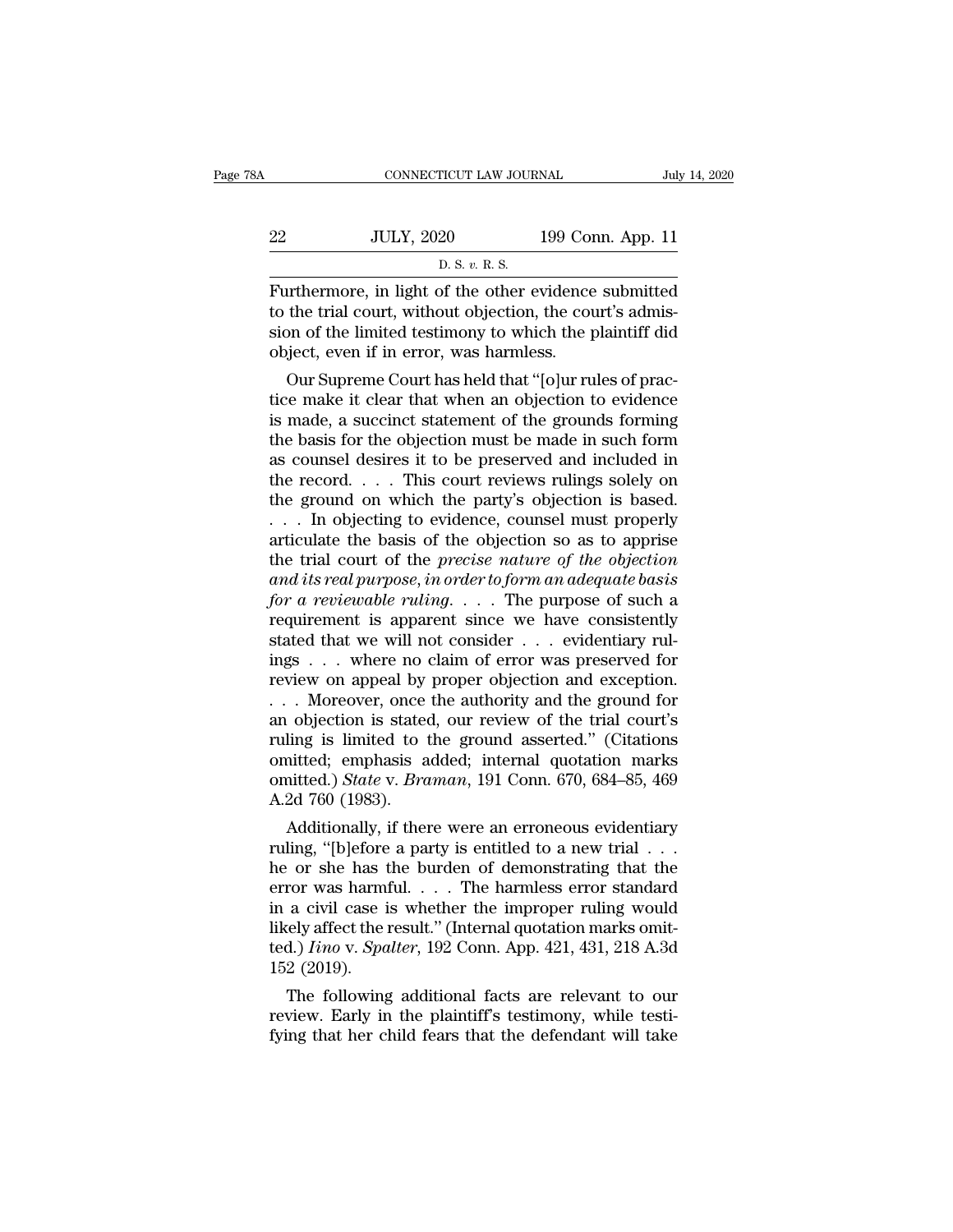20 CONNECTICUT LAW JOURNAL Page 79A<br>
199 Conn. App. 11 JULY, 2020 23<br>
D. S. v. R. S. TICUT LAW JOUR<br>JULY,<br>D. S. *v.* R. S.<br>ant's counsel

 $\begin{array}{cccc}\n & \text{COMRECTICUT LAW JOURNAL} & \text{Page 7} \\
\hline\n & \text{App. 11} & \text{JULY, 2020} & \text{23} \\
 & \text{D. S. } v. R. S.\n\end{array}$ him away, the defendant's counsel objected, stating,<br>"how does she know—if the son has fears; doesn't the 199 Conn. App. 11 JULY, 2020 23<br>
D. S. v. R. S.<br>
him away, the defendant's counsel objected, stating,<br>
"how does she know—if the son has fears; doesn't the<br>
son have to say he has some type of fear?" Counsel<br>
further argue 199 Conn. App. 11 JULY, 2020 23<br>
D. S. v. R. S.<br>
him away, the defendant's counsel objected, stating,<br>
"how does she know—if the son has fears; doesn't the<br>
son have to say he has some type of fear?" Counsel<br>
further argu 199 Conn. App. 11 JULY, 2020 23<br>
D. S. v. R. S.<br>
him away, the defendant's counsel objected, stating,<br>
"how does she know—if the son has fears; doesn't the<br>
son have to say he has some type of fear?" Counsel<br>
further argu D. S.  $v$ . R. S.<br>
him away, the defendant's counsel objected, stating,<br>
"how does she know—if the son has fears; doesn't the<br>
son have to say he has some type of fear?" Counsel<br>
further argued that the defendant did not "  $\frac{1}{10.5.6.6.6.8}$ <br>
him away, the defendant's counsel objected, stating,<br>
"how does she know—if the son has fears; doesn't the<br>
son have to say he has some type of fear?" Counsel<br>
further argued that the defendant did n him away, the defendant's counsel objected, stating, "how does she know—if the son has fears; doesn't the son have to say he has some type of fear?" Counsel further argued that the defendant did not "want his grandson to b "how does she know—if the son has fears; doesn't the<br>son have to say he has some type of fear?" Counsel<br>further argued that the defendant did not "want his<br>grandson to be quoted without any way of verifying<br>it." Following son have to say he has some type of fear?" Counsel<br>further argued that the defendant did not "want his<br>grandson to be quoted without any way of verifying<br>it." Following the objection, the court stated that if the<br>defendant further argued that the defendant did not "want his<br>grandson to be quoted without any way of verifying<br>it." Following the objection, the court stated that if the<br>defendant wanted the child brought to court to tes-<br>tify, th grandson to be quoted without any way of verifying<br>it." Following the objection, the court stated that if the<br>defendant wanted the child brought to court to tes-<br>tify, the court would arrange to do so. The defendant<br>declin it." Following the objection, the court stated that if the<br>defendant wanted the child brought to court to tes-<br>tify, the court would arrange to do so. The defendant<br>declined the court's invitation. The court then overruled defendant wanted the child brought to court to tes-<br>tify, the court would arrange to do so. The defendant<br>declined the court's invitation. The court then overruled<br>the defendant's objection. The plaintiff resumed her<br>testi tify, the court would arrange to do so. The defendant<br>declined the court's invitation. The court then overruled<br>the defendant's objection. The plaintiff resumed her<br>testimony without any further objections by the defen-<br>da declined the court's invitation. The court then overruled<br>the defendant's objection. The plaintiff resumed her<br>testimony without any further objections by the defen-<br>dant specific to this claim, during direct examination<br>a the defendant's objection. The plaintiff resumed her<br>testimony without any further objections by the defen-<br>dant specific to this claim, during direct examination<br>and cross-examination. Consequently, as previously<br>noted, t testimony without any further objections by the defen-<br>dant specific to this claim, during direct examination<br>and cross-examination. Consequently, as previously<br>noted, the plaintiff testified, without objection, that her<br>c dant specific to this claim, during direct examination<br>and cross-examination. Consequently, as previously<br>noted, the plaintiff testified, without objection, that her<br>child told her that he did not want the defendant at his and cross-examination. Consequently, as previously<br>noted, the plaintiff testified, without objection, that her<br>child told her that he did not want the defendant at his<br>bus stop, that her mother told her that the child clos noted, the plaintiff testified, without objection, that her<br>child told her that he did not want the defendant at his<br>bus stop, that her mother told her that the child closed<br>the shades because he is afraid of the defendant child told her that he did not want the defendant at his<br>bus stop, that her mother told her that the child closed<br>the shades because he is afraid of the defendant, that<br>the child's friend told the plaintiff that her child bus stop, that her mother told her that the child closed<br>the shades because he is afraid of the defendant, that<br>the child's friend told the plaintiff that her child was<br>afraid that the defendant would take him away, that<br>t the shades because he is afraid of the defendant, that<br>the child's friend told the plaintiff that her child was<br>afraid that the defendant would take him away, that<br>the child was upset that the defendant showed up at<br>his Cu the child's friend told the plaintiff that her child was<br>afraid that the defendant would take him away, that<br>the child was upset that the defendant showed up at<br>his Cub Scout meeting, and that the defendant's actions<br>were afraid that the defendant would take him away, that<br>the child was upset that the defendant showed up at<br>his Cub Scout meeting, and that the defendant's actions<br>were affecting the child's schoolwork and behavior.<br>The defend the child was upset that the defendant showed up at<br>his Cub Scout meeting, and that the defendant's actions<br>were affecting the child's schoolwork and behavior.<br>The defendant also did not object to the admission<br>of exhibit his Cub Scout meeting, and that the defendant's actions<br>were affecting the child's schoolwork and behavior.<br>The defendant also did not object to the admission<br>of exhibit 4, in which the plaintiff also described the<br>negativ were affecting the child's schoolwork and behavior.<br>The defendant also did not object to the admission<br>of exhibit 4, in which the plaintiff also described the<br>negative effects that the defendant's conduct was hav-<br>ing on t The defendant also did not object to the admission<br>of exhibit 4, in which the plaintiff also described the<br>negative effects that the defendant's conduct was hav-<br>ing on the child. Additionally, the defendant did not<br>object of exhibit 4, in which the plaintiff also described the<br>negative effects that the defendant's conduct was hav-<br>ing on the child. Additionally, the defendant did not<br>object to Howard's testimony regarding the child's<br>effort negative effects that the defendant's conduct was having on the child. Additionally, the defendant did not object to Howard's testimony regarding the child's efforts to avoid interacting with the defendant at the bus stop. ing on the child. Add<br>object to Howard's<br>efforts to avoid inter<br>bus stop. Furthermo<br>this court, the defend<br>did not object to the<br>initial objection.<br>The defendant's obj forts to avoid interacting with the defendant at the<br>is stop. Furthermore, during oral argument before<br>is court, the defendant's counsel conceded that he<br>d not object to the plaintiff's testimony beyond his<br>itial objection bus stop. Furthermore, during oral argument before<br>this court, the defendant's counsel conceded that he<br>did not object to the plaintiff's testimony beyond his<br>initial objection.<br>The defendant's objection, and subsequent ar

this court, the defendant's counsel conceded that he<br>did not object to the plaintiff's testimony beyond his<br>initial objection.<br>The defendant's objection, and subsequent argument<br>in support of that objection, is not a model did not object to the plaintiff's testimony beyond his<br>initial objection.<br>The defendant's objection, and subsequent argument<br>in support of that objection, is not a model of clarity—<br>he did not state the precise nature of h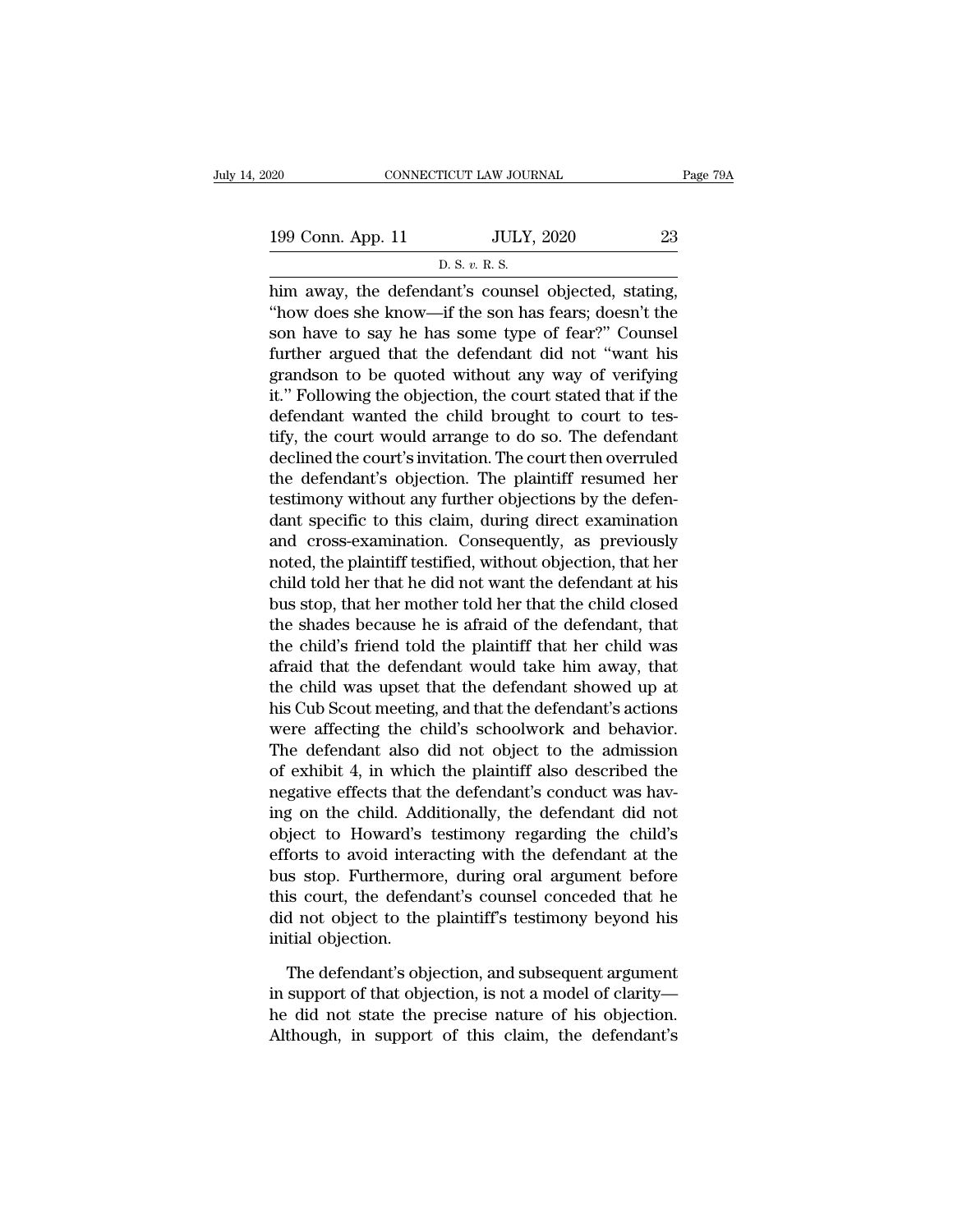| A  | CONNECTICUT LAW JOURNAL                               |                   | July 14, 2020 |
|----|-------------------------------------------------------|-------------------|---------------|
| 24 | <b>JULY, 2020</b>                                     | 199 Conn. App. 11 |               |
|    | D. S. v. R. S.                                        |                   |               |
|    | annellate brief sets forth several arguments sounding |                   |               |

CONNECTICUT LAW JOURNAL July 14, 2020<br>
24 JULY, 2020 199 Conn. App. 11<br>
D. S. v. R. S.<br>
appellate brief sets forth several arguments sounding<br>
in hearsay, the defendant did not object to the testimony<br>
of the plaintiff on 24 JULY, 2020 199 Conn. App. 11<br>
D. S. v. R. S.<br>
appellate brief sets forth several arguments sounding<br>
in hearsay, the defendant did not object to the testimony<br>
of the plaintiff on hearsay grounds and, therefore,<br>
makes 24 JULY, 2020 199 Conn. App. 11<br>
D. S. v. R. S.<br>
appellate brief sets forth several arguments sounding<br>
in hearsay, the defendant did not object to the testimony<br>
of the plaintiff on hearsay grounds and, therefore,<br>
makes 24 JULY, 2020 199 Conn. App. 11<br>
D. S.  $v$ . R. S.<br>
appellate brief sets forth several arguments sounding<br>
in hearsay, the defendant did not object to the testimony<br>
of the plaintiff on hearsay grounds and, therefore,<br>
mak  $\frac{D.S. v. R.S.}{D.S. v. R.S.}$ <br>appellate brief sets forth several arguments sounding<br>in hearsay, the defendant did not object to the testimony<br>of the plaintiff on hearsay grounds and, therefore,<br>makes this argument for the first  $\frac{B. S. v. R. S.}{D. S. v. R. S.}$ <br>appellate brief sets forth several arguments sounding<br>in hearsay, the defendant did not object to the testimony<br>of the plaintiff on hearsay grounds and, therefore,<br>makes this argument for the f appellate brief sets forth several arguments sounding<br>in hearsay, the defendant did not object to the testimony<br>of the plaintiff on hearsay grounds and, therefore,<br>makes this argument for the first time on appeal. The<br>ques in hearsay, the defendant did not object to the testimony<br>of the plaintiff on hearsay grounds and, therefore,<br>makes this argument for the first time on appeal. The<br>question of whether the limited testimony of the plain-<br>ti of the plaintiff on hearsay grounds and, therefore,<br>makes this argument for the first time on appeal. The<br>question of whether the limited testimony of the plain-<br>tiff to which the defendant objected constituted hearsay<br>is makes this argument for the first time on appeal. The<br>question of whether the limited testimony of the plain-<br>tiff to which the defendant objected constituted hearsay<br>is not a matter properly before this court because "to question of whether the limited testimony of the plain-<br>tiff to which the defendant objected constituted hearsay<br>is not a matter properly before this court because "to<br>review [a] defendant's [hearsay] claim, which has bee tiff to which the defendant objected constituted hearsay<br>is not a matter properly before this court because "to<br>review [a] defendant's [hearsay] claim, which has been<br>articulated for the first time on appeal and not before is not a matter properly before this court because "to<br>review [a] defendant's [hearsay] claim, which has been<br>articulated for the first time on appeal and not before<br>the trial court, would result in a trial by ambuscade of Furthermore, as noted, the court had before<br>ficulated for the first time on appeal and not before<br>e trial judge.... We ... do not address the merits<br>[such a claim]." (Citation omitted; internal quotation<br>arks omitted.) *S* anculated for the first thile on appear and not before<br>the trial court, would result in a trial by ambuscade of<br>the trial judge.... We ... do not address the merits<br>of [such a claim]." (Citation omitted; internal quotatio

the trial judge.  $\dots$  We  $\dots$  do not address the merits<br>of [such a claim]." (Citation omitted; internal quotation<br>marks omitted.) *State* v. *Braman*, supra, 191 Conn. 685.<br>Furthermore, as noted, the court had before it s definal public to the court had before internal quotation<br>marks omitted.) State v. Braman, supra, 191 Conn. 685.<br>Furthermore, as noted, the court had before it sub-<br>stantial evidence, to which the defendant did not object or such a claim. (Critical of internal quotation<br>marks omitted.) *State v. Braman*, supra, 191 Conn. 685.<br>Furthermore, as noted, the court had before it sub-<br>stantial evidence, to which the defendant did not object,<br>that Furthermore, as noted, the court had before it substantial evidence, to which the defendant did not object, that separately established that the child fears the defendant. Thus, even if the court erred in overruling the d Furthermore, as noted, the court had before it substantial evidence, to which the defendant did not object, that separately established that the child fears the defendant. Thus, even if the court erred in overruling the de stantial evidence, to which the defendant did not object,<br>that separately established that the child fears the<br>defendant. Thus, even if the court erred in overruling<br>the defendant's objection to the plaintiff's testimony<br>t that separately established that the child fears the defendant. Thus, even if the court erred in overruling the defendant's objection to the plaintiff's testimony that her child told her that he fears the defendant, any su defendant. Thus, ev<br>the defendant's obj<br>that her child told h<br>such error was har<br>192 Conn. App. 438–<br>was harmless where<br>lar testimony).<br>Accordingly, beca accordingly, because the defendant did not state the ecific reason for his objection to the painting testimony<br>Accordingly, because the defendant did not object to simi-<br>testimony).<br>Accordingly, because the defendant did n such error was harmless. See *Iino* v. *Spalter*, supra, 192 Conn. App. 438–44 (any error in admitting testimony was harmless where defendant did not object to similar testimony).<br>Accordingly, because the defendant did not

such error was harmless. See  $\overline{t}mv$  v. Spatter, supra, 192 Conn. App. 438–44 (any error in admitting testimony was harmless where defendant did not object to similar testimony).<br>Accordingly, because the defendant did n T<sub>92</sub> Coluli. App. 456–44 (ally error in additionally essentionly was harmless where defendant did not object to similar testimony).<br>Accordingly, because the defendant did not state the specific reason for his objection to was harmess wher<br>lar testimony).<br>Accordingly, beca<br>specific reason for<br>mony, we conclude<br>thus, unreviewable.<br>was harmless.<br>The judgment is Accordingly, because the defen<br>ecific reason for his objection t<br>ony, we conclude that his clain<br>us, unreviewable. We further co<br>as harmless.<br>The judgment is affirmed.<br>In this opinion the other judge: ecific reason for his objection to the plaintiony, we conclude that his claim is unpreser<br>us, unreviewable. We further conclude that as<br>harmless.<br>The judgment is affirmed.<br>In this opinion the other judges concurred.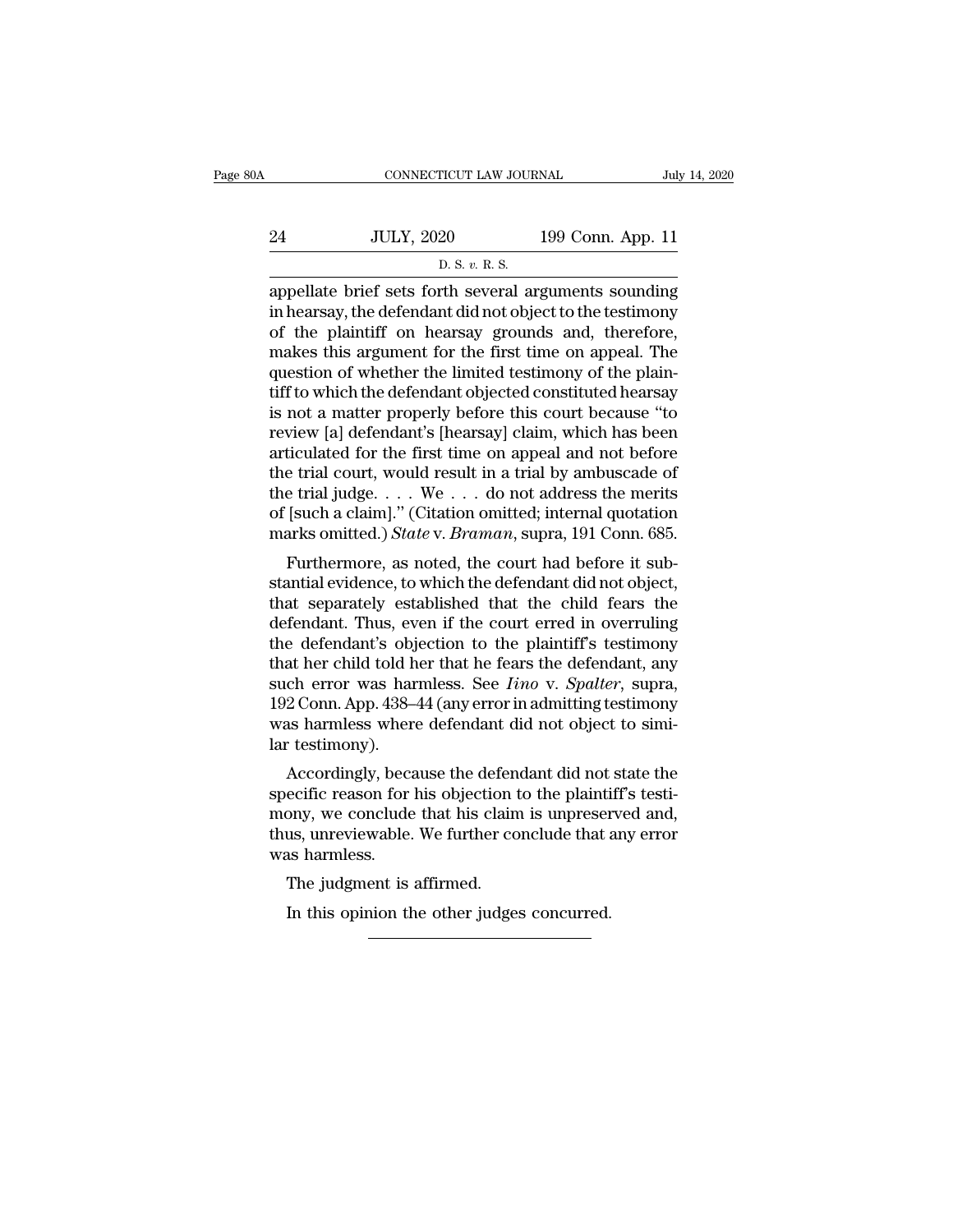20 CONNECTICUT LAW JOURNAL Page 81A<br>199 Conn. App. 25 JULY, 2020 25<br>Mendes v. Administrator, Unemployment Compensation Act Mendes *v.* Administrator, Unemployment Compensation Act<br>Mendes *v.* Administrator, Unemployment Compensation Act

### MR. App. 25 JULY, 2020<br>
Fendes *v.* Administrator, Unemployment Compensation Act<br>
JOHN P. MENDES *v.* ADMINISTRATOR,<br>
UNEMPLOYMENT COMPENSATION<br>
ACT ET AL n. App. 25 JULY, 2020 25<br>
des v. Administrator, Unemployment Compensation Act<br>
DHN P. MENDES v. ADMINISTRATOR,<br>
UNEMPLOYMENT COMPENSATION<br>
ACT ET AL.<br>
(AC 42442) JULY, 20<br>
tor, Unemployment Cor<br>
DES v. ADMINIS<br>
MENT COMPENS<br>
ACT ET AL.<br>
(AC 42442) or, Unemployment Compe<br>
OES v. ADMINISTR<br>
MENT COMPENSA<br>
ACT ET AL.<br>
(AC 42442)<br>
, Elgo and Bright, Js. JOHN P. MENDES v. ADMINISTRATOR,<br>UNEMPLOYMENT COMPENSATION<br>ACT ET AL.<br>(AC 42442)<br>Alvord, Elgo and Bright, Js.

### *Syllabus*

ACT ET AL.<br>
(AC 42442)<br>
Alvord, Elgo and Bright, Js.<br>
Syllabus<br>
The defendant administrator of the Unemployment Compensation Act<br>
appealed to this court from the judgment of the Superior Court sustaining  ${\rm (AC~42442)}$  <br>Alvord, Elgo and Bright, Js. <br> $\label{thm:2} Syllabus$  defendant administrator of the Unemployment Compensation Act<br>appealed to this court from the judgment of the Superior Court sustaining<br>the plaintiff's appeal from Alvord, Elgo and Bright, Js.<br>
Syllabus<br>
defendant administrator of the Unemployment Compensation Act<br>
appealed to this court from the judgment of the Superior Court sustaining<br>
the plaintiff's appeal from the decision of t Employment Syllabus<br>
Syllabus<br>
defendant administrator of the Unemployment Compensation Act<br>
appealed to this court from the judgment of the Superior Court sustaining<br>
the plaintiff's appeal from the decision of the Board  $Syllabus$ <br>defendant administrator of the Unemployment Compensation Act<br>appealed to this court from the judgment of the Superior Court sustaining<br>the plaintiff's appeal from the decision of the Board of Review of the<br>Employme defendant administrator of the Unemployment Compensation Act<br>appealed to this court from the judgment of the Superior Court sustaining<br>the plaintiff's appeal from the decision of the Board of Review of the<br>Employment Secur appealed to this court from the judgment of the Superior Court sustaining<br>the plaintiff's appeal from the decision of the Board of Review of the<br>Employment Security Appeals Division, which affirmed the determina-<br>tion by a dependent of the plaintiff's appeal from the decision of the Board of Review of the Employment Security Appeals Division, which affirmed the determination by an appeals referee that the plaintiff was not entitled to certai following a hearing, reversed the decision of the administrator of the determination by an appeals referee that the plaintiff was not entitled to certain unemployment benefits. The plaintiff, who had been employed by A Co. Employment security rippeals Division, which antitied are determination by an appeals referee that the plaintiff, who had been employed by A Co., had been found eligible for unemployment benefits by the administrator. A Co tion by an appeals referee that the plaintiff was not entitled to certain unemployment benefits. The plaintiff, who had been employed by A Co., had been found eligible for unemployment benefits by the administrator. A Co. decision, arguing that he had not received notice of the hadring referee.<br>The had been found eligible for unemployment benefits by the administrator. A Co. appealed from that decision, and the appeals referee, following a Fraction. A Co. appealed from that decision, and the appeals referee, following a hearing, reversed the decision of the administrator to award benefits to the plaintiff. The plaintiff, who did not attend the hearing before restablished good cause for his failure to participate in the hearing, following a hearing, reversed the decision of the administrator to award benefits to the plaintiff. The plaintiff, who did not attend the hearing befor finding that, the plaintiff. The plaintiff, who did not attend the hearing before the appeals referee, thereafter filed a motion to open the referee's decision, arguing that he had not received notice of the hearing. The r before the appeals referee, thereafter filed a motion to open the referee's decision, arguing that he had not received notice of the hearing. The referee denied the plaintiff's motion on the ground that he had not establis been as uppears retreet, and and modulated for the hearing. The decision, arguing that he had not received notice of the hearing. The referee denied the plaintiff's motion on the ground that he had not established good cau declared, and the may have indetered in the may have interested to the matterial referee denied the plaintiff's motion on the ground that he had not established good cause for his failure to participate in the hearing, fin referred the decision of the ground that its had not established good cause for his failure to participate in the hearing, finding that, the notice had been properly mailed to the plaintiff at his usual address where he ha branching that, the notice had been properly mailed to the plaintiff at his usual address where he had received all other notices, the notice had not been returned as undeliverable, and the plaintiff had admitted that he m many and, are notee had received all other notices, the notice had not been returned as undeliverable, and the plaintiff had admitted that he may have inadvertently discarded the notice. The board subsequently affirmed the that the defendant had properly mailed notice of the hearing before the may have inadvertently discarded the notice. The board subsequently affirmed the decision of the referee, concluding that the evidence supported the r The may have inadeter tradition, and the paintain rition dentities the may have inadvertently discarded the notice. The board subsequently affirmed the decision of the referee, concluding that the evidence supported the re affirmed the decision of the referee, concluding that the evidence supported the referee's findings and conclusion. Thereafter, the plaintiff appealed to the Superior Court, which found that there was no evidence that the and the referee's findings and conclusion. Thereafter, the plaintiff appealed to the Superior Court, which found that there was no evidence that the defendant had properly mailed notice of the hearing before the appeals re and and consider the board, and considered that there was no evidence that the defendant had properly mailed notice of the hearing before the appeals referee and remanded the case for a de novo appeal hearing before the re that the defendant had properly mailed notice of the hearing before the appeals referee and remanded the case for a de novo appeal hearing before the referee. *Held* that the Superior Court exceeded its scope of authority and the deterministant had property miancal nodec of the nearing sector the appeals referee and remanded the case for a de novo appeal hearing before the referee. Held that the Superior Court exceeded its scope of authorit before the referee. *Held* that the Superior Court exceeded its scope of authority by assessing the factual findings of the referee, as adopted by the board, and determining that because there was no evidence to support th before the fefect. *Hela* that the bopefior count exected its scope of authority by assessing the factual findings of the referee, as adopted by the board, and determining that because there was no evidence to support the for the board, and determining that because there was no evidence to support the referee's findings, the board had acted unreasonably, illegally, or in abuse of its discretion by denying the plaintiff's motion to open; in and the referee's findings, the board had acted unreasonably, ille-<br>gally, or in abuse of its discretion by denying the plaintiff's motion to<br>open; in an appeal from the decision of the board, the trial court is<br>bound by t support are referce s mangs, are board had acted unreasonably, megally, or in abuse of its discretion by denying the plaintiff's motion to open; in an appeal from the decision of the board, the trial court is bound by the gany, or in abase of its usercetor by deriying the plantian's motion to open; in an appeal from the decision of the board, the trial court is bound by the board's factual findings and, therefore, it was improper for the tr been, in an appear nom are decision of all board, the trial court is<br>bound by the board's factual findings and, therefore, it was improper<br>for the trial court to review the subordinate findings of the referee,<br>which had be Found by the board's factual minings and, therefore, it was infiproper<br>for the trial court to review the subordinate findings of the referee,<br>which had been adopted by the board, in the absence of the plaintiff's<br>filing a properly mate of the board, in the absence of the plaintiff's filing a motion to correct pursuant to the applicable rule of practice (§ 22-4); moreover, the evidence supported the referee's factual findings that notice had filing a motion to correct pursuant to the applicable rule of practice ( $\S$  22-4); moreover, the evidence supported the referee's factual findings that notice had been properly mailed to the plaintiff at his address of re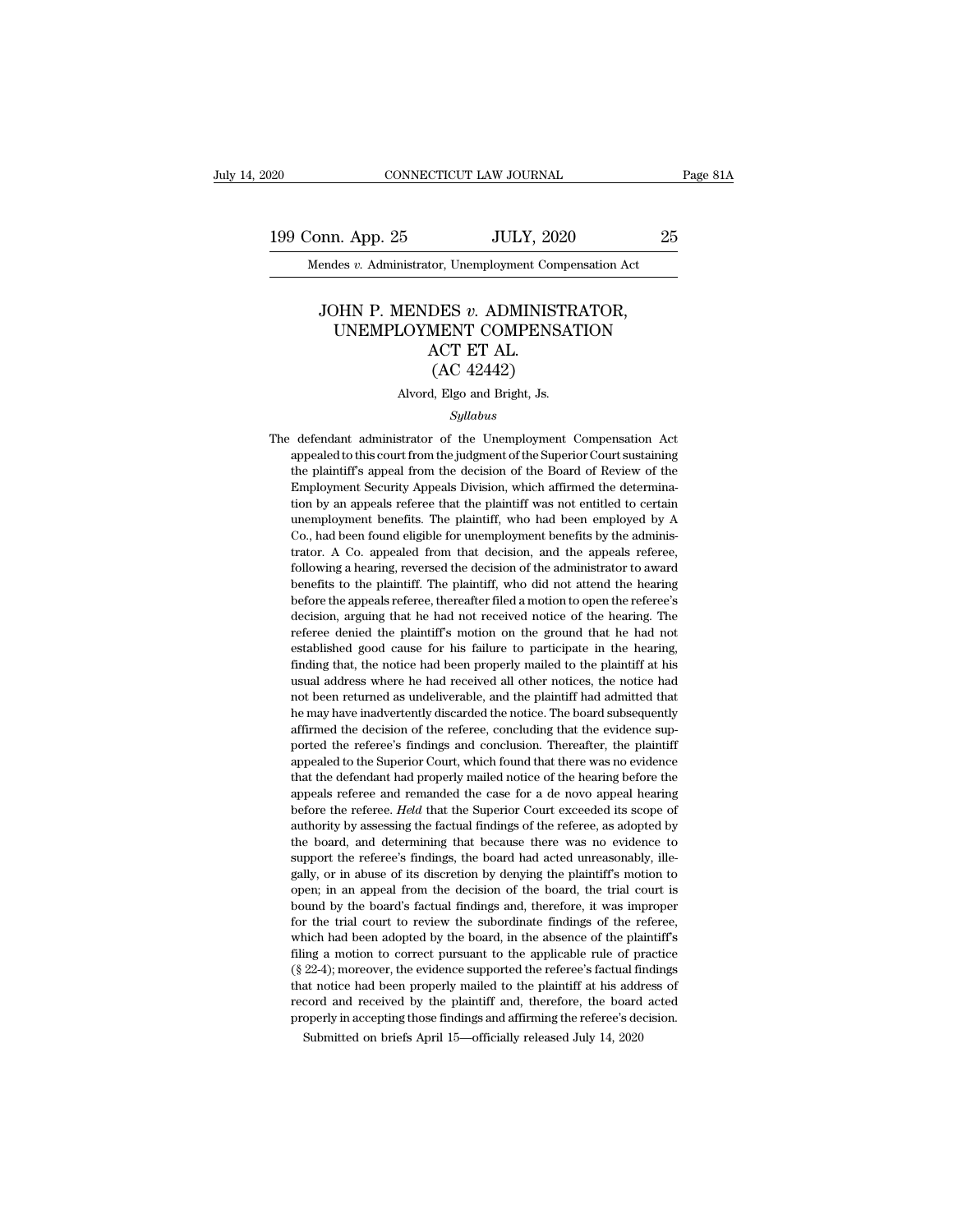| 32A | CONNECTICUT LAW JOURNAL                                |                   | July 14, 2020 |
|-----|--------------------------------------------------------|-------------------|---------------|
| 26  | <b>JULY, 2020</b>                                      | 199 Conn. App. 25 |               |
|     | Mendes v. Administrator, Unemployment Compensation Act |                   |               |
|     | Procedural History                                     |                   |               |
|     | Anneal from the decision of the Board of Review of     |                   |               |

JULY, 2020 199 Conn. App. 25<br>
Mendes v. Administrator, Unemployment Compensation Act<br>
Procedural History<br>
Appeal from the decision of the Board of Review of<br>
e Employment Security Appeals Division affirming<br>
a decision by  $\begin{tabular}{ c c c c} \multicolumn{1}{c}{{\textstyle{\text{JULY, 2020}}}} & $\text{199 Conn. App. 25} \\ \hline \hline \multicolumn{1}{c}{{\textcolor{red}{\text{Mendes }v. } \text{Administrator, Un employment Comparison Act}} \\ \multicolumn{1}{c}{{\textcolor{red}{\text{Procedural History}}}} \\ \multicolumn{1}{c}{{\textcolor{red}{\text{A}}}} \\ \multicolumn{1}{c}{{\textcolor{red}{\text{A}}} \\ \multicolumn{1}{c}{{\textcolor{red}{\text{A}}} \\ \multicolumn{1}{c}{{\textcolor{red}{\text{A}}} \\ \multicolumn{$ 26 JULY, 2020 199 Conn. App. 25<br>
Mendes *v.* Administrator, Unemployment Compensation Act<br> *Procedural History*<br>
Appeal from the decision of the Board of Review of<br>
the Employment Security Appeals Division affirming<br>
the Mendes v. Administrator, Unemployment Compensation Act<br>
Procedural History<br>
Appeal from the decision of the Board of Review of<br>
the Employment Security Appeals Division affirming<br>
the decision by an appeals referee that th Procedural History<br>
Appeal from the decision of the Board of Review of<br>
the Employment Security Appeals Division affirming<br>
the decision by an appeals referee that the plaintiff was<br>
not entitled to certain unemployment co *Procedural History*<br>Appeal from the decision of the Board of Review of<br>the Employment Security Appeals Division affirming<br>the decision by an appeals referee that the plaintiff was<br>not entitled to certain unemployment comp Appeal from the decision of the Board of Review of<br>the Employment Security Appeals Division affirming<br>the decision by an appeals referee that the plaintiff was<br>not entitled to certain unemployment compensation<br>benefits, br the Employment Security Appeals Division affirming<br>the decision by an appeals referee that the plaintiff was<br>not entitled to certain unemployment compensation<br>benefits, brought to the Superior Court in the judicial<br>distric the decision by an appeals referee that the plaintiff was<br>not entitled to certain unemployment compensation<br>benefits, brought to the Superior Court in the judicial<br>district of New Haven and tried to the court, *Hon. Jon*<br> *Reversedies*, *brought to the Superior Court in the judicial* district of New Haven and tried to the court, *Hon. Jon C. Blue*, judge trial referee; judgment sustaining the appeal and remanding the case for further proc district of New Haven and tried to the court, *Hon. Jon*<br>C. Blue, judge trial referee; judgment sustaining the<br>appeal and remanding the case for further proceedings,<br>from which the named defendant appealed to this court.<br>R Filed a brief for the appellant (named defendant)<br>from which the named defendant appealed to this court.<br>*Reversed; judgment directed.*<br>*Krista D. O'Brien* and *Philip M. Schulz*, assistant<br>attorneys general, and *William* 

*John Which the named defendant appealed to this court.*<br> *Wersed; judgment directed.*<br> *Krista D. O'Brien and Philip M. Schulz*, assistant<br>
torneys general, and William Tong, attorney general,<br>
ed a brief for the appellan Reversed; judgment dire<br>Krista D. O'Brien an<br>attorneys general, and W<br>filed a brief for the appe<br>John P. Mendes, self-r<br>appellee (plaintiff).

### *Opinion*

torneys general, and *William Tong*, attorney general,<br>ed a brief for the appellant (named defendant).<br>John P. Mendes, self-represented, filed a brief as the<br>pellee (plaintiff).<br> $opinion$ <br>BRIGHT, J. The defendant Administrator filed a brief for the appellant (named defendant).<br>
John P. Mendes, self-represented, filed a brief as the<br>
appellee (plaintiff).<br>  $\frac{opinion}{opinion}$ <br>
BRIGHT, J. The defendant Administrator of the Unem-<br>
ployment Compensation Ac *John P. Mendes, self-represented, filed a brief as the*<br>appellee (plaintiff).<br> $opinion$ <br>BRIGHT, J. The defendant Administrator of the Unem-<br>ployment Compensation Act (administrator)<sup>1</sup> appeals<br>from the judgment of the Superio appellee (plaintiff).<br>
opinion<br>
BRIGHT, J. The defendant Administrator of the Unem-<br>
ployment Compensation Act (administrator)<sup>1</sup> appeals<br>
from the judgment of the Superior Court sustaining<br>
the appeal of the plaintiff, Jo opinion<br>
BRIGHT, J. The defendant Administrator of the Unem-<br>
ployment Compensation Act (administrator)<sup>1</sup> appeals<br>
from the judgment of the Superior Court sustaining<br>
the appeal of the plaintiff, John P. Mendes, from the<br>  $opman$ <br>BRIGHT, J. The defendant Administrator of the Unem-<br>ployment Compensation Act  $(administrator)^1$  appeals<br>from the judgment of the Superior Court sustaining<br>the appeal of the plaintiff, John P. Mendes, from the<br>decision of the BRIGHT, J. The defendant Administrator of the Unem-<br>ployment Compensation Act (administrator)<sup>1</sup> appeals<br>from the judgment of the Superior Court sustaining<br>the appeal of the plaintiff, John P. Mendes, from the<br>decision of ployment Compensation Act (administrator)<sup>1</sup> appeals<br>from the judgment of the Superior Court sustaining<br>the appeal of the plaintiff, John P. Mendes, from the<br>decision of the Board of Review of the Employment<br>Security Appea from the judgment of the Superior Court sustaining<br>the appeal of the plaintiff, John P. Mendes, from the<br>decision of the Board of Review of the Employment<br>Security Appeals Division (board), which had dismissed<br>the plaintif the appeal of the plaintiff, John P. Mendes, from the decision of the Board of Review of the Employment<br>Security Appeals Division (board), which had dismissed<br>the plaintiff's appeal from the decision of the referee<br>at the decision of the Board of Review of the Employment<br>Security Appeals Division (board), which had dismissed<br>the plaintiff's appeal from the decision of the referee<br>at the Employment Security Appeals Division (referee).<br>In sho Security Appeals Division (board), which had dismissed<br>the plaintiff's appeal from the decision of the referee<br>at the Employment Security Appeals Division (referee).<br>In short, the Superior Court concluded that the board<br>ha the plaintiff's appeal from the decision of the referee<br>at the Employment Security Appeals Division (referee).<br>In short, the Superior Court concluded that the board<br>had no evidence that the defendant had mailed notice<br>to t at the Employment Security Appeals Division (referee).<br>In short, the Superior Court concluded that the board<br>had no evidence that the defendant had mailed notice<br>to the plaintiff of a January 16, 2018 appeal hearing<br>before In short, the Superior Court concluded that the board<br>had no evidence that the defendant had mailed notice<br>to the plaintiff of a January 16, 2018 appeal hearing<br>before the referee, and that the plaintiff, therefore, was<br>en had no evidence<br>to the plaintiff<br>before the refere<br>entitled to a de<br>appeal, the defe<br>and, accordingl<br>rior Court. ntitled to a de novo hearing before the referee. On<br>opeal, the defendant claims this was error. We agree<br>nd, accordingly, reverse the judgment of the Supe-<br>or Court.<br><sup>1</sup> Also named as defendants in the Superior Court were appeal, the defendant claims this was error. We agree and, accordingly, reverse the judgment of the Superior Court.<br> $\frac{1}{1}$ Also named as defendants in the Superior Court were the Board of Review of the Employment Securi

and, accordingly, rever<br>
rior Court.<br>
<sup>1</sup> Also named as defendants i<br>
Review of the Employment Secu<br>
former employer of the plaintiff.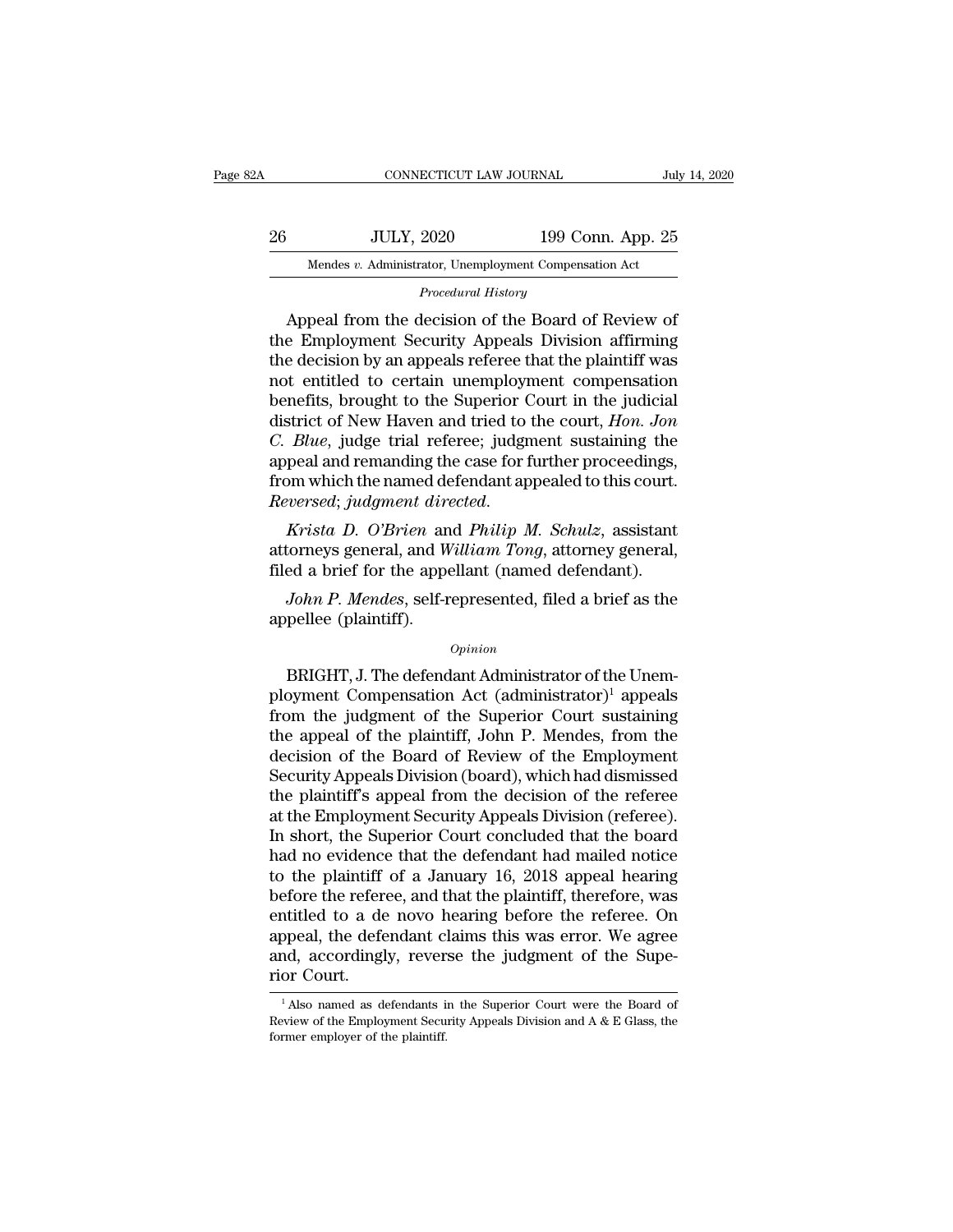20 CONNECTICUT LAW JOURNAL Page 83A<br>199 Conn. App. 25 JULY, 2020 27<br>Mendes v. Administrator, Unemployment Compensation Act CONNECTICUT LAW JOURNAL<br>
199 Conn. App. 25 JULY, 2020 27<br>
Mendes *v.* Administrator, Unemployment Compensation Act<br>
The following facts and procedural history are rele-

CONNECTICUT LAW JOURNAL<br>
9 Conn. App. 25 JULY, 2020 27<br>
Mendes v. Administrator, Unemployment Compensation Act<br>
The following facts and procedural history are rele-<br>
nt to our resolution of the defendant's appeal. The<br>
fon 199 Conn. App. 25 JULY, 2020 27<br>
Mendes v. Administrator, Unemployment Compensation Act<br>
The following facts and procedural history are relevant to our resolution of the defendant's appeal. The<br>
defendant determined that t 199 Conn. App. 25 JULY, 2020 27<br>
Mendes v. Administrator, Unemployment Compensation Act<br>
The following facts and procedural history are relevant to our resolution of the defendant's appeal. The<br>
defendant determined that 199 Conn. App. 25 JULY, 2020 27<br>
Mendes v. Administrator, Unemployment Compensation Act<br>
The following facts and procedural history are relevant to our resolution of the defendant's appeal. The<br>
defendant determined that Mendes v. Administrator, Unemployment Compensation Act<br>
The following facts and procedural history are rele-<br>
vant to our resolution of the defendant's appeal. The<br>
defendant determined that the plaintiff was eligible for<br> Mendes v. Administrator, Unemployment Compensation Act<br>
The following facts and procedural history are rele-<br>
vant to our resolution of the defendant's appeal. The<br>
defendant determined that the plaintiff was eligible for The following facts and procedural history are relevant to our resolution of the defendant's appeal. The defendant determined that the plaintiff was eligible for unemployment benefits effective October 22, 2017, and, on No vant to our resolution of the defendant's appeal. The<br>defendant determined that the plaintiff was eligible for<br>unemployment benefits effective October 22, 2017, and,<br>on November 7, 2017, notified the plaintiff's former<br>emp defendant determined that the plaintiff was eligible for<br>unemployment benefits effective October 22, 2017, and,<br>on November 7, 2017, notified the plaintiff's former<br>employer, A & E Glass (employer), of its chargeability.<br>T unemployment benefits effective October 22, 2017, and,<br>on November 7, 2017, notified the plaintiff's former<br>employer, A & E Glass (employer), of its chargeability.<br>Two days later, the employer appealed to the referee<br>from on November 7, 2017, notified the plaintiff's former<br>employer, A & E Glass (employer), of its chargeability.<br>Two days later, the employer appealed to the referee<br>from the defendant's decision. On January 16, 2018, the<br>ref employer, A & E Glass (employer), of its chargeability.<br>Two days later, the employer appealed to the referee<br>from the defendant's decision. On January 16, 2018, the<br>referee conducted a hearing, at which the employer<br>appear Two days later, the employer appealed to the referee<br>from the defendant's decision. On January 16, 2018, the<br>referee conducted a hearing, at which the employer<br>appeared but the plaintiff did not. On January 17, 2018,<br>the r from the defendant's decision. On January 16, 2018, the referee conducted a hearing, at which the employer appeared but the plaintiff did not. On January 17, 2018, the referee reversed the defendant's decision to award ben referee conducted a hearing, at v<br>appeared but the plaintiff did not. (<br>the referee reversed the defendant<br>benefits to the plaintiff, and, on F<br>plaintiff timely filed a motion to ope<br>sion on the ground that he had no<br>the J peared bac are plantain and note on standary 11, 2018,<br>e referee reversed the defendant's decision to award<br>mefits to the plaintiff, and, on February 6, 2018, the<br>aintiff timely filed a motion to open the referee's deci-<br>o the force reversed are detendants decision to divided<br>benefits to the plaintiff, and, on February 6, 2018, the<br>plaintiff timely filed a motion to open the referee's deci-<br>sion on the ground that he had not received notice

beliantiff timely filed a motion to open the referee's decision on the ground that he had not received notice of the January 16, 2018 hearing.<br>On February 16, 2018, the referee conditionally granted the motion to open and, plantant altery fired a historic so open are vertex solution<br>sion on the ground that he had not received notice of<br>the January 16, 2018 hearing.<br>On February 16, 2018, the referee conditionally<br>granted the motion to open a 2018 decision, the referee found that the referee conditionally<br>
2018 decision, the referee conditionally<br>
2018 decision of the issue of notice, in which both the<br>
2018 decision, the referee found that staff at the appeal on February 16, 2018, the referee conditionally<br>granted the motion to open and, on May 14, 2018, she<br>held a hearing on the issue of notice, in which both the<br>employer and the plaintiff participated. In a May 29,<br>2018 decis On February 16, 2018, the referee conditionally<br>granted the motion to open and, on May 14, 2018, she<br>held a hearing on the issue of notice, in which both the<br>employer and the plaintiff participated. In a May 29,<br>2018 decis granted the motion to open and, on May 14, 2018, she<br>held a hearing on the issue of notice, in which both the<br>employer and the plaintiff participated. In a May 29,<br>2018 decision, the referee found that staff at the appeals held a hearing on the issue of notice, in which both the<br>employer and the plaintiff participated. In a May 29,<br>2018 decision, the referee found that staff at the appeals<br>division of the defendant, on January 3, 2018, prope employer and the plaintiff participated. In a May 29,<br>2018 decision, the referee found that staff at the appeals<br>division of the defendant, on January 3, 2018, properly<br>had mailed the January 16, 2018 hearing notice to the 2018 decision, the referee found that staff at the appeals<br>division of the defendant, on January 3, 2018, properly<br>had mailed the January 16, 2018 hearing notice to the<br>plaintiff at his usual address where he had received division of the defendant, on January 3, 2018, properly<br>had mailed the January 16, 2018 hearing notice to the<br>plaintiff at his usual address where he had received all<br>other notices, and that the notice had not been returne had mailed the January 16, 2018 hearing notice to the plaintiff at his usual address where he had received all other notices, and that the notice had not been returned as undeliverable. She further found that that the plai plaintiff at his usual address where he had received all<br>other notices, and that the notice had not been returned<br>as undeliverable. She further found that that the plain-<br>tiff, on the basis of his own admission, may have d other notices, and that the notice had not been returned<br>as undeliverable. She further found that that the plain-<br>tiff, on the basis of his own admission, may have dis-<br>carded that notice, inadvertently. She found that the as undeliverable. She further found that that the plain-<br>tiff, on the basis of his own admission, may have dis-<br>carded that notice, inadvertently. She found that the<br>plaintiff's receipt of all other notices that had been<br>m tiff, on the basis of his own admission, may have dis-<br>carded that notice, inadvertently. She found that the<br>plaintiff's receipt of all other notices that had been<br>mailed to the same address as the notice in question,<br>and carded that notice, inadvertently. She found that the plaintiff's receipt of all other notices that had been mailed to the same address as the notice in question, and the plaintiff's admission that he inadvertently may hav plaintiff's receipt of all other notices that had been<br>mailed to the same address as the notice in question,<br>and the plaintiff's admission that he inadvertently may<br>have discarded the notice in question, "belie the [plainmailed to the same address as the notice in question,<br>and the plaintiff's admission that he inadvertently may<br>have discarded the notice in question, "belie the [plain-<br>tiff's] claim of nonreceipt." Consequently, she found<br> and the plaintiff's admission that he inadvertently may<br>have discarded the notice in question, "belie the [plain-<br>tiff's] claim of nonreceipt." Consequently, she found<br>that the plaintiff had failed to establish good cause have discarded the notice in question, "belie the [plaintiff's] claim of nonreceipt." Consequently, she found that the plaintiff had failed to establish good cause for opening her decision and granting a rehearing, and she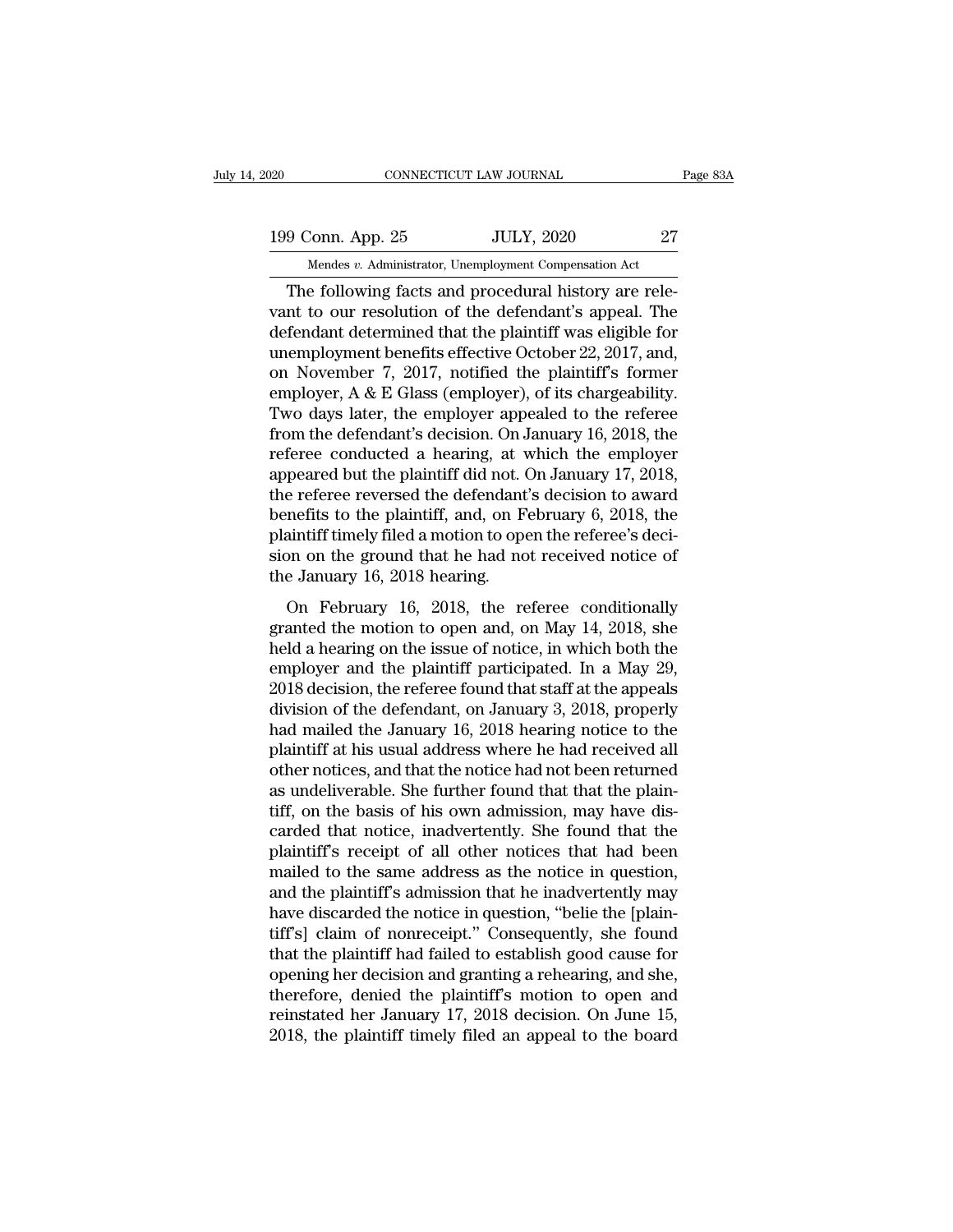# EXECUTE CONNECTICUT LAW JOURNAL July 14, 2020<br>28 JULY, 2020 199 Conn. App. 25<br>Mendes v. Administrator, Unemployment Compensation Act CONNECTICUT LAW JOURNAL July 14, 2020<br>28 JULY, 2020 199 Conn. App. 25<br>Mendes *v.* Administrator, Unemployment Compensation Act<br>on the ground that he "disagree[d] with the referee's

CONNECTICUT LAW JOURNAL July 14, 2020<br>
28 JULY, 2020 199 Conn. App. 25<br>
Mendes v. Administrator, Unemployment Compensation Act<br>
on the ground that he "disagree[d] with the referee's<br>
decision because [he] was not aware of decision because in the referee of the referee of the product and that the "disagree[d] with the referee's decision because [he] was not aware of [his] original hearing date of January 16, 2018." On July 20, 2018, the hear 28 JULY, 2020 199 Conn. App. 25<br>
Mendes v. Administrator, Unemployment Compensation Act<br>
on the ground that he "disagree[d] with the referee's<br>
decision because [he] was not aware of [his] original<br>
hearing date of Januar  $\frac{199 \text{ Conn. App. 25}}{\text{Mendes } v. \text{ Administrator, Un employment Comparison Act}}$ <br>
on the ground that he "disagree[d] with the referee's<br>
decision because [he] was not aware of [his] original<br>
hearing date of January 16, 2018." On July 20, 2018, the<br>
board affirm Mendes v. Administrator, Unemployment Compensation Act<br>
on the ground that he "disagree[d] with the referee's<br>
decision because [he] was not aware of [his] original<br>
hearing date of January 16, 2018." On July 20, 2018, th Mendes v. Administrator, Unemployment Compensation Act<br>
on the ground that he "disagree[d] with the referee's<br>
decision because [he] was not aware of [his] original<br>
hearing date of January 16, 2018." On July 20, 2018, th on the ground that he "disagree[d] with the referee's<br>decision because [he] was not aware of [his] original<br>hearing date of January 16, 2018." On July 20, 2018, the<br>board affirmed the decision of the referee, concluding<br>t decision because [he] was not aware of [his] original<br>hearing date of January 16, 2018." On July 20, 2018, the<br>board affirmed the decision of the referee, concluding<br>that the evidence supported the referee's findings and<br> hearing date of Januboard affirmed the<br>that the evidence s<br>conclusion. On Aug<br>to the Superior Cou<br>to correct the boa<br>Book  $\S 22-4.^2$ <br>In a December 2 and antihied the decision of the referee, concluding<br>at the evidence supported the referee's findings and<br>nclusion. On August 20, 2018, the plaintiff appealed<br>the Superior Court. The plaintiff did not file a motion<br>correc that the evidence supported the referees midnings and<br>conclusion. On August 20, 2018, the plaintiff appealed<br>to the Superior Court. The plaintiff did not file a motion<br>to correct the board's findings pursuant to Practice<br>

to the Superior Court. The plaintiff did not file a motion<br>to correct the board's findings pursuant to Practice<br>Book § 22-4.<sup>2</sup><br>In a December 20, 2018 memorandum of decision,<br>the court, relying on the mailbox rule,<sup>3</sup> rea to the superior Court. The plaintiful did not the a motion<br>to correct the board's findings pursuant to Practice<br>Book § 22-4.<sup>2</sup><br>In a December 20, 2018 memorandum of decision,<br>the court, relying on the mailbox rule,<sup>3</sup> rea to correct the board's initially pursuant to Tractice<br>Book § 22-4.<sup>2</sup><br>In a December 20, 2018 memorandum of decision,<br>the court, relying on the mailbox rule,<sup>3</sup> reasoned that<br>the failure of the plaintiff to file a motion t book  $\frac{1}{2}$  22-4.<br>In a December 20, 2018 memorandum of decision,<br>the court, relying on the mailbox rule,<sup>3</sup> reasoned that<br>the failure of the plaintiff to file a motion to correct<br>the board's findings was not fatal to h In a December 20, 2018 memorandum of decision,<br>the court, relying on the mailbox rule,<sup>3</sup> reasoned that<br>the failure of the plaintiff to file a motion to correct<br>the board's findings was not fatal to his claim because<br>the the court, relying on the mailbox rule,<sup>3</sup> reasoned that<br>the failure of the plaintiff to file a motion to correct<br>the board's findings was not fatal to his claim because<br>the board had acted unreasonably, arbitrarily, ille the failure of the plaintiff to file a motion to correct<br>the board's findings was not fatal to his claim because<br>the board had acted unreasonably, arbitrarily, illegally<br>or in abuse of its discretion when it affirmed the d the board's findings was not fatal to his claim because<br>the board had acted unreasonably, arbitrarily, illegally<br>or in abuse of its discretion when it affirmed the deci-<br>sion of the referee because there was *no evidence* the board had acted unreasonably, arbitrarily, illegally<br>or in abuse of its discretion when it affirmed the deci-<br>sion of the referee because there was *no evidence* that<br>the defendant properly had mailed notice of the ref or in abuse of its discretion when it affirmed the decision of the referee because there was *no evidence* that<br>the defendant properly had mailed notice of the refer-<br>ee's January 16, 2018 hearing to the plaintiff at his<br>a sion of the referee because there was *no evidence* that<br>the defendant properly had mailed notice of the refer-<br>ee's January 16, 2018 hearing to the plaintiff at his<br>address of record. The court held, in relevant part, th the defendant properly had mailed notice of the refer-<br>ee's January 16, 2018 hearing to the plaintiff at his<br>address of record. The court held, in relevant part, that<br>the "evidentiary basis for the referee's finding nowher ee's January 16, 2018 hearing to the plaintiff at his<br>address of record. The court held, in relevant part, that<br>the "evidentiary basis for the referee's finding nowhere<br>appears. The only parties appearing at the hearing t ppears. The only parties appearing at the hearing to<br>ddress the issues raised by the [plaintiff's] motion were<br>he plaintiff] and his employer. . . . Neither of those<br>arties could possibly have had any knowledge of the<br> $\frac$ address the issues raised by the [plaintiff's] motion were<br>[the plaintiff] and his employer. . . . Neither of those<br>parties could possibly have had any knowledge of the<br> $\frac{1}{2}$ Practice Book § 22-4 provides: "If the appe

<sup>[</sup>the plaintiff] and his employer. . . . Neither of those parties could possibly have had any knowledge of the  $\frac{1}{2}$ Practice Book § 22-4 provides: "If the appellant desires to have the finding of the board corrected, h parties could possibly have had any knowledge of the  $\frac{1}{2}$  Practice Book § 22-4 provides: "If the appellant desires to have the finding of the board corrected, he or she must, within two weeks after the record has bee parties COUIQ possibly have had any Khowledge of the  $\frac{2}{3}$  Practice Book § 22-4 provides: "If the appellant desires to have the finding of the board corrected, he or she must, within two weeks after the record has bee <sup>2</sup> Practice Book § 22-4 provides: "If the appellant desires to have the finding of the board corrected, he or she must, within two weeks after the record has been filed in the Superior Court, unless the time is extended of the board corrected, he or she must, within two weeks after the record has been filed in the Superior Court, unless the time is extended for cause by the board, file with the board a motion for the correction of the fin Frame and material in the Superior Court, unless the time is extended for cause<br>by the board, file with the board a motion for the correction of the finding<br>and with it such portions of the evidence as he or she deems rele by the board, file with the board a motion for the correction of the finding and with it such portions of the evidence as he or she deems relevant and material to the corrections asked for, certified by the stenographer wh and with it such portions of the evidence as he or she deems relevant and material to the corrections asked for, certified by the stenographer who took it; but if the appellant claims that substantially all the evidence is material to the corrections asked for, certified by the stenographer who took it; but if the appellant claims that substantially all the evidence is relevant and material to the corrections sought, he or she may file all o must it is the the appellant claims that substantially all the evidence is relevant and material to the corrections sought, he or she may file all of it, so certified, indicating in the motion so far as possible the porti Following a mail indicating in the motion so far as possible the portion applicable to each correction sought. The board shall forthwith upon the filing of the motion and of the transcript of the evidence, give notice to

raises a rebuttable presumption that it will be received.'' *Echavarria* it with the filing of the motion and of the transcript of the evidence, give notice to the adverse party or parties.'' <sup>3</sup> Under the mailbox rule,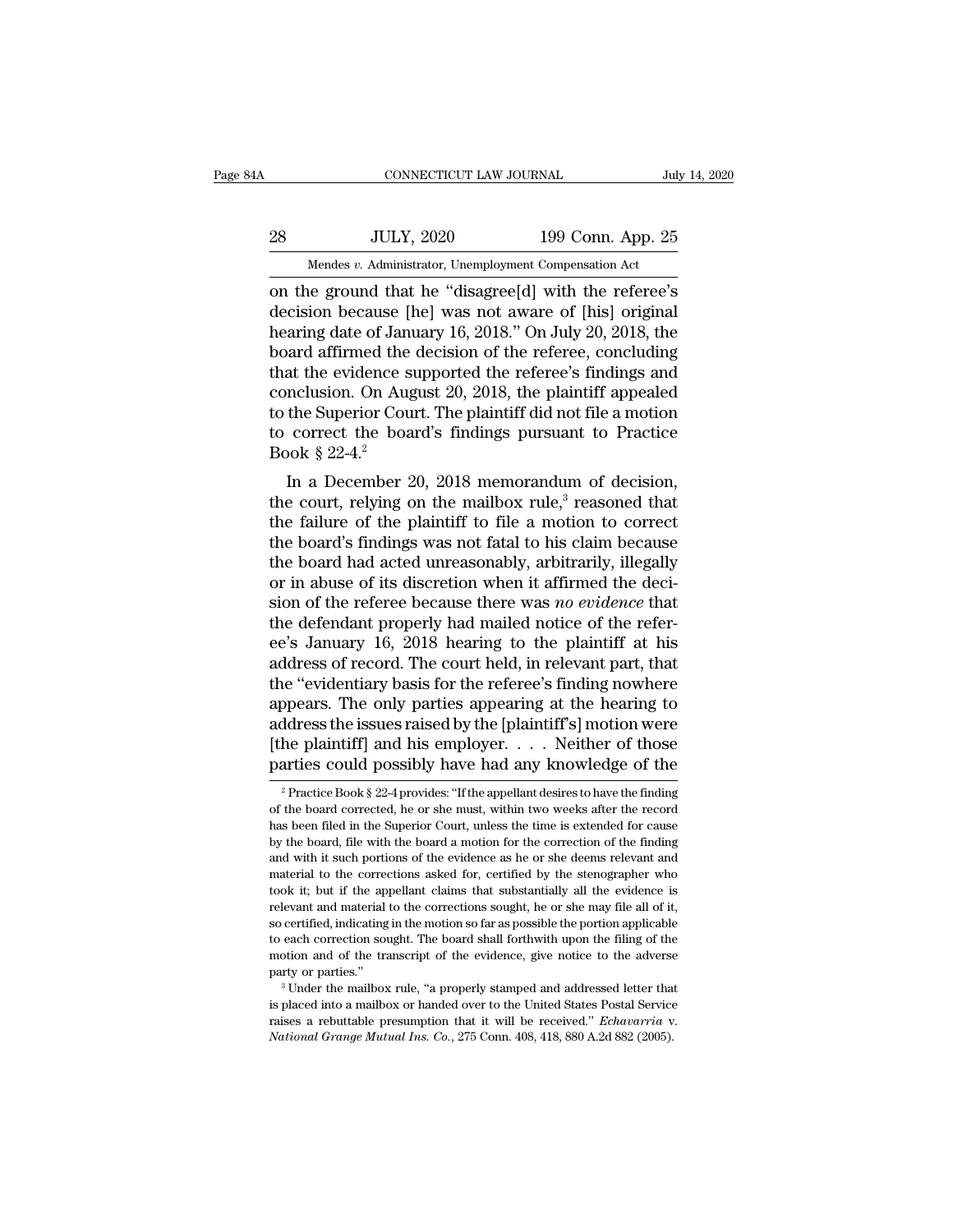20 CONNECTICUT LAW JOURNAL Page 85A<br>199 Conn. App. 25 JULY, 2020 29<br>Mendes v. Administrator, Unemployment Compensation Act

CONNECTICUT LAW JOURNAL<br>
199 Conn. App. 25 JULY, 2020 29<br>
Mendes *v.* Administrator, Unemployment Compensation Act<br>
circumstances of mailing of the notice by the Middleconnectricumstances of mailing of the notice by the Middle-<br>
The notice by the Middle-<br>
circumstances of mailing of the notice by the Middle-<br>
town Appeals Division office staff." (Citation omitted.)<br>
The court also explai 199 Conn. App. 25 JULY, 2020 29<br>
Mendes v. Administrator, Unemployment Compensation Act<br>
circumstances of mailing of the notice by the Middle-<br>
town Appeals Division office staff.'' (Citation omitted.)<br>
The court also expl 199 Conn. App. 25 JULY, 2020 29<br>
Mendes v. Administrator, Unemployment Compensation Act<br>
circumstances of mailing of the notice by the Middle-<br>
town Appeals Division office staff." (Citation omitted.)<br>
The court also expl 199 Conn. App. 25 JULY, 2020 29<br>
Mendes v. Administrator, Unemployment Compensation Act<br>
circumstances of mailing of the notice by the Middle-<br>
town Appeals Division office staff." (Citation omitted.)<br>
The court also expl Mendes v. Administrator, Unemployment Compensation Act<br>
circumstances of mailing of the notice by the Middle-<br>
town Appeals Division office staff." (Citation omitted.)<br>
The court also explained: "The lack of an evidentiar Mendes v. Administrator, Unemployment Compensation Act<br>
circumstances of mailing of the notice by the Middle-<br>
town Appeals Division office staff." (Citation omitted.)<br>
The court also explained: "The lack of an evidentiar circumstances of mailing of the notice by the Middletown Appeals Division office staff." (Citation omitted.)<br>The court also explained: "The lack of an evidentiary<br>basis for the findings  $\dots$  is alone dispositive of the<br>pr town Appeals Division office staff." (Citation omitted.)<br>The court also explained: "The lack of an evidentiary<br>basis for the findings . . . is alone dispositive of the<br>present appeal. . . . The record in this case reveals The court also explained: "The lack of an evidentiary<br>basis for the findings  $\dots$  is alone dispositive of the<br>present appeal  $\dots$ . The record in this case reveals no<br>evidence for the finding of notice in question." (Citat basis for the findings  $\ldots$  is alone dispositive of the present appeal.  $\ldots$  The record in this case reveals no evidence for the finding of notice in question." (Citation omitted; emphasis omitted.) Accordingly, the cou present appeal. . . . The record in this case<br>evidence for the finding of notice in questior<br>omitted; emphasis omitted.) Accordingly,<br>reversed the decision of the board, and re<br>case for a de novo appeal hearing before<br>This idence for the finding of notice in question." (Citation<br>nitted; emphasis omitted.) Accordingly, the court<br>versed the decision of the board, and remanded the<br>se for a de novo appeal hearing before the referee.<br>is appeal fo omitted; emphasis omitted.) Accordingly, the court<br>reversed the decision of the board, and remanded the<br>case for a de novo appeal hearing before the referee.<br>This appeal followed. Facts and additional procedural<br>history wi

reversed the decision of the board, and remanded the<br>case for a de novo appeal hearing before the referee.<br>This appeal followed. Facts and additional procedural<br>history will be set forth as necessary.<br>We first set forth th case for a de novo appeal hearing before the referee.<br>This appeal followed. Facts and additional procedural<br>history will be set forth as necessary.<br>We first set forth the general principles regarding an<br>appeal involving un This appeal followed. Facts and additional procedural<br>history will be set forth as necessary.<br>We first set forth the general principles regarding an<br>appeal involving unemployment compensation. "In the<br>processing of unemplo history will be set forth as necessary.<br>We first set forth the general principles regarding an<br>appeal involving unemployment compensation. "In the<br>processing of unemployment compensation claims<br>. . . . the administrator, t We first set forth the general principles regarding an appeal involving unemployment compensation. "In the processing of unemployment compensation claims  $\dots$  the administrator, the referee and the [board] decide the fact appeal involving unemployment compensation. "In the processing of unemployment compensation claims  $\dots$  the administrator, the referee and the [board] decide the facts and then apply the appropriate law.  $\dots$  [The adminis processing of unemployment compensation claims<br>
... the administrator, the referee and the [board]<br>
decide the facts and then apply the appropriate law.<br>
... [The administrator] is charged with the initial<br>
responsibility ... the administrator, the referee and the [board]<br>decide the facts and then apply the appropriate law.<br>... [The administrator] is charged with the initial<br>responsibility of determining whether claimants are<br>entitled to u decide the facts and then apply the appropriate law.<br>
. . . [The administrator] is charged with the initial<br>
responsibility of determining whether claimants are<br>
entitled to unemployment benefits. . . . This initial<br>
deter  $\ldots$  [The administrator] is charged with the initial responsibility of determining whether claimants are entitled to unemployment benefits.  $\ldots$  This initial determination becomes final unless the claimant or the employ responsibility of determining whether claimants are<br>entitled to unemployment benefits. . . . This initial<br>determination becomes final unless the claimant or the<br>employer files an appeal within twenty-one days after<br>notifi entitled to unemployment benefits. . . . . This initial<br>determination becomes final unless the claimant or the<br>employer files an appeal within twenty-one days after<br>notification of the determination is mailed. . . . .<br>Appe determination becomes final unless the claimant or the<br>employer files an appeal within twenty-one days after<br>notification of the determination is mailed. . . . .<br>Appeals are taken to the employment security appeals<br>divisio employer files an appeal within twenty-one days after<br>notification of the determination is mailed. . . . .<br>Appeals are taken to the employment security appeals<br>division which consists of a referee section and the<br>board of notification of the determination is mailed. . . . . Appeals are taken to the employment security appeals division which consists of a referee section and the board of review. . . . The first stage of claims review lies w Appeals are taken to the employment security appeals<br>division which consists of a referee section and the<br>board of review. . . . The first stage of claims review<br>lies with a referee who hears the claim de novo. The<br>refere division which consists of a referee section and the<br>board of review. . . . The first stage of claims review<br>lies with a referee who hears the claim de novo. The<br>referee's function in conducting this hearing is to make<br>in board of review. . . . The first stage of claims review<br>lies with a referee who hears the claim de novo. The<br>referee's function in conducting this hearing is to make<br>inquiry in such manner, through oral testimony or writlies with a referee who hears the claim de novo. The referee's function in conducting this hearing is to make inquiry in such manner, through oral testimony or written and printed records, as is best calculated to ascerta referee's function in conducting this hearing is to make<br>inquiry in such manner, through oral testimony or writ-<br>ten and printed records, as is best calculated to ascer-<br>tain the substantial rights of the parties and carry inquiry in such manner, through oral testimony or writ-<br>ten and printed records, as is best calculated to ascer-<br>tain the substantial rights of the parties and carry out<br>justly the provisions  $\dots$  of the law.  $\dots$  This de ten and printed records, as is best calculated to ascertain the substantial rights of the parties and carry out<br>justly the provisions  $\ldots$  of the law.  $\ldots$  This decision is appealable to the board  $\ldots$ . Such appeals<br>ar tain the substantial rights of the parties and carry out<br>justly the provisions  $\dots$  of the law.  $\dots$  This decision is appealable to the board  $\dots$ . Such appeals<br>are heard on the record of the hearing before the referee<br>al justly the provisions  $\ldots$  of the law.  $\ldots$  This decision is appealable to the board  $\ldots$ . Such appeals are heard on the record of the hearing before the referee although the board may take additional evidence or testi sion is appealable to the board  $\dots$ . Such appeals are heard on the record of the hearing before the referee although the board may take additional evidence or testimony if justice so requires.  $\dots$  Any party, including t are he<br>althou<br>testin<br>ing tl<br>appell<br>and, u<br>. . . . .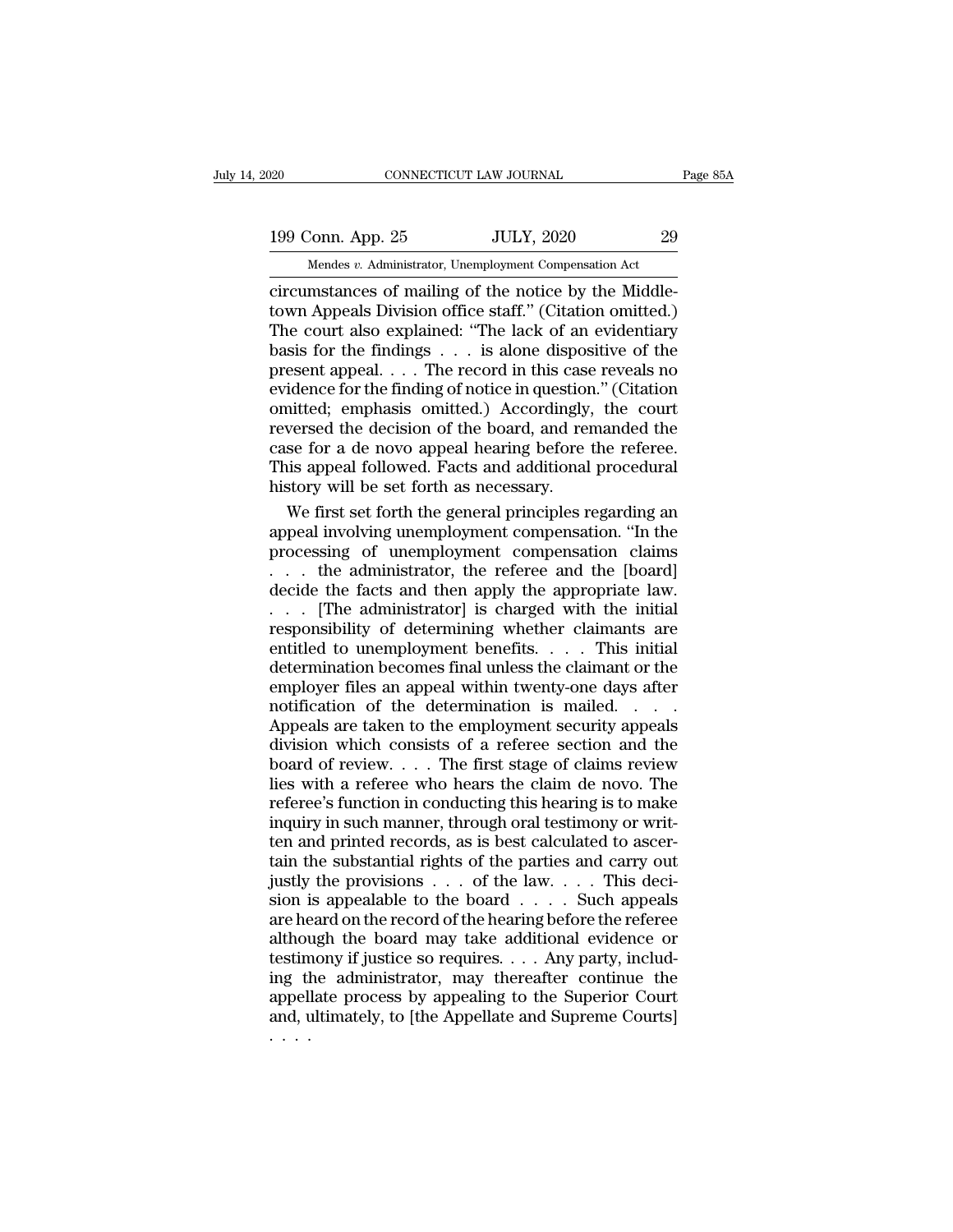# EXECUTE CONNECTICUT LAW JOURNAL July 14, 2020<br>30 JULY, 2020 199 Conn. App. 25<br>Mendes v. Administrator, Unemployment Compensation Act CONNECTICUT LAW JOURNAL July 14, 2020<br>JULY, 2020 199 Conn. App. 25<br>Mendes *v.* Administrator, Unemployment Compensation Act<br>"The standard of review for judicial review of this

CONNECTICUT LAW JOURNAL July 14, 2020<br>JULY, 2020 199 Conn. App. 25<br>Mendes v. Administrator, Unemployment Compensation Act<br>"The standard of review for judicial review of this<br>pe of case is well established. In appeals under THE SERVIE OF STREET ON THE SERVIE OF STREET ON THE STREET OF CASE IS Well established. In appeals under . . .<br>
The standard of review for judicial review of this type of case is well established. In appeals under . . . .<br>  $30$  JULY, 2020 199 Conn. App. 25<br>
Mendes v. Administrator, Unemployment Compensation Act<br>
"The standard of review for judicial review of this<br>
type of case is well established. In appeals under . . .<br>
[General Statutes] 30 JULY, 2020 199 Conn. App. 25<br>
Mendes v. Administrator, Unemployment Compensation Act<br>
"The standard of review for judicial review of this<br>
type of case is well established. In appeals under . . .<br>
[General Statutes] § Mendes v. Administrator, Unemployment Compensation Act<br>
"The standard of review for judicial review of this<br>
type of case is well established. In appeals under . . .<br>
[General Statutes] § 31-249b, the Superior Court does<br> Mendes v. Administrator, Unemployment Compensation Act<br>
"The standard of review for judicial review of this<br>
type of case is well established. In appeals under . . .<br>
[General Statutes] § 31-249b, the Superior Court does<br> "The standard of review for judicial review of this<br>type of case is well established. In appeals under . . .<br>[General Statutes] § 31-249b, the Superior Court does<br>not retry the facts or hear evidence but rather sits as<br>an type of case is well established. In appeals under . . .<br>[General Statutes] § 31-249b, the Superior Court does<br>not retry the facts or hear evidence but rather sits as<br>an appellate court to review only the record certified [General Statutes] § 31-249b, the Superior Court does<br>not retry the facts or hear evidence but rather sits as<br>an appellate court to review only the record certified<br>and filed by the board of review. . . . The court is<br>boun not retry the facts or hear evidence but rather sits as<br>an appellate court to review only the record certified<br>and filed by the board of review. . . . The court is<br>bound by the findings of subordinate facts and reason-<br>abl an appellate court to review only the record certified<br>and filed by the board of review. . . . The court is<br>bound by the findings of subordinate facts and reason-<br>able factual conclusions made by the appeals referee<br>where and filed by the board of review. . . . . The court is<br>bound by the findings of subordinate facts and reason-<br>able factual conclusions made by the appeals referee<br>where, as here, the board  $\ldots$  adopted the findings<br>and a bound by the findings of subordinate facts and reasonable factual conclusions made by the appeals referee<br>where, as here, the board  $\ldots$  adopted the findings<br>and affirmed the decision of the referee.  $\ldots$  Judicial<br>revie able factual conclusions made by the appeals referee<br>where, as here, the board  $\ldots$  adopted the findings<br>and affirmed the decision of the referee.  $\ldots$  Judicial<br>review of the conclusions of law reached administra-<br>tivel where, as here, the board  $\ldots$  adopted the findings<br>and affirmed the decision of the referee.  $\ldots$  Judicial<br>review of the conclusions of law reached administra-<br>tively is also limited. The court's ultimate duty is only<br> and affirmed the decision of the referee. . . . Judicial<br>review of the conclusions of law reached administra-<br>tively is also limited. The court's ultimate duty is only<br>to decide whether, in light of the evidence, the boar review of the conclusions of law reached administratively is also limited. The court's ultimate duty is only to decide whether, in light of the evidence, the board  $\dots$  has acted unreasonably, arbitrarily, illegally, or i tively is also limited. The court's ultimate duty is only<br>to decide whether, in light of the evidence, the board<br>... has acted unreasonably, arbitrarily, illegally, or in<br>abuse of its discretion.... Nonetheless, issues of to decide whether, in light of the evidence, the board . . . . has acted unreasonably, arbitrarily, illegally, or in abuse of its discretion. . . . Nonetheless, issues of law afford a reviewing court a broader standard of *mention and acted unreasonably, arbitrarily, illegally, or in abuse of its discretion.... Nonetheless, issues of law afford a reviewing court a broader standard of review when compared to a challenge to the factual findin* abuse of its discretion. . . . Nonetheless, issues of law<br>afford a reviewing court a broader standard of review<br>when compared to a challenge to the factual findings<br>of the referee." (Citations omitted; internal quotation<br> afford a reviewing court a broader standard of review<br>when compared to a challenge to the factual findings<br>of the referee." (Citations omitted; internal quotation<br>marks omitted.) *Seward* v. Administrator, Unemploy-<br>ment when compared to a challenge to the factual findings<br>of the referee." (Citations omitted; internal quotation<br>marks omitted.) *Seward* v. Administrator, Unemploy-<br>ment Compensation Act, 191 Conn. App. 578, 584–85,<br>215 A.3d of the referee." (Citations omitted; internal quotation<br>marks omitted.) *Seward* v. *Administrator*, *Unemploy-<br>ment Compensation Act*, 191 Conn. App. 578, 584–85,<br>215 A.3d 202 (2019); see also General Statutes § 31-222<br>et marks omitted.) *Seward v. Administrator, Unemploy-*<br>ment Compensation Act, 191 Conn. App. 578, 584–85,<br>215 A.3d 202 (2019); see also General Statutes § 31-222<br>et seq. A plaintiff's "failure to file a timely motion for<br>cor *Ment Compensation Act*, 191 Conn. App. 578, 584–85, 215 A.3d 202 (2019); see also General Statutes § 31-222 et seq. A plaintiff's "failure to file a timely motion for correction of the board's findings in accordance with External of the board's findings in accordance with<br>ractice Book] § 22-4 prevents further review of those<br>cts found by the board." *JSF Promotions, Inc.* v.<br>*lministrator, Unemployment Compensation Act*,<br>5 Conn. 413, 422, Fractice Book] § 22-4 prevents further review of those<br>facts found by the board." *JSF Promotions, Inc. v.*<br>*Administrator, Unemployment Compensation Act,*<br>265 Conn. 413, 422, 828 A.2d 609 (2003).<br>In this appeal, the defen

facts found by the board." *JSF Promotions, Inc. v.*<br>Administrator, Unemployment Compensation Act,<br>265 Conn. 413, 422, 828 A.2d 609 (2003).<br>In this appeal, the defendant claims that the Superior<br>Court "clearly exceeded it Machinistrator, Unemployment Compensation Act,<br>265 Conn. 413, 422, 828 A.2d 609 (2003).<br>In this appeal, the defendant claims that the Superior<br>Court "clearly exceeded its authority when it disre-<br>garded the [board's] factu Framewater, Chemptogment Compensation Tree,<br>265 Conn. 413, 422, 828 A.2d 609 (2003).<br>In this appeal, the defendant claims that the Superior<br>Court "clearly exceeded its authority when it disre-<br>garded the [board's] factual In this appeal, the defendant claims that the Superior<br>Court "clearly exceeded its authority when it disre-<br>garded the [board's] factual findings, credibility deter-<br>minations, and conclusions of law that the plaintiff<br>fai In this appeal, the defendant claims that the Superior<br>Court "clearly exceeded its authority when it disre-<br>garded the [board's] factual findings, credibility deter-<br>minations, and conclusions of law that the plaintiff<br>fai Court "clearly exceeded its authority when it disregarded the [board's] factual findings, credibility determinations, and conclusions of law that the plaintiff failed to demonstrate *good cause* for his failure to attend garded the [board's] factual findings, credibility deter-<br>minations, and conclusions of law that the plaintiff<br>failed to demonstrate *good cause* for his failure to attend<br>the referee's hearing because the  $\ldots$  court *fo* minations, and conclusions of law that the plaintiff<br>failed to demonstrate *good cause* for his failure to attend<br>the referee's hearing because the . . . court *found*<br>inadequate notice, and ordered another *de novo* hear-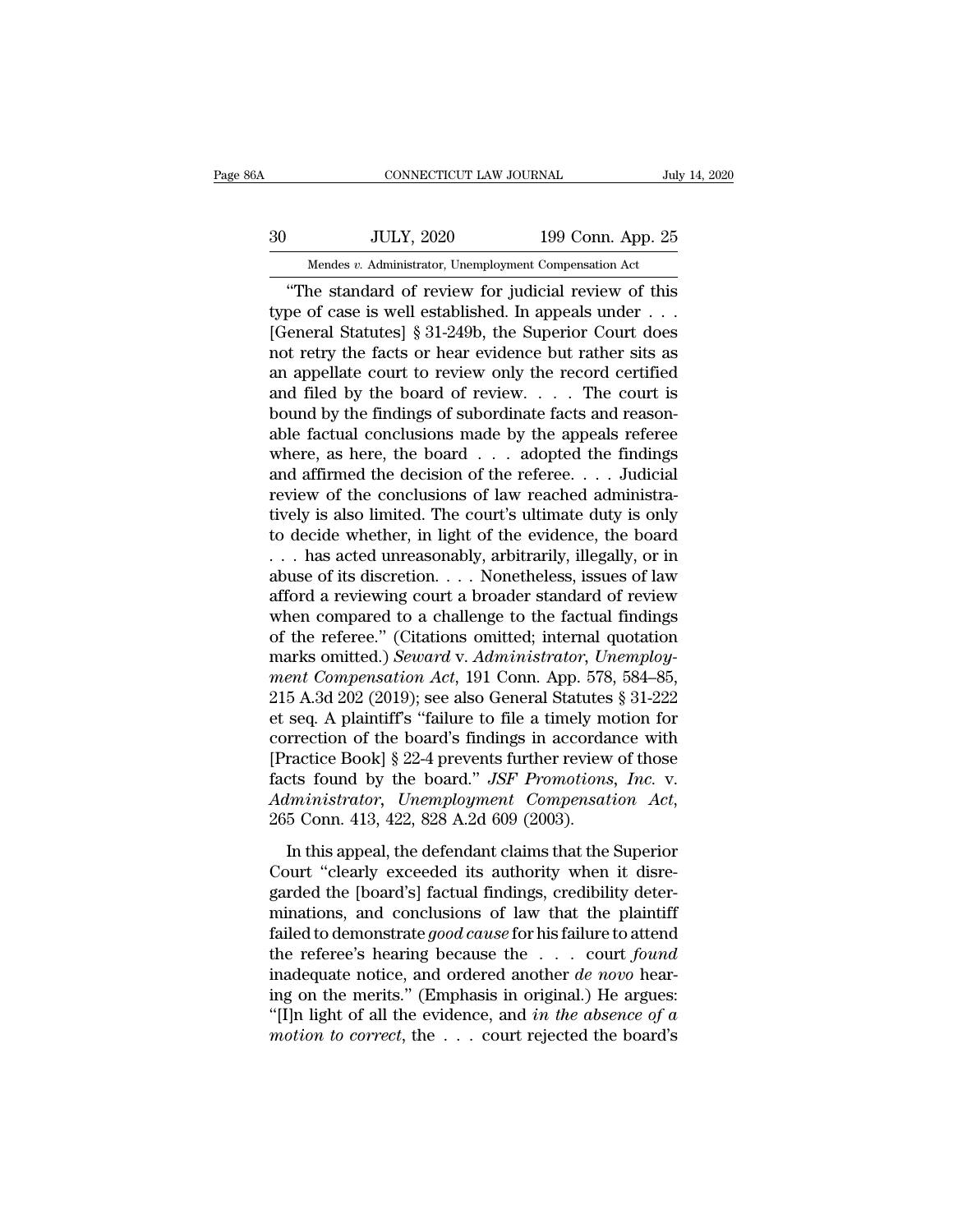20 CONNECTICUT LAW JOURNAL Page 87A<br>199 Conn. App. 25 JULY, 2020 31<br>Mendes v. Administrator, Unemployment Compensation Act

CONNECTICUT LAW JOURNAL<br>
199 Conn. App. 25 JULY, 2020 31<br>
Mendes *v.* Administrator, Unemployment Compensation Act<br>
conclusion that the plaintiff received the hearing notice connectricut LAW JOURNAL Page 87A<br>
199 Conn. App. 25 JULY, 2020 31<br>
Mendes v. Administrator, Unemployment Compensation Act<br>
conclusion that the plaintiff received the hearing notice<br>
because the . . . court determined that 199 Conn. App. 25 JULY, 2020 31<br>
Mendes v. Administrator, Unemployment Compensation Act<br>
conclusion that the plaintiff received the hearing notice<br>
because the . . . . court determined that 'this case<br>
reveals *no* eviden 199 Conn. App. 25 JULY, 2020 31<br>
Mendes *v.* Administrator, Unemployment Compensation Act<br>
conclusion that the plaintiff received the hearing notice<br>
because the . . . . court determined that 'this case<br>
reveals *no* evid 199 Conn. App. 25 JULY, 2020 31<br>
Mendes v. Administrator, Unemployment Compensation Act<br>
conclusion that the plaintiff received the hearing notice<br>
because the . . . court determined that 'this case<br>
reveals no evidence f Mendes v. Administrator, Unemployment Compensation Act<br>
conclusion that the plaintiff received the hearing notice<br>
because the . . . court determined that 'this case<br>
reveals no evidence for the finding of notice in quest Mendes v. Administrator, Unemployment Compensation Act<br>
conclusion that the plaintiff received the hearing notice<br>
because the . . . court determined that 'this case<br>
reveals *no* evidence for the finding of notice in que conclusion that the plaintiff received the hearing is<br>because the . . . . court determined that 'this<br>reveals *no* evidence for the finding of notice in que<br>. . . . [The court] . . . failed to afford the prope<br>erence to t cause the  $\ldots$  court determined that this case<br>veals *no* evidence for the finding of notice in question'<br> $\ldots$  [The court]  $\ldots$  failed to afford the proper def-<br>ence to the board with respect to determining<br>nether  $\ldots$ reveals *no* evidence for the finding of notice in question<br>  $\ldots$  [The court]  $\ldots$  failed to afford the proper def-<br>
erence to the board with respect to determining<br>
whether  $\ldots$  a claimant received notice of [a]  $\ldots$ 

 $\dots$  [The court]  $\dots$  ration of antional the proper deference to the board with respect to determining whether  $\dots$  a claimant received notice of [a]  $\dots$  hearing." (Emphasis in original.) We agree.<br>The following facts, a erence to the board with respect to determining<br>whether  $\ldots$  a claimant received notice of [a]  $\ldots$ <br>hearing." (Emphasis in original.) We agree.<br>The following facts, as revealed by the record or as<br>found by the referee a whether  $\ldots$  a claimant received notice of [a]  $\ldots$ <br>hearing." (Emphasis in original.) We agree.<br>The following facts, as revealed by the record or as<br>found by the referee and adopted by the board, assist<br>with our review. rearing. (Emphasis in original.) we agree.<br>The following facts, as revealed by the record or as<br>found by the referee and adopted by the board, assist<br>with our review. After the defendant found the plaintiff<br>eligible for be The following facts, as revealed by the record or as<br>found by the referee and adopted by the board, assist<br>with our review. After the defendant found the plaintiff<br>eligible for benefits, the employer appealed to the ref-<br>e found by the referee and adopted by the board, assist<br>with our review. After the defendant found the plaintiff<br>eligible for benefits, the employer appealed to the ref-<br>eree. In the file maintained by the defendant, there i with our review. After the defendant found the plaintiff<br>eligible for benefits, the employer appealed to the ref-<br>eree. In the file maintained by the defendant, there is a<br>document entitled "notice of hearing before a refe eligible for benefits, the employer appealed to the referee. In the file maintained by the defendant, there is a document entitled "notice of hearing before a referee."<br>That document provides that, on January 3, 2018, it w eree. In the file maintained by the defendant, there is a document entitled "notice of hearing before a referee."<br>That document provides that, on January 3, 2018, it was mailed to the plaintiff at his address of record, th document entitled "notice of hearing before a referee."<br>That document provides that, on January 3, 2018, it was<br>mailed to the plaintiff at his address of record, the<br>employer, and the president of the employer, notifying<br>t That document provides that, on January 3, 2018, it was<br>mailed to the plaintiff at his address of record, the<br>employer, and the president of the employer, notifying<br>them that there was an appeal hearing scheduled for<br>Tuesd mailed to the plaintiff at his address of record, the employer, and the president of the employer, notifying them that there was an appeal hearing scheduled for Tuesday, January 16, 2018, at 11 a.m., in Middletown. The def employer, and the president of the employer, notifying<br>them that there was an appeal hearing scheduled for<br>Tuesday, January 16, 2018, at 11 a.m., in Middletown.<br>The defendant attended that January 16, 2018 hearing,<br>but the he defendant attended that January 16, 2018 hearing,<br>ut the plaintiff did not attend. The referee, thereafter,<br>endered a decision in which she reversed the defen-<br>ant's decision to award benefits to the plaintiff.<sup>4</sup> After but the plaintiff did not attend. The referee, thereafter,<br>rendered a decision in which she reversed the defen-<br>dant's decision to award benefits to the plaintiff.<sup>4</sup> After<br><sup>4</sup> Section 31-237g-26 of the Regulations of Conn

but are prained in the action. The reversed the defendant's decision in which she reversed the defendant's decision to award benefits to the plaintiff.<sup>4</sup> After  $\frac{4}{3}$  as a section  $\frac{31-237g-26}{3}$  of the Regulations rendered a decision in which she reversed the defendent's decision to award benefits to the plaintiff.<sup>4</sup> After  $\frac{4}{3}$  Section 31-237g-26 of the Regulations of Connecticut State Agencies provides in relevant part: "(c) dant's decision to award benefits to the plaintiff.<sup>4</sup> After  $\overline{ }$ <br><sup>4</sup> Section 31-237g-26 of the Regulations of Connecticut State Agencies<br>provides in relevant part: "(c) If the appealing party appears at a scheduled<br>he <sup>4</sup> Section 31-237g-26 of the Regulations of Connecticut State Agencies provides in relevant part: "(c) If the appealing party appears at a scheduled hearing, but any non-appealing party fails to appear, the Referee shall provides in relevant part: "(c) If the appealing party appears at a scheduled hearing, but any non-appealing party fails to appear, the Referee shall proceed with the hearing and take the testimony, evidence, and argument provides in relevant part: "(c) If the appealing party a<br>hearing, but any non-appealing party fails to appear,<br>ceed with the hearing and take the testimony, evider<br>forward by those present, consider the documentary<br>the Ad aring, but any non-appealing party tails to appear, the Keferee shall pro-<br>ed with the hearing and take the testimony, evidence, and argument put<br>tward by those present, consider the documentary record established by<br>e Ad ceed with the hearing and take the testimony, evidence, and argument put<br>forward by those present, consider the documentary record established by<br>the Administrator and thereafter issue a decision on the merits of the appea forward by those present, consider<br>the Administrator and thereafter<br>provided that the Referee may r<br>mines that good cause exists for<br>"(g) For purposes of this sect<br>listed in Section 31-237g-15 (b)<br>a party's failure to appe

e Administrator and thereatter issue a decision on the ments of the appeal<br>ovided that the Referee may reschedule the hearing if the Referee deter-<br>ines that good cause exists for doing so. . . .<br>"(g) For purposes of this

provided that the keteree may reschedule the hearing if the keteree deter-<br>mines that good cause exists for doing so....<br>"(g) For purposes of this section, good cause shall include such factors<br>listed in Section 31-237g-1 mines that good cause exists for<br>
"(g) For purposes of this sectial<br>
listed in Section 31-237g-15 (b) o<br>
a party's failure to appear."<br>
Section 31-237g-15 (b) of the R<br>
provides in relevant part: "[T]he I<br>
including but no "(g) For purposes of this section, good cause shall include such factors<br>ted in Section 31-237g-15 (b) of these regulations as may be relevant to<br>party's failure to appear."<br>Section 31-237g-15 (b) of the Regulations of Co a party's railure to app<br>
Section 31-237g-15 (provides in relevant pa<br>
including but not limit<br>
"(i) The extent to v<br>
previous dealings wi<br>
Appeals Division;<br>
"(ii) Whether the pa<br>
(iii) Whether the pa

insted in Section 31-237g-15 (b) of these regulations as may be relevant to<br>a party's failure to appear."<br>Section 31-237g-15 (b) of the Regulations of Connecticut State Agencies<br>provides in relevant part: "[T]he Referee sh Section 31-237g-15 (b) of the Regulations of Covides in relevant part: "[T]he Referee shall ccluding but not limited to: "(i) The extent to which the party has den evious dealings with Administrator and the parts Division ovides in relevant part: "[T]ne keteree shall consider all relevant factors,<br>cluding but not limited to:<br>"(i) The extent to which the party has demonstrated diligence in its<br>evious dealings with Administrator and the Emplo including but not limited to:<br>
"(i) The extent to which the party has demonstrated diligence in its<br>
previous dealings with Administrator and the Employment Security<br>
Appeals Division;<br>
"(ii) Whether the party was represen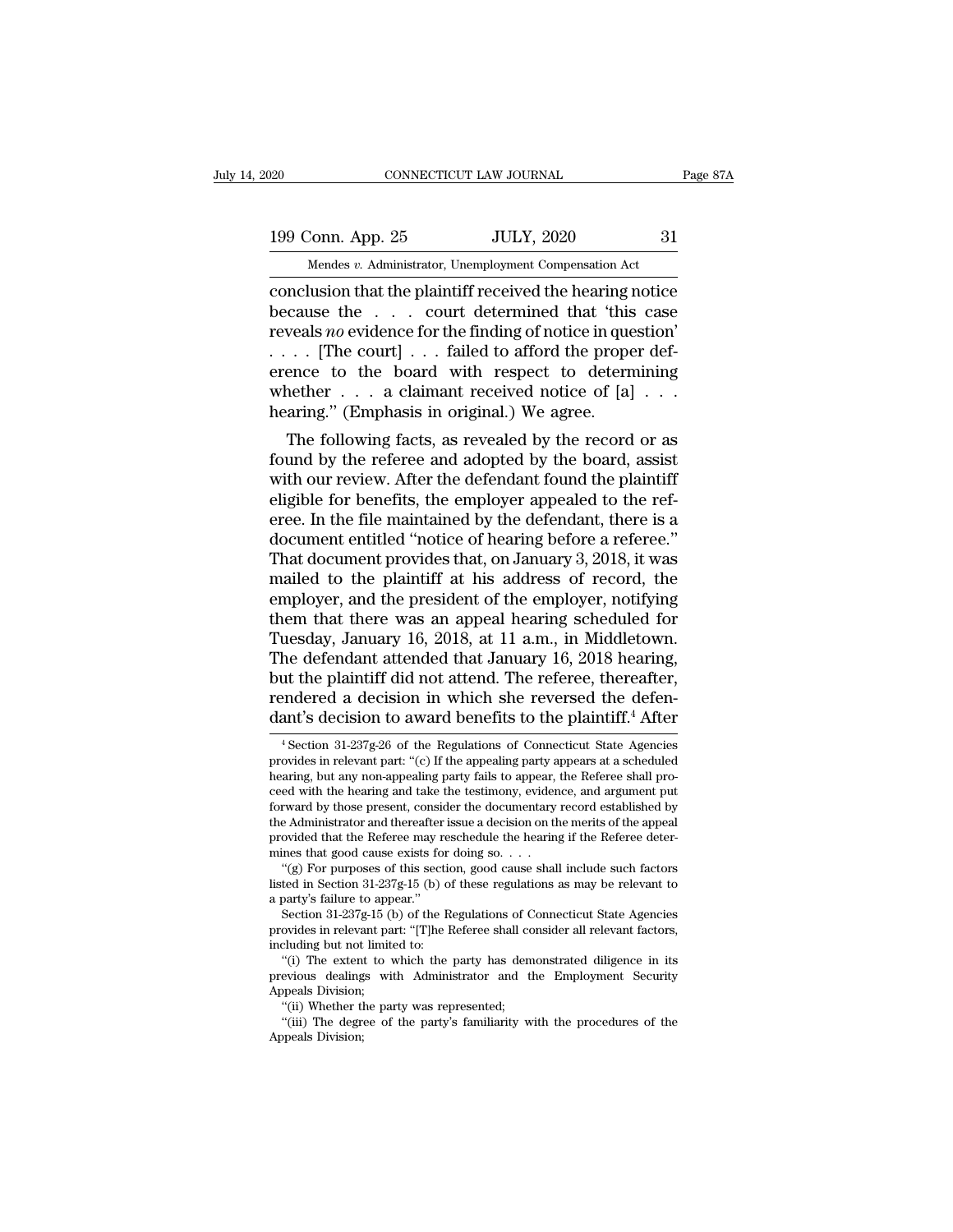# EXECUTE CONNECTICUT LAW JOURNAL July 14, 2020<br>32 JULY, 2020 199 Conn. App. 25<br>Mendes v. Administrator, Unemployment Compensation Act CONNECTICUT LAW JOURNAL July 14, 2020<br>
32 JULY, 2020 199 Conn. App. 25<br>
Mendes *v.* Administrator, Unemployment Compensation Act<br>
Teceiving notice of the referee's decision, the plaintiff

 $\begin{tabular}{ll} \multicolumn{1}{l}{{\text{conv6}}} & \multicolumn{1}{l}{\text{conv6}} & \multicolumn{1}{l}{\text{July 14, 202}}\\ \hline \multicolumn{1}{l}{\text{Mendes }v. \text{ Administrator, Un employment Comparison Act}}\\ \hline \multicolumn{1}{l}{\text{receiving notice of the reference's decision, the plaintiff}}\\ \hline \multicolumn{1}{l}{\text{filed a motion to open on the ground that he had not} }\\ \multicolumn{1}{l}{\text{recoivend notice of the Innum 16, 2018, and then the second line of the long time.}} \end{tabular}$  $f{32}$  JULY, 2020 199 Conn. App. 25<br>Mendes v. Administrator, Unemployment Compensation Act<br>receiving notice of the referee's decision, the plaintiff<br>filed a motion to open on the ground that he had not<br>received notice of 32 JULY, 2020 199 Conn. App. 25<br>
Mendes v. Administrator, Unemployment Compensation Act<br>
receiving notice of the referee's decision, the plaintiff<br>
filed a motion to open on the ground that he had not<br>
received notice of  $\frac{1}{2}$  and  $\frac{1}{2}$  is a complement of the party receiving notice of the referee's decision, the plaintiff<br>led a motion to open on the ground that he had not<br>ceived notice of the January 16, 2018 appeal hearing.<sup>5</sup><br> $\$ receiving<br>filed a n<br>received<br>"(iv) Whe<br>to act;<br>"(v) Adm led a motion to open on the ground that he had not<br>
cceived notice of the January 16, 2018 appeal hearing.<sup>5</sup><br>
"(iv) Whether the party received timely and adequate notice of the need<br>
act;<br>
"(v) Administrative error by the

med a motion to open on the ground that he had not<br>received notice of the January 16, 2018 appeal hearing.<sup>5</sup><br>"(iv) Whether the party received timely and adequate notice of the need<br>to act;<br>"(v) Administrative error by the "(iv) Whether the party received timely and adequate notice of the need to act;<br>
" $(v)$  Administrative error by the Administrator or Employment Security<br>
Appeals Division; or the failure of the Administrator, the Appeals D "(iv) Whether the party received timely and adequate notice of the need<br>act;<br>"(v) Administrative error by the Administrator or Employment Security<br>ppeals Division; or the failure of the Administrator, the Appeals Division, "(v) Administrative error by the Administrator or Employment Security Appeals Division; or the failure of the Administrator, the Appeals Division, or any other party to discharge its responsibilities; "(vi) Factors outsid "(v) Administrative error by the Administrator or Employment Security<br>ppeals Division; or the failure of the Administrator, the Appeals Division,<br>any other party to discharge its responsibilities;<br>"(vii) Factors outside th

action;

Appeals Division; or the fallure of the Administric<br>or any other party to discharge its responsibiliti<br>"(vi) Factors outside the control of the party<br>action;<br>"(vii) The party's physical or mental impairme<br>"(viii) Whether t

any other party to discharge its responsibilities;<br>"(vi) Factors outside the control of the party which prevented a timely<br>tion;<br>"(viii) The party's physical or mental impairment;<br>"(viii) Whether the party acted diligently "(vi) Factors outside the control of the party which prevented a timely<br>action;<br>"(viii) The party's physical or mental impairment;<br>"(viii) Whether the party acted diligently in filing an appeal once the<br>reason for the late action;<br>"(vii) The party's physical or mental<br>"(viii) Whether the party acted dilig<br>reason for the late filing no longer exis<br>"(ix) Where there is substantial pre<br>prevents such party from adequately pre<br>time that the actio "(vii) The party's physical or mental impairment;<br>"(viii) Whether the party acted diligently in filing an appeal once the<br>ason for the late filing no longer existed:<br>"(ix) Where there is substantial prejudice to an adverse Filips whether the<br>reason for the late filips ("(ix) Where there<br>prevents such party f<br>time that the action v<br>"(x) Coercion or in<br>filing its appeal.<br>"(xi) Good faith er ason for the late filing no longer existed:<br>
"(ix) Where there is substantial prejudice to an adverse party which<br>
events such party from adequately presenting its case, the total length of<br>
me that the action was untimely

(ix) Where there is substantial prejudice to an adverse party which<br>prevents such party from adequately presenting its case, the total length of<br>time that the action was untimely;<br>"(x) Coercion or intimidation which preven time that the action was untimely;<br>
" $(x)$  Coercion or intimidation which prevented the party from promptly<br>
filing its appeal.<br>
" $(xi)$  Good faith error, provided that in determining whether good faith<br>
error constitutes g time that the action was untimely;<br>
"(x) Coercion or intimidation which prevented the party from promptly<br>
filing its appeal.<br>
"(xi) Good faith error, provided that in determining whether good faith<br>
error constitutes good "(x) Coercion or intimidation which prevented the party from promptly<br>filing its appeal.<br>"(xi) Good faith error, provided that in determining whether good faith<br>error constitutes good cause the Referee shall consider the "(xi) Good faith error, provided that in determining whether good faith error constitutes good cause the Referee shall consider the extent of prejudice to any other party, any prior history of late filing due to such erro

error constitutes good cause the Referee shall consider the extent of prejudice to any other party, any prior history of late filing due to such error, whether the appeal is excessively late, and whether the party otherwis dice to any other party, any prior history of late filing due to such error, whether the appeal is excessively late, and whether the party otherwise acted with due diligence."<br>
<sup>5</sup> Section 31-237g-35 of the Regulations of whether the appeal is excessively late, and whether the acted with due diligence."<br>
<sup>5</sup> Section 31-237g-35 of the Regulations of Connecticu<br>
provides in relevant part: "(a) The Referee may, within the<br>
forth in Section 31 ted with due diligence."<br>
<sup>5</sup> Section 31-237g-35 of the Regulations of Connecticut State Agencies<br>
ovides in relevant part: "(a) The Referee may, within the time limits set<br>
rth in Section 31-237g-34 above, reopen, vacate "Section 31-237g-35 of the Regulations of Connecticut State Agencies<br>provides in relevant part: "(a) The Referee may, within the time limits set<br>forth in Section 31-237g-34 above, reopen, vacate, set aside or modify a<br>dec

provides in relevant part: "(a) The Keferee may, within the time limits set<br>forth in Section 31-237g-34 above, reopen, vacate, set aside or modify a<br>decision on an appeal if the Referee determines, for good cause shown, t forth in Section 31-237g-34 above, reopen, vacate, set aside or modify a decision on an appeal if the Referee determines, for good cause shown, that new evidence or the ends of justice so require. . . . . . . . . . . . . decision on an appeal if the Referee determines, for good cause shown, that<br>new evidence or the ends of justice so require. . . .<br>"(c) No hearing shall be held upon such motions unless the Referee<br>determines that good caus new evidence or the ends of justice so require. . . .<br>"(c) No hearing shall be held upon such motions unless the Referee<br>determines that good cause exists for such a hearing, except that no such<br>motion shall be dismissed a "(c) No hearing shall be held upon such motions unless the Referee determines that good cause exists for such a hearing, except that no such motion shall be dismissed as untimely without a hearing if the motion recites a determines that good cause exists for such a hearing, except that no such<br>motion shall be dismissed as untimely without a hearing if the motion recites<br>a reason for the untimely filing that would constitute good cause purs motion shall be dismissed as untimely without a hearing if the motion recites<br>a reason for the untimely filing that would constitute good cause pursuant<br>to Section 31-237g-15 of these regulations. The Referee shall, with r a reason for the untimely filmg that would constitute good cause pursuant<br>to Section 31-237g-15 of these regulations. The Referee shall, with reasonable<br>promptness, review each such motion and issue a written decision ther to Section 31-237g-1b of these regulations. The Referee shall, with reasonable<br>promptness, review each such motion and issue a written decision thereon.<br>The Referee's decision on any such motions shall be prepared and del promptness, review each such motion and issue a written decision thereon.<br>The Referee's decision on any such motions shall be prepared and delivered<br>in accordance with Section 31-237g-13 (a) of these regulations and shall<br> The keteree's decision on any such motions shall be prepared and delivered<br>in accordance with Section 31-237g-13 (a) of these regulations and shall<br>include a statement as to the reasons for the decision. In any case where in accordance with Section 31-2378-13 (a) of these regulations and shall<br>include a statement as to the reasons for the decision. In any case wherein<br>a further hearing is not scheduled as a consequence of a Referee's decis include a statement as to the reasons for the decision. In any case wherein<br>a further hearing is not scheduled as a consequence of a Referee's decision<br>reopening, vacating, setting aside or modifying a Referee's decision, a further hearing is not scheduled as a consequence of a Referee's decision reopening, vacating, setting aside or modifying a Referee's decision, the Referee shall provide all non-moving parties to such case with (1) a co opening, vacating, setting aside or modifying a Keferee's decision, the feree shall provide all non-moving parties to such case with (1) a copy such motion, together with all supplemental documentation filed in sup-<br>protof of such motion, together with all supplemental documentation filed in support of such motion, and  $(2)$  a reasonable opportunity to file a written response to such motion prior to the Referee's issuance of a new decision

or such motion, together with all supplemental documentation filed in sup-<br>port of such motion, and (2) a reasonable opportunity to file a written<br>response to such motion prior to the Referee's issuance of a new decision<br>i sarily duplicative or is not likely to affect the result in the case, or that the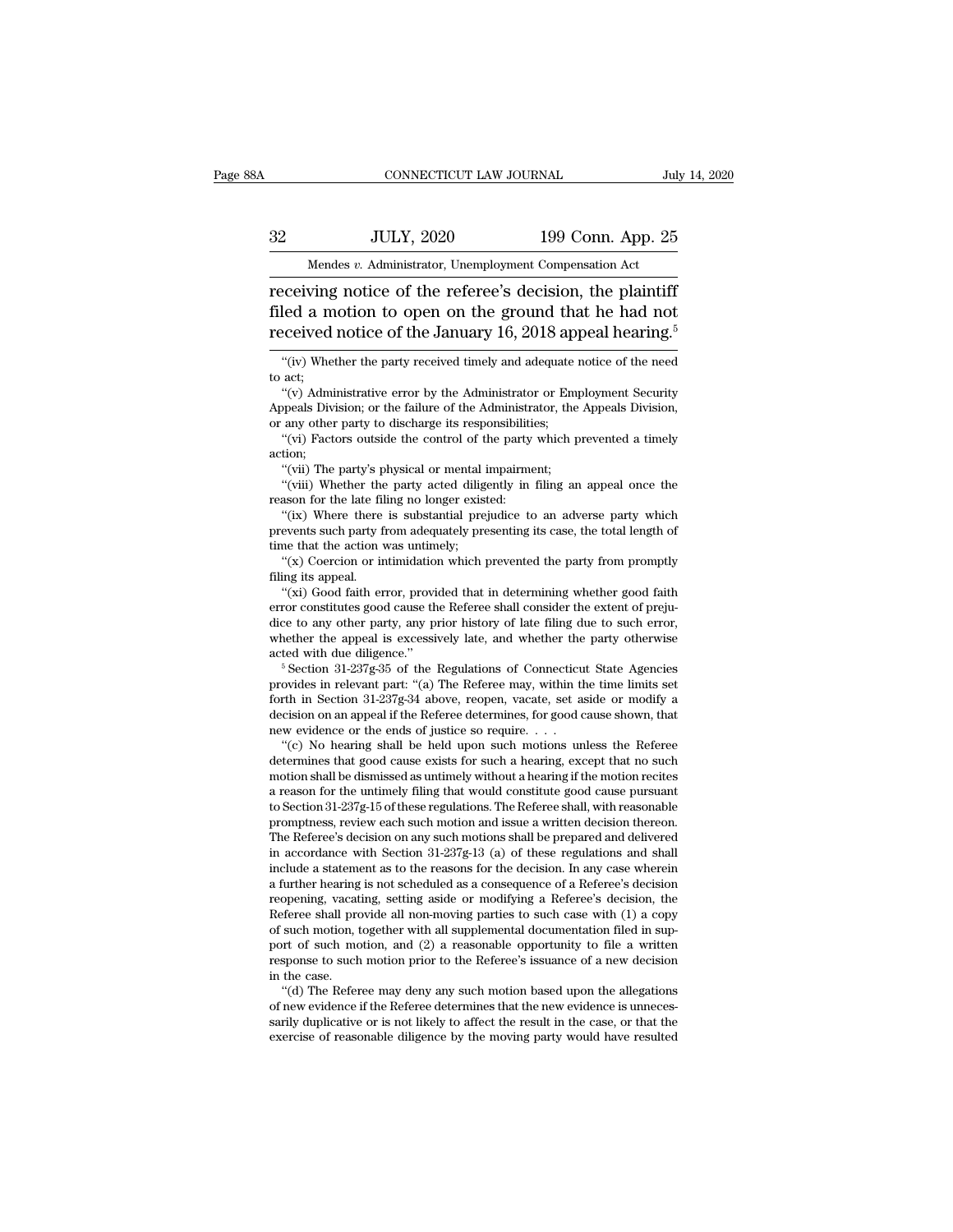20 CONNECTICUT LAW JOURNAL Page 89A<br>199 Conn. App. 25 JULY, 2020 33<br>Mendes v. Administrator, Unemployment Compensation Act

CONNECTICUT LAW JOURNAL<br>
199 Conn. App. 25 JULY, 2020 33<br>
Mendes *v.* Administrator, Unemployment Compensation Act<br>
At the hearing on the motion to open, the plaintiff admit-CONNECTICUT LAW JOURNAL<br>
199 Conn. App. 25 JULY, 2020 33<br>
Mendes v. Administrator, Unemployment Compensation Act<br>
At the hearing on the motion to open, the plaintiff admit-<br>
ted that it was possible that he inadvertently h 199 Conn. App. 25 JULY, 2020 33<br>
Mendes v. Administrator, Unemployment Compensation Act<br>
At the hearing on the motion to open, the plaintiff admit-<br>
ted that it was possible that he inadvertently had thrown<br>
away the notic 199 Conn. App. 25 JULY, 2020 33<br>
Mendes  $v$ . Administrator, Unemployment Compensation Act<br>
At the hearing on the motion to open, the plaintiff admit-<br>
ted that it was possible that he inadvertently had thrown<br>
away the no 199 Conn. App. 25 JULY, 2020 33<br>
Mendes  $v$ . Administrator, Unemployment Compensation Act<br>
At the hearing on the motion to open, the plaintiff admit-<br>
ted that it was possible that he inadvertently had thrown<br>
away the no Mendes v. Administrator, Unemployment Compensation Act<br>At the hearing on the motion to open, the plaintiff admit-<br>ted that it was possible that he inadvertently had thrown<br>away the notice, thinking it was junk mail. The r Mendes v. Administrator, Unemployment Compensation Act<br>At the hearing on the motion to open, the plaintiff admit-<br>ted that it was possible that he inadvertently had thrown<br>away the notice, thinking it was junk mail. The r At the hearing on the motion to open, the plaintiff admitted that it was possible that he inadvertently had thrown<br>away the notice, thinking it was junk mail. The referee<br>found that notice had been sent to the plaintiff at ted that it was possible that he inadvertently had thrown<br>away the notice, thinking it was junk mail. The referee<br>found that notice had been sent to the plaintiff at his<br>address of record, that he had received all other no away the notice, thinking it was junk mail. The referee<br>found that notice had been sent to the plaintiff at his<br>address of record, that he had received all other notices<br>at the address, that he had received this notice, an found that notice had been sent to the plaintiff at his<br>address of record, that he had received all other notices<br>at the address, that he had received this notice, and<br>that he, therefore, failed to prove that there was goo address of record, that he had received all other notices<br>at the address, that he had received this notice, and<br>that he, therefore, failed to prove that there was good<br>cause for her to open and change her decision. The<br>boa at the address, that he had received this notice, and<br>that he, therefore, failed to prove that there was good<br>cause for her to open and change her decision. The<br>board later adopted the referee's findings and affirmed<br>her d that he, therefore, failed to prove that there was good<br>cause for her to open and change her decision. The<br>board later adopted the referee's findings and affirmed<br>her decision. In particular, the board concurred in the<br>ref cause for her to open and change her decision. The<br>board later adopted the referee's findings and affirmed<br>her decision. In particular, the board concurred in the<br>referee's determination that the plaintiff had failed to<br>su board later adopted the referee's findings and affirmed<br>her decision. In particular, the board concurred in the<br>referee's determination that the plaintiff had failed to<br>submit credible evidence that he had not received th her decision. In particular, the board concurred in the referee's determination that the plaintiff had failed to submit credible evidence that he had not received the referee's hearing notice, and that he failed to establi referee's determination that the plaintiff had fa<br>submit credible evidence that he had not receiv<br>referee's hearing notice, and that he failed to es<br>good cause to open the referee's decision and to<br>the case. The plaintiff Feree's hearing notice, and that he failed to establish<br>od cause to open the referee's decision and to rehear<br>e case. The plaintiff then appealed to the Superior<br>ourt without filing a motion to correct the board's<br>dings p referred sine and gradier, and that it hands to establish good cause to open the referee's decision and to rehear<br>the case. The plaintiff then appealed to the Superior<br>Court without filing a motion to correct the board's<br>f

good calse to open the referee *s* decision and to renear<br>the case. The plaintiff then appealed to the Superior<br>Court without filing a motion to correct the board's<br>findings pursuant to Practice Book § 22-4.<br>The Superior C Court without filing a motion to correct the board's<br>findings pursuant to Practice Book § 22-4.<br>The Superior Court, relying on the mailbox rule and<br>*Cragg v. Administrator, Unemployment Compensa-*<br>*tion Act*, 160 Conn. Ap findings pursuant to Practice Book § 22-4.<br>The Superior Court, relying on the mailbox rule and<br>*Cragg v. Administrator, Unemployment Compensa-*<br>*tion Act*, 160 Conn. App. 430, 437, 125 A.3d 650 (2015),<br>reasoned that the f The Superior Court, relying on the mailbox rule and<br>Cragg v. Administrator, Unemployment Compensa-<br>tion Act, 160 Conn. App. 430, 437, 125 A.3d 650 (2015),<br>reasoned that the failure of the plaintiff to file a motion<br>to cor The Superior Court, relying on the mailbox rule and<br> *Cragg v. Administrator*, *Unemployment Compensa-*<br> *tion Act*, 160 Conn. App. 430, 437, 125 A.3d 650 (2015),<br>
reasoned that the failure of the plaintiff to file a motio Cragg v. Administrator, Unemployment Compensa-<br>tion Act, 160 Conn. App. 430, 437, 125 A.3d 650 (2015),<br>reasoned that the failure of the plaintiff to file a motion<br>to correct the board's findings was not fatal to his claim<br> *tion Act*, 160 Conn. App. 430, 437, 125 A.3d 650 (2015),<br>reasoned that the failure of the plaintiff to file a motion<br>to correct the board's findings was not fatal to his claim<br>because the board had acted unreasonably, ar reasoned that the failure of the plaintiff to file a motion<br>to correct the board's findings was not fatal to his claim<br>because the board had acted unreasonably, arbitrarily,<br>illegally or in abuse of its discretion when it to correct the board's findings was not fatal to his claim<br>because the board had acted unreasonably, arbitrarily,<br>illegally or in abuse of its discretion when it affirmed the<br>decision of the referee because there was *no e* because the board had acted unreasonably, arbitrarily,<br>illegally or in abuse of its discretion when it affirmed the<br>decision of the referee because there was no evidence<br>in the record to support the referee's finding that illegally or in abuse of its discretion when it affirmed the<br>decision of the referee because there was *no evidence*<br>in the record to support the referee's finding that the<br>defendant properly had mailed notice of the Janua decision of the referee because there was *no evidence*<br>in the record to support the referee's finding that the<br>defendant properly had mailed notice of the January<br>16, 2018 hearing. The court reviewed the record of the<br>hea in the record to support the referee's finding that the<br>defendant properly had mailed notice of the January<br>16, 2018 hearing. The court reviewed the record of the<br>hearing on the motion to open and concluded that there<br>was hearing on the motion to open and concluded that there<br>was no one present at that hearing who was competent<br>to testify that the defendant properly had mailed notice<br>to the plaintiff. We conclude that the court was bound<br>in was no one present at that hearing who was competent<br>to testify that the defendant properly had mailed notice<br>to the plaintiff. We conclude that the court was bound<br>in the presentation of such evidence at the hearing previ

to testify that the defendant properly had mailed notice<br>to the plaintiff. We conclude that the court was bound<br>in the presentation of such evidence at the hearing previously scheduled<br>and the moving party does not otherwi The plaintiff. We conclude that the court was bound<br>the presentation of such evidence at the hearing previously scheduled<br>d the moving party does not otherwise show good cause for such party's<br>lure to present such evidence

fo the plaintiff. We conclude that the court was bound<br>in the presentation of such evidence at the hearing previously scheduled<br>and the moving party does not otherwise show good cause for such party's<br>failure to present s in the presentation of such evidence at the hearing previously scheduled<br>and the moving party does not otherwise show good cause for such party's<br>failure to present such evidence.<br>"(e) Any party aggrieved by a decision of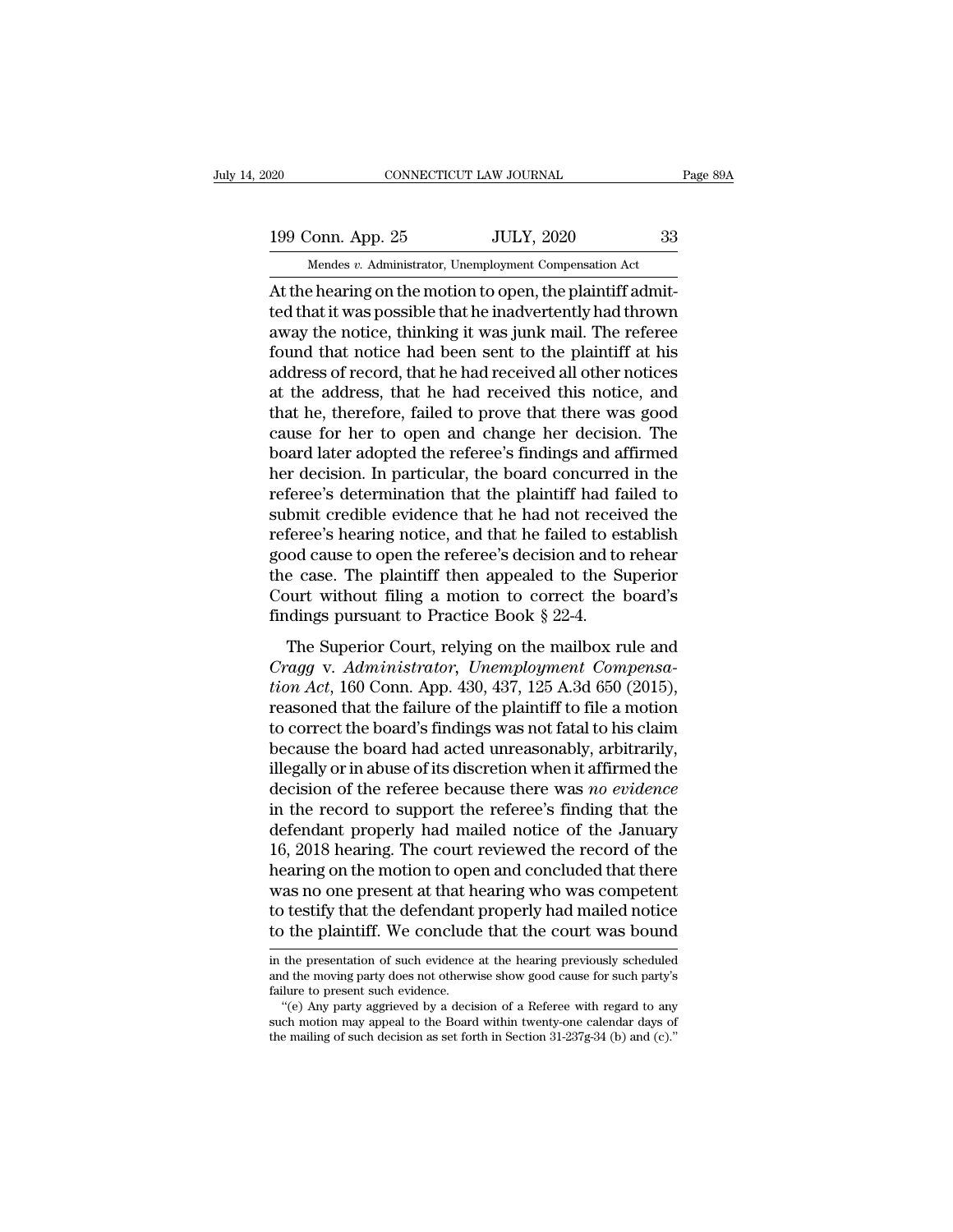# EXECUTE CONNECTICUT LAW JOURNAL July 14, 2020<br>34 JULY, 2020 199 Conn. App. 25<br>Mendes v. Administrator, Unemployment Compensation Act CONNECTICUT LAW JOURNAL July 14, 2020<br>
34 JULY, 2020 199 Conn. App. 25<br>
Mendes *v.* Administrator, Unemployment Compensation Act<br>
by the factual findings of the board because the plaintiff

CONNECTICUT LAW JOURNAL July 14, 2020<br>
34 JULY, 2020 199 Conn. App. 25<br>
Mendes v. Administrator, Unemployment Compensation Act<br>
by the factual findings of the board because the plaintiff<br>
failed to file a motion to correct  $f_{\text{Mendes } v}$ . Administrator, Unemployment Compensation Act<br>by the factual findings of the board because the plaintiff<br>failed to file a motion to correct those findings. See<br>Practice Book § 22-4 ("[i]f the appellant desir  $34$  JULY, 2020 199 Conn. App. 25<br>
Mendes v. Administrator, Unemployment Compensation Act<br>
by the factual findings of the board because the plaintiff<br>
failed to file a motion to correct those findings. See<br>
Practice Book  $34$  JULY, 2020 199 Conn. App. 25<br>
Mendes *v.* Administrator, Unemployment Compensation Act<br>
by the factual findings of the board because the plaintiff<br>
failed to file a motion to correct those findings. See<br>
Practice Boo Mendes v. Administrator, Unemployment Compensation Act<br>by the factual findings of the board because the plaintiff<br>failed to file a motion to correct those findings. See<br>Practice Book § 22-4 ("[i]f the appellant desires to Mendes v. Administrator, Unemployment Compensation Act<br>by the factual findings of the board because the plaintiff<br>failed to file a motion to correct those findings. See<br>Practice Book § 22-4 ("[i]f the appellant desires to by the factual findings of the board because the plaintiff<br>failed to file a motion to correct those findings. See<br>Practice Book § 22-4 ("[i]f the appellant desires to have<br>the finding of the board corrected, he or she must failed to file a motion to correct those findings. See<br>Practice Book § 22-4 ("[i]f the appellant desires to have<br>the finding of the board corrected, he or she must,<br>within two weeks after the record has been filed in the<br>S the finding of the board corrected, he or she must,<br>within two weeks after the record has been filed in the<br>Superior Court . . . file with the board a motion for<br>the correction of the finding"); *JSF Promotions, Inc.*<br>v. within two weeks after the record has been filed in the Superior Court . . . file with the board a motion for the correction of the finding"); *JSF Promotions, Inc.* v. *Administrator, Unemployment Compensation Act*, supr court''). e correction of the finding"); *JSF Promotions, Inc.*<br>Administrator, Unemployment Compensation Act,<br>pra, 265 Conn. 422 (in absence of Practice Book § 22-<br>motion to correct, "board's factual findings are not<br>bject to furthe v. Administrator, Unemployment Compensation Act,<br>supra, 265 Conn. 422 (in absence of Practice Book § 22-<br>4 motion to correct, "board's factual findings are not<br>subject to further review by this court or by the trial<br>court

supra, 265 Conn. 422 (in absence of Practice Book § 22-4 motion to correct, "board's factual findings are not subject to further review by this court or by the trial court").<br>Pursuant to General Statutes § 31-249b: "In an 4 motion to correct, "board's factual findings are not<br>subject to further review by this court or by the trial<br>court").<br>Pursuant to General Statutes  $\S 31-249b$ : "In any<br>appeal, any finding of the referee or the board sha subject to further review by this court or by the trial<br>court").<br>Pursuant to General Statutes § 31-249b: "In any<br>appeal, any finding of the referee or the board shall be<br>subject to correction only to the extent provided by court").<br>
Pursuant to General Statutes § 31-249b: "In any<br>
appeal, any finding of the referee or the board shall be<br>
subject to correction only to the extent provided by<br>
section 22-9 of the Connecticut Practice Book." In Pursuant to General Statutes § 31-249b: "In any<br>appeal, any finding of the referee or the board shall be<br>subject to correction only to the extent provided by<br>section 22-9 of the Connecticut Practice Book."<sup>6</sup> In<br>*Cragg*, appeal, any finding of the referee or the board shall be<br>subject to correction only to the extent provided by<br>section 22-9 of the Connecticut Practice Book.<sup>76</sup> In<br>*Cragg*, this court stated that, when considering an<br>appe *rragg*, this court stated that, when considering an opeal from the board, "[a] plaintiff's failure to file timely motion [to correct] the board's findings in coordance with [Practice Book]  $22-4$  *prevents fur*<sup>6</sup><br><sup>6</sup> Pr appeal from the board, "[a] plaintiff's failure to file<br>a timely motion [to correct] the board's findings in<br>accordance with [Practice Book]  $\S 22-4$  prevents fur-<br><sup>6</sup> Practice Book  $\S 22-9$  provides: "(a) Such appeals ar

a timely motion [to correct] the board's findings in accordance with [Practice Book]  $\S 22-4$  *prevents fur*<sup>6</sup> Practice Book  $\S 22-9$  provides: "(a) Such appeals are heard by the court upon the certified copy of the reco accordance with [Practice Book] § 22-4 *prevents fur*<br>
<sup>6</sup> Practice Book § 22-9 provides: "(a) Such appeals are heard by the court<br>
upon the certified copy of the record filed by the board. The court does<br>
not retry the f  $\frac{1}{2}$  accordance with [Fractice BOOK]  $\frac{1}{2}$   $\frac{22-4}{2}$  *prevents juri*-<br>  $\frac{1}{2}$   $\frac{1}{2}$   $\frac{1}{2}$   $\frac{1}{2}$   $\frac{1}{2}$  provides: "(a) Such appeals are heard by the court<br>
upon the certified copy of the recor <sup>6</sup> Practice Book § 22-9 provides: "(a) Such appeals are heard by the court upon the certified copy of the record filed by the board. The court does not retry the facts or hear evidence. It considers no evidence other tha upon the certified copy of the record filed by the board. The court does<br>not retry the facts or hear evidence. It considers no evidence other than that<br>certified to it by the board, and then for the limited purpose of dete from the facts or hear evidence. It considers no evidence other than that certified to it by the board, and then for the limited purpose of determining whether the finding should be corrected, or whether there was any evid certified to it by the board, and then for the limited purpose of determining whether the finding should be corrected, or whether there was any evidence to support in law the conclusions reached. It cannot review the concl whether the finding should be corrected, or whether there was any evidence to support in law the conclusions reached. It cannot review the conclusions of the board when these depend upon the weight of the evidence and the the case to the board for proceedings denoted. It cannot review the conclusions of the board when these depend upon the weight of the evidence and the credibility of witnesses. In addition to rendering judgment on the appe of the board when these depend upon the weight of the evidence and the credibility of witnesses. In addition to rendering judgment on the appeal, the court may order the board to remand the case to a referee for any furthe eredibility of witnesses. In addition to rendering judgment on the appeal, the court may order the board to remand the case to a referee for any further proceedings deemed necessary by the court. The court may remand the c the court may order the board to remand the case to a referee for any further proceedings deemed necessary by the court. The court may remand the case to the board for proceedings de novo, or for further proceedings on the further proceedings deemed necessary by the court. The court may remand the case to the board for proceedings de novo, or for further proceedings on the record, or for such limited purposes as the court may prescribe. The the case to the board for proceedings de novo, or for further proceedings on the record, or for such limited purposes as the court may prescribe. The court may retain jurisdiction by ordering a return to the court of the p approvided by ordering a return propriate motion, the record, or for such limited purposes as the court may prescribe.<br>The court may retain jurisdiction by ordering a return to the court of the proceedings conducted in acc From the court may retain jurisdiction by ordering a return to the court of the coedings conducted in accordance with the order of the court, or may der final disposition. A party aggrieved by a final disposition made in proceedings conducted in accordance with the order of the court, or may<br>proceedings conducted in accordance with the order of the court, or may<br>order final disposition. A party aggrieved by a final disposition made in<br>comp compliance with an order of the Superior Court may, by the filing of an appropriate motion, request the court to review the disposition of the case.

proceedings conducted in accordance with the order of the court, or may order final disposition. A party aggrieved by a final disposition made in compliance with an order of the Superior Court may, by the filing of an app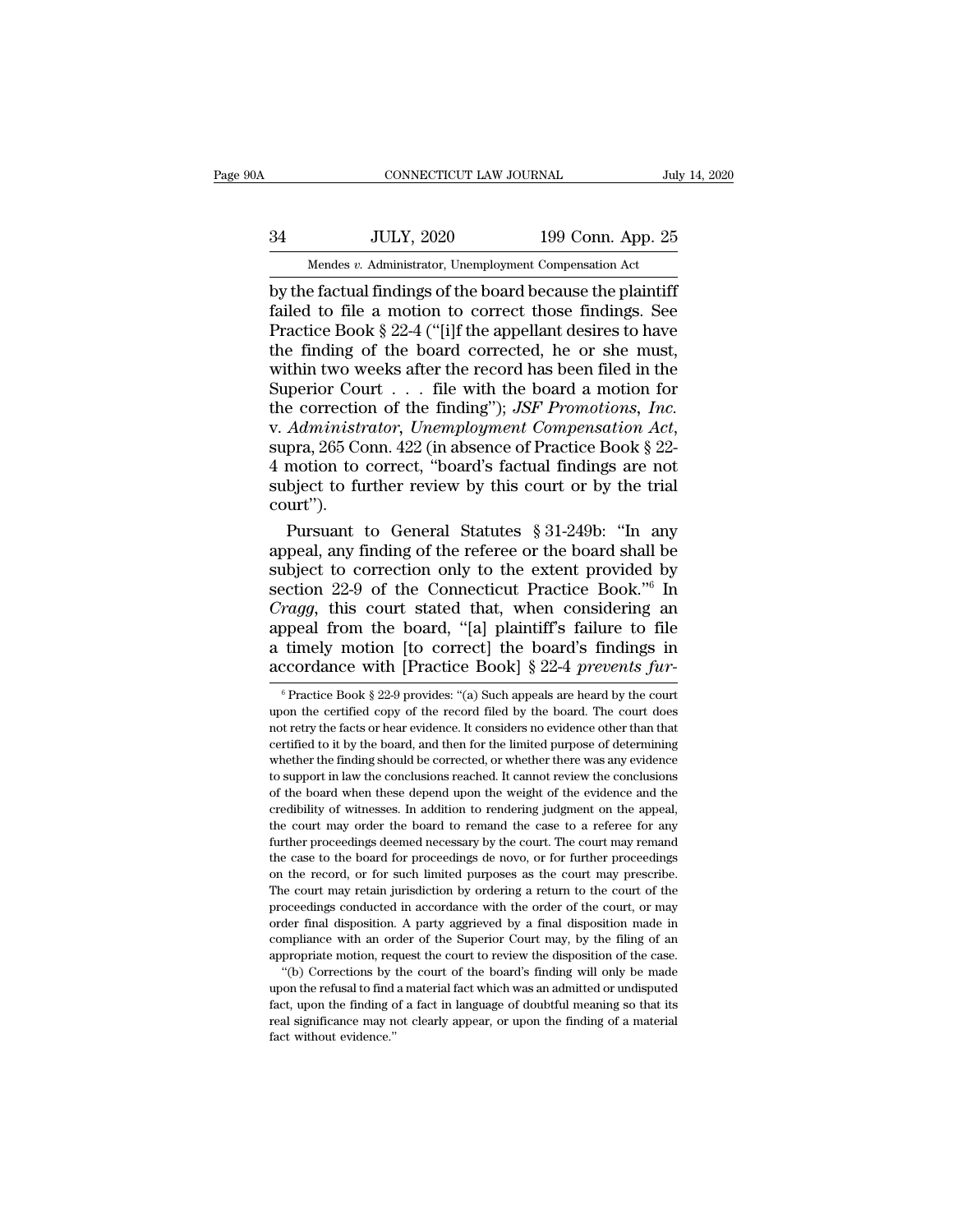20 CONNECTICUT LAW JOURNAL Page 91A<br>199 Conn. App. 25 JULY, 2020 35<br>Mendes v. Administrator, Unemployment Compensation Act Mendes *v.* Administrator, Unemployment Compensation Act<br>
Mendes *v.* Administrator, Unemployment Compensation Act<br>
ther review of those facts found by the board.... In

**EXECUTE FOR THE PROBET CONNECTICUT LAW JOURNAL** Page 91A<br> **199 Conn. App. 25** JULY, 2020 35<br>
Mendes v. Administrator, Unemployment Compensation Act<br> *ther review of those facts found by the board*. . . . In<br>
the absence o 199 Conn. App. 25 JULY, 2020 35<br>
Mendes v. Administrator, Unemployment Compensation Act<br>
ther review of those facts found by the board.... In<br>
the absence of a motion to correct the findings of the<br>
board, the court is no 199 Conn. App. 25 JULY, 2020 35<br>
Mendes v. Administrator, Unemployment Compensation Act<br>
ther review of those facts found by the board. . . . In<br>
the absence of a motion to correct the findings of the<br>
board, the court is 199 Conn. App. 25 JULY, 2020 35<br>
Mendes v. Administrator, Unemployment Compensation Act<br>
ther review of those facts found by the board.... In<br>
the absence of a motion to correct the findings of the<br>
board, the court is no Mendes v. Administrator, Unemployment Compensation Act<br>
ther review of those facts found by the board. . . . In<br>
the absence of a motion to correct the findings of the<br>
board, the court is not entitled to retry the facts mendes v. Administrator, Unemployment Compensation Act<br>
ther review of those facts found by the board.... In<br>
the absence of a motion to correct the findings of the<br>
board, the court is not entitled to retry the facts or<br> ther review of those facts found by the board.... In<br>the absence of a motion to correct the findings of the<br>board, the court is not entitled to retry the facts or<br>hear evidence. It considers no evidence other than that<br>ce the absence of a motion to correct the findings of the<br>board, the court is not entitled to retry the facts or<br>hear evidence. It considers no evidence other than that<br>certified to it by the board, and then for the limited<br> board, *the court is not entitled to retry the facts* or<br>hear evidence. It considers no evidence other than that<br>certified to it by the board, and then for the limited<br>purpose of determining whether . . . there was any<br>evi *thear evidence.* It considers no evidence other than that certified to it by the board, and then for the limited purpose of determining whether . . . there was any evidence to support in law the conclusions reached."<br>(Emp certified to it by the board, and then for the limited<br>purpose of determining whether . . . there was any<br>evidence to support in law the conclusions reached."<br>(Emphasis added; internal quotation marks omitted.)<br> $Cragg$  v. A purpose of determining whether  $\dots$  there was any<br>evidence to support in law the conclusions reached."<br>(Emphasis added; internal quotation marks omitted.)<br>Cragg v. Administrator, Unemployment Compensa-<br>tion Act, supra, 16 evidence to support in law the conclusions reached."<br>(Emphasis added; internal quotation marks omitted.)<br>Cragg v. Administrator, Unemployment Compensa-<br>tion Act, supra, 160 Conn. App. 437. "[The court] cannot<br>review the co (Emphasis added; internal quotation marks omitted.)<br> *Cragg v. Administrator*, *Unemployment Compensation Act*, supra, 160 Conn. App. 437. "[The court] cannot<br>
review the conclusions of the board when these depend<br>
upon t Cragg v. Administrator, Unemployment Compensa-<br>tion Act, supra, 160 Conn. App. 437. "[The court] cannot<br>review the conclusions of the board when these depend<br>upon the weight of the evidence and the credibility of<br>witnesse *tion Act*, supra, 160 Conn. App. 437. "[The court] cannot<br>review the conclusions of the board when these depend<br>upon the weight of the evidence and the credibility of<br>witnesses . . . . . Practice Book § 22-9 [(a)]." (Int review the conclusions of the board when these depend<br>upon the weight of the evidence and the credibility of<br>witnesses . . . . . Practice Book § 22-9 [(a)]." (Internal<br>quotation marks omitted.) Id., 444. On the basis of t upon the weight of the evidence and the credibility of<br>witnesses . . . . . Practice Book § 22-9 [(a)]." (Internal<br>quotation marks omitted.) Id., 444. On the basis of this<br>quoted language, without analyzing the meaning of witnesses  $\ldots$  . Practice Book § 22-9 [(a)]." (Internal<br>quotation marks omitted.) Id., 444. On the basis of this<br>quoted language, without analyzing the meaning of that<br>language, the Superior Court focused on the question quotation marks omitted.) Id., 444. On the basis of this<br>quoted language, without analyzing the meaning of that<br>language, the Superior Court focused on the question of<br>whether there was any evidence to support the referee' quoted language, without<br>language, the Superior (whether there was any efactual findings that not<br>ing properly had been<br>he had received that no<br>no such evidence.<br>In its memorandum o Islandse, the superior court rocused on the question of<br>
nether there was any evidence to support the referee's<br>
ctual findings that notice of the January 16, 2018 hear-<br>
g properly had been mailed to the plaintiff and tha Factual findings that notice of the January 16, 2018 hear-<br>ing properly had been mailed to the plaintiff and that<br>he had received that notice, and it concluded there was<br>no such evidence.<br>In its memorandum of decision, the

ractual mange and holice of the standary 10, 2010 hear<br>ing properly had been mailed to the plaintiff and that<br>he had received that notice, and it concluded there was<br>no such evidence.<br>In its memorandum of decision, the cou the had received that notice, and it concluded there was<br>no such evidence.<br>In its memorandum of decision, the court did not dis-<br>cuss JSF Promotions, Inc., or other appellate level<br>cases, including Cragg, that have applie and the board in the schematic mass and the board in the contributed and the board in the court did not discuss *JSF Promotions, Inc.*, or other appellate level cases, including *Cragg*, that have applied the prohibition In its memorandum of decision, the court did not discuss *JSF Promotions*, *Inc.*, or other appellate level cases, including *Cragg*, that have applied the prohibition on reviewing factual findings made by the referee and In its memorandum of decision, the court did not discuss *JSF Promotions*, *Inc.*, or other appellate level cases, including *Cragg*, that have applied the prohibition on reviewing factual findings made by the referee and cuss *JSF Promotions*, *Inc.*, or other appellate level<br>cases, including *Cragg*, that have applied the prohibi-<br>tion on reviewing factual findings made by the referee<br>and the board in the absence of a § 22-4 motion to<br>co cases, including *Cragg*, that have applied the prohibition on reviewing factual findings made by the referee and the board in the absence of a  $\S 22-4$  motion to correct. See, e.g., *Seward v. Administrator, Unemployment* tion on reviewing factual findings made by the referee<br>and the board in the absence of a  $\S 22-4$  motion to<br>correct. See, e.g., *Seward* v. *Administrator*, *Unemploy-<br>ment Compensation Act*, supra, 191 Conn. App. 586<br>("' and the board in the absence of a  $\S 22-4$  motion to<br>correct. See, e.g., *Seward* v. *Administrator*, *Unemploy-<br>ment Compensation Act*, supra, 191 Conn. App. 586<br>("In an appeal to the court from a decision of the board,<br> *Correct. See, e.g., Seward v. Administrator, Unemploy-<br>ment Compensation Act, supra, 191 Conn. App. 586*<br>("'In an appeal to the court from a decision of the board,<br>the court is not to find facts.... In the absence of a<br>mo ment Compensation Act, supra, 191 Conn. App. 586<br>("Th an appeal to the court from a decision of the board,<br>the court is not to find facts. . . . In the absence of a<br>motion to correct the finding of the board, the court is<br> ("In an appeal to the court from a decision of the board,<br>the court is not to find facts. . . . . In the absence of a<br>motion to correct the finding of the board, the court is<br>bound by the board's finding.' "); *Ray* v. *Ad* the court is not to find facts. . . . . In the absence of a<br>motion to correct the finding of the board, the court is<br>bound by the board's finding.' ");  $Ray v. Administrator$ ,<br> $Unemplogment\,Comparison\,Act$ , 133 Conn. App. 527,<br>533, 36 A.3d 269 (2012) motion to correct the finding of the board, the court is<br>bound by the board's finding.' "); Ray v. Administrator,<br>Unemployment Compensation Act, 133 Conn. App. 527,<br>533, 36 A.3d 269 (2012) (same); Belica v. Administrator,<br>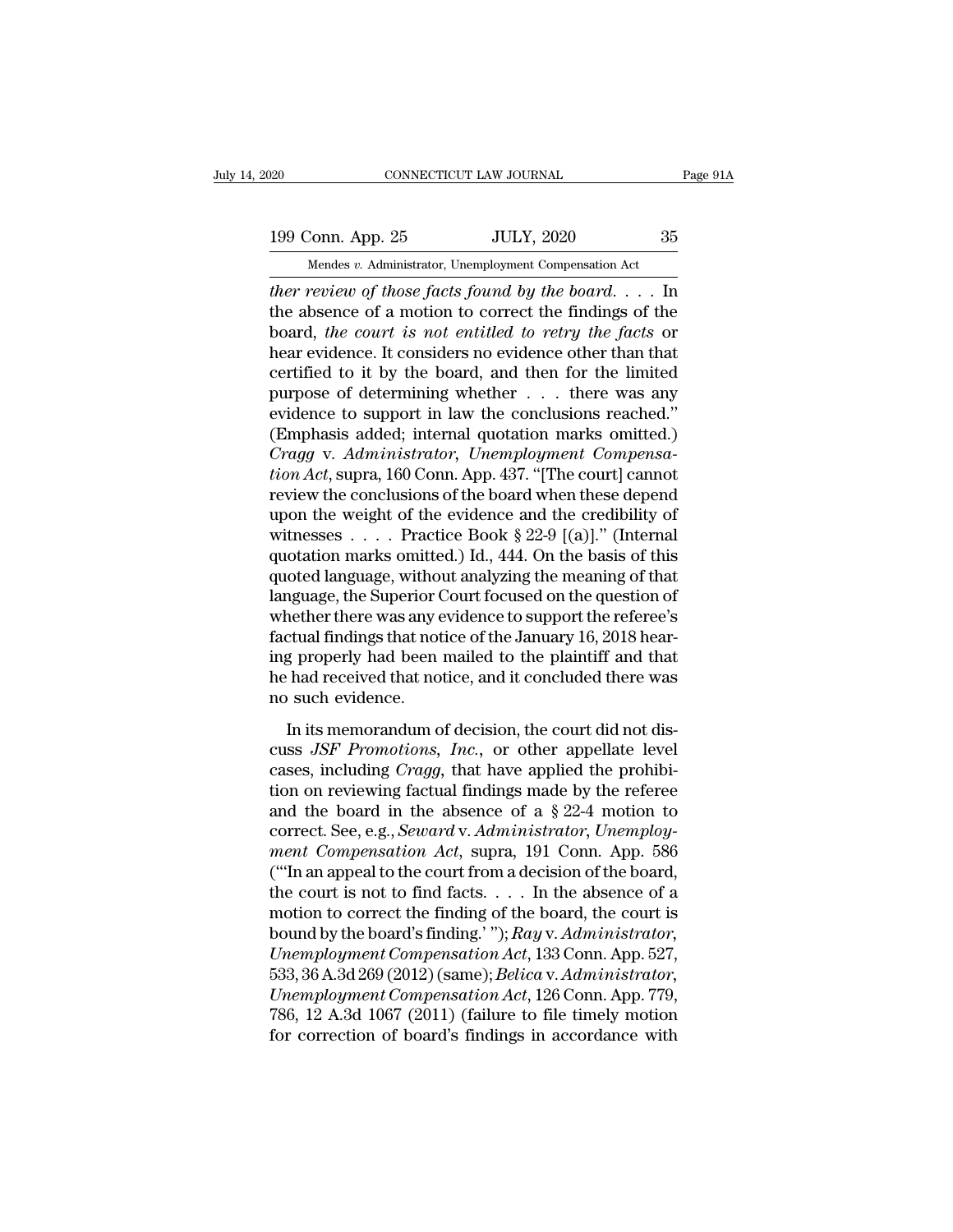# EXECUTE CONNECTICUT LAW JOURNAL July 14, 2020<br>36 JULY, 2020 199 Conn. App. 25<br>Mendes v. Administrator, Unemployment Compensation Act CONNECTICUT LAW JOURNAL July 14, 2020<br>
36 JULY, 2020 199 Conn. App. 25<br>
Mendes *v.* Administrator, Unemployment Compensation Act<br>
Practice Book § 22-4 prevents further review of facts

CONNECTICUT LAW JOURNAL July 14, 2020<br>
36 JULY, 2020 199 Conn. App. 25<br>
Mendes v. Administrator, Unemployment Compensation Act<br>
Practice Book § 22-4 prevents further review of facts<br>
found by board); *Shah* v. Administrato Found by board); *Shah* v. *Administrator*, Unemployment Compensation Act<br>
Fractice Book § 22-4 prevents further review of facts<br>
found by board); *Shah* v. *Administrator*, *Unemploy-*<br> *ment Compensation Act*, 114 Conn. *Mendes v. Administrator, Unemployment Compensation Act*<br> **Practice Book § 22-4 prevents further review of facts**<br> **found by board);** *Shah* **v.** *Administrator, Unemployment Compensation Act***, 114 Conn. App. 170, 176, 968<br>
A**  $\frac{36}{22}$  JULY, 2020 199 Conn. App. 25<br>
Mendes v. Administrator, Unemployment Compensation Act<br>
Practice Book § 22-4 prevents further review of facts<br>
found by board); *Shah* v. Administrator, Unemploy-<br>
ment Compensati Mendes *v.* Administrator, Unemployment Compensation Act<br>
Practice Book § 22-4 prevents further review of facts<br>
found by board); *Shah* v. *Administrator*, Unemploy-<br>
ment Compensation Act, 114 Conn. App. 170, 176, 968<br>
A *Mendes v. Administrator, Unemployment Compensation Act*<br> **Practice Book** § 22-4 prevents further review of facts<br>
found by board); *Shah* v. *Administrator, Unemploy-<br>
ment Compensation Act*, 114 Conn. App. 170, 176, 968<br> Practice Book § 22-4 prevents further review of facts<br>found by board); *Shah* v. *Administrator*, *Unemploy-<br>ment Compensation Act*, 114 Conn. App. 170, 176, 968<br>A.2d 971 (2009) (failure to file timely motion for correc-<br>t found by board); *Shah v. Administrator*, *Unemploy-<br>ment Compensation Act*, 114 Conn. App. 170, 176, 968<br>A.2d 971 (2009) (failure to file timely motion for correc-<br>tion was determinative of appeal); *Kaplan v. Adminis-<br>tr* ment Compensation Act, 114 Conn. App. 170, 176, 968<br>A.2d 971 (2009) (failure to file timely motion for correction was determinative of appeal); *Kaplan v. Administrator, Unemployment Compensation Act*, 4 Conn.<br>App. 152, 15 A.2d 971 (2009) (failure to file timely motion for correction was determinative of appeal); *Kaplan v. Administrator, Unemployment Compensation Act*, 4 Conn.<br>App. 152, 153, 493 A.2d 248 (Superior Court does not try appeal tion was determinative of appeal); *Kaplan v. Adminis-*<br>trator, *Unemployment Compensation Act*, 4 Conn.<br>App. 152, 153, 493 A.2d 248 (Superior Court does not<br>try appeal de novo, and its function is not to adjudicate<br>questi trator, Unemployment Compensation Act, 4 Conn.<br>App. 152, 153, 493 A.2d 248 (Superior Court does not<br>try appeal de novo, and its function is not to adjudicate<br>questions of fact), cert. denied, 197 Conn. 802, 495 A.2d<br>281 (1 App. 152, 153, 493 A.2d 248 (Superior Court does not<br>try appeal de novo, and its function is not to adjudicate<br>questions of fact), cert. denied, 197 Conn. 802, 495 A.2d<br>281 (1985). Instead, the trial court proceeded to exa r appeal de novo, and its function is not to adjudicate<br>estions of fact), cert. denied, 197 Conn. 802, 495 A.2d<br>1 (1985). Instead, the trial court proceeded to exam-<br>e the record of the May 14, 2018 hearing to see if<br>e ref questions of ract), cert. denied, 197 Conn. 802, 495 A.2d<br>281 (1985). Instead, the trial court proceeded to exam-<br>ine the record of the May 14, 2018 hearing to see if<br>the referee's subordinate factual findings, which were<br>

281 (1985). Instead, the trial court proceeded to exam-<br>ine the record of the May 14, 2018 hearing to see if<br>the referee's subordinate factual findings, which were<br>adopted by the board, had an evidentiary foundation.<br>We co the referee's subordinate factual findings, which were<br>adopted by the board, had an evidentiary foundation.<br>We conclude that the Superior Court exceeded the<br>permitted scope of review by assessing the factual find-<br>ings of the referee's subordinate factual findings, which were<br>adopted by the board, had an evidentiary foundation.<br>We conclude that the Superior Court exceeded the<br>permitted scope of review by assessing the factual find-<br>ings of adopted by the board, had an evidentiary foundation.<br>We conclude that the Superior Court exceeded the<br>permitted scope of review by assessing the factual find-<br>ings of the referee, as adopted by the board. The court,<br>then, We conclude that the Superior Court exceeded the<br>permitted scope of review by assessing the factual find-<br>ings of the referee, as adopted by the board. The court,<br>then, reversed the decision of the board and remanded<br>the c permitted scope of review by assessing the factual findings of the referee, as adopted by the board. The court, then, reversed the decision of the board and remanded the case for a de novo hearing before the referee on the ings of the referee, as adopted by the board. The court,<br>then, reversed the decision of the board and remanded<br>the case for a de novo hearing before the referee on<br>the employer's appeal from the defendant's initial award<br>o then, reversed the decision of the board and remanded<br>the case for a de novo hearing before the referee on<br>the employer's appeal from the defendant's initial award<br>of benefits to the plaintiff. This was improper. The ref-<br> the case for a de novo hearing before the referee on<br>the employer's appeal from the defendant's initial award<br>of benefits to the plaintiff. This was improper. The ref-<br>eree made specific factual findings, including that st the employer's appeal from the defendant's initial award<br>of benefits to the plaintiff. This was improper. The ref-<br>eree made specific factual findings, including that staff<br>at the appeals division had mailed the notice to of benefits to the plaintiff. This was improper. The referee made specific factual findings, including that staff<br>at the appeals division had mailed the notice to the<br>plaintiff's address of record, where he, admittedly, ha eree made specific factual findings, including that staff<br>at the appeals division had mailed the notice to the<br>plaintiff's address of record, where he, admittedly, had<br>received all previous notices, that the plaintiff had<br> at the appeals division had mailed the notice to the plaintiff's address of record, where he, admittedly, had received all previous notices, that the plaintiff had received the mailed notice, and that he may have thrown it plaintiff's address of record, where he, admittedly, had<br>received all previous notices, that the plaintiff had<br>received the mailed notice, and that he may have thrown<br>it away, inadvertently, thinking it was junk mail. The<br> received all previous notices, that the plaintiff had<br>received the mailed notice, and that he may have thrown<br>it away, inadvertently, thinking it was junk mail. The<br>board adopted those factual findings, concluding that<br>the received the mailed notice, and that he may have thrown<br>it away, inadvertently, thinking it was junk mail. The<br>board adopted those factual findings, concluding that<br>they were supported by the evidence, and that the refer-<br> it away, inadvertently, thinking it was junk mail. The board adopted those factual findings, concluding that they were supported by the evidence, and that the referee's ultimate finding—that the plaintiff had failed to est board adopted those factual findings, concluding that<br>they were supported by the evidence, and that the refer-<br>ee's ultimate finding—that the plaintiff had failed to<br>establish good cause to open her decision and to rehear<br> they were supported by the evidence, and that the refer-<br>ee's ultimate finding—that the plaintiff had failed to<br>establish good cause to open her decision and to rehear<br>the case—was consistent with those factual findings.<br>T ee's ultimate finding—that the plaintiff had failed to<br>establish good cause to open her decision and to rehear<br>the case—was consistent with those factual findings.<br>The plaintiff did not file a motion to correct those fac-<br> establish good cause to open her decision and to rehear<br>the case—was consistent with those factual findings.<br>The plaintiff did not file a motion to correct those fac-<br>tual findings or the board's ultimate finding. The Supe the case—was consistent with those factual findings.<br>The plaintiff did not file a motion to correct those fac-<br>tual findings or the board's ultimate finding. The Supe-<br>rior Court, therefore, was bound by the factual findin The plaintiff did not file a m<br>tual findings or the board's u<br>rior Court, therefore, was bo<br>and was called on to assess<br>ultimate finding, namely, whe<br>to establish good cause, was<br>light of the factual findings.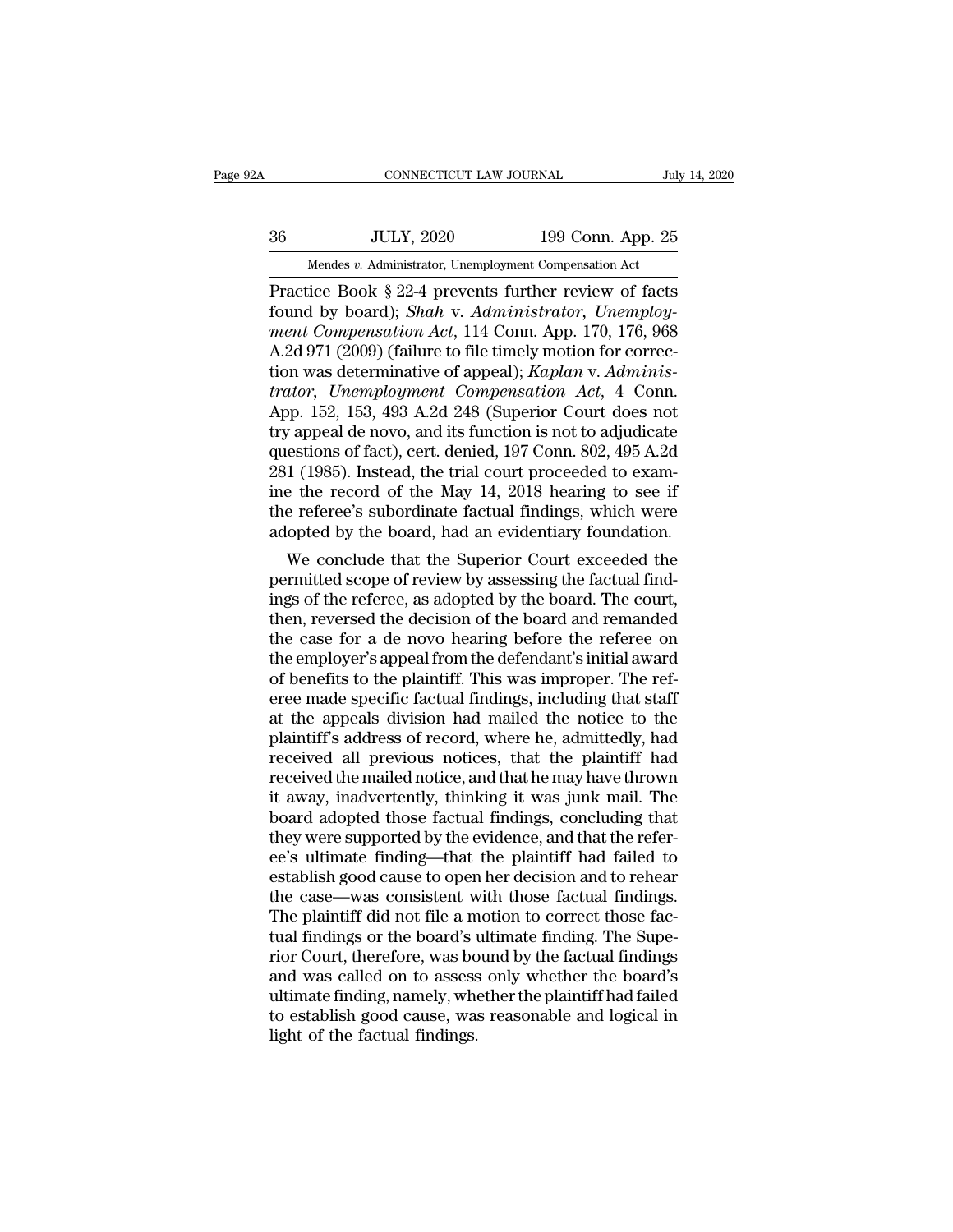20 CONNECTICUT LAW JOURNAL Page 93A<br>199 Conn. App. 25 JULY, 2020 37<br>Mendes v. Administrator, Unemployment Compensation Act

EXECUTE DE TO CONNECTICUT LAW JOURNAL<br>
Mendes *v.* Administrator, Unemployment Compensation Act<br>
Our Supreme Court's holding in *JSF Promotions*, CONNECTICUT LAW JOURNAL Page 9:<br>
9 Conn. App. 25 JULY, 2020 37<br>
Mendes v. Administrator, Unemployment Compensation Act<br>
Our Supreme Court's holding in *JSF Promotions*,<br> *c.*, is clear that, in the absence of a Practice Bo *Inc.*<br> *Inc., INCR*, *INCR, 2020*<br> *INCR, 2020*<br> *INCR, Administrator, Unemployment Compensation Act*<br> *Inc.*, is clear that, in the absence of a Practice Book<br> *S* 22-4 motion to correct, the Superior Court is *bound*<br> 199 Conn. App. 25 JULY, 2020 37<br>
Mendes v. Administrator, Unemployment Compensation Act<br>
Our Supreme Court's holding in *JSF Promotions*,<br> *Inc.*, is clear that, in the absence of a Practice Book<br>
§ 22-4 motion to correct, **by** 199 Conn. App. 25 JULY, 2020 37<br> *bendes v. Administrator, Unemployment Compensation Act*<br> *Our Supreme Court's holding in JSF Promotions,*<br> *Inc.*, is clear that, in the absence of a Practice Book<br>
§ 22-4 motion to c *Inc. Inc. Inc. Inc. Inc. Inc. Inc. Inc. Inc. Inc. Issues v. Administrator, Unemployment Compensation Act*<br> *Inc.*, is clear that, in the absence of a Practice Book<br>
§ 22-4 motion to correct, the Superi Mendes *v.* Administrator, Unemployment Compensation Act<br> *Act*, is clear that, in the absence of a Practice Book<br>
§ 22-4 motion to correct, the Superior Court is *bound*<br> *by* the factual findings of the board. *JSF Promo* Our Supreme Court's holding in *JSF Promotions,*<br>*Inc.*, is clear that, in the absence of a Practice Book § 22-4 motion to correct, the Superior Court is *bound*<br>*by* the factual findings of the board. *JSF Promotions,*<br> Inc., is clear that, in the absence of a Practice Book § 22-4 motion to correct, the Superior Court is *bound* by the factual findings of the board. *JSF Promotions*, Inc. v. Administrator, Unemployment Compensation Act, § 22-4 motion to correct, the Superior Court is *bound*<br>by the factual findings of the board. *JSF Promotions*,<br>*Inc.* v. Administrator, Unemployment Compensation<br>Act, supra, 265 Conn. 422 (in absence of motion to<br>correct by the factual findings of the board. *JSF Promotions,*<br> *Inc.* v. Administrator, Unemployment Compensation<br>
Act, supra, 265 Conn. 422 (in absence of motion to<br>
correct findings, "board's factual findings are not sub-<br>
je Inc. v. Administrator, Unemployment Compensation<br>Act, supra, 265 Conn. 422 (in absence of motion to<br>correct findings, "board's factual findings are not sub-<br>ject to further review by  $\ldots$  the trial court"). Never-<br>theles Act, supra, 265 Conn. 422 (in absence of motion to<br>correct findings, "board's factual findings are not sub-<br>ject to further review by  $\dots$  the trial court"). Never-<br>theless, in the present case, the Superior Court, instea correct findings, "board's factual findings are not sub-<br>ject to further review by  $\ldots$  the trial court"). Never-<br>theless, in the present case, the Superior Court, instead<br>of accepting the referee's factual findings, con ject to further review by . . . the trial court"). Nevertheless, in the present case, the Superior Court, instead of accepting the referee's factual findings, considered who attended the hearing on the motion to open and c theless, in the present case, the Superior Court, instead<br>of accepting the referee's factual findings, considered<br>who attended the hearing on the motion to open and<br>concluded that there was no one in attendance at the<br>hear of accepting the referee's factual findings, considered<br>who attended the hearing on the motion to open and<br>concluded that there was no one in attendance at the<br>hearing who was competent to testify that notice prop-<br>erly ha who attended t<br>concluded that<br>hearing who way<br>erly had been n<br>ee's factual fina<br>clude that this<br>of review.<br>Furthermore ncluded that there was no one in attendance at the<br>aring who was competent to testify that notice prop-<br>ly had been mailed to the plaintiff and that the refer-<br>'s factual finding had no basis in evidence. We con-<br>ide that hearing who was competent to testify that notice properly had been mailed to the plaintiff and that the refer-<br>ee's factual finding had no basis in evidence. We conclude that this was beyond the court's permitted scope<br>of

erly had been mailed to the plaintiff and that the refer-<br>ee's factual finding had no basis in evidence. We con-<br>clude that this was beyond the court's permitted scope<br>of review.<br>Furthermore, notwithstanding the Supreme Co ee's factual finding had no basis in evidence. We conclude that this was beyond the court's permitted scope<br>of review.<br>Furthermore, notwithstanding the Supreme Court's<br>holding in JSF Promotions, Inc., and the many appellat clude that this was beyond the court's permitted scope<br>of review.<br>Furthermore, notwithstanding the Supreme Court's<br>holding in JSF Promotions, Inc., and the many appellate<br>level cases to have discussed this issue, we also h of review.<br>Furthermore, notwithstanding the Supreme Court's<br>holding in JSF Promotions, Inc., and the many appellate<br>level cases to have discussed this issue, we also have<br>reviewed the evidence in this case, and we conclude Furthermore, notwithstanding the Supreme Court's<br>holding in JSF Promotions, Inc., and the many appellate<br>level cases to have discussed this issue, we also have<br>reviewed the evidence in this case, and we conclude<br>that there holding in *JSF Prc*<br>level cases to have<br>reviewed the evident<br>that there was evident<br>findings that notic<br>plaintiff at his ad<br>such notice.<br>General Statute vel cases to have discussed this issue, we also have<br>viewed the evidence in this case, and we conclude<br>at there was evidence to support the referee's factual<br>dings that notice properly had been mailed to the<br>aintiff at his reviewed the evidence in this case, and we conclude<br>that there was evidence to support the referee's factual<br>findings that notice properly had been mailed to the<br>plaintiff at his address of record and that he received<br>such

that there was evidence to support the reteree's factual<br>findings that notice properly had been mailed to the<br>plaintiff at his address of record and that he received<br>such notice.<br>General Statutes  $\S 31-244$ a provides: "Th maings that notice properly had been mailed to the<br>plaintiff at his address of record and that he received<br>such notice.<br>General Statutes § 31-244a provides: "The conduct of<br>hearings and appeals, including notice thereof, plantiful at his address of record and that he received<br>such notice.<br>General Statutes § 31-244a provides: "The conduct of<br>hearings and appeals, including notice thereof, shall be<br>in accordance with rules of procedure pres such notice.<br>
General Statutes § 31-244a provides: "The conduct of<br>
hearings and appeals, including notice thereof, shall be<br>
in accordance with rules of procedure prescribed by<br>
the board in regulations adopted pursuant General Statutes § 31-244a provides: "The conduct of<br>hearings and appeals, including notice thereof, shall be<br>in accordance with rules of procedure prescribed by<br>the board in regulations adopted pursuant to section<br>31-237g hearings and appeals, including notice thereof, shall be<br>in accordance with rules of procedure prescribed by<br>the board in regulations adopted pursuant to section<br>31-237g.<sup>7</sup> No formal pleadings shall be required beyond<br>suc 1-237g.<sup>7</sup> No formal pleadings shall be required beyond ach notices as the board provides for by its rules of rocedure. *The referees and the board shall not be pund by the ordinary common law or statutory rules*  $\frac{7}{7}$ such notices as the board provides for by its rules of<br>procedure. The referees and the board shall not be<br>bound by the ordinary common law or statutory rules<br> $\frac{1}{10}$ <br> $\frac{1}{10}$  General Statutes § 31-237g provides: "The

procedure. The referees and the board shall not be<br>bound by the ordinary common law or statutory rules<br> $\frac{1}{1}$  General Statutes § 31-237g provides: "The board shall adopt regulations,<br>in accordance with the provisions o bound by the ordinary common law or statutory rules<br>
<sup>7</sup>General Statutes § 31-237g provides: "The board shall adopt regulations,<br>
in accordance with the provisions of chapter 54, concerning the rules of<br>
procedure for the <sup>7</sup> General Statutes § 31-237g provides: "The board shall adopt regulations,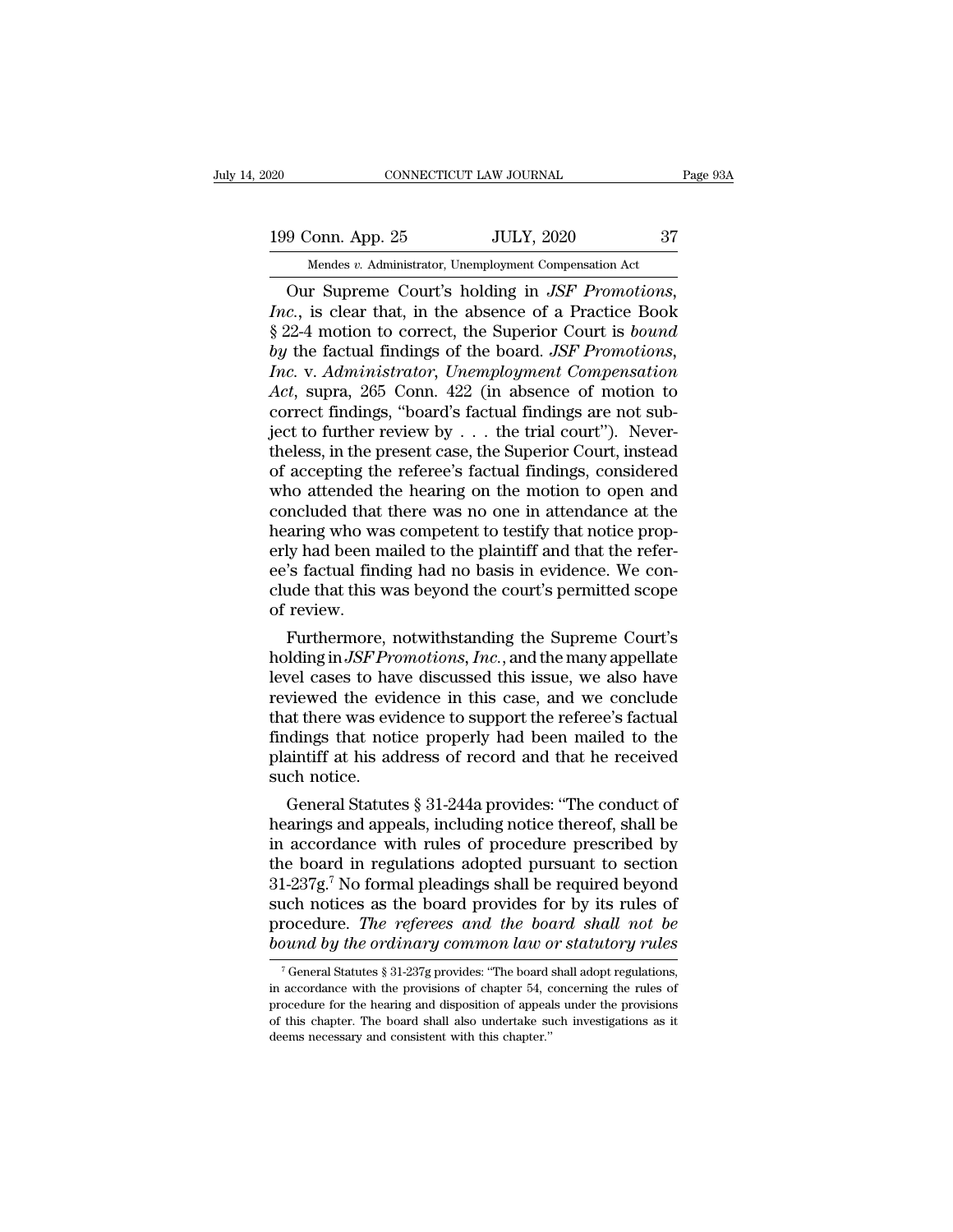# EXECUTE CONNECTICUT LAW JOURNAL July 14, 2020<br>38 JULY, 2020 199 Conn. App. 25<br>Mendes v. Administrator, Unemployment Compensation Act CONNECTICUT LAW JOURNAL July 14, 2020<br>
38 JULY, 2020 199 Conn. App. 25<br>
Mendes *v.* Administrator, Unemployment Compensation Act<br>
of evidence or procedure. They shall make inquiry in

*CONNECTICUT LAW JOURNAL* July 14, 2020<br> **38** JULY, 2020 199 Conn. App. 25<br> *Mendes v. Administrator, Unemployment Compensation Act*<br> *of evidence or procedure*. They shall make inquiry in<br>
such manner, through oral testim SUBBER 199 Conn. App. 25<br>
Such manner, through oral testimony and *written, electronic and printed records*, as is best calculated to<br>
Such manner, through oral testimony and *written, electronic and printed records*, as i *tronic and printed records*, the provision of the principal and printed records, as is best calculated to ascertain the substantial rights of the parties and carry out justly the provisions of this chapter A record shall  $38$  JULY, 2020 199 Conn. App. 25<br>
Mendes v. Administrator, Unemployment Compensation Act<br>
of evidence or procedure. They shall make inquiry in<br>
such manner, through oral testimony and written, electronic and printed reco Mendes v. Administrator, Unemployment Compensation Act<br>of evidence or procedure. They shall make inquiry in<br>such manner, through oral testimony and written, elec-<br>tronic and printed records, as is best calculated to<br>ascer Mendes v. Administrator, Unemployment Compensation Act<br>of evidence or procedure. They shall make inquiry in<br>such manner, through oral testimony and written, elec-<br>tronic and printed records, as is best calculated to<br>ascer of evidence or procedure. They shall make inquiry in<br>such manner, through oral testimony and written, elec-<br>tronic and printed records, as is best calculated to<br>ascertain the substantial rights of the parties and carry<br>out such manner, through oral testimony and *written*, *electronic and printed records*, as is best calculated to ascertain the substantial rights of the parties and carry out justly the provisions of this chapter. A record sh tronic and printed records, as is best calculated to<br>ascertain the substantial rights of the parties and carry<br>out justly the provisions of this chapter. A record shall<br>be prepared of all testimony and proceedings at any<br>h ascertain the substantial rights of the partie<br>out justly the provisions of this chapter. A r<br>be prepared of all testimony and proceedi<br>hearing before a referee and before the boar<br>not be transcribed unless an appeal is t<br> It justly the provisions of this chapter. A record shall<br>
if prepared of all testimony and proceedings at any<br>
aring before a referee and before the board but need<br>
t be transcribed unless an appeal is taken from<br>
e refere be prepared of all testimony and proceedings at any<br>hearing before a referee and before the board but need<br>not be transcribed unless an appeal is taken from<br>the referee's or board's decision, as the case may be."<br>(Emphasis

hearing before a referee and before the board but need<br>not be transcribed unless an appeal is taken from<br>the referee's or board's decision, as the case may be."<br>(Emphasis added; footnote added.)<br>Section 31-237g-30 of the R not be transcribed unless an appeal is taken from<br>the referee's or board's decision, as the case may be."<br>(Emphasis added; footnote added.)<br>Section 31-237g-30 of the Regulations of Connecticut<br>State Agencies provides in re the referee's or board's decision, as the case may be."<br>(Emphasis added; footnote added.)<br>Section 31-237g-30 of the Regulations of Connecticut<br>State Agencies provides in relevant part: "(a) The Ref-<br>eree shall hear the cas (Emphasis added; footnote added.)<br>Section 31-237g-30 of the Regulations of Connecticut<br>State Agencies provides in relevant part: "(a) The Ref-<br>eree shall hear the case de novo, and shall not be bound<br>by the previous decisi Section 31-237g-30 of the Regulations of Connecticut<br>State Agencies provides in relevant part: "(a) The Ref-<br>eree shall hear the case de novo, and shall not be bound<br>by the previous decision of the administrator. The Ref-<br> State Agencies provides in relevant part: "(a) The Referee shall hear the case de novo, and shall not be bound<br>by the previous decision of the administrator. The Referee shall conduct and control the hearing informally<br>and eree shall hear the case de novo, and shall not be bound<br>by the previous decision of the administrator. The Ref-<br>eree shall conduct and control the hearing informally<br>and shall not be bound by the ordinary common law<br>or st by the previous decision of the administrator. The Referee shall conduct and control the hearing informally<br>and shall not be bound by the ordinary common law<br>or statutory rules of evidence or procedure. The Referee<br>shall m eree shall conduct and control the hearing informally<br>and shall not be bound by the ordinary common law<br>or statutory rules of evidence or procedure. The Referee<br>shall make inquiry in such manner, through oral testi-<br>mony a and shall not be bound by the ordinary common law<br>or statutory rules of evidence or procedure. The Referee<br>shall make inquiry in such manner, through oral testi-<br>mony and written and printed records, and take any<br>action co or statutory rules of evidence or procedure. The Referee<br>shall make inquiry in such manner, through oral testi-<br>mony and written and printed records, and take any<br>action consistent with the impartial discharge of his<br>dutie shall make inquiry in such m<br>mony and written and print<br>action consistent with the in<br>duties, as is best calculated<br>facts and the substantial righ<br>a fair and expeditious hearing<br>complete decision. . . . .<br>"(c) The hearing ony and written and printed records, and take any<br>tion consistent with the impartial discharge of his<br>tities, as is best calculated to ascertain the relevant<br>cts and the substantial rights of the parties, furnish<br>air and e action consistent with the impartial discharge of his<br>duties, as is best calculated to ascertain the relevant<br>facts and the substantial rights of the parties, furnish<br>a fair and expeditious hearing, and render a proper and

duties, as is best calculated to ascertain the relevant<br>facts and the substantial rights of the parties, furnish<br>a fair and expeditious hearing, and render a proper and<br>complete decision. . . .<br>"(c) The hearing shall be co facts and the substantial rights of the parties, furnish<br>a fair and expeditious hearing, and render a proper and<br>complete decision.  $\ldots$ .<br>"(c) The hearing shall be confined to the issues which<br>the notice of hearing issue a fair and expeditious hearing, and render a proper and<br>complete decision. . . .<br>"(c) The hearing shall be confined to the issues which<br>the notice of hearing issued pursuant to Section 31-237g-<br>17 (e) of these regulations complete decision. . . . .<br>
"(c) The hearing shall be confined to the issues which<br>
the notice of hearing issued pursuant to Section 31-237g-<br>
17 (e) of these regulations indicates may be covered at<br>
the hearing. The hear "(c) The hearing shall be confined to the issues well the notice of hearing issued pursuant to Section 31-2 17 (e) of these regulations indicates may be cover the hearing. The hearing may also cover, at the distion of the e notice of hearing issued pursuant to Section 31-237g-<br>
(e) of these regulations indicates may be covered at<br>
e hearing. The hearing may also cover, at the discre-<br>
on of the Referee, any separate issue which the parties<br> 17 (e) of these regulations indicates may be covered at<br>the hearing. The hearing may also cover, at the discre-<br>tion of the Referee, any separate issue which the parties<br>are prepared and willing to go forward on and on whi

*f* the hearing. The hearing may also cover, at the discretion of the Referee, any separate issue which the parties are prepared and willing to go forward on and on which they expressly waive right to notice of. . . .<br>
"(e *ion of the Referee, any separate issue which the parties*<br>are prepared and willing to go forward on and on which<br>they expressly waive right to notice of. . . .<br>"(e) *The relevant Administrator's documents in the*<br>*file re* are prepared and willing to go forward on and<br>they expressly waive right to notice of. . . .<br>"(e) *The relevant Administrator's documer*<br>*file record shall be considered as evidence by*<br>*eree subject to the right of any pa* Equal to notice of  $\ldots$  if  $\ell$  (e) The relevant Administrator's documents in the e record shall be considered as evidence by the Ref-<br>ee subject to the right of any party to object to the<br>troduction of such documents or "(e) The relevant Administrator's documents in the file record shall be considered as evidence by the Ref-<br>eree subject to the right of any party to object to the<br>introduction of such documents or any part of such<br>documen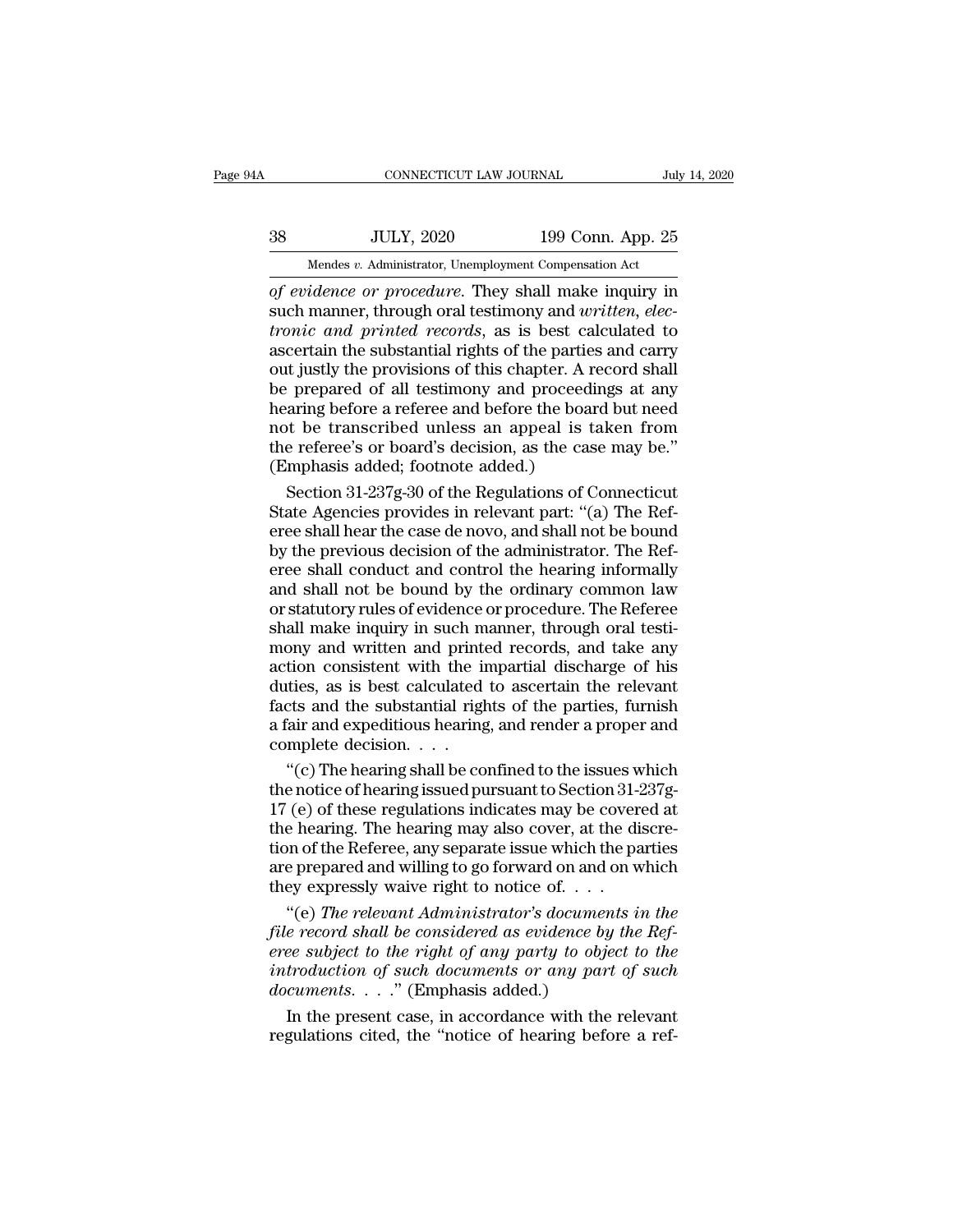State *v.* Romero

eree'' was evidence sufficient to demonstrate that the<br>defendant properly mailed to the plaintiff, at his address<br>of recent notice of the January 16–2018 among hear 199 Conn. App. 39 JULY, 2020 39<br>
State v. Romero<br>
eree" was evidence sufficient to demonstrate that the<br>
defendant properly mailed to the plaintiff, at his address<br>
of record, notice of the January 16, 2018 appeals hear-<br> 199 Conn. App. 39 JULY, 2020 39<br>
State v. Romero<br>
eree" was evidence sufficient to demonstrate that the<br>
defendant properly mailed to the plaintiff, at his address<br>
of record, notice of the January 16, 2018 appeals hear-<br> 199 Conn. App. 39 JULY, 2020 39<br>
State v. Romero<br>
eree" was evidence sufficient to demonstrate that the<br>
defendant properly mailed to the plaintiff, at his address<br>
of record, notice of the January 16, 2018 appeals hear-<br> State v. Romero<br>
State v. Romero<br>
eree" was evidence sufficient to demonstrate that the<br>
defendant properly mailed to the plaintiff, at his address<br>
of record, notice of the January 16, 2018 appeals hear-<br>
ing. There was state v. Komero<br>
eree" was evidence sufficient to demonstrate that the<br>
defendant properly mailed to the plaintiff, at his address<br>
of record, notice of the January 16, 2018 appeals hear-<br>
ing. There was no need for the t eree" was evidence sufficient to demonstrate that the<br>defendant properly mailed to the plaintiff, at his address<br>of record, notice of the January 16, 2018 appeals hear-<br>ing. There was no need for the testimony of the per-<br> defendant properly mailed to the plaintiff, at his address<br>of record, notice of the January 16, 2018 appeals hear-<br>ing. There was no need for the testimony of the per-<br>son who had mailed the document because no one had<br>obj of record, notice of the January 16, 2018 appeals hearing. There was no need for the testimony of the person who had mailed the document because no one had objected to the referee's consideration of the documents in the fi ing. There was no need for the testimony of the per-<br>son who had mailed the document because no one had<br>objected to the referee's consideration of the docu-<br>ments in the file. As a matter of fact, the plaintiff has<br>never c son who had mailed the document because no one had<br>objected to the referee's consideration of the docu-<br>ments in the file. As a matter of fact, the plaintiff has<br>never contested whether the notice properly had been<br>mailed; objected to the referee's consideration of the documents in the file. As a matter of fact, the plaintiff has<br>never contested whether the notice properly had been<br>mailed; he has contested only his receipt of it. Once<br>this e ments in the file. As a matter of fact, the plaintiff has<br>never contested whether the notice properly had been<br>mailed; he has contested only his receipt of it. Once<br>this evidence was considered, and the plaintiff failed<br>to never contested whether the notice properly had been<br>mailed; he has contested only his receipt of it. Once<br>this evidence was considered, and the plaintiff failed<br>to rebut it, instead admitting that he may have received<br>the mailed; he has contested only his receipt of it. Once<br>this evidence was considered, and the plaintiff failed<br>to rebut it, instead admitting that he may have received<br>the notice and then discarded it, inadvertently, thinkin this evidence was considered, and the plaintiff failed<br>to rebut it, instead admitting that he may have received<br>the notice and then discarded it, inadvertently, thinking<br>it was junk mail, the referee certainly had the auth to rebut it, instead admitting that he may have received<br>the notice and then discarded it, inadvertently, thinking<br>it was junk mail, the referee certainly had the authority<br>to make the factual findings that staff of the ap the notice and then discarded it, inady<br>it was junk mail, the referee certainly<br>to make the factual findings that sta<br>division had mailed the notice to the<br>the plaintiff had received the notice<br>board acted properly in acce make the factual findings that staff of the appeals<br>vision had mailed the notice to the plaintiff and that<br>e plaintiff had received the notice. Thereafter, the<br>ard acted properly in accepting those findings and<br>firming the whis division had mailed the notice to the plaintiff and that<br>division had mailed the notice to the plaintiff and that<br>the plaintiff had received the notice. Thereafter, the<br>board acted properly in accepting those findings modern that make<br>the plaintiff had if<br>board acted prope<br>affirming the refer<br>The judgment is<br>with direction to refer the board.<br>In this opinion t

In this opinion the other judges concurred.<br>In this opinion the other judgment affirming the decision.<br>The judgment is reversed and the case is remant the direction to render judgment affirming the decision<br>the board.<br>In t Fine judgment as reversed and the case is remainded<br>with direction to render judgment affirming the decision<br>of the board.<br>In this opinion the other judges concurred.<br>STATE OF CONNECTICUT *v*. CARLOS A. ROMERO<br>(AC 42213)

# other judges concu<br>
TICUT v. CARLOS<br>
(AC 42213)<br>
, Keller and Elgo, Js. STATE OF CONNECTICUT  $v$ . CARLOS A. ROMERO<br>(AC 42213)<br>Alvord, Keller and Elgo, Js.

## *Syllabus*

 $(AC 42213)$ <br>Alvord, Keller and Elgo, Js.<br>Syllabus<br>The defendant, who had been on probation in connection with a prior<br>conviction, appealed to this court from the judgment of the trial court Alvord, Keller and Elgo, Js.<br>
Syllabus<br>
defendant, who had been on probation in connection with a prior<br>
conviction, appealed to this court from the judgment of the trial court<br>
revoking his probation and sentencing him to Alvord, Keller and Elgo, Js.<br>
Syllabus<br>
defendant, who had been on probation in connection with a prior<br>
conviction, appealed to this court from the judgment of the trial court<br>
revoking his probation and sentencing him to Syllabus<br>defendant, who had been on probation in connection with a prior<br>conviction, appealed to this court from the judgment of the trial court<br>revoking his probation and sentencing him to thirty months of incarcera-<br>tion symmussed and search of his court from the judgment of the trial court<br>revoking his probation and sentencing him to thirty months of incarcera-<br>tion. Following a stop of a van in which the defendant was a passenger<br>and a s defendant, who had been on probation in connection with a prior conviction, appealed to this court from the judgment of the trial court revoking his probation and sentencing him to thirty months of incarceration. Following conviction, appealed to this court from the judgment of the trial court<br>revoking his probation and sentencing him to thirty months of incarcera-<br>tion. Following a stop of a van in which the defendant was a passenger<br>and a revoking his probation and sentencing him to thirty months of incarceration. Following a stop of a van in which the defendant was a passenger and a subsequent search of his hotel room, the defendant was arrested and charge revoking his probation and sentencing him to thirty months of incarceration. Following a stop of a van in which the defendant was a passenger and a subsequent search of his hotel room, the defendant was arrested and charge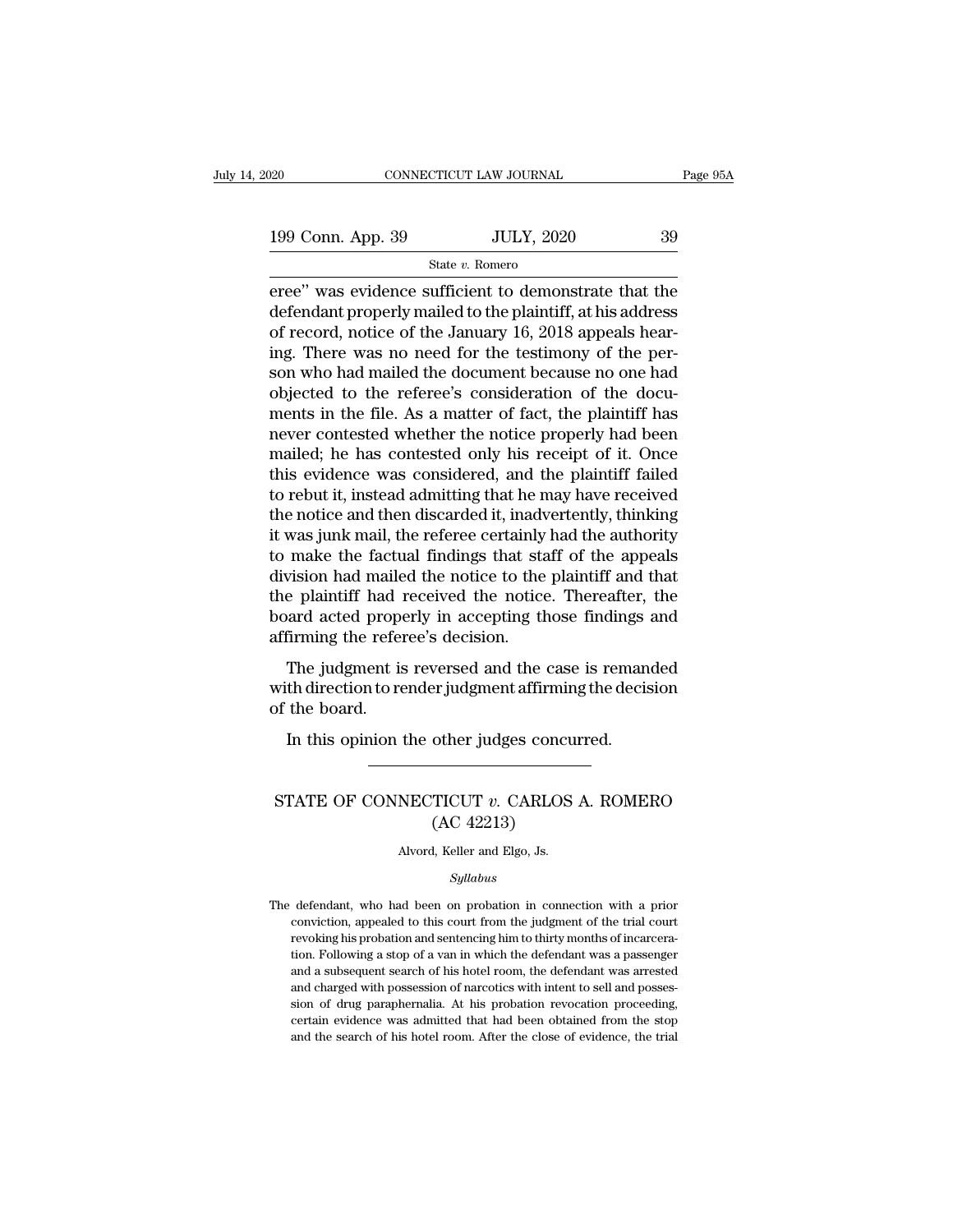# EXECUTE CONNECTICUT LAW JOURNAL July 14, 2020<br>40 JULY, 2020 199 Conn. App. 39<br>5tate v. Romero State *v.* Romero

JULY, 2020 199 Conn. App. 39<br>State v. Romero<br>court denied the defendant's motion to suppress, declining to recognize<br>an exception to the general imapplicability of the exclusionary rule to  $\frac{39}{\text{State } v. \text{ Romero}}$ <br>  $\frac{199 \text{ Conn. App. } 39}{\text{Court denied the defendant's motion to suppress, declining to recognize}}$ <br>
an exception to the general inapplicability of the exclusionary rule to<br>
probation revocation proceedings, and ruled that the search of the defen- $\frac{199}{200}$   $\frac{199}{200}$   $\frac{199}{200}$   $\frac{199}{200}$   $\frac{199}{200}$   $\frac{199}{200}$   $\frac{199}{200}$   $\frac{199}{200}$   $\frac{199}{200}$   $\frac{199}{200}$   $\frac{199}{200}$   $\frac{199}{200}$   $\frac{199}{200}$   $\frac{199}{200}$   $\frac{199}{200}$   $\frac{199}{200$ State v. Romero<br>
State v. Romero<br>
court denied the defendant's motion to suppress, declining to recognize<br>
an exception to the general inapplicability of the exclusionary rule to<br>
probation revocation proceedings, and rule State  $v$ . Romero<br>
court denied the defendant's motion to suppress, declining to recognize<br>
an exception to the general inapplicability of the exclusionary rule to<br>
probation revocation proceedings, and ruled that the sea court denied the defendant's motion to suppress, declining to recognize<br>an exception to the general inapplicability of the exclusionary rule to<br>probation revocation proceedings, and ruled that the search of the defen-<br>dant an exception to the general inapplicability of the exclusionary rule to<br>probation revocation proceedings, and ruled that the search of the defen-<br>dant's hotel room was lawful. On appeal, the defendant claimed that<br>under th probation revocation proceedings, and ruled that the search of the defendant's hotel room was lawful. On appeal, the defendant claimed that under the circumstances of the case, the trial court improperly declined to apply probation revocation proceedings, and ruled that the search of the defendant's hotel room was lawful. On appeal, the defendant claimed that under the circumstances of the case, the trial court improperly declined to apply under the circumstances of the case, the trial court improperly declined<br>to apply the exclusionary rule pursuant to article first,  $\S$  7, of the Connect-<br>icut constitution. *Held* that the defendant could not prevail on h to apply the exclusionary rule pursuant to article first,  $\S$  7, of the Connecticut constitution. *Held* that the defendant could not prevail on his claim that the trial court improperly declined to apply the exclusionary icut constitution. *Held* that the defendant could not prevail on his claim that the trial court improperly declined to apply the exclusionary rule, as the warrantless search at issue did not violate the Connecticut consti that the trial court improperly declined to apply the exclusionary rule, as the warrantless search at issue did not violate the Connecticut constitution; a standard condition of the defendant's probation provided that he s as the warrantless search at issue did not violate the Connecticut constitution; a standard condition of the defendant's probation provided that he submit to a search of his person, possessions, vehicle or residence when a tution; a standard condition of the defendant's probation provided that<br>he submit to a search of his person, possessions, vehicle or residence<br>when a probation officer has a reasonable suspicion that he was violating<br>condi he submit to a search of his person, possessions, vehicle or residence<br>when a probation officer has a reasonable suspicion that he was violating<br>conditions of his probation, which diminished his reasonable expecta-<br>tion of when a probation officer has a reasonable suspicion that he was violating conditions of his probation, which diminished his reasonable expectation of privacy and furthered the state's dual interests in facilitating the def conditions of his probation, which diminished his reasonable expectation of privacy and furthered the state's dual interests in facilitating the defendant's rehabilitation and protecting society from any future criminal vi tion of privacy and furthered the state's dual interests in facilitating<br>the defendant's rehabilitation and protecting society from any future<br>criminal violations by him, and there was no requirement in the defen-<br>dant's p the defendant's rehabilitation and protecting society from any future criminal violations by him, and there was no requirement in the defendant's probation search condition that a warrant be procured before a search was co the defendant's rehabilitation and protecting society from any future criminal violations by him, and there was no requirement in the defendant's probation search condition that a warrant be procured before a search was co dant's probation search condition that a warrant be procured before a<br>search was conducted, and the probation officer and investigator in<br>this case possessed sufficient reasonable suspicion to suspect that the<br>defendant wa search was conducted, and the probation officer and investigator in this case possessed sufficient reasonable suspicion to suspect that the defendant was engaged in a sale of narcotics and that his hotel room might contain this case possessed sufficient reasonable suspicion to suspect that the defendant was engaged in a sale of narcotics and that his hotel room might contain further evidence of such criminality to conduct their search of the defendant was engaged in a sale of narcotics and that his hotel room<br>might contain further evidence of such criminality to conduct their<br>search of the defendant's hotel room, the defendant having been<br>observed leaving a ho might contain further evidence of such criminality to conduct their<br>search of the defendant's hotel room, the defendant having been<br>observed leaving a hotel parking lot, walking to the parking lot of certain<br>neighboring ap search of the defendant's hotel room, the defendant having been<br>observed leaving a hotel parking lot, walking to the parking lot of certain<br>neighboring apartments, approaching a driver of a van and reaching his<br>hand into t observed leaving a hotel parking lot, walking to the parking lot of certain<br>neighboring apartments, approaching a driver of a van and reaching his<br>hand into the van's front driver side window, and entering the van, and,<br>af neighboring apartments, approaching a driver of a van and reaching his<br>hand into the van's front driver side window, and entering the van, and,<br>after a motor vehicle stop of the van was conducted, the driver of the<br>van was hand into the van's front driver side window, and entering the van, and, after a motor vehicle stop of the van was conducted, the driver of the van was observed visibly shaking and beginning to cry, a needle and glassine b after a motor vehicle stop of the van was conducted, the driver of the van was observed visibly shaking and beginning to cry, a needle and glassine bags were discovered on the driver's person, the driver admitted to purcha van was observed visibly<br>glassine bags were discov<br>to purchasing \$50 worth<br>the defendant's pockets,<br>the defendant, and a ho<br>staying at the hotel.<br>Submitted on briefs Ma glassine bags were discovered on the driver's person, the driver admitted to purchasing \$50 worth of heroin, the sum of \$50 was found in one of the defendant's pockets, a room card key for the hotel was found on the defen

Submitted on briefs March 18—officially released July 14, 2020<br>*Procedural History*<br>Substitute information charging the defendant with the defendant's pockets, a room card key for the hotel was found on<br>the defendant, and a hotel clerk stated that the defendant had been<br>staying at the hotel.<br>Submitted on briefs March 18—officially released July 14, 2020<br> the defendant, and a hotel clerk stated that the defendant had been<br>staying at the hotel.<br>Submitted on briefs March 18—officially released July 14, 2020<br>*Procedural History*<br>Substitute information charging the defendant wi Submitted on briefs March 18—officially released July 14, 2020<br>
Procedural History<br>
Substitute information charging the defendant with<br>
violation of probation, brought to the Superior Court in<br>
the judicial district of New Submitted on briefs March 18—officially released July 14, 2020<br>
Procedural History<br>
Substitute information charging the defendant with<br>
violation of probation, brought to the Superior Court in<br>
the judicial district of New *Procedural History*<br>
Substitute information charging the defendant with<br>
violation of probation, brought to the Superior Court in<br>
the judicial district of New London, geographical area<br>
number eleven, where the case was Substitute information charging the defendant with<br>
violation of probation, brought to the Superior Court in<br>
the judicial district of New London, geographical area<br>
number eleven, where the case was tried to the court,<br> Substitute information charging the defendant with<br>violation of probation, brought to the Superior Court in<br>the judicial district of New London, geographical area<br>number eleven, where the case was tried to the court,<br>*Jong* violation of probation, b<br>the judicial district of N<br>number eleven, where t<br>*Jongbloed*, *J*.; thereafte<br>dant's motion to suppres<br>dant's probation, from<br>to this court. *Affirmed*.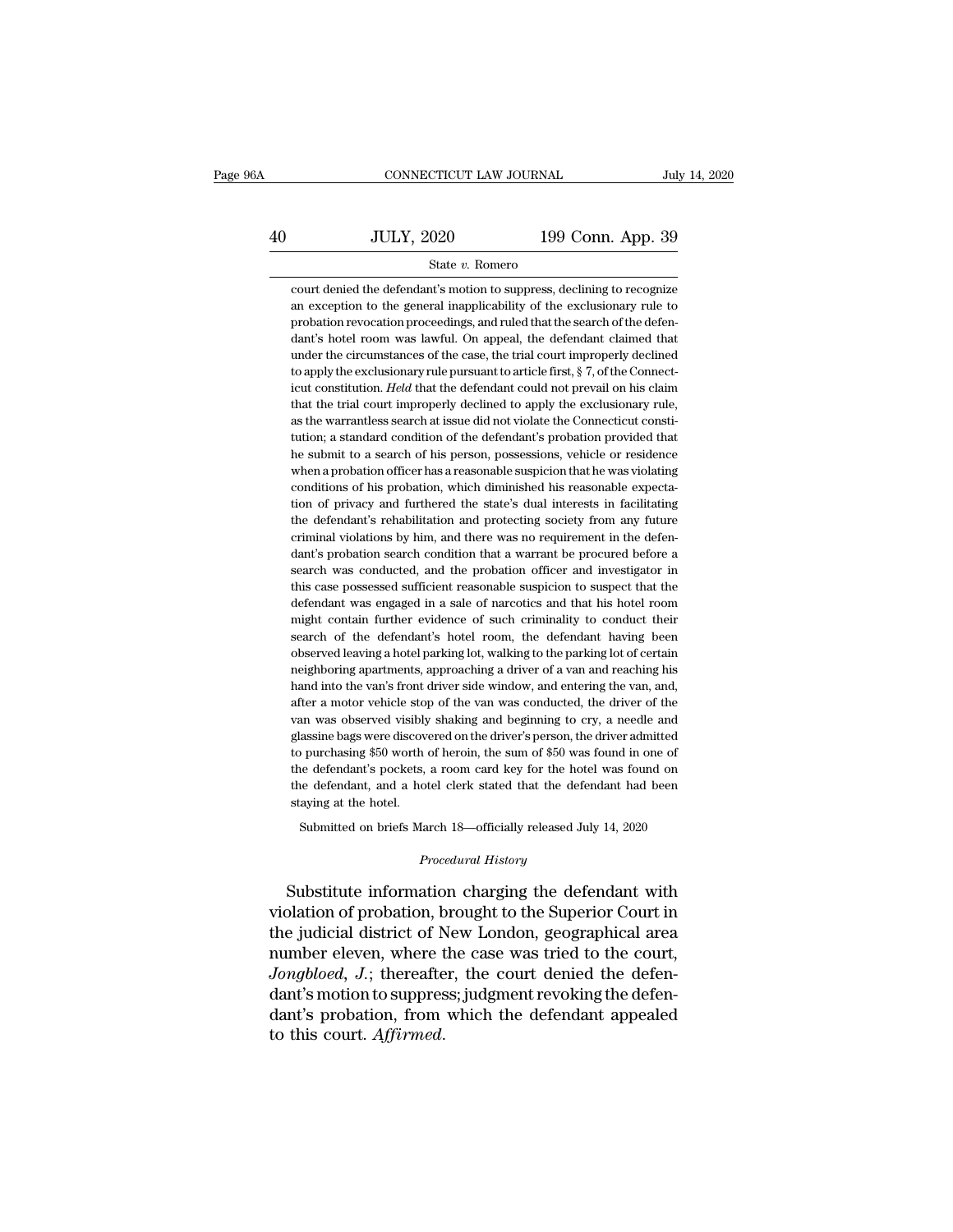| 020               | CONNECTICUT LAW JOURNAL | Page 97A |
|-------------------|-------------------------|----------|
| 199 Conn. App. 39 | <b>JULY, 2020</b>       | 41       |
|                   | State v. Romero         |          |

*CONNECTICUT LAW JOURNAL*<br> *J. Christopher Llinas*, filed a brief for the appel-<br> *J. Christopher Llinas*, filed a brief for the appel-<br> *M.* (defendant). 199 Conn. App. 39<br>
S<br>
J. Christopher Llin<br>
lant (defendant).<br>
Mitchell S. Brody, s

*Mitchell S. Brody*, senior assistant state's attorney,<br> *Mitchell S. Brody*, senior assistant state's attorney,<br> *Mitchell S. Brody*, senior assistant state's attorney,<br> *ichael L. Regan*, state's attorney, and *Lawrence Michael L. Regan*, state's attorney, and *Lawrence* Tytla, *Mitchell S. Brody*, senior assistant state's attorney, *Michael L. Regan*, state's attorney, and *Lawrence Tytla*, former supervisory assistant state's attorney J. Christopher Llinas, filed a<br>lant (defendant).<br>Mitchell S. Brody, senior assist<br>Michael L. Regan, state's attorney,<br>former supervisory assistant state<br>brief for the appellee (state).<br>opinion Mitchell S. Brody, senior assistant state's attorney,<br>
ichael L. Regan, state's attorney, and Lawrence Tytla,<br>
rmer supervisory assistant state's attorney, filed a<br>
ief for the appellee (state).<br>  $\frac{Opinion}{Opinion}$ <br>
ALVORD, J.

## *Opinion*

*Michael L. Regan*, state's attorney, and *Lawrence Tytla*,<br>former supervisory assistant state's attorney, filed a<br>brief for the appellee (state).<br>*Opinion*<br>ALVORD, J. The defendant, Carlos A. Romero, appeals<br>from the judg former supervisory assistant state's attorney, filed a<br>brief for the appellee (state).<br> $\qquad$ <br> $\qquad$   $\qquad$   $\qquad$   $\qquad$   $\qquad$   $\qquad$   $\qquad$   $\qquad$   $\qquad$   $\qquad$   $\qquad$   $\qquad$   $\qquad$   $\qquad$   $\qquad$   $\qquad$   $\qquad$   $\qquad$   $\qquad$   $\qquad$   $\qquad$   $\$ brief for the appellee (state).<br>  $\qquad$   $\qquad$   $\qquad$   $\qquad$   $\qquad$   $\qquad$   $\qquad$   $\qquad$   $\qquad$   $\qquad$   $\qquad$   $\qquad$   $\qquad$   $\qquad$   $\qquad$   $\qquad$   $\qquad$   $\qquad$   $\qquad$   $\qquad$   $\qquad$   $\qquad$   $\qquad$   $\qquad$   $\qquad$   $\qquad$   $\qquad$   $\qquad$   $\qquad$   $\qquad$   $\qquad$   $\$ *Opinion*<br>
ALVORD, J. The defendant, Carlos A. Romero, appeals<br>
from the judgment of the trial court finding him in vio-<br>
lation of probation under General Statutes § 53a-32. On<br>
appeal, the defendant claims that, under th Excellent ALVORD, J. The defendant, Carlos A. Romero, appeals<br>from the judgment of the trial court finding him in vio-<br>lation of probation under General Statutes § 53a-32. On<br>appeal, the defendant claims that, under the f ALVORD, J. The defendant, Carlos A. Romero, appeals<br>from the judgment of the trial court finding him in vio-<br>lation of probation under General Statutes § 53a-32. On<br>appeal, the defendant claims that, under the facts of<br>hi from the judgment of the trial court finding him in violation of probation under General Statutes  $\S$  53a-32. On appeal, the defendant claims that, under the facts of his case, the court improperly declined to apply the e lation of probation under General Statutes  $\S$  53a-32. On appeal, the defendant claims that, under the facts of his case, the court improperly declined to apply the exclusionary rule pursuant to article first,  $\S$  7, of t appeal, the defendant claims that, under the facts of<br>his case, the court improperly declined to apply the<br>exclusionary rule pursuant to article first,  $\S 7$ , of the<br>Connecticut constitution in his probation revocation<br>he his case, the court improperly declined to apply the exclusionary rule pursuant to article first,  $\S 7$ , of the Connecticut constitution in his probation revocation hearing. Because we conclude that the search at issue in exclusionary rule pursuant to article first,  $\S 7$ , of the<br>Connecticut constitution in his probation revocation<br>hearing. Because we conclude that the search at issue<br>in this case did not violate article first,  $\S 7$ , of t Connecticut constitution in his probable hat the in this case did not violate article first, necticut constitution, we do not reach claim that the exclusionary rule applie ticular circumstances of his case.<sup>1</sup>  $\mu$  affirm this case did not violate article first,  $\S$  7, of the Concricut constitution, we do not reach the defendant's<br>aim that the exclusionary rule applies under the par-<br>cular circumstances of his case.<sup>1</sup> Accordingly, we<br>firm In this case did not violate article inst,  $\frac{1}{2}$ ,  $\frac{1}{2}$ , or the Connecticut constitution, we do not reach the defendant's claim that the exclusionary rule applies under the particular circumstances of his case.<sup>1</sup>

recticul constitution, we do not reach the defendant s<br>claim that the exclusionary rule applies under the par-<br>ticular circumstances of his case.<sup>1</sup> Accordingly, we<br>affirm the judgment of the court.<br>The following facts an Early full and the exclusionary rule applies under the particular circumstances of his case.<sup>1</sup> Accordingly, we affirm the judgment of the court.<br>The following facts and procedural history are relevant to this appeal. On J ticular circulistances of fils case. Accordingly, we<br>affirm the judgment of the court.<br>The following facts and procedural history are rele-<br>vant to this appeal. On June 2, 2015, the defendant<br>pleaded guilty to assault in The following facts and procedural history are relevant to this appeal. On June 2, 2015, the defendant pleaded guilty to assault in the second degree under General Statutes  $\S$  53a-60 (a) (1) and received a sentence of fi The following facts and procedural history are relevant to this appeal. On June 2, 2015, the defendant pleaded guilty to assault in the second degree under General Statutes  $\S$  53a-60 (a) (1) and received a sentence of fi vant to this appeal. On June 2, 2015, the defendant<br>pleaded guilty to assault in the second degree under<br>General Statutes  $\S$  53a-60 (a) (1) and received a sen-<br>tence of five years incarceration, suspended after two<br>years pleaded guilty to assault in the second degree under<br>General Statutes § 53a-60 (a) (1) and received a sentence of five years incarceration, suspended after two<br>years, followed by three years of probation. The defen-<br>dant's General Statutes § 53a-60 (a) (1) and received a sentence of five years incarceration, suspended after two years, followed by three years of probation. The defendant's probation commenced on August 10, 2016. On July 18 an ant's probation commenced on August 10, 2016. On<br>uly 18 and September 1, 2016, the defendant signed<br>is conditions of probation, demonstrating that he<br>nderstood them and would follow them. The standard<br><sup>1</sup>The defendant furt July 18 and September 1, 2016, the defendant signed<br>his conditions of probation, demonstrating that he<br>understood them and would follow them. The standard<br><sup>1</sup>The defendant further claims that the court improperly concluded

his conditions of probation, demonstrating that he understood them and would follow them. The standard  $\frac{1}{1}$  The defendant further claims that the court improperly concluded that there was sufficient evidence that he facts of his case, there is sufficient evidence to find him in violation. The standard<br>The defendant further claims that the court improperly concluded that<br>there was sufficient evidence that he violated his probation. The The defendant further claims that the court improperly concluded that there was sufficient evidence that he violated his probation. The defendant concedes that if we disagree that the exclusionary rule applies under the f <sup>1</sup> The defendant further claims that the court improperly concluded that there was sufficient evidence that he violated his probation. The defendant concedes that if we disagree that the exclusionary rule applies under t there was sufficient evidence that he violated his probation. The defendant concedes that if we disagree that the exclusionary rule applies under the facts of his case, there is sufficient evidence to find him in violation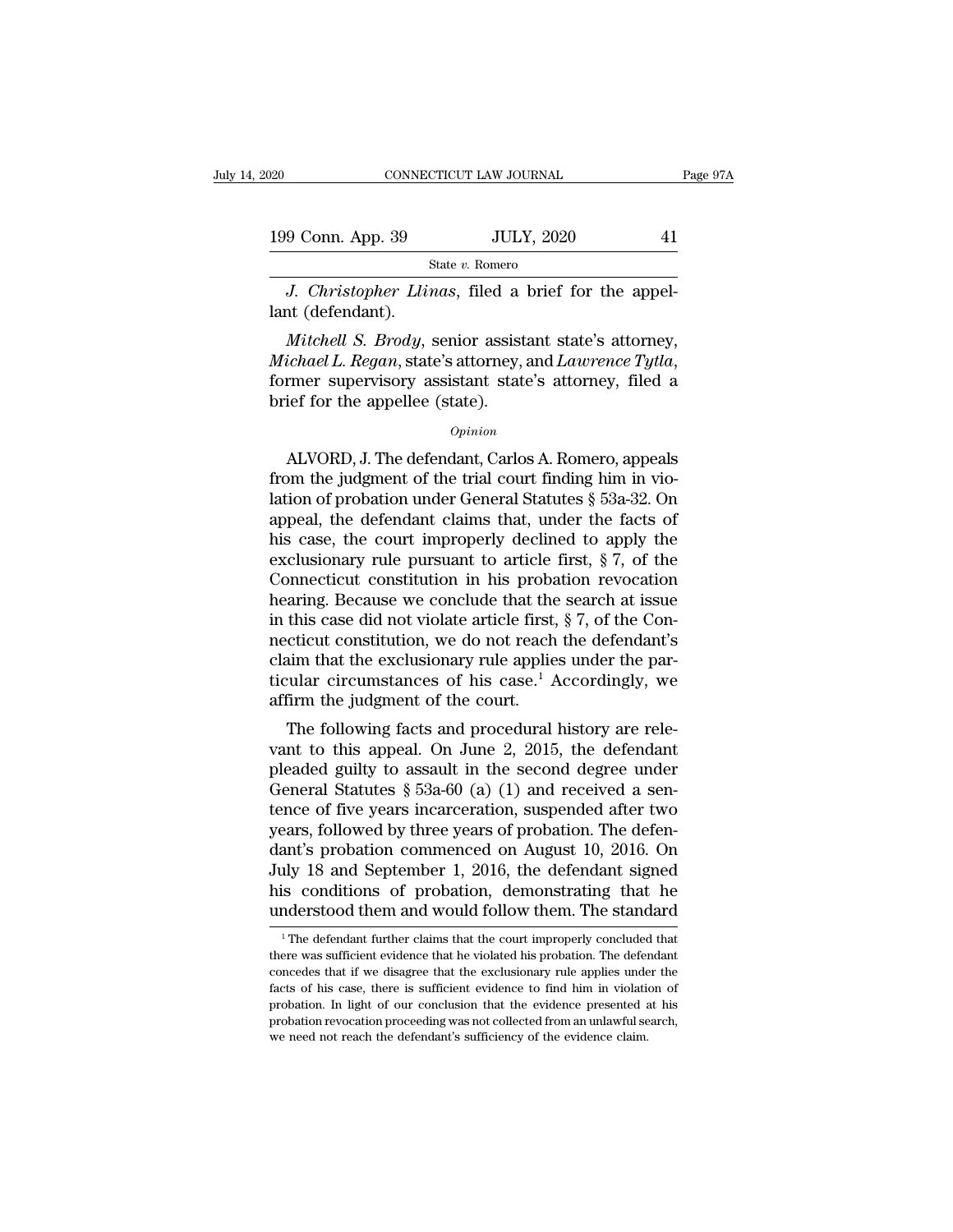|    | CONNECTICUT LAW JOURNAL |                   | July 14, 2020 |
|----|-------------------------|-------------------|---------------|
|    |                         |                   |               |
| 42 | <b>JULY, 2020</b>       | 199 Conn. App. 39 |               |
|    | State v. Romero         |                   |               |

CONNECTICUT LAW JOURNAL July 14, 2020<br>
42 JULY, 2020 199 Conn. App. 39<br>
5tate v. Romero<br>
conditions of the defendant's probation required that<br>
the, inter alia, "not violate any criminal law of the United<br>
States this stat  $\frac{1}{2}$  JULY, 2020 199 Conn. App. 39<br>  $\frac{1}{2}$  State v. Romero<br>
conditions of the defendant's probation required that<br>
he, inter alia, "not violate any criminal law of the United<br>
States, this state or any other state States, this state or any other state or territory,'' ''[k]eep  $199$  Conn. App. 39<br>  $\frac{\text{State } v. \text{ Romero}}{\text{conditions of the defendant's problem required that}}$ <br>
he, inter alia, "not violate any criminal law of the United<br>
States, this state or any other state or territory," "[k]eep<br>
the [p]robation [o]fficer informed of where y State v. Romero<br>
State v. Romero<br>
Conditions of the defendant's probation required that<br>
he, inter alia, "not violate any criminal law of the United<br>
States, this state or any other state or territory," "[k]eep<br>
the [p]ro State v. Romero<br>
conditions of the defendant's probation required that<br>
he, inter alia, "not violate any criminal law of the United<br>
States, this state or any other state or territory," "[k]eep<br>
the [p]robation [o]fficer conditions of the defendant's probation required that<br>he, inter alia, "not violate any criminal law of the United<br>States, this state or any other state or territory," "[k]eep<br>the [p]robation [o]fficer informed of where you he, inter alia, "not violate any criminal law of the United<br>States, this state or any other state or territory," "[k]eep<br>the [p]robation [o]fficer informed of where you are, tell<br>your probation officer immediately about an States, this state or any other state or territory," "[k]eep<br>the [p]robation [o]fficer informed of where you are, tell<br>your probation officer immediately about any change<br>to your . . . address," and "[s]ubmit to a search o the [p]robation [o]fficer informed of where you are, tell<br>your probation officer immediately about any change<br>to your . . . address," and "[s]ubmit to a search of [his]<br>person, possessions, vehicle or residence when the [p your probation officer immediately about any change<br>to your . . . address," and "[s]ubmit to a search of [his]<br>person, possessions, vehicle or residence when the [p]ro-<br>bation [o]fficer has a reasonable suspicion to do so. to your . . . addresperson, possessions<br>bation [o]fficer has<br>addition to the stan<br>the conditions of p<br>Special Conditions,<br>"new arrests."<br>On March 17, 20 rson, possessions, vehicle or residence when the [p]rotion [o]fficer has a reasonable suspicion to do so." In<br>dition to the standard conditions, under a section of<br>e conditions of probation form titled "Court Ordered<br>ecci bation [o]fficer has a reasonable suspicion to do so." In<br>addition to the standard conditions, under a section of<br>the conditions of probation form titled "Court Ordered<br>Special Conditions," the defendant was required to a

addition to the standard conditions, under a section of<br>the conditions of probation form titled "Court Ordered<br>Special Conditions," the defendant was required to avoid<br>"new arrests."<br>On March 17, 2017, the defendant was ar the conditions of probation form titled "Court Ordered<br>Special Conditions," the defendant was required to avoid<br>"new arrests."<br>On March 17, 2017, the defendant was arrested and<br>charged with possession of narcotics with in Special Conditions," the defendant was required to avoid<br>
"new arrests."<br>
On March 17, 2017, the defendant was arrested and<br>
charged with possession of narcotics with intent to<br>
sell in violation of General Statutes  $\S 21$ "new arrests."<br>
On March 17, 2017, the defendant was arrested and<br>
charged with possession of narcotics with intent to<br>
sell in violation of General Statutes § 21a-278 (b) and<br>
possession of drug paraphernalia in violatio On March 17, 2017, the defendant was arrested and<br>charged with possession of narcotics with intent to<br>sell in violation of General Statutes  $\S 21a-278$  (b) and<br>possession of drug paraphermalia in violation of General<br>Stat charged with possession of narcotics with intent to<br>sell in violation of General Statutes  $\S 21a-278$  (b) and<br>possession of drug paraphernalia in violation of General<br>Statutes  $\S 21a-267$  (a). In May, 2017, the defendant sell in violation of General Statutes § 21a-278 (b) and<br>possession of drug paraphernalia in violation of General<br>Statutes § 21a-267 (a). In May, 2017, the defendant was<br>charged with violation of probation under § 53a-32. O possession of drug paraphernalia in violation of General<br>Statutes § 21a-267 (a). In May, 2017, the defendant was<br>charged with violation of probation under § 53a-32. On<br>June 13, 2018, the defendant filed a motion to suppres Statutes § 21a-267 (a). In May, 2017, the defendant was charged with violation of probation under § 53a-32. On June 13, 2018, the defendant filed a motion to suppress in his violation of probation proceedings. The court r arged with violation of probation under § 53a-32. On<br>ne 13, 2018, the defendant filed a motion to suppress<br>his violation of probation proceedings. The court<br>served ruling on the defendant's motion to suppress<br>til after the June 13, 2018, the defendant filed a motion to suppress<br>in his violation of probation proceedings. The court<br>reserved ruling on the defendant's motion to suppress<br>until after the close of evidence. After the presentation<br>o

in his violation of probation proceedings. The court<br>reserved ruling on the defendant's motion to suppress<br>until after the close of evidence. After the presentation<br>of all evidence, the court found the following facts.<br>On reserved ruling on the defendant's motion to suppress<br>until after the close of evidence. After the presentation<br>of all evidence, the court found the following facts.<br>On March 17, 2017, Investigator Bridget Nordstrom<br>of the until after the close of evidence. After the presentation<br>of all evidence, the court found the following facts.<br>On March 17, 2017, Investigator Bridget Nordstrom<br>of the Groton Police Department was on duty and<br>accompanied of all evidence, the court found the following facts.<br>
On March 17, 2017, Investigator Bridget Nordstrom<br>
of the Groton Police Department was on duty and<br>
accompanied by Parole Officer Ray Belville in an<br>
unmarked police v On March 17, 2017, Investigator Bridget Nordstrom<br>of the Groton Police Department was on duty and<br>accompanied by Parole Officer Ray Belville in an<br>unmarked police vehicle. Nordstrom and Belville were<br>assigned to a regional of the Groton Police Department was on duty and<br>accompanied by Parole Officer Ray Belville in an<br>unmarked police vehicle. Nordstrom and Belville were<br>assigned to a regional task force that was formed to<br>combat the heroin e accompanied by Parole Officer Ray Belville in an<br>unmarked police vehicle. Nordstrom and Belville were<br>assigned to a regional task force that was formed to<br>combat the heroin epidemic by actively looking for<br>narcotic and pro unmarked police vehicle. Nordstrom and Belville were<br>assigned to a regional task force that was formed to<br>combat the heroin epidemic by actively looking for<br>narcotic and prostitution related criminal activity. The<br>focus of assigned to a regional task force that was formed to<br>combat the heroin epidemic by actively looking for<br>narcotic and prostitution related criminal activity. The<br>focus of the task force required Nordstrom and Belville<br>to fr combat the heroin epidemic by actively looking for<br>narcotic and prostitution related criminal activity. The<br>focus of the task force required Nordstrom and Belville<br>to frequently surveil local hotels. On March 17, Nords-<br>tr narcotic and prostitution related criminal activity. The<br>focus of the task force required Nordstrom and Belville<br>to frequently surveil local hotels. On March 17, Nords-<br>trom and Belville observed the defendant exit the par focus of the task force required Nordstrom and Belville<br>to frequently surveil local hotels. On March 17, Nords-<br>trom and Belville observed the defendant exit the park-<br>ing lot of the Rodeway Inn (hotel) in Groton and walk<br> to frequently surveil local hotels. On March 17, Nordstrom and Belville observed the defendant exit the parking lot of the Rodeway Inn (hotel) in Groton and walk through a wooded area to the parking lot of the Groton Tower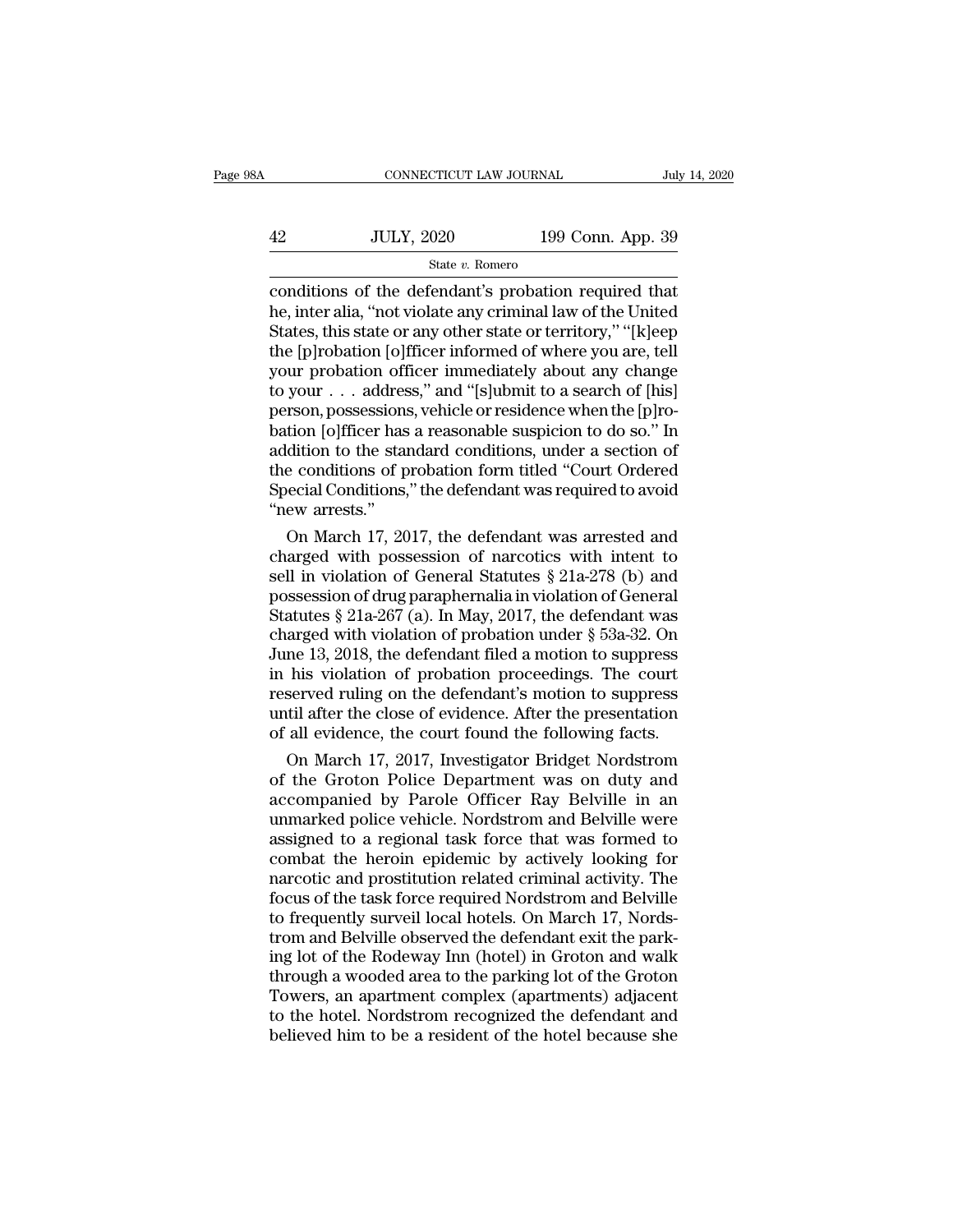| 020               | CONNECTICUT LAW JOURNAL | Page 99A |
|-------------------|-------------------------|----------|
| 199 Conn. App. 39 | <b>JULY, 2020</b>       | 43       |
|                   | State v. Romero         |          |

 $\begin{array}{|l|l|} \hline \text{199 Conn. App. 39} \hline \text{501} & \text{51} & \text{52} & \text{53} \ \hline \text{51} & \text{53} & \text{54} & \text{55} & \text{56} \ \hline \text{61} & \text{62} & \text{63} & \text{64} & \text{65} \ \hline \text{65} & \text{66} & \text{67} & \text{68} & \text{67} & \text{68} \ \hline \text{67} & \text{68} & \text{67} & \text{67} & \text{68} & \$ 199 Conn. App. 39 JULY, 2020 43<br>
State v. Romero<br>
had seen him there approximately eight to ten times<br>
over the prior two months. The defendant walked up<br>
to the driver side window of a van that had just entered<br>
the park 199 Conn. App. 39 JULY, 2020 43<br>
State v. Romero<br>
had seen him there approximately eight to ten times<br>
over the prior two months. The defendant walked up<br>
to the driver side window of a van that had just entered<br>
the park 199 Conn. App. 39 JULY, 2020 43<br>
State v. Romero<br>
had seen him there approximately eight to ten times<br>
over the prior two months. The defendant walked up<br>
to the driver side window of a van that had just entered<br>
the park State v. Romero<br>
had seen him there approximately eight to ten times<br>
over the prior two months. The defendant walked up<br>
to the driver side window of a van that had just entered<br>
the parking lot. The defendant reached hi state v. Romero<br>had seen him there approximately eight to ten times<br>over the prior two months. The defendant walked up<br>to the driver side window of a van that had just entered<br>the parking lot. The defendant reached his ha had seen him there approximately eight to ten times<br>over the prior two months. The defendant walked up<br>to the driver side window of a van that had just entered<br>the parking lot. The defendant reached his hand into<br>the drive over the prior tw<br>to the driver side<br>the parking lot. T<br>the driver side w<br>the van through it<br>exited the parking<br>and Belville.<br>The van was dri the driver side whidow of a van that had just entered<br>e parking lot. The defendant reached his hand into<br>e driver side window; he then proceeded to enter<br>e van through its front passenger side door. The van<br>ited the parkin the driver side window; he then proceeded to enter<br>the driver side window; he then proceeded to enter<br>the van through its front passenger side door. The van<br>exited the parking lot and was followed by Nordstrom<br>and Belville

the unver side window; he then proceeded to enter<br>the van through its front passenger side door. The van<br>exited the parking lot and was followed by Nordstrom<br>and Belville.<br>The van was driven from the parking lot to the Nin the van through its front passenger side door. The van<br>exited the parking lot and was followed by Nordstrom<br>and Belville.<br>The van was driven from the parking lot to the Ninety-<br>Nine Restaurant (restaurant), approximately o exited the parking fot and was followed by Nordstrom<br>and Belville.<br>The van was driven from the parking lot to the Ninety-<br>Nine Restaurant (restaurant), approximately one-eighth<br>to one-quarter of a mile along Bridge Street. The van was driven from the parking lot to the Ninety-<br>Nine Restaurant (restaurant), approximately one-eighth<br>to one-quarter of a mile along Bridge Street. The van<br>entered the restaurant's parking lot and parked. Nords-<br>t The van was driven from the parking lot to the Ninety-<br>Nine Restaurant (restaurant), approximately one-eighth<br>to one-quarter of a mile along Bridge Street. The van<br>entered the restaurant's parking lot and parked. Nords-<br>tr Nine Restaurant (restaurant), approximately one-eighth<br>to one-quarter of a mile along Bridge Street. The van<br>entered the restaurant's parking lot and parked. Nords-<br>trom and Belville exited their vehicle and approached<br>the to one-quarter of a mile along Bridge Street. The van<br>entered the restaurant's parking lot and parked. Nords-<br>trom and Belville exited their vehicle and approached<br>the van to identify the driver and the defendant because<br>t entered the restaurant's parking lot and parked. Nords-<br>trom and Belville exited their vehicle and approached<br>the van to identify the driver and the defendant because<br>they believed that they had witnessed a "hand-to-hand"<br> trom and Belville exited their vehicle and approached<br>the van to identify the driver and the defendant because<br>they believed that they had witnessed a "hand-to-hand"<br>drug transaction.<sup>2</sup> As they made their approach, Nordsthe van to identify the driver and the defendant because<br>they believed that they had witnessed a "hand-to-hand"<br>drug transaction.<sup>2</sup> As they made their approach, Nords-<br>trom and Belville were in plain clothes and displayed they believed that they had witnessed a "hand-to-hand"<br>drug transaction.<sup>2</sup> As they made their approach, Nords-<br>trom and Belville were in plain clothes and displayed<br>their badges to the driver and the defendant. The driver drug transaction.<sup>2</sup> As they made their approach, Nordstrom and Belville were in plain clothes and displayed<br>their badges to the driver and the defendant. The driver,<br>who was later identified as Luis Rosario, was visibly<br>s trom and Belville were in plain clothes and displayed<br>their badges to the driver and the defendant. The driver,<br>who was later identified as Luis Rosario, was visibly<br>shaking and began to cry. Rosario exited the vehicle<br>upo their badges to the driver and the defendant. The driver,<br>who was later identified as Luis Rosario, was visibly<br>shaking and began to cry. Rosario exited the vehicle<br>upon request by Nordstrom and Belville. Rosario was<br>asked who was later identified as Luis Rosario, was visibly<br>shaking and began to cry. Rosario exited the vehicle<br>upon request by Nordstrom and Belville. Rosario was<br>asked if he had anything illegal in his van or on his<br>person, t shaking and began to cry. Rosario exited the vehicle<br>upon request by Nordstrom and Belville. Rosario was<br>asked if he had anything illegal in his van or on his<br>person, to which he admitted to possessing a needle in<br>his sock upon request by Nordstrom and Belville. Rosario was<br>asked if he had anything illegal in his van or on his<br>person, to which he admitted to possessing a needle in<br>his sock. Belville removed the needle from Rosario's<br>sock and asked if he had anything illegal in his van or on his<br>person, to which he admitted to possessing a needle in<br>his sock. Belville removed the needle from Rosario's<br>sock and, as he was doing so, discovered glassine bag-<br>gies person, to which he ad<br>his sock. Belville rems<br>ock and, as he was do<br>gies inside one of Ros<br>by Nordstrom whether<br>the defendant, to whic<br>to get me killed?"<br>Nordstrom approac s sock. Beiville removed the needle from Rosario's<br>ck and, as he was doing so, discovered glassine bag-<br>es inside one of Rosario's socks. Rosario was asked<br>Nordstrom whether he had purchased the bags from<br>e defendant, to w Sock and, as he was doing so, discovered glassine bag-<br>gies inside one of Rosario's socks. Rosario was asked<br>by Nordstrom whether he had purchased the bags from<br>the defendant, to which he responded, "are you trying<br>to get

gies inside one of Rosario's socks. Rosario was asked<br>by Nordstrom whether he had purchased the bags from<br>the defendant, to which he responded, "are you trying<br>to get me killed?"<br>Nordstrom approached the defendant, who was by Nordstrom whether he had purchased the bags from<br>the defendant, to which he responded, "are you trying<br>to get me killed?"<br>Nordstrom approached the defendant, who was<br>"compliant" and had his hands on the van's dashboard. the defendant, to which he responded, are you trying<br>to get me killed?"<br>"Nordstrom approached the defendant, who was<br>"compliant" and had his hands on the van's dashboard.<br>The defendant was ordered out of the van, handcuffe For the killed?<br>
Nordstrom approached the defendant, who was<br>
"compliant" and had his hands on the van, handcuffed,<br>
The defendant was ordered out of the van, handcuffed,<br>
and searched. The defendant was found to possess the defendant was ordered out of the van, handcuffed, and searched. The defendant was found to possess \$50  $\mu$  one pocket, approximately \$57 in the other pocket, and a room card key for the hotel. Nordstrom asked  $\mu$ <sup>2</sup> and sea<br>in one  $\frac{1}{2}$ <br>and  $\frac{1}{2}$   $\frac{1}{2}$ <br>of seating.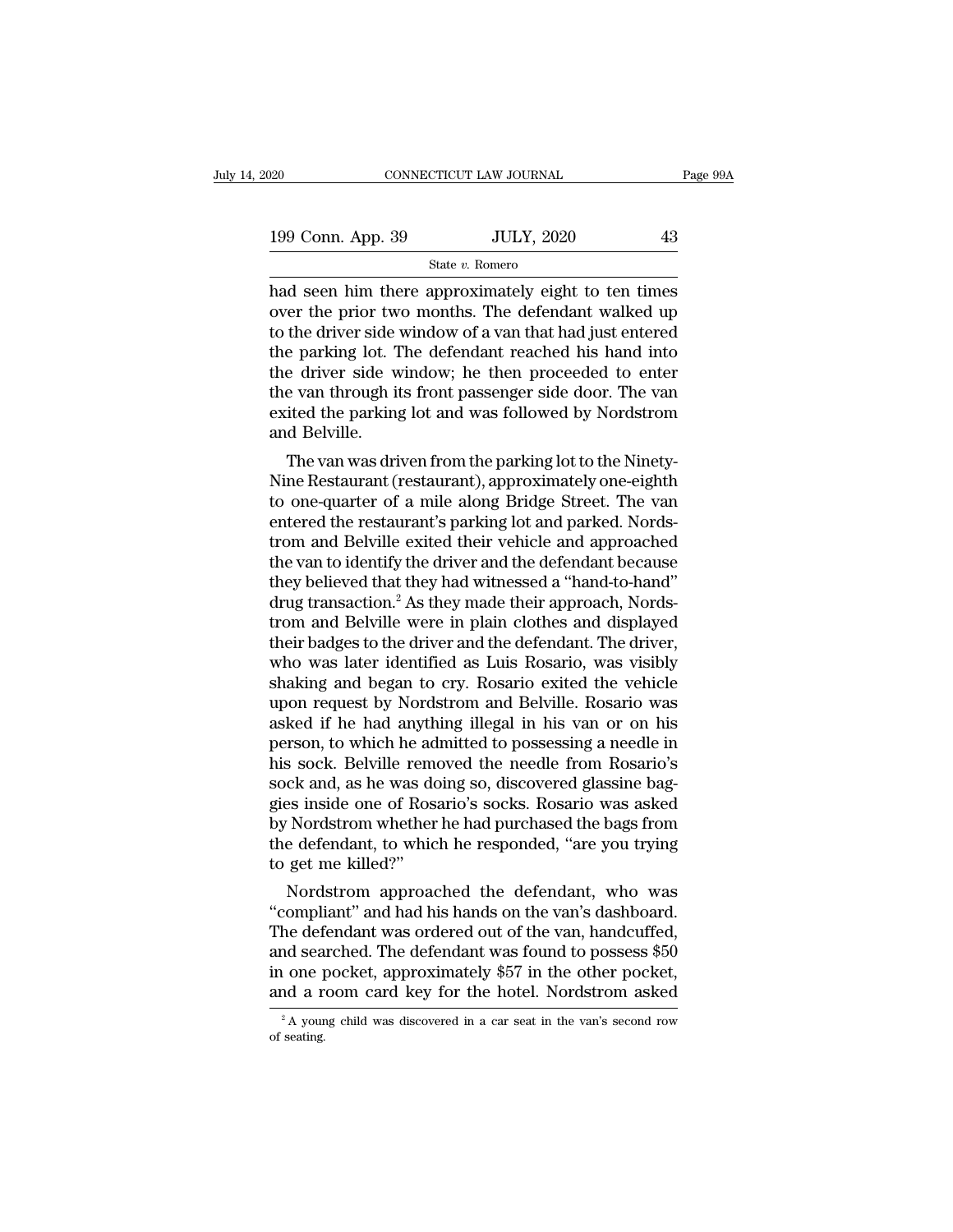# CONNECTICUT LAW JOURNAL July 14, 2020<br>44 JULY, 2020 199 Conn. App. 39<br>5tate v. Romero State *v.* Romero

 $\begin{array}{c|l}\n\hline\n\text{COMNETICUT LAW JOURNAL} & \text{July 14, 2020} \\
\hline\n\end{array}$   $\begin{array}{c|l}\n\text{State } v. \text{ Romero} \\
\hline\n\end{array}\n\hline\n\begin{array}{c|l}\n\text{State } v. \text{ Romero} \\
\hline\n\end{array}\n\hline\n\end{array}\n\hline\n\begin{array}{c|l}\n\text{State } v. \text{ Romero} \\
\hline\n\end{array}\n\hline\n\begin{array}{c|l}\n\text{the defendant if he was staying at the hotel, which he}\n\end{array}\n\hline\n$  $\frac{100 \text{ JULY, } 2020}{\text{State } v. \text{ Romero}}$ <br>
the defendant if he was staying at the hotel, which he<br>
denied. Nordstrom asked the defendant if he was on<br>
probation, to which he responded affirmatively; Nords-<br>
trom further confir Fig. 2020 199 Conn. App. 39<br>
State v. Romero<br>
the defendant if he was staying at the hotel, which he<br>
denied. Nordstrom asked the defendant if he was on<br>
probation, to which he responded affirmatively; Nords-<br>
trom furthe  $\frac{44}{\text{JULY, 2020}}$  199 Conn. App. 39<br>  $\frac{39}{\text{State } v. \text{ Romero}}$ <br>
the defendant if he was staying at the hotel, which he<br>
denied. Nordstrom asked the defendant if he was on<br>
probation, to which he responded affirmatively; State v. Romero<br>
State v. Romero<br>
the defendant if he was staying at the hotel, which he<br>
denied. Nordstrom asked the defendant if he was on<br>
probation, to which he responded affirmatively; Nords-<br>
trom further confirmed state  $v$ . Romero<br>the defendant if he was staying at the hotel, which<br>denied. Nordstrom asked the defendant if he was<br>probation, to which he responded affirmatively; No<br>trom further confirmed that the defendant was on p<br>b e detendant if he was staying at the hotel, which he<br>mied. Nordstrom asked the defendant if he was on<br>obation, to which he responded affirmatively; Nords-<br>om further confirmed that the defendant was on pro-<br>tion by conduct defined. Nordstrom asked the defendant if he was on<br>probation, to which he responded affirmatively; Nords-<br>trom further confirmed that the defendant was on pro-<br>bation by conducting a criminal history search in the<br>Nationa

probation, to which he responded annihatively, Nords-<br>trom further confirmed that the defendant was on pro-<br>bational Crime Information Center database.<br>Following her discovery that the defendant was on<br>probation, Nordstrom trom further committed that the defendant was on probation by conducting a criminal history search in the National Crime Information Center database.<br>Following her discovery that the defendant was on probation, Nordstrom c bation by conducting a criminal fustory search in the<br>National Crime Information Center database.<br>Following her discovery that the defendant was on<br>probation, Nordstrom contacted a New London county<br>probation officer and p rational Crine information Center database.<br>Following her discovery that the defendant was on<br>probation, Nordstrom contacted a New London county<br>probation officer and part-time member of the regional<br>task force, Terry Gran Following her discovery that the defendant was on<br>probation, Nordstrom contacted a New London county<br>probation officer and part-time member of the regional<br>task force, Terry Granatek. Granatek arrived on the<br>scene in fewer probation, Nordstrom contacted a New London county<br>probation officer and part-time member of the regional<br>task force, Terry Granatek. Granatek arrived on the<br>scene in fewer than ten minutes. While waiting for Gra-<br>natek, t probation officer and part-time r<br>task force, Terry Granatek. Gra<br>scene in fewer than ten minutes.<br>natek, the defendant denied sel<br>Rosario admitted to having pu<br>heroin, the same amount of mon<br>dant in one of his pockets.<br>Fo Following Granatek's arrived on the ene in fewer than ten minutes. While waiting for Gra-<br>tek, the defendant denied selling drugs to Rosario.<br>Sario admitted to having purchased \$50 worth of<br>roin, the same amount of money f scene in rewer than ten nimutes. While wanting for Gra-<br>natek, the defendant denied selling drugs to Rosario.<br>Rosario admitted to having purchased \$50 worth of<br>heroin, the same amount of money found on the defen-<br>dant in o

hatek, the defendant defied seming drugs to Rosario.<br>Rosario admitted to having purchased \$50 worth of<br>heroin, the same amount of money found on the defen-<br>dant in one of his pockets.<br>Following Granatek's arrival on the sc the defendant in one of his pockets.<br>
Following Granatek's arrival on the scene, Nordstrom<br>
informed him of her reasons for stopping the van, that<br>
she suspected a sale of narcotics had occurred, and<br>
that the defendant wa heroin, the same amount of money found on the defendant in one of his pockets.<br>Following Granatek's arrival on the scene, Nordstrom<br>informed him of her reasons for stopping the van, that<br>she suspected a sale of narcotics h Following Granatek's arrival on the scene, Nordstrom<br>informed him of her reasons for stopping the van, that<br>she suspected a sale of narcotics had occurred, and<br>that the defendant was on probation and asserted that<br>he was r Following Granatek's arrival on the scene, Nordstrom<br>informed him of her reasons for stopping the van, that<br>she suspected a sale of narcotics had occurred, and<br>that the defendant was on probation and asserted that<br>he was r informed him of her reasons for stopping the van, that<br>she suspected a sale of narcotics had occurred, and<br>that the defendant was on probation and asserted that<br>he was residing in Hartford. Granatek recognized the<br>defendan she suspected a sale of narcotics had occurred, and<br>that the defendant was on probation and asserted that<br>he was residing in Hartford. Granatek recognized the<br>defendant because he had previously seen him outside<br>of the hot that the defendant was on probation and asserted that<br>he was residing in Hartford. Granatek recognized the<br>defendant because he had previously seen him outside<br>of the hotel on a few occasions. Granatek confirmed<br>with the d the was residing in Hartford. Granatek recognized the<br>defendant because he had previously seen him outside<br>of the hotel on a few occasions. Granatek confirmed<br>with the defendant that he was on probation. Granatek<br>asked the defendant because he had previously seen him outside<br>of the hotel on a few occasions. Granatek confirmed<br>with the defendant that he was on probation. Granatek<br>asked the defendant if he was staying at the hotel, which<br>the d of the hotel on a few occasions. Granatek confirmed<br>with the defendant that he was on probation. Granatek<br>asked the defendant if he was staying at the hotel, which<br>the defendant denied. The defendant was transported<br>to the with the defendant that he was on probation. Granatek<br>asked the defendant if he was staying at the hotel, which<br>the defendant denied. The defendant was transported<br>to the hotel because the officers had a reasonable basis<br>t asked the defendant if he was staying at the hotel, which<br>the defendant denied. The defendant was transported<br>to the hotel because the officers had a reasonable basis<br>to believe that he was residing there due to his posses the defendant denied. The defendant was transported<br>to the hotel because the officers had a reasonable basis<br>to believe that he was residing there due to his posses-<br>sion of a card key to the hotel. Nordstrom and Granatek<br> to the hotel because the officers had a reasonable basis<br>to believe that he was residing there due to his posses-<br>sion of a card key to the hotel. Nordstrom and Granatek<br>approached the clerk at the hotel's front desk to in to believe that he was residing there due to his posses-<br>sion of a card key to the hotel. Nordstrom and Granatek<br>approached the clerk at the hotel's front desk to inquire<br>whether the defendant was staying at the hotel. The sion of a card key to the hotel. Nordstrom and Granatek<br>approached the clerk at the hotel's front desk to inquire<br>whether the defendant was staying at the hotel. The<br>clerk informed Nordstrom and Granatek that the defen-<br>da approached the clerk at the hotel's front desk to inquire<br>whether the defendant was staying at the hotel. The<br>clerk informed Nordstrom and Granatek that the defen-<br>dant had been staying at the hotel with his girlfriend,<br>Ad whether the defendant was staying at the hotel. The<br>clerk informed Nordstrom and Granatek that the defen-<br>dant had been staying at the hotel with his girlfriend,<br>Adaly Estrella, and provided them with the room num-<br>ber. No clerk informed Nordstrom<br>dant had been staying at 1<br>Adaly Estrella, and provide<br>ber. Nordstrom, Granatel<br>O'Brien, walked to the hote<br>and were greeted by Estre<br>sessions of the defendant.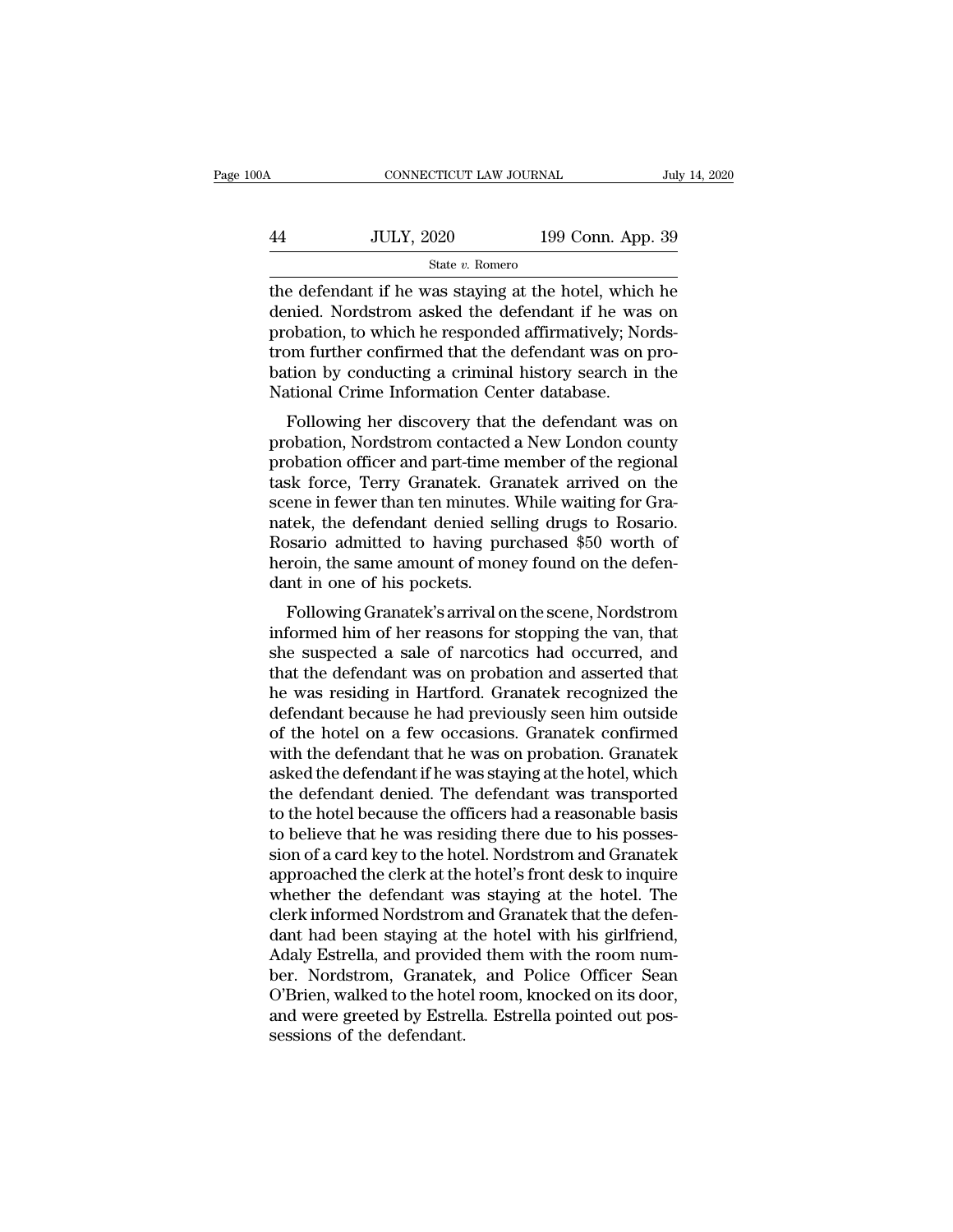| 020               | CONNECTICUT LAW JOURNAL | Page 101A |
|-------------------|-------------------------|-----------|
| 199 Conn. App. 39 | <b>JULY, 2020</b>       | 45        |
|                   | State v. Romero         |           |

CONNECTICUT LAW JOURNAL<br>
9 Conn. App. 39 JULY, 2020 45<br>
State v. Romero<br>
With some assistance from Nordstrom, Granatek per-<br>
Transition assistance from Nordstrom, Granatek per-<br>
States were discovered: plastic sandwich bas 199 Conn. App. 39 JULY, 2020 45<br>
State v. Romero<br>
With some assistance from Nordstrom, Granatek performed a search of the room, from which the follow-<br>
ing items were discovered: plastic sandwich bags, the<br>
secrecy of whi 199 Conn. App. 39 JULY, 2020 45<br>
State v. Romero<br>
With some assistance from Nordstrom, Granatek performed a search of the room, from which the following items were discovered: plastic sandwich bags, the corners of which c 199 Conn. App. 39 JULY, 2020 45<br>
State v. Romero<br>
With some assistance from Nordstrom, Granatek performed a search of the room, from which the following items were discovered: plastic sandwich bags, the corners of which c State v. Romero<br>
With some assistance from Nordstrom, Granatek per-<br>
formed a search of the room, from which the follow-<br>
ing items were discovered: plastic sandwich bags, the<br>
corners of which can be used for packaging n state v. Romero<br>
With some assistance from Nordstrom, Granatek per-<br>
formed a search of the room, from which the follow-<br>
ing items were discovered: plastic sandwich bags, the<br>
corners of which can be used for packaging na With some assistance from Nordstrom, Granatek per-<br>formed a search of the room, from which the follow-<br>ing items were discovered: plastic sandwich bags, the<br>corners of which can be used for packaging narcotics;<sup>3</sup><br>seven ce formed a search of the room, from which the following items were discovered: plastic sandwich bags, the corners of which can be used for packaging narcotics;<sup>3</sup><br>seven cell phones, five of which were the defendant's;<br>and a ing items were discovered: plastic sandwich bags, the corners of which can be used for packaging narcotics,<sup>3</sup> seven cell phones, five of which were the defendant's; and a black duffel bag containing mail addressed to the corners of which can be used for packaging narcotics;<sup>3</sup><br>seven cell phones, five of which were the defendant's;<br>and a black duffel bag containing mail addressed to the<br>defendant, men's clothing, a cylindrical pill containe seven cell phones, five of which were the defendant's;<br>and a black duffel bag containing mail addressed to the<br>defendant, men's clothing, a cylindrical pill container<br>with a white powder residue within, glassine bags<br>stamp and a black duffel bag containing mail addressed to the defendant, men's clothing, a cylindrical pill container with a white powder residue within, glassine bags stamped with a red devil, a digital scale, and a jar contain defendant, men's clothing, a cylindrical pill container<br>with a white powder residue within, glassine bags<br>stamped with a red devil, a digital scale, and a jar con-<br>taining marijuana residue. One of the defendant's cell<br>pho with a white powder residue within, glassine bags<br>stamped with a red devil, a digital scale, and a jar con-<br>taining marijuana residue. One of the defendant's cell<br>phones displayed an incoming text message that refer-<br>enced stamped with a red devil, a digita<br>taining marijuana residue. One o<br>phones displayed an incoming te:<br>enced "fire," a term that can be as<br>A subsequent lab test of the resid<br>drical pill container determined th<br>tanyl, heroin, Following the close of evidence, the defendant of existing the content of "fire," a term that can be associated with heroin.<br>Subsequent lab test of the residue found in the cylinical pill container determined that it consi phones displayed an incoming text message that refer<br>enced "fire," a term that can be associated with heroin.<br>A subsequent lab test of the residue found in the cylin-<br>drical pill container determined that it consisted of f

A subsequent lab test of the residue found in the cylindrical pill container determined that it consisted of fen-<br>tanyl, heroin, and tramadol.<br>Following the close of evidence, the defendant<br>argued that his motion to suppre room were unconstitution. The defendant<br>
Subsequent as test of the restate found in the eyinh<br>
drical pill container determined that it consisted of fen-<br>
tanyl, heroin, and tramadol.<br>
Following the close of evidence, the mean pm container determined and a consisted of ferminal targuel that his motion to suppress should be granted<br>because the stop of the van and the search of his hotel<br>room were unconstitutional under the fourth amend-<br>ment Following the close of evidence, the defendant<br>argued that his motion to suppress should be granted<br>because the stop of the van and the search of his hotel<br>room were unconstitutional under the fourth amend-<br>ment to the Uni Following the close of evidence, the defendant<br>argued that his motion to suppress should be granted<br>because the stop of the van and the search of his hotel<br>room were unconstitutional under the fourth amend-<br>ment to the Uni argued that his motion to suppress should be granted<br>because the stop of the van and the search of his hotel<br>room were unconstitutional under the fourth amend-<br>ment to the United States constitution and article first,<br>§ 7, because the stop of the van and the search of his hotel<br>room were unconstitutional under the fourth amend-<br>ment to the United States constitution and article first,<br>§ 7, of the Connecticut constitution. The defendant fur-<br> room were unconstitutional under the fourth amend-<br>ment to the United States constitution and article first,<br>§ 7, of the Connecticut constitution. The defendant fur-<br>ther argued that, under the circumstances of his case,<br>a ment to the United States constitution and article first,<br>§ 7, of the Connecticut constitution. The defendant fur-<br>ther argued that, under the circumstances of his case,<br>an exception to the general inapplicability of the e  $\S$  7, of the Connecticut constitution. The defendant further argued that, under the circumstances of his case, an exception to the general inapplicability of the exclusionary rule in probation revocation proceedings shou ther argued that, under the circumstances of his case,<br>an exception to the general inapplicability of the exclu-<br>sionary rule in probation revocation proceedings should<br>be recognized, and that the evidence collected from t an exception to the general inapplicability of the exclusionary rule in probation revocation proceedings should<br>be recognized, and that the evidence collected from the<br>stop of the van and the search of his hotel room shoul sionary rule in probation revocation proceedings should<br>be recognized, and that the evidence collected from the<br>stop of the van and the search of his hotel room should<br>be suppressed. The state opposed the motion to sup-<br>pr be recognized, and that the evidence collected from the<br>stop of the van and the search of his hotel room should<br>be suppressed. The state opposed the motion to sup-<br>press, arguing that (1) the defendant, as a passenger in<br>t stop of the van and the search of his hotel room should<br>be suppressed. The state opposed the motion to sup-<br>press, arguing that (1) the defendant, as a passenger in<br>the van, had no reasonable expectation of privacy—<br>and, t be suppressed. The state op<br>press, arguing that (1) the de<br>the van, had no reasonable<br>and, thus, no standing—to c<br>and (2) the search of his ho<br>authorized by the conditior<br>defendant assented to."<br>In its ruling on the defend East, argang and (1) are detendant, as a passenger in evant, had no reasonable expectation of privacy—d, thus, no standing—to contest the stop of the van d (2) the search of his hotel room was "specifically thorized by the and, thus, no standing—to contest the stop of the van<br>and (2) the search of his hotel room was "specifically<br>authorized by the conditions of probation that [the]<br>defendant assented to."<br>In its ruling on the defendant's mot

3 defendant assented to."<br>3 In its ruling on the defendant's motion to suppress,<br>the court declined to recognize an exception to the<br><sup>3</sup> The plastic sandwich bags were found without their corners cut off.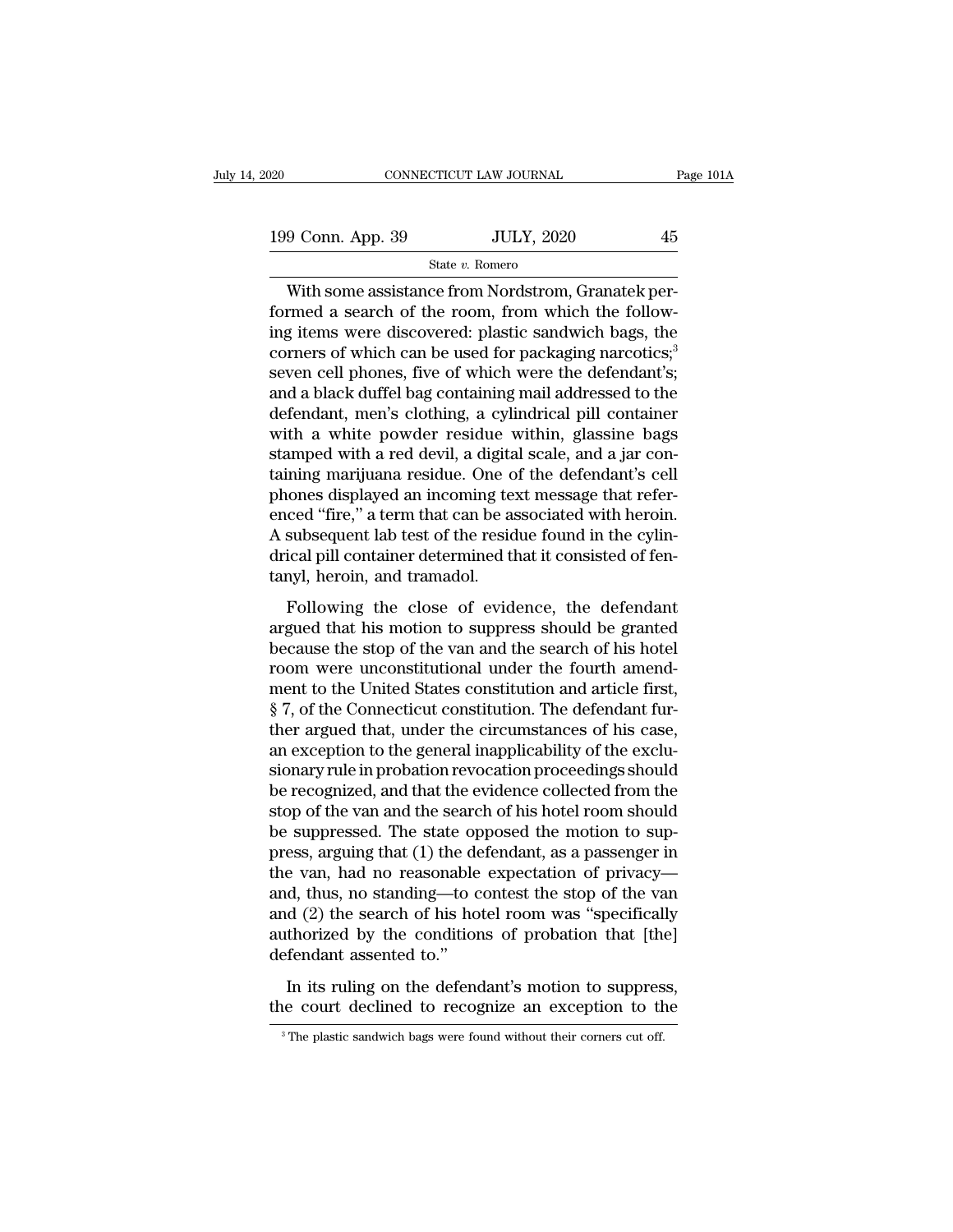| Α  | CONNECTICUT LAW JOURNAL |                   | July 14, 2020 |
|----|-------------------------|-------------------|---------------|
| 46 | <b>JULY, 2020</b>       | 199 Conn. App. 39 |               |
|    | State v. Romero         |                   |               |

 $\begin{array}{l|l} \hline \text{COMRECTICUT LAW JOURNAL} & \text{July 14, 2020} \\ \hline & \text{JULY, 2020} & \text{199 Conn. App. 39} \\ \hline & \text{State $v$. Romero} \\ \hline \text{general inapplicability of the exclusionary rule in the defendant's probation revocation hearing. The court further ruled that the search of the defendant's hotel} \end{array}$  $\frac{100}{200}$   $\frac{199}{200}$   $\frac{199}{200}$   $\frac{199}{200}$ . App. 39<br>  $\frac{199}{200}$   $\frac{199}{200}$   $\frac{199}{200}$   $\frac{199}{200}$   $\frac{199}{200}$   $\frac{199}{200}$   $\frac{199}{200}$   $\frac{199}{200}$   $\frac{199}{200}$   $\frac{199}{200}$   $\frac{199}{200}$   $f_{\text{state } v. \text{ Romero}}$  199 Conn. App. 39<br>  $f_{\text{state } v. \text{ Romero}}$ <br>  $f_{\text{center}}$  in the defendant's probation revocation hearing. The court<br>
further ruled that the search of the defendant's hotel<br>
room was lawful, stating that "condit Fig. 5.1 and  $\frac{199 \text{ Com. App. } 39}{\text{State } v. \text{ Romero}}$ <br>
State v. Romero<br>
State v. Romero<br>
general inapplicability of the exclusionary rule in the<br>
defendant's probation revocation hearing. The court<br>
further ruled that the searc Solar, 2020<br>
State v. Romero<br>
State v. Romero<br>
State v. Romero<br>
defendant's probation revocation hearing. The court<br>
further ruled that the search of the defendant's hotel<br>
room was lawful, stating that "condition number State v. Romero<br>
general inapplicability of the exclusionary rule in the<br>
defendant's probation revocation hearing. The court<br>
further ruled that the search of the defendant's hotel<br>
room was lawful, stating that "conditi general inapplicability of the exclusionary rule in the<br>defendant's probation revocation hearing. The court<br>further ruled that the search of the defendant's hotel<br>room was lawful, stating that "condition number twelve<br>of t defendant's probation revocation hearing. The court<br>further ruled that the search of the defendant's hotel<br>room was lawful, stating that "condition number twelve<br>of the defendant's conditions of probation require[d]<br>[him] further ruled that the search of the defendant's hotel<br>room was lawful, stating that "condition number twelve<br>of the defendant's conditions of probation require[d]<br>[him] to submit to a search of his person, possessions,<br>an room was lawful, stating that "condition number twelve<br>of the defendant's conditions of probation require[d]<br>[him] to submit to a search of his person, possessions,<br>and residence when there's a reasonable suspicion to do s of the defendant's conditions of probation require[d]<br>[him] to submit to a search of his person, possessions,<br>and residence when there's a reasonable suspicion to<br>do so. Here there was a reasonable suspicion to do so."<br>The [him] to submit to a search of his person, possessions, and residence when there's a reasonable suspicion to do so."<br>The court found, by a preponderance of the evidence, that the defendant committed a violation of probatio and residence when there's a reasonable suspido so. Here there was a reasonable suspicion to The court found, by a preponderance of the eventhat the defendant committed a violation of pro revoked his probation, and sentenc  $\bullet$  so. Here there was a reasonable suspicion to do so."<br>he court found, by a preponderance of the evidence,<br>at the defendant committed a violation of probation,<br>woked his probation, and sentenced him to thirty<br>onths of The court found, by a preponderance of the evidence,<br>that the defendant committed a violation of probation,<br>revoked his probation, and sentenced him to thirty<br>months of incarceration.<sup>4</sup> This appeal followed. Addi-<br>tional

that the defendant committed a violation of probation,<br>revoked his probation, and sentenced him to thirty<br>months of incarceration.<sup>4</sup> This appeal followed. Addi-<br>tional facts will be set forth as necessary.<br>On appeal, the revoked his probation, and sentenced him to thirty<br>months of incarceration.<sup>4</sup> This appeal followed. Addi-<br>tional facts will be set forth as necessary.<br>On appeal, the defendant claims that, under the cir-<br>cumstances of his months of incarceration.<sup>4</sup> This appeal followed. Additional facts will be set forth as necessary.<br>On appeal, the defendant claims that, under the circumstances of his case, the court improperly declined<br>to apply the exclu tional facts will be set forth as necessary.<br>
On appeal, the defendant claims that, under the cir-<br>
cumstances of his case, the court improperly declined<br>
to apply the exclusionary rule pursuant to article first,<br>
§ 7, of On appeal, the defendant claims that, under the circumstances of his case, the court improperly declined<br>to apply the exclusionary rule pursuant to article first,<br> $\S 7$ , of the Connecticut constitution in his probation<br>re cumstances of his case, the court improperly declined<br>to apply the exclusionary rule pursuant to article first,<br> $\S 7$ , of the Connecticut constitution in his probation<br>revocation hearing. Specifically, the defendant argue to apply the exclusionary rule pursuant to article first,<br>§ 7, of the Connecticut constitution in his probation<br>revocation hearing. Specifically, the defendant argues<br>that an exception to the general inapplicability of the § 7, of the Connecticut constitution in his probation revocation hearing. Specifically, the defendant argues that an exception to the general inapplicability of the exclusionary rule in probation revocation hearings is wa revocation hearing. Specifically, the defendant argues<br>that an exception to the general inapplicability of the<br>exclusionary rule in probation revocation hearings is<br>warranted under the state constitution when officers<br>cond arranted under the state constitution when officers<br>
onduct a search of a probationer *after* learning of that<br>
dividual's probation status.<sup>5</sup> In support of this argu-<br>
ent, the defendant cites *Payne* v. *Robinson*, 207 conduct a search of a probationer *after* learning of that<br>individual's probation status.<sup>5</sup> In support of this argu-<br>ment, the defendant cites *Payne* v. *Robinson*, 207 Conn.<br><sup>4</sup> Thereafter, the state entered a nolle pro

ment, the defendant cites *Payne* v. *Robinson*, 207 Conn.<br>
<sup>4</sup> Thereafter, the state entered a nolle prosequi of the charges pending in the underlying criminal case.<br>
<sup>5</sup> In *Pennsylvania Board of Probation & Parole* v. Thent, the deferminant cites *Puyne* V. *Roothson*, 201 Collit.<br>
<sup>4</sup> Thereafter, the state entered a nolle prosequi of the charges pending in<br>
<sup>5</sup> In *Pennsylvania Board of Probation & Parole v. Scott*, 524 U.S. 357,<br>
<sup>5</sup> <sup>4</sup> Thereafter, the state entered a nolle prosequi of the charges pending in the underlying criminal case.<br><sup>5</sup> In *Pennsylvania Board of Probation & Parole* v. *Scott*, 524 U.S. 357, 368–69, 118 S. Ct. 2014, 141 L. Ed. 2d the underlying criminal case.<br><sup>5</sup> In *Pennsylvania Board of Probation & Parole v. Scott*, 524 U.S. 357, 368–69, 118 S. Ct. 2014, 141 L. Ed. 2d 344 (1998), the United States Supreme<br>Court refused to recognize an exception t <sup>the ancritional Board of Probation & Parole v. Scott, 524 U.S. 357,<br>368–69, 118 S. Ct. 2014, 141 L. Ed. 2d 344 (1998), the United States Supreme<br>Court refused to recognize an exception to the general inapplicability of<br>th</sup> the exclusionary rule in particle to apply<br>that been interpreted to apply<br>*States v. Hightower*, 950 F.3d<br>201 F.3d 1103, 1104 and n.2<br>187 F.3d 392, 394 (4th Cir. 1<br>n.6, 782 A.2d 98 (2001).<br>The fourth amendment to is been interpreted to apply in probation revocation hearings. See United ates v. Hightower, 950 F.3d 33, 37 (2d Cir. 2020); United States v. Hebert, 1 F.3d 1103, 1104 and n.2 (9th Cir. 2000); United States v. Armstrong, 7 *States v. Hightower*, 950 F.3d 33, 37 (2d Cir. 2020); *United States v. Hebert*, 201 F.3d 1103, 1104 and n.2 (9th Cir. 2000); *United States v. Armstrong*, 187 F.3d 392, 394 (4th Cir. 1999); *State v. Foster*, 258 Conn. 5

<sup>201</sup> F.3d 1103, 1104 and n.2 (9th Cir. 2000); *United States v. Armstrong*, 187 F.3d 1103, 1104 and n.2 (9th Cir. 2000); *United States v. Armstrong*, 187 F.3d 392, 394 (4th Cir. 1999); *State v. Foster*, 258 Conn. 501, 508 201 F.3d 1103, 1104 and n.2 (9th Cir. 2000); *United States v. Armstrong*, 187 F.3d 392, 394 (4th Cir. 1999); *State v. Foster*, 258 Conn. 501, 508–509 n.6, 782 A.2d 98 (2001).<br>The fourth amendment to the United States co n.6, 782 A.2d 98 (2001).<br>The fourth amendment to the United States constitution provides: "The<br>right of the people to be secure in their persons, houses, papers, and effects,<br>against unreasonable searches and seizures, sha The fourth amendment<br>
right of the people to be<br>
against unreasonable s<br>
warrants shall issue, but<br>
tion, and particularly donthings to be seized."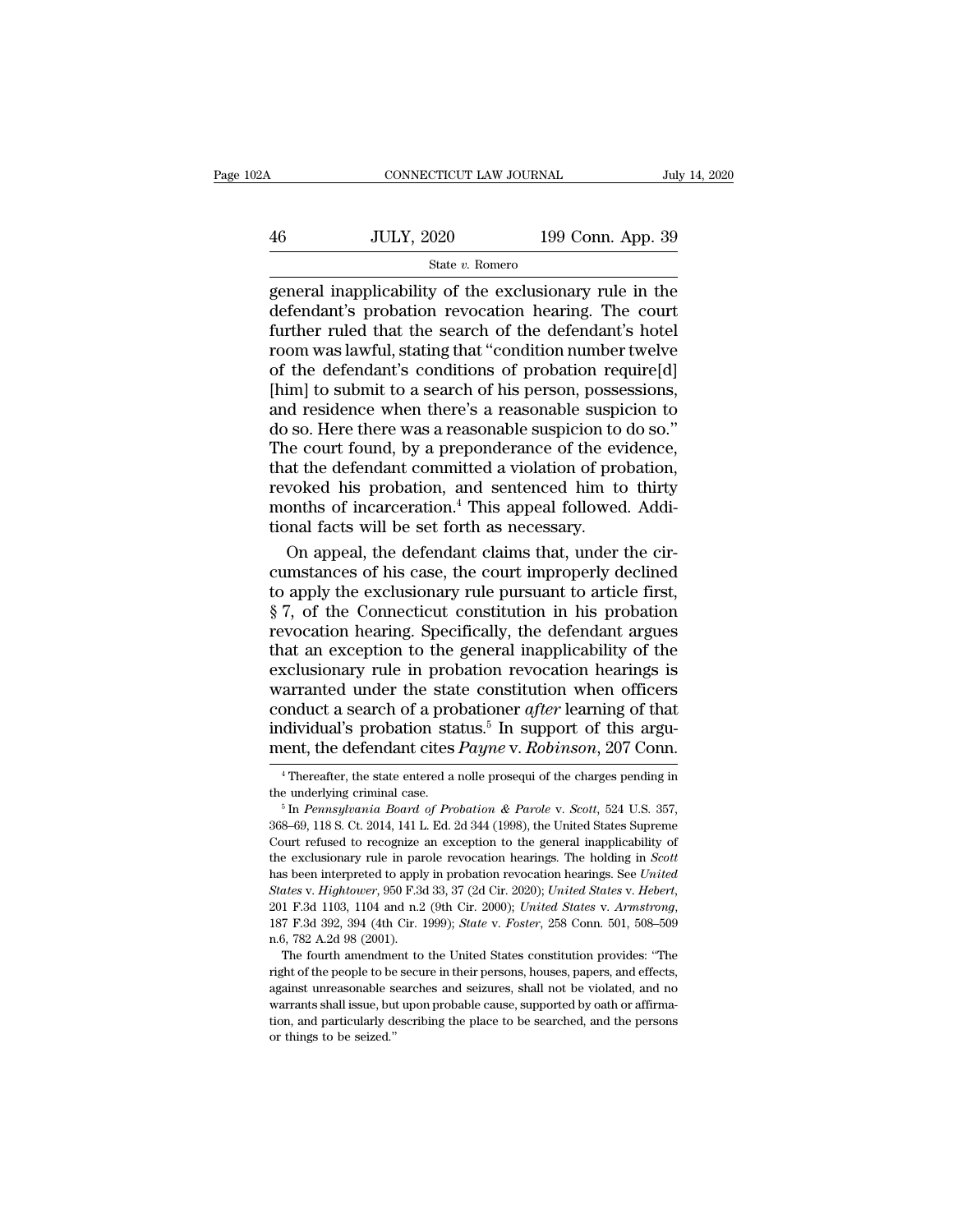State *v.* Romero

Fage 10<br>
199 Conn. App. 39 JULY, 2020 47<br>
565, 541 A.2d 504, cert. denied, 488 U.S. 898, 109 S. Ct.<br>
242, 102 L. Ed. 2d 230 (1988), a case in which our<br>
Suppose Court considered "[w]bether the exclusion 199 Conn. App. 39 JULY, 2020 47<br>
State v. Romero<br>
565, 541 A.2d 504, cert. denied, 488 U.S. 898, 109 S. Ct.<br>
242, 102 L. Ed. 2d 230 (1988), a case in which our<br>
Supreme Court considered "[w]hether the exclusion-<br>
2ny rule 199 Conn. App. 39 JULY, 2020 47<br>
State v. Romero<br>
565, 541 A.2d 504, cert. denied, 488 U.S. 898, 109 S. Ct.<br>
242, 102 L. Ed. 2d 230 (1988), a case in which our<br>
Supreme Court considered "[w]hether the exclusion-<br>
any rule 199 Conn. App. 39 JULY, 2020 47<br>
State v. Romero<br>
565, 541 A.2d 504, cert. denied, 488 U.S. 898, 109 S. Ct.<br>
242, 102 L. Ed. 2d 230 (1988), a case in which our<br>
Supreme Court considered "[w]hether the exclusion-<br>
ary rule State v. Romero<br>565, 541 A.2d 504, cert. denied, 488 U.S. 898, 109 S. Ct.<br>242, 102 L. Ed. 2d 230 (1988), a case in which our<br>Supreme Court considered "[w]hether the exclusion-<br>ary rule of the fourth amendment to the Unite state v. Romero<br>565, 541 A.2d 504, cert. denied, 488 U.S. 898, 109 S. Ct.<br>242, 102 L. Ed. 2d 230 (1988), a case in which our<br>Supreme Court considered "[w]hether the exclusion-<br>ary rule of the fourth amendment to the United 565, 541 A.2d 504, cert. denied, 488 U.S. 898, 109 S. Ct.<br>242, 102 L. Ed. 2d 230 (1988), a case in which our<br>Supreme Court considered "[w]hether the exclusion-<br>ary rule of the fourth amendment to the United States<br>constitu 242, 102 L. Ed. 2d 230 (1988), a case in which our<br>Supreme Court considered "[w]hether the exclusion-<br>ary rule of the fourth amendment to the United States<br>constitution applies to probation revocation hearings<br> $\ldots$  ." (F Supreme Court considered "[w]hether the exclusion-<br>ary rule of the fourth amendment to the United States<br>constitution applies to probation revocation hearings<br> $\ldots$ ." (Footnote omitted.) Id., 570. To address this<br>question ary rule of the fourth amendment to the United States<br>constitution applies to probation revocation hearings<br> $\ldots$ ." (Footnote omitted.) Id., 570. To address this<br>question, the court balanced the state's interest in accu-<br> constitution applies to probation revocation hearings<br>  $\ldots$   $\ldots$  '' (Footnote omitted.) Id., 570. To address this<br>
question, the court balanced the state's interest in accu-<br>
rate fact-finding, which would have been imp ....." (Footnote omitted.) Id., 570. To address this<br>question, the court balanced the state's interest in accu-<br>rate fact-finding, which would have been impaired by<br>an application of the exclusionary rule, against the<br>det question, the court balanced the state's interest in accurate fact-finding, which would have been impaired by<br>an application of the exclusionary rule, against the<br>deterrent benefits of the rule. Id., 571. The court con-<br>cl rate fact-finding, which would have been impaired by<br>an application of the exclusionary rule, against the<br>deterrent benefits of the rule. Id., 571. The court con-<br>cluded that "the balance of interests does not favor<br>the ap an application of the exclusionary rule, against the<br>deterrent benefits of the rule. Id., 571. The court con-<br>cluded that "the balance of interests does not favor<br>the application of the exclusionary rule to a probation<br>hea deterrent benefits of the rule. Id., 571. The court concluded that "the balance of interests does not favor<br>the application of the exclusionary rule to a probation<br>hearing in these circumstances." Id. The court further<br>sta cluded that "the balance of interests does not favor<br>the application of the exclusionary rule to a probation<br>hearing in these circumstances." Id. The court further<br>stated: "[W]e emphasize that in holding that the exclu-<br>si the application of the exclusionary rule to a probation<br>hearing in these circumstances." Id. The court further<br>stated: "[W]e emphasize that in holding that the exclu-<br>sionary rule does not apply to this case, we do not<br>rea hearing in these circumstances." Id. The court further stated: "[W]e emphasize that in holding that the exclusionary rule does not apply to this case, we do not reach the question of whether the exclusionary rule would app stated: "[W]e emphasize that in holding that the exclusionary rule does not apply to this case, we do not reach the question of whether the exclusionary rule would apply in probation revocation proceedings when the police sionary rule does not apply to this case, we do not<br>reach the question of whether the exclusionary rule<br>would apply in probation revocation proceedings when<br>the police officer who had conducted the search was<br>aware or had reach the question of whether the exclusionary rule<br>would apply in probation revocation proceedings when<br>the police officer who had conducted the search was<br>aware or had reason to be aware of the suspect's proba-<br>tionary s would apply in probation revocation proceedings when<br>the police officer who had conducted the search was<br>aware or had reason to be aware of the suspect's proba-<br>tionary status. If illegally obtained evidence was admis-<br>sib the police officer who had conducted the search was<br>aware or had reason to be aware of the suspect's proba-<br>tionary status. If illegally obtained evidence was admis-<br>sible in such circumstances, the police officer might<br>ve aware or had reason to be aware of the suspect's probationary status. If illegally obtained evidence was admissible in such circumstances, the police officer might very well discount the fact that such evidence was inadmis tionary status. If illegally obtained evidence was admissible in such circumstances, the police officer might<br>very well discount the fact that such evidence was inad-<br>missible at a criminal trial, believing that incarcerat sible in such circumstances, the police officer might<br>very well discount the fact that such evidence was inad-<br>missible at a criminal trial, believing that incarceration<br>of the probationer would instead be achieved through very well discount the fa<br>missible at a criminal tri<br>of the probationer woul<br>the revocation of his<br>exclusionary rule to the<br>fore contribute significa<br>searches." Id., 573.<br>In the ensuing cases, In the probationer would instead be achieved through<br>the probationer would instead be achieved through<br>e revocation of his probation. Application of the<br>clusionary rule to the probation hearing might there-<br>re contribute or the probationer would instead be achieved through<br>the revocation of his probation. Application of the<br>exclusionary rule to the probation hearing might there-<br>fore contribute significantly to the deterrence of illegal<br>s

the revocation of his probation. Application of the<br>exclusionary rule to the probation hearing might there-<br>fore contribute significantly to the deterrence of illegal<br>searches." Id., 573.<br>In the ensuing cases, our Supreme exclusionary rule to the probation nearing might therefore contribute significantly to the deterrence of illegal<br>searches." Id., 573.<br>In the ensuing cases, our Supreme Court recognized<br>the general inapplicability of the ex fore contribute significantly to the deterrence of liegal<br>searches." Id., 573.<br>In the ensuing cases, our Supreme Court recognized<br>the general inapplicability of the exclusionary rule to<br>probation revocation hearings. See searcnes. Id., 573.<br>
In the ensuing cases, our Supreme Court recognized<br>
the general inapplicability of the exclusionary rule to<br>
probation revocation hearings. See *State v. Jacobs*, 229<br>
Conn. 385, 392, 641 A.2d 1351 (1 In the ensuing cases, our Supreme Court recognized<br>the general inapplicability of the exclusionary rule to<br>probation revocation hearings. See *State* v. *Jacobs*, 229<br>Conn. 385, 392, 641 A.2d 1351 (1994) ("[w]e note initi the general inapplicability of the exclusionary rule to<br>probation revocation hearings. See *State* v. *Jacobs*, 229<br>Conn. 385, 392, 641 A.2d 1351 (1994) ("[w]e note initially<br>that, unlike criminal trials, in which the excl probation revocation hearings. See *State* v. *Jacobs*, 229<br>Conn. 385, 392, 641 A.2d 1351 (1994) ("[w]e note initially<br>that, unlike criminal trials, in which the exclusionary<br>rule typically applies, in probation revocation Conn. 385, 392, 641 A.2d 1351 (1994) ("[w]e note initially that, unlike criminal trials, in which the exclusionary rule typically applies, in probation revocation hearings, the exclusionary rule typically does not apply");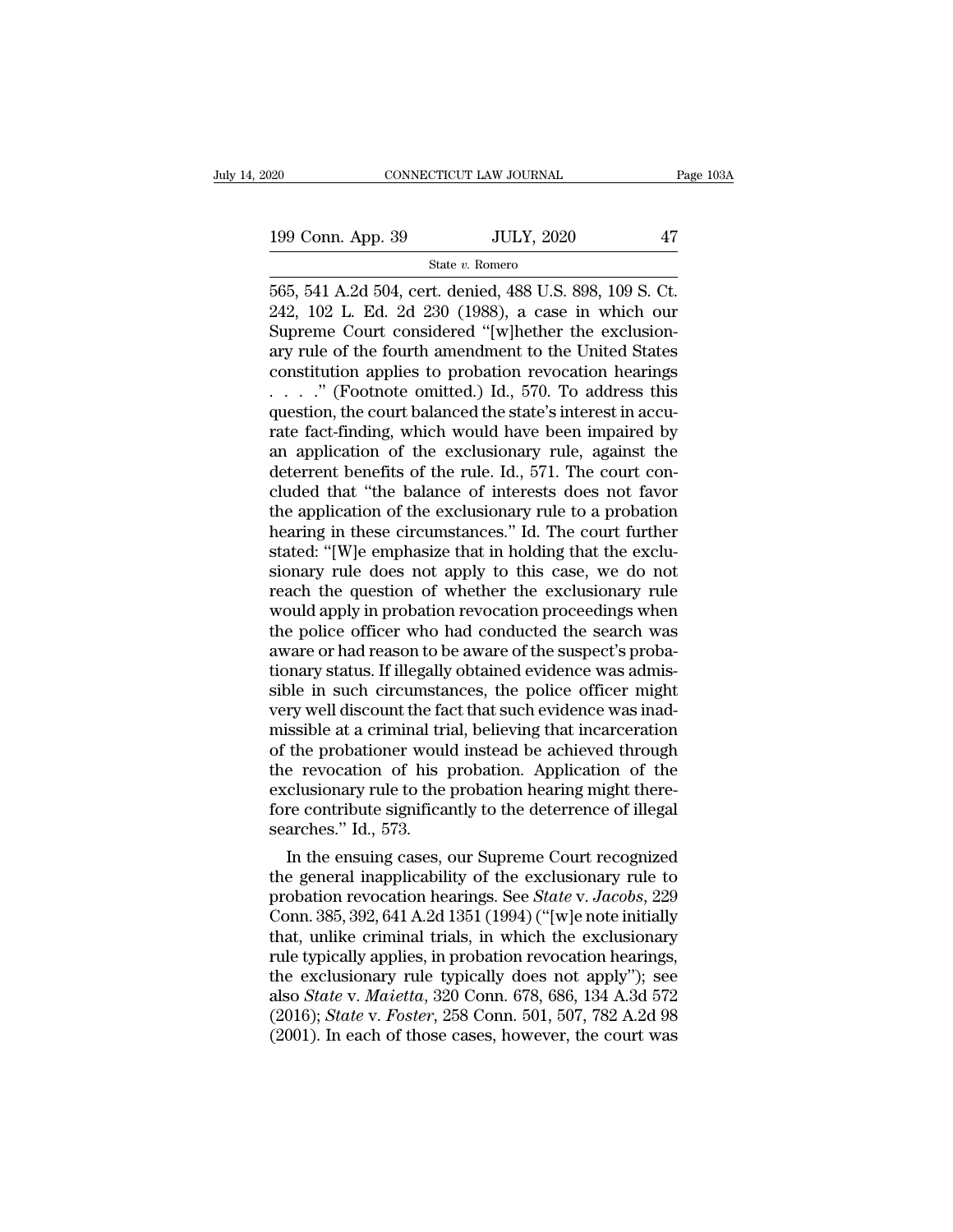# CONNECTICUT LAW JOURNAL July 14, 2020<br>48 JULY, 2020 199 Conn. App. 39<br>5tate v. Romero State *v.* Romero

 $\begin{array}{lll}\n & \text{COMRECTICUT LAW JOURNAL} & \text{July 14, 2020} \\
 & & \text{JULY, 2020} & \text{199 Conn. App. 39} \\
 & & \text{State $v$. Romero}\n\end{array}$ **it and the served in** *Payne***:** ''whether the exclusionary<br>
it had reserved in *Payne*: ''whether the exclusionary<br>
rule would apply in probation revocation proceedings<br>
when the police officer who had conducted the search Fig. 39<br>
Fig. 2020 199 Conn. App. 39<br>
State v. Romero<br>
not presented with facts inviting it to reach the question<br>
it had reserved in *Payne*: "whether the exclusionary<br>
rule would apply in probation revocation proceeding  $38$  JULY, 2020 199 Conn. App. 39<br>
state v. Romero<br>
not presented with facts inviting it to reach the question<br>
it had reserved in *Payne*: "whether the exclusionary<br>
rule would apply in probation revocation proceedings<br> was aware or had reason to be aware of the suspection<br>it had reserved in *Payne*: "whether the exclusionary<br>rule would apply in probation revocation proceedings<br>when the police officer who had conducted the search<br>was awa State v. Romero<br>
not presented with facts inviting it to reach the question<br>
it had reserved in *Payne*: "whether the exclusionary<br>
rule would apply in probation revocation proceedings<br>
when the police officer who had cond not presented with<br>it had reserved in<br>rule would apply<br>when the police c<br>was aware or had<br>probationary stat<br>Conn. 573.<sup>6</sup><br>In *State* v. Jac had reserved in *Payne*: "whether the exclusionary<br>le would apply in probation revocation proceedings<br>nen the police officer who had conducted the search<br>as aware or had reason to be aware of the suspect's<br>obationary statu rule would apply in probation revocation proceedings<br>when the police officer who had conducted the search<br>was aware or had reason to be aware of the suspect's<br>probationary status." *Payne* v. *Robinson*, supra, 207<br>Conn. 5

when the police officer who had conducted the search<br>was aware or had reason to be aware of the suspect's<br>probationary status." *Payne* v. *Robinson*, supra, 207<br>Conn. 573.<sup>6</sup><br>In *State* v. *Jacobs*, supra, 229 Conn. 392, was aware or had reason to be aware of the suspect's<br>probationary status." *Payne* v. *Robinson*, supra, 207<br>Conn. 573.<sup>6</sup><br>In *State* v. *Jacobs*, supra, 229 Conn. 392, the court<br>concluded that the case was not appropriat probationary status." *Payne* v. *Robinson*, supra, 207<br>Conn. 573.<sup>6</sup><br>In *State* v. *Jacobs*, supra, 229 Conn. 392, the court<br>concluded that the case was not appropriate "for decid-<br>ing whether the *Payne* dictum is corre Conn. 573.<sup>6</sup><br>In *State v. Jacobs*, supra, 229 Conn. 392, the court<br>concluded that the case was not appropriate "for decid-<br>ing whether the *Payne* dictum is correct" because "[t]he<br>presence of a warrant [made the] case c In *State* v. *Jacobs*, supra, 229 Conn. 392, the court<br>concluded that the case was not appropriate "for decid-<br>ing whether the *Payne* dictum is correct" because "[t]he<br>presence of a warrant [made the] case critically di concluded that the case was not appropriate "for decid-<br>ing whether the *Payne* dictum is correct" because "[t]he<br>presence of a warrant [made the] case critically differ-<br>ent . . . . . " "Unlike a warrantless search, a se ing whether the *Payne* dictum is correct" because "[t]he<br>presence of a warrant [made the] case critically differ-<br>ent  $\dots$ ." "Unlike a warrantless search, a search<br>authorized by a warrant presupposes that the officer<br>has presence of a warrant [made the] case critically different . . . . . " "Unlike a warrantless search, a search authorized by a warrant presupposes that the officer has persuaded a Superior Court judge that probable cause e ent . . . . . " "Unlike a warrantless search, a search authorized by a warrant presupposes that the officer has persuaded a Superior Court judge that probable cause exists to believe that the defendant has committed a cri authorized by a warrant presupposes that the officer<br>has persuaded a Superior Court judge that probable<br>cause exists to believe that the defendant has commit-<br>ted a crime and that evidence of that crime exists at<br>the place has persuaded a Superior Court judge that probable<br>cause exists to believe that the defendant has commit-<br>ted a crime and that evidence of that crime exists at<br>the place to be searched." Id., 392–93. As to whether<br>the excl cause exists to believe that the defendant has commit-<br>ted a crime and that evidence of that crime exists at<br>the place to be searched." Id., 392–93. As to whether<br>the exclusionary rule would apply to a search per-<br>formed w ted a crime and that evidence of that crime exists at<br>the place to be searched." Id., 392–93. As to whether<br>the exclusionary rule would apply to a search per-<br>formed with a patently defective warrant, the court<br>declined to the place to be searched." Id., 392–93. As to whether<br>the exclusionary rule would apply to a search per-<br>formed with a patently defective warrant, the court<br>declined to address that issue, stating that the "case<br>[did] not the exclusionary rule would apply to a search per-<br>formed with a patently defective warrant, the court<br>declined to address that issue, stating that the "case<br>[did] not present that factual scenario." Id., 394. In *State*<br>v formed with a patently defective warrant, the court<br>declined to address that issue, stating that the "case<br>[did] not present that factual scenario." Id., 394. In *State*<br>v. *Foster*, supra, 509–10, the court stated that, declined to address that issue, stating that the "case<br>[did] not present that factual scenario." Id., 394. In *State*<br>v. *Foster*, supra, 509–10, the court stated that, "[a]s in<br>*Jacobs*, the search in [this] case was made [did] not present that factual scenario." Id., 394. In *State* v. *Foster*, supra, 509–10, the court stated that, "[a]s in *Jacobs*, the search in [this] case was made pursuant to a search warrant and [did] not present its v. Foster, supra, 509–10, the court stated that, "[a]s in Jacobs, the search in [this] case was made pursuant to a search warrant and [did] not present itself as one of egregious, shocking or harassing police misconduct.<br> gregious, shocking or harassing police misconduct.<br>
... Moreover, the defendant made no offer of proof<br>
aat the state police who discovered the evidence and<br>
<u>wecuted</u> the search warrant knew that he was on pro-<br>
<sup>6</sup> In *S* ... Moreover, the defendant made no offer of proof that the state police who discovered the evidence and executed the search warrant knew that he was on pro-<br><sup>6</sup> In *State v. Jacobs*, supra, 229 Conn. 389–90, the defendan

that the state police who discovered the evidence and executed the search warrant knew that he was on proceeding if the search warrant search, the defendant claimed that "the fourth amendment exclusionary rule applies to **executed the search warrant knew that he was on pro-**<br><sup>6</sup> In *State* v. *Jacobs*, supra, 229 Conn. 389–90, the defendant claimed that "the fourth amendment exclusionary rule applies to a revocation of probation proceedin **EXECUTED THE SEATCH WATTAILL KHEW THAT HE WAS ON Pro-**<br><sup>6</sup> In *State v. Jacobs*, supra, 229 Conn. 389–90, the defendant claimed that "the fourth amendment exclusionary rule applies to a revocation of probation proceeding "the fourth amendment exclusionary rule applies to a revocation of probation proceeding if the officers performing the search knew or should have known of the defendant's probationary status  $\ldots$ ." Following the United S tion proceeding if the officers performing the search knew or should have known of the defendant's probationary status . . . . " Following the United States Supreme Court decision in *Pennsylvania Board of Probation & Par* known of the defendant's probationary status . . . . " Following the United States Supreme Court decision in *Pennsylvania Board of Probation & Parole* v. *Scott*, 524 U.S. 357, 357, 118 S. Ct. 2014, 141 L. Ed. 2d 344 (199 v. *Scott*, 524 U.S. 357, 357, 118 S. Ct. 2014, 141 L. Ed. 2d 344 (1998); see footnote 5 of this opinion; the defendant in *State* v. *Foster*, supra, 258 Conn. 502, claimed that the exclusionary rule applied in probation 502, claimed that the exclusionary rule applied in probation revocation proceedings under article first,  $\S 7$ , of the Connecticut constitution. In *State* v. *Maietta*, supra, 320 Conn. 681, the defendant claimed that th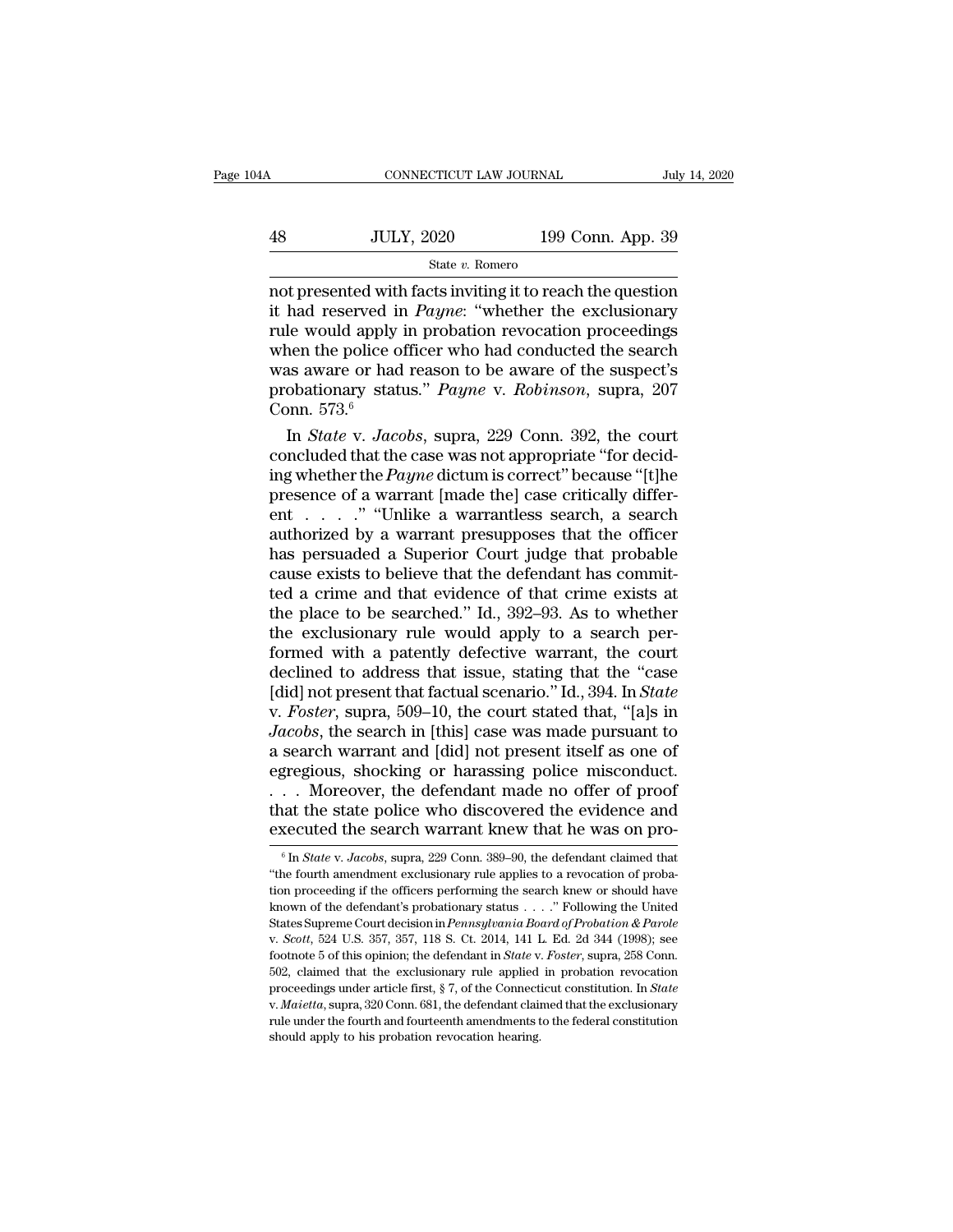| 120               | CONNECTICUT LAW JOURNAL | Page 105A |  |
|-------------------|-------------------------|-----------|--|
|                   |                         |           |  |
| 199 Conn. App. 39 | <b>JULY, 2020</b>       | 49        |  |
|                   | State v. Romero         |           |  |

bation at the time.'' (Footnote omitted.) Lastly, in *State*<br>
We are the time.'' (Footnote omitted.) Lastly, in *State*<br>
We are the time.'' (Footnote omitted.) Lastly, in *State*<br>
We *Maietta*, supra, 320 Conn. 687, the co 199 Conn. App. 39 JULY, 2020 49<br>
State *v*. Romero<br>
bation at the time." (Footnote omitted.) Lastly, in *State*<br>
v. *Maietta*, supra, 320 Conn. 687, the court determined<br>
that "nothing in the underlying record indicates th 199 Conn. App. 39 JULY, 2020 49<br>
State v. Romero<br>
bation at the time." (Footnote omitted.) Lastly, in *State*<br>
v. *Maietta*, supra, 320 Conn. 687, the court determined<br>
that "nothing in the underlying record indicates tha 199 Conn. App. 39 JULY, 2020 49<br>
State v. Romero<br>
bation at the time." (Footnote omitted.) Lastly, in *State*<br>
v. *Maietta*, supra, 320 Conn. 687, the court determined<br>
that "nothing in the underlying record indicates tha State v. Romero<br>
State v. Romero<br>
bation at the time." (Footnote omitted.) Lastly, in *State*<br>
v. *Maietta*, supra, 320 Conn. 687, the court determined<br>
that "nothing in the underlying record indicates that<br>
... [the] pro State v. Romero<br>bation at the time." (Footnote omitted.) Lastly, in *State*<br>v. *Maietta*, supra, 320 Conn. 687, the court determined<br>that "nothing in the underlying record indicates that<br> $\ldots$  [the] probation officers wer bation at the time." (Footnote omitted.) Lastly, in *State* v. *Maietta*, supra, 320 Conn. 687, the court determined that "nothing in the underlying record indicates that  $\ldots$  [the] probation officers were conducting the v. *Maietta*, supra, 320 Conn. 687, the court determined<br>that "nothing in the underlying record indicates that<br> $\ldots$  [the] probation officers were conducting the<br>searches at the behest of the police or for reasons other<br>t that "nothing in the underlying record indicates that  $\ldots$  [the] probation officers were conducting the searches at the behest of the police or for reasons other than to ensure that the defendant was in compliance with t ... [the] probation officers were conducting the<br>searches at the behest of the police or for reasons other<br>than to ensure that the defendant was in compliance<br>with the terms of his probation" and that the "case con-<br>tain[e arches at the benest of the police of for reasons other<br>an to ensure that the defendant was in compliance<br>th the terms of his probation" and that the "case con-<br>in[ed] no egregious, shocking or harassing police mis-<br>mduct man to ensure that the defendant was in comphance<br>with the terms of his probation" and that the "case con-<br>tain[ed] no egregious, shocking or harassing police mis-<br>conduct that would merit the application of the exclu-<br>sio

with the terms of his probation and that the case contain<br>[ed] no egregious, shocking or harassing police mis-<br>conduct that would merit the application of the exclu-<br>sionary rule." (Internal quotation marks omitted.)<br>In th rampleu in egregious, shocking or narassing police mis-<br>conduct that would merit the application of the exclu-<br>sionary rule." (Internal quotation marks omitted.)<br>In this appeal, Granatek and Nordstrom performed<br>a warrantle conduct that would herit the application of the exclusionary rule." (Internal quotation marks omitted.)<br>In this appeal, Granatek and Nordstrom performed<br>a warrantless search of the defendant's hotel room after<br>they discov In this appeal, Granatek and Nordstrom performed<br>a warrantless search of the defendant's hotel room after<br>they discovered that he was on probation. In this regard,<br>we are provided with facts permitting us to reach the<br>ques In this appeal, Granatek and Nordstrom performed<br>a warrantless search of the defendant's hotel room after<br>they discovered that he was on probation. In this regard,<br>we are provided with facts permitting us to reach the<br>ques a warrantless search of the defendant's hotel room after<br>they discovered that he was on probation. In this regard,<br>we are provided with facts permitting us to reach the<br>question reserved in dictum by our Supreme Court in<br> they discovered that he was on probation. In this regard,<br>we are provided with facts permitting us to reach the<br>question reserved in dictum by our Supreme Court in<br> $Payne$  and noted by its progeny. Nevertheless, we do<br>not re we are provided with facts permitting us to reach the question reserved in dictum by our Supreme Court in *Payne* and noted by its progeny. Nevertheless, we do not reach that question in this case because we conclude that question reserved in dictum by our Supreme Court in *Payne* and noted by its progeny. Nevertheless, we do not reach that question in this case because we conclude that the search of the defendant's hotel room did not viola Payne and noted by its progeny. Nevertheless, we do<br>not reach that question in this case because we con-<br>clude that the search of the defendant's hotel room<br>did not violate his right to be free from unreasonable<br>searches u not reach that question in this case because we conclude that the search of the defendant's hotel room<br>did not violate his right to be free from unreasonable<br>searches under article first, § 7, of the Connecticut con-<br>stitu clude that the search of the defendant's hotel room<br>did not violate his right to be free from unreasonable<br>searches under article first, § 7, of the Connecticut con-<br>stitution. Accordingly, the exclusionary rule has no<br>app did not violate his right to be free from unreasonable<br>searches under article first, § 7, of the Connecticut con-<br>stitution. Accordingly, the exclusionary rule has no<br>applicability in this case irrespective of whether the<br> searches under<br>stitution. Acco<br>applicability in<br>rule might appl<br>when officers<br>were previousl<br>ary status.<br>"In reviewing Filicability in this case irrespective of whether the<br>
le might apply in probation revocation proceedings<br>
aen officers who conducted a warrantless search<br>
are previously aware of an individual's probation-<br>
y status.<br>
"In applicability in this case inespective of whether the<br>rule might apply in probation revocation proceedings<br>when officers who conducted a warrantless search<br>were previously aware of an individual's probation-<br>ary status.<br>"I

Figure inight apply in probation revocation proceedings<br>when officers who conducted a warrantless search<br>were previously aware of an individual's probation-<br>ary status.<br>"In reviewing a trial court's decision on a motion to when officers who conducted a warrantiess search<br>were previously aware of an individual's probation-<br>ary status.<br>"In reviewing a trial court's decision on a motion to<br>suppress, [a] finding of fact will not be disturbed unl were previously aware of an individual s probation-<br>ary status.<br>
"In reviewing a trial court's decision on a motion to<br>
suppress, [a] finding of fact will not be disturbed unless<br>
it is clearly erroneous in view of the ev ary status.<br>
"In reviewing a trial court's decision on a motion to<br>
suppress, [a] finding of fact will not be disturbed unless<br>
it is clearly erroneous in view of the evidence and plead<br>
ings in the whole record  $\ldots$ . [W "In reviewing a trial court's decision on a motion to<br>suppress, [a] finding of fact will not be disturbed unless<br>it is clearly erroneous in view of the evidence and plead-<br>ings in the whole record  $\ldots$ . [When] the legal suppress, [a] finding of fact will not be disturbed unless<br>it is clearly erroneous in view of the evidence and plead-<br>ings in the whole record . . . . [When] the legal con-<br>clusions of the court are challenged, [our review it is clearly erroneous in view of the evidence and plead-<br>ings in the whole record . . . . [When] the legal con-<br>clusions of the court are challenged, [our review is<br>plenary] . . . . . " (Internal quotation marks omit-<br>t ings in the whole record . . . . [When] the legal conclusions of the court are challenged, [our review is plenary] . . . . " (Internal quotation marks omitted.) *State* v. *Maietta*, supra, 320 Conn. 686; see also *State* clusions of the court are challenged, [our review is<br>plenary] . . . . . " (Internal quotation marks omit-<br>ted.) State v. Maietta, supra, 320 Conn. 686; see also<br>State v. Geisler, 222 Conn. 672, 694 n.15, 610 A.2d 1225<br>(19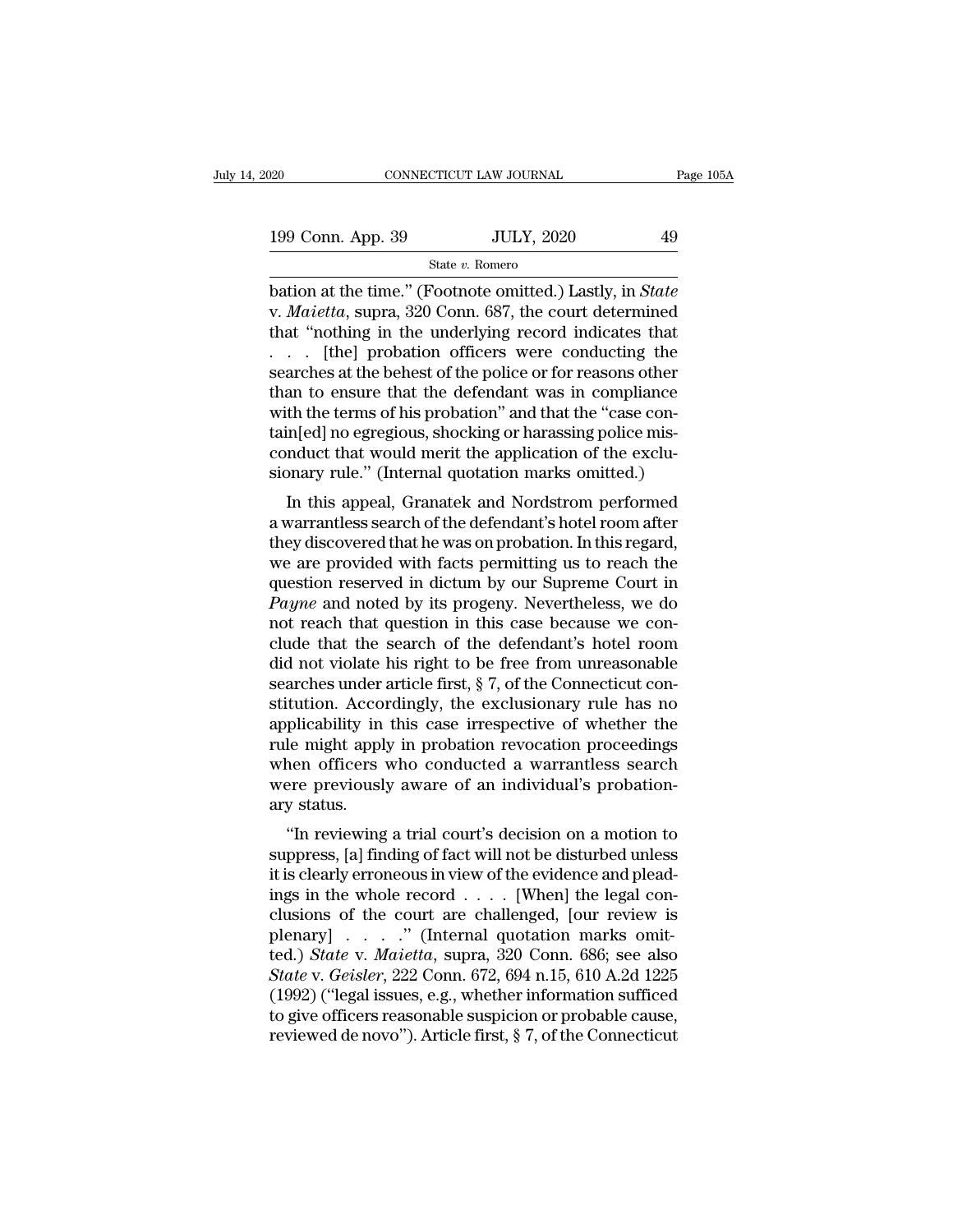| jΑ | CONNECTICUT LAW JOURNAL              |                   | July 14, 2020 |
|----|--------------------------------------|-------------------|---------------|
| 50 |                                      |                   |               |
|    | <b>JULY, 2020</b><br>State v. Romero | 199 Conn. App. 39 |               |

CONNECTICUT LAW JOURNAL July 14, 2020<br>
State v. Romero<br>
Constitution provides: ''The people shall be secure in<br>
their persons, houses, papers and possessions from<br>
their persons, houses, papers and possessions from  $_{\text{total}}$   $_{\text{total}}$   $_{\text{total}}$   $_{\text{total}}$   $_{\text{total}}$   $_{\text{total}}$   $_{\text{total}}$   $_{\text{total}}$   $_{\text{total}}$   $_{\text{total}}$   $_{\text{total}}$   $_{\text{total}}$   $_{\text{total}}$   $_{\text{total}}$   $_{\text{total}}$   $_{\text{total}}$   $_{\text{total}}$   $_{\text{total}}$   $_{\text{total}}$   $_{\text{total}}$   $_{\text{total}}$   $_{\text{total}}$   $_{\text{total}}$   $_{\text{total}}$   $_{\text{$  $199$  Conn. App. 39<br>
State v. Romero<br>
State v. Romero<br>
constitution provides: "The people shall be secure in<br>
their persons, houses, papers and possessions from<br>
unreasonable searches or seizures; and no warrant<br>
to searc  $_{\text{State }v. \text{ Romero}}$ <br>  $_{\text{state }v. \text{ Romero}}$ <br>  $_{\text{constitution} \text{ provides: }}$  "The people shall be secure in<br>
their persons, houses, papers and possessions from<br>
unreasonable searches or seizures; and no warrant<br>
to search any place, or to seiz State v. Romero<br>
State v. Romero<br>
constitution provides: "The people shall be secure in<br>
their persons, houses, papers and possessions from<br>
unreasonable searches or seizures; and no warrant<br>
to search any place, or to se State v. Romero<br>
constitution provides: "The people shall be secure in<br>
their persons, houses, papers and possessions from<br>
unreasonable searches or seizures; and no warrant<br>
to search any place, or to seize any persons o affirmation."<sup>7</sup> "[T]he exclusionary rule bars the governrovides: "The people shall be secure in<br>, houses, papers and possessions from<br>searches or seizures; and no warrant<br>place, or to seize any persons or things,<br>thout describing them as nearly as may<br>ut probable cause supporte their persons, houses, papers and possessions from<br>unreasonable searches or seizures; and no warrant<br>to search any place, or to seize any persons or things,<br>shall issue without describing them as nearly as may<br>be, nor with unreasonable searches or seizures; and no warrant<br>to search any place, or to seize any persons or things,<br>shall issue without describing them as nearly as may<br>be, nor without probable cause supported by oath or<br>affirmation to search any place, or to seize any persons or things,<br>shall issue without describing them as nearly as may<br>be, nor without probable cause supported by oath or<br>affirmation."<sup>7</sup> "[T]he exclusionary rule bars the govern-<br>m shall issue without describing them as nearly as may<br>be, nor without probable cause supported by oath or<br>affirmation."<sup>7</sup> "[T]he exclusionary rule bars the govern-<br>ment from introducing at trial evidence obtained *in*<br>vio be, nor without probable cause supported by oath or<br>affirmation."<sup>7</sup> "[T]he exclusionary rule bars the govern-<br>ment from introducing at trial evidence obtained *in*<br>violation of the fourth amendment to the United States<br>c affirmation."<sup>7</sup> "[T]he exclusionary rule bars the government from introducing at trial evidence obtained *in violation of* the fourth amendment to the United States constitution.... The rule applies to evidence that is ment from introducing at trial evidence obtained in *violation of* the fourth amendment to the United States constitution. . . . The rule applies to evidence that is derived from unlawful government conduct, which is comm *violation of* the fourth amendment to the United States<br>constitution. . . . The rule applies to evidence that is<br>derived from unlawful government conduct, which is<br>commonly referred to as the fruit of the poisonous tree<br> constitution. . . . The rule applies to evidence that is<br>derived from unlawful government conduct, which is<br>commonly referred to as the fruit of the poisonous tree<br> $\dots$  has *State v. Dukes*, 209 Conn. 98, 115, 547 A.2d<br>10 derived from unlawful government conduct, which is<br>commonly referred to as the fruit of the poisonous tree<br> $\ldots$  in State v. Dukes, 209 Conn. 98, 115, 547 A.2d<br>10 (1988), [our Supreme Court] concluded that article<br>first, commonly referred to as the fruit of the poisonous tree<br>
..... In *State* v. *Dukes*, 209 Conn. 98, 115, 547 A.2d<br>
10 (1988), [our Supreme Court] concluded that article<br>
first, § 7, of the Connecticut constitution similarl .... In *State* v. *Dukes*, 209 Conn. 98, 115, 547 A.2d 10 (1988), [our Supreme Court] concluded that article first, § 7, of the Connecticut constitution similarly requires the exclusion of *unlawfully seized* evidence." ( 10 (1988), [our Supreme Court] concl<br>first, § 7, of the Connecticut const<br>requires the exclusion of *unlawfully s*<br>(Citations omitted; emphasis added; in<br>marks omitted.) *State* v. *Brocuglio*, 264<br>87, 826 A.2d 145 (2003) st,  $\frac{8}{7}$ , or the Connecticut constitution similarly<br>quires the exclusion of *unlawfully seized* evidence."<br>itations omitted.) *State v. Brocuglio*, 264 Conn. 778, 786–<br>, 826 A.2d 145 (2003). Thus, if a search is lawf requires the exclusion of *uniduryally seized* evidence.<br>
(Citations omitted; emphasis added; internal quotation<br>
marks omitted.) *State* v. *Brocuglio*, 264 Conn. 778, 786–<br>
87, 826 A.2d 145 (2003). Thus, if a search is l

(Citations omitted; emphasis added; internal quotation<br>marks omitted.) *State v. Brocuglio*, 264 Conn. 778, 786–<br>87, 826 A.2d 145 (2003). Thus, if a search is lawful, the<br>exclusionary rule will not apply.<br>The defendant ar marks omitted.) *State v. Brocugtio*, 204 Conn. 778, 780–87, 826 A.2d 145 (2003). Thus, if a search is lawful, the exclusionary rule will not apply.<br>The defendant argues that because the search of his hotel room was condu 87, 820 A.2d 149 (2003). Thus, if a search is law<br>exclusionary rule will not apply.<br>The defendant argues that because the sear<br>hotel room was conducted without a warrant, j<br>cause and exigent circumstances, or consen<br>uncon otel room was conducted without a warrant, probable<br>ause and exigent circumstances, or consent, it was<br>nconstitutional under article first, § 7, of the Connecti-<br>t constitution.<sup>8</sup> We are unpersuaded.<sup>9</sup><br><sup>7</sup>The fourth amen cause and exigent circumstances, or consent, it was<br>unconstitutional under article first, § 7, of the Connecticut constitution.<sup>8</sup> We are unpersuaded.<sup>9</sup><br><sup>7</sup>The fourth amendment to the United States constitution provides

cut constitution.<sup>8</sup> We are unpersuaded.<sup>9</sup><br>The fourth amendment to the United States constitution provides individuals with similar protections. See footnote 5 of this opinion.<br><sup>8</sup> On appeal, the defendant does not claim The fourth amendment to the United States constitution provides individuals with similar protections. See footnote 5 of this opinion.<br>
<sup>8</sup> On appeal, the defendant does not claim that the search of the hotel room was unla <sup>7</sup> The fourth amendment to the United States constitution provides individuals with similar protections. See footnote 5 of this opinion.<br><sup>8</sup> On appeal, the defendant does not claim that the search of the hotel room was u viduals with similar protections. See footnote 5 of this opinion.<br><sup>8</sup> On appeal, the defendant does not claim that the search of the hotel room was unlawful under the fourth amendment to the United States constitution. In <sup>8</sup> On appeal, the defendant does not claim that the search of the hotel room was unlawful under the fourth amendment to the United States constitution. In addition, the defendant does not claim that the stop of the van w because the search of the defendant desired in that the stop of the van was unconstitutional under either the fourth amendment to the United States constitution or article first,  $\S$  7, of the Connecticut constitution. Ac

was unconstitutional under either the fourth amendment to the United States<br>constitution or article first, § 7, of the Connecticut constitution. Accordingly,<br>we do not consider those issues.<br><sup>9</sup> On appeal, the state does constitution or article first,  $\S$  7, of the Connecticut constitution. Accordingly, we do not consider those issues.<br>
<sup>9</sup> On appeal, the state does not argue that the judgment should be affirmed because the search of the we do not consider those issues.<br><sup>9</sup> On appeal, the state does not argue that the judgment should be affirmed because the search of the defendant's hotel room was constitutional. The defendant does, however, claim that the  $^\circ$  On appeal, the state does not argue that the judgment should be affirmed because the search of the defendant's hotel room was constitutional. The defendant does, however, claim that the search of his hotel room was u because the search of the defendant's hotel room was constitutional. The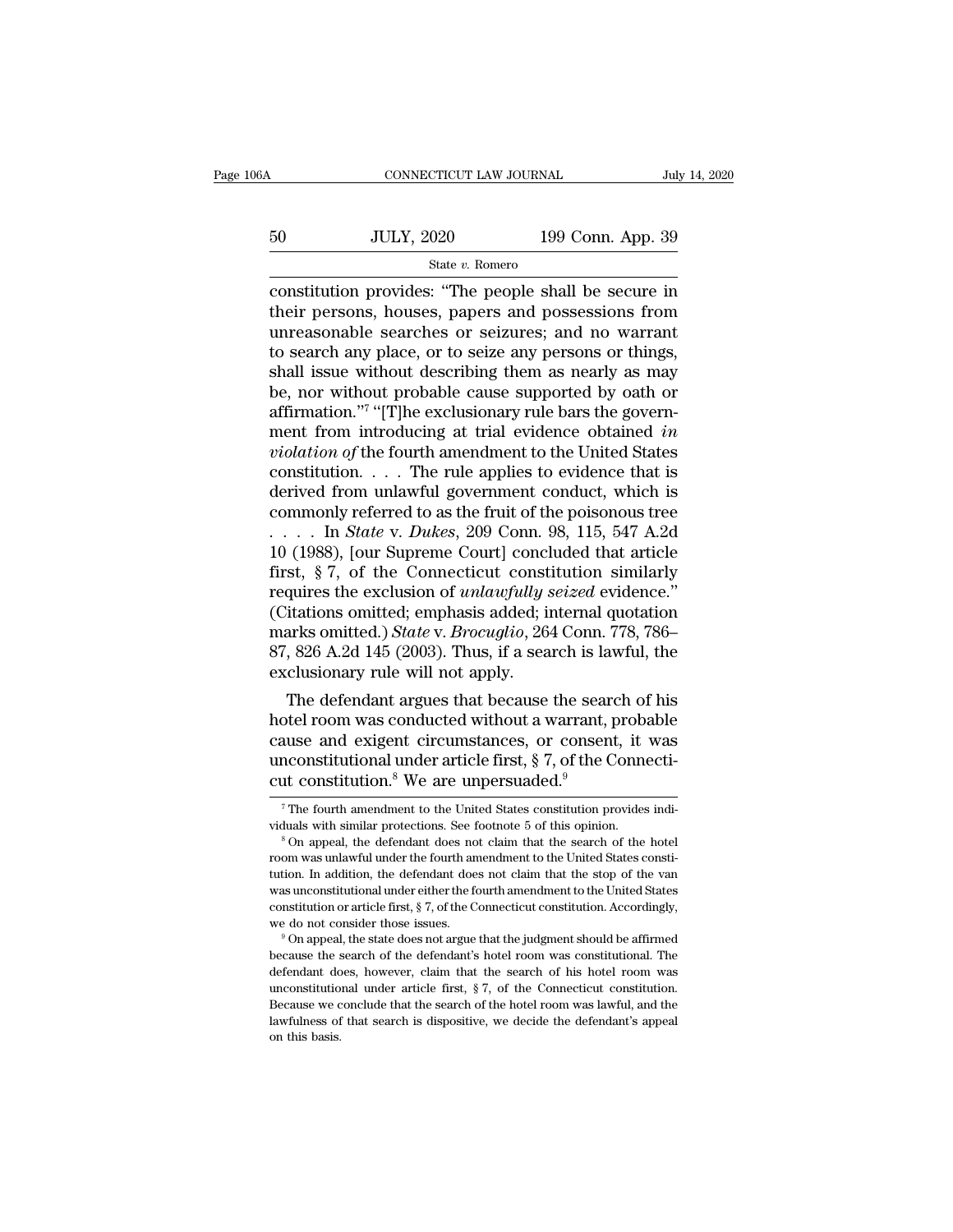## State *v.* Romero

CONNECTICUT LAW JOURNAL Page 10<br>
9 Conn. App. 39 JULY, 2020 51<br>
State v. Romero<br>
In *United States* v. *Knights*, 534 U.S. 112, 114, 122 S.<br>
587, 151 L. Ed. 2d 497 (2001), the Supreme Court<br>
coided whether a search of a de 199 Conn. App. 39 JULY, 2020 51<br>
State v. Romero<br>
In United States v. Knights, 534 U.S. 112, 114, 122 S.<br>
Ct. 587, 151 L. Ed. 2d 497 (2001), the Supreme Court<br>
decided whether a search of a defendant pursuant to<br>
a search 199 Conn. App. 39 JULY, 2020 51<br>
State v. Romero<br>
In *United States v. Knights*, 534 U.S. 112, 114, 122 S.<br>
Ct. 587, 151 L. Ed. 2d 497 (2001), the Supreme Court<br>
decided whether a search of a defendant pursuant to<br>
a sear 199 Conn. App. 39 JULY, 2020 51<br>
State v. Romero<br>
In *United States v. Knights*, 534 U.S. 112, 114, 122 S.<br>
Ct. 587, 151 L. Ed. 2d 497 (2001), the Supreme Court<br>
decided whether a search of a defendant pursuant to<br>
a sear 199 Conn. App. 39 JULY, 2020 51<br>
State v. Romero<br>
In *United States v. Knights*, 534 U.S. 112, 114, 122 S.<br>
Ct. 587, 151 L. Ed. 2d 497 (2001), the Supreme Court<br>
decided whether a search of a defendant pursuant to<br>
a sear State v. Komero<br>In United States v. Knights, 534 U.S. 112, 114, 122 S.<br>Ct. 587, 151 L. Ed. 2d 497 (2001), the Supreme Court<br>decided whether a search of a defendant pursuant to<br>a search condition of his probation,<sup>10</sup> and In *United States* v. *Knights*, 534 U.S. 112, 114, 122 S.<br>Ct. 587, 151 L. Ed. 2d 497 (2001), the Supreme Court<br>decided whether a search of a defendant pursuant to<br>a search condition of his probation,<sup>10</sup> and supported<br>by Ct. 587, 151 L. Ed. 2d 497 (2001), the Supreme Court<br>decided whether a search of a defendant pursuant to<br>a search condition of his probation,<sup>10</sup> and supported<br>by reasonable suspicion, satisfied the fourth amend-<br>ment. Th decided whether a search of a defendant pursuant to<br>a search condition of his probation,<sup>10</sup> and supported<br>by reasonable suspicion, satisfied the fourth amend-<br>ment. The court noted that neither the terms of the<br>defendant' a search condition of his probation,<sup>10</sup> and supported<br>by reasonable suspicion, satisfied the fourth amend-<br>ment. The court noted that neither the terms of the<br>defendant's probation search condition nor the fourth<br>amendmen by reasonable suspicion, satisfied the fourth amendment. The court noted that neither the terms of the defendant's probation search condition nor the fourth amendment limited permissible searches pursuant to that condition ment. The court noted that neither the terms of the<br>defendant's probation search condition nor the fourth<br>amendment limited permissible searches pursuant to<br>that condition to those with probationary, rather than<br>investigat defendant's probation search condition nor the fourth<br>amendment limited permissible searches pursuant to<br>that condition to those with probationary, rather than<br>investigatory, purposes. Id., 116–18. The court further<br>refrai amendment limited permissible searches pursuant to<br>that condition to those with probationary, rather than<br>investigatory, purposes. Id., 116–18. The court further<br>refrained from determining whether the defendant's<br>"acceptan that condition to those with probationary, rather than<br>investigatory, purposes. Id., 116–18. The court further<br>refrained from determining whether the defendant's<br>"acceptance of the search condition constituted con-<br>sent . investigatory, purposes. Id., 116–18. The court further<br>refrained from determining whether the defendant's<br>"acceptance of the search condition constituted con-<br>sent . . . of a complete waiver of his [f]ourth [a]mend-<br>ment refrained from determining whether the defendant's<br>"acceptance of the search condition constituted consent . . . of a complete waiver of his [f]ourth [a]mend-<br>ment rights  $\ldots$  because [it] conclude[d] that the<br>search of "acceptance of the search condition constituted consent . . . of a complete waiver of his [f]ourth [a]mendment rights  $\ldots$  because [it] conclude[d] that the search of [the defendant] was reasonable under [the] general [f sent . . . of a complete waiver of his [f]ourth [a]mend-<br>ment rights . . . because [it] conclude[d] that the<br>search of [the defendant] was reasonable under [the]<br>general [f]ourth [a]mendment approach of examining<br>the total ment rights . . . because [it] conclude[d] that the<br>search of [the defendant] was reasonable under [the]<br>general [f]ourth [a]mendment approach of examining<br>the totality of the circumstances . . . with the proba-<br>tion sear search of [the defendant] was reasonable under [the]<br>general [f]ourth [a]mendment approach of examining<br>the totality of the circumstances . . . with the proba-<br>tion search condition being a salient circumstance."<br>(Citation general [f]ourth [a]mendment approach of examining<br>the totality of the circumstances . . . with the proba-<br>tion search condition being a salient circumstance."<br>(Citation omitted; internal quotation mark omitted.) Id.,<br>118. the totality of the circumstances . . . with the probation search condition being a salient circumstance."<br>(Citation omitted; internal quotation mark omitted.) Id.,<br>118. The court then considered the reasonableness of<br>the tion search condition being a salient circumstance."<br>(Citation omitted; internal quotation mark omitted.) Id.,<br>118. The court then considered the reasonableness of<br>the search "by assessing, on the one hand, the degree<br>to w (Citation omitted; internal quotation mark omitt<br>118. The court then considered the reasonable<br>the search "by assessing, on the one hand, the<br>to which it intrudes upon an individual's priva<br>on the other, the degree to whic S. The court then considered the reasonable<br>hess of e search "by assessing, on the one hand, the degree<br>which it intrudes upon an individual's privacy and,<br>the other, the degree to which it is needed for the<br>omotion of leg the search by assessing, on the one hand, the degree<br>to which it intrudes upon an individual's privacy and,<br>on the other, the degree to which it is needed for the<br>promotion of legitimate governmental interests." (Inter-<br>na

to which it intridues upon an individual s privacy and,<br>on the other, the degree to which it is needed for the<br>promotion of legitimate governmental interests." (Inter-<br>nal quotation marks omitted.) Id., 118–19.<br>According t on the other, the degree to which it is heeded for the<br>promotion of legitimate governmental interests." (Inter-<br>nal quotation marks omitted.) Id., 118–19.<br>According to the court, the government's legitimate<br>interests were promotion of regulariate governmental interests. (inter-<br>nal quotation marks omitted.) Id., 118–19.<br>According to the court, the government's legitimate<br>interests were the rehabilitation of the defendant and<br>the protection hare quotation marks onlitted.) Id., 116–19.<br>
According to the court, the government's legitimate<br>
interests were the rehabilitation of the defendant and<br>
the protection of society from his commission of future<br>
criminal v According to the court, the government's legitimate<br>interests were the rehabilitation of the defendant and<br>the protection of society from his commission of future<br>criminal violations. Id., 119–20. With respect to the sec-The probation conditions. Id.,  $119-20$ . With respect to the sec-<br>nd interest, the court stated that "it must be remem-<br>ered that the very assumption of the institution of<br>robation is that the probationer is more likely t ond interest, the court stated that "it must be remem-<br>bered that the very assumption of the institution of<br>probation is that the probationer is more likely than the<br><sup>10</sup> The probation condition, agreed to by the defendan

bered that the very assumption of the institution of probation is that the probationer is more likely than the  $\frac{10 \text{ T}}{10 \text{ T}}$  The probation condition, agreed to by the defendant, provided that he would "[s]ubmit his probation is that the probationer is more likely than the<br>probation is that the probationer is more likely than the<br>would "[s]ubmit his . . . person, property, place of residence, vehicle, per-<br>sonal effects, to search at probation is that the probationer is more intery than the<br><sup>10</sup> The probation condition, agreed to by the defendant, provided that he<br>would "[s]ubmit his . . . person, property, place of residence, vehicle, per-<br>sonal effec <sup>10</sup> The prob<br>would "[s]ub<br>sonal effects,<br>of arrest or r<br>officer." (Inte<br>534 U.S. 114.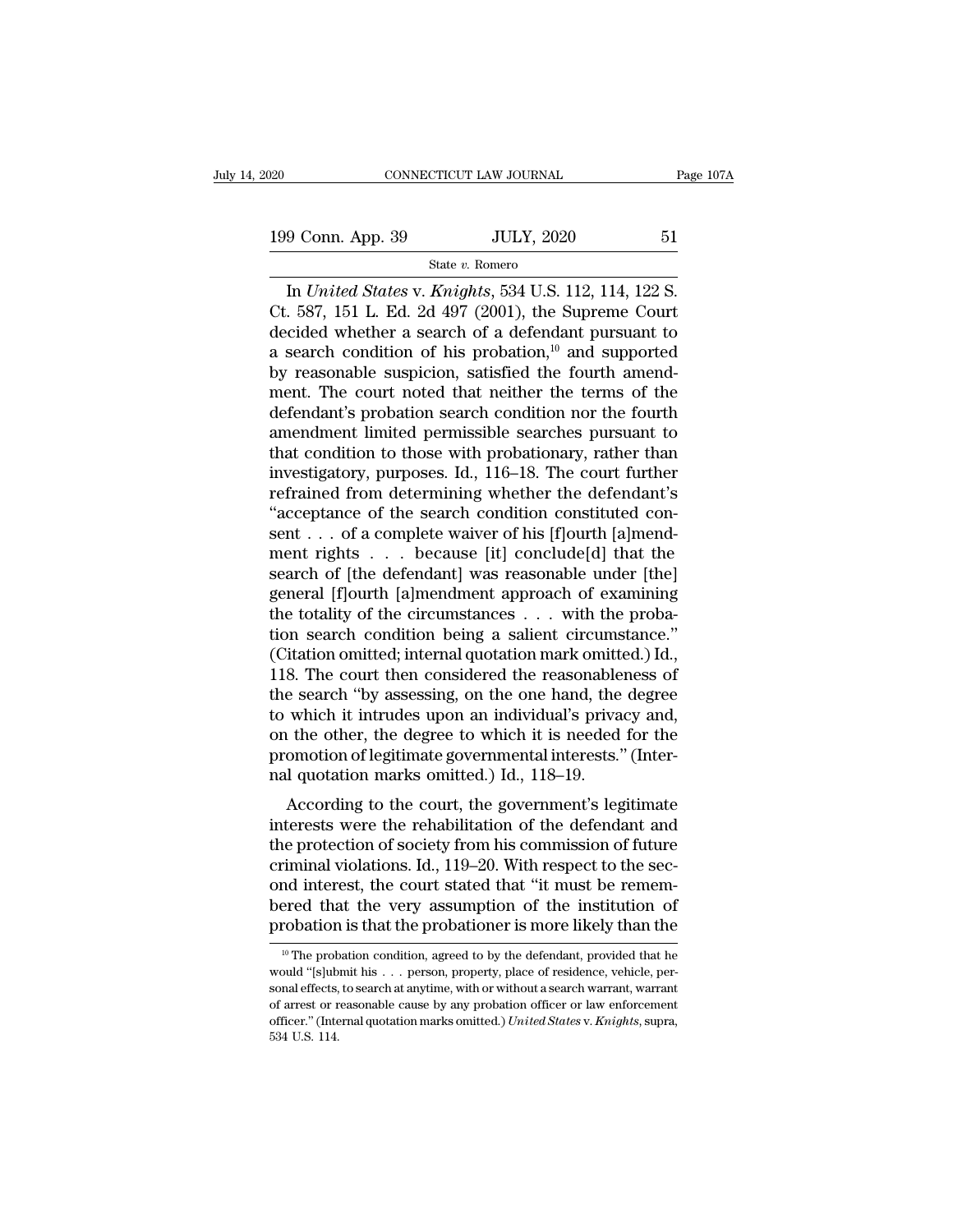# CONNECTICUT LAW JOURNAL July 14, 2020<br>52 JULY, 2020 199 Conn. App. 39<br>54te v. Romero State *v.* Romero

CONNECTICUT LAW JOURNAL July 14, 2020<br>
State v. Romero<br>
State v. Romero<br>
Cordinary citizen to violate the law.'' (Internal quotation<br>
marks omitted.) Id., 120. Therefore, the search condition of probation advanced the gove  $52$  JULY, 2020 199 Conn. App. 39<br>  $52$  State v. Romero<br>
ordinary citizen to violate the law." (Internal quotation<br>
marks omitted.) Id., 120. Therefore, the search condi-<br>
tion of probation advanced the government's inter 52 JULY, 2020 199 Conn. App. 39<br>
State v. Romero<br>
ordinary citizen to violate the law." (Internal quotation<br>
marks omitted.) Id., 120. Therefore, the search condi-<br>
tion of probation advanced the government's interests,<br>  $52$  JULY, 2020 199 Conn. App. 39<br>  $\frac{32}{199}$  Conn. App. 39<br>
ordinary citizen to violate the law." (Internal quotation<br>
marks omitted.) Id., 120. Therefore, the search condi-<br>
tion of probation advanced the government's State v. Romero<br>
ordinary citizen to violate the law." (Internal quotation<br>
marks omitted.) Id., 120. Therefore, the search condi-<br>
tion of probation advanced the government's interests,<br>
while diminishing the defendant's state v. Romero<br>
ordinary citizen to violate the law." (Internal quotation<br>
marks omitted.) Id., 120. Therefore, the search condi-<br>
tion of probation advanced the government's interests,<br>
while diminishing the defendant's ordinary citizen to violate the law." (Internal quotation marks omitted.) Id., 120. Therefore, the search condition of probation advanced the government's interests, while diminishing the defendant's reasonable expectation marks omitted.) Id., 120. Therefore, the search condition of probation advanced the government's interests,<br>while diminishing the defendant's reasonable expectation of privacy. Id., 119–20. The court held "that the<br>balance tion of probation advanced the government's interests,<br>while diminishing the defendant's reasonable expec-<br>tation of privacy. Id., 119–20. The court held "that the<br>balance of these considerations require[d] no more than<br>re while diminishing the defendant's reasonable expectation of privacy. Id., 119–20. The court held "that the balance of these considerations require[d] no more than reasonable suspicion to conduct a search of [the defendant' tation of privacy. Id., 119–20. The court held "that the balance of these considerations require[d] no more than reasonable suspicion to conduct a search of [the defendant's] house." Id., 121. Moreover, the court concluded balance of these considerations require[d] no more than<br>reasonable suspicion to conduct a search of [the defen-<br>dant's] house." Id., 121. Moreover, the court concluded<br>that the warrant requirement was unnecessary under<br>the reasonable suspicion to conduct a search of [the defen-<br>dant's] house." Id., 121. Moreover, the court concluded<br>that the warrant requirement was unnecessary under<br>the circumstances. Id. Thus, "[w]hen an officer has rea-<br>so dant's] house." Id., 121. Moreover, the court concluded<br>that the warrant requirement was unnecessary under<br>the circumstances. Id. Thus, "[w]hen an officer has rea-<br>sonable suspicion that a probationer subject to a search<br> that the warrant requirement was unnecessary under<br>the circumstances. Id. Thus, "[w]hen an officer has rea-<br>sonable suspicion that a probationer subject to a search<br>condition is engaged in criminal activity, there is enoug the circumstances. Id. Thus, "[w]hen an officer has reasonable suspicion that a probationer subject to a search<br>condition is engaged in criminal activity, there is enough<br>likelihood that criminal conduct is occurring that sonable suspicion that a probationer subject to a search<br>condition is engaged in criminal activity, there is enough<br>likelihood that criminal conduct is occurring that an<br>intrusion on the probationer's significantly dimini condition is engaged in criminal activity, there is enough<br>likelihood that criminal conduct is occurring that an<br>intrusion on the probationer's significantly diminished<br>privacy interests is reasonable." Id.; see also *Stat* likelihood that criminal conduct is occurring that an<br>intrusion on the probationer's significantly diminished<br>privacy interests is reasonable." Id.; see also *State*<br>v. *Smith*, 207 Conn. 152, 174, 540 A.2d 679 (1988)<br>("Al intrusion on the probationer's significantly diminished<br>privacy interests is reasonable." Id.; see also *State*<br>v. *Smith*, 207 Conn. 152, 174, 540 A.2d 679 (1988)<br>("Although the fourth amendment generally requires a<br>warr privacy interests is reasonable." Id.; see also *State* v. *Smith*, 207 Conn. 152, 174, 540 A.2d 679 (1988) ("Although the fourth amendment generally requires a warrant based on probable cause before a search occurs, excep v. Smith, 207 Conn. 152, 174, 540 A.2d 679 (1988)<br>("Although the fourth amendment generally requires a<br>warrant based on probable cause before a search<br>occurs, exceptions exist to this requirement when a<br>legitimate governm ("Although the fourth amendment generally requires a<br>warrant based on probable cause before a search<br>occurs, exceptions exist to this requirement when a<br>legitimate governmental purpose makes the intrusion<br>into one's priva warrant based on probable cause before a search<br>occurs, exceptions exist to this requirement when a<br>legitimate governmental purpose makes the intrusion<br>into one's privacy reasonable.... This is consistent<br>with the diminish occurs, exceptions exist to this requirement when a<br>legitimate governmental purpose makes the intrusion<br>into one's privacy reasonable. . . . This is consistent<br>with the diminished expectation of privacy that a proba-<br>tion legitimate governmental purpose makes the intrusion<br>into one's privacy reasonable. . . . This is consistent<br>with the diminished expectation of privacy that a proba-<br>tioner, such as this defendant, is to expect in this govinto one's privacy reasonable. . . . This is consistent<br>with the diminished expectation of privacy that a proba-<br>tioner, such as this defendant, is to expect in this gov-<br>ernmental program to normalize his relations with omitted.) nmental program to normalize his relations with soci-<br>
I. The standard required to justify the search here by<br>
probation officer . . . . [is] reasonable suspicion<br>
. . " (Citations omitted; internal quotation marks<br>
nitted ernmental program to normalize his relations with society. The standard required to justify the search here by<br>a probation officer  $\ldots$  [is] reasonable suspicion<br> $\ldots$ . " (Citations omitted; internal quotation marks<br>omit

(2009), the standard required to justify the search here by<br>
a probation officer  $\ldots$  [is] reasonable suspicion<br>  $\ldots$  ." (Citations omitted; internal quotation marks<br>
omitted.)<br>
In *State* v. *Moore*, 112 Conn. App. 569 a probation officer  $\ldots$  [18] reasonable suspicion<br> $\ldots$ ." (Citations omitted; internal quotation marks<br>omitted.)<br>In *State* v. *Moore*, 112 Conn. App. 569, 574–75, 963<br>A.2d 1019, cert. denied, 291 Conn. 905, 967 A.2d 12 the fourth amendment american internal quotation marks<br>
omitted.)<br>
In *State v. Moore*, 112 Conn. App. 569, 574–75, 963<br>
A.2d 1019, cert. denied, 291 Conn. 905, 967 A.2d 1221<br>
(2009), this court held that a warrantless se In *State v. Moore,* 112 Conn. App. 569, 574–75, 963<br>A.2d 1019, cert. denied, 291 Conn. 905, 967 A.2d 1221<br>(2009), this court held that a warrantless search of the<br>apartment of a defendant on probation did not violate<br>the In *State* v. *Moore*, 112 Conn. App. 569, 574–75, 963<br>A.2d 1019, cert. denied, 291 Conn. 905, 967 A.2d 1221<br>(2009), this court held that a warrantless search of the<br>apartment of a defendant on probation did not violate<br>th A.2d 1019, cert. denied, 291 Conn. 905, 967 A.2d 1221 (2009), this court held that a warrantless search of the apartment of a defendant on probation did not violate the fourth amendment to the United States constitution.<br>T (2009), this court held that a warrantless search of the apartment of a defendant on probation did not violate the fourth amendment to the United States constitution.<br>This court stated that "[t]he defendant's terms of prob apartment of a defendant on probation did not violate<br>the fourth amendment to the United States constitution.<br>This court stated that "[t]he defendant's terms of proba-<br>tion required that he refrain from violating any crimi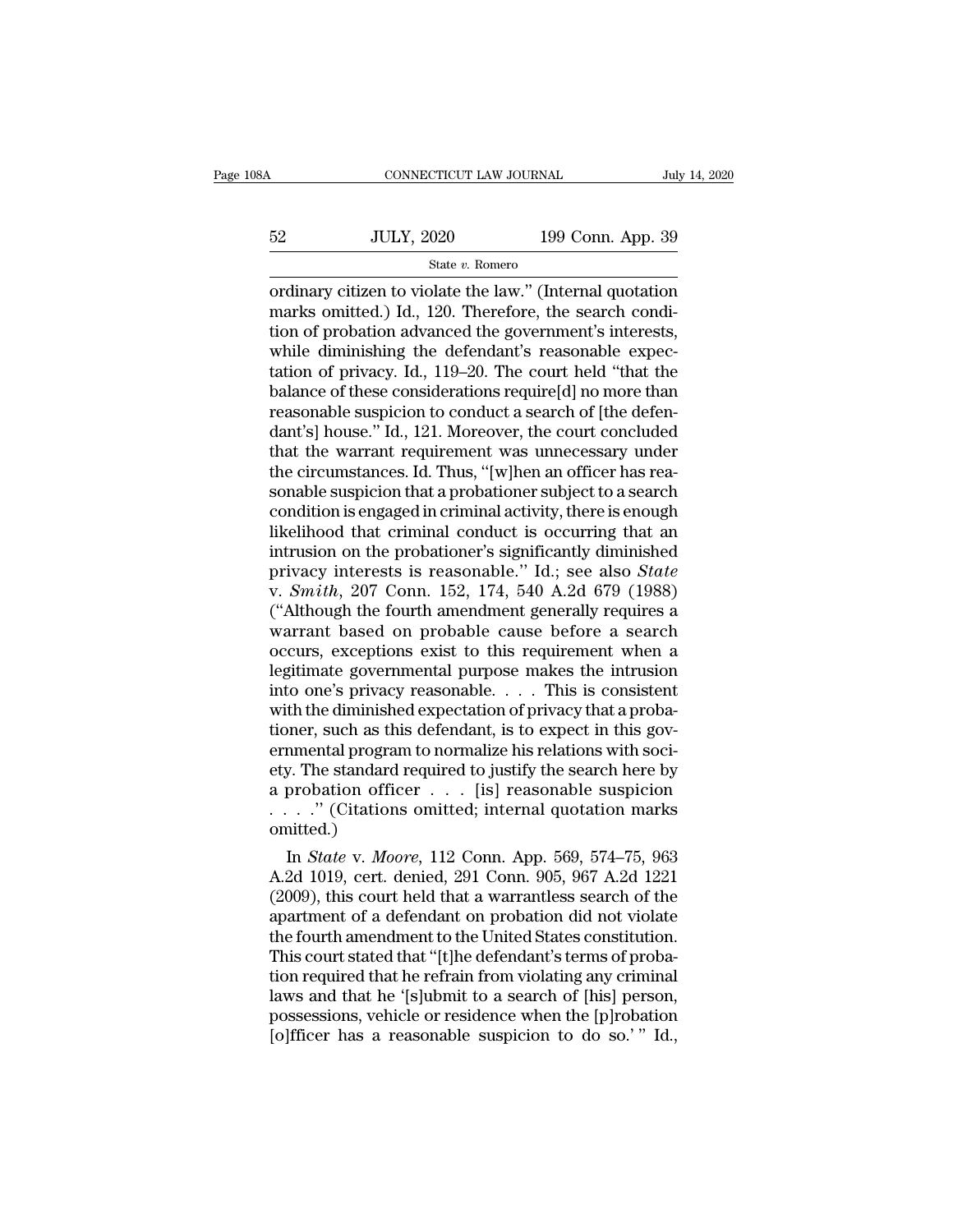## State *v.* Romero

574. Because the defendant's urine tested positive for<br>
574. Because the defendant's urine tested positive for<br>
574. Because the defendant's urine tested positive for<br>
574. Because the defendant's urine tested positive fo 199 Conn. App. 39 JULY, 2020 53<br>
State v. Romero<br>
574. Because the defendant's urine tested positive for<br>
cocaine and marijuana, and a colleague of the defen-<br>
dant's probation officer observed the defendant attempt-<br>
ing 199 Conn. App. 39 JULY, 2020 53<br>
State v. Romero<br>
574. Because the defendant's urine tested positive for<br>
cocaine and marijuana, and a colleague of the defen-<br>
dant's probation officer observed the defendant attempt-<br>
ing 199 Conn. App. 39 JULY, 2020 53<br>
State v. Romero<br>
574. Because the defendant's urine tested positive for<br>
cocaine and marijuana, and a colleague of the defen-<br>
dant's probation officer observed the defendant attempt-<br>
ing **Example 1988** Schiller 1.1 Present in the defendant's urine tested positive for cocaine and marijuana, and a colleague of the defendant's probation officer observed the defendant attempting to hide drug paraphermalia whi State v. Romero<br>
574. Because the defendant's urine tested positive for<br>
cocaine and marijuana, and a colleague of the defen-<br>
dant's probation officer observed the defendant attempt-<br>
ing to hide drug paraphernalia while 574. Because the defendant's urine tested positive for<br>cocaine and marijuana, and a colleague of the defen-<br>dant's probation officer observed the defendant attempt-<br>ing to hide drug paraphermalia while the colleague was<br>pr cocaine and marijuana, and a colleague of the defendant's probation officer observed the defendant attempting to hide drug paraphernalia while the colleague was present in the apartment, this court determined that the defe dant's probation officer observed the defendant attempting to hide drug paraphernalia while the colleague was<br>present in the apartment, this court determined that<br>the defendant's probation officer "had ample basis for<br>a re ing to hide drug paraphernalia while the colleague was<br>present in the apartment, this court determined that<br>the defendant's probation officer "had ample basis for<br>a reasonable suspicion that the defendant had violated<br>the present in the apartment, this court determined that<br>the defendant's probation officer "had ample basis for<br>a reasonable suspicion that the defendant had violated<br>the terms of his probation. The defendant was aware<br>of and the defendant's probation officer "had ample a reasonable suspicion that the defendant had the terms of his probation. The defendant w of and had signed and agreed to the standard his probation that provided that his proba reasonable suspicion that the defendant had violated<br>e terms of his probation. The defendant was aware<br>and had signed and agreed to the standard term of<br>s probation that provided that his probation officer<br>uld search his p the terms of his probation. The defendant was aware<br>of and had signed and agreed to the standard term of<br>his probation that provided that his probation officer<br>could search his premises any time the officer had a<br>reasonab

of and had signed and agreed to the standard term of<br>his probation that provided that his probation officer<br>could search his premises any time the officer had a<br>reasonable suspicion to do so." Id., 575.<br>Although the defend his probation that provided that his probation officer<br>could search his premises any time the officer had a<br>reasonable suspicion to do so." Id., 575.<br>Although the defendant in the present case argues<br>that the search of his could search his premises any time the officer had a<br>reasonable suspicion to do so." Id., 575.<br>Although the defendant in the present case argues<br>that the search of his hotel room violated his rights<br>under the state consti reasonable suspicion to do so." Id., 575.<br>
Although the defendant in the present case argues<br>
that the search of his hotel room violated his rights<br>
under the state constitution, he failed to provide an<br>
independent analy Although the defendant in the present case argues<br>that the search of his hotel room violated his rights<br>under the state constitution, he failed to provide an<br>independent analysis of whether article first, §7, of the<br>Connec under the state constitution, he failed to provide an independent analysis of whether article first,  $\S7$ , of the Connecticut constitution provides probationers with greater protection from warrantless searches than provi independent analysis of whether article first, §7, of the<br>Connecticut constitution provides probationers with<br>greater protection from warrantless searches than pro-<br>vided by the fourth amendment. See *State* v. *Geisler*,<br> Connecticut constitution provides probationers with<br>greater protection from warrantless searches than pro-<br>vided by the fourth amendment. See *State* v. *Geisler*,<br>supra, 222 Conn. 684–85 (setting forth appropriate fac-<br>to greater protection from warrantless searches than pro-<br>vided by the fourth amendment. See *State* v. *Geisler*,<br>supra, 222 Conn. 684–85 (setting forth appropriate fac-<br>tors to address whether "the protections afforded to<br>t vided by the fourth amendment. See *State* v. *Geisler*, supra, 222 Conn. 684–85 (setting forth appropriate factors to address whether "the protections afforded to the citizens of this state by our own constitution go beyo supra, 222 Conn. 684–85 (setting forth appropriate fac-<br>tors to address whether "the protections afforded to<br>the citizens of this state by our own constitution go<br>beyond those provided by the federal constitution, as<br>that tors to address whether "the protections afforded to<br>the citizens of this state by our own constitution go<br>beyond those provided by the federal constitution, as<br>that document has been interpreted by the United States<br>Supre the citizens of this state by our own constitution go<br>beyond those provided by the federal constitution, as<br>that document has been interpreted by the United States<br>Supreme Court" (internal quotation marks omitted)).<br>As suc beyond those provided by the federal constitution, as<br>that document has been interpreted by the United States<br>Supreme Court" (internal quotation marks omitted)).<br>As such, the holdings of *Knights* and *Moore* govern<br>our an tution. preme Court" (internal quotation marks omitted)).<br>
So such, the holdings of *Knights* and *Moore* govern<br>
or analysis of whether the warrantless search of the<br>
fendant's hotel room was unreasonable and, thus, in<br>
olation o As such, the holdings of *Knights* and *Moore* govern<br>our analysis of whether the warrantless search of the<br>defendant's hotel room was unreasonable and, thus, in<br>violation of article first,  $\S7$ , of the Connecticut consti

our analysis of whether the warrantless search of the<br>defendant's hotel room was unreasonable and, thus, in<br>violation of article first, §7, of the Connecticut consti-<br>tution.<br>As in *Moore*, a standard condition of the defe defendant's hotel room was unreasonable and, thus, in<br>violation of article first, §7, of the Connecticut consti-<br>tution.<br>As in *Moore*, a standard condition of the defendant's<br>probation was that he "[s]ubmit to a search of violation of article first, §7, of the Connecticut constitution.<br>
As in *Moore*, a standard condition of the defendant's<br>
probation was that he "[s]ubmit to a search of [his]<br>
person, possessions, vehicle or residence when tution.<br>
As in *Moore*, a standard condition of the defendant's<br>
probation was that he "[s]ubmit to a search of [his]<br>
person, possessions, vehicle or residence when the<br>
[p]robation [o]fficer has a reasonable suspicion to As in *Moore*, a standard condition of the defendant's<br>probation was that he "[s]ubmit to a search of [his]<br>person, possessions, vehicle or residence when the<br>[p]robation [o]fficer has a reasonable suspicion to do<br>so." Se probation was that he "[s]ubmit to a search of [his] person, possessions, vehicle or residence when the [p]robation [o]fficer has a reasonable suspicion to do so." See *State* v. *Moore*, supra, 112 Conn. App. 574. The def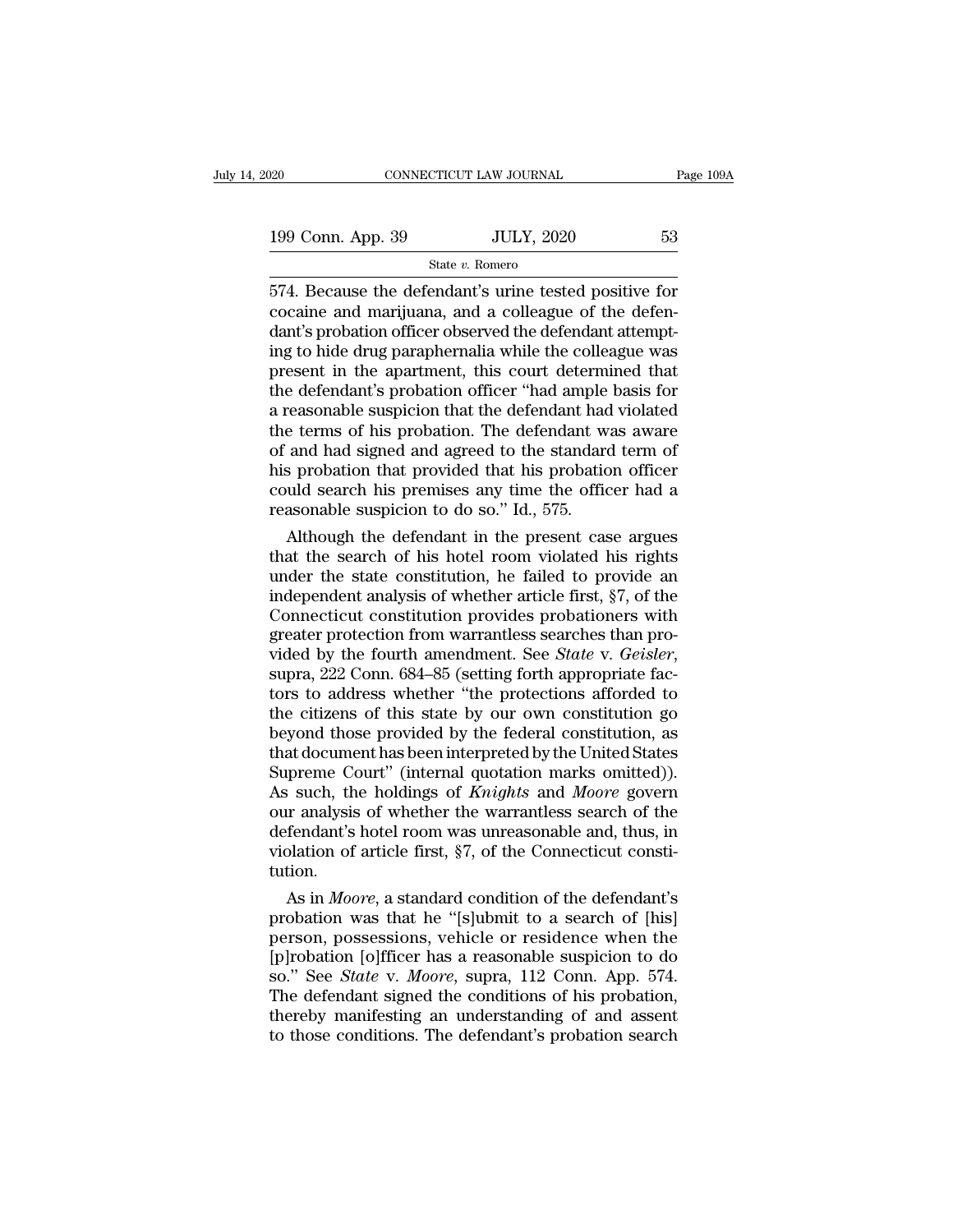# CONNECTICUT LAW JOURNAL July 14, 2020<br>54 JULY, 2020 199 Conn. App. 39<br>5tate v. Romero

## State *v.* Romero

CONNECTICUT LAW JOURNAL<br>
State v. Romero<br>
State v. Romero<br>
Condition diminished his reasonable expectation of pri-<br>
vacy and furthered the state's dual interests in facilitating the defendant's rehabilitation and protectin vacy and furthered the state's dual interests in facilitat- $\frac{\text{54}}{\text{State } v. \text{ Romero}}$  199 Conn. App. 39<br>
condition diminished his reasonable expectation of pri-<br>
vacy and furthered the state's dual interests in facilitating the defendant's rehabilitation and protecting society<br>
fro 54 JULY, 2020 199 Conn. App. 39<br>
<sup>State v. Romero</sup><br>
condition diminished his reasonable expectation of pri-<br>
vacy and furthered the state's dual interests in facilitat-<br>
ing the defendant's rehabilitation and protecting so *State v. Romero*<br>
State *v. Romero*<br>
Condition diminished his reasonable expectation of pri-<br>
vacy and furthered the state's dual interests in facilitat-<br>
ing the defendant's rehabilitation and protecting society<br>
from an condition diminished his reasonable expectation of privacy and furthered the state's dual interests in facilitating the defendant's rehabilitation and protecting society from any future criminal violations by him. See *Uni* vacy and furthered the state's dual interests in facilitating the defendant's rehabilitation and protecting society<br>from any future criminal violations by him. See *United*<br>*States* v. *Knights*, supra, 534 U.S. 119–20; ing the defendant's rehabilitation and protecting society<br>from any future criminal violations by him. See *United*<br>*States* v. *Knights*, supra, 534 U.S. 119–20; *State* v. *Smith*,<br>supra, 207 Conn. 174. Furthermore, there from any future criminal violations by him. See *United*<br>States v. *Knights*, supra, 534 U.S. 119–20; State v. *Smith*,<br>supra, 207 Conn. 174. Furthermore, there is no require-<br>ment in the defendant's probation search condi States v. Knights, supra, 534 U.S. 119–20; State v. Smith,<br>supra, 207 Conn. 174. Furthermore, there is no require-<br>ment in the defendant's probation search condition that<br>a warrant be procured before a search is conducted supra, 207 Conn. 174. Furthermore, there is no requirement in the defendant's probation search condition that<br>a warrant be procured before a search is conducted of<br>his "person, possessions, vehicle or residence  $\ldots$ ."<br>Se ment in the defendant's probation search condition that<br>a warrant be procured before a search is conducted of<br>his "person, possessions, vehicle or residence  $\ldots$ ..."<br>See also *United States* v. *Knights*, supra, 121 (dis a warrant be procured before a search is conducted of<br>his "person, possessions, vehicle or residence  $\ldots$ ."<br>See also *United States* v. *Knights*, supra, 121 (dispens-<br>ing with fourth amendment warrant requirement for<br>se his "person, possessions, vehicle or residence  $\dots$ ."<br>See also *United States* v. *Knights*, supra, 121 (dispensing with fourth amendment warrant requirement for<br>searches of probationers who are subject to search con-<br>dit See also *United States* v. *Knights*, supra, 121 (dispensing with fourth amendment warrant requirement for searches of probationers who are subject to search condition and when there is reasonable suspicion). Accordingly, ing with fourth amendment warrant requirement for<br>searches of probationers who are subject to search con-<br>dition and when there is reasonable suspicion). Accord-<br>ingly, the defendant could reasonably be subjected to<br>a sear searches of probationers who are subject to search condition and when there is reasonable suspicion). Accordingly, the defendant could reasonably be subjected to a search of his residence and possessions when a probation o dition and when there is reasonable suspicion). Accordingly, the defendant could reasonably be subjected to a search of his residence and possessions when a probation officer had reasonable suspicion that he was violating ingly, the defendant could reasonably be subjected to<br>a search of his residence and possessions when a proba-<br>tion officer had reasonable suspicion that he was vio-<br>lating conditions of his probation. "The reasonable sus-<br> a search of his residence and possessions when a probation officer had reasonable suspicion that he was violating conditions of his probation. "The reasonable suspicion standard requires no more than that the authority ac tion officer had reasonable suspicion that he was violating conditions of his probation. "The reasonable suspicion standard requires no more than that the authority acting  $\ldots$  be able to point to specific and articulabl lating conditions of his probation. "The reasonable sus-<br>picion standard requires no more than that the authority<br>acting . . . be able to point to specific and articulable<br>facts that, taken together with rational inference acting  $\ldots$  be able to point to specific and articulable<br>facts that, taken together with rational inferences from<br>those facts, reasonably warrant a belief  $\ldots$  that a con-<br>dition of [probation] has been or is being viol facts that, taken together with rational inferences from<br>those facts, reasonably warrant a belief . . . that a con-<br>dition of [probation] has been or is being violated."<br>(Internal quotation marks omitted.) *State* v. *Moo* those facts, reasonably warrant a be<br>dition of [probation] has been or<br>(Internal quotation marks omitted<br>supra, 112 Conn. App. 574. For the r<br>we conclude that Granatek and No.<br>sufficient reasonable suspicion to co<br>of the d The defendant was observed by Nordstrom leaving the parking of the new method. The defendant Granatek and Nordstorm possessed fficient reasonable suspicion to conduct their search the defendant's hotel room.<br>The defendant (Internal quotation marks omitted.) *State v. Moore*,<br>supra, 112 Conn. App. 574. For the reasons that follow,<br>we conclude that Granatek and Nordstorm possessed<br>sufficient reasonable suspicion to conduct their search<br>of th

supra, 112 Conn. App. 574. For the reasons that follow,<br>we conclude that Granatek and Nordstorm possessed<br>sufficient reasonable suspicion to conduct their search<br>of the defendant's hotel room.<br>The defendant was observed by we conclude that Granatek and Nordstorm possessed<br>sufficient reasonable suspicion to conduct their search<br>of the defendant's hotel room.<br>The defendant was observed by Nordstrom leaving<br>the hotel parking lot, walking throug sumcient reasonable suspicion to conduct their search<br>of the defendant's hotel room.<br>The defendant was observed by Nordstrom leaving<br>the hotel parking lot, walking through a wooded area<br>to the parking lot of the neighborin or the defendant s notel room.<br>
The defendant was observed by Nordstrom leaving<br>
the hotel parking lot, walking through a wooded area<br>
to the parking lot of the neighboring apartments, and<br>
approaching the driver of a van The defendant was observed by Nordstrom leaving<br>the hotel parking lot, walking through a wooded area<br>to the parking lot of the neighboring apartments, and<br>approaching the driver of a van that had just pulled<br>into the parki the hotel parking lot, walking through a wooded area<br>to the parking lot of the neighboring apartments, and<br>approaching the driver of a van that had just pulled<br>into the parking lot. The defendant reached his hand<br>into the to the parking lot of the neighboring apartments, and<br>approaching the driver of a van that had just pulled<br>into the parking lot. The defendant reached his hand<br>into the van 's front driver side window, then entered the<br>van approaching the driver of a van that had just pulled<br>into the parking lot. The defendant reached his hand<br>into the van's front driver side window, then entered the<br>van through the front passenger side door. Nordstrom<br>follo into the parking lot. The defendant reached his hand<br>into the van's front driver side window, then entered the<br>van through the front passenger side door. Nordstrom<br>followed the van after it left the parking lot and drove<br>a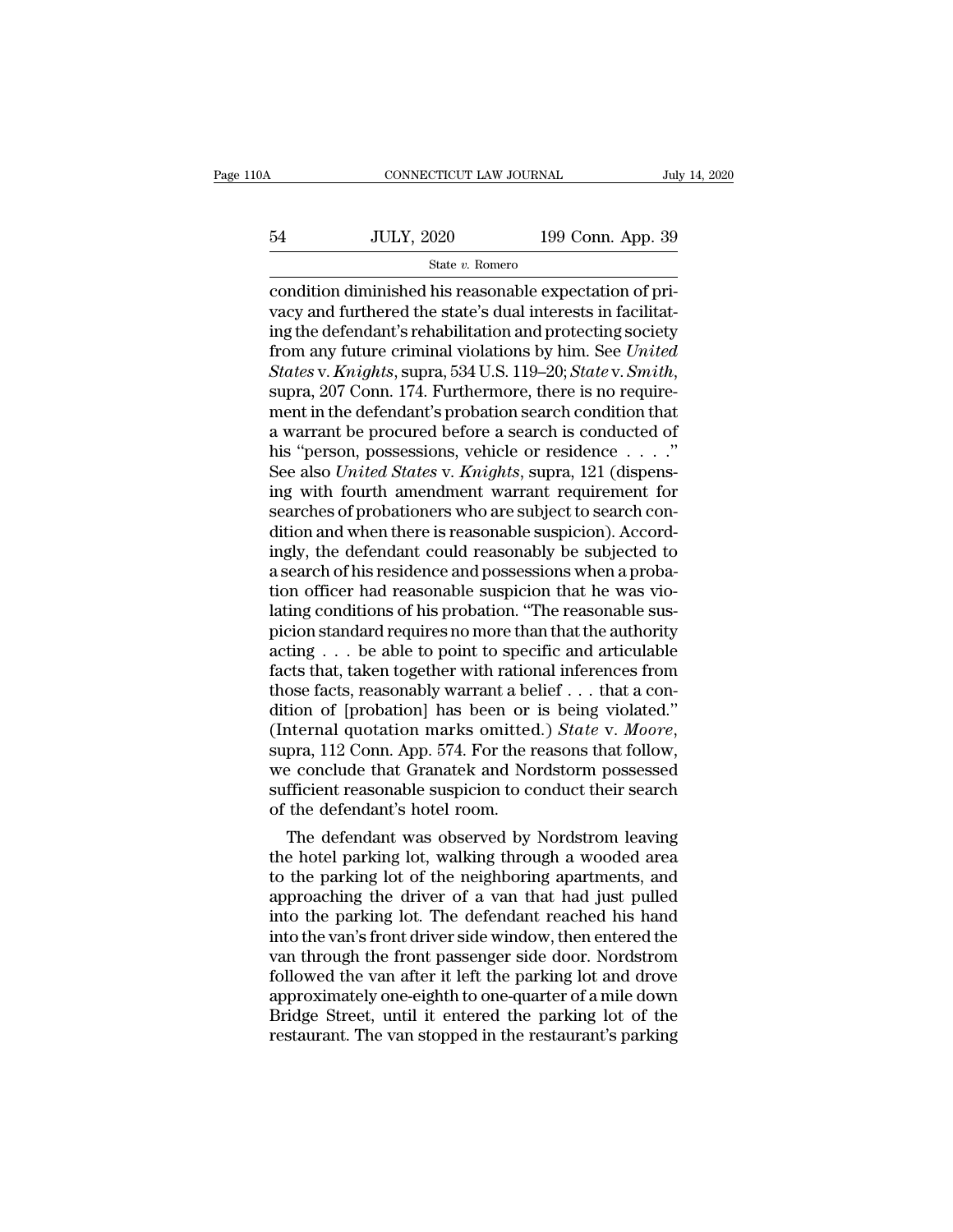199 Conn. App. 39 JULY, 2020 55 State v. Romero

State *v.* Romero

 $\begin{array}{ll}\n 0.20 & \text{COMNETICUT LAW JOURNAL} & \text{Page 111A} \\
 \hline\n 199 \text{ Conn. App. } 39 & \text{JULY, } 2020 & 55 \\
 \hline\n \text{State } v. \text{ Romero} & \text{Dot}. \text{Nordstrom and Belville approached the van to make} \text{identifications of those inside it.<sup>11</sup> The driver of the van, \text{Reserio, was observed visibility, sheking, and hoqinning}\n \end{array}$ 199 Conn. App. 39 JULY, 2020 55<br>
State v. Romero<br>
lot. Nordstrom and Belville approached the van to make<br>
identifications of those inside it.<sup>11</sup> The driver of the van,<br>
Rosario, was observed visibly shaking and beginning 199 Conn. App. 39 JULY, 2020 55<br>
State v. Romero<br>
lot. Nordstrom and Belville approached the van to make<br>
identifications of those inside it.<sup>11</sup> The driver of the van,<br>
Rosario, was observed visibly shaking and beginning 199 Conn. App. 39 JULY, 2020 55<br>
State v. Romero<br>
lot. Nordstrom and Belville approached the van to make<br>
identifications of those inside it.<sup>11</sup> The driver of the van,<br>
Rosario, was observed visibly shaking and beginning State v. Romero<br>
Iot. Nordstrom and Belville approached the van to make<br>
identifications of those inside it.<sup>11</sup> The driver of the van,<br>
Rosario, was observed visibly shaking and beginning<br>
to cry. A needle and glassine b State v. Romero<br>
lot. Nordstrom and Belville approached the van to make<br>
identifications of those inside it.<sup>11</sup> The driver of the van,<br>
Rosario, was observed visibly shaking and beginning<br>
to cry. A needle and glassine b lot. Nordstrom and Belville approached the van to make<br>identifications of those inside it.<sup>11</sup> The driver of the van,<br>Rosario, was observed visibly shaking and beginning<br>to cry. A needle and glassine baggies were discovere identifications of those inside it.<sup>11</sup> The driver of the van,<br>Rosario, was observed visibly shaking and beginning<br>to cry. A needle and glassine baggies were discovered<br>on Rosario's person. After being asked whether he pur Rosario, was observed visibly shaking and beginning<br>to cry. A needle and glassine baggies were discovered<br>on Rosario's person. After being asked whether he pur-<br>chased the glassine baggies from the defendant, Rosario<br>repli to cry. A needle and glassine baggies were discovered<br>on Rosario's person. After being asked whether he pur-<br>chased the glassine baggies from the defendant, Rosario<br>replied "are you trying to get me killed?" Subsequently,<br> on Rosario's person. After being a<br>chased the glassine baggies from the replied "are you trying to get me k<br>Rosario admitted to purchasing ?<br>The sum of \$50 was found in on<br>pockets, matching the amount of n<br>ted to paying fo assed the glassine baggies from the defendant, Rosario<br>plied "are you trying to get me killed?" Subsequently,<br>bsario admitted to purchasing \$50 worth of heroin.<br>le sum of \$50 was found in one of the defendant's<br>ckets, matc replied "are you trying to get me killed?" Subsequently,<br>Rosario admitted to purchasing \$50 worth of heroin.<br>The sum of \$50 was found in one of the defendant's<br>pockets, matching the amount of money Rosario admit-<br>ted to pa

Rosario admitted to purchasing \$50 worth of heroin.<br>The sum of \$50 was found in one of the defendant's<br>pockets, matching the amount of money Rosario admit-<br>ted to paying for the heroin.<br>A room card key for the hotel was al The sum of \$50 was found in one of the defendant's<br>pockets, matching the amount of money Rosario admit-<br>ted to paying for the heroin.<br>A room card key for the hotel was also found on the<br>defendant, but he denied to Nordstro pockets, matching the amount of money Rosario admitted to paying for the heroin.<br>A room card key for the hotel was also found on the defendant, but he denied to Nordstrom that he was<br>staying there. After Nordstrom learned ted to paying for the heroin.<br>A room card key for the hotel was also found on the<br>defendant, but he denied to Nordstrom that he was<br>staying there. After Nordstrom learned that the defen-<br>dant was on probation, she contacte A room card key for the hotel was also found on the<br>defendant, but he denied to Nordstrom that he was<br>staying there. After Nordstrom learned that the defen-<br>dant was on probation, she contacted Granatek because<br>he was a lo defendant, but he denied to Nordstrom that he was<br>staying there. After Nordstrom learned that the defen-<br>dant was on probation, she contacted Granatek because<br>he was a local probation officer. When Granatek arrived<br>on the staying there. After Nordstrom learned that the defen-<br>dant was on probation, she contacted Granatek because<br>he was a local probation officer. When Granatek arrived<br>on the scene, Nordstrom shared with him the reasons<br>for h dant was on probation, she contacted Granatek because<br>he was a local probation officer. When Granatek arrived<br>on the scene, Nordstrom shared with him the reasons<br>for her stop of the van, and that the defendant was on<br>proba he was a local probation officer. When Granatek arrived<br>on the scene, Nordstrom shared with him the reasons<br>for her stop of the van, and that the defendant was on<br>probation and reported living in Hartford. The defen-<br>dant on the scene, Nordstrom shared with him the reasons<br>for her stop of the van, and that the defendant was on<br>probation and reported living in Hartford. The defen-<br>dant again denied staying at the hotel when he was<br>asked by G for her stop of the van, and that the defendant was on<br>probation and reported living in Hartford. The defen-<br>dant again denied staying at the hotel when he was<br>asked by Granatek. Because the defendant had a hotel<br>key card probation and reported living in Hartford. The defendant again denied staying at the hotel when he was asked by Granatek. Because the defendant had a hotel<br>key card and had been observed by both Granatek and<br>Nordstrom outs dant again denied staying at the hotel when he was<br>asked by Granatek. Because the defendant had a hotel<br>key card and had been observed by both Granatek and<br>Nordstrom outside the hotel multiple times prior to<br>March 17, 2017 asked by Granatek. Because the defendant had a hotel<br>key card and had been observed by both Granatek and<br>Nordstrom outside the hotel multiple times prior to<br>March 17, 2017, Granatek reasonably suspected that the<br>defendant key card and had been observed by both Granatek and<br>Nordstrom outside the hotel multiple times prior to<br>March 17, 2017, Granatek reasonably suspected that the<br>defendant was being deceitful when he denied staying<br>at the hot Nordstrom outside the hotel multiple times prior to<br>March 17, 2017, Granatek reasonably suspected that the<br>defendant was being deceitful when he denied staying<br>at the hotel. The defendant was transported to the hotel,<br>wher March 17, 2017, Granatek reasonably suspected that the<br>defendant was being deceitful when he denied staying<br>at the hotel. The defendant was transported to the hotel,<br>where Granatek and Nordstrom inquired of the front<br>desk here Granatek and Nordstrom inquired of the front<br>esk clerk whether the defendant was staying at the<br>otel. The clerk stated that the defendant had been<br>aying at the hotel with Estrella.<sup>12</sup> Granatek went to<br><sup>11</sup> On appeal, desk clerk whether the defendant was staying at the hotel. The clerk stated that the defendant had been staying at the hotel with Estrella.<sup>12</sup> Granatek went to  $\frac{10}{10}$  on appeal, the defendant does not challenge the the defendant is defended to the defendant had been staying at the hotel. The clerk stated that the defendant had been staying at the hotel with Estrella.<sup>12</sup> Granatek went to  $\frac{1}{10}$  on appeal, the defendant does not

staying at the hotel with Estrella.<sup>12</sup> Granatek went to<br>
<sup>11</sup> On appeal, the defendant does not challenge the legality of the stop of<br>
the van and, therefore, we do not consider that issue. See footnote 8 of<br>
this opinio <sup>11</sup> On appeal, the defendant does not challenge the legality of the stop of the van and, therefore, we do not consider that issue. See footnote 8 of this opinion.<br><sup>12</sup> The defendant's conditions of probation do not defin <sup>11</sup> On appeal, the detendant does not challenge the legality of the stop of the van and, therefore, we do not consider that issue. See footnote 8 of this opinion.<br><sup>12</sup> The defendant's conditions of probation do not defin the van and, therefore, we do not consider that issue. See foothote 8 of<br>this opinion.<br><sup>12</sup> The defendant's conditions of probation do not define "residence," as<br>that term is used in the search condition. Nonetheless, bec <sup>12</sup> The defendant's conditions of probation do not define "residence," as that term is used in the search condition. Nonetheless, because Nordstrom and Granatek had seen the defendant outside the hotel multiple times befo that term is used in the search condition. Nonetheless, because Nordstrom and Granatek had seen the defendant outside the hotel multiple times before March 17, and the hotel clerk had told Granatek that the defendant was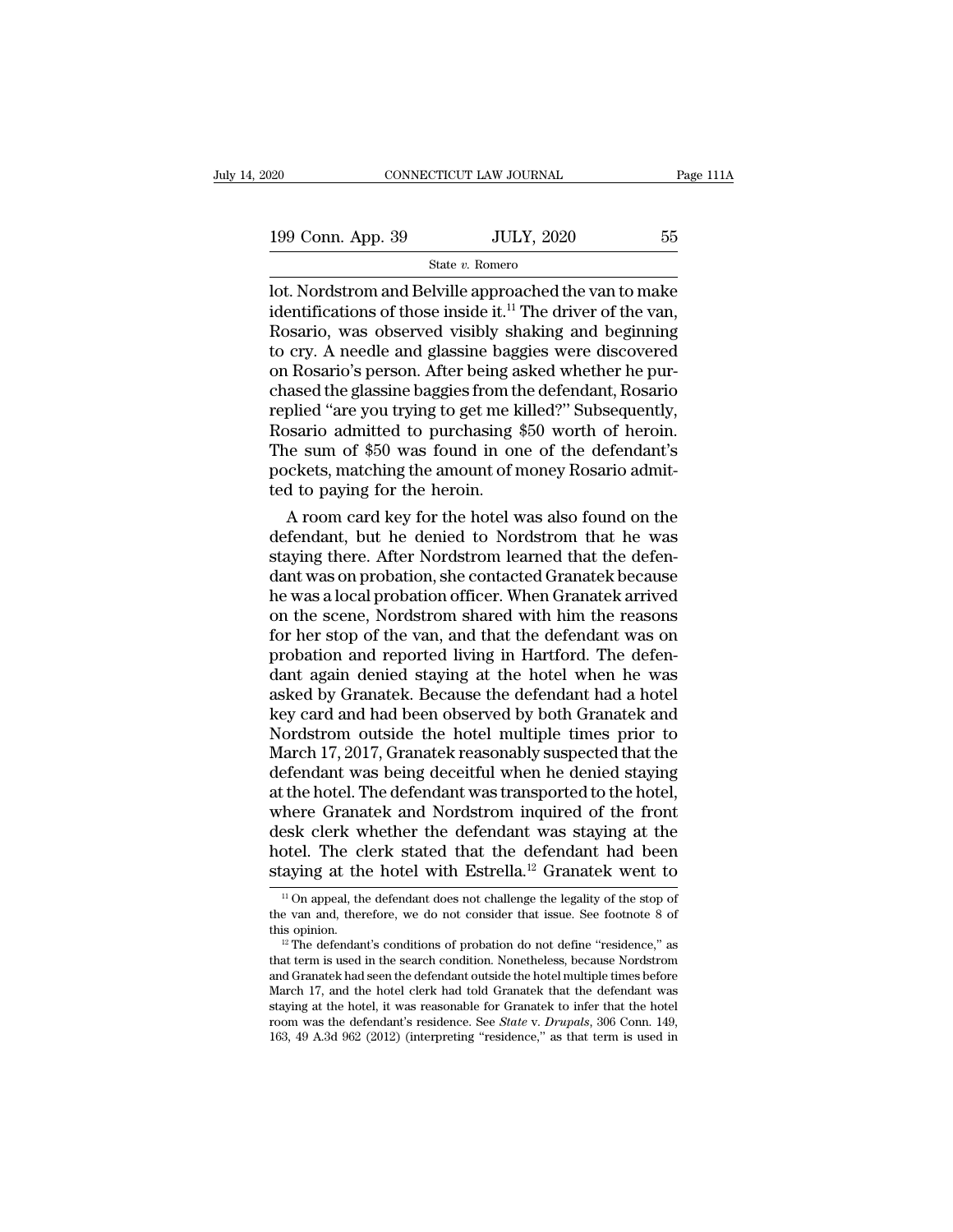| 2Α | CONNECTICUT LAW JOURNAL |                   | July 14, 2020 |
|----|-------------------------|-------------------|---------------|
| 56 | <b>JULY, 2020</b>       | 199 Conn. App. 56 |               |
|    | State $v$ . Lopez       |                   |               |

 $\begin{tabular}{ll} \multicolumn{1}{l}{{\text{conv}{\sf{ECTCUT~Law~JOLRNAL}}}} & \multicolumn{1}{l}{\text{July 14, 2020}}\\ \hline & {\text{State } v.\;{\text{Lopez}}\\ \hline & {\text{State } v.\;{\text{Lopez}}\\ \hline \end{tabular}}$ 56 JULY, 2020 199 Conn. App. 56<br>  $\frac{\text{State } v. \text{ Lopez}}{\text{the defendant's room and performed a production check of the hotel room, with some assistance from Nordstrom.}$ dstrom. JULY, 2020 199 Conn. App. 56<br>  $\frac{\text{State } v. \text{ Lopez}}{\text{Setendant's room and performed a proton check}}$ <br>
the hotel room, with some assistance from Nor-<br>
trom.<br>
In light of the foregoing facts found by the court, it<br>
as reasonable for Granatek and Nordstrom to susp

State  $v$ . Lopez<br>
the defendant's room and performed a probation check<br>
of the hotel room, with some assistance from Nor-<br>
dstrom.<br>
In light of the foregoing facts found by the court, it<br>
was reasonable for Granatek and N the defendant's room and performed a probation check<br>of the hotel room, with some assistance from Nor-<br>dstrom.<br>In light of the foregoing facts found by the court, it<br>was reasonable for Granatek and Nordstrom to suspect<br>tha the defendant stoom and performed a probation check<br>of the hotel room, with some assistance from Nor-<br>dstrom.<br>In light of the foregoing facts found by the court, it<br>was reasonable for Granatek and Nordstrom to suspect<br>that of the hotel room, whil some assistance from Noi-<br>dstrom.<br>In light of the foregoing facts found by the court, it<br>was reasonable for Granatek and Nordstrom to suspect<br>that the defendant was engaged in a sale of narcotics<br>an In light of the foregoing facts found by the court, it<br>was reasonable for Granatek and Nordstrom to suspect<br>that the defendant was engaged in a sale of narcotics<br>and that his hotel room might contain further evidence<br>of su In light of the foregoing facts found by the was reasonable for Granatek and Nordstrom to that the defendant was engaged in a sale of r and that his hotel room might contain further of such criminality. Therefore, the war as reasonable for Grandiek and last the defendant was engaged is d that his hotel room might consuch criminality. Therefore, the defendant's hotel room pundition of his probation was la The judgment is affirmed.<br>In this op In that his hotel room might contain further evide<br>such criminality. Therefore, the warrantless sea<br>the defendant's hotel room pursuant to the sea<br>ndition of his probation was lawful.<sup>13</sup><br>The judgment is affirmed.<br>In this

## dition of his probation was lawful.<sup>13</sup><br>he judgment is affirmed.<br>a this opinion the other judges concurred.<br>STATE OF CONNECTICUT *v*. TREIZY LOPEZ<br>(AC 42146) Firmed.<br>
other judges concu<br>
ECTICUT v. TREIZ<br>
(AC 42146)<br>
J., and Lavine and Beach, STATE OF CONNECTICUT  $v$ . TREIZY LOPEZ<br>(AC 42146)<br>DiPentima, C. J., and Lavine and Beach, Js.

*Syllabus*

CONVICTIVE 1 C. TREADY ECT 1.<br>  $(AC 42146)$ <br>
DiPentima, C. J., and Lavine and Beach, Js.<br>
Syllabus<br>
Convicted, following a jury trial, of attempt to commit robbery in the first<br>
degree and conspiracy to commit robbery in t  $(AC 42140)$ <br>DiPentima, C. J., and Lavine and Beach, Js.<br>Syllabus<br>victed, following a jury trial, of attempt to commit robbery in the first<br>degree and conspiracy to commit robbery in the first degree, the defen-<br>dant appea DiPentima, C. J., and Lavine and Beach, Js.<br>Syllabus<br>victed, following a jury trial, of attempt to commit robbery in the first<br>degree and conspiracy to commit robbery in the first degree, the defen-<br>dant appealed to this c *Syllabus*<br>
size of a stempt to commit robbery in the first<br>
degree and conspiracy to commit robbery in the first degree, the defendant<br>
appealed to this court. *Held* that the defendant could not prevail on<br>
this claim th Convicted, following a jury trial, of attempt to commit robbery in the first degree and conspiracy to commit robbery in the first degree, the defendant appealed to this court. *Held* that the defendant could not prevail o Convicted, following a jury trial, of attempt to commit robbery in the first degree and conspiracy to commit robbery in the first degree, the defendant appealed to this court. *Held* that the defendant could not prevail o

dant appealed to this court. *Held* that the defendant could not prevail on<br>his claim that the trial court improperly admitted uncharged misconduct<br>General Statutes § 54-251 (a), to mean "the act or fact of living in a gi his claim that the trial court improperly admitted uncharged misconduct<br>General Statutes § 54-251 (a), to mean "the act or fact of living in a given<br>place for some time, and . . . does not apply to temporary stays").<br><sup>13</sup> General Statutes § 54-251 (a), to mean "the act or fact of living in a given<br>place for some time, and . . . does not apply to temporary stays").<br><sup>13</sup> The defendant argues that "[r]ather than seek a search warrant to searc General Statutes § 54-251 (a), to mean "the act or fact of living in a given<br>place for some time, and . . . does not apply to temporary stays").<br><sup>13</sup> The defendant argues that "[r]ather than seek a search warrant to searc place for some time, and  $\ldots$  does not apply to temporary stays").<br><sup>13</sup> The defendant argues that "[r]ather than seek a search warrant to search<br>[his] hotel room after discovering that [he] was on probation, the police<br>e <sup>16</sup> The defendant argues that "[r]ather than seek a search warrant to search [his] hotel room after discovering that [he] was on probation, the police enlisted the assistance of . . . Granatek, who was assigned to New Lo [his] hotel room atter discovering that [he] was on probation, the police enlisted the assistance of . . . Granatek, who was assigned to New London county and was not involved in the supervision of [him] in any way." The enlisted the assistance of  $\ldots$  Granatek, who was assigned to New London county and was not involved in the supervision of [him] in any way." The defendant further argues that because Granatek was not his probation offic county and was not involved in the supervision of [him] in any way." The defendant further argues that because Granatek was not his probation officer, he did not have access to his probation conditions to know of the searc detendant turther argues that because Granatek was not his probation officer, he did not have access to his probation conditions to know of the search condition. To the extent that the defendant argues that only his probat cer, ne did not have access to his probation conditions to know of the search condition. To the extent that the defendant argues that only his probation officer may perform a search of his residence and possessions under search condition. To the extent that the detendant argues that only his<br>probation officer may perform a search of his residence and possessions<br>under the search condition, he has provided us with no authorized to "super-<br>v probation officer may perform a search of his residence and possessions<br>under the search condition, he has provided us with no authorized to "support<br>that proposition. As a probation officer, Granatek was authorized to "su under the search condition, he has provided us with no authority to support<br>that proposition. As a probation officer, Granatek was authorized to "super-<br>vise and enforce all conditions of probation ordered pursuant to sec that proposition. As a probation vise and enforce all conditions 53a-30." General Statutes  $\S$  54-10 a standard condition of probation probation officer could search.<br>The probation of fice and a probation of ficer could s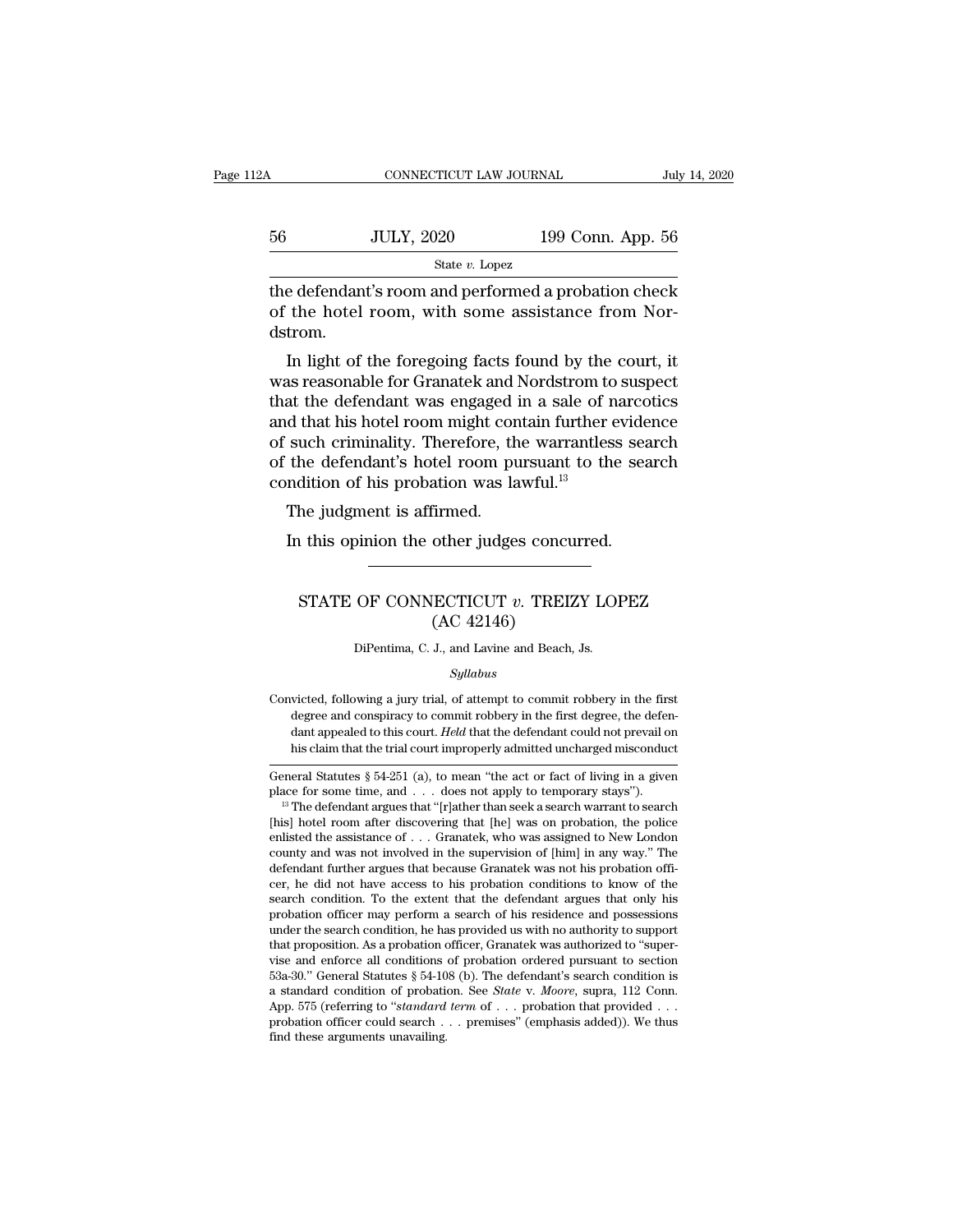## State *v.* Lopez

evidence regarding a separate robbery as the defendant failed to meet evidence regarding a separate robbery as the defendant failed to meet his burden of establishing harmful error: the state presented evidence his burden of establishing harmful error: the state presented evidence **beyond the uncharged misconduct** evidence in the uncharged misconduct evidence that overwhelmingly identified the defendant, including surveillance video and eyewitness identified the defendant, including surveillance vi  $\begin{minipage}[t]{0.7\textwidth} \begin{tabular}{p{0.8cm}} \textbf{State $v$. Lopez} \end{tabular} \end{minipage} \begin{minipage}[t]{0.8cm}{\textwidth} \begin{tabular}{p{0.8cm}} \textbf{State $v$ is the defendant failed to meet his burden of establishing harmful error: the state presented evidence beyond the uncharged misconduct evidence that overwhelmingly identified the defendant, including surveillance video and eyewitness identification as well as physical evidence linking the defendant to the gun. \end{tabular} \end{minipage}$ State v. Lopez<br>evidence regarding a separate robbery as the defendant failed to meet<br>his burden of establishing harmful error: the state presented evidence<br>beyond the uncharged misconduct evidence that overwhelmingly ident evidence regarding a separate robbery as the defendant failed to meet<br>his burden of establishing harmful error: the state presented evidence<br>beyond the uncharged misconduct evidence that overwhelmingly identi-<br>fied the def bis burden of establishing harmful error: the state presented evidence beyond the uncharged misconduct evidence that overwhelmingly identified the defendant, including surveillance video and eyewitness identification as we beyond the uncharged misconduct evidence that overwhelmingly identified the defendant, including surveillance video and eyewitness identification as well as physical evidence linking the defendant to the gun that was used Explored the defendant, including surveillance video and eyewitness identification as well as physical evidence linking the defendant to the gun that was used in the attempted robbery and the defendant stated to the police reation as well as physical evidence linking the defendant to the gun cation as well as physical evidence linking the defendant stated to the gun that was used in the attempted robbery and the defendant stated to the polic between the street in the attempted robbery and the defendant stated to the police that he and his accomplice had intended to commit robberies and were present in the store where the attempted robbery took place; moreover, that was used in the attempted robbery and the defendant stated to the police that he and his accomplice had intended to commit robberies and were present in the store where the attempted robbery took place; moreover, the I were present in the store where the attempted robbery took place;<br>reover, the trial court instructed the jury several times that the<br>charged misconduct evidence could be considered only for purposes<br>identification and a % uncharged misconduct evidence could be considered only for purposes<br>of identification and a jury is presumed to follow limiting instructions<br>in the absence of contrary evidence.<br>Argued November 21, 2019—officially releas motover, are and court instancted are jury several times and the<br>uncharged misconduct evidence could be considered only for purposes<br>of identification and a jury is presumed to follow limiting instructions<br>in the absence o

of identification and a jury is presumed to follow limiting instructions<br>in the absence of contrary evidence.<br>Argued November 21, 2019—officially released July 14, 2020<br>*Procedural History*<br>Amended information charging the in the absence of contrary evidence.<br>
Argued November 21, 2019—officially released July 14, 2020<br> *Procedural History*<br> **Amended information charging the defendant with<br>
felony murder, attempt to commit robbery in the firs** Argued November 21, 2019—officially released July 14, 2020<br> *Procedural History*<br> **Amended information charging the defendant with**<br> **felony murder, attempt to commit robbery in the first**<br> **degree, and conspiracy to commi** *Procedural History*<br>Amended information charging the defendant with<br>felony murder, attempt to commit robbery in the first<br>degree, and conspiracy to commit robbery in the first<br>degree brought to the Superior Court in the j *Procedural History*<br> *news Amended information charging the defendant with*<br> **felony murder, attempt to commit robbery in the first**<br>
degree, and conspiracy to commit robbery in the first<br>
degree brought to the Superior C Amended information charging the defendant with<br>felony murder, attempt to commit robbery in the first<br>degree, and conspiracy to commit robbery in the first<br>degree brought to the Superior Court in the judicial<br>district of felony murder, attempt to commit robbery in the first<br>degree, and conspiracy to commit robbery in the first<br>degree brought to the Superior Court in the judicial<br>district of Fairfield and tried to the jury before *Kava-<br>new* degree, and conspiracy to commit robbery in the first<br>degree brought to the Superior Court in the judicial<br>district of Fairfield and tried to the jury before *Kava-*<br>*newsky*, *J*.; verdict and judgment of guilty of attemp the branch and the brief diverging before *Ruba-<br>newsky*, *J*.; verdict and judgment of guilty of attempt<br>to commit robbery in the first degree, from which the<br>defendant appealed to this court. *Affirmed*.<br>*Robert L. O'Bri for the commit robbery* in the first degence to commit robbery in the first degence to commit robbery in the first degence<br>defendant appealed to this court. A Robert L. O'Brien, assigned cour<br>the brief, was Christopher Y

*COMER CONDER CONDER COMER COMER CONDERED A Robert L. O'Brien, assigned counsel, with whom, on a brief, was Christopher Y. Duby, assigned counsel, r the appellant (defendant).<br><i>C. Robert Satti, Jr.*, supervisory assistant

defendant appealed to this court. Affirmed.<br> *Robert L. O'Brien*, assigned counsel, with whom, on<br>
the brief, was *Christopher Y. Duby*, assigned counsel,<br>
for the appellant (defendant).<br> *C. Robert Satti, Jr.*, supervisor moert E. O Bren, assigned comes<br>the brief, was *Christopher Y. Duby*,<br>for the appellant (defendant).<br>*C. Robert Satti, Jr.*, supervisory<br>attorney, with whom, on the brief, we<br>state's attorney, and *Aaron Simkov*<br>intern, fo C. Robert Satti, Jr., supervisory assistant state's<br>torney, with whom, on the brief, were John C. Smriga,<br>ate's attorney, and Aaron Simkovitz, certified legal<br>tern, for the appellee (state).<br>Opinion<br>BEACH, J. The defendant

## *Opinion*

attorney, with whom, on the brief, were *John C. Smriga*,<br>state's attorney, and *Aaron Simkovitz*, certified legal<br>intern, for the appellee (state).<br> $opinion$ <br>BEACH, J. The defendant, Treizy Lopez, appeals from<br>the judgment of state's attorney, and *Aaron Simkovitz*, certified legal<br>intern, for the appellee (state).<br> $\frac{opinion}{opinion}$ <br>BEACH, J. The defendant, Treizy Lopez, appeals from<br>the judgment of conviction, following a jury trial, of<br>attempt to intern, for the appellee (state).<br> *Opinion*<br>
BEACH, J. The defendant, Treizy Lopez, appeals from<br>
the judgment of conviction, following a jury trial, of<br>
attempt to commit robbery in the first degree in viola-<br>
tion of Ge <sup>Opinion</sup><br>BEACH, J. The defendant, Treizy Lopez, appeals from<br>the judgment of conviction, following a jury trial, of<br>attempt to commit robbery in the first degree in viola-<br>tion of General Statutes §§ 53a-49 and 53a-134 ( EXACH, J. The defendant, Treizy Lopez, appeals from<br>the judgment of conviction, following a jury trial, of<br>attempt to commit robbery in the first degree in viola-<br>tion of General Statutes §§ 53a-49 and 53a-134 (a) (2),<br>and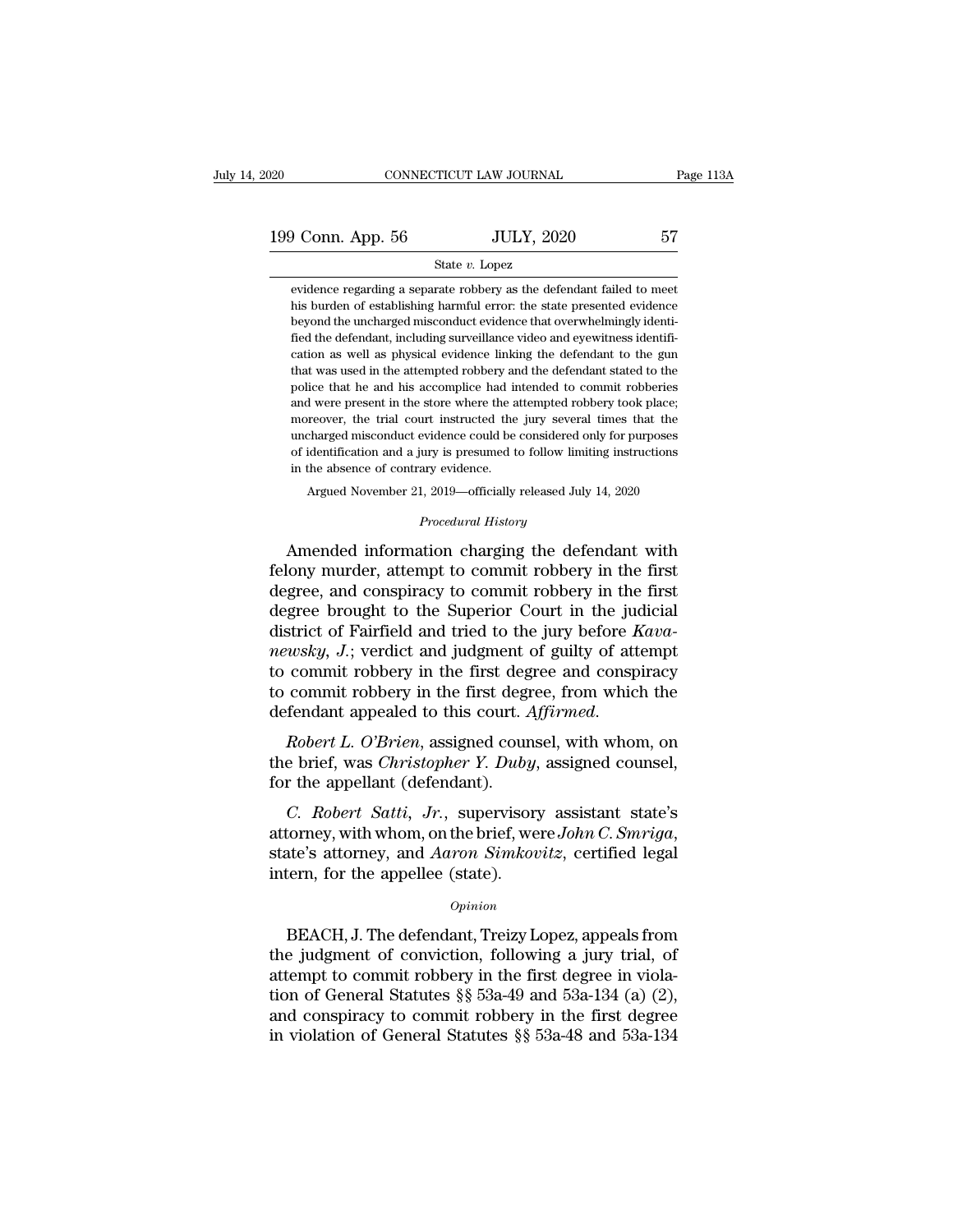| 114A | CONNECTICUT LAW JOURNAL |                   | July 14, 2020 |
|------|-------------------------|-------------------|---------------|
| 58   | <b>JULY, 2020</b>       | 199 Conn. App. 56 |               |
|      | State $v$ . Lopez       |                   |               |

 $\begin{array}{cccc}\n & \text{COMRECTICUT LAW JOURNAL} & \text{July 14, 2020} \\
 & \text{JULY, 2020} & \text{199 Conn. App. 56} \\
 & \text{State } v. \text{ Lopez} & \n\end{array}$  $\n \begin{array}{ll}\n 58 & \text{JULY, } 2020 & \text{199 Conn. App. 56} \\
 \hline\n \text{State } v. \text{ Lopez} \\
 \hline\n \text{(a) (2).} \text{On appeal, the defendant claims that the court} \\
 \text{improperly admitted uncharged misconduct evidence} \\
 \text{of a separate robberg. We conclude that the defendant} \\
 \text{has not met his burden of established harmful error}\n \end{array}$ 58 JULY, 2020 199 Conn. App. 56<br>  $\frac{\text{State } v. \text{ Lopez}}{(a) (2).1 \text{ On appeal, the defendant claims that the court  
improperly admitted uncharged misconduct evidence  
of a separate robberg. We conclude that the defendant  
has not met his burden of establishing harmful error.  
Accordingly, we offer the judgment of the trial court$ 58 JULY, 2020 199 Conn. App. 56<br>  $\frac{\text{State } v. \text{ Lopez}}{(a) (2).1 \text{ On appeal, the defendant claims that the court  
improperly admitted uncharged misconduct evidence  
of a separate robberg. We conclude that the defendant  
has not met his burden of establishing harmful error.  
Accordingly, we affirm the judgment of the trial court.$ State *v*. Lopez<br>
State *v*. Lopez<br>
(a) (2).<sup>1</sup> On appeal, the defendant claims that the court<br>
improperly admitted uncharged misconduct evidence<br>
of a separate robbery. We conclude that the defendant<br>
has not met his bur  $(2).<sup>1</sup>$  On appeal, the defendant claims that the court<br>properly admitted uncharged misconduct evidence<br>a separate robbery. We conclude that the defendant<br>s not met his burden of establishing harmful error.<br>coordingly (a) (2). On appeal, the defendant claims that the court<br>improperly admitted uncharged misconduct evidence<br>of a separate robbery. We conclude that the defendant<br>has not met his burden of establishing harmful error.<br>Accordi

mproperly aamlited uncharged misconduct evidence<br>of a separate robbery. We conclude that the defendant<br>has not met his burden of establishing harmful error.<br>Accordingly, we affirm the judgment of the trial court.<br>The jury or a separate robbery. We conclude that the defendant<br>has not met his burden of establishing harmful error.<br>Accordingly, we affirm the judgment of the trial court.<br>The jury reasonably could have found the following<br>facts. has not met his burden or establishing narmitul error.<br>Accordingly, we affirm the judgment of the trial court.<br>The jury reasonably could have found the following<br>facts. On April 11, 2015, the defendant met with his<br>friend, Accordingly, we arrirm the judgment of the trial court.<br>
The jury reasonably could have found the following<br>
facts. On April 11, 2015, the defendant met with his<br>
friend, Leighton Vanderberg. They drove to Bridgeport<br>
in a The jury reasonably could have found the following<br>facts. On April 11, 2015, the defendant met with his<br>friend, Leighton Vanderberg. They drove to Bridgeport<br>in a light green Ford Focus owned by Vanderberg's wife<br>to "hit a facts. On April 11, 2015, the defendant met with his<br>friend, Leighton Vanderberg. They drove to Bridgeport<br>in a light green Ford Focus owned by Vanderberg's wife<br>to "hit a stain to get some money."<sup>2</sup> At approximately<br>3 p. friend, Leighton Vanderberg. They drove to Bridgeport<br>in a light green Ford Focus owned by Vanderberg's wife<br>to "hit a stain to get some money."<sup>2</sup> At approximately<br>3 p.m., the defendant and Vanderberg entered Sapiao's<br>Gro in a light green Ford Focus owned by Vanderberg's wife<br>to "hit a stain to get some money."<sup>2</sup> At approximately<br>3 p.m., the defendant and Vanderberg entered Sapiao's<br>Grocery store in Bridgeport. The defendant went to<br>the co to "hit a stain to get some money."<sup>2</sup> At approximately<br>3 p.m., the defendant and Vanderberg entered Sapiao's<br>Grocery store in Bridgeport. The defendant went to<br>the counter, where Maria Salgado (Maria) was located,<br>and Van 3 p.m., the defendant and Vanderberg entered Sapiao's<br>Grocery store in Bridgeport. The defendant went to<br>the counter, where Maria Salgado (Maria) was located,<br>and Vanderberg went to the back of the store where<br>he confronte Grocery store in Bridgeport. The defendant went to<br>the counter, where Maria Salgado (Maria) was located,<br>and Vanderberg went to the back of the store where<br>he confronted Jose Salgado (Jose).<sup>3</sup> Maria testified that<br>the def the counter, where Maria Salgado (Maria) was located,<br>and Vanderberg went to the back of the store where<br>he confronted Jose Salgado (Jose).<sup>3</sup> Maria testified that<br>the defendant, who was wearing a black mask, pointed<br>a gun and Vanderberg went to the back of the store where<br>he confronted Jose Salgado (Jose).<sup>3</sup> Maria testified that<br>the defendant, who was wearing a black mask, pointed<br>a gun at her and told her not to talk or move. Mean-<br>while, he confronted Jose Salgado (Jose).<sup>3</sup> Maria testified that<br>the defendant, who was wearing a black mask, pointed<br>a gun at her and told her not to talk or move. Mean-<br>while, Vanderberg, who also had a gun, approached<br>Jose an the defendant, who was wearing a black mask, pointed<br>a gun at her and told her not to talk or move. Mean-<br>while, Vanderberg, who also had a gun, approached<br>Jose and demanded that he give him the \$900 that Jose<br>was holding. a gun at her and told her not to talk or move. Mean-<br>while, Vanderberg, who also had a gun, approached<br>Jose and demanded that he give him the \$900 that Jose<br>was holding. Speaking in Portuguese, Jose requested<br>that Maria re while, Vanderberg, who also had a gun, approached<br>Jose and demanded that he give him the \$900 that Jose<br>was holding. Speaking in Portuguese, Jose requested<br>that Maria retrieve his gun located behind the counter.<br>As she was Jose and demanded that he give him the \$900 that Jose<br>was holding. Speaking in Portuguese, Jose requested<br>that Maria retrieve his gun located behind the counter.<br>As she was reaching for the gun, Vanderberg shot Jose<br>three was holding. Speaking in Portuguese, Jose requested<br>that Maria retrieve his gun located behind the counter.<br>As she was reaching for the gun, Vanderberg shot Jose<br>three times. Two bullets entered his body, one in the<br>neck The gradient measurement in this right upper shoulder, which eeck and the other in his right upper shoulder, which went through the muscles of the upper arm and shoul-<br>er area and then continued into  $\dots$  the chest where<br> neck and the other in his right upper shoulder, which<br>
"went through the muscles of the upper arm and shoulder<br>
area and then continued into  $\dots$  the chest where<br>  $\frac{1}{1}$  The jury also found that the defendant used a fi

<sup>&</sup>quot;went through the muscles of the upper arm and shoulder area and then continued into  $\dots$  the chest where  $\frac{1}{1}$  The jury also found that the defendant used a firearm in the commission of the crime of attempt to commit

OF area and then COILINUED INTO . . . The CHEST WHERE<br>
<sup>1</sup> The jury also found that the defendant used a firearm in the commission<br>
of the crime of attempt to commit robbery, and his sentence was enhanced<br>
by application <sup>1</sup> The jury also found that the defendant used a firearm in the commission of the crime of attempt to commit robbery, and his sentence was enhanced by application of General Statutes  $\S$  53-202k.<br><sup>2</sup> The defendant testif of the crime of attempt to commit robbery, and his sentence was enhanced<br>by application of General Statutes § 53-202k.<br><sup>2</sup> The defendant testified: "A stain means we're going to commit a robbery<br>or just pretty much get in by application of General Statutes § 53-202k.<br>
<sup>2</sup> The defendant testified: "A stain means we're going to commit a robbery<br>
or just pretty much get in over on anybody. It doesn't necessarily have to<br>
be a robbery. It just <sup>2</sup> The defendant testified: "A stain means we're going to commit a robbery<br><sup>2</sup> The defendant testified: "A stain means we're going to commit a robbery<br>or just pretty much get in over on anybody. It doesn't necessarily hav or just pretty much get in over on anybody. It doesn't necessarily have to be a robbery. It just could be something as easy as, all right, I told you I'm going to do something for you and I got you for your money. Like, yo be a robbery. It just could be something as easy as, all right, I told you I'm going to do something for you and I got you for your money. Like, you gave me money to do something and—I don't know—like, you [were] going to going to do something for you and I got you for your money. Like, you gave me money to do something and—I don't know—like, you [were] going to buy my car and you gave me the money for my car, but in return I didn't sell y From the money to do something and—I don't I buy my car and you gave me the money f sell you the car. I filled out false paperwork scam somebody for money. That could be just anything—pretty much anything to g that's it."<br>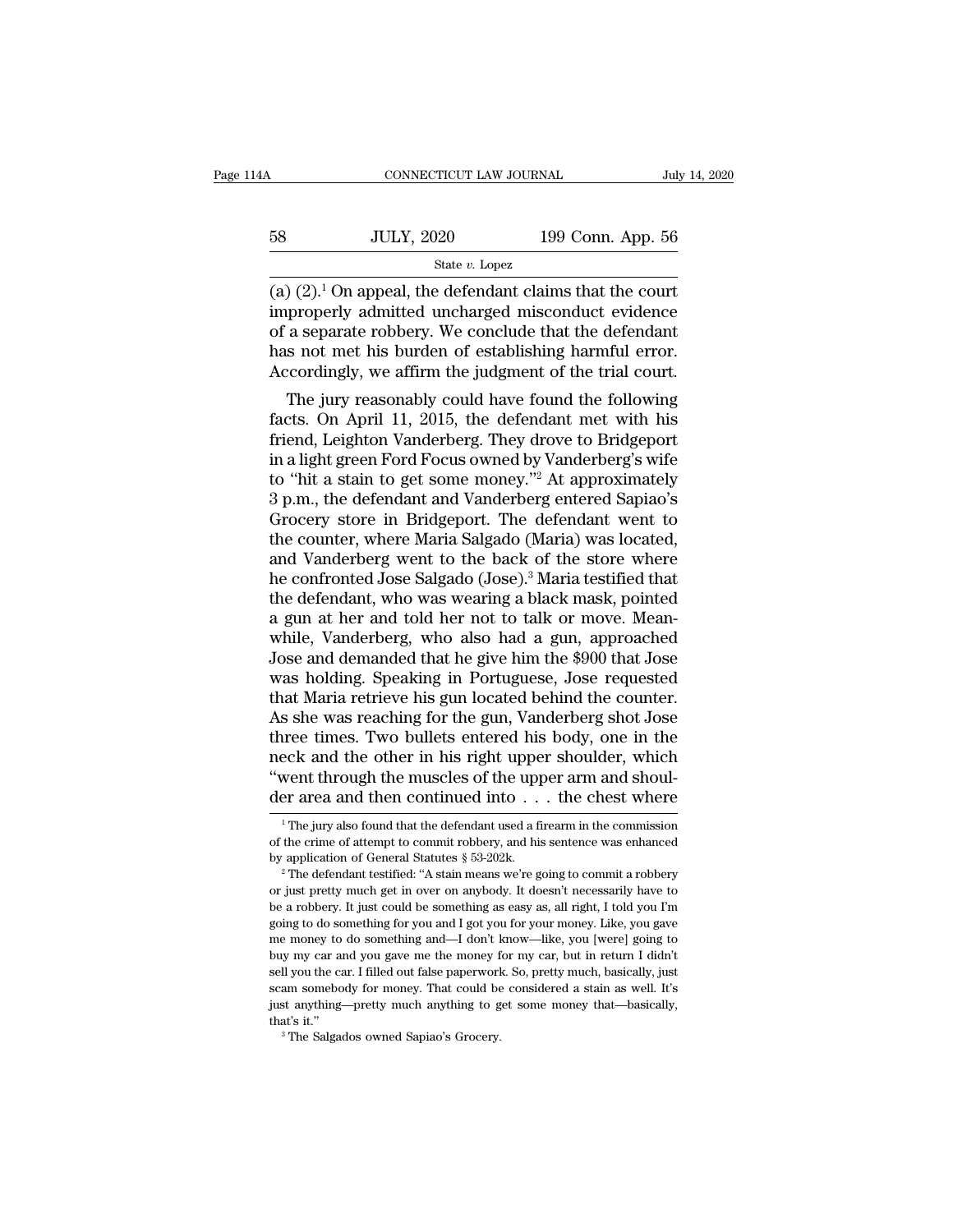199 Conn. App. 56 JULY, 2020 59<br>
State v. Lopez State v. Lopez

State *v.* Lopez

Fage 115.<br>
199 Conn. App. 56 JULY, 2020 59<br>
State v. Lopez<br>
it went into the chest cavities and [injured] the right<br>
lung, as well as the pulmonary artery . . . and then it<br>
continued and it injured the loft lung as well. 199 Conn. App. 56 JULY, 2020 59<br>
State v. Lopez<br>
it went into the chest cavities and [injured] the right<br>
lung, as well as the pulmonary artery . . . and then it<br>
continued and it injured the left lung, as well." The<br>
bul 199 Conn. App. 56 JULY, 2020 59<br>
State v. Lopez<br>
it went into the chest cavities and [injured] the right<br>
lung, as well as the pulmonary artery . . . and then it<br>
continued and it injured the left lung, as well." The<br>
bul 199 Conn. App. 56 JULY, 2020 59<br>
State v. Lopez<br>
it went into the chest cavities and [injured] the right<br>
lung, as well as the pulmonary artery . . . and then it<br>
continued and it injured the left lung, as well." The<br>
bul State *v*. Lopez<br>it went into the chest cavities and [injured] the right<br>lung, as well as the pulmonary artery . . . and then it<br>continued and it injured the left lung, as well." The<br>bullet that injured the chest and tors state *v*. Lopez<br>it went into the chest cavities and [injured] the right<br>lung, as well as the pulmonary artery  $\ldots$  and then it<br>continued and it injured the left lung, as well." The<br>bullet that injured the chest and tors it went into the chest cavities and [injured] the right<br>lung, as well as the pulmonary artery  $\ldots$  and then it<br>continued and it injured the left lung, as well." The<br>bullet that injured the chest and torso was fatal.<sup>4</sup> T ng, as well as the pulmonary artery . . . and then it<br>intinued and it injured the left lung, as well." The<br>illet that injured the chest and torso was fatal.<sup>4</sup> There-<br>ter, the defendant and Vanderberg fled the store and<br>ov continued and it injured the left lung, as well." The<br>bullet that injured the chest and torso was fatal.<sup>4</sup> There-<br>after, the defendant and Vanderberg fled the store and<br>drove to New Haven where they planned to commit a<br>se

builet that injured the chest and torso was fatal." There-<br>after, the defendant and Vanderberg fled the store and<br>drove to New Haven where they planned to commit a<br>second robbery at the Smokin' Wings restaurant.<sup>5</sup><br>Officer atter, the detendant and Vanderberg fled the store and<br>drove to New Haven where they planned to commit a<br>second robbery at the Smokin' Wings restaurant.<sup>5</sup><br>Officers from the Bridgeport Police Department<br>subsequently were c drove to New Haven where they planned to commit a<br>second robbery at the Smokin' Wings restaurant.<sup>5</sup><br>Officers from the Bridgeport Police Department<br>subsequently were called to the scene at Sapiao's Gro-<br>cery. During their second robbery at the Smokin' Wings restaurant."<br>
Officers from the Bridgeport Police Department<br>
subsequently were called to the scene at Sapiao's Gro-<br>
cery. During their investigation, the police obtained<br>
video surveil Officers from the Bridgeport Police Department<br>subsequently were called to the scene at Sapiao's Gro-<br>cery. During their investigation, the police obtained<br>video surveillance from surrounding stores. The videos<br>revealed t subsequently were called to the scene at Sapiao's Grocery. During their investigation, the police obtained video surveillance from surrounding stores. The videos revealed that the defendant had purchased items from a nearb cery. During their investigation, the police obtain video surveillance from surrounding stores. The videofrevealed that the defendant had purchased items fra a nearby market shortly before the robbery. The videofurther sh deo surveillance from surrounding stores. The videos<br>vealed that the defendant had purchased items from<br>nearby market shortly before the robbery. The videos<br>orther showed the defendant and Vanderberg entering<br>piao's Grocer revealed that the defendant had purchased items from<br>a nearby market shortly before the robbery. The videos<br>further showed the defendant and Vanderberg entering<br>Sapiao's Grocery, fleeing, and driving away in a green<br>Ford F

a nearby market shortly before the robbery. The videos<br>
further showed the defendant and Vanderberg entering<br>
Sapiao's Grocery, fleeing, and driving away in a green<br>
Ford Focus, which had been parked nearby.<br>
The defendan further showed the defendant and Vanderberg entering<br>Sapiao's Grocery, fleeing, and driving away in a green<br>Ford Focus, which had been parked nearby.<sup>6</sup><br>The defendant also was identified by a witness<br>who saw the two men fl Sapiao's Grocery, fleeing, and driving away in a green<br>Ford Focus, which had been parked nearby.<sup>6</sup><br>The defendant also was identified by a witness<br>who saw the two men flee the store. She testified that<br>"[o]ne of [the men] Ford Focus, which had been parked nearby."<br>
The defendant also was identified by a witness<br>
who saw the two men flee the store. She testified that<br>
"[o]ne of [the men] was tall [with darker skin] and the<br>
other . . . was The defendant also was identified by a witness<br>who saw the two men flee the store. She testified that<br>"[o]ne of [the men] was tall [with darker skin] and the<br>other . . . was wearing some type of mask. . . . [The<br>man weari who saw the two men flee the store. She tes<br>"[o]ne of [the men] was tall [with darker ski]<br>other  $\ldots$  was wearing some type of mask.<br>man wearing the mask] had light[er] skin.<br>too dark and he wasn't too fair." The witne<br>d be of the menj was tall [with darker skin] and the<br>her . . . was wearing some type of mask. . . . [The<br>an wearing the mask] had light[er] skin. He wasn't<br>o dark and he wasn't too fair." The witness further<br>scribed the ligh other . . . was wearing some type of mask. . . . [The<br>man wearing the mask] had light[er] skin. He wasn't<br>too dark and he wasn't too fair." The witness further<br>described the lighter skinned man as having longer<br>black hair man wearing the mask] had light[er] skin. He wasn't<br>too dark and he wasn't too fair." The witness further<br>described the lighter skinned man as having longer<br>black hair that went down to his neck.<br>Later that day, New Haven

Later that day, New Haven police officers found a<br>un in a trash can in New Haven. The gun was sent to<br>le state's forensic laboratory for testing. The forensic<br><sup>4</sup>The medical examiner testified: "I would say that the [bulle Later that day, New Haven police officers found a<br>gun in a trash can in New Haven. The gun was sent to<br>the state's forensic laboratory for testing. The forensic<br> $\frac{4}{1}$ The medical examiner testified: "I would say that t

gun in a trash can in New Haven. The gun was sent to<br>the state's forensic laboratory for testing. The forensic<br><sup>4</sup>The medical examiner testified: "I would say that the [bullet] that went<br>through the torso . . . the trunk, the state's forensic laboratory for testing. The forensic<br>  $^{4}$ The medical examiner testified: "I would say that the [bullet] that went<br>
through the torso . . . the trunk, and the lungs, that was, clearly, a fatal<br>
injur <sup>4</sup> The medical examiner testified: "I would say that the [bullet] that went through the torso . . . the trunk, and the lungs, that was, clearly, a fatal injury." He further testified: "The cause of death was the gunshot

through the torso . . . the trunk, and the lungs, that was, clearly, a fatal in<br>jury." He further testified: "The cause of death was the gunshot wound of the trunk."<br>
<sup>5</sup> During the police interview, the defendant stated: of the trunk."<br>
<sup>5</sup> During the police interview, the defendant stated: "[W]e got back to New<br>
Haven . . . [a]nd [Vanderberg] was planning on robbing another store."<br>
<sup>6</sup> The vehicle also was identified by Augusto Cesar Ma <sup>5</sup> During the police interview, the defendant stated: "[W]e got back to New Haven . . . [a]nd [Vanderberg] was planning on robbing another store."<br><sup>6</sup> The vehicle also was identified by Augusto Cesar Manazare, who testif Haven  $\ldots$  [a]nd [Vanderberg] was planning on robbing another store."<br>
<sup>6</sup> The vehicle also was identified by Augusto Cesar Manazare, who testified<br>
that while he was waiting in his car to do laundry, he saw "[t]wo guys<br> The vehicle also was identified by Augusto Cesar Manazare, who testified that while he was waiting in his car to do laundry, he saw "[t]wo guys running and . . . going into a [light green] car that was parked in front of [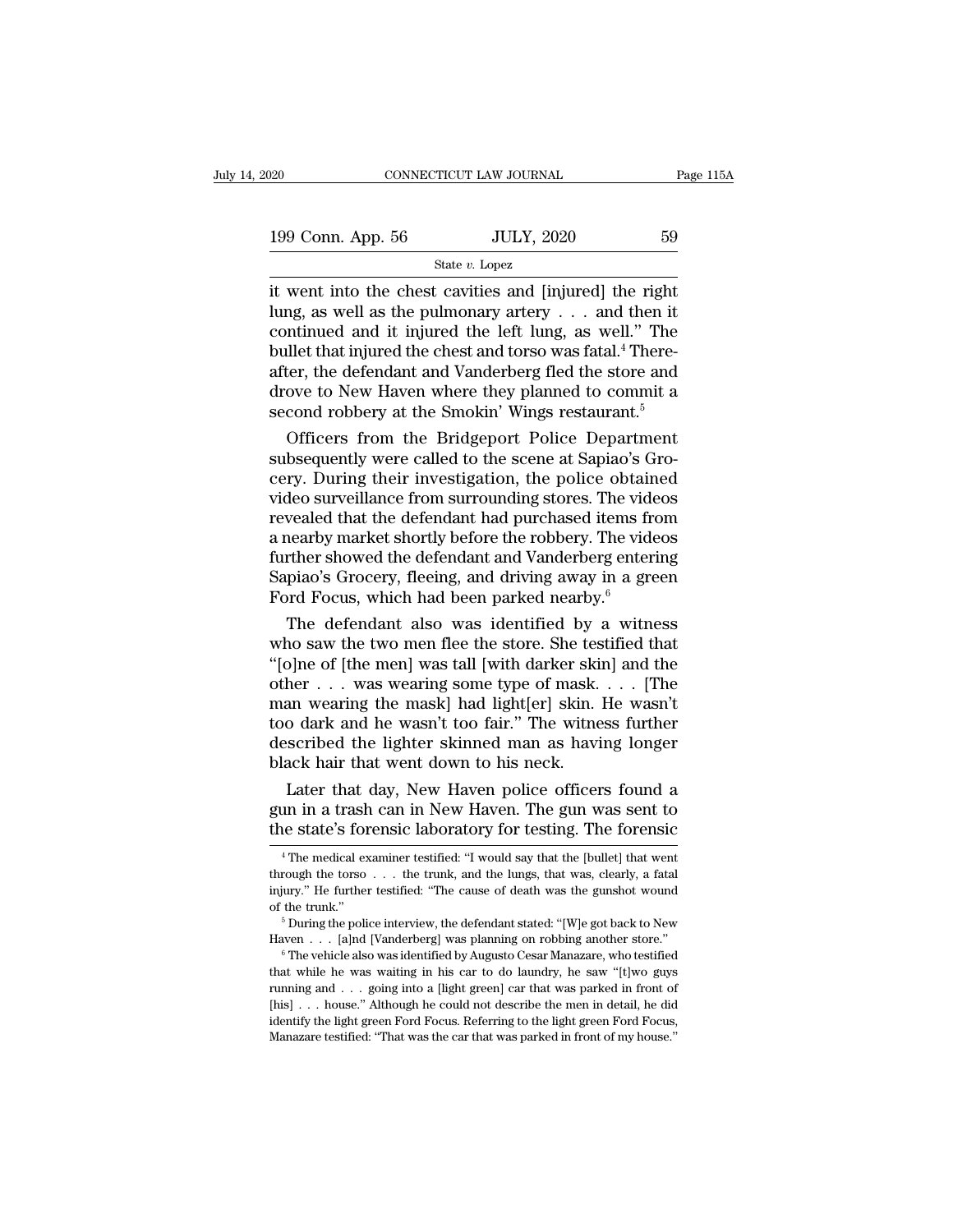# CONNECTICUT LAW JOURNAL July 14, 2020<br>60 JULY, 2020 199 Conn. App. 56<br>50 State v. Lopez State *v.* Lopez

Fire<br>
Firearms examiner concluded that the bullets and bullet fragments recovered from Jose's body during an<br>
Firearms examiner concluded that the bullets and bullet<br>
Firearms examiner concluded that the bullets and bullet  $\begin{array}{r} \hline \text{JULY, 2020} \text{199 Conn. App. 56} \ \hline \text{State } v. \text{ Lopez} \ \hline \text{firearms examineer concluded that the bullets and bullet fragments recovered from Jose's body during an autopsy matched test samples fired from the gun that had been recovered by the New Haven police? The for \frac{\text{560}}{\text{State }v.\text{ Lopez}}$  199 Conn. App. 56<br>  $\frac{\text{State }v.\text{Lopez}}{\text{firearms example}}$ <br>  $\frac{\text{State }v.\text{Lopez}}{\text{frequency example}}$ <br>  $\frac{\text{560}}{\text{Area of}}$ <br>  $\frac{\text{560}}{\text{Area of}}$ <br>  $\frac{\text{560}}{\text{Area of}}$ <br>  $\frac{\text{560}}{\text{Area of}}$ <br>  $\frac{\text{560}}{\text{Area of}}$ <br>  $\frac{\text{560}}{\text{Area of}}$ <br>  $\frac{\text{560}}{\text{Area$  $\frac{100}{\text{State }v. \text{ Lopez}}$  199 Conn. App. 56<br>  $\frac{100}{\text{State }v. \text{Lopez}}$ <br>
firearms examiner concluded that the bullets and bul-<br>
let fragments recovered from Jose's body during an<br>
autopsy matched test samples fired from the gu SULT, 2020 133 CORR. App. 30<br>
State v. Lopez<br>
firearms examiner concluded that the bullets and bul-<br>
let fragments recovered from Jose's body during an<br>
autopsy matched test samples fired from the gun that<br>
had been recov State *v*. Lopez<br>firearms examiner concluded that the bullets and bul-<br>let fragments recovered from Jose's body during an<br>autopsy matched test samples fired from the gun that<br>had been recovered by the New Haven police.<sup>7</sup> firearms examiner concluded that the bullets and bul-<br>let fragments recovered from Jose's body during an<br>autopsy matched test samples fired from the gun that<br>had been recovered by the New Haven police.<sup>7</sup> The for-<br>ensic DN hammer.<sup>8</sup> topsy matched test samples fired from the gun that<br>d been recovered by the New Haven police.<sup>7</sup> The for-<br>sic DNA examiner concluded that the defendant was<br>DNA contributor to samples found on multiple loca-<br>nns on the gun, had been recovered by the New Haven police.<sup>7</sup> The for-<br>ensic DNA examiner concluded that the defendant was<br>a DNA contributor to samples found on multiple loca-<br>tions on the gun, including the gun's grip, trigger, and<br>hamm

ensic DNA examiner concluded that the defendant was<br>a DNA contributor to samples found on multiple loca-<br>tions on the gun, including the gun's grip, trigger, and<br>hammer.<sup>8</sup><br>On April 27, 2015, Bridgeport police detectives<br>a a DNA contributor to samples found on multiple locations on the gun, including the gun's grip, trigger, and<br>hammer.<sup>8</sup><br>On April 27, 2015, Bridgeport police detectives<br>arrested the defendant and conducted an interview,<br>whic tions on the gun, including the gun's grip, trigger, and<br>hammer.<sup>8</sup><br>On April 27, 2015, Bridgeport police detectives<br>arrested the defendant and conducted an interview,<br>which was video recorded, and, ultimately, shown to<br>th hammer.<sup>8</sup><br>On April 27, 2015, Bridgeport police detectives<br>arrested the defendant and conducted an interview,<br>which was video recorded, and, ultimately, shown to<br>the jury. During the interview, the defendant admitted<br>to pa hich was video recorded, and, ultimately, shown to<br>he jury. During the interview, the defendant admitted<br>participating in the robbery.<sup>9</sup> The defendant further<br>escribed the type of gun that he had used during the<br><sup>7</sup>The fo the jury. During the interview, the defendant admitted<br>to participating in the robbery.<sup>9</sup> The defendant further<br>described the type of gun that he had used during the<br><sup>7</sup>The forensic firearms examiner testified: "[A]fter a

than one in seven billion in the African-American, Caucasian, and Hispanic population. That's actually our laboratory celling. We won't report out a statistic higher than that. We've capped it at one in seven billion becau population. That's actually our laboratory celling. We won't report out a statistic higher than that. We've capped it at one in seven billion because seven billion is approximately the population of the earth."<br>
<sup>9</sup> The de statistic higher than that. We ve capped it at one in seven billion because<br>seven billion is approximately the population of the earth."<br> $^9$  The defendant stated: "So we were driving around Bridgeport and like,<br>you know, seven billion is approximately the population of the earth."<br>
<sup>9</sup> The defendant stated: "So we were driving around Bridgeport and li<br>
you know, we just going, we just going to get a store. I'm like, but h<br>
[are] we [going The defendant stated: "So we were driving around Bridgeport and like,<br>
u know, we just going, we just going to get a store. I'm like, but how<br>
rel we [going to] do it? We can't just go in there without having a plan.<br>
and you know, we just going, we just going to get a store. I'm like, but how<br>[are] we [going to] do it? We can't just go in there without having a plan.<br>[Vanderberg's] like, just do it. We're just [going to] do it. You can't

[are] we [going to] do it? We can't just go in there without having a plan. [Vanderberg's] like, just do it. We're just [going to] do it. You can't think. You think I'm [going to] be there like it's just, I don't even know [Vanderberg's] like, just do it. We're just [going to] do it. You can't think.<br>You think I'm [going to] be there like it's just, I don't even know how to<br>explain it like, it's just . . . we got to the store, we got out. . Shetter in the shetter was shell be there is sitted to the store, we got out. . . ."<br>He continued: "[Vanderberg] told me, just do it, just do it, this, that and<br>a third. . . . So we go in the store, we both got guns. . . explain it like, it's just  $\ldots$ <br>
He continued: "[Vanderber<br>
a third.  $\ldots$  So we go in the s<br>
the counter, or whatever, I g<br>
just, don't move, nobody is [g<br>
she's sitting there, she's not r<br>
quiet and shocked.  $\ldots$ <br>
"So a third. . . . So we go in the store, we both got guns. . . . He [goes] behind the counter, or whatever, I got the gun pointed at the lady. . . . I told her just, don't move, nobody is [going to] get hurt, we just want th he grabbing, gunshots go off. After that, we run out the store. . . . I'm like,

the counter, or whatever, 1 got the gun pointed at the lady.... I told her<br>just, don't move, nobody is [going to] get hurt, we just want the money. So<br>she's sitting there, she's not replying to nothing at all. She's just just, don't move, nobody is [going to] get hurt, we just want the money. So<br>she's sitting there, she's not replying to nothing at all. She's just completely<br>quiet and shocked. . . .<br>"So, next thing you know, the man come, she's sitting there, she's not r<br>quiet and shocked. . . .<br>"So, next thing you know, t<br>he grabbing, gunshots go off.<br>I'm completely shocked, I c<br>thinking he got [the] money,<br>about to get away. . . .<br>"We got into the car and The and shocked. . . .<br>"So, next thing you know, the man come, he grabbing, gunshots go off. After that, we run completely shocked, I don't know what<br>inking he got [the] money, we [are about] to out to get away. . . .<br>"We

the Jury. During the interview, the determinant admitted to participating in the robbery.<sup>9</sup> The defendant further described the type of gun that he had used during the The forensic firearms examiner testified: "[A]fter a described the type of gun that he had used during the<br>  $\frac{1}{\pi}$  The forensic firearms examiner testified: "[A]fter a microscopic compari-<br>
son of the two items to each other and then to test fires that the laboratory<br>
m described the type of gun that he had used during the<br>
<sup>7</sup>The forensic firearms examiner testified: "[A]fter a microscopic compari-<br>
son of the two items to each other and then to test fires that the laboratory<br>
made with The forential contributor is included as a potential contributor to the major comparison of the two items to each other and then to test fires that the laboratory made with this actual firearm there was agreement between t

made with this actual firearm there was agreement between the bullets from<br>the test fires, as well as the two evidence bullets. Enough for an examiner<br>to say that, yes, these were fired in this gun."<br><sup>8</sup> In regard to the h defendant] is included as a potential contributor to the major DNA profile<br>from item 3-3G1, which was the hammer. And the expected frequency of<br>individuals who could be a contributor to this major mixture profile is less<br>t the test irres, as well as the two evidence bullets. Enough for an examiner<br>to say that, yes, these were fired in this gun."<br><sup>8</sup> In regard to the hammer, the forensic DNA examiner testified: "[The<br>defendant] is included as to say that, yes, these were fired in this gun.<br>
<sup>8</sup> In regard to the hammer, the forensic DNA examiner testified: "[The defendant] is included as a potential contributor to the major DNA profile from item 3-3G1, which was <sup>o</sup> In regard to the hammer, the forensic DNA examiner testified: "[The defendant] is included as a potential contributor to the major DNA profile from item 3-3G1, which was the hammer. And the expected frequency of indiv detendant] is included as a potential contributor to the major DNA profile<br>from item 3-3G1, which was the hammer. And the expected frequency of<br>individuals who could be a contributor to this major mixture profile is less<br>t manyiduals who could be a contributor to this major mixture profile is less<br>than one in seven billion in the African-American, Caucasian, and Hispanic<br>population. That's actually our laboratory ceiling. We won't report out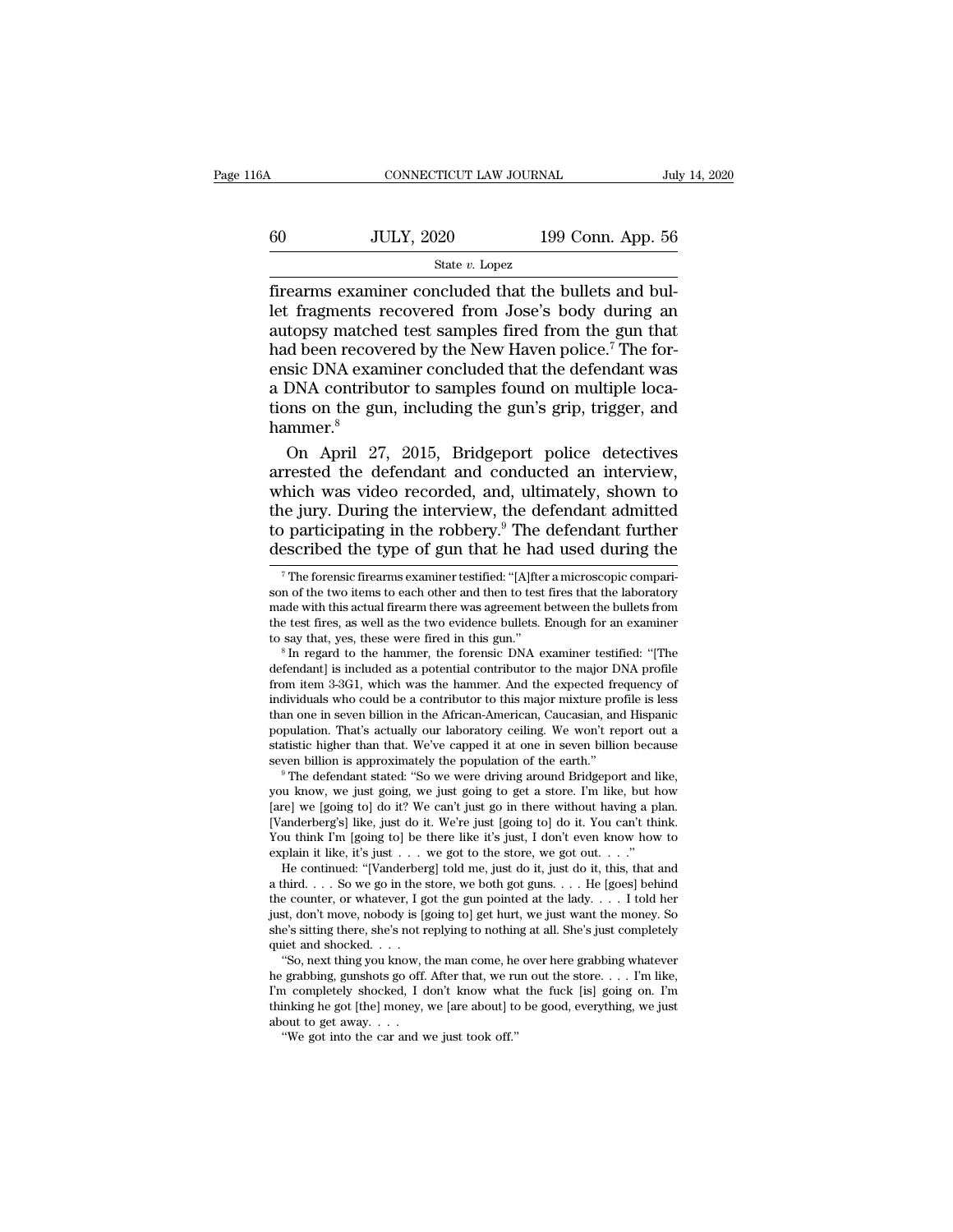$\begin{tabular}{l l l l} \hline & & & & & \mbox{\textbf{138}} \\ \hline 199 & Conn. & App. 56 & & & \mbox{\textbf{JULY, 2020}} & & \mbox{\textbf{61}} \\ & & & & \mbox{\textbf{State $v$}. Lopez} & & \hline \end{tabular}$ 

State *v.* Lopez

robbery<sup>10</sup> and what happened to the gun after the rob-<br>
bery<sup>10</sup> and what happened to the gun after the rob-<br>
bery<sup>11</sup> He also admitted to changing his physical appear-<br>
ango ofter the day of the robbery<sup>12</sup> The defendan 199 Conn. App. 56 JULY, 2020 61<br>
State v. Lopez<br>
robbery.<sup>10</sup> and what happened to the gun after the rob-<br>
bery.<sup>11</sup> He also admitted to changing his physical appear-<br>
ance after the day of the robbery.<sup>12</sup> The defendant 199 Conn. App. 56 JULY, 2020 61<br>
State v. Lopez<br>
robbery<sup>10</sup> and what happened to the gun after the rob-<br>
bery.<sup>11</sup> He also admitted to changing his physical appear-<br>
ance after the day of the robbery.<sup>12</sup> The defendant w 199 Conn. App. 56 JULY, 2020 61<br>
State *v*. Lopez<br>
robbery<sup>10</sup> and what happened to the gun after the rob-<br>
bery.<sup>11</sup> He also admitted to changing his physical appear-<br>
ance after the day of the robbery.<sup>12</sup> The defendant State v. Lopez<br>
robbery<sup>10</sup> and what happened to the gun after the rob-<br>
bery.<sup>11</sup> He also admitted to changing his physical appear-<br>
ance after the day of the robbery.<sup>12</sup> The defendant was<br>
charged with felony murder in state v. Lopez<br>robbery<sup>10</sup> and what happened to the gun after the rob-<br>bery.<sup>11</sup> He also admitted to changing his physical appear-<br>ance after the day of the robbery.<sup>12</sup> The defendant was<br>charged with felony murder in vio robbery<sup>10</sup> and what happened to the gun after the rob-<br>bery.<sup>11</sup> He also admitted to changing his physical appear-<br>ance after the day of the robbery.<sup>12</sup> The defendant was<br>charged with felony murder in violation of Gener bery.<sup>11</sup> He also admitted to changing his physical ance after the day of the robbery.<sup>12</sup> The defends charged with felony murder in violation of Generaties §§ 53a-54c, attempt to commit robbery in the degree in violation arged with felony murder in violation of General States §§ 53a-54c, attempt to commit robbery in the first gree in violation of §§ 53a-49 and 53a-134 (a) (2), and nspiracy to commit robbery in the first degree in blation Example what every manual in treatable of a conclude the first<br>degree in violation of §§ 53a-49 and 53a-134 (a) (2), and<br>conspiracy to commit robbery in the first degree in<br>violation of §§ 53a-48 and 53a-134 (a) (2).<br>On M

degree in violation of §§ 53a-49 and 53a-134 (a) (2), and<br>
conspiracy to commit robbery in the first degree in<br>
violation of §§ 53a-48 and 53a-134 (a) (2).<br>
On May 2, 2018, the defendant filed a pretrial motion<br>
in limine conspiracy to commit robbery in the first degree in<br>violation of §§ 53a-48 and 53a-134 (a) (2).<br>On May 2, 2018, the defendant filed a pretrial motion<br>in limine seeking to preclude the state from presenting<br>"any and all ev violation of §§ 53a-48 and 53a-134 (a) (2).<br>
On May 2, 2018, the defendant filed a pretrial motion<br>
in limine seeking to preclude the state from presenting<br>
"any and all evidence regarding a robbery/shooting<br>
investigatio . . . .''<sup>13</sup> He argued that the evidence was irrelevant and On May 2, 2018, the defendant filed a pretrial motion<br>in limine seeking to preclude the state from presenting<br>"any and all evidence regarding a robbery/shooting<br>investigation of a commercial establishment called<br>"Smokin' in limine seeking to preclude the state from presenting<br>
"any and all evidence regarding a robbery/shooting<br>
investigation of a commercial establishment called<br>
"Smokin" Wings' in New Haven . . . on April 11, 2015<br>
. . . *Kavanewsky, J.*, denied the defendant's motion, subject investigation of a commercial establishment called<br>
"Smokin' Wings' in New Haven . . . on April 11, 2015<br>
...."<sup>13</sup> He argued that the evidence was irrelevant and<br>
unduly prejudicial. The state objected to this motion.<br>
O "Smokin' Wings' in New Haven . . . on April 11, 2015<br>
. . . . "<sup>13</sup> He argued that the evidence was irrelevant and<br>
unduly prejudicial. The state objected to this motion.<br>
On May 15, 2018, after conducting a hearing, the In May 15, 2018, after conducting a hearing, the court,<br> *avanewsky*, *J*., denied the defendant's motion, subject<br>  $\alpha$  reargument, stating: "Okay, at this point, I'm going<br>  $\alpha$  deny the motion to preclude. . . . . [Y]<br> *Kavanewsky, J.*, denied the defendant's motion, subject<br>to reargument, stating: "Okay, at this point, I'm going<br>to deny the motion to preclude.... [Y]ou've got the<br> $\frac{10 \text{ T/h}}{10 \text{ T/h}}$  of the defendant stated: "I had a

robbery, he stated: "I gave it to [Vanderberg]. I really don't know what he<br>did with them. But I'm pretty sure they're gone."<br> $\cdot$ <br> $\cdot$  The following colloquy occurred:<br>"[Detective Curet]: Your hair was different that day If with them. But I'm pretty sure they're gone."<br>
"The following colloquy occurred:<br>
"[Detective Curet]: Your hair was different that day, right"<br>
"[Lieutenant Lamaine]: It was like pretty long. And you<br>
differend to me.<br> "The following colloquy occurred:<br>"[Detective Curet]: Your hair was different that day, right?<br>"[Lieutenant Lamaine]: It was like pretty long. And you had a decent<br>oking beard, kind of scruffle thing going. When did you sh "[Detective Curet]: Your hair was different that day, right?"<br>
"(Lieutenant Lamaine]: It was like pretty long. And you had a decent<br>
looking beard, kind of scruffle thing going. When did you shave the head<br>
and the beard?<br>

For the state in the state is to have it to  $[Y]$  ou've got the<br>  $\frac{10 \text{ T}}{10 \text{ T}}$  and the motion to preclude. . . . . . It was chrome.<br>
. . . . . [Vanderberg had] a .38 or something."<br>
. . . . . . . . . . . . . . . . . to deny the motion to preclude.  $\ldots$  |<br>
<sup>10</sup> The defendant stated: "I had a nine millimeter.<br>  $\ldots$  [Vanderberg had] a .38 or something."<br>
<sup>11</sup> When questioned about the location of the guns t<br>
robbery, he stated: "I gav The detendant stated: "I had a nine millimeter. . . . . It was chrowned . [Vanderberg had] a .38 or something."<br>
<sup>11</sup> When questioned about the location of the guns that were used in<br>
bbery, he stated: "I gave it to [Vand . [Vanderberg had] a .38 or something."<br>
<sup>11</sup> When questioned about the location of the guns that were used in the<br>
bbery, he stated: "I gave it to [Vanderberg]. I really don't know what he<br>
d with them. But I'm pretty su <sup>11</sup> When questioned about the location of the guns that were used in the robbery, he stated: "I gave it to [Vanderberg]. I really don't know what he did with them. But I'm pretty sure they're gone."<br><sup>12</sup> The following col

Iooking beard, kind of scruffle thing going. When did you shave the head<br>and the beard?<br>"(The Defendant]: The same day you talked to me.<br>"(Lieutenant Lamaine]: That Wednesday morning, that would be the<br>Wednesday after the and the beard?<br>
"[The Defendant]: The same day you talked to me.<br>
"[Lieutenant Lamaine]: That Wednesday morning, that would be the<br>
Wednesday after the homicide."<br>
<sup>13</sup> The motion did not seek to preclude the physical evi "[The Detendant]: The same day you talked to me.<br>""[Lieutenant Lamaine]: That Wednesday morning, that would be the<br>Wednesday after the homicide."<br>"<br>"The motion did not seek to preclude the physical evidence regarding<br>the "[Lieutenant Lamame]: That Wednesday morning, that would be the Wednesday after the homicide."<br>
<sup>13</sup> The motion did not seek to preclude the physical evidence regarding the gun recovered by the New Haven police. During th wednesday after the homicide."<br>
<sup>13</sup> The motion did not seek to preclude the physical evidence regarding<br>
the gun recovered by the New Haven police. During the hearing on the<br>
motion, defense counsel stated: "I think my o <sup>19</sup> The motion did not seek to precide the physical evidence regarding the gun recovered by the New Haven police. During the hearing on the motion, defense counsel stated: "I think my objection is really—it's not the rec the gun recovered by the New Haven police. During the hearing on the motion, defense counsel stated: "I think my objection is really—it's not the recovery of the firearm or any subsequent testing . . . . I understand that recovery of the firearm or any subsequent testing . . . . I understand that the court is going to allow the firearm . . . but as far as [what occurred] inside the store, that would really be my specific objection because inside the store, that would really be my specific objection because the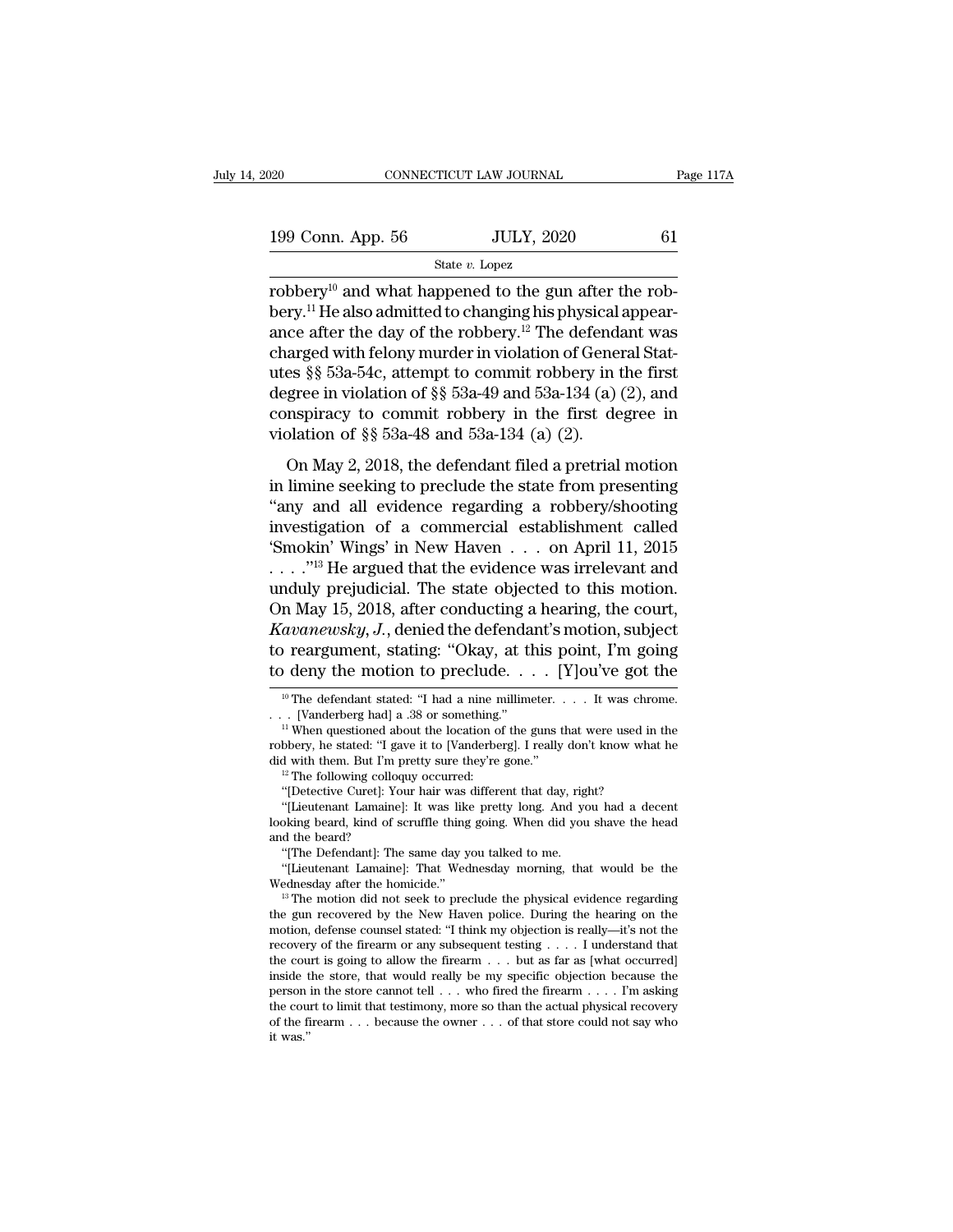| 3A | CONNECTICUT LAW JOURNAL |                   | July 14, 2020 |
|----|-------------------------|-------------------|---------------|
| 62 | <b>JULY, 2020</b>       | 199 Conn. App. 56 |               |
|    | State $v$ . Lopez       |                   |               |

 $\begin{array}{r} \text{COMRECTICUT LAW JOURNAL} & \text{July 14, 2020} \ \end{array}$ <br>  $\begin{array}{r} \text{SULY, 2020} & \text{199 Conn. App. 56} \ \end{array}$ <br>  $\begin{array}{r} \text{State } v. \text{ Lopez} \ \end{array}$ <br>  $\begin{array}{r} \text{Bridgeport homicide, that's the one the defendant is} \ \end{array}$ <br>  $\begin{array}{r} \text{charged with participating in. Very, very close in time,} \ \end{array}$ 62 JULY, 2020 199 Conn. App. 56<br>
State v. Lopez<br>
Bridgeport homicide, that's the one the defendant is<br>
charged with participating in. Very, very close in time,<br>
we have the Smokin' Wings [robbery], same day, within<br>
a mat  $\frac{\text{G2}}{\text{State } v. \text{ Lopez}}$  199 Conn. App. 56<br>State v. Lopez<br>Bridgeport homicide, that's the one the defendant is<br>charged with participating in. Very, very close in time,<br>we have the Smokin' Wings [robbery], same day, within<br>a  $\frac{62}{\text{State } v. \text{ Lopez}}$  199 Conn. App. 56<br>  $\frac{64}{\text{Bridgeport}}$ <br>
Bridgeport homicide, that's the one the defendant is<br>
charged with participating in. Very, very close in time,<br>
we have the Smokin' Wings [robbery], same day, within State v. Lopez<br>
State v. Lopez<br>
Bridgeport homicide, that's the one the defendant is<br>
charged with participating in. Very, very close in time,<br>
we have the Smokin' Wings [robbery], same day, within<br>
a matter of hours. The State v. Lopez<br>
Bridgeport homicide, that's the one the defendant is<br>
charged with participating in. Very, very close in time,<br>
we have the Smokin' Wings [robbery], same day, within<br>
a matter of hours. The weapon that was Bridgeport homicide, that's the one the defendant is<br>charged with participating in. Very, very close in time,<br>we have the Smokin' Wings [robbery], same day, within<br>a matter of hours. The weapon that was used in the<br>Bridgep charged with participating in. Very, very clowe have the Smokin' Wings [robbery], same of a matter of hours. The weapon that was u<br>Bridgeport homicide was used in the Smol<br>[robbery] and was recovered by the police,<br>to be t Phave the Smokin' Wings [robbery], same day, within<br>
matter of hours. The weapon that was used in the<br>
idgeport homicide was used in the Smokin' Wings<br>
bbbery] and was recovered by the police, identified<br>
be the . . . Brid a matter or nours. The weapon that was used in the<br>Bridgeport homicide was used in the Smokin' Wings<br>[robbery] and was recovered by the police, identified<br>to be the . . . Bridgeport homicide weapon. There's<br>DNA of the defe Bridgeport nomicide was used in the<br>[robbery] and was recovered by the po<br>to be the . . . Bridgeport homicide w<br>DNA of the defendant on this weapon.<br>"In the Smokin' Wings [robbery] ther<br>petrators supposed to be involved, a

be the . . . Bridgeport homicide weapon. There's<br>NA of the defendant on this weapon.<br>"In the Smokin' Wings [robbery] there are three per-<br>trators supposed to be involved, an African-American<br>d two either white or Hispanic.

DNA of the defendant on this weapon.<br>
"In the Smokin' Wings [robbery] there are three per-<br>
petrators supposed to be involved, an African-American<br>
and two either white or Hispanic.<br>
"Now, the state does not have to prove "In the Smokin' Wings [robbery] there are three per-<br>petrators supposed to be involved, an African-American<br>and two either white or Hispanic.<br>"Now, the state does not have to prove beyond a rea-<br>sonable doubt that the defe m the smokin wings [robbery] there are three per-<br>petrators supposed to be involved, an African-American<br>and two either white or Hispanic.<br>"Now, the state does not have to prove beyond a rea-<br>sonable doubt that the defenda petrators supposed to be involved, an African-American<br>and two either white or Hispanic.<br>"Now, the state does not have to prove beyond a reasonable doubt that the defendant participated in the<br>Smokin' Wings [robbery], but and two either white or Hispanic.<br>
"Now, the state does not have to prove beyond a reasonable doubt that the defendant participated in the<br>
Smokin' Wings [robbery], but yet, I think I have to keep<br>
my eye on the ball here, "Now, the state does not have to prove beyond a reasonable doubt that the defendant participated in the Smokin' Wings [robbery], but yet, I think I have to keep my eye on the ball here, and the question is, is this New Hav sonable doubt that the defendant participated in the<br>Smokin' Wings [robbery], but yet, I think I have to keep<br>my eye on the ball here, and the question is, is this New<br>Haven Smokin' Wings incident and the [gun] and the<br>... Smokin' Wings [robbery], but yet, I think I have to keep<br>my eye on the ball here, and the question is, is this New<br>Haven Smokin' Wings incident and the [gun] and the<br> $\ldots$  evidence concerning the [gun] relevant to estab-<br> my eye on the ball here, and the question is, is this New Haven Smokin' Wings incident and the [gun] and the . . . evidence concerning the [gun] relevant to establishing the defendant's guilt in the Bridgeport homicide. I Haven Smokin' Wings incident and the [gun] and the<br>  $\ldots$  evidence concerning the [gun] relevant to establishing the defendant's guilt in the Bridgeport homicide.<br>
I think the answer is clearly it's relevant. It tends to<br> . . . evidence concerning the [gun] relevant to establishing the defendant's guilt in the Bridgeport homicide.<br>I think the answer is clearly it's relevant. It tends to prove a fact that's in issue. It doesn't have to be co lishing the defendant's guilt in the Bridgeport homicide.<br>I think the answer is clearly it's relevant. It tends to<br>prove a fact that's in issue. It doesn't have to be conclu-<br>sive but it's relevant and I'll consider a lim I think the answer is clearly it's relevant. It tends to<br>prove a fact that's in issue. It doesn't have to be conclu-<br>sive but it's relevant and I'll consider a limiting instruc-<br>tion concerning what you may object to bein prove a fact that's in issue. It doesn't have to be conclusive but it's relevant and I'll consider a limiting instruction concerning what you may object to being adduced about what happened within Smokin' Wings but I'm not sive but it's relevant and I'll consider a limiting instruction concerning what you may object to being adduced<br>about what happened within Smokin' Wings but I'm not<br>going to just outright preclude that  $\dots$  I think all of out what happened within Smokin' Wings but I'm not<br>ing to just outright preclude that . . . I think all of<br>is is relevant to the charge of the defendant's guilt<br>the felony murder in Bridgeport . . . . I think it's<br>missible about what nappened within Smokin' wings but I m not<br>going to just outright preclude that  $\dots$  I think all of<br>this is relevant to the charge of the defendant's guilt<br>of the felony murder in Bridgeport  $\dots$  I think it's<br>ad

going to just outright preciude that . . . . I think all of<br>this is relevant to the charge of the defendant's guilt<br>of the felony murder in Bridgeport . . . . . I think it's<br>admissible evidence."<br>During trial, on May 23, 2 this is relevant to the charge of the defendant s guilt<br>of the felony murder in Bridgeport  $\dots$  . I think it's<br>admissible evidence."<br>During trial, on May 23, 2018, the state proffered<br>evidence of the Smokin' Wings robbery of the relony murder in Bridgeport . . . . . I think it's<br>admissible evidence."<br>During trial, on May 23, 2018, the state proffered<br>evidence of the Smokin' Wings robbery for the purposes<br>of establishing identity, outside th aamissible evidence.<br>
During trial, on May 23, 2018, the state proffered<br>
evidence of the Smokin' Wings robbery for the purposes<br>
of establishing identity, outside the presence of the<br>
jury. The defendant renewed his initi During trial, on May 23, 2018, the state proffered<br>evidence of the Smokin' Wings robbery for the purposes<br>of establishing identity, outside the presence of the<br>jury. The defendant renewed his initial objection to the<br>admis evidence of the Smokin' Wings robbery for the purposes<br>of establishing identity, outside the presence of the<br>jury. The defendant renewed his initial objection to the<br>admission of the evidence. The court concluded that<br>the of establishing identity, outside the presence of the<br>jury. The defendant renewed his initial objection to the<br>admission of the evidence. The court concluded that<br>the evidence "should be . . . admitted for purposes<br>of the the defendant renewer admission of the evidence the evidence "should be".<br>The evidence "should be".<br>Then present in the charged evidence regarding the rot<br>Evidence regarding the rot<br>then presented to the jury.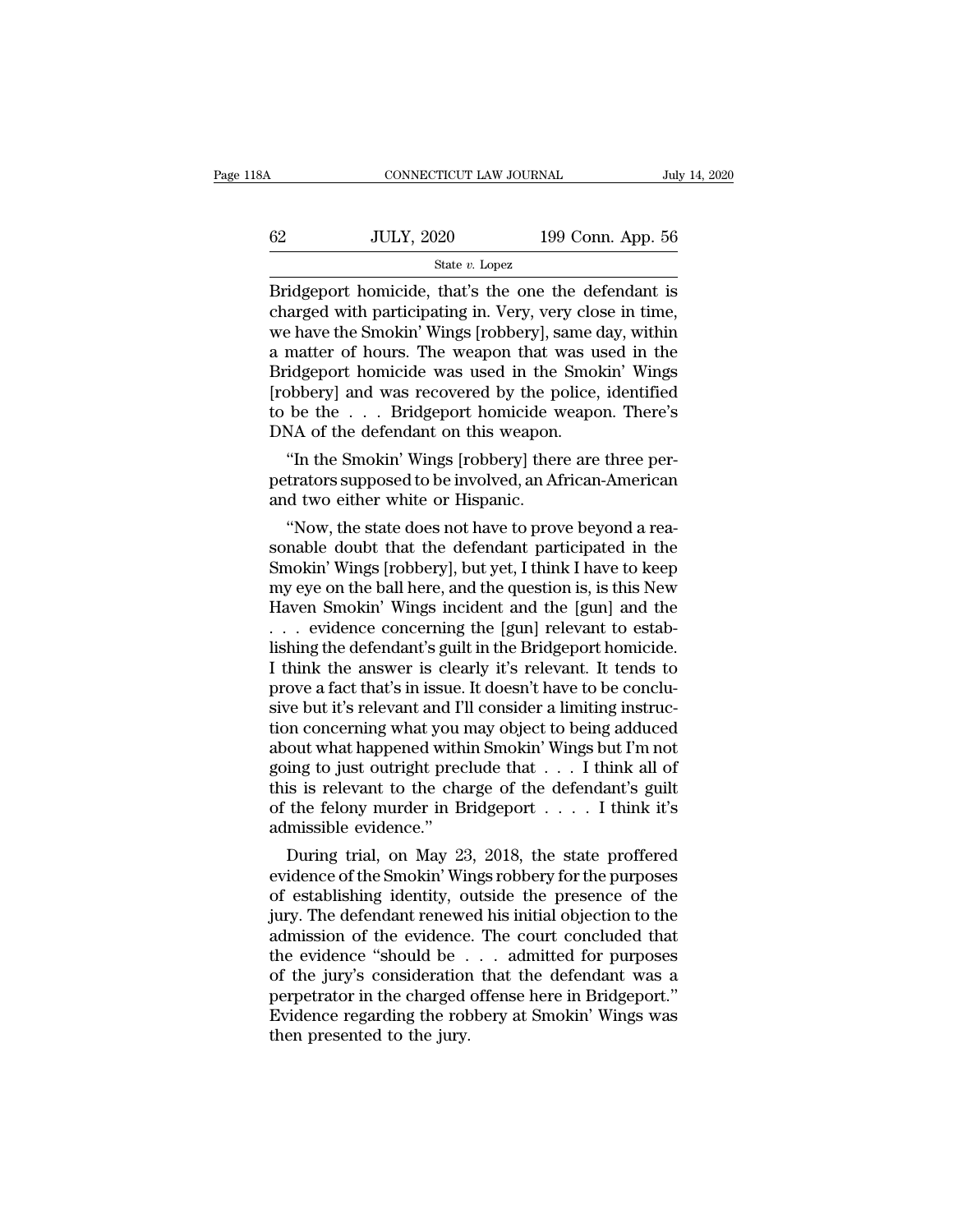| 20                | CONNECTICUT LAW JOURNAL | Page 119A |
|-------------------|-------------------------|-----------|
| 199 Conn. App. 56 | <b>JULY, 2020</b>       | 63        |
|                   | State $v$ . Lopez       |           |

CONNECTICUT LAW JOURNAL Page 119.<br>
9 Conn. App. 56 JULY, 2020 63<br>
State v. Lopez<br>
On May 31, 2018, the defendant was convicted of<br>
tempt to commit robbery in the first degree and con-<br>
tiracy to commit robbery in the firs 199 Conn. App. 56 JULY, 2020 63<br>
State v. Lopez<br>
On May 31, 2018, the defendant was convicted of<br>
attempt to commit robbery in the first degree and con-<br>
spiracy to commit robbery in the first degree.<sup>14</sup> The<br>
court sente 199 Conn. App. 56 JULY, 2020 63<br>
State v. Lopez<br>
On May 31, 2018, the defendant was convicted of<br>
attempt to commit robbery in the first degree and con-<br>
spiracy to commit robbery in the first degree.<sup>14</sup> The<br>
court sente 199 Conn. App. 56 JULY, 2020 63<br>
State v. Lopez<br>
On May 31, 2018, the defendant was convicted of<br>
attempt to commit robbery in the first degree and con-<br>
spiracy to commit robbery in the first degree.<sup>14</sup> The<br>
court sente Solution May 31, 2018, the defendant was convicted of<br>attempt to commit robbery in the first degree and con-<br>spiracy to commit robbery in the first degree.<sup>14</sup> The<br>court sentenced the defendant to a total effective sen-<br>t State  $v$ . Lopez<br>
On May 31, 2018, the defendant was convicted of<br>
attempt to commit robbery in the first degree and con-<br>
spiracy to commit robbery in the first degree.<sup>14</sup> The<br>
court sentenced the defendant to a total e On May 31, 2018, the defendant was<br>attempt to commit robbery in the first deg<br>spiracy to commit robbery in the first deg<br>court sentenced the defendant to a total d<br>tence of thirty years of incarceration, ten y<br>were mandato tempt to commit robbery in the first degree and con-<br>iracy to commit robbery in the first degree.<sup>14</sup> The<br>urt sentenced the defendant to a total effective sen-<br>nce of thirty years of incarceration, ten years of which<br>pre-m spiracy to commit robbery in the first degree.<sup>14</sup> The<br>court sentenced the defendant to a total effective sen-<br>tence of thirty years of incarceration, ten years of which<br>were mandatory, followed by a period of special paro

court sentenced the defendant to a total effective sentence of thirty years of incarceration, ten years of which<br>were mandatory, followed by a period of special parole<br>for five years. This appeal followed.<br>The defendant cl tence of thirty years of incarceration, ten years of which<br>were mandatory, followed by a period of special parole<br>for five years. This appeal followed.<br>The defendant claims that the trial court improp-<br>erly admitted evide were mandatory, followed by a period of special parole<br>for five years. This appeal followed.<br>The defendant claims that the trial court improp-<br>erly admitted evidence of the separate robbery at the<br>Smokin' Wings restaurant for five years. This appeal followed.<br>
The defendant claims that the trial court improp-<br>
erly admitted evidence of the separate robbery at the<br>
Smokin' Wings restaurant in New Haven. He argues that<br>
(1) the evidence of t The defendant claims that the trial court improperly admitted evidence of the separate robbery at the Smokin' Wings restaurant in New Haven. He argues that (1) the evidence of the Smokin' Wings robbery was not relevant or erly admitted evidence of the separate robbery at the<br>Smokin' Wings restaurant in New Haven. He argues that<br>(1) the evidence of the Smokin' Wings robbery was<br>not relevant or material to any uncharged misconduct<br>exception p Smokin' Wings restaurant in New Haven. He argues that<br>
(1) the evidence of the Smokin' Wings robbery was<br>
not relevant or material to any uncharged misconduct<br>
exception pursuant to  $\S 4.5$  (c) of the Connecticut Code<br>
of (1) the evider<br>not relevant o<br>exception purs<br>of Evidence, (<br>the Smokin' V<br>value, and (3)<br>ful error.<br>We have no the relevant or material to any uncharged misconduct<br>ception pursuant to § 4-5 (c) of the Connecticut Code<br>Evidence, (2) the prejudicial effect of evidence of<br>e Smokin' Wings robbery outweighed its probative<br>lue, and (3) t exception pursuant to § 4-5 (c) of the Connecticut Code<br>of Evidence, (2) the prejudicial effect of evidence of<br>the Smokin' Wings robbery outweighed its probative<br>value, and (3) the admission of this evidence was harm-<br>ful

of Evidence, (2) the prejudicial effect of evidence of<br>the Smokin' Wings robbery outweighed its probative<br>value, and (3) the admission of this evidence was harm-<br>ful error.<br>We have no need to consider whether the admissio the Smokin' Wings robbery outweighed its probative<br>value, and (3) the admission of this evidence was harm-<br>ful error.<br>We have no need to consider whether the admission<br>of evidence of misconduct at the Smokin' Wings restauvalue, and (3) the admission of this evidence was harm-<br>ful error.<br>We have no need to consider whether the admission<br>of evidence of misconduct at the Smokin' Wings restau-<br>rant was improper, because the evidence was empha ful error.<br>We have no need to consider whether the admission<br>of evidence of misconduct at the Smokin' Wings restau-<br>rant was improper, because the evidence was emphati-<br>cally harmless. See *State* v. *Osimanti*, 299 Conn. We have no need to consider whether the admission<br>of evidence of misconduct at the Smokin' Wings restau-<br>rant was improper, because the evidence was emphati-<br>cally harmless. See *State* v. *Osimanti*, 299 Conn. 1,<br>18, 6. A of evidence of misconduct at the Smokin' Wings restaurant was improper, because the evidence was emphatically harmless. See *State* v. *Osimanti*, 299 Conn. 1, 18, 6. A.3d 790 (2010) (no abuse of discretion analysis conduc rant was improper, because the evidence was emphatically harmless. See *State* v. *Osimanti*, 299 Conn. 1, 18, 6. A.3d 790 (2010) (no abuse of discretion analysis conducted when concluding that trial court's evidentiary ru cally harmless. See *State* v. Osimanti, 299 Conn. 1, 18, 6. A.3d 790 (2010) (no abuse of discretion analysis conducted when concluding that trial court's evidentiary rulings were harmless). The evidence was profered and 18, 6. A.3d 790 (2010) (no abuse of discretion analysis<br>conducted when concluding that trial court's eviden-<br>tiary rulings were harmless). The evidence was prof-<br>fered and admitted on the ground that it was relevant<br>to id conducted when concluding that trial court's evidentiary rulings were harmless). The evidence was prof-<br>fered and admitted on the ground that it was relevant<br>to identification, that is, that it tended to show that the<br>defe tiary rulings were harmless).<br>fered and admitted on the greation of the distribution, that is, that if<br>defendant participated in the<br>Grocery. The court instructed<br>that they could consider the e<br>pose of identification.<sup>15</sup> Efendant participated in the robbery at the Sapiao's<br>rocery. The court instructed the jurors several times<br>at they could consider the evidence only for the pur-<br>pose of identification.<sup>15</sup><br><sup>14</sup> The jury found the defendant

Grocery. The court instructed the jurors several times<br>that they could consider the evidence only for the pur-<br>pose of identification.<sup>15</sup><br> $\frac{14}{10}$  The jury found the defendant not guilty of the felony murder charge.<br><sup></sup> that they could consider the evidence only for the pur-<br>pose of identification.<sup>15</sup><br> $\frac{14}{11}$  The jury found the defendant not guilty of the felony murder charge.<br><sup>15</sup> The court gave the following limiting instruction a **pose of identification.**<sup>15</sup><br>
<sup>14</sup> The jury found the defendant not guilty of the felony murder charge.<br>
<sup>15</sup> The court gave the following limiting instruction at the time the evidence was admitted: "You may not consider pose of identification.<br>
<sup>14</sup> The jury found the defendant not guilty of the felony murder charge.<br>
<sup>15</sup> The court gave the following limiting instruction at the time the evidence<br>
was admitted: "You may not consider the S <sup>14</sup> The jury found the defendant not guilty of the felony murder charge.<br><sup>15</sup> The court gave the following limiting instruction at the time the evidence was admitted: "You may not consider the Smokin' Wings evidence as e <sup>15</sup> The court gave the following limiting instruction at the time the evidence was admitted: "You may not consider the Smokin' Wings evidence as establishing a predisposition on the part of the defendant to commit any cri lishing a predisposition on the part of the defendant to commit any crime charged or to demonstrate criminal propensity. You may consider such evidence if you believe it and further find it logically and rationally suppor main and a predisposition on the part of the defendant to commit any crime charged or to demonstrate criminal propensity. You may consider such evidence if you believe it and further find it logically and rationally suppor you can consider this evidence of the New Haven matter if you believe it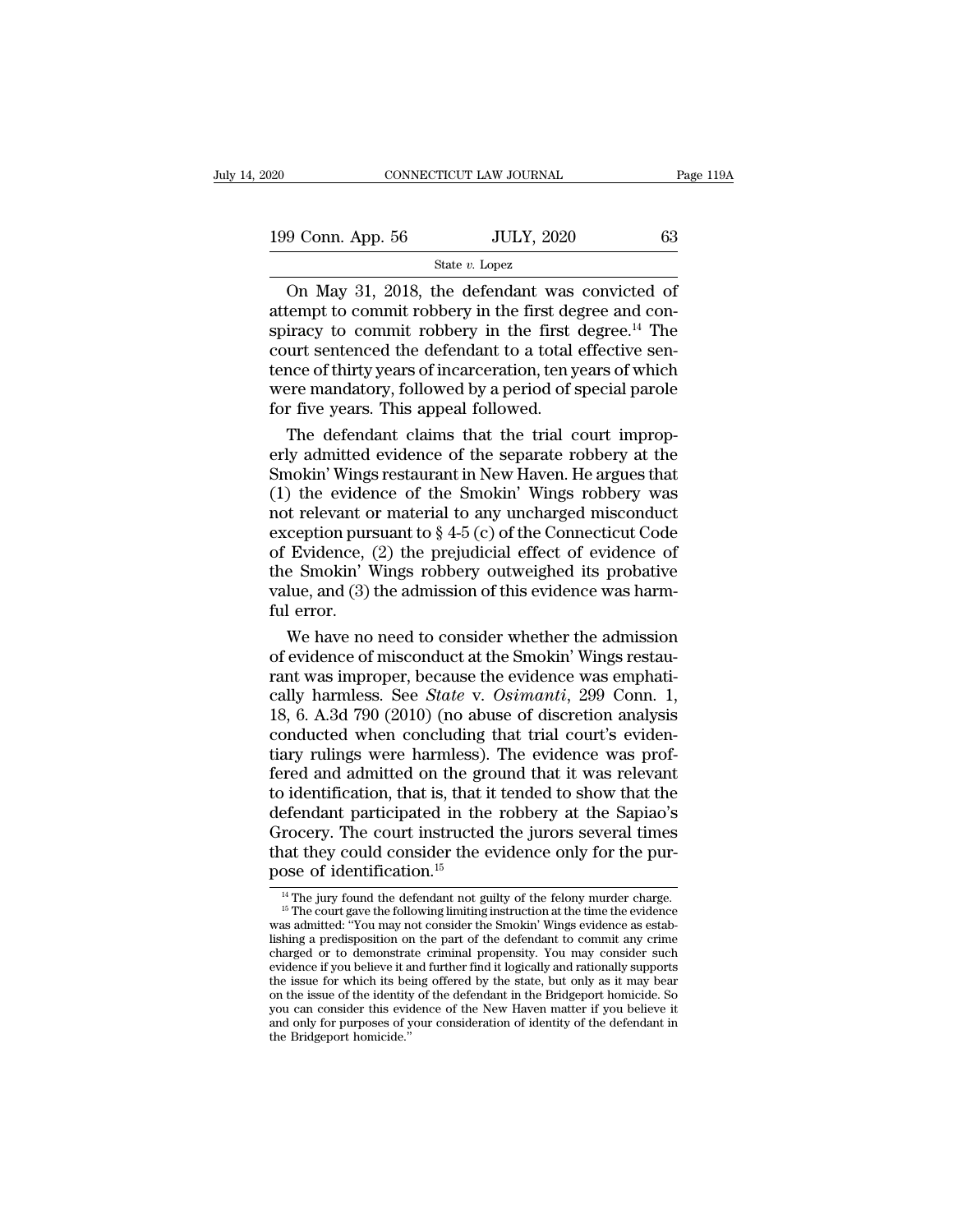# CONNECTICUT LAW JOURNAL July 14, 2020<br>64 JULY, 2020 199 Conn. App. 56<br>50 State v. Lopez State *v.* Lopez

CONNECTICUT LAW JOURNAL<br>Jul<br>JULY, 2020 199 Conn. App. 56<br>State v. Lopez<br>Other evidence overwhelmingly established identifi-<br>tion. The jury could have found that the defendant's<br>NA was on the gun that fired the fatal hullet  $\begin{array}{r} \text{G4} & \text{JULY, 2020} & \text{199 Conn. App. 56} \\ \text{State } v. \text{ Lopez} \end{array}$ <br>Other evidence overwhelmingly established identification. The jury could have found that the defendant's DNA was on the gun that fired the fatal bullets. Surv  $U_L$ ,  $2020$  199 Conn. App. 56<br>  $U_L$  State v. Lopez<br>
Other evidence overwhelmingly established identification. The jury could have found that the defendant's<br>
DNA was on the gun that fired the fatal bullets. Surveillance  $\frac{199 \text{ Conn. App. } 56}{\text{State } v. \text{ Lopez}}$ <br>
Other evidence overwhelmingly established identification. The jury could have found that the defendant's<br>
DNA was on the gun that fired the fatal bullets. Surveillance video and eyewitnes For  $\frac{1}{2}$  or  $\frac{1}{2}$  or  $\frac{1}{2}$  or  $\frac{1}{2}$  or  $\frac{1}{2}$  or  $\frac{1}{2}$  or  $\frac{1}{2}$  or  $\frac{1}{2}$  or  $\frac{1}{2}$  or  $\frac{1}{2}$  or  $\frac{1}{2}$  or  $\frac{1}{2}$  or  $\frac{1}{2}$  or  $\frac{1}{2}$  or  $\frac{1}{2}$  or  $\frac{1}{2}$  or  $\frac{1}{2}$ State v. Lopez<br>
Other evidence overwhelmingly established identifi-<br>
cation. The jury could have found that the defendant's<br>
DNA was on the gun that fired the fatal bullets. Surveil-<br>
lance video and eyewitness' descripti Other evidence overwhelmingly established identification. The jury could have found that the defendant's DNA was on the gun that fired the fatal bullets. Surveillance video and eyewitness' descriptive testimony confirmed cation. The jury could have found that the defe<br>DNA was on the gun that fired the fatal bullets.<br>lance video and eyewitness' descriptive testime<br>firmed the identification. Furthermore, the de<br>himself stated to the police a NA was on the gun that fired the fatal bullets. Surveil-<br>nce video and eyewitness' descriptive testimony con-<br>med the identification. Furthermore, the defendant<br>mself stated to the police and testified that he and<br>underber lance video and eyewitness' descriptive testimony confirmed the identification. Furthermore, the defendant himself stated to the police and testified that he and Vanderberg had intended to commit robberies and that they we firmed the identification. Furthermore, the defendant<br>himself stated to the police and testified that he and<br>Vanderberg had intended to commit robberies and that<br>they were present in Sapiao's Grocery.<sup>16</sup><br>The defendant cl

rey were present in Sapiao's Grocery."<br>The defendant claims evidential rather than constitu-<br>onal error; he, thus, has the burden on appeal of show-<br>ig harmful error. "[W]hen an improper evidentiary rul-<br>when charging the The defendant claims evidential rather than constitutional error; he, thus, has the burden on appeal of showing harmful error. "[W]hen an improper evidentiary rul-<br>When charging the jury, the court also stated: "The state

% followed the instructions of the court.<br>
""The following examination transpired between the prosecutor and the defendant at trial:<br>
"Q. And the store that you're talking about, is that Sapiao's Grocery store?<br>
"A. Yes. <sup>16</sup> The following examination transpired between the prosecutor and the fendant at trial:<br>
"Q. And the store that you're talking about, is that Sapiao's Grocery store?<br>
"A. Yes. It is.<br>
"Q. And what happens inside the st defendant at trial:<br>
"Q. And the store that you're talking about, is that Sapiao's<br>
"A. Yes. It is.<br>
" $* * *$ <br>
"Q. And what happens inside the store?<br>
"A. I mean, I walk in the store, [Vanderberg] runs arous<br>
and the next t A. Yes. It is.<br>
"A. Yes. It is.<br>
"A. Yes. It is.<br>
"A. I mean, I walk in the store, [Vand the next thing you know I just hear<br>
"A. I just heard gunshots. Like, I hear<br>
"A. I just heard gunshots. Like, I hear<br>
"A. I just hea

<sup>\*</sup>\*\*<br>
"Q. And what happens inside the store?<br>
"A. I mean, I walk in the store, [Vanderberg] runs around the counter,<br>
d the next thing you know I just hear arguing. . . .<br>
"Q. And what happens next?<br>
"A. I just heard guns "Q. And what happens inside the store?<br>
"A. I mean, I walk in the store, [Vanderberg] runs around the counter,<br>
and the next thing you know I just hear arguing. . . .<br>
"Q. And what happens next?<br>
"A. I just heard gunshots <sup>4</sup>A. I mean, I walk in the store, [Vanderberg]<br>and the next thing you know I just hear arguing<br> $* * *$ <br>"Q. And what happens next?<br>"A. I just heard gunshots. Like, I heard the a<br>necessarily hear everything.... [The main th<br> ''Q. Okay. So, you hear a shot and what do you do? "Q. And what happens next?<br>
"A. I just heard gunshots. Like, I heard the arguing. . . . But I didn't<br>
cessarily hear everything. . . . [T]he main things I remember was just<br>
we me the money or I'mma shoot you.<br>
"4. I froze

Frame was expressed to the arguing. The and the arguing  $\cdot$   $\cdot$  But I didn't necessarily hear everything  $\cdot$   $\cdot$  [T]he main things I remember was just give me the money or I'mma shoot you.<br>
"Q. Okay. So, you hear a sh but then I [saw] a man and the man was coming because I couldn't see. Like, I know Vanderberg ... we are a shot with some of  $\mathbb{R}^n$ . The method of  $\mathbb{R}^n$ . If didn't know what to do.<br>Like, I didn't even know what was happening. I thought the lady got shot,<br>but then I [saw] a man and (a) Okay. So, you hear a shot and what do you do?<br>
"A. I froze up. I was completely in shock.... I didn't know what to do.<br>
Like, I didn't even know what was happening. I thought the lady got shot,<br>
but then I [saw] a man "Q. Okay. So, you hear a shot and what do you do? "A. I froze up. I was completely in shock. . . . I didn't know what to do. Like, I didn't even know what was happening. I thought the lady got shot, but then I [saw] a man "A. I froze up. I was completely in shock.... I didn't know what to do.<br>Like, I didn't even know what was happening. I thought the lady got shot,<br>but then I [saw] a man and the man was coming because I couldn't see.<br>Like, Like, I didn't even know what was happening. I thought the lady got shot, but then I [saw] a man and the man was coming because I couldn't see. Like, I knew Vanderberg  $\ldots$  was arguing with somebody, but I thought, like—

The defendant claims evidential rather than constitutional error; he, thus, has the burden on appeal of showing harmful error. "[W]hen an improper evidentiary rul-<br>When charging the jury, the court also stated: "The state tional error; he, thus, has the burden on appeal of showing harmful error. "[W]hen an improper evidentiary rul-<br>when charging the jury, the court also stated: "The state  $\ldots$  offered [evidence of the Smokin' Wings robber ing harmful error. "[W]hen an improper evidentiary rul-<br>
when charging the jury, the court also stated: "The state . . . offered<br>
[evidence of the Smokin' Wings robbery] . . . as an alleged act of misconduct of the defend **The defendant of the defendant** of the defendant of the defendant as it [may] bear upon your consideration of the identity of the defendant as it [may] bear upon your consideration of the identity of the defendant as a p When charging the jury, the court also stated: "The state  $\ldots$  offered [evidence of the Smokin' Wings robbery]  $\ldots$  as an alleged act of misconduct of the defendant as it [may] bear upon your consideration of the identi Further to find sum, while that it logically and rational and reduced the defendant as it imay bear upon your consideration of the identity of the defendant as a perpetrator of the crimes charged in this case. You may not force of the defendant as it [may] bear upon your consideration of the identity<br>of the defendant as it [may] bear upon your consideration of the identity<br>of the defendant as a perpetrator of the crimes charged in this case and the defendant in the defendant in the crimes charged in this case. You may not consider such evidence as establishing a predisposition on the part of the defendant to commit any of the crimes charged or to demonstrate may not consider such evidence as establishing a predisposition on the part<br>of the defendant to commit any of the crimes charged or to demonstrate a<br>criminal propensity. You may consider such evidence if you believe it and not do the defendant both commit any of the crimes charged or to demonstrate a<br>criminal propensity. You may consider such evidence if you believe it and<br>further to find that it logically and rationally supports the issue f by the state—namely, the identity of the defendant—then you helieve it and further to find that it logically and rationally supports the issue for which it is being offered by the state, but only as it may bear on the issu consider to find that it logically and rationally supports the issue for which<br>it is being offered by the state, but only as it may bear on the issue of<br>identity of the defendant in the Bridgeport matters. On the other ha Followed the defendant in the Bridgeport matters. On the other hand, if<br>it is being offered by the state, but only as it may bear on the issue of<br>identity of the defendant in the Bridgeport matters. On the other hand, if<br> sexually or the derivative such<br>you do not believe such<br>not logically and ration<br>by the state—namely,<br>consider such [evidence]<br> $^{16}$  The following examedered at trial:<br> $^{40}$  And the store tha<br> $^{42}$  A Nes It is to the state—namely, the issue for which it is being offered the state—namely, the identity of the defendant—then you may not msider such [evidence] for any other purpose." We presume that the jury llowed the instructions The state—namely, the identity of the defermider such [evidence] for any other purpose."<br>
llowed the instructions of the court.<br>
<sup>16</sup> The following examination transpired betwe fendant at trial:<br>
"Q. And the store that yo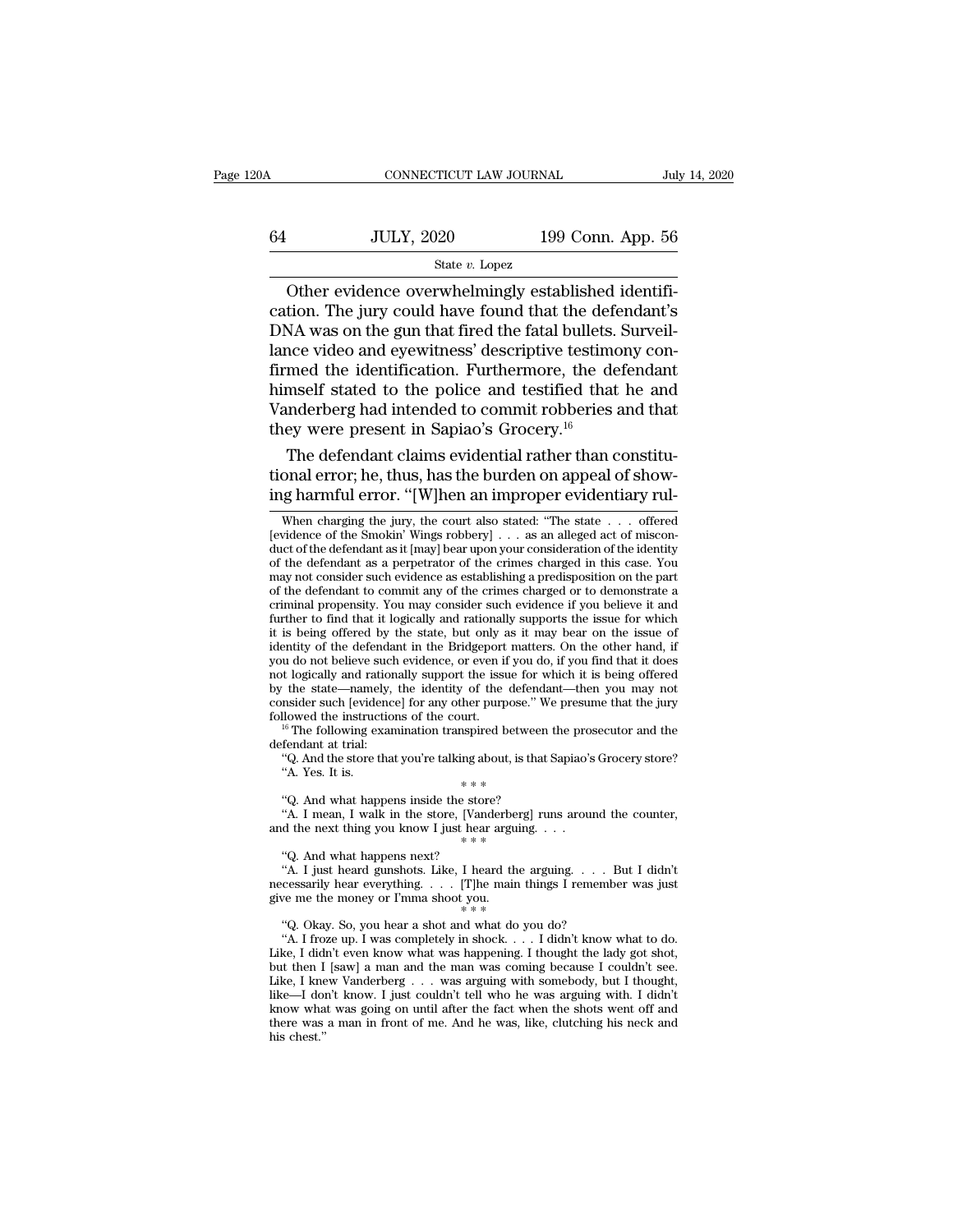State *v.* Lopez

 $\begin{array}{ll}\n 199 \text{ Conn. App. } 56 \quad \text{JULY, } 2020 \quad \text{65}\n \hline\n 199 \text{ Conn. App. } 56 \quad \text{State } v. \text{ Lopez}\n \hline\n \text{ing is not constitutional in nature, the defendant bears}\n \text{the burden ofdemonstrating that the error was harmful.}\n \text{[Wle must examine the impact of the [improper]}\n \end{array}$ 199 Conn. App. 56 JULY, 2020 65<br>State v. Lopez<br>ing is not constitutional in nature, the defendant bears<br>the burden of demonstrating that the error was harmful.<br> $\ldots$  [W]e must examine the impact of the [improperly<br>admitte 199 Conn. App. 56 JULY, 2020 65<br>
State v. Lopez<br>
ing is not constitutional in nature, the defendant bears<br>
the burden of demonstrating that the error was harmful.<br>
. . . [W]e must examine the impact of the [improperly<br>
ad 199 Conn. App. 56 JULY, 2020 65<br>
State v. Lopez<br>
ing is not constitutional in nature, the defendant bears<br>
the burden of demonstrating that the error was harmful.<br>
... [W]e must examine the impact of the [improperly<br>
admi Solution State v. Lopez<br>
State v. Lopez<br>
ing is not constitutional in nature, the defendant bears<br>
the burden of<br>
demonstrating that the error was harmful.<br>
... [W]e must examine the impact of the [improperly<br>
admitted] e State *v*. Lopez<br>ing is not constitutional in nature, the defendant bears<br>the burden ofdemonstrating that the error was harmful.<br> $\dots$  [W]e must examine the impact of the [improperly<br>admitted] evidence on the trier of fact ing is not constitutional in nature, the defendant bears<br>the burden ofdemonstrating that the error was harmful.<br>... [W]e must examine the impact of the [improperly<br>admitted] evidence on the trier of fact and the result<br>of the burden of demonstrating that the error was harmful.<br>
. . . [W]e must examine the impact of the [improperly admitted] evidence on the trier of fact and the result<br>
of the trial. . . . [T]he proper standard for determin ... [W]e must examine the impact of the [improperly admitted] evidence on the trier of fact and the result of the trial.... [T]he proper standard for determining whether an erroneous evidentiary ruling is harmless should admitted] evidence on the trier of fact and the result<br>of the trial. . . . [T]he proper standard for determining<br>whether an erroneous evidentiary ruling is harmless<br>should be whether the jury's verdict was substantially<br>s of the trial. . . . [T]he proper standard for determining<br>whether an erroneous evidentiary ruling is harmless<br>should be whether the jury's verdict was substantially<br>swayed by the error. . . . Accordingly, a nonconstitu-<br>t whether an erroneous evidentiary ruling is harmless<br>should be whether the jury's verdict was substantially<br>swayed by the error....Accordingly, a nonconstitu-<br>tional error is harmless when an appellate court has a<br>fair ass should be whether the jury's verdict was substantially<br>swayed by the error. . . . Accordingly, a nonconstitu-<br>tional error is harmless when an appellate court has a<br>fair assurance that the error did not substantially affe swayed by the error. . . . Accordingly, a nonconstitutional error is harmless when an appellate court has a fair assurance that the error did not substantially affect the verdict. . . . If the evidence may have had a tend strength of the state is harmless when an appellate court has a fair assurance that the error did not substantially affect the verdict.... If the evidence may have had a tendency to influence the judgment of the jury, it Fair assurance that the error did not substantially affect<br>the verdict.... If the evidence may have had a ten-<br>dency to influence the judgment of the jury, it cannot<br>be considered harmless.... That determination must<br>be m v. **Let us a line of the state of the evidence may have had a tendency to influence the judgment of the jury, it cannot be considered harmless. . . . That determination must be made in light of the entire record [including** check that the independent of the jury, it cannot dency to influence the judgment of the jury, it cannot be considered harmless. . . . That determination muss be made in light of the entire record [including th strength of considered harmless. . . . That determination must<br>made in light of the entire record [including the<br>rength of the state's case without the evidence admit-<br>d in error]." (Internal quotation marks omitted.) *State*<br>LeBlanc be made in light of the entire record [including the strength of the state's case without the evidence admitted in error]." (Internal quotation marks omitted.) State v. LeBlanc, 148 Conn. App. 503, 508–509, 84 A.3d 1242, c

strength of the state's case without the evidence admitted in error]." (Internal quotation marks omitted.) *State* v. *LeBlanc*, 148 Conn. App. 503, 508–509, 84 A.3d 1242, cert. denied, 311 Conn. 945, 90 A.3d 975 (2014).<br>T ted in error]." (Internal quotation marks omitted.) *State*<br>v. *LeBlanc*, 148 Conn. App. 503, 508–509, 84 A.3d 1242,<br>cert. denied, 311 Conn. 945, 90 A.3d 975 (2014).<br>The defendant argues that because the jury returned<br>a sp v. *LeBlanc*, 148 Conn. App. 503, 508–509, 84 A.3d 1242,<br>cert. denied, 311 Conn. 945, 90 A.3d 975 (2014).<br>The defendant argues that because the jury returned<br>a split verdict, finding him not guilty of the felony mur-<br>der c cert. denied, 311 Conn. 945, 90 A.3d 975 (2014).<br>The defendant argues that because the jury returned<br>a split verdict, finding him not guilty of the felony mur-<br>der charge but guilty of both robbery charges, the state's<br>cas The defendant argues that because the jury returned<br>a split verdict, finding him not guilty of the felony mur-<br>der charge but guilty of both robbery charges, the state's<br>case against him was "close" and, therefore, the adm a split verdict, finding him not guilty of the felony murder charge but guilty of both robbery charges, the state's case against him was "close" and, therefore, the admission of evidence of the Smokin' Wings robbery "cann all the charge but guilty of both robbery charges, the state's<br>case against him was "close" and, therefore, the admis-<br>sion of evidence of the Smokin' Wings robbery "cannot<br>be said to have *not* substantially affected the a reasonable doubt. . . . . The fact that the jury split its verdicts.<br>
Therefore, the admission of evidence of the Smokin' Wings robbery "cannot<br>
be said to have *not* substantially affected the verdict."<br>
(Emphasis in or sion of evidence of the Smokin' Wings robbery "cannot<br>be said to have *not* substantially affected the verdict."<br>(Emphasis in original.) He argues that, "after carefully<br>considering the evidence, the jury refused to find be said to have *not* substantially affected the verdict."<br>(Emphasis in original.) He argues that, "after carefully<br>considering the evidence, the jury refused to find that<br>all the elements of felony murder were proven beyo be completed in original.) He argues that, "after carefully considering the evidence, the jury refused to find that all the elements of felony murder were proven beyond a reasonable doubt. . . . The fact that the jury spli Considering the evidence, the jury refused to find that all the elements of felony murder were proven beyond a reasonable doubt.  $\dots$  The fact that the jury split its verdicts after hearing [evidence of the Smokin' Wings Extracting the Criticles, the july Terms of the harm and a reasonable doubt. . . . . The fact that the jury split its verdicts after hearing [evidence of the Smokin' Wings robbery] and considering it to the point that it e are scanable doubt. . . . The fact that the jury split its<br>verdicts after hearing [evidence of the Smokin' Wings<br>robbery] and considering it to the point that it entered<br>at least one acquittal further shows how close this does not claim in the claim of the Smokin' Wings<br>robbery] and considering it to the point that it entered<br>at least one acquittal further shows how close this case<br>was." According to the defendant, the purported weak-<br>ness For also also realing police<br>robbery] and considering it t<br>at least one acquittal further<br>was." According to the defer<br>ness in the state's case control<br>of the uncharged misconduc<br>does not claim that there w:<br>support his co least one acquittal further shows how close this case<br>as." According to the defendant, the purported weak-<br>ss in the state's case contributed to the harmfulness<br>the uncharged misconduct evidence. The defendant<br>less not cl was." According to the defendant, the purported weakness in the state's case contributed to the harmfulness<br>of the uncharged misconduct evidence. The defendant<br>does not claim that there was insufficient evidence to<br>suppor ness in the state's case contributed to the harmfulness<br>of the uncharged misconduct evidence. The defendant<br>does not claim that there was insufficient evidence to<br>support his conviction.<br>To support his assertion that the j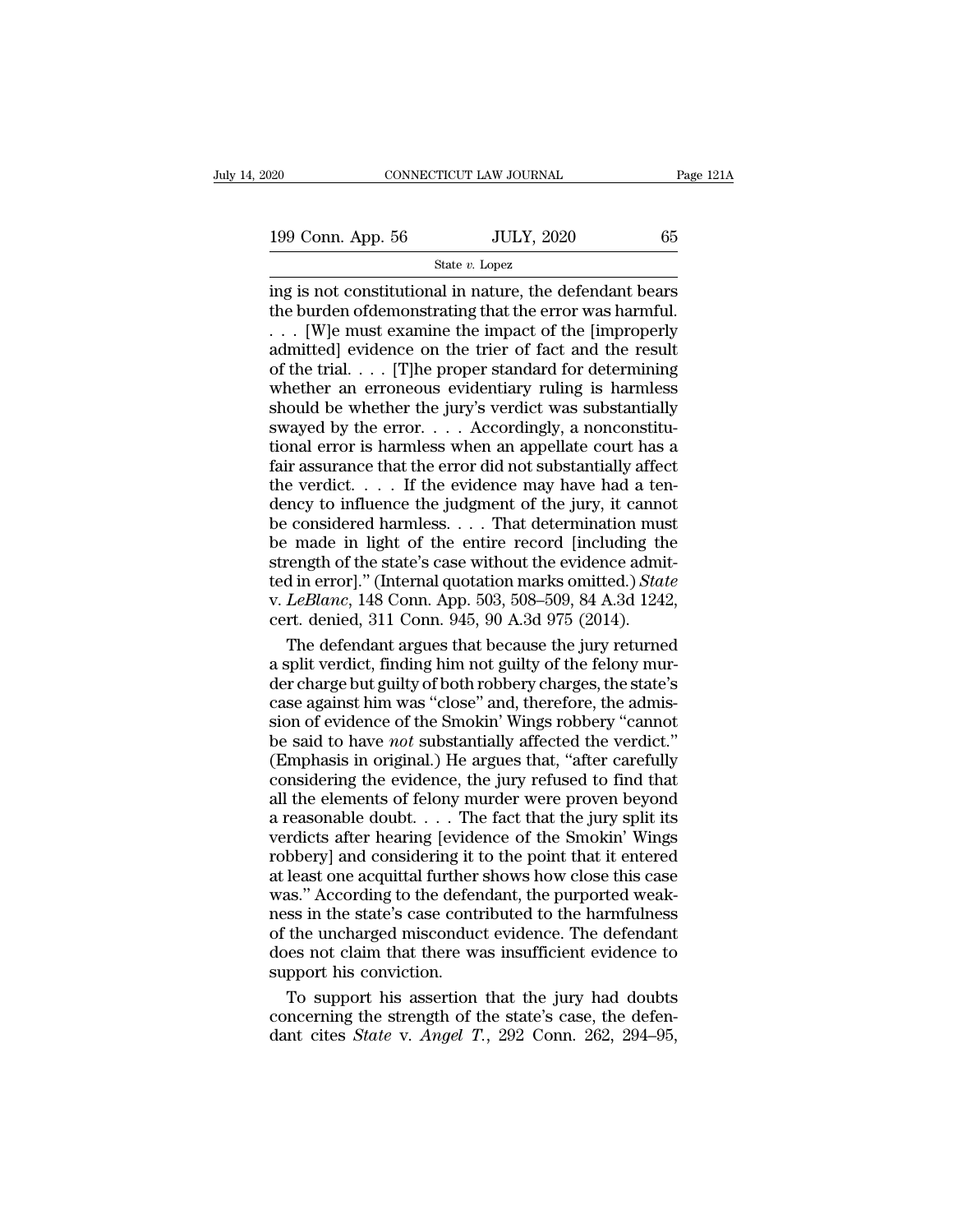| ۵A | CONNECTICUT LAW JOURNAL |                   | July 14, 2020 |
|----|-------------------------|-------------------|---------------|
| 66 | <b>JULY, 2020</b>       | 199 Conn. App. 56 |               |
|    | State $v$ . Lopez       |                   |               |

CONNECTICUT LAW JOURNAL July 14, 2020<br>
973 A.2d 1207 (2009).<sup>17</sup> In *Angel T*., our Supreme Court<br>
determined that where there was no physical evidence<br>
introduced concerning a sexual assault and the jury  $\frac{JULY, 2020}{\text{State } v. \text{ Lopez}}$  199 Conn. App. 56<br>  $\frac{84.2 \text{d} \cdot 1207 (2009).^{17} \text{In} \text{Angle } T.}{}$ , our Supreme Court determined that where there was no physical evidence introduced concerning a sexual assault and the jury twic <sup>66</sup><br>
IULY, 2020 199 Conn. App. 56<br>
<sup>State v. Lopez</sup><br>
<sup>State v. Lopez</sup><br>
<sup>State v. Lopez</sup><br>
<sup>State v. Lopez</sup><br>
<br>
determined that where there was no physical evidence<br>
introduced concerning a sexual assault and the jury<br>
twic 56 JULY, 2020 199 Conn. App. 56<br>
State v. Lopez<br>  $\frac{373 \text{ A.2d}}{207 (2009).}$ <sup>17</sup> In *Angel T*., our Supreme Court<br>
determined that where there was no physical evidence<br>
introduced concerning a sexual assault and the jury<br> 66 JULY, 2020 199 Conn. App. 56<br>  $\frac{\text{State } v. \text{ Lopez}}{973 \text{ A}.2d}$  1207 (2009).<sup>17</sup> In *Angel T*., our Supreme Court<br>
determined that where there was no physical evidence<br>
introduced concerning a sexual assault and the jury<br>
t State v. Lopez<br>
973 A.2d 1207 (2009).<sup>17</sup> In *Angel T*., our Supreme Court<br>
determined that where there was no physical evidence<br>
introduced concerning a sexual assault and the jury<br>
twice reported to the court that it wa 973 A.2d 1207 (2009).<sup>17</sup> In *Angel T*., our Supreme Court<br>determined that where there was no physical evidence<br>introduced concerning a sexual assault and the jury<br>twice reported to the court that it was deadlocked<br>in mak determined that where there was no physical evidence<br>introduced concerning a sexual assault and the jury<br>twice reported to the court that it was deadlocked<br>in making its decision, "the state's case was not suffi-<br>ciently s introduced concerning a sexual assault and the jury<br>twice reported to the court that it was deadlocked<br>in making its decision, "the state's case was not suffi-<br>ciently strong so as to not be overshadowed by the<br>[harmful er twice reported to the court that it was deadlocked<br>in making its decision, "the state's case was not suffi-<br>ciently strong so as to not be overshadowed by the<br>[harmful error]." Id., 293. The court held: "[T]he lack<br>of phys in making its decision, "the state's case was not sufficiently strong so as to not be overshadowed by the [harmful error]." Id., 293. The court held: "[T]he lack of physical evidence of sexual assault  $\ldots$  rendered it a ciently strong so as to not be overshadowed by the [harmful error]." Id., 293. The court held: "[T]he lack of physical evidence of sexual assault . . . rendered it a credibility contest between the defendant and his accus [harmful error]." Id., 293. The court held: "[T]he lack<br>of physical evidence of sexual assault . . . rendered it<br>a credibility contest between the defendant and his<br>accusers, and the jury's deadlock, followed by a split<br>ve error of physical evidence<br>a credibility contest<br>accusers, and the jure<br>verdict, leads us to be<br>not overwhelm the j<br>well have been und<br>error]." Id., 295.<br>In the present cas credibility contest between the defendant and his<br>cusers, and the jury's deadlock, followed by a split<br>rdict, leads us to believe that the state's evidence did<br>t overwhelm the jury, indicating that the jury may<br>ell have be accusers, and the jury's deadlock, followed by a split<br>verdict, leads us to believe that the state's evidence did<br>not overwhelm the jury, indicating that the jury may<br>well have been unduly influenced by the [harmful<br>error]

verdict, leads us to believe that the state's evidence did<br>not overwhelm the jury, indicating that the jury may<br>well have been unduly influenced by the [harmful<br>error]." Id., 295.<br>In the present case, the jury reported to not overwhelm the jury, indicating that the jury may<br>well have been unduly influenced by the [harmful<br>error]." Id., 295.<br>In the present case, the jury reported to the court<br>that it was deadlocked regarding the charge of fe well have been unduly influenced by the [harmful<br>error]." Id., 295.<br>In the present case, the jury reported to the court<br>that it was deadlocked regarding the charge of felony<br>murder. In a note to the court, the jury stated: error]." Id., 295.<br>
In the present case, the jury reported to the court<br>
that it was deadlocked regarding the charge of felony<br>
murder. In a note to the court, the jury stated: "[T]he<br>
jury has—I think it's found—found con In the present case, the jury reported to the court<br>that it was deadlocked regarding the charge of felony<br>murder. In a note to the court, the jury stated: "[T]he<br>jury has—I think it's found—found consensus on charge<br>two [( that it was deadlocked regarding the charge of felony<br>murder. In a note to the court, the jury stated: "[T]he<br>jury has—I think it's found—found consensus on charge<br>two [(attempted robbery)] and [charge] three [(conspir-<br>ac murder. In a note to the court, the jury stated: "[T]he<br>jury has—I think it's found—found consensus on charge<br>two [(attempted robbery)] and [charge] three [(conspir-<br>acy to commit robbery)] and is divided on charge one<br>[(f jury has—I think it's found—found consensus on charge<br>two [(attempted robbery)] and [charge] three [(conspir-<br>acy to commit robbery)] and is divided on charge one<br>[(felony murder)]. Jury members have indicated unwill-<br>ingn two [(attempted robbery)] and [charge] three [(conspiracy to commit robbery)] and is divided on charge one [(felony murder)]. Jury members have indicated unwill-<br>ingness to change." Shortly before the jury was released<br>fo acy to commit robbery)] and is divided on charge one [(felony murder)]. Jury members have indicated unwill-<br>ingness to change." Shortly before the jury was released<br>for the day, the foreperson indicated that "[he] just<br>wou [(felony murder)]. Jury members have indicated unwill-<br>ingness to change." Shortly before the jury was released<br>for the day, the foreperson indicated that "[he] just<br>would prefer to have redacted the note." He clarified:<br> the day, the foreperson indicated that "[he] just<br>would prefer to have redacted the note." He clarified:<br>"I sent it out too early and I don't really want the court<br>to address [it], if that makes sense.... I sent the note<br>o for the day, the foreperson indicated that "[he] just<br>would prefer to have redacted the note." He clarified:<br>"I sent it out too early and I don't really want the court<br>to address [it], if that makes sense. . . . I sent the would prefer to have redacted the note." He clarified:<br>"I sent it out too early and I don't really want the court<br>to address [it], if that makes sense.... I sent the note<br>out premature[ly] and I—I would wish to—to redact out premature[ly] and I—I would wish to—to redact it,<br>to take it back and not have the court address it." The<br>next day, the court, acknowledging the note and the<br>foreperson's request, instructed the jury to continue its<br> $\$ 

to take it back and not have the court address it." The next day, the court, acknowledging the note and the foreperson's request, instructed the jury to continue its  $\frac{17}{17}$  The defendant also cites *State* v. *Sawyer* foreperson's request, instructed the jury to continue its<br>
<sup>17</sup> The defendant also cites *State* v. *Sawyer*, 279 Conn. 331, 359–60, 904<br>
A.2d 101 (2006), overruled in part on other grounds by *State* v. *DeJesus*,<br>
288 Co **LOTEPETSON S TEQUEST, INSTRUCTED THE UPTY TO CONTRINUE ITS**<br>
<sup>17</sup> The defendant also cites *State* v. *Sawyer*, 279 Conn. 331, 359–60, 904<br>
A.2d 101 (2006), overruled in part on other grounds by *State* v. *DeJesus*,<br>
28 <sup>17</sup> The defendant also cites *State* v. *Sawyer*, 279 Conn. 331, 359–60, 904<br>A.2d 101 (2006), overruled in part on other grounds by *State* v. *DeJesus*,<br>288 Conn. 418, 953 A.2d 45 (2008), to support the proposition that A.2d 101 (2006), overruled in part on other grounds by *State* v. *DeJesus*, 288 Conn. 418, 953 A.2d 45 (2008), to support the proposition that the state's case was not particularly strong. In *Sawyer*, which involved a s <sup>2288</sup> Conn. 418, 953 A.2d 45 (2008), to support the proposition that the state's case was not particularly strong. In *Sawyer*, which involved a sexual assault, our Supreme Court held that when there is a lack of physica case was not particularly strong. In *Sawyer*, which involved a sexual assault, our Supreme Court held that when there is a lack of physical evidence of the sexual assault, the state does not have a strong case and the ad our Supreme Court held that when there is a lack of physical evidence of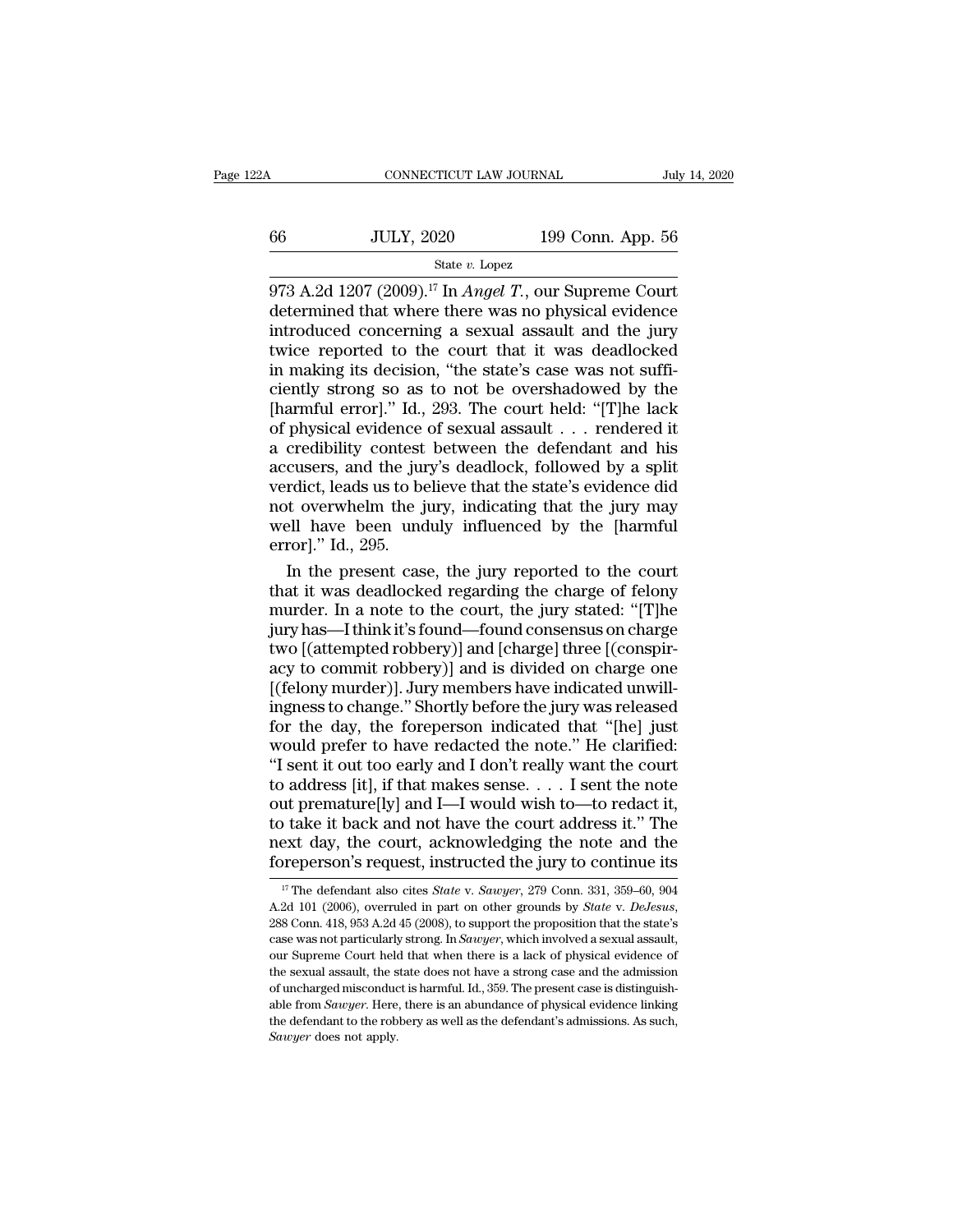| )20                  | CONNECTICUT LAW JOURNAL |                                                                                                                | Page 123A |
|----------------------|-------------------------|----------------------------------------------------------------------------------------------------------------|-----------|
| 199 Conn. App. 67    |                         | <b>JULY, 2020</b>                                                                                              | 67        |
|                      | Flood $v$ . Flood       |                                                                                                                |           |
| ita wordi <i>o</i> t |                         | deliberations. The jury then informed the court that it<br>had reached a consensus on all counts and delivered |           |

199 Conn. App. 67 JULY, 2020 67<br>Flood v. Flood v. Flood<br>deliberations. The jury then informed the court that it<br>had reached a consensus on all counts and delivered<br>its verdict. 199 Conn. App.<br>deliberations. T<br>had reached a c<br>its verdict.<br>Although the  $\frac{1000 \text{ N}}{10000 \text{ N}}$  Flood v. Flood<br>Iiberations. The jury then informed the court that it<br>d reached a consensus on all counts and delivered<br>is verdict.<br>Although the record discloses that the jury briefly<br>as deadlocke

 $\begin{array}{l} \text{Flood } v. \text{ Flood} \\ \text{deliberations. The jury then informed the court that it} \\ \text{had reached a consensus on all counts and delivered} \\ \text{its vertical.} \\ \text{Although the record discusses that the jury briefly} \\ \text{was deadlocked as to one count, there is no indication} \\ \text{of deadlock as to the other two counts, or as to identify} \\ \text{in any event.} \\ \text{There was strong physical evidence linking} \end{array}$ deliberations. The jury then informed the court that it<br>had reached a consensus on all counts and delivered<br>its verdict.<br>Although the record discloses that the jury briefly<br>was deadlocked as to one count, there is no indic demoerations. The jury then mornted the court that it<br>had reached a consensus on all counts and delivered<br>its verdict.<br>Although the record discloses that the jury briefly<br>was deadlocked as to one count, there is no indicat the defendant of the gun that was used in the gun that was deadlocked as to one count, there is no indication<br>of deadlocked as to one count, there is no indication<br>of deadlock as to the other two counts, or as to identity<br> as vertuct.<br>
Although the record discloses that the jury briefly<br>
was deadlocked as to one count, there is no indication<br>
of deadlock as to the other two counts, or as to identity<br>
in any event. There was strong physical e Although the record discloses that the jury briefly<br>was deadlocked as to one count, there is no indication<br>of deadlock as to the other two counts, or as to identity<br>in any event. There was strong physical evidence linking<br> was deadlocked as to one count, there is no indication<br>of deadlock as to the other two counts, or as to identity<br>in any event. There was strong physical evidence linking<br>the defendant to the gun that was used in the robber of deadlock as to the other two counts, or as to identity<br>in any event. There was strong physical evidence linking<br>the defendant to the gun that was used in the robbery,<br>as well as witness identification and the defendant in any event. There was strong physical evidence linking<br>the defendant to the gun that was used in the robbery,<br>as well as witness identification and the defendant's<br>own admissions. The court instructed the jury to con-<br>si the defendant to the gun that was used in the robbery,<br>as well as witness identification and the defendant's<br>own admissions. The court instructed the jury to con-<br>sider the Smokin' Wings evidence, if at all, only on<br>the is as well as witness identification and the defendant's<br>own admissions. The court instructed the jury to con-<br>sider the Smokin' Wings evidence, if at all, only on<br>the issue of identification. We presume that the jury<br>followe own admissions. The court instructed the jury to consider the Smokin' Wings evidence, if at all, only on the issue of identification. We presume that the jury followed the instructions of the court. See *State* v. *Paul* sider the Smokin' Wings evidence, if at all, only on<br>the issue of identification. We presume that the jury<br>followed the instructions of the court. See *State* v. *Paul*<br> $B$ , 315 Conn. 19, 32, 105 A.3d 130 (2014) (in absen the issue of identification. We presume that the jury<br>followed the instructions of the court. See *State* v. *Paul*<br>*B.*, 315 Conn. 19, 32, 105 A.3d 130 (2014) (in absence<br>of contrary evidence, appellate courts presume jur followed the instructions of the court. See *State* v. *Paul* B., 315 Conn. 19, 32, 105 A.3d 130 (2014) (in absence of contrary evidence, appellate courts presume jury followed limiting instruction). A review of the eviden B., 315 Conn. 19, 32, 105 A.3d 130 (2014) (in absence<br>of contrary evidence, appellate courts presume jury<br>followed limiting instruction). A review of the evidence<br>in this case, therefore, shows that the evidence of iden-<br>t of contrary evidence, appellat<br>followed limiting instruction). A<br>in this case, therefore, shows th<br>tification was so strong that a<br>admission of evidence concern<br>inconsequential. The defendant<br>of showing harmful error.<br>The The judgment is affirmed.<br>This case, therefore, shows that<br>ication was so strong that any<br>mission of evidence concerning<br>consequential. The defendant has<br>howing harmful error.<br>The judgment is affirmed.<br>In this opinion the In this opinion was so strong that any error regarding<br>In the other concerning Smokin' Wings<br>In this openical. The defendant has not met his bur<br>In this opinion the other judges concurred.

## %ring harmful error.<br>
udgment is affirmed.<br>
is opinion the other judges concurred.<br>
BETHANY FLOOD v. ROBERT FLOOD<br>
(AC 42477) firmed.<br>
other judges concu<br>
OOD v. ROBERT F<br>
(AC 42477)<br>
Devlin and Sheldon, Js. BETHANY FLOOD  $v$ . ROBERT FLOOD<br>(AC 42477)<br>Prescott, Devlin and Sheldon, Js.

## *Syllabus*

 $(AC 42477)$ <br>Prescott, Devlin and Sheldon, Js.<br>*Syllabus*<br>The defendant, whose marriage to the plaintiff previously had been dis-<br>solved, appealed to this court from judgment of the trial court, which Frescott, Devlin and Sheldon, Js.<br>Syllabus<br>defendant, whose marriage to the plaintiff previously had been dis-<br>solved, appealed to this court from judgment of the trial court, which<br>granted the plaintiff's motion for a mo Prescott, Devlin and Sheldon, Js.<br>
Syllabus<br>
defendant, whose marriage to the plaintiff previously had been dis-<br>
solved, appealed to this court from judgment of the trial court, which<br>
granted the plaintiff's motion for a Syllabus<br>defendant, whose marriage to the plaintiff previously had been dis-<br>solved, appealed to this court from judgment of the trial court, which<br>granted the plaintiff's motion for a modification of the defendant's child *Syllabus*<br>defendant, whose marriage to the plaintiff previously had been dis-<br>solved, appealed to this court from judgment of the trial court, which<br>granted the plaintiff's motion for a modification of the defendant's chi defendant, whose marriage to the plaintiff previously had been dissolved, appealed to this court from judgment of the trial court, which granted the plaintiff's motion for a modification of the defendant's child support ob solved, appealed to this court from judgment of the trial court, which granted the plaintiff's motion for a modification of the defendant's child support obligation. The parties' separation agreement, which had been incorp solved, appealed to this court from judgment of the trial court, which granted the plaintiff's motion for a modification of the defendant's child support obligation. The parties' separation agreement, which had been incorp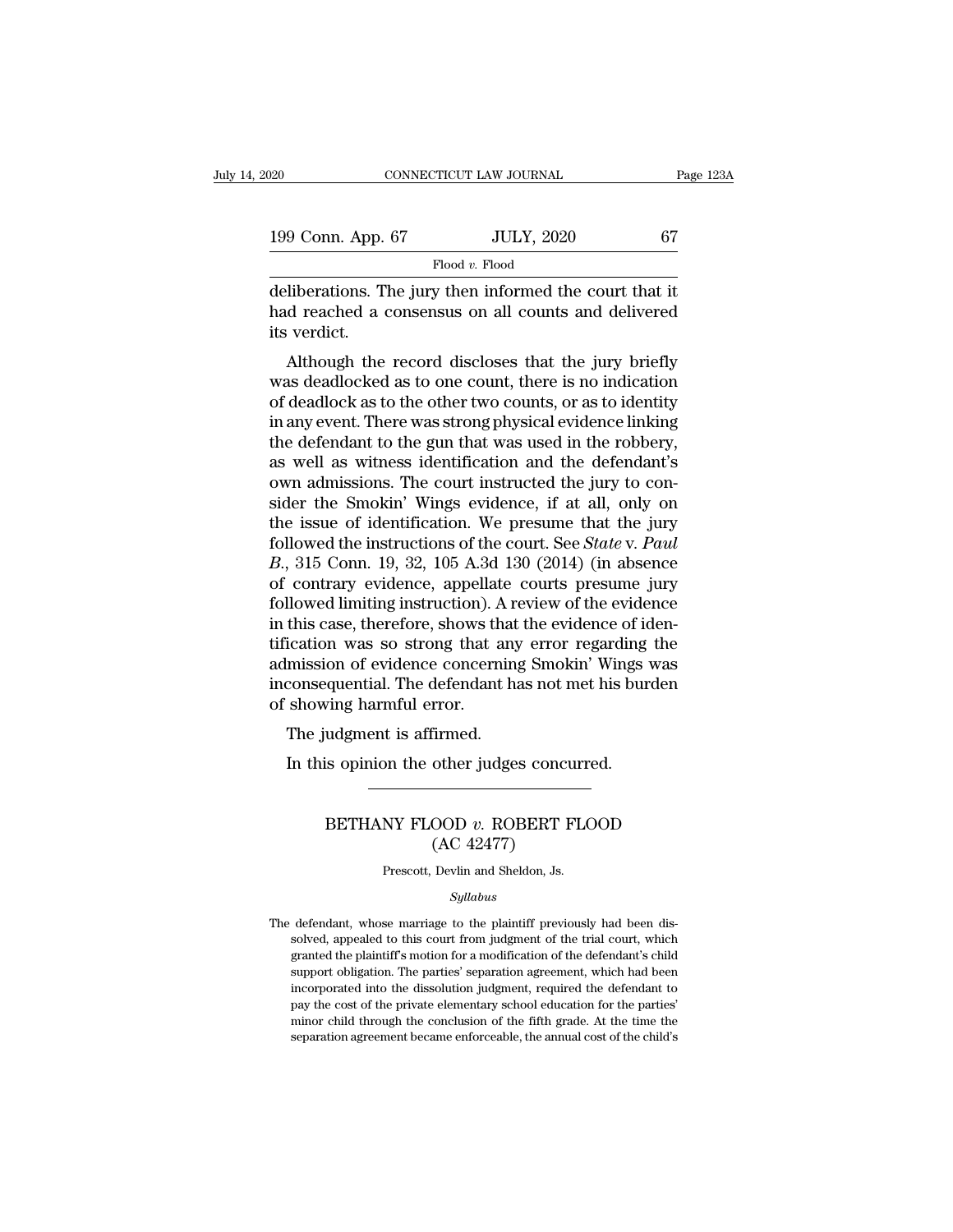# CONNECTICUT LAW JOURNAL July 14, 2020<br>68 JULY, 2020 199 Conn. App. 67<br>Flood v. Flood Flood *v.* Flood JULY, 2020 199 Conn. App. 67<br>Flood v. Flood<br>private school tuition was \$55,000. After the child completed the fifth<br>grade and was enrolled in public school, the plaintiff sought a modifica-

 $JULY, 2020$  199 Conn. App. 67<br>Flood v. Flood<br>private school tuition was \$55,000. After the child completed the fifth<br>grade and was enrolled in public school, the plaintiff sought a modifica-<br>tion of the defendant's child  $JULY, 2020$  199 Conn. App. 67<br>Flood v. Flood<br>private school tuition was \$55,000. After the child completed the fifth<br>grade and was enrolled in public school, the plaintiff sought a modifica-<br>tion of the defendant's child  $\begin{minipage}[t]{0.7\textwidth} \begin{tabular}{p{0.8cm}} \textbf{Flood } v. \text{ Flood} \end{tabular} \end{minipage} \begin{minipage}[t]{0.7\textwidth} \begin{tabular}{p{0.8cm}} \textbf{Flood} & \textbf{a 1} & \textbf{b 2} & \textbf{c 3} & \textbf{c 4} & \textbf{d 5} & \textbf{d 6} & \textbf{d 7} & \textbf{d 8} & \textbf{d 7} & \textbf{d 8} & \textbf{d 8} & \textbf{d 9} & \textbf{d 9} & \textbf{d 9} &$ Flood v. Flood<br>private school tuition was \$55,000. After the child completed the fifth<br>grade and was enrolled in public school, the plaintiff sought a modifica-<br>tion of the defendant's child support obligation on the groun private school tuition was \$55,000. After the child completed the fifth grade and was enrolled in public school, the plaintiff sought a modification of the defendant's child support obligation on the grounds that there had grade and was enrolled in public school, the plaintiff sought a modification of the defendant's child support obligation on the grounds that there had been a substantial change in circumstances because, inter alia, the chi ition of the defendant's child support obligation on the grounds that there had been a substantial change in circumstances because, inter alia, the child was no longer attending private school. The defendant also filed a m there had been a substantial change in circumstances because, inter<br>alia, the child was no longer attending private school. The defendant also<br>filed a motion for modification of child support, in which he requested a<br>decre alia, the child was no longer attending private school. The defendant also<br>filed a motion for modification of child support, in which he requested a<br>decrease in his court-ordered obligation on the ground that the plaintiff filed a motion for modification of child support, in which he requested a decrease in his court-ordered obligation on the ground that the plaintiff's income had increased since the date of the last support order. The trial decrease in his court-ordered obligation on the ground that the plaintiff's<br>income had increased since the date of the last support order. The trial<br>court determined that the parties had contemplated that the plaintiff<br>acc income had increased since the date of the last support order. The trial<br>court determined that the parties had contemplated that the plaintiff<br>accepted a lower weekly child support amount in return for the defen-<br>dant's be court determined that the parties had contemplated that the plaintiff accepted a lower weekly child support amount in return for the defendant's being responsible for paying 100 percent of the child's private school tuitio accepted a lower weekly child support amount in return for the defendant's being responsible for paying 100 percent of the child's private school tuition. The court further determined that, because the child had stopped at dant's being responsible for paying 100 percent of the child's private school tuition. The court further determined that, because the child had stopped attending private school, the savings for the defendant in tuition rep school tuition. The court further determined that, because the child had stopped attending private school, the savings for the defendant in tuition represented a substantial change of circumstances that entitled the plaint stopped attending private school, the savings for the defendant in tuition<br>represented a substantial change of circumstances that entitled the<br>plaintiff to a modification in child support. The court awarded the plain-<br>tiff represented a substantial change of circumstances that entitled the plaintiff to a modification in child support. The court awarded the plaintiff \$1246 in weekly child support, which was the maximum presumptive amount pres plaintiff to a modification in child support. The court awarded the plaintiff \$1246 in weekly child support, which was the maximum presumptive amount prescribed by the child support guidelines. The court order was silent if  $$1246$  in weekly child support, which was the maximum presumptive<br>amount prescribed by the child support guidelines. The court order was<br>silent as to the defendant's motion for modification. On appeal, the<br>defendant c it failed to the defendant's motion for modification. On appeal, the defendant claimed, inter alia, that the trial court erred in finding that there had been a substantial change in circumstances and that the court had ord defendant claimed, inter alia, that the trial court erred in finding that<br>there had been a substantial change in circumstances and that the court<br>had ordered an improper wealth transfer between the parties because<br>it faile

- there had been a substantial change in circumstances and that the court<br>had ordered an improper wealth transfer between the parties because<br>it failed to consider or respond to the needs of the child. *Held*:<br>The trial cour had ordered an improper wealth transfer between the parties because<br>it failed to consider or respond to the needs of the child. *Held*:<br>The trial court's finding that there had been a substantial change in<br>the defendant's it failed to consider or respond to the needs of the child. *Held*:<br>The trial court's finding that there had been a substantial change in<br>the defendant's financial circumstances was not clearly erroneous: the<br>expiration of The trial court's finding that there had been a substantial change in<br>the defendant's financial circumstances was not clearly erroneous: the<br>expiration of the defendant's court-ordered obligation to pay for the<br>child's pri the defendant's financial circumstances was not clearly erroneous: the expiration of the defendant's court-ordered obligation to pay for the child's private schooling removed an encumbrance on his assets that made an addit expiration of the defendant's court-ordered obligation to pay for the child's private schooling removed an encumbrance on his assets that made an additional \$55,000 per year available to him for all purposes, including the child's private schooling removed an encumbrance on his assets that<br>made an additional \$55,000 per year available to him for all purposes,<br>including the payment of child support, and, although the separation<br>agreement did made an additional \$55,000 per year available to him for all purposes,<br>including the payment of child support, and, although the separation<br>agreement did not expressly link the amount of the plaintiff's initial<br>child suppo including the payment of child support, and, although the separation agreement did not expressly link the amount of the plaintiff's initial child support award to the defendant's agreement to pay for the child's private sc agreement did not expressly link the amount of the plaintiff's initial<br>child support award to the defendant's agreement to pay for the child's<br>private schooling or entitle the plaintiff to reconsideration of that order<br>onc child support award to the defendant's agreement to pay for the child's<br>private schooling or entitle the plaintiff to reconsideration of that order<br>once the defendant's payment obligation ended, the court reasonably<br>determ private schooling or entitle the plaintiff to reconsideration of that order<br>once the defendant's payment obligation ended, the court reasonably<br>determined that the amount of that award should be reconsidered in light<br>of th
- once the defendant's payment obligation ended, the court reasonably<br>determined that the amount of that award should be reconsidered in light<br>of the termination of the defendant's private school payment obligation.<br>he trial determined that the amount of that award should be reconsidered in light<br>of the termination of the defendant's private school payment obligation.<br>he trial court did not abuse its discretion in determining that the amount<br>o of the termination of the defendant's private school payment obligation.<br>he trial court did not abuse its discretion in determining that the amount<br>of the child support award would be \$1246 per week; the court did not<br>dete the trial court did not abuse its discretion in determining that the amount<br>of the child support award would be \$1246 per week; the court did not<br>determine the amount of the award until after it conducted an extensive<br>evid of the child support award would be \$1246 per week; the court did not<br>determine the amount of the award until after it conducted an extensive<br>evidentiary hearing and considered the arguments of counsel, the parties'<br>motion determine the amount of the award until after it conducted an extensive<br>evidentiary hearing and considered the arguments of counsel, the parties'<br>motions, memoranda of law and testimony, and all relevant rules, statu-<br>tory evidentiary hearing and considered the arguments of counsel, the parties'<br>motions, memoranda of law and testimony, and all relevant rules, statu-<br>tory authority and case law, and the court was not required to cite<br>addition motions, memoranda of law and testimony, and all relevant tory authority and case law, and the court was not requadditional reasons for its increase in the defendant's child support gion, as its order was consistent with s tory authority and case law, and the court was not required to cite additional reasons for its increase in the defendant's child support obligation, as its order was consistent with statutory ( $\$ 46b-84 (d)) criteria and additional reasons for its increase in the defendant's child support obligation, as its order was consistent with statutory (§ 46b-84 (d)) criteria and within the range between the minimum and maximum support amounts estab
-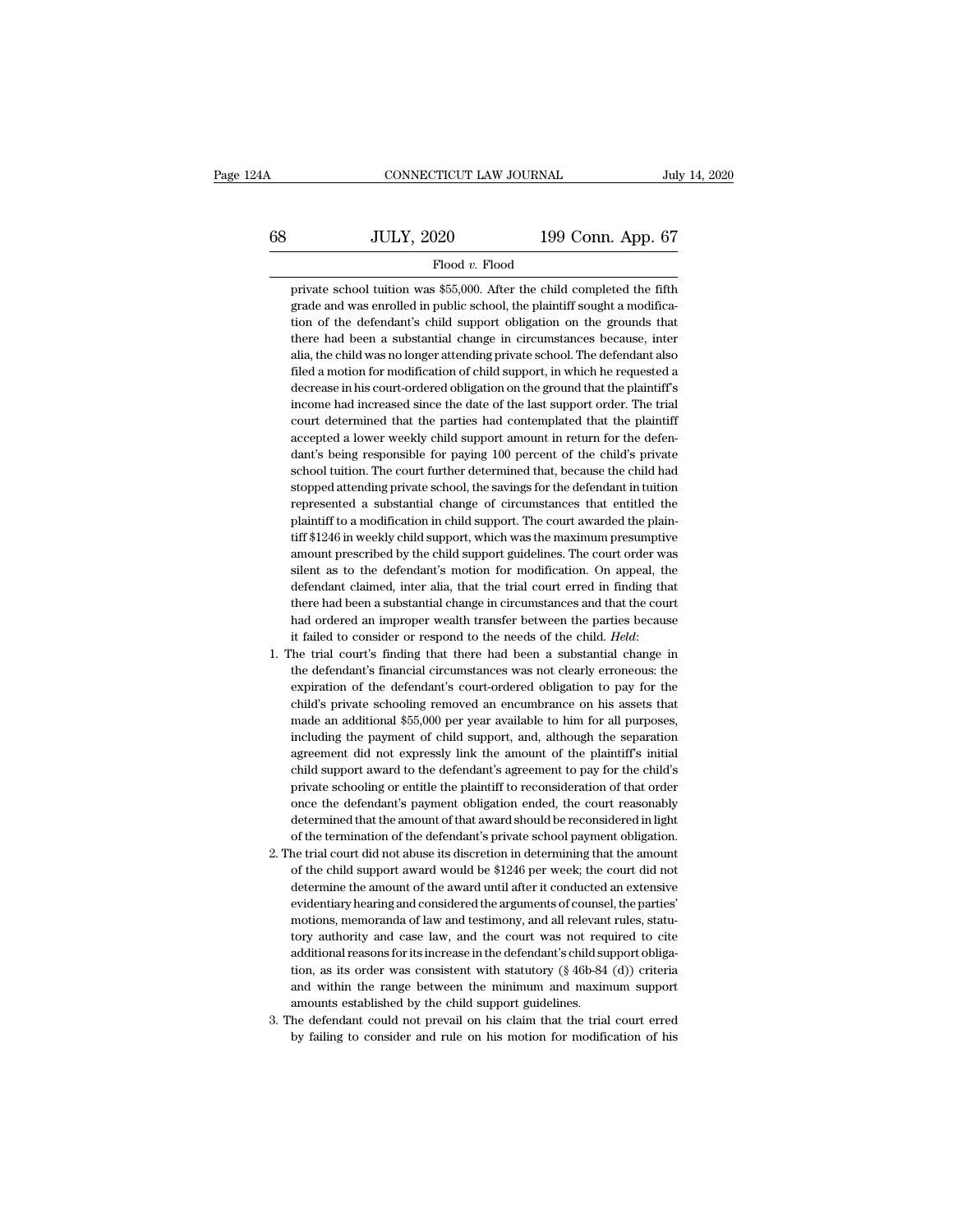199 Conn. App. 67 JULY, 2020 69<br>Theod v. Flood v. Flood

## Flood *v.* Flood

Conn. App. 67 JULY, 2020 69<br>Flood v. Flood<br>child support obligation; although the trial court never made a formal<br>ruling on the defendant's motion, it expressly acknowledged that the Flood v. Flood<br>Flood v. Flood<br>Child support obligation; although the trial court never made a formal<br>ruling on the defendant's motion, it expressly acknowledged that the<br>motion was before it when it granted the plaintiff's motion was before it when it granted the plaintiff's motion was before it when it granted the plaintiff's motion for modification, which effectively and intentionally denied the defendant's motion, which effectively and i Flood v. Flood<br>Flood v. Flood<br>Child support obligation; although the trial court never made a formal<br>ruling on the defendant's motion, it expressly acknowledged that the<br>motion was before it when it granted the plaintiff's  $\label{eq:1} \text{Flood } v. \text{ Flood}$  child support obligation; although the trial court never made a formal<br>ruling on the defendant's motion, it expressly acknowledged that the<br>motion was before it when it granted the plaintiff's moti child support obligation; although the trial court never made a formal ruling on the defendant's motion, it expressly acknowledged that the motion was before it when it granted the plaintiff's motion for modification, whic enia support obigation; atmough the transmit<br>ruling on the defendant's motion, it expending motion was before it when it granted the<br>tion, which effectively and intentionally and, as the defendant conceded to this c<br>tively motion was before it when it granted the plaintiff's motion for modification, which effectively and intentionally denied the defendant's motion, and, as the defendant conceded to this court that his motion was effectively Indian was before it when it granted the plantin's motion for modification, which effectively and intentionally denied the defendant's motion, and, as the defendant conceded to this court that his motion was effectively de

Argued February 6—officially released July 14, 2020<br>*Procedural History*<br>Action for the dissolution of a marriage, and for other and, as the defendant conceded to this court that his motion was effec-<br>tively denied, he could not be granted relief, as he failed to raise a<br>substantive challenge to the ruling.<br>Argued February 6—officially released Jul tively denied, he could not be granted relief, as he failed to raise a<br>substantive challenge to the ruling.<br>Argued February 6—officially released July 14, 2020<br>*Procedural History*<br>Action for the dissolution of a marriage, substantive challenge to the ruling.<br> *Argued February 6*—officially released July 14, 2020<br> *Procedural History*<br> **Action for the dissolution of a marriage, and for other relief, brought to the Superior Court in the judic** Argued February 6—officially released July 14, 2020<br> *Procedural History*<br>
Action for the dissolution of a marriage, and for other<br>
relief, brought to the Superior Court in the judicial<br>
district of Stamford-Norwalk and tr Action for the dissolution of a marriage, and for other<br>relief, brought to the Superior Court in the judicial<br>district of Stamford-Norwalk and tried to the court,<br> $Shay, J.;$  judgment dissolving the marriage and granting<br>cert relief, brought to the Superior Court in the judicial<br>district of Stamford-Norwalk and tried to the cour<br>*Shay*, *J*.; judgment dissolving the marriage and grantin<br>certain other relief; thereafter, the court, *Truglia*, *J Erical A. J.*; Judgment dissolving the marriage and granting ratain other relief; thereafter, the court, Truglia, J., anted the plaintiff's motion for modification of child pport and rendered judgment thereon, and the def *Stokes, for the appellee (plaintiff's motion for modifierated the plaintiff's motion for modifierant appealed to this court. Affirmed.*<br>*Gary I. Cohen, for the appellant (def Eric R. Posmantier, with whom was Stokes, fo* 

## *Opinion*

in appealed to this court. Affirmed.<br>
Fary I. Cohen, for the appellant (defendant).<br>
Fric R. Posmantier, with whom was Kimberly A.<br>
okes, for the appellee (plaintiff).<br>
Opinion<br>
SHELDON, J. The defendant, Robert Flood, app Gary I. Cohen, for the appellant (defendant).<br> *Eric R. Posmantier*, with whom was *Kimberly A.*<br> *Stokes*, for the appellee (plaintiff).<br> *Opinion*<br>
SHELDON, J. The defendant, Robert Flood, appeals<br>
from the judgment of t *Eric R. Posmantier*, with whom was *Kimberly A.<br>Stokes*, for the appellee (plaintiff).<br>*Opinion*<br>BHELDON, J. The defendant, Robert Flood, appeals<br>from the judgment of the trial court in favor of the<br>plaintiff, Bethany Flo *Eric R. Posmantier*, with whom was *Rimberty A.*<br> *Stokes*, for the appellee (plaintiff).<br> *Opinion*<br>
SHELDON, J. The defendant, Robert Flood, appeals<br>
from the judgment of the trial court in favor of the<br>
plaintiff, Bet Stokes, for the appellee (plaintiff).<br>  $\frac{Opinion}{P}$ <br>
SHELDON, J. The defendant, Robert Flood, appeals<br>
from the judgment of the trial court in favor of the<br>
plaintiff, Bethany Flood, on her postjudgment motion<br>
for modific  $opinion$ <br>
SHELDON, J. The defendant, Robert Flood, appeals<br>
from the judgment of the trial court in favor of the<br>
plaintiff, Bethany Flood, on her postjudgment motion<br>
for modification of child support. The defendant claims<br> SHELDON, J. The defendant, Robert Flood, appeals<br>from the judgment of the trial court in favor of the<br>plaintiff, Bethany Flood, on her postjudgment motion<br>for modification of child support. The defendant claims<br>that the tr from the judgment of the trial court in favor of the plaintiff, Bethany Flood, on her postjudgment motion for modification of child support. The defendant claims that the trial court erred in granting the plaintiff's motio plaintiff, Bethany Flood, on her postjudgment motion<br>for modification of child support. The defendant claims<br>that the trial court erred in granting the plaintiff's<br>motion (1) by predicating its ruling on a finding that<br>the for modification of child support. The defendant claims<br>that the trial court erred in granting the plaintiff's<br>motion (1) by predicating its ruling on a finding that<br>there had been a substantial change in circumstances<br>sin that the trial court erred in granting the plaintiff's<br>motion (1) by predicating its ruling on a finding that<br>there had been a substantial change in circumstances<br>since the date of the last court order requiring him to pay motion (1) by predicating its ruling on a finding that<br>there had been a substantial change in circumstances<br>since the date of the last court order requiring him to pay<br>child support, as agreed to by the parties and entere there had been a substantial change in circumstances<br>since the date of the last court order requiring him to pay<br>child support, as agreed to by the parties and entered<br>by the court as part of the judgment dissolving their<br> since the date of the last court order requiring him to pay<br>child support, as agreed to by the parties and entered<br>by the court as part of the judgment dissolving their<br>marriage, (2) by failing to consider or respond to th child support, as agreed to by the parties and entered<br>by the court as part of the judgment dissolving their<br>marriage, (2) by failing to consider or respond to the<br>needs of the child when fashioning its modified child<br>supp by the court as part of the judgment dissolving their<br>marriage, (2) by failing to consider or respond to the<br>needs of the child when fashioning its modified child<br>support order, and thus merely ordering an improper<br>wealth marriage, (2) by failing to consider or respond to the<br>needs of the child when fashioning its modified child<br>support order, and thus merely ordering an improper<br>wealth transfer between the parties, and (3) by entering<br>its needs of the child when fashioning its modified<br>support order, and thus merely ordering an imp<br>wealth transfer between the parties, and (3) by en<br>its modified order without ruling on the defen-<br>conflicting, simultaneously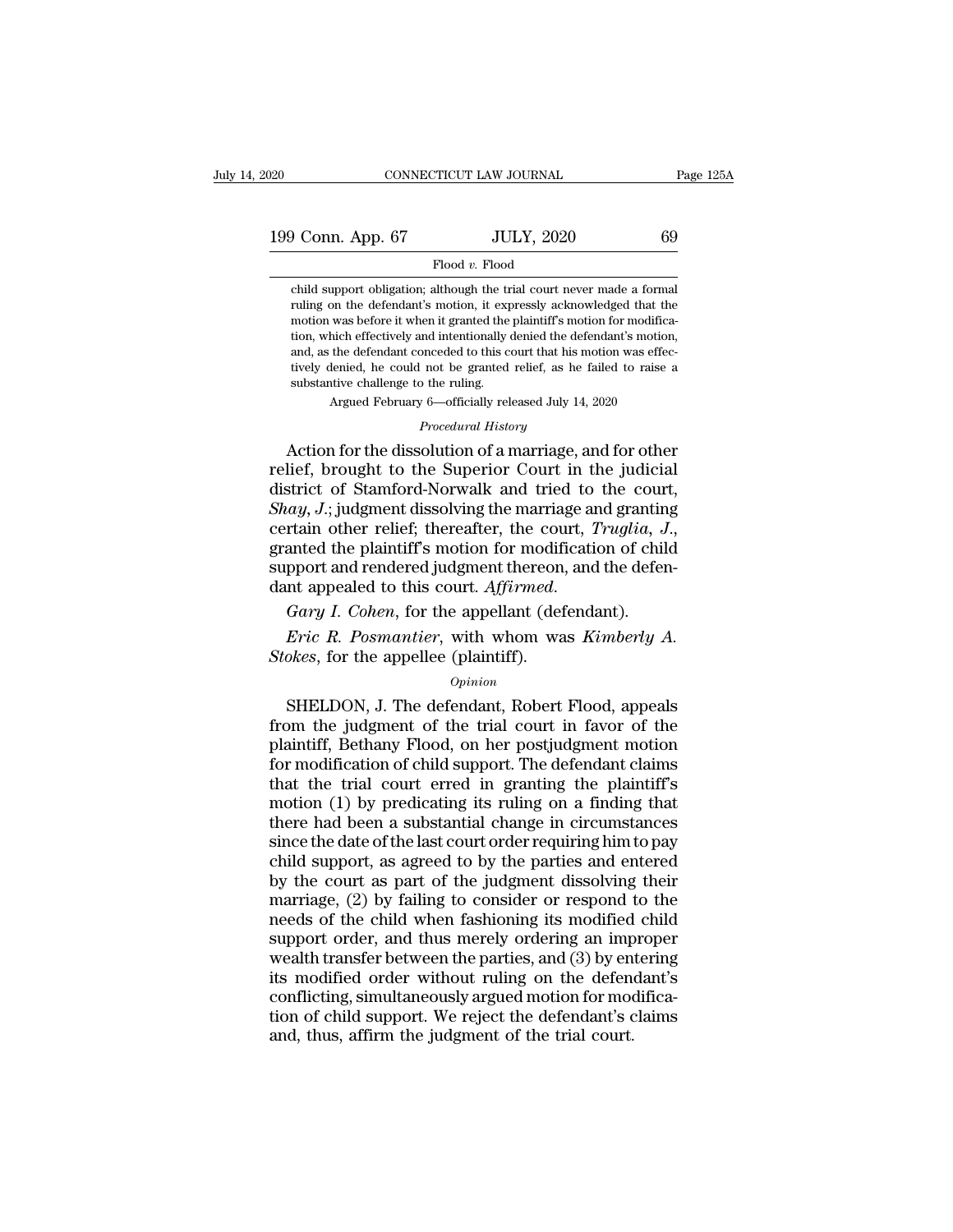| 26A | CONNECTICUT LAW JOURNAL |                   | July 14, 2020 |
|-----|-------------------------|-------------------|---------------|
| 70  | <b>JULY, 2020</b>       | 199 Conn. App. 67 |               |
|     | Flood v. Flood          |                   |               |

CONNECTICUT LAW JOURNAL<br>
Jul<br>
JULY, 2020 199 Conn. App. 67<br>
Flood v. Flood<br>
The following facts and procedural history are rele-<br>
Int to our resolution of this appeal. The parties were<br>
partied on June 5, 2004. On November Vant Tool van to our resolution of this appeal. The parties were<br>married on June 5, 2004. On November 7, 2014, the<br>trial court Shaw I, rendered judgment dissolving the To  $\frac{JULY, 2020}{Flood v. Flood}$ <br>The following facts and procedural history are relevant to our resolution of this appeal. The parties were<br>married on June 5, 2004. On November 7, 2014, the<br>trial court, *Shay*, J., rendered judg To Table 199 Conn. App. 67<br>
The following facts and procedural history are relevant to our resolution of this appeal. The parties were<br>
married on June 5, 2004. On November 7, 2014, the<br>
trial court, *Shay*, *J*., rendered Flood v. Flood<br>The following facts and procedural history are relevant to our resolution of this appeal. The parties were<br>married on June 5, 2004. On November 7, 2014, the<br>trial court, *Shay*, J., rendered judgment dissol Flood v. Flood<br>The following facts and procedural history are relevant to our resolution of this appeal. The parties were<br>married on June 5, 2004. On November 7, 2014, the<br>trial court, *Shay*, *J*., rendered judgment diss The following facts and procedural history are relevant to our resolution of this appeal. The parties were married on June 5, 2004. On November 7, 2014, the trial court, *Shay*, *J*., rendered judgment dissolving the part vant to our resolution of this appeal. The parties were<br>married on June 5, 2004. On November 7, 2014, the<br>trial court, *Shay*, J., rendered judgment dissolving the<br>parties' marriage. The judgment of dissolution incorpo-<br>ra married on June 5, 2004. On November 7, 2014, the<br>trial court, *Shay*, *J*., rendered judgment dissolving the<br>parties' marriage. The judgment of dissolution incorpo-<br>rated by reference the terms of a written separation<br>ag trial court, *Shay*, *J.*, rendered judgment dissolving the parties' marriage. The judgment of dissolution incorporated by reference the terms of a written separation agreement between the parties, wherein they agreed, int parties' marriage. The judgment of dissolution incorporated by reference the terms of a written separation agreement between the parties, wherein they agreed, inter alia, to the division of their marital property, to the a rated by reference the terms of a written separation<br>agreement between the parties, wherein they agreed,<br>inter alia, to the division of their marital property, to<br>the alimony and child support obligations between<br>them, and agreement between the parties, wherein they agreed,<br>inter alia, to the division of their marital property, to<br>the alimony and child support obligations between<br>them, and to all arrangements for the parenting and<br>schooling inter alia, to the division of their marital property, to<br>the alimony and child support obligations between<br>them, and to all arrangements for the parenting and<br>schooling of their minor daughter (child). Section 4.1<br>of the the alimony and child support obligations between<br>them, and to all arrangements for the parenting and<br>schooling of their minor daughter (child). Section 4.1<br>of the separation agreement provides, more particu-<br>larly, that t them, and to all arrangements for the parenting and<br>schooling of their minor daughter (child). Section 4.1<br>of the separation agreement provides, more particu-<br>larly, that the defendant would provide for the financial<br>suppo schooling of their minor daughter (child). Section 4.1<br>of the separation agreement provides, more particu-<br>larly, that the defendant would provide for the financial<br>support of the child in three ways: (1) by making a<br>weekl of the separation agreement provides, more particu-<br>larly, that the defendant would provide for the financial<br>support of the child in three ways: (1) by making a<br>weekly payment to the plaintiff of \$464 in child support;<br>(2 larly, that the defendant would provide for the financial<br>support of the child in three ways: (1) by making a<br>weekly payment to the plaintiff of \$464 in child support;<br>(2) by continuing to provide health insurance for the<br> support of the child in three ways: (1) by making a<br>weekly payment to the plaintiff of \$464 in child support;<br>(2) by continuing to provide health insurance for the<br>child, and paying 80 percent of any unreimbursed medi-<br>ca weekly payment to the plaintiff of \$464 in child support;<br>(2) by continuing to provide health insurance for the<br>child, and paying 80 percent of any unreimbursed medi-<br>cal expense that might be incurred for her benefit; and (2) by continuing to provide health insu<br>child, and paying 80 percent of any unrein<br>cal expense that might be incurred for he<br>(3) by paying all expenses for the child's<br>private elementary school through the<br>fifth grade at  $\mu$ d, and paying 80 percent of any unreimbursed medi-<br>
1 expense that might be incurred for her benefit; and<br>  $\mu$ ) by paying all expenses for the child's enrollment in<br>
ivate elementary school through the conclusion of<br> cal expense that might be incurred for her benefit; and<br>
(3) by paying all expenses for the child's enrollment in<br>
private elementary school through the conclusion of<br>
fifth grade at Pear Tree Point School or another schoo

(3) by paying all expenses for the child's enrollment in<br>private elementary school through the conclusion of<br>fifth grade at Pear Tree Point School or another school<br>mutually agreed to by the parties.<sup>1</sup><br>At the time the se private elementary school through the conclusion of<br>fifth grade at Pear Tree Point School or another school<br>mutually agreed to by the parties.<sup>1</sup><br>At the time the separation agreement became<br>enforceable under the judgment o filth grade at Pear Tree Point School or another school<br>mutually agreed to by the parties.<sup>1</sup><br>At the time the separation agreement became<br>enforceable under the judgment of dissolution, the child<br>was enrolled in the fourth mutually agreed to by the parties.<br>
At the time the separation agreement became<br>
enforceable under the judgment of dissolution, the child<br>
was enrolled in the fourth grade at Pear Tree Point<br>
School in Darien, where the co At the time the separation agreement became<br>enforceable under the judgment of dissolution, the child<br>was enrolled in the fourth grade at Pear Tree Point<br>School in Darien, where the cost of her attendance was<br>approximately enforceable under the judgment of dissolution,<br>was enrolled in the fourth grade at Pear Tr<br>School in Darien, where the cost of her attenda<br>approximately \$55,000 per year. The child co<br>the fifth grade at Pear Tree Point Sch as enrolled in the fourth grade at Pear Tree Point<br>hool in Darien, where the cost of her attendance was<br>proximately \$55,000 per year. The child completed<br>e fifth grade at Pear Tree Point School in June, 2016.<br>lereafter, in School in Darien, where the cost of her attendance was<br>approximately \$55,000 per year. The child completed<br>the fifth grade at Pear Tree Point School in June, 2016.<br>Thereafter, in September, 2016, the child was enrolled<br>in approximately \$55,000 per year. The child completed<br>the fifth grade at Pear Tree Point School in June, 2016.<br>Thereafter, in September, 2016, the child was enrolled<br>in a public middle school in Greenwich.<br>On December 18, 2

On December 18, 2017, the plaintiff filed a motion<br>or modification of child support. The plaintiff alleged<br>her motion for modification that there had been a<br> $\frac{1}{1}$ Section 4.1 is the first subsection of article IV of th On December 18, 2017, the plaintiff filed a motion<br>for modification of child support. The plaintiff alleged<br>in her motion for modification that there had been a<br>"section 4.1 is the first subsection of article IV of the agr

for modification of child support. The plaintiff alleged<br>in her motion for modification that there had been a<br> $\frac{1}{1}$ Section 4.1 is the first subsection of article IV of the agreement, entitled<br>"CHILD SUPPORT/POST MAJOR The particle of the particle of the particle of the particle of the particle of  $\frac{1}{1}$  Section 4.1 is the first subsection of article IV of the agreement, entitled "CHILD SUPPORT/POST MAJORITY EDUCATIONAL SUPPORT/PROPE III Her<br>
<sup>1</sup> Sectio<br>
"CHILD<br>
ERTY SE<br>
the partie<br>
the child.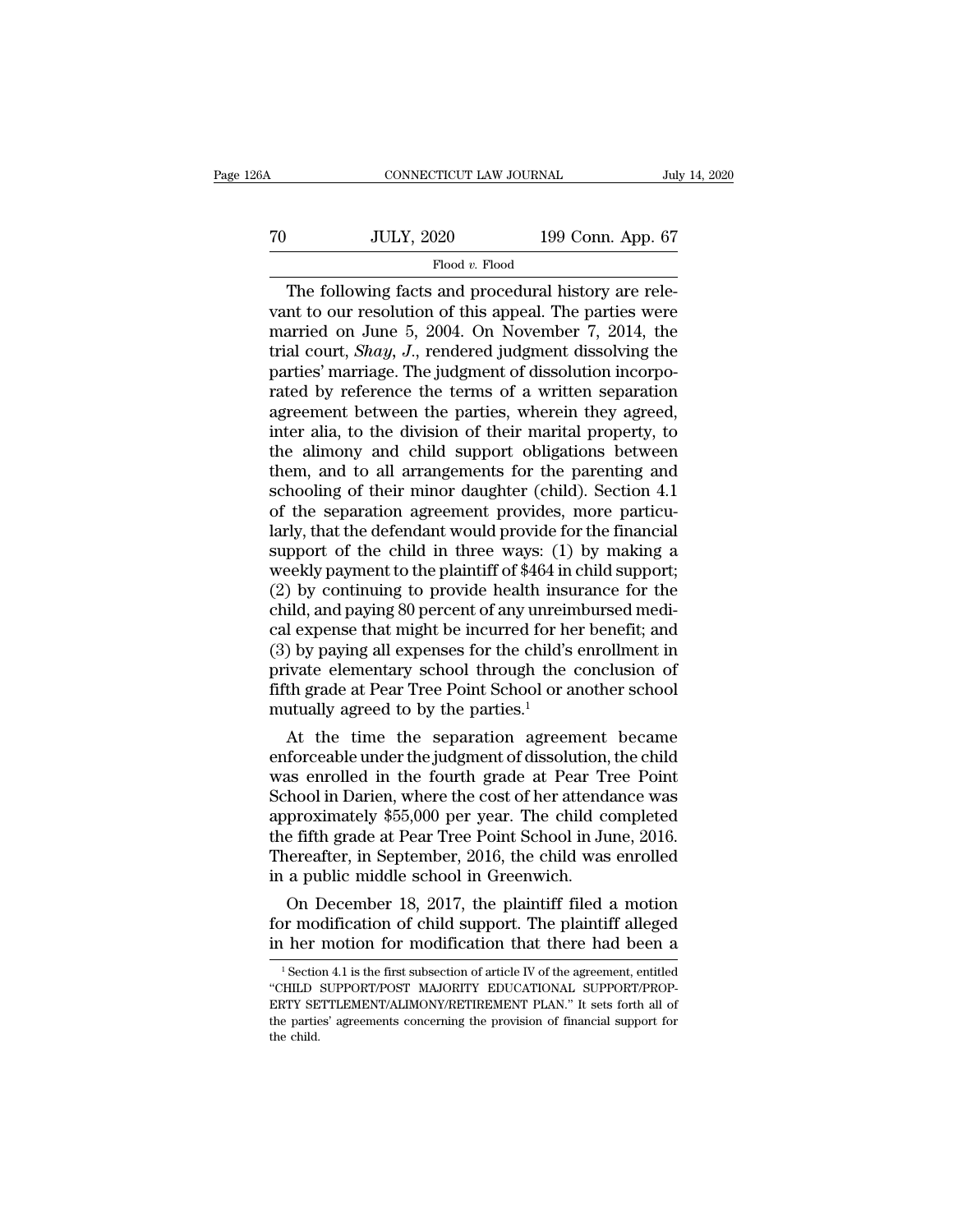| 020               | CONNECTICUT LAW JOURNAL | Page 127A |
|-------------------|-------------------------|-----------|
| 199 Conn. App. 67 | <b>JULY, 2020</b>       | 71        |
|                   | Flood v. Flood          |           |

 $\begin{array}{ccc}\n 0.20 & \text{CONRECTICUT LAW JOURNAL} & \text{Page 127} \\
 \hline\n 199 & \text{Conn. App. 67} & \text{JULY, 2020} & 71 \\
 \hline\n \text{Flood } v. \text{Flood} & \text{subset the date of} \\
 \text{substantial change in circumstances since the date of} & \text{the last child support order because (1) "the defendant's total compensation from employment has increased in)}\n \end{array}$ 199 Conn. App. 67 JULY, 2020 71<br>Flood v. Flood<br>substantial change in circumstances since the date of<br>the last child support order because (1) "the defendant's<br>total compensation from employment has increased in<br>one or mor 199 Conn. App. 67 JULY, 2020 71<br>Flood v. Flood<br>substantial change in circumstances since the date of<br>the last child support order because (1) "the defendant's<br>total compensation from employment has increased in<br>one or mor 199 Conn. App. 67 JULY, 2020 71<br>Flood v. Flood<br>substantial change in circumstances since the date of<br>the last child support order because (1) "the defendant's<br>total compensation from employment has increased in<br>one or mor Flood v. Flood<br>
substantial change in circumstances since the date of<br>
the last child support order because (1) "the defendant's<br>
total compensation from employment has increased in<br>
one or more of the years following the substantial change if<br>the last child support<br>total compensation f<br>one or more of the y<br>order," and (2) "the<br>private school."<br>On October 1, 20 bstantial change in circumstances since the date of<br>e last child support order because (1) "the defendant's<br>tal compensation from employment has increased in<br>e or more of the years following the entry of the last<br>der," and the last child support order because (1) "the defendant's<br>total compensation from employment has increased in<br>one or more of the years following the entry of the last<br>order," and (2) "the minor child is no longer attending

total compensation from employment has increased in<br>one or more of the years following the entry of the last<br>order," and (2) "the minor child is no longer attending<br>private school."<br>On October 1, 2018, the defendant filed one or more of the years following the entry of the last<br>order," and (2) "the minor child is no longer attending<br>private school."<br>On October 1, 2018, the defendant filed his own<br>motion for modification of child support, in order," and (2) "the minor child is no longer attending<br>private school."<br>On October 1, 2018, the defendant filed his own<br>motion for modification of child support, in which he<br>requested a decrease in his court-ordered oblig private school."<br>
On October 1, 2018, the defendant filed his own<br>
motion for modification of child support, in which he<br>
requested a decrease in his court-ordered obligation to<br>
pay child support to the plaintiff. In supp On October 1, 2018, the defendant filed his own<br>motion for modification of child support, in which he<br>requested a decrease in his court-ordered obligation to<br>pay child support to the plaintiff. In support of his<br>motion for motion for modification of child support, in which he<br>requested a decrease in his court-ordered obligation to<br>pay child support to the plaintiff. In support of his<br>motion for modification, the defendant alleged that<br>there moderated a decrease in his court-ordered obligation to<br>requested a decrease in his court-ordered obligation to<br>pay child support to the plaintiff. In support of his<br>motion for modification, the defendant alleged that<br>ther requested a decrease in the baintiff. In support of his<br>motion for modification, the defendant alleged that<br>there had been a substantial change in the plaintiff's<br>financial circumstances since the date of the court's<br>last motion for modification, the defendant alleged that<br>there had been a substantial change in the plaintiff's<br>financial circumstances since the date of the court's<br>last child support order because the plaintiff's income<br>had There had been a substantial change in the plaintiff's<br>financial circumstances since the date of the court's<br>last child support order because the plaintiff's income<br>had increased in that period by 188 percent. The defen-<br>d financial circumstances since the date of the court's<br>last child support order because the plaintiff's income<br>had increased in that period by 188 percent. The defen-<br>dant claimed, more specifically, that whereas the plainmatter of his support order because the plaintiff's income<br>had increased in that period by 188 percent. The defen-<br>dant claimed, more specifically, that whereas the plain-<br>tiff's gross base pay as a part-time nurse, on the had increased in that period by 188 percent. The defendant claimed, more specifically, that whereas the plaintiff's gross base pay as a part-time nurse, on the date of the judgment of dissolution, had been \$186.65 per week raa necessed in the period if y text person. The element<br>dant claimed, more specifically, that whereas the plain-<br>tiff's gross base pay as a part-time nurse, on the date<br>of the judgment of dissolution, had been \$186.65 per tiff's gross base pay as a part-time nurse, on the date<br>of the judgment of dissolution, had been \$186.65 per<br>week, or \$9705.80 per year, her gross base pay on the<br>date of his motion for modification, in her then current<br>p dered, the planet of dissolution, had been \$186.65 per<br>week, or \$9705.80 per year, her gross base pay on the<br>date of his motion for modification, in her then current<br>position as a full-time nurse, was \$537 per week, or<br>\$2 week, or \$9705.80 per year, her gross base pay on the<br>date of his motion for modification, in her then current<br>position as a full-time nurse, was \$537 per week, or<br>\$27,924 per year. The defendant further alleged that<br>wher expendite of his motion for modification, in her then current position as a full-time nurse, was \$537 per week, or \$27,924 per year. The defendant further alleged that whereas, when the judgment of dissolution was rendere position as a full-time nurse, was \$537 per week, or \$27,924 per year. The defendant further alleged that whereas, when the judgment of dissolution was ren dered, the plaintiff's total expenses for the child had been \$882. 7,924 per year. The defendant further alleged that<br>nereas, when the judgment of dissolution was ren-<br>red, the plaintiff's total expenses for the child had<br>een \$882.90 per week, or \$45,910.80 per year, her<br>penses for the ch whereas, when the judgment of dissolution was ren-<br>dered, the plaintiff's total expenses for the child had<br>been \$882.90 per week, or \$45,910.80 per year, her<br>expenses for the child had since fallen by 43 percent,<br>to a tota

dered, the plaintiff's total expenses for the child had<br>been \$882.90 per week, or \$45,910.80 per year, her<br>expenses for the child had since fallen by 43 percent,<br>to a total of \$504 per week, or \$26,208 per year.<br>In her mem been \$882.90 per week, or \$45,910.80 per year, her expenses for the child had since fallen by 43 percent, to a total of \$504 per week, or \$26,208 per year.<br>In her memorandum of law in support of her motion for modification expenses for the child had since fallen by 43 percent,<br>to a total of \$504 per week, or \$26,208 per year.<br>In her memorandum of law in support of her motion<br>for modification, the plaintiff not only reiterated her<br>claims that to a total of \$504 per week, or \$26,208 per year.<br>In her memorandum of law in support of her motion<br>for modification, the plaintiff not only reiterated her<br>claims that there had been a substantial change in cir-<br>cumstances In her memorandum of law in support of her motion<br>for modification, the plaintiff not only reiterated her<br>claims that there had been a substantial change in cir-<br>cumstances since the date of the judgment of disso-<br>lution d Example in the Haintiff not only reiterated her<br>claims that there had been a substantial change in cir-<br>cumstances since the date of the judgment of disso-<br>lution due to the defendant's intervening increase in<br>income and l claims that there had been a substantial change in circumstances since the date of the judgment of dissolution due to the defendant's intervening increase in income and loss of responsibility to pay for the child's private cumstances since the date of the judgment of dissolution due to the defendant's intervening increase in income and loss of responsibility to pay for the child's private schooling, but argued that the defendant had concede clution due to the defendant's intervening increase in income and loss of responsibility to pay for the child's private schooling, but argued that the defendant had conceded that there had been a substantial change in circ income and loss of responsibility to pay for the child's private schooling, but argued that the defendant had conceded that there had been a substantial change in circumstances in that interval by filing his own motion for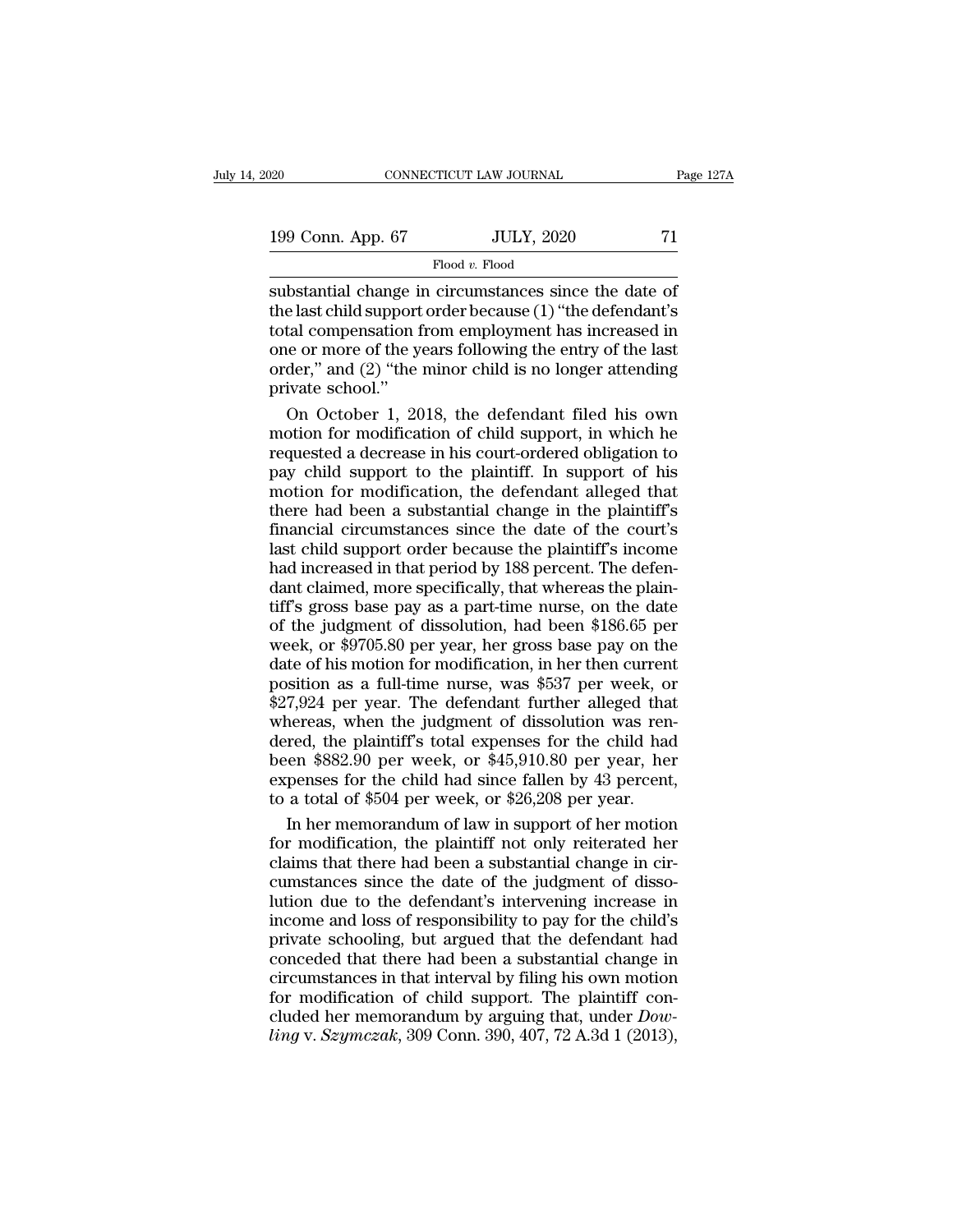| 3A |                   | CONNECTICUT LAW JOURNAL |  |
|----|-------------------|-------------------------|--|
|    |                   |                         |  |
| 72 | <b>JULY, 2020</b> | 199 Conn. App. 67       |  |
|    | Flood v. Flood    |                         |  |

CONNECTICUT LAW JOURNAL July 14, 2020<br>
T2 JULY, 2020 199 Conn. App. 67<br>
Flood v. Flood<br>
an increase in child support was warranted because<br>
the initial child support order was not accomplishing<br>
the goal of "Connecticut's T2 JULY, 2020 199 Conn. App. 67<br>Flood v. Flood<br>an increase in child support was warranted because<br>the initial child support order was not accomplishing<br>the goal of "Connecticut's [i]ncome [s]hares [m]odel<br>for child support The goal of ''Connecticut's [i]ncome [s]hares [m]odel parents] should receive the same proportion of parents]<br>The goal of "Connecticut's [i]ncome [s]hares [m]odel for child support, [under which a] child [of separated par Flood v. Flood 199 Conn. App. 67<br>Flood v. Flood<br>an increase in child support was warranted because<br>the initial child support order was not accomplishing<br>the goal of "Connecticut's [i]ncome [s]hares [m]odel<br>for child suppo  $\frac{1}{2020}$   $\frac{1}{2020}$   $\frac{1}{2020}$   $\frac{1}{2020}$   $\frac{1}{2020}$   $\frac{1}{2020}$   $\frac{1}{2020}$   $\frac{1}{2020}$   $\frac{1}{2020}$   $\frac{1}{2020}$   $\frac{1}{2020}$   $\frac{1}{2020}$   $\frac{1}{2020}$   $\frac{1}{2020}$   $\frac{1}{2020}$   $\frac{1}{2020}$   $\frac{1}{2020}$  Flood v. Flood<br>an increase in child support was warranted because<br>the initial child support order was not accomplishing<br>the goal of "Connecticut's [i]ncome [s]hares [m]odel<br>for child support, [under which a] child [of sep an increase in child support was warranted because<br>the initial child support order was not accomplishing<br>the goal of "Connecticut's [i]ncome [s]hares [m]odel<br>for child support, [under which a] child [of separated<br>parents] the initial child support order was not acce<br>the goal of "Connecticut's [i]ncome [s]har<br>for child support, [under which a] child [of<br>parents] should receive the same proportion<br>income [after her parents' separation] as [s<br> e goal of "Connecticut's [i]ncome [s]hares [m]odel<br>r child support, [under which a] child [of separated<br>rents] should receive the same proportion of parental<br>come [after her parents' separation] as [she] would<br>we received for child support, [under which a] child [of separated<br>parents] should receive the same proportion of parental<br>income [after her parents' separation] as [she] would<br>have received if [her] parents [still] lived together."<br>(

parents] should receive the same proportion of parental<br>income [after her parents' separation] as [she] would<br>have received if [her] parents [still] lived together."<br>(Internal quotation marks omitted.)<br>The defendant filed income [after her parents' separation] as [she] would<br>have received if [her] parents [still] lived together."<br>(Internal quotation marks omitted.)<br>The defendant filed a memorandum of law in opposi-<br>tion to the plaintiff's m have received if [her] parents [still] lived together."<br>(Internal quotation marks omitted.)<br>The defendant filed a memorandum of law in opposi-<br>tion to the plaintiff's motion for modification, in which<br>he argued that the pl (Internal quotation marks omitted.)<br>The defendant filed a memorandum of law in opposition to the plaintiff's motion for modification, in which<br>he argued that the plaintiff could not meet her burden<br>of demonstrating that a The defendant filed a memorandum of law in opposition to the plaintiff's motion for modification, in which<br>he argued that the plaintiff could not meet her burden<br>of demonstrating that a substantial change in circum-<br>stance tion to the plaintiff's motion for modification, in which<br>he argued that the plaintiff could not meet her burden<br>of demonstrating that a substantial change in circum-<br>stances had occurred since the date of the last court<br>o he argued that the plaintiff could not meet her burden<br>of demonstrating that a substantial change in circum-<br>stances had occurred since the date of the last court<br>order. Specifically, the defendant argued that there had<br>be of demonstrating that a substantial change in circum-<br>stances had occurred since the date of the last court<br>order. Specifically, the defendant argued that there had<br>been no substantial change in his financial circum-<br>stanc stances had occurred since the date of the last court<br>order. Specifically, the defendant argued that there had<br>been no substantial change in his financial circum-<br>stances since that date because there had not been a<br>substa order. Specifically, the defendant argued that there had<br>been no substantial change in his financial circum-<br>stances since that date because there had not been a<br>substantial change in his net income in that time frame.<br>Chi been no substantial change in his financial circum-<br>stances since that date because there had not been a<br>substantial change in his net income in that time frame.<br>Child support, he argued, must be calculated on the<br>basis of stances since that date because there had not been a<br>substantial change in his net income in that time frame.<br>Child support, he argued, must be calculated on the<br>basis of the parties' net income, not their disposable<br>incom substantial change in his net income in that time frame.<br>Child support, he argued, must be calculated on the<br>basis of the parties' net income, not their disposable<br>income. Therefore, he argued, the child's enrollment in<br>pu Child support, he argued, must be calculated on the<br>basis of the parties' net income, not their disposable<br>income. Therefore, he argued, the child's enrollment in<br>public school meant only that she had one less need<br>for fin basis of the parties' net income, not their disposable<br>income. Therefore, he argued, the child's enrollment in<br>public school meant only that she had one less need<br>for financial support at the time of the plaintiff's motion income. Therefore, he argued, the child's enrollment in<br>public school meant only that she had one less need<br>for financial support at the time of the plaintiff's motion<br>than she had when the judgment of dissolution was<br>rend public school meant only that she had one less need<br>for financial support at the time of the plaintiff's motion<br>than she had when the judgment of dissolution was<br>rendered, thus providing good reason for him to pay<br>less, no for financial support at the time of the plaintiff's motion<br>than she had when the judgment of dissolution was<br>rendered, thus providing good reason for him to pay<br>less, not more, money in child support than he was<br>required than she had when the judgment<br>rendered, thus providing good realisting the less, not more, money in child s<br>required to pay under the last cour<br>he therefore concluded, was in<br>motion for modification to make<br>form of child ndered, thus providing good reason for him to pay<br>ss, not more, money in child support than he was<br>quired to pay under the last court order. The plaintiff,<br>therefore concluded, was improperly using her<br>otion for modificati less, not more, money in child support than he was<br>required to pay under the last court order. The plaintiff,<br>he therefore concluded, was improperly using her<br>motion for modification to make a "cash grab in the<br>form of ch

required to pay under the last court order. The plaintiff,<br>he therefore concluded, was improperly using her<br>motion for modification to make a "cash grab in the<br>form of child support . . . ."<br>On December 17, 2018, the cour the therefore concluded, was improperly using her<br>motion for modification to make a "cash grab in the<br>form of child support . . . ."<br>On December 17, 2018, the court, *Truglia*, *J.*, con-<br>ducted a full day hearing on the motion for modification to make a "cash grab in the<br>form of child support . . . ."<br>On December 17, 2018, the court, *Truglia*, *J.*, con-<br>ducted a full day hearing on the parties' conflicting<br>motions for modification. At form of child support  $\dots$ ."<br>
On December 17, 2018, the court, *Truglia*, *J.*, conducted a full day hearing on the parties' conflicting<br>
motions for modification. At that hearing, the plaintiff<br>
argued once again that th On December 17, 2018, the court, *Truglia*, *J.*, conducted a full day hearing on the parties' conflicting<br>motions for modification. At that hearing, the plaintiff<br>argued once again that there had been a substantial<br>chang ducted a full day hearing on the parties' conflicting<br>motions for modification. At that hearing, the plaintiff<br>argued once again that there had been a substantial<br>change in the defendant's financial circumstances since<br>the motions for modification. At that hearing, the plaintiff<br>argued once again that there had been a substantial<br>change in the defendant's financial circumstances since<br>the date of the last child support order because (1) his<br>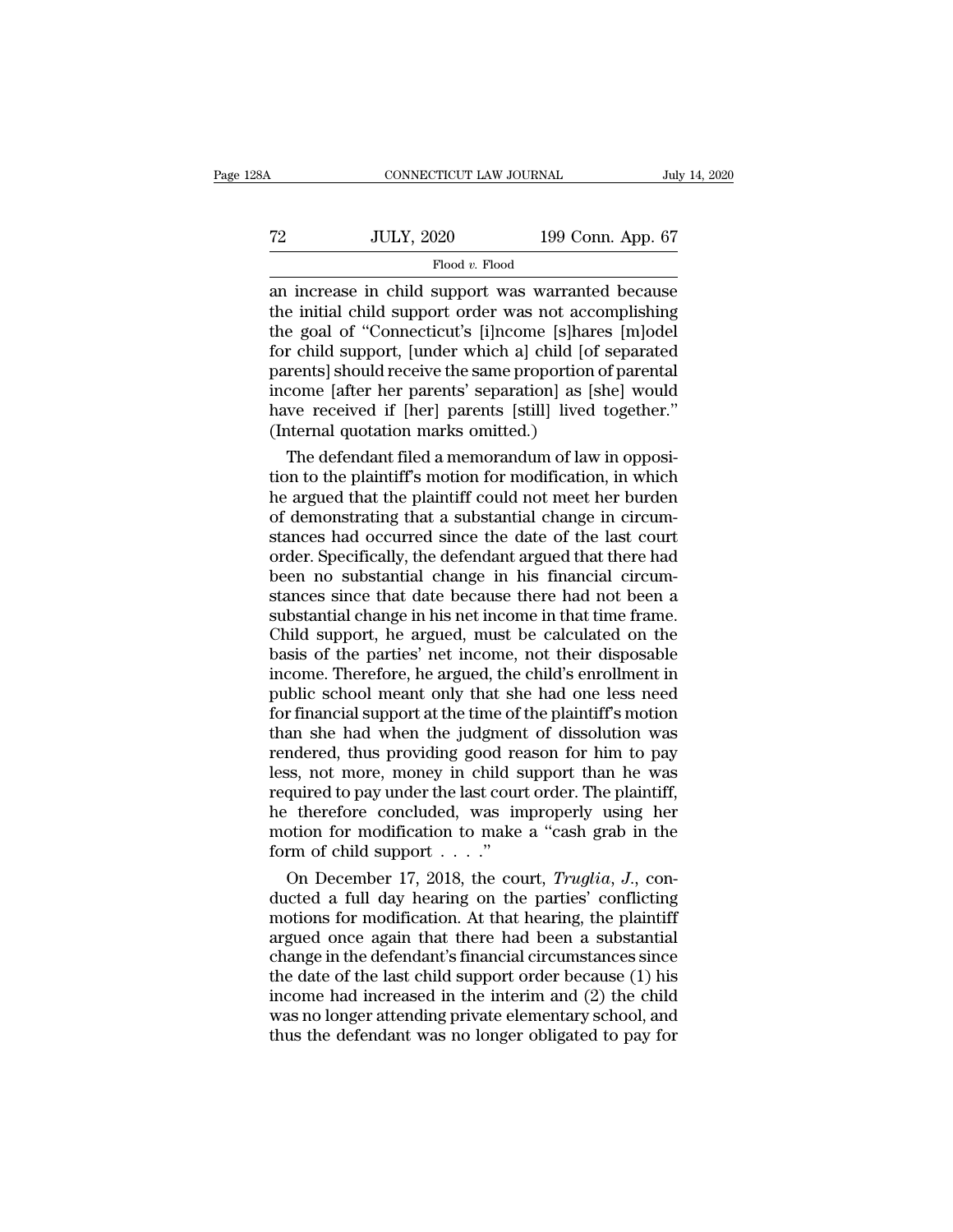## Flood *v.* Flood

 $\begin{array}{ll}\n 0.20 & \text{CONRECTICUT LAW JOURNAL} & \text{Page 129}\n \hline\n 199 & \text{Conn. App. 67} & \text{JULY, 2020} & \text{73}\n \hline\n \end{array}$ Flood v. Flood<br>
her private schooling. The plaintiff contended that<br>
because the parties' combined net weekly income<br>
exceeded 199 Conn. App. 67 JULY, 2020 73<br>Flood v. Flood<br>her private schooling. The plaintiff contended that<br>because the parties' combined net weekly income<br>exceeded \$4000, a proper award of child support under<br>the child support mi 199 Conn. App. 67 JULY, 2020 73<br>
Flood v. Flood<br>
her private schooling. The plaintiff contended that<br>
because the parties' combined net weekly income<br>
exceeded \$4000, a proper award of child support under<br>
the child suppo 199 Conn. App. 67 JULY, 2020 73<br>
Flood v. Flood<br>
her private schooling. The plaintiff contended that<br>
because the parties' combined net weekly income<br>
exceeded \$4000, a proper award of child support under<br>
the child suppo Flood v. Flood<br>her private schooling. The plaintiff contended that<br>because the parties' combined net weekly income<br>exceeded \$4000, a proper award of child support under<br>the child support guidelines could be not less than Flood *v.* Flood<br>her private schooling. The plaintiff contended that<br>because the parties' combined net weekly income<br>exceeded \$4000, a proper award of child support under<br>the child support guidelines could be not less than her private schooling. The plaintiff contended that<br>because the parties' combined net weekly income<br>exceeded \$4000, a proper award of child support under<br>the child support guidelines could be not less than \$443<br>per week no because the parties' combined net weekly income<br>exceeded \$4000, a proper award of child support under<br>the child support guidelines could be not less than \$443<br>per week nor more than \$1246 per week, as determined<br>by our Su exceeded \$4000, a proper award of child support under<br>the child support guidelines could be not less than \$443<br>per week nor more than \$1246 per week, as determined<br>by our Supreme Court in *Dowling* v. *Szymczak*, supra,<br>30 the child support guidelines could be not less than \$443<br>per week nor more than \$1246 per week, as determined<br>by our Supreme Court in *Dowling* v. *Szymczak*, supra,<br>309 Conn. 390, and *Maturo* v. *Maturo*, 296 Conn. 80,<br>9 per week nor more than \$1246 per week, as determined<br>by our Supreme Court in *Dowling* v. *Szymczak*, supra,<br>309 Conn. 390, and *Maturo* v. *Maturo*, 296 Conn. 80,<br>995 A.2d 1 (2010). Accordingly, the plaintiff requested<br>th by our Supreme Court in *Dowling* v. *Szymczak*, supra, 309 Conn. 390, and *Maturo* v. *Maturo*, 296 Conn. 80, 995 A.2d 1 (2010). Accordingly, the plaintiff requested the court to order an increase in the defendant's child 309 Conn. 390, and *Maturo* v. *Maturo*, 296 Conn. 80, 995 A.2d 1 (2010). Accordingly, the plaintiff requested the court to order an increase in the defendant's child support obligation to  $$1246$  per week, the maximum am 995 A.2d 1 (2010). Accordingly, the plaintiff requested<br>the court to order an increase in the defendant's child<br>support obligation to \$1246 per week, the maximum<br>amount awardable without deviating from the guide-<br>lines. I the court to order an increase in the defendant's child<br>support obligation to \$1246 per week, the maximum<br>amount awardable without deviating from the guide-<br>lines. In support of her position, the plaintiff argued<br>that, alt support obligation to \$1246 per week, the maximum<br>amount awardable without deviating from the guide-<br>lines. In support of her position, the plaintiff argued<br>that, although the child was entitled to receive up to a<br>certain amount awardable without deviating from the guide-<br>lines. In support of her position, the plaintiff argued<br>that, although the child was entitled to receive up to a<br>certain percentage of her father's income so that she<br>migh lines. In support of her position, the plaintiff argued<br>that, although the child was entitled to receive up to a<br>certain percentage of her father's income so that she<br>might enjoy the same luxuries after her parents sepa-<br>r that, although the child was entitled to receive up to a<br>certain percentage of her father's income so that she<br>might enjoy the same luxuries after her parents sepa-<br>rated as she would have enjoyed if they had remained<br>toge In response to the latter's meshic is the since the gight enjoy the same luxuries after her parents sepated as she would have enjoyed if they had remained gether, the current child support award did not give r that opportu rated as she would have enjoyed if they had remained together, the current child support award did not give<br>her that opportunity because it only enabled her to<br>enjoy such luxuries when she was with the defendant.<br>In respo

rated as she would have enjoyed it andy had remained together, the current child support award did not give her that opportunity because it only enabled her to enjoy such luxuries when she was with the defendant.<br>In respon ther that opportunity because it only enabled her to<br>enjoy such luxuries when she was with the defendant.<br>In response to the plaintiff's arguments, the defen-<br>dant contended that the alleged increase in his income<br>since th variance is the support and the defendant.<br>
In response to the plaintiff's arguments, the defendant<br>
in response to the plaintiff's arguments, the defendant<br>
contended that the alleged increase in his income<br>
since the dat In response to the plaintiff's arguments, the defendant contended that the alleged increase in his income<br>since the date of the last court order and the intervening<br>termination of his obligation to pay for the child's pri-In response to the plaintiff's arguments, the defendant contended that the alleged increase in his income since the date of the last court order and the intervening termination of his obligation to pay for the child's priv dant contended that the alleged increase in his income<br>since the date of the last court order and the intervening<br>termination of his obligation to pay for the child's pri-<br>vate schooling did not support a finding of a subs since the date of the last court order and the intervening<br>termination of his obligation to pay for the child's pri-<br>vate schooling did not support a finding of a substantial<br>change in circumstances. As for his income, he termination of his obligation to pay for the child's private schooling did not support a finding of a substantial<br>change in circumstances. As for his income, he testified<br>that, in the period from 2014, when the separation vate schooling did not support a finding of a substantial<br>change in circumstances. As for his income, he testified<br>that, in the period from 2014, when the separation agree-<br>ment became enforceable under the judgment of dis change in circumstances. As for his income, he testified<br>that, in the period from 2014, when the separation agree-<br>ment became enforceable under the judgment of disso-<br>lution, until 2018, when the plaintiff filed her motio that, in the period from 2014, when the separation agreement became enforceable under the judgment of dissolution, until 2018, when the plaintiff filed her motion for modification, his income had increased by only 3 percen ment became enforceable under the judgment of dissolution, until 2018, when the plaintiff filed her motion<br>for modification, his income had increased by only 3<br>percent. As for the termination of his obligation to pay<br>for t lution, until 2018, when the plaintiff filed her motion<br>for modification, his income had increased by only 3<br>percent. As for the termination of his obligation to pay<br>for the child's private schooling, he argued that even<br>t for modification, his income had increased by only 3<br>percent. As for the termination of his obligation to pay<br>for the child's private schooling, he argued that even<br>though he was no longer required to pay approximately<br>\$55 percent. As for the termination of his obligation to pay<br>for the child's private schooling, he argued that even<br>though he was no longer required to pay approximately<br>\$55,000 per year for such schooling, the termination<br>of for the child's private schooling, he argued that even<br>though he was no longer required to pay approximately<br>\$55,000 per year for such schooling, the termination<br>of that payment obligation could not be considered a<br>substan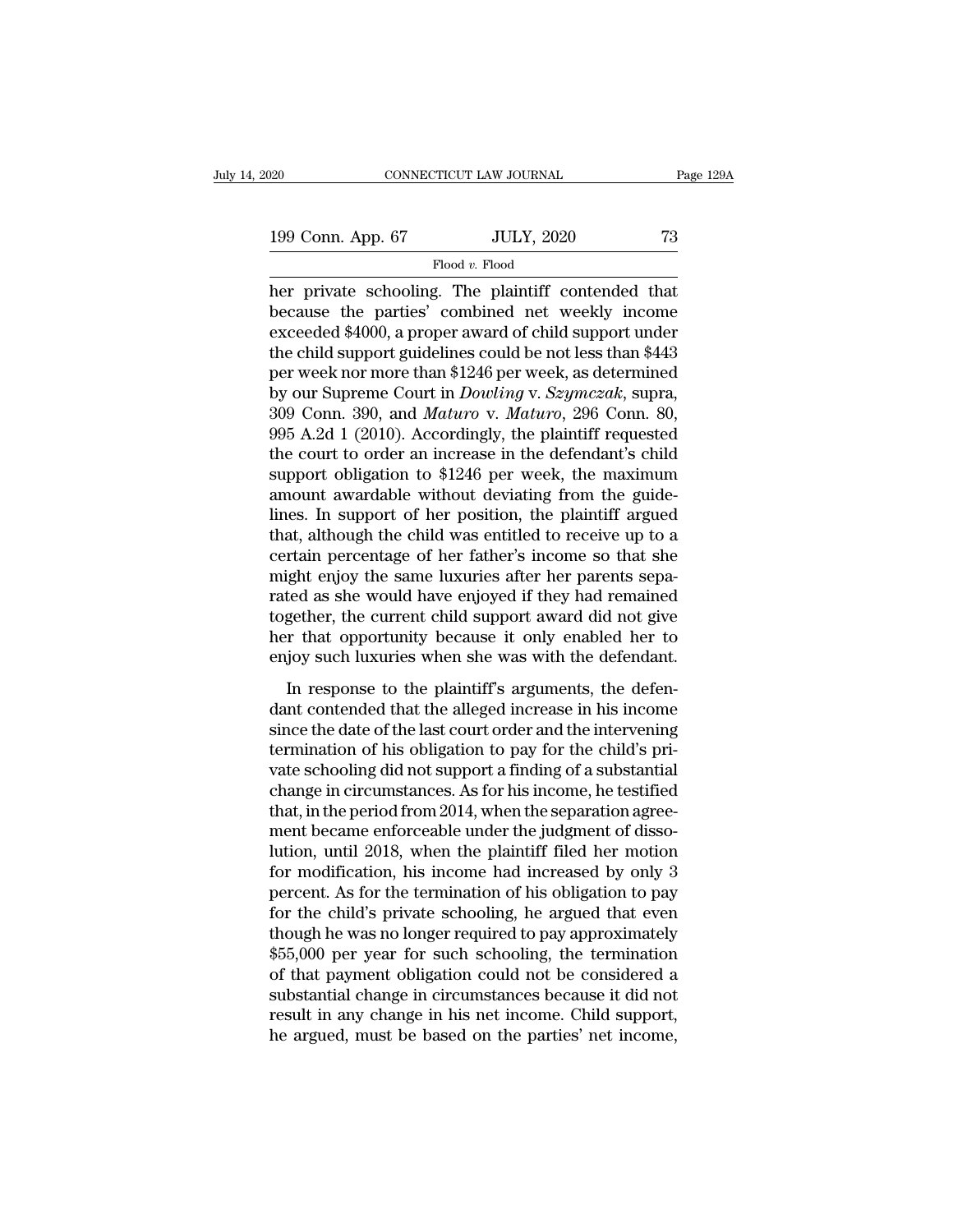| 0A | CONNECTICUT LAW JOURNAL |                   | July 14, 2020 |
|----|-------------------------|-------------------|---------------|
| 74 | <b>JULY, 2020</b>       | 199 Conn. App. 67 |               |
|    | Flood v. Flood          |                   |               |

CONNECTICUT LAW JOURNAL July 14, 2020<br>
Thuy 14, 2020<br>
Thood v. Flood<br>
Thood v. Flood<br>
Thood v. Flood<br>
Thood v. Flood<br>
Thood the manner in which they used that net income<br>
after they received it. Therefore, he argued, just Term and the manner in which they used that net income after they received it. Therefore, he argued, just because the had "more cash in [his] wallet" or "[m]ore disposable income" after his obligation to pay for the child  $\begin{tabular}{ll} \hline \textbf{74} & \textbf{JULY, 2020} & \textbf{199 Conn. App. 67} \\ \hline \textbf{61} & \textbf{201} & \textbf{199 Conn. App. 67} \\ \hline \end{tabular}$  <br> not on the manner in which they used that net income<br>after they received it. Therefore, he argued, just because<br>he had "m The Tauration of the manner in which they used that net income<br>income after they received it. Therefore, he argued, just because<br>the had "more cash in [his] wallet" or "[m]ore disposable<br>income" after his obligation to pa Flood v. Flood<br>
Flood v. Flood<br>
not on the manner in which they used that net income<br>
after they received it. Therefore, he argued, just because<br>
he had "more cash in [his] wallet" or "[m]ore disposable<br>
income" after his  $\begin{array}{l} \text{Flood } v. \text{ Flood} \\ \text{not on the manner in which they used that net income after they received it. Therefore, he argued, just because he had "more cash in [his] wallet" or "[mlore disposeable income" after his obligation to pay for the child's private schooling came to an end, his access to such increased funds did not constitute a substantial change in circumstances of the sort required to support a modification of his child support obligation. \end{array}$ not on the manner in which they used that net income<br>after they received it. Therefore, he argued, just because<br>he had "more cash in [his] wallet" or "[m]ore disposable<br>income" after his obligation to pay for the child's p after they received it. Therefore, he and the had "more cash in [his] wallet" or "income" after his obligation to pay for schooling came to an end, his access funds did not constitute a substantial stances of the sort requ rad more cash in [nis] wailet or [m]ore disposable<br>come" after his obligation to pay for the child's private<br>hooling came to an end, his access to such increased<br>nds did not constitute a substantial change in circum-<br>ances mcome arter nis obigation to pay for the child s private<br>schooling came to an end, his access to such increased<br>funds did not constitute a substantial change in circum-<br>stances of the sort required to support a modificatio

schooling came to an end, his access to such increased<br>funds did not constitute a substantial change in circum-<br>stances of the sort required to support a modification<br>of his child support obligation.<br>In support of his own runds and not constitute a substantial change in circum-<br>stances of the sort required to support a modification<br>of his child support obligation.<br>In support of his own motion for modification, the<br>defendant reargued his ple stances or the sort required to support a modification<br>of his child support obligation.<br>In support of his own motion for modification, the<br>defendant reargued his pleaded claim that the amount<br>of his child support obligatio or his child support obligation.<br>In support of his own motion for modificat<br>defendant reargued his pleaded claim that the<br>of his child support obligation should be de<br>because, since the time of the divorce, the p<br>income ha In support or his own motion for modification, the<br>fendant reargued his pleaded claim that the amount<br>his child support obligation should be decreased<br>cause, since the time of the divorce, the plaintiff's<br>come had increase derendant reargued his pleaded claim that the amount<br>of his child support obligation should be decreased<br>because, since the time of the divorce, the plaintiff's<br>income had increased by 188 percent while her expenses<br>for th

or his child support obligation should be decreased<br>because, since the time of the divorce, the plaintiff's<br>income had increased by 188 percent while her expenses<br>for the child had decreased by 43 percent.<br>On January 2, 20 because, since the time of the divorce, the plaintiff's<br>income had increased by 188 percent while her expenses<br>for the child had decreased by 43 percent.<br>On January 2, 2019, the court granted the plaintiff's<br>motion for mod Income had increased by 188 percent while her expenses<br>for the child had decreased by 43 percent.<br>On January 2, 2019, the court granted the plaintiff's<br>motion for modification by issuing a written order<br>requiring the defen for the child nad decreased by 43 percent.<br>
On January 2, 2019, the court granted the plaintiff's<br>
motion for modification by issuing a written order<br>
requiring the defendant to pay the plaintiff \$1246 per<br>
week in child s On January 2, 2019, the court granted the plaintiff's<br>motion for modification by issuing a written order<br>requiring the defendant to pay the plaintiff \$1246 per<br>week in child support, as she had requested, retroactive<br>to Ja motion for modification by issuing a written order<br>
requiring the defendant to pay the plaintiff \$1246 per<br>
week in child support, as she had requested, retroactive<br>
to January 8, 2018—the date on which the defendant<br>
had requiring the defendant to pay the plaintiff \$1246 per<br>week in child support, as she had requested, retroactive<br>to January 8, 2018—the date on which the defendant<br>had been served with the plaintiff's motion. In its order,<br> week in child support, as she had requested, retroactive<br>to January 8, 2018—the date on which the defendant<br>had been served with the plaintiff's motion. In its order,<br>the court explained the basis for its ruling as follows to January 8, 2018—the date on which the defendant<br>had been served with the plaintiff's motion. In its order,<br>the court explained the basis for its ruling as follows:<br>"The court has carefully considered all of the evidence had been served with the plaintiff's mothe court explained the basis for its if the court has carefully considered a presented by both parties in this can testimony of both parties and the final sented in support of and in e court explained the basis for its ruing as follows:<br>
The court has carefully considered all of the evidence<br>
esented by both parties in this case, including the<br>
stimony of both parties and the financial records pre-<br>
In The court has carefully considered all of the evidence<br>presented by both parties in this case, including the<br>testimony of both parties and the financial records pre-<br>sented in support of and in opposition to the plaintiff'

presented by both parties in this case, including the<br>testimony of both parties and the financial records pre-<br>sented in support of and in opposition to the plaintiff's<br>motion to modify child support.<br>"The court finds that testimony of both parties and the imancial records presented in support of and in opposition to the plaintiff's<br>motion to modify child support.<br>"The court finds that the plaintiff has carried her<br>burden of proof by a prepo sented in support or and in opposition to the plaintiff smotion to modify child support.<br>
"The court finds that the plaintiff has carried her<br>
burden of proof by a preponderance of the evidence<br>
that there has been a subst motion to modify child support.<br>
"The court finds that the plaintiff has carried her<br>
burden of proof by a preponderance of the evidence<br>
that there has been a substantial change in circum-<br>
stances since the initial child "The court finds that the plaintiff has carried her<br>burden of proof by a preponderance of the evidence<br>that there has been a substantial change in circum-<br>stances since the initial child support order was entered<br>in Novemb burden of proof by a preponderance of the evidence<br>that there has been a substantial change in circum-<br>stances since the initial child support order was entered<br>in November, 2014. The court finds that the parties<br>contempla that there has been a substantial change in circum-<br>stances since the initial child support order was entered<br>in November, 2014. The court finds that the parties<br>contemplated that the plaintiff accepted a lower weekly<br>chil stances since the initial child support order was entered<br>in November, 2014. The court finds that the parties<br>contemplated that the plaintiff accepted a lower weekly<br>child support amount in return for the defendant being<br>r in November, 2014. The court finds that the parties<br>contemplated that the plaintiff accepted a lower weekly<br>child support amount in return for the defendant being<br>responsible for paying 100 percent of the private school<br>tu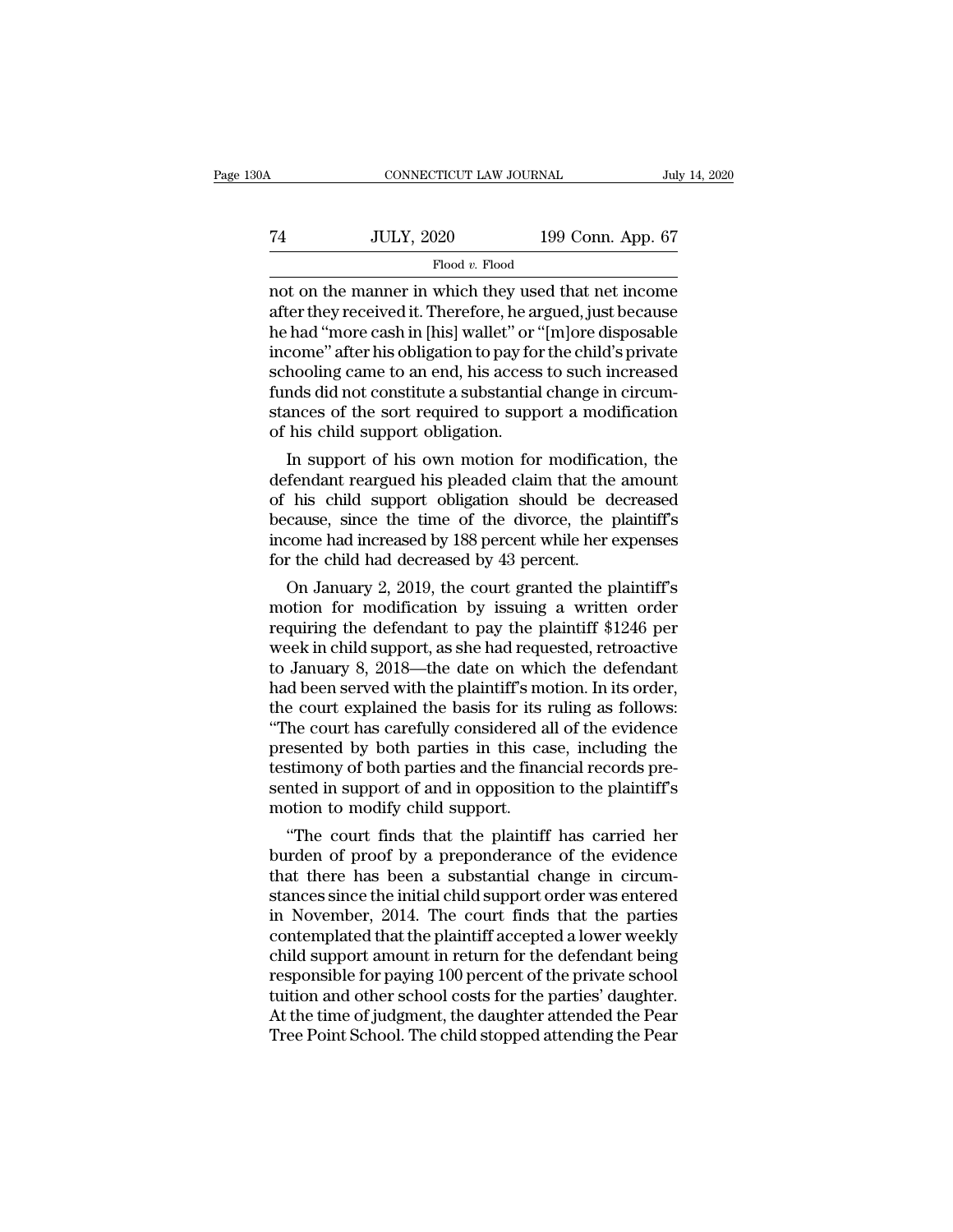| 020               | CONNECTICUT LAW JOURNAL | Page 131A |
|-------------------|-------------------------|-----------|
| 199 Conn. App. 67 | <b>JULY, 2020</b>       | 75        |
|                   | Flood v. Flood          |           |

 $\begin{array}{ll}\n 200 & \text{CONPECTICUT LAW JOURNAL} & \text{Page 131A} \\
 \hline\n 199 & \text{Conn. App. 67} & \text{JULY, 2020} & \text{75} \\
 \hline\n \text{Flood } v. \text{Flood} & \text{Tree Point School in June, 2016, and began attending a public school . . . in the fall of 2016. The savings in annual private school$  $2016. The savings in\n\end{array}$ 199 Conn. App. 67 JULY, 2020 75<br>Flood v. Flood<br>Tree Point School in June, 2016, and began attending<br>a public school . . . in the fall of 2016. The savings in<br>annual private school tuition represents a substantial<br>change o 199 Conn. App. 67 JULY, 2020 75<br>
Flood v. Flood<br>
Tree Point School in June, 2016, and began attending<br>
a public school . . . in the fall of 2016. The savings in<br>
annual private school tuition represents a substantial<br>
cha 199 Conn. App. 67 JULY, 2020 75<br>
Flood v. Flood<br>
Tree Point School in June, 2016, and began attending<br>
a public school . . . in the fall of 2016. The savings in<br>
annual private school tuition represents a substantial<br>
cha Flood v. Flood<br>Tree Point School in June, 2016, a<br>a public school  $\ldots$  in the fall of 2<br>annual private school tuition repre<br>change of circumstances entitling th<br>fication in child support. . . .<br>"[T]aking into considerati ee Point School in June, 2016, and began attending<br>
public school . . . in the fall of 2016. The savings in<br>
mual private school tuition represents a substantial<br>
ange of circumstances entitling the plaintiff to a modi-<br>
a a public school  $\ldots$  in the fall of 2016. The savings in<br>annual private school tuition represents a substantial<br>change of circumstances entitling the plaintiff to a modi-<br>fication in child support.  $\ldots$ <br>"[T]aking into c

annual private school tuition represents a substantial<br>change of circumstances entitling the plaintiff to a modi-<br>fication in child support.  $\dots$ <br>"[T]aking into consideration the respective gross and<br>after-tax incomes of change of circumstances entitling the plaintiff to a modification in child support.<br>
"[T]aking into consideration the respective gross and after-tax incomes of the parties and the parties' respective assets, the court fin fication in child support.<br>
"[T]aking into consideration the respective gross and<br>
after-tax incomes of the parties and the parties' respec-<br>
tive assets, the court finds that the proper weekly child<br>
support order is the "[T]aking into consideration the respective gross and after-tax incomes of the parties and the parties' respective assets, the court finds that the proper weekly child support order is the maximum presumptive amount as pr "[T]aking into consideration the respective gross and<br>after-tax incomes of the parties and the parties' respec-<br>tive assets, the court finds that the proper weekly child<br>support order is the maximum presumptive amount as<br>p after-tax incomes of the parties and the parties' respective assets, the court finds that the proper weekly child support order is the maximum presumptive amount as prescribed by the guidelines." Although the trial court's tive assets, the court finds that the<br>support order is the maximum pre<br>prescribed by the guidelines." Alth<br>order was silent as to the defendan<br>cation, the defendant never sou<br>clarify the nature or scope of the r<br>order. Thi der was shent as to the defendant is motion for modificion, the defendant never sought judicial relief to arify the nature or scope of the ruling set forth in that der. This appeal followed.<br>
I<br>
On appeal, the defendant fi

I

cauon, the defendant flever sought judicial reflect to<br>clarify the nature or scope of the ruling set forth in that<br>order. This appeal followed.<br>I<br>On appeal, the defendant first claims that the trial<br>court erred in granting clarify the nature or scope of the runng set forth in that<br>order. This appeal followed.<br>I<br>On appeal, the defendant first claims that the trial<br>court erred in granting the plaintiff's motion for modi-<br>fication by finding th I<br>I<br>On appeal, the defendant first claims that the trial<br>court erred in granting the plaintiff's motion for modi-<br>fication by finding that there had been a substantial<br>change in circumstances since the date of the judgment I<br>
On appeal, the defendant first claims that the trial<br>
court erred in granting the plaintiff's motion for modi-<br>
fication by finding that there had been a substantial<br>
change in circumstances since the date of the judgme On appeal, the defendant first claims that the trial<br>court erred in granting the plaintiff's motion for modi-<br>fication by finding that there had been a substantial<br>change in circumstances since the date of the judgment<br>of On appeal, the defendant first claims that the trial<br>court erred in granting the plaintiff's motion for modi-<br>fication by finding that there had been a substantial<br>change in circumstances since the date of the judgment<br>of court erred in granting the plaintiff's motion for modi-<br>fication by finding that there had been a substantial<br>change in circumstances since the date of the judgment<br>of dissolution, under which the last court order requirfication by finding that there had been a substantial<br>change in circumstances since the date of the judgment<br>of dissolution, under which the last court order requir-<br>ing him to pay child support to the plaintiff went into<br> change in circumstances since the date of the judgment<br>of dissolution, under which the last court order requir-<br>ing him to pay child support to the plaintiff went into<br>effect. The defendant claims, more particularly, that of dissolution, under which the last court order requiring him to pay child support to the plaintiff went into<br>effect. The defendant claims, more particularly, that the<br>court erred in finding that there had been a substant ing him to pay child support to the plaintiff went into<br>effect. The defendant claims, more particularly, that the<br>court erred in finding that there had been a substantial<br>change in his financial circumstances when his obli effect. The defendant claims, more particularly, that the court erred in finding that there had been a substantial change in his financial circumstances when his obligation to pay for the child's private schooling came to court erred in finding that there had been a substantial<br>change in his financial circumstances when his obliga-<br>tion to pay for the child's private schooling came to an<br>end based on a finding that the parties intended to l change in his financial circumstances when his obligation to pay for the child's private schooling came to an end based on a finding that the parties intended to link the plaintiff's initial acceptance of the lowest presum tion to pay for the child's private schooling came to an<br>end based on a finding that the parties intended to link<br>the plaintiff's initial acceptance of the lowest presump-<br>tive amount of child support awardable under the g end based on a finding that the parties intended to link<br>the plaintiff's initial acceptance of the lowest presump-<br>tive amount of child support awardable under the guide-<br>lines to the defendant's agreement to pay all expen the plaintiff's initial acceptance of the lowest presumptive amount of child support awardable under the guidelines to the defendant's agreement to pay all expenses for the child's private schooling through the fifth grade tive amount of child support awardable under the guide-<br>lines to the defendant's agreement to pay all expenses<br>for the child's private schooling through the fifth grade.<br>The defendant claims that the trial court erred in m lines to the defendant's agreement to pay all expenses<br>for the child's private schooling through the fifth grade.<br>The defendant claims that the trial court erred in making<br>such a finding as to the parties' intent because t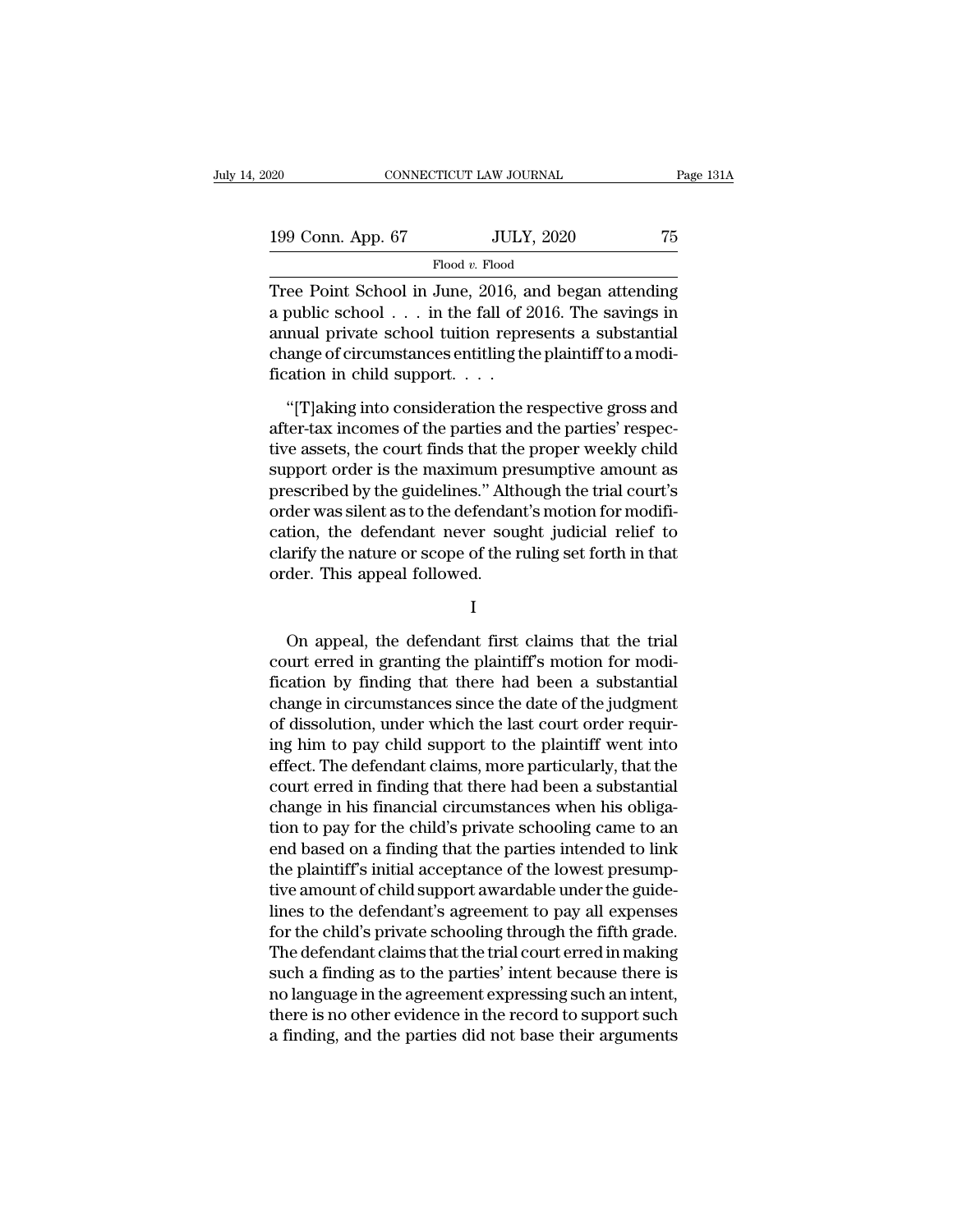| 32A | CONNECTICUT LAW JOURNAL                                                                                  |                   | July 14, 2020 |
|-----|----------------------------------------------------------------------------------------------------------|-------------------|---------------|
| 76  | <b>JULY, 2020</b>                                                                                        | 199 Conn. App. 67 |               |
|     | Flood v. Flood                                                                                           |                   |               |
|     | for or against the plaintiff's motion for modification on<br>the presence or absence of any such intent. |                   |               |
|     | The plaintiff does not dispute the defendant's claim                                                     |                   |               |

 $JULY, 2020$  199 Conn. App. 67<br>  $\frac{Flood v. Flood}{Fload}$ <br>
The plaintiff's motion for modification on<br>
Expressence or absence of any such intent.<br>
The plaintiff does not dispute the defendant's claim<br>
at she did not base her motion To  $\frac{JULY, 2020}{Flood v. Flood}$  199 Conn. App. 67<br>
for or against the plaintiff's motion for modification on<br>
the presence or absence of any such intent.<br>
The plaintiff does not dispute the defendant's claim<br>
that she did not b Flood v. Flood<br>for or against the plaintiff's motion for modification on<br>the presence or absence of any such intent.<br>The plaintiff does not dispute the defendant's claim<br>that she did not base her motion for modification o Frood *v*. Frood<br>for or against the plaintiff's motion for modification on<br>the presence or absence of any such intent.<br>The plaintiff does not dispute the defendant's claim<br>that she did not base her motion for modification for or against the plaintiff's motion for modification on<br>the presence or absence of any such intent.<br>The plaintiff does not dispute the defendant's claim<br>that she did not base her motion for modification on<br>allegations or the presence or absence of any such intent.<br>The plaintiff does not dispute the defendant's claim<br>that she did not base her motion for modification on<br>allegations or proof that the parties intended to base<br>the initial amoun The plaintiff does not dispute the defendant's claim<br>that she did not base her motion for modification on<br>allegations or proof that the parties intended to base<br>the initial amount of her child support award on the<br>defendan that she did not base her motion for modification on<br>allegations or proof that the parties intended to base<br>the initial amount of her child support award on the<br>defendant's willingness to pay for the child's private<br>school allegations or proof that the parties intended to base<br>the initial amount of her child support award on the<br>defendant's willingness to pay for the child's private<br>schooling through the fifth grade. She contends, how-<br>ever, in the initial amount of her child support award on the<br>defendant's willingness to pay for the child's private<br>schooling through the fifth grade. She contends, how-<br>ever, that although the court undeniably made such<br>a find defendant's willingness to pay for the child's private<br>schooling through the fifth grade. She contends, how-<br>ever, that although the court undeniably made such<br>a finding, that finding was not central to its ultimate<br>determ schooling through the fifth grade. She contends, how-<br>ever, that although the court undeniably made such<br>a finding, that finding was not central to its ultimate<br>determination that there had been a substantial change<br>in the states was a tender which grade. See the development and finding, that finding was not central to its ultimate determination that there had been a substantial change in the defendant's financial circumstances since the dat the defermination that there had been a substantial change<br>in the defermination that there had been a substantial change<br>in the defendant's financial circumstances since the<br>date of the judgment of dissolution. Instead, sh determination that there had been a substantial change<br>in the defendant's financial circumstances since the<br>date of the judgment of dissolution. Instead, she argues,<br>the court's finding of a substantial change in circum-<br>s in the defendant's financial circumstances since the<br>date of the judgment of dissolution. Instead, she argues,<br>the court's finding of a substantial change in circum-<br>stances was based principally on the proven fact that<br>th In the of the judgment of dissolution. Instead, she argues,<br>the court's finding of a substantial change in circum-<br>stances was based principally on the proven fact that<br>the termination of the defendant's private school pay ance of the galactical methods, see algoes,<br>the court's finding of a substantial change in circum-<br>stances was based principally on the proven fact that<br>the termination of the defendant's private school pay-<br>ment obligatio are searce manning or a standard change in each stances was based principally on the proven fact that the termination of the defendant's private school payment obligation for the child had made a considerable sum of previo France was stated principarly on the proven rated pay-<br>the termination of the defendant's private school pay-<br>ment obligation for the child had made a considerable<br>sum of previously committed money—specifically,<br>\$55,000 pe The continuation for the child had made a considerable<br>sum of previously committed money—specifically,<br>\$55,000 per year in after-tax dollars—available for his<br>discretionary use since the child completed the fifth<br>grade, th plantiff that the trial completed money—specifically,<br>\$55,000 per year in after-tax dollars—available for his<br>discretionary use since the child completed the fifth<br>grade, thereby substantially increasing his usable assets<br> state of the processes and the state of the state of the state discretionary use since the child completed to grade, thereby substantially increasing his usable and materially improving his financial condition that time. F scretionary use since the child completed the fifth<br>ade, thereby substantially increasing his usable assets<br>d materially improving his financial condition since<br>at time. For the following reasons, we agree with the<br>aintiff grade, thereby substantially increasing his usable assets<br>and materially improving his financial condition since<br>that time. For the following reasons, we agree with the<br>plaintiff that the trial court's finding of a substan

and materially improving his financial condition since<br>that time. For the following reasons, we agree with the<br>plaintiff that the trial court's finding of a substantial<br>change in circumstances must be upheld.<br>We begin by s that time. For the following reasons, we agree with the plaintiff that the trial court's finding of a substantial change in circumstances must be upheld.<br>We begin by setting forth the applicable standard of review. "The sc plaintiff that the trial court's finding of a substantial<br>change in circumstances must be upheld.<br>We begin by setting forth the applicable standard of<br>review. "The scope of our review of a trial court's exer-<br>cise of its b change in circumstances must be upheld.<br>We begin by setting forth the applicable standard of<br>review. "The scope of our review of a trial court's exer-<br>cise of its broad discretion in domestic relations cases<br>is limited to We begin by setting forth the applicable standard of<br>review. "The scope of our review of a trial court's exer-<br>cise of its broad discretion in domestic relations cases<br>is limited to the questions of whether the [trial] co the scheme of the scheme of a trial court's exercise of its broad discretion in domestic relations cases<br>is limited to the questions of whether the [trial] court<br>correctly applied the law and could reasonably have<br>conclud cise of its broad discretion in domestic relations cases<br>is limited to the questions of whether the [trial] court<br>correctly applied the law and could reasonably have<br>concluded as it did.... In determining whether a trial<br>c is limited to the questions of whether the [trial] court<br>correctly applied the law and could reasonably have<br>concluded as it did. . . . In determining whether a trial<br>court has abused its broad discretion in domestic rela to meetly applied the law and could reasonably have<br>concluded as it did.... In determining whether a trial<br>court has abused its broad discretion in domestic rela-<br>tions matters, we allow every reasonable presumption<br>in fa concluded as it did.  $\ldots$  In determining whether a trial court has abused its broad discretion in domestic relations matters, we allow every reasonable presumption in favor of the correctness of its action.  $\ldots$  Neverth tions matters, we allow every re<br>in favor of the correctness of its<br>less, we may reverse a trial court<br>tion motion if the trial court appl<br>of law." (Internal quotation mark<br>152 Conn. App. 611, 619, 99 A.3d<br>Conn. 945, 103 A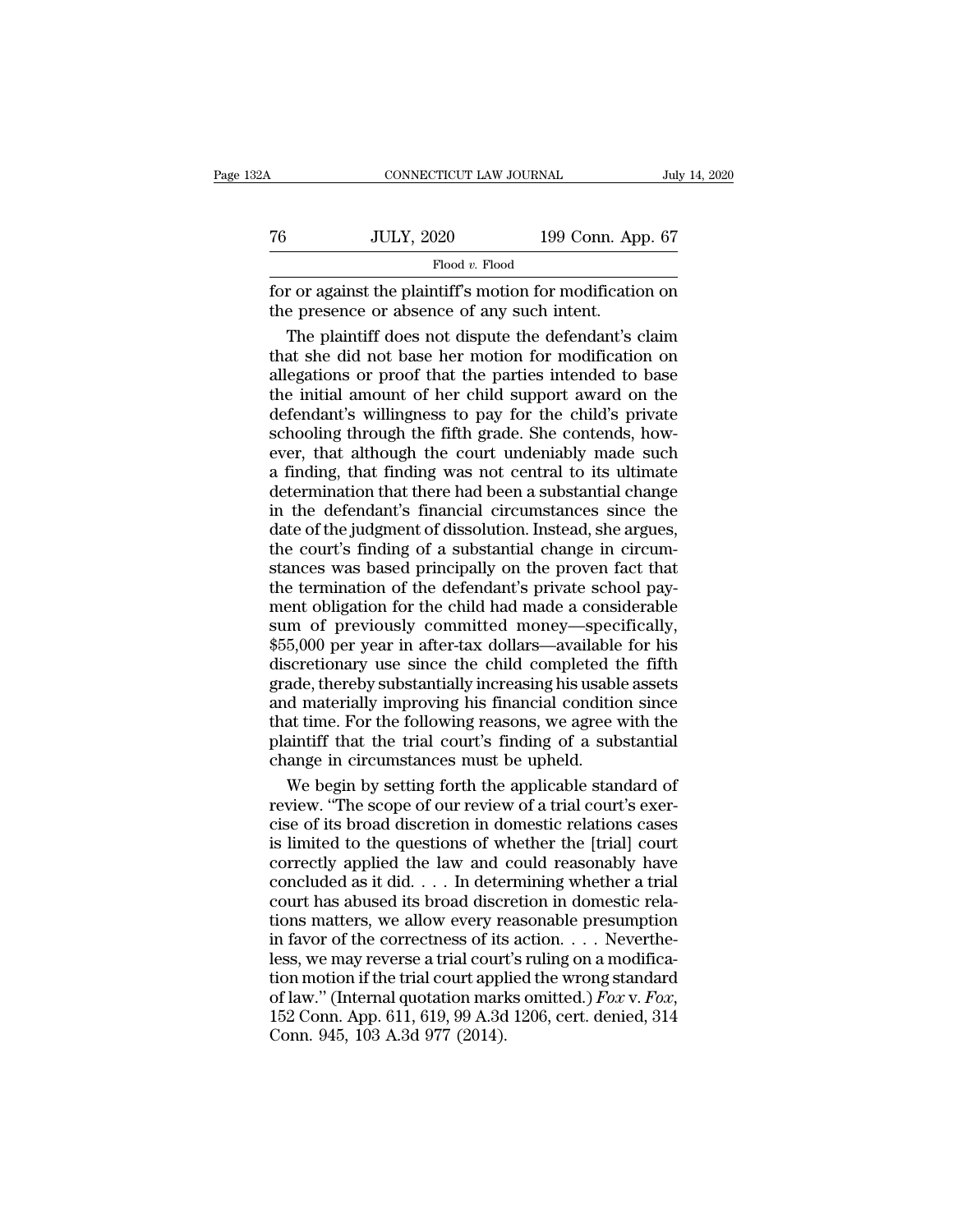199 Conn. App. 67 JULY, 2020 77 Flood v. Flood

Flood *v.* Flood

CONNECTICUT LAW JOURNAL Page 133A<br>
9 Conn. App. 67 JULY, 2020 77<br>
Flood v. Flood<br>
General Statutes § 46b-86 governs the modification<br>
an alimony or child support order after the date of<br>
dissolution indemnat Soction 46b-86 199 Conn. App. 67 JULY, 2020 77<br>Flood v. Flood<br>General Statutes § 46b-86 governs the modification<br>of an alimony or child support order after the date of<br>a dissolution judgment. Section 46b-86 (a) provides that<br>a final ord 199 Conn. App. 67 JULY, 2020 77<br>Flood v. Flood<br>General Statutes § 46b-86 governs the modification<br>of an alimony or child support order after the date of<br>a dissolution judgment. Section 46b-86 (a) provides that<br>a final ord 199 Conn. App. 67 JULY, 2020 77<br>
Flood v. Flood<br>
General Statutes § 46b-86 governs the modification<br>
of an alimony or child support order after the date of<br>
a dissolution judgment. Section 46b-86 (a) provides that<br>
a fina Flood v. Flood<br>
Flood v. Flood<br>
General Statutes § 46b-86 governs the modification<br>
of an alimony or child support order after the date of<br>
a dissolution judgment. Section 46b-86 (a) provides that<br>
a final order for alimo Flood v. Flood<br>General Statutes § 46b-86 governs the modification<br>of an alimony or child support order after the date of<br>a dissolution judgment. Section 46b-86 (a) provides that<br>a final order for alimony or child support General Statutes  $\S$  46b-86 governs the modification<br>of an alimony or child support order after the date of<br>a dissolution judgment. Section 46b-86 (a) provides that<br>a final order for alimony or child support may be modi-<br> of an alimony or child support order after the date of<br>a dissolution judgment. Section 46b-86 (a) provides that<br>a final order for alimony or child support may be modi-<br>fied by the trial court upon a showing of a substantia a dissolution judgment. Section 46b-86 (a) provides that<br>a final order for alimony or child support may be modi-<br>fied by the trial court upon a showing of a substantial<br>change in the circumstances of either party. "Under t a final order for alimony or child support may be modified by the trial court upon a showing of a substantial<br>change in the circumstances of either party. "Under that<br>statutory provision, the party seeking the modification fied by the trial court upon a showing of a substantial<br>change in the circumstances of either party. "Under that<br>statutory provision, the party seeking the modification<br>bears the burden of demonstrating that such a change<br> change in the circumstances of either party. "Under that<br>statutory provision, the party seeking the modification<br>bears the burden of demonstrating that such a change<br>has occurred. . . . To obtain a modification, the mov-<br> statutory provision, the party seeking the modification<br>bears the burden of demonstrating that such a change<br>has occurred. . . . To obtain a modification, the mov-<br>ing party must demonstrate that circumstances have<br>change bears the burden of demonstrating that such a change<br>has occurred. . . . To obtain a modification, the mov-<br>ing party must demonstrate that circumstances have<br>changed since the last court order such that it would<br>be unjus has occurred. . . . To obtain a modification, the moving party must demonstrate that circumstances have changed since the last court order such that it would be unjust or inequitable to hold either party to it. Because th ing party must demonstrate that circumstances have<br>changed since the last court order such that it would<br>be unjust or inequitable to hold either party to it.<br>Because the establishment of changed circumstances<br>is a conditi changed since the<br>be unjust or in<br>Because the est<br>is a condition pre<br>for the trial cou<br>circumstance wi<br>order....<br>"Once a trial o Equivalent of the establishment of changed circumstances<br>a condition precedent to a party's relief, it is pertinent<br>r the trial court to inquire as to what, if any, new<br>reumstance warrants a modification of the existing<br>d Because the establishment of changed circumstances<br>is a condition precedent to a party's relief, it is pertinent<br>for the trial court to inquire as to what, if any, new<br>circumstance warrants a modification of the existing<br>o

is a condition precedent to a party steller, it is perturent<br>for the trial court to inquire as to what, if any, new<br>circumstance warrants a modification of the existing<br>order....<br>"Once a trial court determines that there h for the that court to inquire as to what, if any, hew<br>circumstance warrants a modification of the existing<br>order....<br>"Once a trial court determines that there has been a<br>substantial change in the financial circumstances o circuitstance warrants a modification of the existing<br>order....<br>"Once a trial court determines that there has been a<br>substantial change in the financial circumstances of<br>one of the parties, the same criteria that determin "Once a trial court determines that there has been a substantial change in the financial circumstances of one of the parties, the same criteria that determine an initial award of alimony and support are relevant to the qu "Once a trial court determines that there has been a substantial change in the financial circumstances of one of the parties, the same criteria that determine an initial award of alimony and support are relevant to the qu substantial change in the financial circumstances of<br>one of the parties, the same criteria that determine an<br>initial award of alimony and support are relevant to the<br>question of modification.... More specifically, these<br>c one of the parties, the same criteria that determine an<br>initial award of alimony and support are relevant to the<br>question of modification. . . . More specifically, these<br>criteria, as outlined in General Statutes  $\S$  [46binitial award of alimony and support are relevant to the<br>question of modification. . . . More specifically, these<br>criteria, as outlined in General Statutes § [46b-84],<br>require the court to consider the needs and financial question of modification. . . . More specifically, these criteria, as outlined in General Statutes  $\S$  [46b-84], require the court to consider the needs and financial resources of each of the parties and their children . criteria, as outlined in General Statutes § [46b-84],<br>require the court to consider the needs and financial<br>resources of each of the parties and their children<br>. . . . . The power of the trial court to modify the<br>existing require the court to consider the needs and financial<br>resources of each of the parties and their children<br> $\dots$  The power of the trial court to modify the<br>existing order does not, however, include the power to<br>retry issues resources of each of the parties and their children<br>  $\dots$  The power of the trial court to modify the<br>
existing order does not, however, include the power to<br>
retry issues already decided  $\dots$  or to allow the parties<br>
to u . . . . . The power of the trial court to modify the existing order does not, however, include the power to retry issues already decided . . . or to allow the parties to use a motion to modify as an appeal. . . . Rather, Example 1 does not, nowever, include the power to<br>try issues already decided  $\ldots$  or to allow the parties<br>use a motion to modify as an appeal.  $\ldots$ . Rather,<br>e trial court's discretion includes only the power to<br>apt the tetly issues already decided  $\ldots$  or to allow the parties<br>to use a motion to modify as an appeal.  $\ldots$  Rather,<br>the trial court's discretion includes only the power to<br>adapt the order to some distinct and definite change

be use a motion to modify as an appear.  $\ldots$  hadden,<br>the trial court's discretion includes only the power to<br>adapt the order to some distinct and definite change<br>in the circumstances or conditions of the parties.  $\ldots$ <br>" delay the order to some distinct and definite change<br>in the circumstances or conditions of the parties. . . .<br>"Thus, [w]hen presented with a motion for modifica-<br>tion, a court must first determine whether there has<br>been a Finds a substantial change in the circumstances or conditions of the parties.  $\dots$  "Thus, [w]hen presented with a motion for modification, a court must first determine whether there has been a substantial change in the fi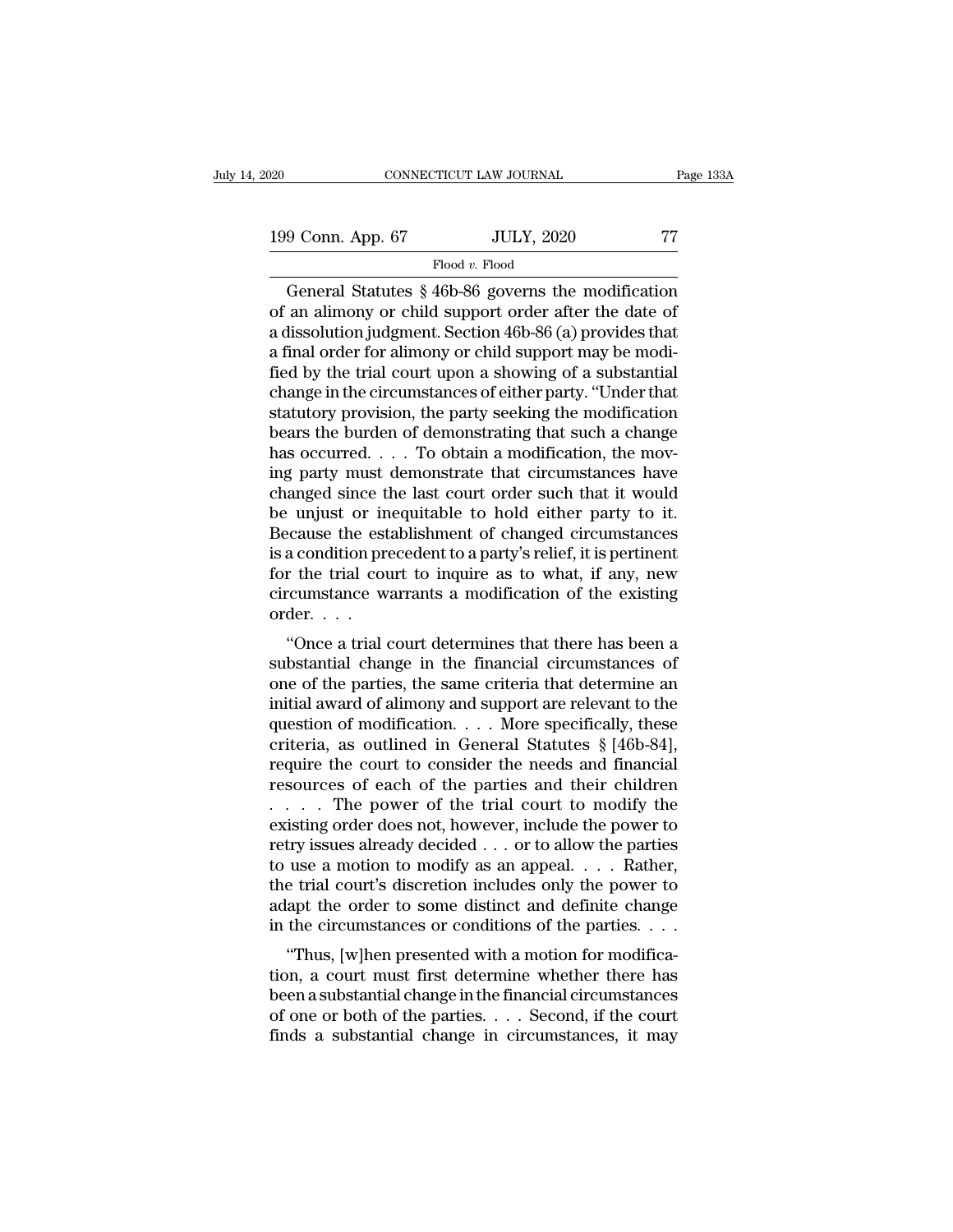| 4A | CONNECTICUT LAW JOURNAL |                   | July 14, 2020 |
|----|-------------------------|-------------------|---------------|
| 78 | <b>JULY, 2020</b>       | 199 Conn. App. 67 |               |
|    | Flood v. Flood          |                   |               |

FROMETICUT LAW JOURNAL July 14, 2020<br>
TROOD MADE TO MADE TO MADE TO MADE TO MADE TO MADE TO MADE TO MADE TO MADE TO MADE S<br>
Properly consider the motion and, on the basis of the<br>
S [46b-84] criteria, make an order for mod <sup>78</sup> JULY, 2020 199 Conn. App. 67<br>Flood v. Flood<br>properly consider the motion and, on the basis of the<br>§ [46b-84] criteria, make an order for modification. . . .<br>The court has the authority to issue a modification only<br>if The court has the authority of the authority of the authority of the authority to issue a modification  $\cdot$ ...<br>The court has the authority to issue a modification only if it conforms the order to the distinct and definite T8 JULY, 2020 199 Conn. App. 67<br>
Flood v. Flood<br>
properly consider the motion and, on the basis of the<br>
§ [46b-84] criteria, make an order for modification. . . .<br>
The court has the authority to issue a modification only<br> Flood v. Flood<br>properly consider the motion and, on the basis of the<br> $\S$  [46b-84] criteria, make an order for modification....<br>The court has the authority to issue a modification only<br>if it conforms the order to the disti Food *v*. Food<br>
S [46b-84] criteria, make an order for modification....<br>
The court has the authority to issue a modification only<br>
if it conforms the order to the distinct and definite<br>
changes in the circumstances of the § [46b-84] criteria, make an<br>The court has the authority i<br>if it conforms the order to<br>changes in the circumstance<br>omitted; internal quotation r<br>supra, 152 Conn. App. 620–2<br>modify child support).<br>"A finding of a substantia it conforms the order to the distinct and definite<br>
it conforms the order to the distinct and definite<br>
anges in the circumstances of the parties." (Footnote<br>
initted; internal quotation marks omitted.) *Fox v. Fox*,<br>
pra changes in the circumstances of the parties." (Footnote<br>omitted; internal quotation marks omitted.) Fox v. Fox,<br>supra, 152 Conn. App. 620–21 (postjudgment motion to<br>modify child support).<br>"A finding of a substantial chang

changes in the circumstances of the parties." (Footnote omitted; internal quotation marks omitted.) *Fox v. Fox*, supra, 152 Conn. App. 620–21 (postjudgment motion to modify child support).<br>"A finding of a substantial chan **Example, 182 Conn. App. 620–21 (postjudgment motion to**<br>
modify child support).<br>
"A finding of a substantial change in circumstances<br>
is subject to the clearly erroneous standard of review."<br>
(Internal quotation marks omi modify child support).<br>
"A finding of a substantial change in circumstances<br>
is subject to the clearly erroneous standard of review."<br>
(Internal quotation marks omitted.) *Thomasi* v. *Thom-*<br>
asi, 181 Conn. App. 822, 842 "A finding of a substantial change in circumstances<br>is subject to the clearly erroneous standard of review."<br>(Internal quotation marks omitted.) *Thomasi* v. *Thom-<br>asi*, 181 Conn. App. 822, 842, 188 A.3d 743 (2018). A<br>fa "A finding of a substantial change in circumstances<br>is subject to the clearly erroneous standard of review."<br>(Internal quotation marks omitted.) *Thomasi* v. *Thom-*<br>asi, 181 Conn. App. 822, 842, 188 A.3d 743 (2018). A<br>fa is subject to the clearly erroneous standard of review."<br>(Internal quotation marks omitted.) *Thomasi* v. *Thomasi*, 181 Conn. App. 822, 842, 188 A.3d 743 (2018). A<br>factual finding is not clearly erroneous when there<br>is e (Internal quotation marks omitted.) *Thomasi* v. *Thomasi*, 181 Conn. App. 822, 842, 188 A.3d 743 (2018). A factual finding is not clearly erroneous when there is evidence in the record to support it, unless "the reviewing asi, 181 Conn. App. 822, 842, 188 A.3d 743 (2018). A<br>factual finding is not clearly erroneous when there<br>is evidence in the record to support it, unless "the<br>reviewing court on the entire evidence is left with the<br>definite factual finding is<br>is evidence in the<br>reviewing court c<br>definite and firm<br>committed." (Internatively and the<br>non-terminal political field<br>1000 (2018).<br>Following the viewing court on the entire evidence is left with the<br>finite and firm conviction that a mistake has been<br>mmitted." (Internal quotation marks omitted.) *Kir-*<br> $an$  v. *Kirwan*, 185 Conn. App. 713, 726, 197 A.3d<br>00 (2018).<br>Fo definite and firm conviction that a mistake has been<br>
committed." (Internal quotation marks omitted.)  $Kir-$ <br>  $wan$  v.  $Kirwan$ , 185 Conn. App. 713, 726, 197 A.3d<br>
1000 (2018).<br>
Following the evidentiary hearing, the court found<br>

committed." (Internal quotation marks omitted.) *Kirwan* v. *Kirwan*, 185 Conn. App. 713, 726, 197 A.3d 1000 (2018).<br>Following the evidentiary hearing, the court found that "the plaintiff has carried her burden of proof b wan v. Kirwan, 185 Conn. App. 713, 726, 197 A.3d<br>1000 (2018).<br>Following the evidentiary hearing, the court found<br>that "the plaintiff has carried her burden of proof by a<br>preponderance of the evidence that there has been a<br> Following the evidentiary hearing, the court found<br>that "the plaintiff has carried her burden of proof by a<br>preponderance of the evidence that there has been a<br>substantial change in circumstances since the initial<br>child su Following the evidentiary hearing, the court found<br>that "the plaintiff has carried her burden of proof by a<br>preponderance of the evidence that there has been a<br>substantial change in circumstances since the initial<br>child su Following the evidentiary hearing, the court found<br>that "the plaintiff has carried her burden of proof by a<br>preponderance of the evidence that there has been a<br>substantial change in circumstances since the initial<br>child su that "the plaintiff has carried her burden of proof by a<br>preponderance of the evidence that there has been a<br>substantial change in circumstances since the initial<br>child support order was entered in November, 2014.<br>The cour preponderance of the evidence that there has been a<br>substantial change in circumstances since the initial<br>child support order was entered in November, 2014.<br>The court finds that the parties contemplated that the<br>plaintiff substantial change in circumstances since the initial<br>child support order was entered in November, 2014.<br>The court finds that the parties contemplated that the<br>plaintiff accepted a lower weekly child support amount<br>in retu child support order was entered in November, 2014.<br>The court finds that the parties contemplated that the<br>plaintiff accepted a lower weekly child support amount<br>in return for the defendant being responsible for paying<br>100 The court finds that the parties contemplated that the plaintiff accepted a lower weekly child support amount<br>in return for the defendant being responsible for paying<br>100 percent of the private school tuition and other<br>sc plaintiff accepted a lower weekly child support amount<br>in return for the defendant being responsible for paying<br>100 percent of the private school tuition and other<br>school costs for the parties' [child]. At the time of judg in return for the defendant being responsible for paying<br>100 percent of the private school tuition and other<br>school costs for the parties' [child]. At the time of judg-<br>ment, the [child] attended the Pear Tree Point School 100 percent of the private school tuition and other<br>school costs for the parties' [child]. At the time of judg-<br>ment, the [child] attended the Pear Tree Point School.<br>The child stopped attending the Pear Tree Point School<br> school costs for the parties' [child]. At the time of judgment, the [child] attended the Pear Tree Point School.<br>The child stopped attending the Pear Tree Point School<br>in June, 2016, and began attending a public school . . ment, the [child] attended the Pear Tree P<br>The child stopped attending the Pear Tree F<br>in June, 2016, and began attending a public<br>in Greenwich in the fall of 2016. *The saving<br>private school tuition represents a substan<br>o*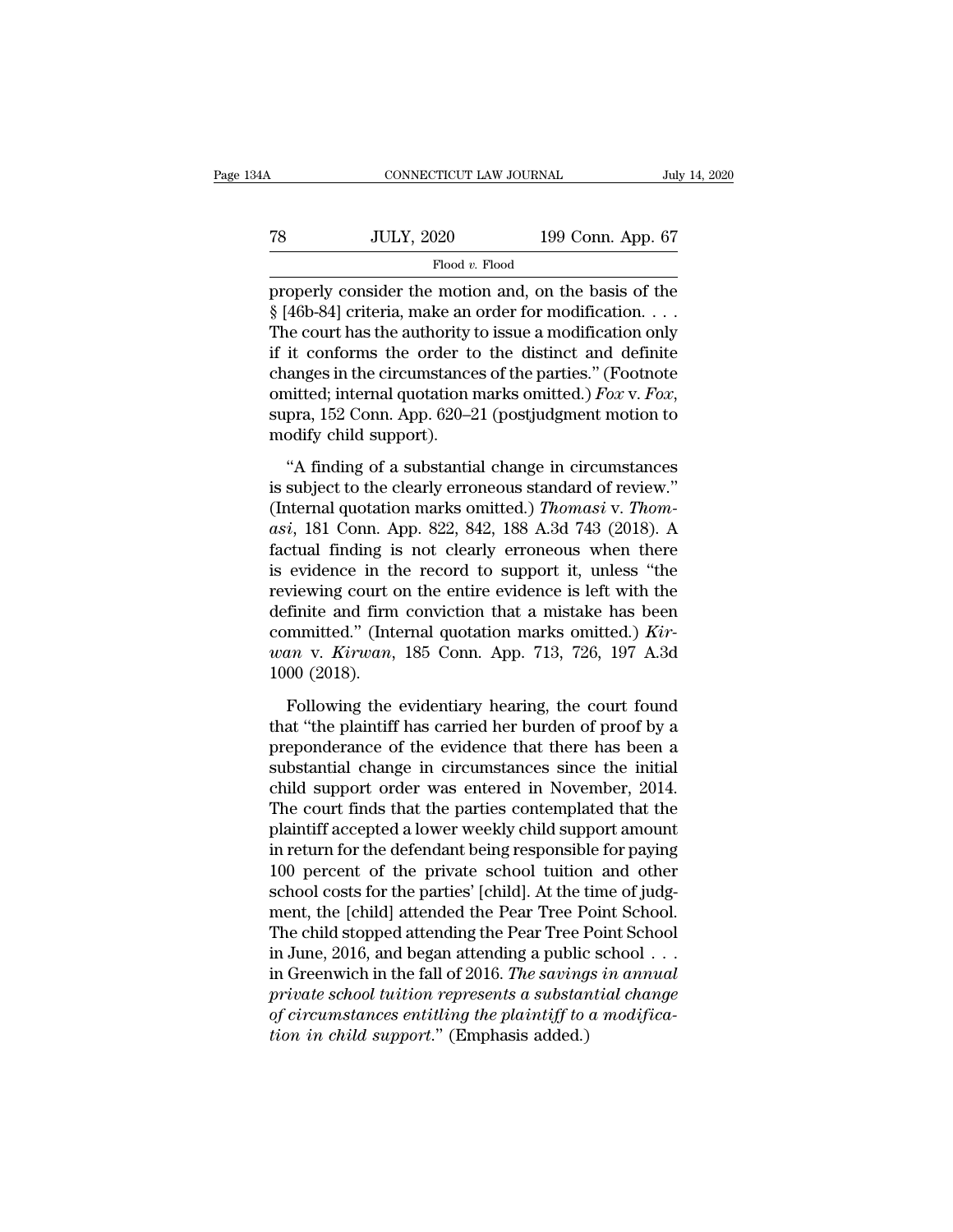# Flood *v.* Flood

CONNECTICUT LAW JOURNAL Page 135A<br>
9 Conn. App. 67 JULY, 2020 79<br>
Flood v. Flood<br>
By the foregoing language in its order granting the<br>
aintiff's motion for modification, the trial court made 199 Conn. App. 67 JULY, 2020 79<br>Flood v. Flood<br>By the foregoing language in its order granting the<br>plaintiff's motion for modification, the trial court made<br>it clear that the principal basis for its finding that there<br>had 199 Conn. App. 67 JULY, 2020 79<br>
Flood v. Flood<br>
By the foregoing language in its order granting the<br>
plaintiff's motion for modification, the trial court made<br>
it clear that the principal basis for its finding that there 199 Conn. App. 67 JULY, 2020 79<br>
Flood v. Flood<br>
By the foregoing language in its order granting the<br>
plaintiff's motion for modification, the trial court made<br>
it clear that the principal basis for its finding that there Flood  $v$ . Flood<br>By the foregoing language in its order granting the<br>plaintiff's motion for modification, the trial court made<br>it clear that the principal basis for its finding that there<br>had been a substantial change in Exploration of the defendant is order granting the plaintiff's motion for modification, the trial court made it clear that the principal basis for its finding that there had been a substantial change in circumstances sinc By the foregoing language in its order granting the plaintiff's motion for modification, the trial court made it clear that the principal basis for its finding that there had been a substantial change in circumstances sinc plaintiff's motion for modification, the trial court made<br>it clear that the principal basis for its finding that there<br>had been a substantial change in circumstances since<br>the date of the last court order was not the mere it clear that the principal basis for its finding that there<br>had been a substantial change in circumstances since<br>the date of the last court order was not the mere ter-<br>mination of the defendant's obligation to pay for the had been a substantial change in circumstances since<br>the date of the last court order was not the mere ter-<br>mination of the defendant's obligation to pay for the<br>child's private schooling, which had no automatic con-<br>seque the date of the last court order was not the mere ter-<br>mination of the defendant's obligation to pay for the<br>child's private schooling, which had no automatic con-<br>sequences under the parties' separation agreement or<br>the mination of the defendant's obligation to pay for the<br>child's private schooling, which had no automatic con-<br>sequences under the parties' separation agreement or<br>the judgment of dissolution, but the material improve-<br>ment child's private schooling, which had no automatic con-<br>sequences under the parties' separation agreement or<br>the judgment of dissolution, but the material improve-<br>ment in the defendant's financial situation that resulted<br> sequences under the parties' separation agreement or<br>the judgment of dissolution, but the material improve-<br>ment in the defendant's financial situation that resulted<br>from the defendant's subsequent "savings in annual pri-<br> the judgment of dissolution, but the material improve-<br>ment in the defendant's financial situation that resulted<br>from the defendant's subsequent "savings in annual pri-<br>vate school tuition . . . . ." As the realization of ment in the defendant's financial situation that resulted<br>from the defendant's subsequent "savings in annual pri-<br>vate school tuition . . . . ." As the realization of such<br>substantial savings is indisputable, the basic iss from the defendant's subsequent "savings in annual private school tuition  $\ldots$ " As the realization of such substantial savings is indisputable, the basic issue presented to this court is whether such a change in a party' vate school tution  $\ldots$  ..." As the realization of such<br>substantial savings is indisputable, the basic issue pre-<br>sented to this court is whether such a change in a party's<br>financial circumstances, substantially increasi substantial savings is indisputable, the basic issue presented to this court is whether such a change in a party's financial circumstances, substantially increasing his usable assets without a corresponding increase in hi sented to this court is whether such a change in a party's<br>financial circumstances, substantially increasing his<br>usable assets without a corresponding increase in his<br>net income by relieving him of a preexisting obligation financial circumstances, substantially increasing his<br>usable assets without a corresponding increase in his<br>net income by relieving him of a preexisting obligation<br>to use those assets to satisfy a binding court order, can usable assets without a corresponding increase in his<br>net income by relieving him of a preexisting obligation<br>to use those assets to satisfy a binding court order, can<br>be found to constitute a substantial change in circum net income by relieving<br>to use those assets to s:<br>be found to constitute<br>stances within the mea<br>long-standing case law<br>86 (a), we conclude that<br>in the affirmative.<br>We find, more partic be found to constitute a substantial change in circum-<br>stances within the meaning of § 46b-86 (a). Under our<br>long-standing case law interpreting and applying § 46b-<br>86 (a), we conclude that that question must be answered<br>i

long-standing case law interpreting and applying § 46b-86 (a), we conclude that that question must be answered<br>in the affirmative.<br>We find, more particularly, that *Bartlett* v. *Bartlett*,<br>220 Conn. 372, 382–83, 599 A.2d 86 (a), we conclude that that question must be answered<br>in the affirmative.<br>We find, more particularly, that *Bartlett* v. *Bartlett*,<br>220 Conn. 372, 382–83, 599 A.2d 14 (1991), and *Fabiano*<br>v. *Fabiano*, 10 Conn. App. 46 in the affirmative.<br>We find, more particularly, that *Bartlett* v. *Bartlett*,<br>220 Conn. 372, 382–83, 599 A.2d 14 (1991), and *Fabiano*<br>v. *Fabiano*, 10 Conn. App. 466, 469–70, 523 A.2d 937<br>(1987), are instructive on this We find, more particularly, that *Bartlett* v. *Bartlett*,<br>220 Conn. 372, 382–83, 599 A.2d 14 (1991), and *Fabiano*<br>v. *Fabiano*, 10 Conn. App. 466, 469–70, 523 A.2d 937<br>(1987), are instructive on this issue. In *Bartlett* We find, more particularly, that *Bartlett* v. *Bartlett*,<br>220 Conn. 372, 382–83, 599 A.2d 14 (1991), and *Fabiano*<br>v. *Fabiano*, 10 Conn. App. 466, 469–70, 523 A.2d 937<br>(1987), are instructive on this issue. In *Bartlett* 220 Conn. 372, 382–83, 599 A.2d 14 (1991), and *Fabiano*<br>v. *Fabiano*, 10 Conn. App. 466, 469–70, 523 A.2d 937<br>(1987), are instructive on this issue. In *Bartlett*, the<br>plaintiff alleged that it was improper for the trial v. Fabiano, 10 Conn. App. 466, 469–70, 523 A.2d 937<br>(1987), are instructive on this issue. In *Bartlett*, the<br>plaintiff alleged that it was improper for the trial court<br>to refuse to consider evidence of the vesting of the (1987), are instructive on this issue. In *Bartlett*, the plaintiff alleged that it was improper for the trial court to refuse to consider evidence of the vesting of the defendant's inheritance since the date of the last plaintiff alleged that it was improper for the trial court<br>to refuse to consider evidence of the vesting of the<br>defendant's inheritance since the date of the last court<br>order as a basis for determining, on the plaintiff's<br> to refuse to consider evidence of the vesting of the<br>defendant's inheritance since the date of the last court<br>order as a basis for determining, on the plaintiff's<br>motion to modify alimony, if there had been a substan-<br>tia defendant's inheritance since the date of the last court<br>order as a basis for determining, on the plaintiff's<br>motion to modify alimony, if there had been a substan-<br>tial change in circumstances since the date of that order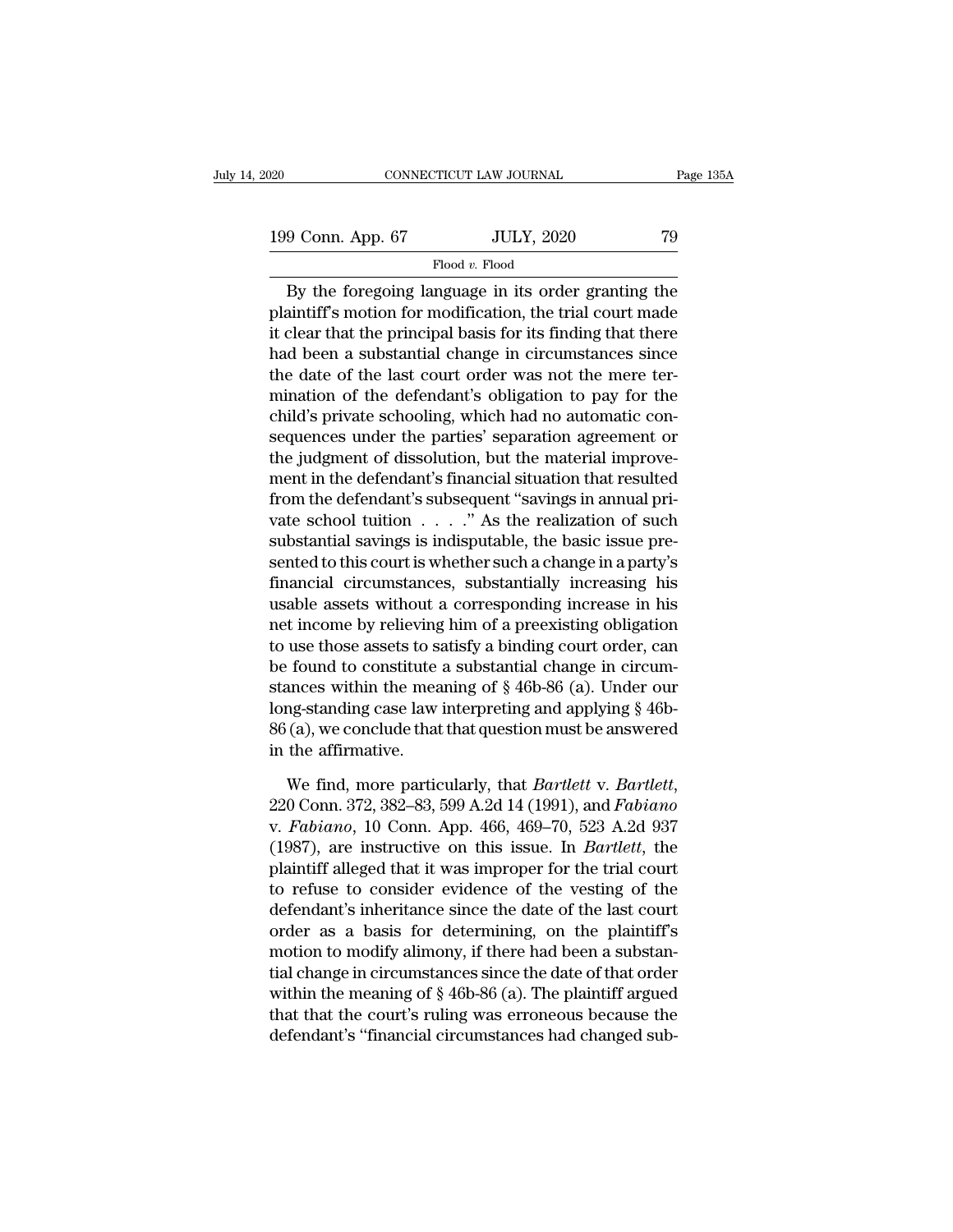|        | CONNECTICUT LAW JOURNAL |                   | July 14, 2020 |
|--------|-------------------------|-------------------|---------------|
|        |                         |                   |               |
| $80\,$ | <b>JULY, 2020</b>       | 199 Conn. App. 67 |               |
|        | Flood v. Flood          |                   |               |

So CONNECTICUT LAW JOURNAL July 14, 2<br>
So JULY, 2020 199 Conn. App. 67<br>
Flood v. Flood<br>
Stantially due to his [newly vested] inheritance . . . . ."<br>
Bartlett v. Bartlett, supra, 220 Conn. 382. Our Supreme<br>
Court agroed wit *Bartlett* v. *Bartlett*, supra, 220 Conn. 382. Our Supreme Court agreed with the plaintiff, ruling that "the defendant's financial circumstances changed substantially  $\frac{\text{JULY, 2020}}{\text{Flood } v. \text{ Flood}}$   $\frac{\text{Flood } v. \text{ Flood}}{\text{stantially due to his [newly tested] inheritance . . . .''}}$ <br>  $\frac{\text{Bartlett v. Bartlett, supra, 220 Conn. 382. Our Supreme Court agreed with the plaintiff, ruling that "the defendant's financial circumstances changed substantially upon the vesting of [the defendant's inheritance. War \begin{array}{c} \text{JULY, 2020} \text{199 Conn. App. 67} \ \hline \text{Flood } v. \text{Flood} \ \text{standardly due to his [newlyvested] inheritance} \ \ldots \ \text{Bartlett v. Bartlett, supra, 220 Conn. 382. Our Supreme Court agreed with the plaintiff, ruling that "the defendant's financial circumstances changed substantially upon the vesting of [the defendant's] inheritance, war-  
ranting the plaintiff's motion to increase the$  $\begin{array}{l} \hline \text{Flood } v. \text{Flood} \\ \hline \text{standardly due to his [newlyvested] inheritance} \dots \dots \\ \text{Bartlett v. Bartlett, supra, 220 Conn. 382. Our Supreme Court agreed with the plaintiff, ruling that "the defendant's financial circumstances changed substantially upon the vesting of [the defendant's] inheritance, warranty the plaintiff's motion . . . to increase the award of pariodic almost a 381. Similarly, more.} \end{array}$ Flood v. Flood<br>stantially due to his [newly vested] inheritance . . . ."<br>Bartlett v. Bartlett, supra, 220 Conn. 382. Our Supreme<br>Court agreed with the plaintiff, ruling that "the defen-<br>dant's financial circumstances chan stantially due to his [newly vested] inheritance . . . ."<br>Bartlett v. Bartlett, supra, 220 Conn. 382. Our Supreme<br>Court agreed with the plaintiff, ruling that "the defen-<br>dant's financial circumstances changed substantiall Bartlett v. Bartlett, supra, 220 Conn. 382. Our Supreme<br>Court agreed with the plaintiff, ruling that "the defen-<br>dant's financial circumstances changed substantially<br>upon the vesting of [the defendant's] inheritance, war-<br> Court agreed with the plaintiff, ruling that "the defendant's financial circumstances changed substantially<br>upon the vesting of [the defendant's] inheritance, warranting the plaintiff's motion  $\ldots$  to increase the<br>award dant's financial circumstances changed substantially<br>upon the vesting of [the defendant's] inheritance, warranting the plaintiff's motion  $\dots$  to increase the<br>award of periodic alimony." Id., 381. Significantly, more-<br>ove upon the vesting of [the defendant's] inheritance, warranting the plaintiff's motion . . . to increase the award of periodic alimony." Id., 381. Significantly, moreover, the Supreme Court concluded its analysis by observin ranting the plaintiff's motion . . . to increase the award of periodic alimony." Id., 381. Significantly, more-<br>over, the Supreme Court concluded its analysis by<br>observing, more generally, that, "[w]hether the defen-<br>dant award of periodic alimony." Id., 381. Signif over, the Supreme Court concluded it observing, more generally, that, "[w]heth dant inherited 'property' or cash is of no a substantial increase in wealth of any s an appropriat is expressed its analysis by<br>serving, more generally, that, "[w]hether the defen-<br>nt inherited 'property' or cash is of no consequence;<br>substantial increase in wealth of any sort may form<br>in appropriate ground for a motion observing, more generally, that, "[w]hether the defen-<br>dant inherited 'property' or cash is of no consequence;<br>a substantial increase in wealth of any sort may form<br>an appropriate ground for a motion to modify ali-<br>mony."

dant inherited 'property' or cash is of no consequence;<br>a substantial increase in wealth of any sort may form<br>an appropriate ground for a motion to modify ali-<br>mony." (Emphasis added.) Id., 383.<br>Similarly, in *Fabiano*, " a substantial increase in wealth of any sort may form<br>an appropriate ground for a motion to modify ali-<br>mony." (Emphasis added.) Id., 383.<br>Similarly, in *Fabiano*, "[t]he principal issue [on]<br>appeal [was] whether the trial an appropriate ground for a motion to modify ali-<br>mony." (Emphasis added.) Id., 383.<br>Similarly, in *Fabiano*, "[t]he principal issue [on]<br>appeal [was] whether the trial court erred by declining<br>to modify the defendant's c mony." (Emphasis added.) Id., 383.<br>
Similarly, in *Fabiano*, "[t]he principal issue [on]<br>
appeal [was] whether the trial court erred by declining<br>
to modify the defendant's child support obligation to<br>
the plaintiff [under Similarly, in *Fabiano*, "[t]he principal issue [on]<br>appeal [was] whether the trial court erred by declining<br>to modify the defendant's child support obligation to<br>the plaintiff [under § 46b-86], where the defendant's<br>asset appeal [was] whether the trial court erred by declining<br>to modify the defendant's child support obligation to<br>the plaintiff [under § 46b-86], where the defendant's<br>assets had increased substantially as a result of a per-<br>s to modify the defendant's child support obligation to<br>the plaintiff [under § 46b-86], where the defendant's<br>assets had increased substantially as a result of a per-<br>sonal injury award." *Fabiano* v. *Fabiano*, supra, 10<br>Co the plaintiff [under § 46b-86], where the defendant's<br>assets had increased substantially as a result of a per-<br>sonal injury award." *Fabiano* v. *Fabiano*, supra, 10<br>Conn. App. 466. Upon a review of the record, this court assets had increased substantially as a result of a per-<br>sonal injury award." *Fabiano* v. *Fabiano*, supra, 10<br>Conn. App. 466. Upon a review of the record, this court<br>found that the "continuation of the prior order would<br> sonal injury award." *Fabiano* v. *Fabiano*, supra, 10<br>Conn. App. 466. Upon a review of the record, this court<br>found that the "continuation of the prior order would<br>be unfair and improper"; id., 469; because the increase<br> Conn. App. 466. Upon a review of the record, this court<br>found that the "continuation of the prior order would<br>be unfair and improper"; id., 469; because the increase<br>in assets was "a significant betterment in the financia found that the "continuation of the prior order would<br>be unfair and improper"; id., 469; because the increase<br>in assets was "a significant betterment in the financial<br>condition of [the defendant] . . . and constituted an<br> be unfair and improper";<br>in assets was "a significa<br>condition of [the defend<br>unforeseen change of cir-<br>sideration by the trial cc<br>orders." (Citation omitt<br>omitted.) Id.,  $470.<sup>2</sup>$ <br> $^2$  When *Fabiano* was decided, a mforeseen change of circumstances justifying a reconderation by the trial court of the prior . . . support rders." (Citation omitted; internal quotation marks mitted.) Id., 470.<sup>2</sup><br><sup>2</sup> When *Fabiano* was decided, a claiman sideration by the trial court of the prior . . . support orders." (Citation omitted; internal quotation marks omitted.) Id., 470.<sup>2</sup><br><sup>2</sup> When *Fabiano* was decided, a claimant seeking to modify an alimony or child support

orders." (Citation omitted; internal quotation marks<br>
omitted.) Id.,  $470.<sup>2</sup>$ <br>
<sup>2</sup> When *Fabiano* was decided, a claimant seeking to modify an alimony<br>
or child support order under § 46b-86 was required to show that a omitted.) Id., 470.<sup>2</sup><br><sup>2</sup> When *Fabiano* was decided, a claimant seeking to modify an alimony<br>or child support order under § 46b-86 was required to show that an *uncon-<br>templated* substantial change in circumstances had o When *Fabiano* was decided, a claimant seeking to modify an alimony<br>or child support order under § 46b-86 was required to show that an *uncon*-<br>templated substantial change in circumstances had occurred since the date<br>of <sup>2</sup> When *Fabiano* was decided, a claimant seeking to modify an alimony or child support order under § 46b-86 was required to show that an *uncontemplated* substantial change in circumstances had occurred since the date o or child support order under § 46b-86 was required to show that an *uncon-*<br>templated substantial change in circumstances had occurred since the date<br>of the last court order. *Fabiano* v. *Fabiano*, supra, 10 Conn. App. 4 *templated* substantial change in circumstances had occurred since the date of the last court order. *Fabiano* v. *Fabiano*, supra, 10 Conn. App. 469. An uncontemplated change, however, is no longer required by statute. Nu for the last court order. *Fabiano* v. *Fabiano*, supra, 10 Conn. App. 469. An uncontemplated change, however, is no longer required by statute. Number 87-104 of the 1987 Public Acts eliminated the requirement in § 46b-86 uncontemplated change, however, is no longer required by statute. Number 87-104 of the 1987 Public Acts eliminated the requirement in  $\S$  46b-86 that modifications of alimony or child support be based on uncontemplated ch 87-104 of the 1987 Public Acts eliminated the requirement in  $\S$  46b-86 that modifications of alimony or child support be based on uncontemplated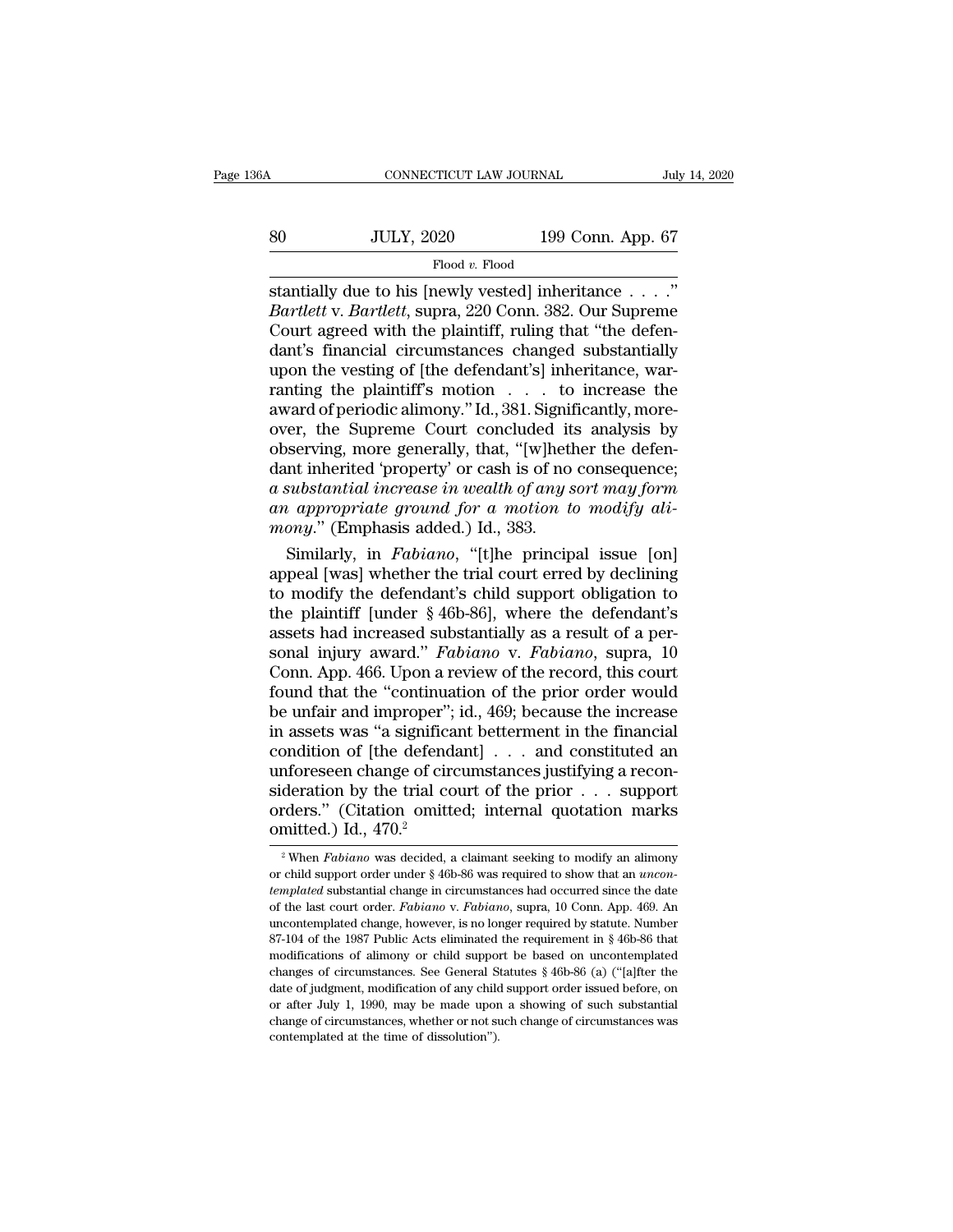| 020               | CONNECTICUT LAW JOURNAL | Page 137A |
|-------------------|-------------------------|-----------|
| 199 Conn. App. 67 | <b>JULY, 2020</b>       | 81        |
|                   | Flood v. Flood          |           |

CONNECTICUT LAW JOURNAL Page 137A<br>
9 Conn. App. 67 JULY, 2020 81<br>
Flood v. Flood<br>
The circumstances in the present case are similar to<br>
ose at issue in *Bartlett* and *Fabiano* because here,<br>
in these gases the defendant s 199 Conn. App. 67 JULY, 2020 81<br>Flood v. Flood<br>The circumstances in the present case are similar to<br>those at issue in *Bartlett* and *Fabiano* because here,<br>as in those cases, the defendant gained access to and the<br>right t 199 Conn. App. 67 JULY, 2020 81<br>Flood v. Flood<br>The circumstances in the present case are similar to<br>those at issue in *Bartlett* and *Fabiano* because here,<br>as in those cases, the defendant gained access to and the<br>right 199 Conn. App. 67 JULY, 2020 81<br>Flood v. Flood<br>The circumstances in the present case are similar to<br>those at issue in *Bartlett* and *Fabiano* because here,<br>as in those cases, the defendant gained access to and the<br>right Flood v. Flood<br>The circumstances in the present case are similar to<br>those at issue in *Bartlett* and *Fabiano* because here,<br>as in those cases, the defendant gained access to and the<br>right to make immediate use of substan Flood v. Flood<br>The circumstances in the present case are similar to<br>those at issue in *Bartlett* and *Fabiano* because here,<br>as in those cases, the defendant gained access to and the<br>right to make immediate use of substan The circumstances in the present case are similar to<br>those at issue in *Bartlett* and *Fabiano* because here,<br>as in those cases, the defendant gained access to and the<br>right to make immediate use of substantial additional<br> those at issue in *Bartlett* and *Fabiano* because here,<br>as in those cases, the defendant gained access to and the<br>right to make immediate use of substantial additional<br>assets between the date of the last court order and t as in those cases, the defendant gained access to and the<br>right to make immediate use of substantial additional<br>assets between the date of the last court order and the<br>date of the plaintiff's motion for modification. Those right to make immediate use of substantial additional<br>assets between the date of the last court order and the<br>date of the plaintiff's motion for modification. Those<br>newly available assets, more particularly, were savings<br>t assets between the date of the last court order and the<br>date of the plaintiff's motion for modification. Those<br>newly available assets, more particularly, were savings<br>the defendant had realized by no longer having to pay<br>f date of the plaintiff's motion for modification. Those<br>newly available assets, more particularly, were savings<br>the defendant had realized by no longer having to pay<br>for the child's private schooling, which he had agreed<br>to newly available assets, more particularly, were savings<br>the defendant had realized by no longer having to pay<br>for the child's private schooling, which he had agreed<br>to do under the parties' separation agreement until the<br>c lution. If the child s private schooling, which he had agreed<br>do under the parties' separation agreement until the<br>ild completed the fifth grade, and the dissolution<br>urt had ordered him to do by making the separation<br>reement enfor to do under the parties separation agreement until the<br>child completed the fifth grade, and the dissolution<br>court had ordered him to do by making the separation<br>agreement enforceable as part of the judgment of disso-<br>lutio

critical completed the finit grade, and the dissolution<br>court had ordered him to do by making the separation<br>agreement enforceable as part of the judgment of disso-<br>lution.<br>Importantly, this increase in the defendant's ava count had ordered mint to do by making the separation<br>agreement enforceable as part of the judgment of disso-<br>lution.<br>Importantly, this increase in the defendant's avail-<br>able assets did not result from mere changes in his agreement emorceable as part of the judgment of ussolution.<br>Importantly, this increase in the defendant's available assets did not result from mere changes in his discretionary spending habits or other voluntary choices<br>as Importantly, this increase in the defendant's available assets did not result from mere changes in his discretionary spending habits or other voluntary choices as to how to use or invest his assets. No such change would co Importantly, this increase in the defendant's available assets did not result from mere changes in his discretionary spending habits or other voluntary choices as to how to use or invest his assets. No such change would co able assets did not result from mere changes in his discretionary spending habits or other voluntary choices<br>as to how to use or invest his assets. No such change<br>would constitute a substantial change in circumstances<br>beca cretionary spending habits or other voluntary choices<br>as to how to use or invest his assets. No such change<br>would constitute a substantial change in circumstances<br>because the defendant could always reverse it in the<br>contin as to how to use or invest his assets. No such change<br>would constitute a substantial change in circumstances<br>because the defendant could always reverse it in the<br>continuing exercise of total control over all of his assets. would constitute a substantial change in circumstances<br>because the defendant could always reverse it in the<br>continuing exercise of total control over all of his assets.<br>Such a change would therefore not affect the defen-<br>d because the defendant could always reverse it is continuing exercise of total control over all of his a Such a change would therefore not affect the colant's total assets, which would always remain available to him, at all Infinitung exercise of total control over an of its assets.<br>
Ich a change would therefore not affect the defen-<br>
Int's total assets, which would always remain fully<br>
ailable to him, at all times and for all purposes, inclu Buch a change would interefore not affect the defendant's total assets, which would always remain fully available to him, at all times and for all purposes, including consideration by the trial court as possible sources of

dant s total assets, which would always felliant fully<br>available to him, at all times and for all purposes, includ-<br>ing consideration by the trial court as possible sources<br>of wealth for the payment of child support.<br>The c available to fill, at all thits and for all purposes, including consideration by the trial court as possible sources<br>of wealth for the payment of child support.<br>The change in available assets in this case, by con-<br>trast, r mg consideration by the trial court as possible sources<br>of wealth for the payment of child support.<br>The change in available assets in this case, by con-<br>trast, resulted from the termination of the defendant's<br>obligation, u or wealth for the payment of child support.<br>The change in available assets in this case, by contrast, resulted from the termination of the defendant's<br>obligation, under a binding court order, to make sub-<br>stantial payments The change in available assets in this case, by contrast, resulted from the termination of the defendant's obligation, under a binding court order, to make substantial payments of after-tax dollars for the child's private trast, resulted from the termination of the defendant's<br>obligation, under a binding court order, to make sub-<br>stantial payments of after-tax dollars for the child's<br>private schooling. When the initial court order of child<br> obligation, under a binding court order, to make substantial payments of after-tax dollars for the child's<br>private schooling. When the initial court order of child<br>support was entered as part of the parties' judgment<br>of di stantial payments of after-tax dollars for the child's<br>private schooling. When the initial court order of child<br>support was entered as part of the parties' judgment<br>of dissolution, that binding court order encumbered the<br>d private schooling. When the initial court order of child<br>support was entered as part of the parties' judgment<br>of dissolution, that binding court order encumbered the<br>defendant's assets to the extent of his private school<br>p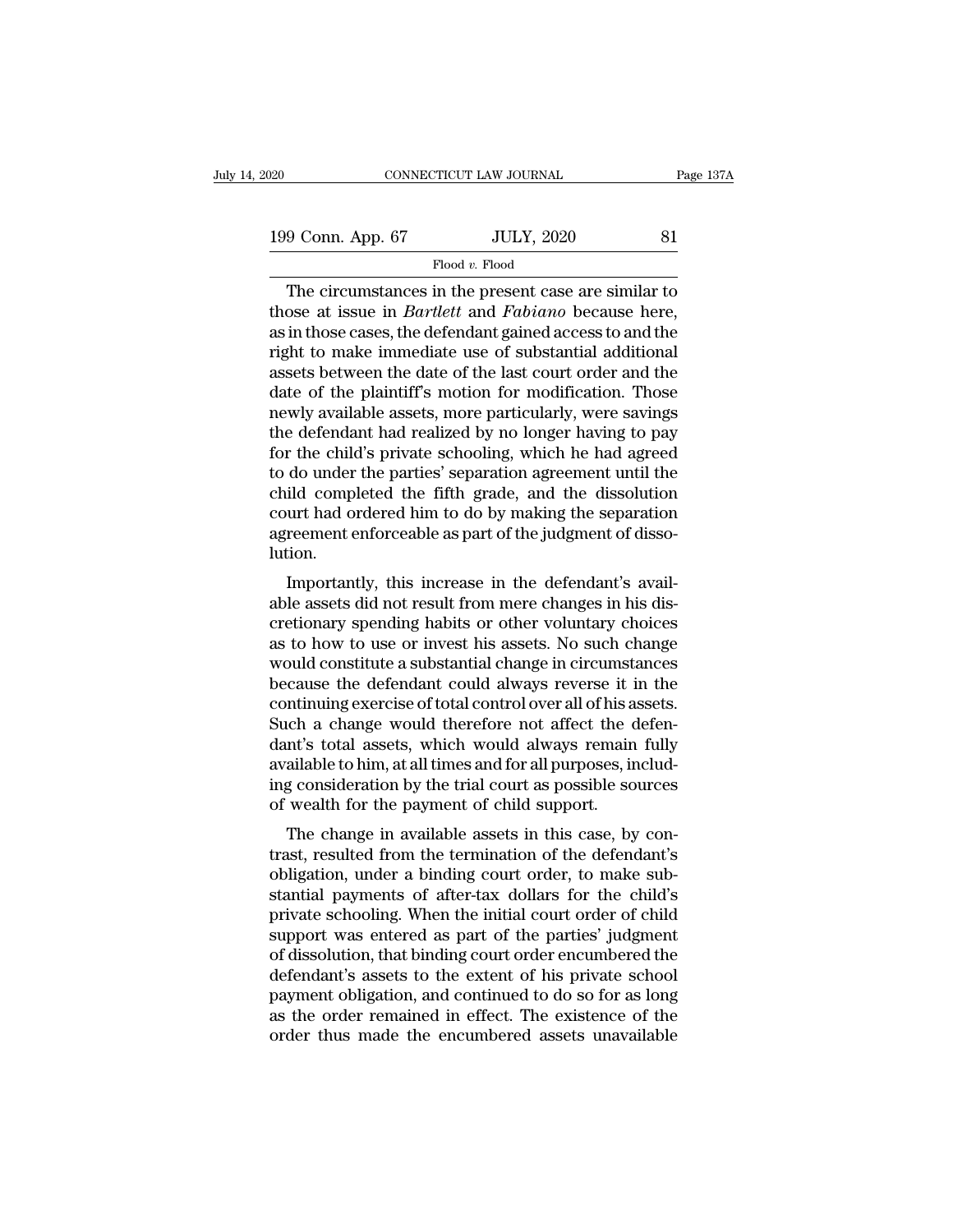| 8Α | CONNECTICUT LAW JOURNAL |                   | July 14, 2020 |
|----|-------------------------|-------------------|---------------|
| 82 | <b>JULY, 2020</b>       | 199 Conn. App. 67 |               |
|    | Flood v. Flood          |                   |               |

CONNECTICUT LAW JOURNAL July 14, 2020<br>
Sandwich Mark 2020<br>
Thood v. Flood<br>
Thood v. Flood<br>
Thood v. Flood<br>
Thood v. Flood<br>
Thood v. Flood<br>
Thomagnese, including the<br>
payment of child support. When the order expired, how-<br> SEPTE SERVIEW NET SERVIEW NET SERVIEW NET SUITE SUITE OF The order expired, how-<br>payment of child support. When the order expired, how-<br>ever, the resulting encumbrance upon the defendant's<br>assets was removed making an addi Eventually, 2020 and 199 Conn. App. 67<br>
Flood v. Flood<br>
to the defendant for any other purpose, including the<br>
payment of child support. When the order expired, how-<br>
ever, the resulting encumbrance upon the defendant's<br>  $\noindent\hfill\text{199 Conn. App. 67}\n\hfill\text{199 Conn. App. 67}\n\hfill\text{190 }\text{199 Conn. App. 67}\n\hfill\text{100 }\text{100 }\text{100 }\text{100 }\text{100 }\text{100 }\text{100 }\text{1000 }\text{1000 }\text{1000}\n\hfill\text{101 }\text{102 }\text{1000 }\text{1000 }\text{1000 }\text{1000 }\text{1000 }\text{1000 }\text{10000 }\text{10000 }\text{10000 }\text{10000$ Flood v. Flood<br>Flood v. Flood<br>payment of child support. When the order expired, how-<br>ever, the resulting encumbrance upon the defendant's<br>assets was removed, making an additional \$55,000<br>per year in after-tax dollars avai Flood v. Flood<br>to the defendant for any other purpose, including the<br>payment of child support. When the order expired, how-<br>ever, the resulting encumbrance upon the defendant's<br>assets was removed, making an additional \$55 to the defendant for any other purpose, including the<br>payment of child support. When the order expired, how-<br>ever, the resulting encumbrance upon the defendant's<br>assets was removed, making an additional \$55,000<br>per year in payment of child support. When the order expired, how-<br>ever, the resulting encumbrance upon the defendant's<br>assets was removed, making an additional \$55,000<br>per year in after-tax dollars available to the defendant<br>for all ever, the resulting encumbrance upon the defendant's<br>assets was removed, making an additional \$55,000<br>per year in after-tax dollars available to the defendant<br>for all purposes, including the payment of child support.<br>By ga assets was removed, making an additional \$55,000<br>per year in after-tax dollars available to the defendant<br>for all purposes, including the payment of child support.<br>By gaining access to those previously encumbered<br>assets, t per year in after-tax dollars available to the defendant<br>for all purposes, including the payment of child support.<br>By gaining access to those previously encumbered<br>assets, the defendant realized a substantial increase<br>in h for all purposes, including the payment of child support.<br>By gaining access to those previously encumbered<br>assets, the defendant realized a substantial increase<br>in his disposable wealth and a significant betterment<br>of his By gaining access to those previously encumbered<br>assets, the defendant realized a substantial increase<br>in his disposable wealth and a significant betterment<br>of his financial condition just as surely as if he had<br>received a In his disposable wealth and a significant betterment<br>of his financial condition just as surely as if he had<br>received assets of the same value by the vesting of<br>an inheritance, as in *Bartlett*, or the awarding of civil<br>d

of his financial condition just as surely as if he had<br>received assets of the same value by the vesting of<br>an inheritance, as in *Bartlett*, or the awarding of civil<br>damages, as in *Fabiano*.<br>For the defendant, as the tria received assets of the same value by the vesting of<br>an inheritance, as in *Bartlett*, or the awarding of civil<br>damages, as in *Fabiano*.<br>For the defendant, as the trial court properly recog-<br>nized, the savings realized by an inheritance, as in *Bartlett*, or the awarding of civil<br>damages, as in *Fabiano*.<br>For the defendant, as the trial court properly recog-<br>nized, the savings realized by the termination of his<br>private school payment obliga damages, as in  $Fabiano$ .<br>For the defendant, as the trial court properly recognized, the savings realized by the termination of his<br>private school payment obligation were new assets in<br>his pocket that could and should be cons For the defendant, as the trial court properly recognized, the savings realized by the termination of his private school payment obligation were new assets in his pocket that could and should be considered in determining t nized, the savings realized by the termination of his private school payment obligation were new assets in his pocket that could and should be considered in determining the amount of his child support obligation to the pla private school payment obligation were new assets in<br>his pocket that could and should be considered in<br>determining the amount of his child support obligation<br>to the plaintiff going forward. Therefore, although the<br>separati his pocket that could and should be considered in<br>determining the amount of his child support obligation<br>to the plaintiff going forward. Therefore, although the<br>separation agreement did not expressly link the amount<br>of the determining the amount of his child support obligation<br>to the plaintiff going forward. Therefore, although the<br>separation agreement did not expressly link the amount<br>of the plaintiff's initial child support award to the de to the plaintiff going forward. Therefore, although the separation agreement did not expressly link the amount of the plaintiff's initial child support award to the defendant's agreement to pay for the child's private scho separation agreement did not expressly link the amount<br>of the plaintiff's initial child support award to the defen-<br>dant's agreement to pay for the child's private schooling<br>through the fifth grade, or contain a look-back of the plaintiff's initial child support award to the defendant's agreement to pay for the child's private schooling<br>through the fifth grade, or contain a look-back provision<br>automatically entitling the plaintiff to recons dant's agreement to pay for the child's private schooling<br>through the fifth grade, or contain a look-back provision<br>automatically entitling the plaintiff to reconsideration<br>of that order once the defendant's payment obliga through the fifth grade, or contain a look-back provision<br>automatically entitling the plaintiff to reconsideration<br>of that order once the defendant's payment obligation<br>came to an end, the court reasonably determined that<br> automatically entitling the plaintiff to reconsideration<br>of that order once the defendant's payment obligation<br>came to an end, the court reasonably determined that<br>the amount of that award should be reconsidered in<br>light o of that order once the came to an end, the the amount of that light of the termination and thereby becomparate in the purpose.<sup>3</sup> ght of the termination of the defendant's private school<br>ayment obligation because a larger amount of money<br>ad thereby become available to the defendant for<br>at purpose.<sup>3</sup><br><sup>3</sup>It might further be noted that the two paragrap payment obligation because a larger amount of money<br>had thereby become available to the defendant for<br>that purpose.<sup>3</sup><br><sup>3</sup>It might further be noted that the two paragraphs of the separation<br>agreement that established the a

had thereby become available to the defendant for<br>that purpose.<sup>3</sup><br> $\frac{3}{1}$ It might further be noted that the two paragraphs of the separation<br>agreement that established the amount of the initial court order of child<br>sup that purpose.<sup>3</sup><br>that purpose.<sup>3</sup><br> $\frac{1}{3}$  It might further be noted that the two paragraphs of the separation<br>agreement that established the amount of the initial court order of child<br>support and the defendant's obligat That purpose.<br>
<sup>3</sup> It might further be noted that the two paragraphs of the separation agreement that established the amount of the initial court order of child support and the defendant's obligation to pay all expenses f <sup>3</sup> It might further be noted that the two paragraphs of the separation agreement that established the amount of the initial court order of child support and the defendant's obligation to pay all expenses for the child's agreement that established the amount of the initial court order of child support and the defendant's obligation to pay all expenses for the child's private schooling through the fifth grade were set forth in the same sec support and the defendant's obligation to pay all expenses for the child's private schooling through the fifth grade were set forth in the same section of the separation agreement,  $\S 4.1$ , along with a third paragraph re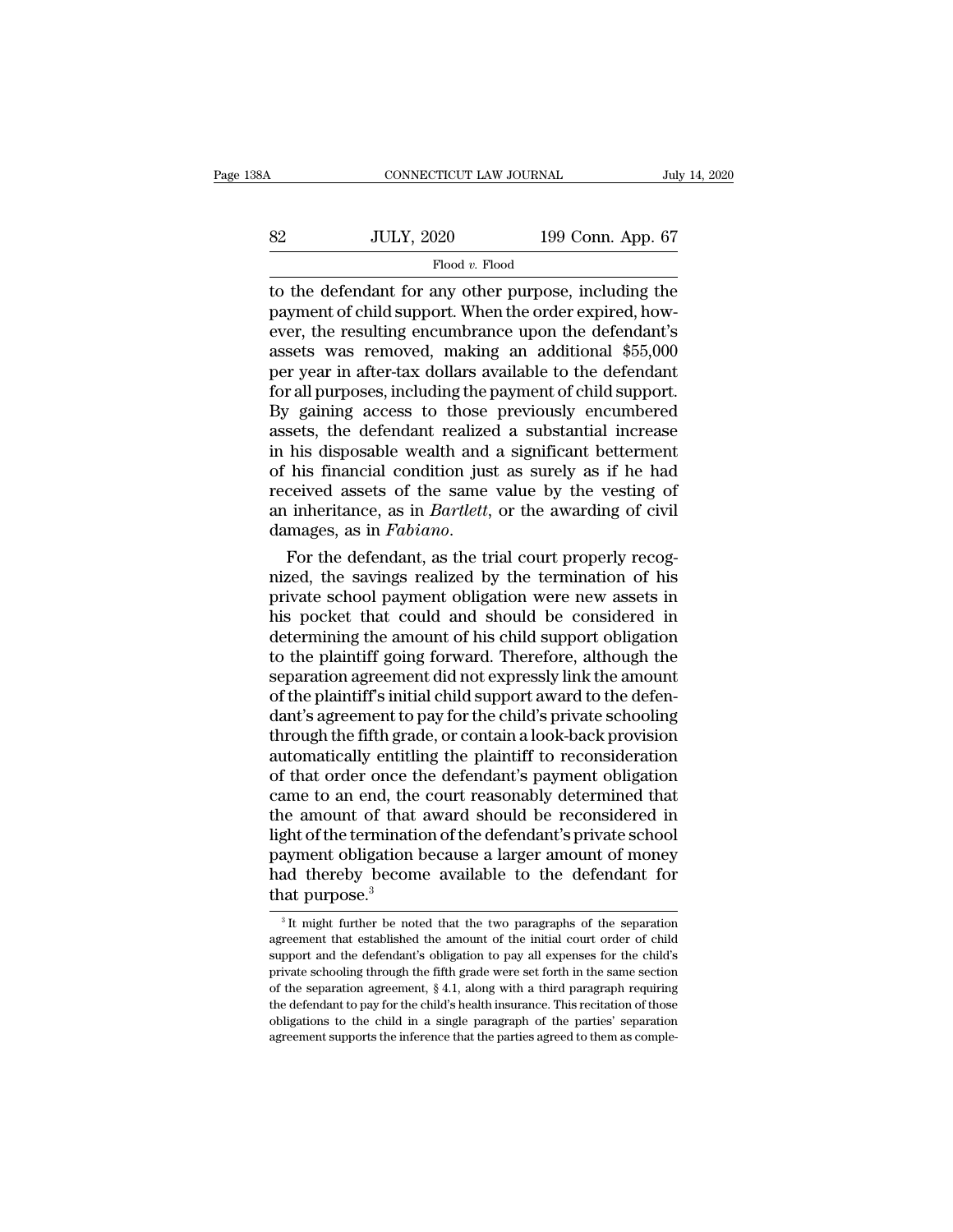| 120               | CONNECTICUT LAW JOURNAL | Page 139A |  |
|-------------------|-------------------------|-----------|--|
|                   |                         |           |  |
| 199 Conn. App. 67 | <b>JULY, 2020</b>       | 83        |  |
|                   | Flood v. Flood          |           |  |

CONNECTICUT LAW JOURNAL Page 139A<br>
9 Conn. App. 67 JULY, 2020 83<br>
Flood v. Flood<br>
On the basis of that evidence, we conclude that the<br>
urt's finding that there had been a substantial change<br>
the defendant's financial circu 199 Conn. App. 67 JULY, 2020 83<br>Flood v. Flood<br>On the basis of that evidence, we conclude that the<br>court's finding that there had been a substantial change<br>in the defendant's financial circumstances since the<br>date of the 199 Conn. App. 67 JULY, 2020 83<br>
Flood v. Flood<br>
On the basis of that evidence, we conclude that the<br>
court's finding that there had been a substantial change<br>
in the defendant's financial circumstances since the<br>
date of  $\begin{tabular}{l} 199 \textbf{ Conn. App. 67} \hspace{1.5cm} \textcolor{red}{JULY, 2020} \hspace{1.5cm} \textcolor{red}{83} \vspace{1mm} \hline \textcolor{red}{\text{Con the basis of that evidence, we conclude that the court's finding that there had been a substantial change in the defendant's financial circumstances since the date of the last court order requiring him to pay child support to the plaintiff was not clearly erroneous.} \end{tabular}$ Flood v. Flood<br>
The plane of that evidence, we conclude that the<br>
court's finding that there had been a substantial change<br>
in the defendant's financial circumstances since the<br>
date of the last court order requiring him t urt's finding that there had been a substantial change<br>the defendant's financial circumstances since the<br>te of the last court order requiring him to pay child<br>pport to the plaintiff was not clearly erroneous.<br>II<br>The defend

in the defendant's financial circumstances since the<br>date of the last court order requiring him to pay child<br>support to the plaintiff was not clearly erroneous.<br> $\hfill$   $\Pi$ <br>The defendant next claims that the trial court er date of the last court order requiring him to pay child<br>support to the plaintiff was not clearly erroneous.<br>II<br>The defendant next claims that the trial court erred<br>because the granting of the plaintiff's motion for modifisupport to the plaintiff was not clearly erroneous.<br>
II<br>
The defendant next claims that the trial court erred<br>
because the granting of the plaintiff's motion for modifi-<br>
cation amounted to an impermissible postdissolution II<br>The defendant next claims that the trial court erred<br>because the granting of the plaintiff's motion for modifi-<br>cation amounted to an impermissible postdissolution<br>transfer of wealth between the parties rather than a<br>ne The defendant next claims that the trial court erred<br>because the granting of the plaintiff's motion for modifi-<br>cation amounted to an impermissible postdissolution<br>transfer of wealth between the parties rather than a<br>need-The defendant next claims that the trial court erred<br>because the granting of the plaintiff's motion for modifi-<br>cation amounted to an impermissible postdissolution<br>transfer of wealth between the parties rather than a<br>needbecause the granting of the plaintiff's motion for modification amounted to an impermissible postdissolution<br>transfer of wealth between the parties rather than a<br>need-based increase in the amount of his child support<br>oblig cation amounted to an impermissible postdissolution<br>transfer of wealth between the parties rather than a<br>need-based increase in the amount of his child support<br>obligation. Specifically, the defendant contends that the<br>tria transfer of wealth between the p<br>need-based increase in the amoun<br>obligation. Specifically, the defend<br>trial court failed to consider the c<br>lishing the amount of its modified<br>thus rendering that award an imp<br>to the plainti Equivalent Consider the child in the challenge of a statute and court failed to consider the child's needs in estab-<br>hing the amount of its modified child support award,<br>us rendering that award an improper wealth transfer<br> in modifying the amount of its modified child support award,<br>thus rendering that award an improper wealth transfer<br>to the plaintiff. We disagree.<br>A challenge to a trial court's application of a statute<br>in modifying a chil

lishing the amount of its modified child support award,<br>thus rendering that award an improper wealth transfer<br>to the plaintiff. We disagree.<br>A challenge to a trial court's application of a statute<br>in modifying a child sup Islam's are anounced and support award,<br>thus rendering that award an improper wealth transfer<br>to the plaintiff. We disagree.<br>A challenge to a trial court's application of a statute<br>in modifying a child support order raises to the plaintiff. We disagree.<br>
A challenge to a trial court's application of a statute<br>
in modifying a child support order raises a question of<br>
law, over which this court exercises plenary review.<br>
See *Mason v. Ford*, 1 A challenge to a trial court's application of a statute<br>in modifying a child support order raises a question of<br>law, over which this court exercises plenary review.<br>See *Mason v. Ford*, 176 Conn. App. 658, 662, 168 A.3d<br>52 A challenge to a trial court's application of a statute<br>in modifying a child support order raises a question of<br>law, over which this court exercises plenary review.<br>See *Mason* v. *Ford*, 176 Conn. App. 658, 662, 168 A.3d<br> in modifying a child support order raises a question of<br>law, over which this court exercises plenary review.<br>See *Mason v. Ford*, 176 Conn. App. 658, 662, 168 A.3d<br>525 (2017). Our Supreme Court in *Dowling* provided<br>clear law, over which this court exercises plenary review.<br>See *Mason* v. *Ford*, 176 Conn. App. 658, 662, 168 A.3d<br>525 (2017). Our Supreme Court in *Dowling* provided<br>clear guidance for determining child support obliga-<br>tions i clear guidance for determining child support obliga-<br>tions in high income situations: "In a trilogy of recent<br>cases, [our Supreme] [C]ourt has already discussed the<br>guidelines and accompanying schedule in detail. See<br>menta tions in high income situations: "In a trilogy of recent cases, [our Supreme] [C]ourt has already discussed the guidelines and accompanying schedule in detail. See mentary parts of a unified matrix of financial support for

cases, [our Supreme] [C]ourt has already discussed the guidelines and accompanying schedule in detail. See mentary parts of a unified matrix of financial support for the child, to meet her changing needs as she grew older Example 2014 of the plantiff was the detail and accompanying schedule in detail. See<br>mentary parts of a unified matrix of financial support for the child, to meet<br>her changing needs as she grew older until she reached the mentary parts of a unified matrix of financial support for the child, to meet<br>her changing needs as she grew older until she reached the age of majority.<br>The amount of child support that the defendant agreed to pay directl mentary parts of a unified matrix of financial support for the child, to meet<br>her changing needs as she grew older until she reached the age of majority.<br>The amount of child support that the defendant agreed to pay directl her changing needs as she grew older until she reached the age of majority.<br>The amount of child support that the defendant agreed to pay directly to<br>the plaintiff was thus only one component of the total financial support The amount of child support that the defendant agreed to pay directly to the plaintiff was thus only one component of the total financial support the parties agreed to provide for her. Therefore, when one essential need of The plaintiff was thus only one component of the total financial support the plaintiff was thus only one component of the total financial support the parties agreed to provide for her. Therefore, when one essential need of parties agreed to provide for her. Therefore, when one essential need of the child changed with the passage of time, the deployment of her parents' assets to provide for her continuing support could change as well, providi parties agreed to provide for her. Therefore, when one essential need of the child changed with the passage of time, the deployment of her parents' assets to provide for her continuing support could change as well, providi assets to provide for her continuing support could change as well, providing different amounts of money for different purposes as her activities changed and her needs evolved. This factor as well supports the court's deter different amounts of money for different purposes as her activities changed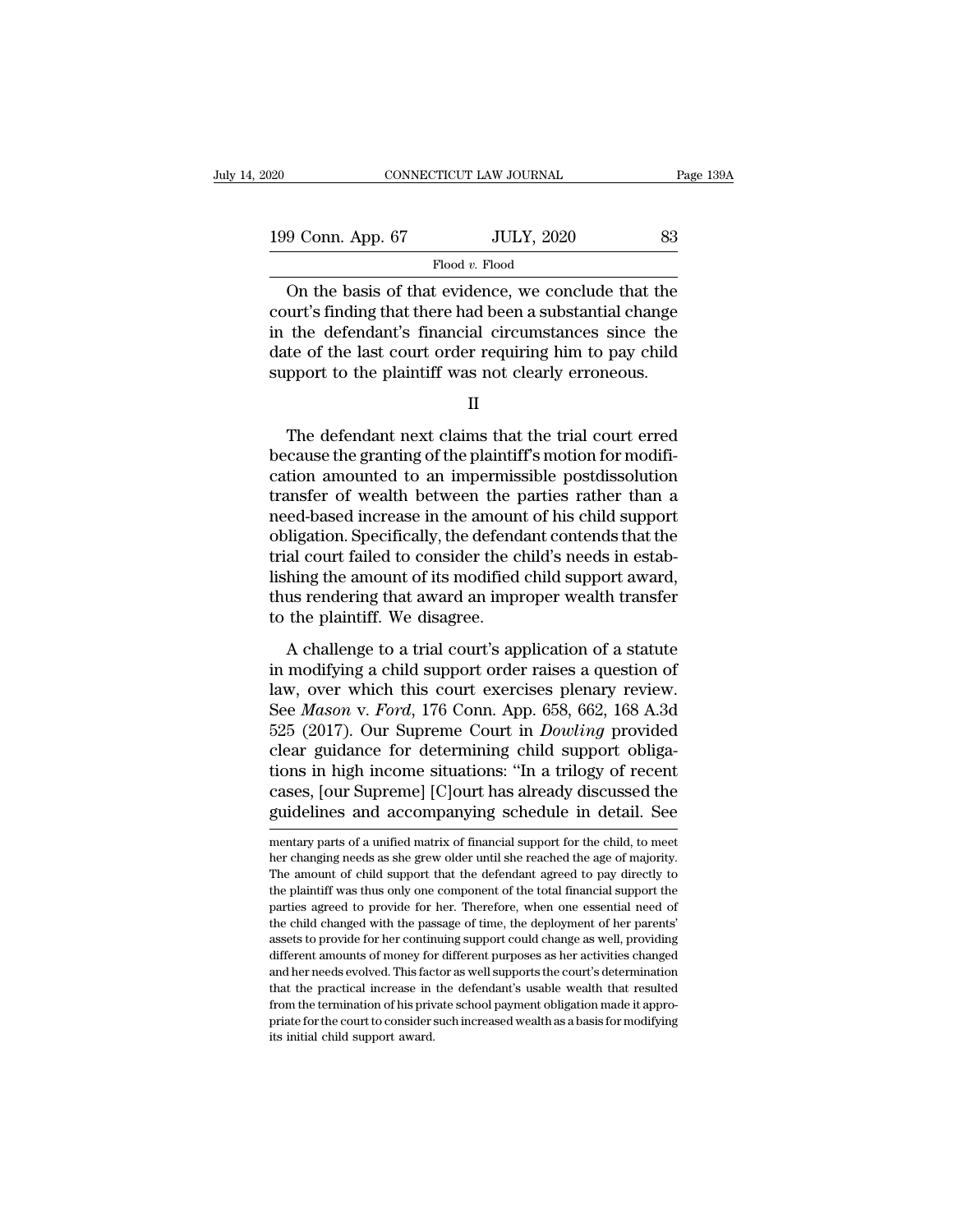# CONNECTICUT LAW JOURNAL July 14, 2020<br>84 JULY, 2020 199 Conn. App. 67<br>Flood v. Flood

Flood *v.* Flood

*CONNECTICUT LAW JOURNAL* July 14, 2020<br> *Maturo* v. *Maturo*, supra, 296 Conn. 80; *Misthopoulos*<br> *Maturo* v. *Maturo*, supra, 296 Conn. 80; *Misthopoulos*<br> *W. Misthopoulos*, [297 Conn. 358, 999 A.2d 721 (2010)];<br> *Tuck* V. *JULY, 2020* 199 Conn. App. 67<br>
Flood v. Flood<br>
Maturo v. *Maturo*, supra, 296 Conn. 80; *Misthopoulos*<br>
v. *Misthopoulos*, [297 Conn. 358, 999 A.2d 721 (2010)];<br>
Tuckman v. *Tuckman*, 308 Conn. 194, 61 A.3d 449<br>
(2013) *Tuckman* v. *Tuckman*, 308 Conn. 199 Conn. 42<br> *Thood v. Flood*<br> *Tuckman* v. *Maturo*, supra, 296 Conn. 80; *Misthopoulos*<br> *Tuckman* v. *Tuckman*, 308 Conn. 194, 61 A.3d 449<br>
(2013). Accordingly, we will not till this l  $\frac{\text{JULY, 2020}}{\text{Flood } v. \text{ Flood}}$ <br>  $\frac{\text{Flood } v. \text{ Flood}}{\text{Mature v. } Maturo, \text{ supra, 296 Conn. 80; *Misthopoulos*}\n\nv. *Misthopoulos*, [297 Conn. 358, 999 A.2d 721 (2010)];\n\nTuckman v. *Tuckman*, 308 Conn. 194, 61 A.3d 449 (2013). Accordingly, we will not till this legal landscape\nany more than is necessary for the resolution of the\n\npresent case. [The schedule sets forth a presumably\n$ Flood v. Flood<br>Maturo v. Maturo, supra, 296 Conn. 80; Misthopoulos<br>v. Misthopoulos, [297 Conn. 358, 999 A.2d 721 (2010)];<br>Tuckman v. Tuckman, 308 Conn. 194, 61 A.3d 449<br>(2013). Accordingly, we will not till this legal lan Flood v. Flood<br>Maturo v. Maturo, supra, 296 Conn. 80; Misthopoulos<br>v. Misthopoulos, [297 Conn. 358, 999 A.2d 721 (2010)];<br>Tuckman v. Tuckman, 308 Conn. 194, 61 A.3d 449<br>(2013). Accordingly, we will not till this legal land Maturo v. Maturo, supra, 296 Conn. 80; Misthopoulos<br>v. Misthopoulos, [297 Conn. 358, 999 A.2d 721 (2010)];<br>Tuckman v. Tuckman, 308 Conn. 194, 61 A.3d 449<br>(2013). Accordingly, we will not till this legal landscape<br>any more v. *Misthopoulos*, [297 Conn. 358, 999 A.2d 721 (2010)];<br>Tuckman v. Tuckman, 308 Conn. 194, 61 A.3d 449<br>(2013). Accordingly, we will not till this legal landscape<br>any more than is necessary for the resolution of the<br>presen Tuckman v. Tuckman, 308 Conn. 194, 61 A.3d 449 (2013). Accordingly, we will not till this legal landscape any more than is necessary for the resolution of the present case. . . . [T]he schedule sets forth a presumptive pe (2013). Accordingly, we will not till this legal landscape<br>any more than is necessary for the resolution of the<br>present case. . . . [T]he schedule sets forth a presump-<br>tive percentage and resultant amount corresponding<br>t any more than is necessary for the resolution of the<br>present case.... [T]he schedule sets forth a presump-<br>tive percentage and resultant amount corresponding<br>to specific levels of combined net weekly income; the<br>schedule present case. . . . [T]he schedule sets forth a presumptive percentage and resultant amount corresponding<br>to specific levels of combined net weekly income; the<br>schedule begins at \$50 and continues in progressively<br>higher tive percentage and resultant amount corresponding<br>to specific levels of combined net weekly income; the<br>schedule begins at \$50 and continues in progressively<br>higher \$10 increments, terminating at \$4000. . . . This<br>court h to specific levels of combined net weekly income; the schedule begins at \$50 and continues in progressively higher \$10 increments, terminating at \$4000.  $\ldots$  This court has recognized that the guidelines nonetheless appl schedule begins at \$50 and continues in progressively<br>higher \$10 increments, terminating at \$4000.... This<br>court has recognized that the guidelines nonetheless<br>apply to combined net weekly income in excess of that<br>maximum higher \$10 increments, terminating at \$4000.... This<br>court has recognized that the guidelines nonetheless<br>apply to combined net weekly income in excess of that<br>maximum amount.... Indeed, the regulations direct<br>that, [w]he court has recognized that the guidelines nonetheless<br>apply to combined net weekly income in excess of that<br>maximum amount.... Indeed, the regulations direct<br>that, [w]hen the parents' combined net weekly income<br>exceeds [\$4 apply to combined net weekly income in excess constraining maximum amount. . . . . Indeed, the regulations that, [w]hen the parents' combined net weekly in exceeds [\$4000], child support awards shall be minimed on a caseaximum amount.... Indeed, the regulations direct<br>at, [w]hen the parents' combined net weekly income<br>ceeds [\$4000], child support awards shall be deter-<br>ined on a case-by-case basis, and the current support<br>escribed at the that, [w]hen the parents' combined net weekly income<br>exceeds [\$4000], child support awards shall be deter-<br>mined on a case-by-case basis, and the current support<br>prescribed at the [\$4000] net weekly income level shall<br>be

exceeds [\$4000], child support awards shall be deter-<br>mined on a case-by-case basis, and the current support<br>prescribed at the [\$4000] net weekly income level shall<br>be the minimum presumptive amount. . . .<br>"While the regul mined on a case-by-case basis, and the current support<br>prescribed at the [\$4000] net weekly income level shall<br>be the minimum presumptive amount. . . .<br>"While the regulations clearly demarcate the pre-<br>sumptive minimum am prescribed at the [\$4000] net weekly income level shall<br>be the minimum presumptive amount. . . .<br>"While the regulations clearly demarcate the pre-<br>sumptive minimum amount of the award in high income<br>cases, they do not add be the minimum presumptive amount. . . .<br>
"While the regulations clearly demarcate the pre-<br>
sumptive minimum amount of the award in high income<br>
cases, they do not address the maximum permissi-<br>
ble amount that may be ass "While the regulations clearly demarcate the pre-<br>sumptive minimum amount of the award in high income<br>cases, they do not address the maximum permissi-<br>ble amount that may be assigned under a proper exer-<br>cise of the court sumptive minimum amount of the award in high income<br>cases, they do not address the maximum permissi-<br>ble amount that may be assigned under a proper exer-<br>cise of the court's discretion. . . . . [T]his court has<br>remained m cases, they do not address the maximum permissi-<br>ble amount that may be assigned under a proper exercise of the court's discretion. . . . [T] his court has<br>remained mindful that the guidelines . . . indicate that<br>such awa ble amount that may be assigned under a proper exercise of the court's discretion. . . . [T]his court has<br>remained mindful that the guidelines . . . indicate that<br>such awards should follow the principle expressly<br>acknowle cise of the court's discretion. . . . . [T]his court has<br>remained mindful that the guidelines . . . indicate that<br>such awards should follow the principle expressly<br>acknowledged in the preamble [to the guidelines] and<br>refl remained mindful that the guidelines . . . indicate that<br>such awards should follow the principle expressly<br>acknowledged in the preamble [to the guidelines] and<br>reflected in the schedule that the child support obliga-<br>tion such awards should follow the principle expressly<br>acknowledged in the preamble [to the guidelines] and<br>reflected in the schedule that the child support obliga-<br>tion as a percentage of the combined net weekly income<br>should acknowledged in the preamble [to the guidelines] and<br>reflected in the schedule that the child support obliga-<br>tion as a percentage of the combined net weekly income<br>should decline as the income level rises. . . . We therereflected in the schedule that the child support obligation as a percentage of the combined net weekly income<br>should decline as the income level rises. . . . We there-<br>fore have determined that child support payments . . . tion as a percentage of the combined net weekly income<br>should decline as the income level rises. . . . We there-<br>fore have determined that child support payments . . .<br>should presumptively not exceed the [maximum] per-<br>ce ould decline as the income level rises. . . . We there-<br>re have determined that child support payments . . .<br>ould presumptively not exceed the [maximum] per-<br>nt [set forth in the schedule] when the combined net<br>eekly incom fore have determined that child support payments . . .<br>should presumptively not exceed the [maximum] per-<br>cent [set forth in the schedule] when the combined net<br>weekly income of the family exceeds \$4000, and, in<br>most cases

should presumptively not exceed the [maximum] per-<br>cent [set forth in the schedule] when the combined net<br>weekly income of the family exceeds \$4000, and, in<br>most cases, should reflect less than that amount....<br>"Either the cent [set forth in the schedule] when the combined net<br>weekly income of the family exceeds \$4000, and, in<br>most cases, should reflect less than that amount. . . .<br>"Either the presumptive ceiling of income percentage<br>or pres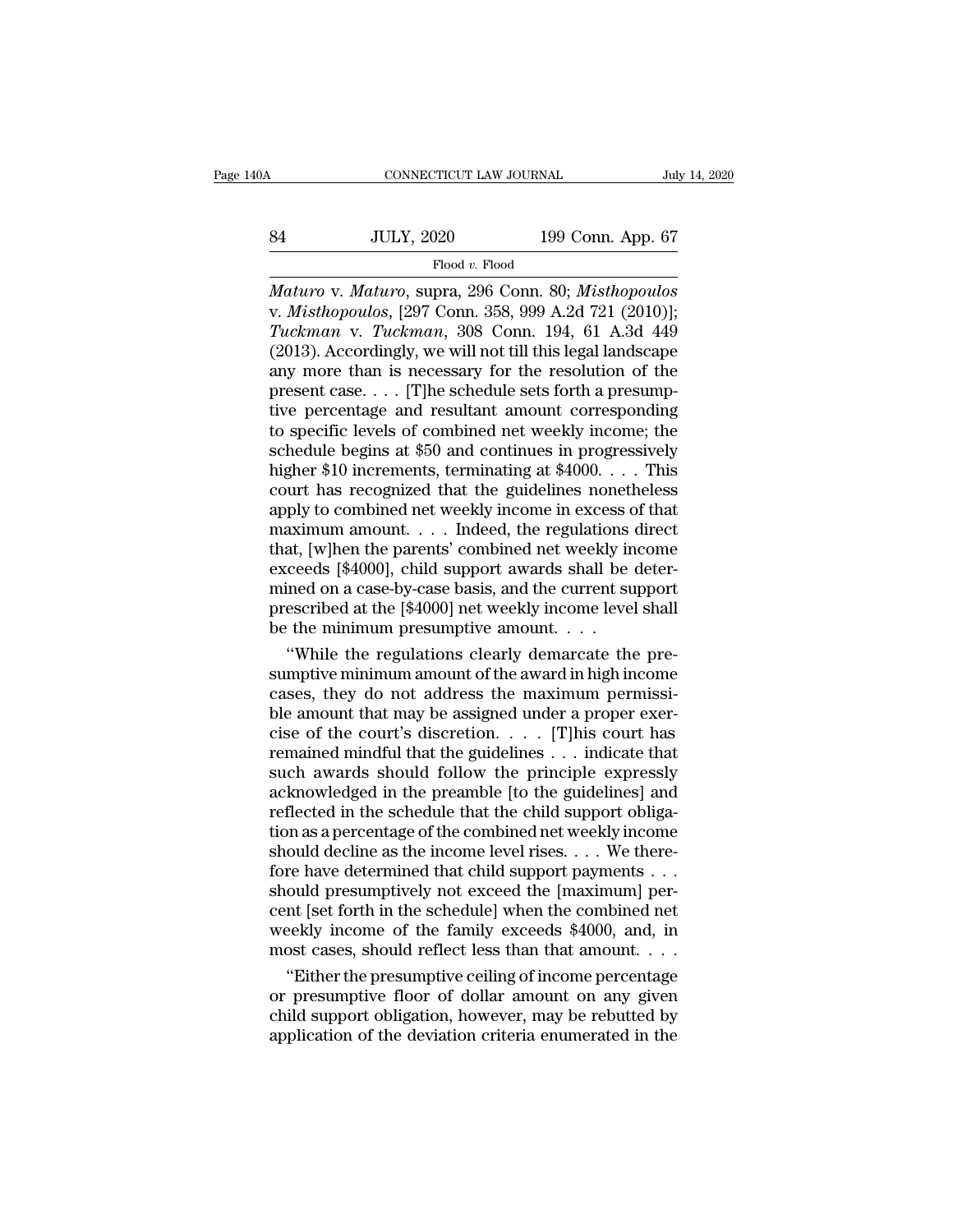Flood *v.* Flood

guidelines and by the statutory factors set forth in § 46b-<br>
guidelines and by the statutory factors set forth in § 46b-<br>
guidelines and by the statutory factors set forth in § 46b-<br>
84 (d).... In order to justify deviatio 199 Conn. App. 67 JULY, 2020 85<br>Flood v. Flood<br>guidelines and by the statutory factors set forth in § 46b-<br>84 (d). . . . In order to justify deviation from this<br>range, the court must first make a finding on the record<br>as 199 Conn. App. 67 JULY, 2020 85<br>Flood v. Flood<br>guidelines and by the statutory factors set forth in § 46b-<br>84 (d). . . . In order to justify deviation from this<br>range, the court must first make a finding on the record<br>as 199 Conn. App. 67 JULY, 2020 85<br>
Flood v. Flood<br>
guidelines and by the statutory factors set forth in § 46b-<br>
84 (d).... In order to justify deviation from this<br>
range, the court must first make a finding on the record<br>
a Flood v. Flood<br>guidelines and by the statutory factors set forth in § 46b-<br>84 (d).... In order to justify deviation from this<br>range, the court must first make a finding on the record<br>as to why the guidelines were inequita Flood v. Flood<br>guidelines and by the statutory factors set forth in § 46b-<br>84 (d). . . . . In order to justify deviation from this<br>range, the court must first make a finding on the record<br>as to why the guidelines were ine guidelines and by the statutory factors set forth in § 46b-<br>84 (d). . . . In order to justify deviation from this<br>range, the court must first make a finding on the record<br>as to why the guidelines were inequitable or inapp 84 (d). . . . . In order to justify deviation from this range, the court must first make a finding on the record as to why the guidelines were inequitable or inappropriate . . . . Thus, this court unambiguously has stated range, the court must first make a finding on the record<br>as to why the guidelines were inequitable or inappropri-<br>ate  $\ldots$ . Thus, this court unambiguously has stated<br>that, when a family's combined net weekly income<br>excee as to why the guidelines were inequitable or inappropriate . . . . . Thus, this court unambiguously has stated that, when a family's combined net weekly income exceeds \$4000, the court should treat the percentage set fort ate . . . . . Thus, this court unambiguously has stated<br>that, when a family's combined net weekly income<br>exceeds \$4000, the court should treat the percentage<br>set forth in the schedule at the highest income level as<br>the pr that, when a family's combined net weekly income<br>exceeds \$4000, the court should treat the percentage<br>set forth in the schedule at the highest income level as<br>the presumptive ceiling on the child support obligation,<br>subje exceeds \$4000, the court should treat the percentage<br>set forth in the schedule at the highest income level as<br>the presumptive ceiling on the child support obligation,<br>subject to rebuttal by application of the deviation cr set forth in the schedule at the highest income level as<br>the presumptive ceiling on the child support obligation,<br>subject to rebuttal by application of the deviation crite-<br>ria enumerated in the guidelines, as well as the the presumptive ceiling on the child support obligation,<br>subject to rebuttal by application of the deviation crite-<br>ria enumerated in the guidelines, as well as the statutory<br>factors described in § 46b-84 (d).  $\dots$  In oth subject to rebuttal by application of the deviation crite-<br>ria enumerated in the guidelines, as well as the statutory<br>factors described in § 46b-84 (d).  $\dots$  In other words,<br>as long as the child support award is derived f ria enumerated in the guidelines, as well as the statutory<br>factors described in § 46b-84 (d). . . . In other words,<br>as long as the child support award is derived from a<br>total support obligation within this range—between t factors described in § 46b-84 (d). . . . In other words, as long as the child support award is derived from a total support obligation within this range—between the presumptive minimum dollar amount and the presumptive ma as long as the child support award is derived from a<br>total support obligation within this range—between the<br>presumptive minimum dollar amount and the presump-<br>tive maximum percentage of net income—a finding in<br>support of a tal support obligation within this range—between the<br>esumptive minimum dollar amount and the presump-<br>re maximum percentage of net income—a finding in<br>pport of a deviation is not necessary." (Citations omit-<br>d.) emphasis presumptive minimum dollar amount and the presumptive maximum percentage of net income—a finding in<br>support of a deviation is not necessary." (Citations omit-<br>ted.) Dowling v. Szymczak, supra, 309 Conn. 400–402.<br>In adjudi

tive maximum percentage of net income—a finding in<br>support of a deviation is not necessary." (Citations omit-<br>ted.) *Dowling* v. *Szymczak*, supra, 309 Conn. 400–402.<br>In adjudicating child support cases, courts in our<br>juri support of a deviation is not necessary." (Citations omitted; emphasis omitted; internal quotation marks omitted.) *Dowling* v. *Szymczak*, supra, 309 Conn. 400–402.<br>In adjudicating child support cases, courts in our juris ted.) *Dowling* v. *Szymczak*, supra, 309 Conn. 400–402.<br>
In adjudicating child support cases, courts in our<br>
jurisdiction have been reminded to avoid wealth trans-<br>
fers when awarding child support. In *Maturo*, for examted.) *Dowting* v. *Szymczak*, supra, 309 Conn. 400–402.<br>
In adjudicating child support cases, courts in our<br>
jurisdiction have been reminded to avoid wealth trans-<br>
fers when awarding child support. In *Maturo*, for exam In adjudicating child support cases, courts in our<br>jurisdiction have been reminded to avoid wealth trans-<br>fers when awarding child support. In *Maturo*, for exam-<br>ple, our Supreme Court expressly warned as follows<br>against jurisdiction have been reminded to avoid wealth trans-<br>fers when awarding child support. In *Maturo*, for exam-<br>ple, our Supreme Court expressly warned as follows<br>against wealth transfers or disguised alimony: "The<br>effect fers when awarding child support. In *Maturo*, for example, our Supreme Court expressly warned as follows against wealth transfers or disguised alimony: "The effect of unrestrained child support awards in high income cases ple, our Supreme Court expressly warned as follows<br>against wealth transfers or disguised alimony: "The<br>effect of unrestrained child support awards in high<br>income cases is a potential windfall that transfers<br>*wealth* from o against wealth transfers or disguised alimony: "The<br>effect of unrestrained child support awards in high<br>income cases is a potential windfall that transfers<br>wealth from one spouse to another or from one spouse<br>to the childr effect of unrestrained child support awards in high<br>income cases is a potential windfall that transfers<br>*wealth* from one spouse to another or from one spouse<br>to the children under the guise of child support. In the<br>presen income cases is a potential windfall that transfers<br>wealth from one spouse to another or from one spouse<br>to the children under the guise of child support. In the<br>present case, the award of 20 percent of the defendant's<br>in wealth from one spouse to another or from one spouse<br>to the children under the guise of child support. In the<br>present case, the award of 20 percent of the defendant's<br>indeterminate annual bonus without any justification<br>re to the children under the guise of child support. In the<br>present case, the award of 20 percent of the defendant's<br>indeterminate annual bonus without any justification<br>relating to the characteristics or needs of the childre present case, the award of 20 percent of the defendant's<br>indeterminate annual bonus without any justification<br>relating to the characteristics or needs of the children<br>closely resembles the 'disguise[d] alimony' this court<br> indeterminate annual bonus without any justification<br>relating to the characteristics or needs of the children<br>closely resembles the 'disguise[d] alimony' this court<br>disapproved of in *Brown* v. *Brown*, 190 Conn. 345, 349, relating to the characteristics or needs of the children<br>closely resembles the 'disguise[d] alimony' this court<br>disapproved of in *Brown v. Brown*, 190 Conn. 345, 349,<br>460 A.2d 1287 (1983)." (Emphasis in original.) *Maturo* closely resembles the 'disguise[d] alimony' this court<br>disapproved of in *Brown* v. *Brown*, 190 Conn. 345, 349,<br>460 A.2d 1287 (1983)." (Emphasis in original.) *Maturo*<br>v. *Maturo*, supra, 296 Conn. 105. Moreover, the prea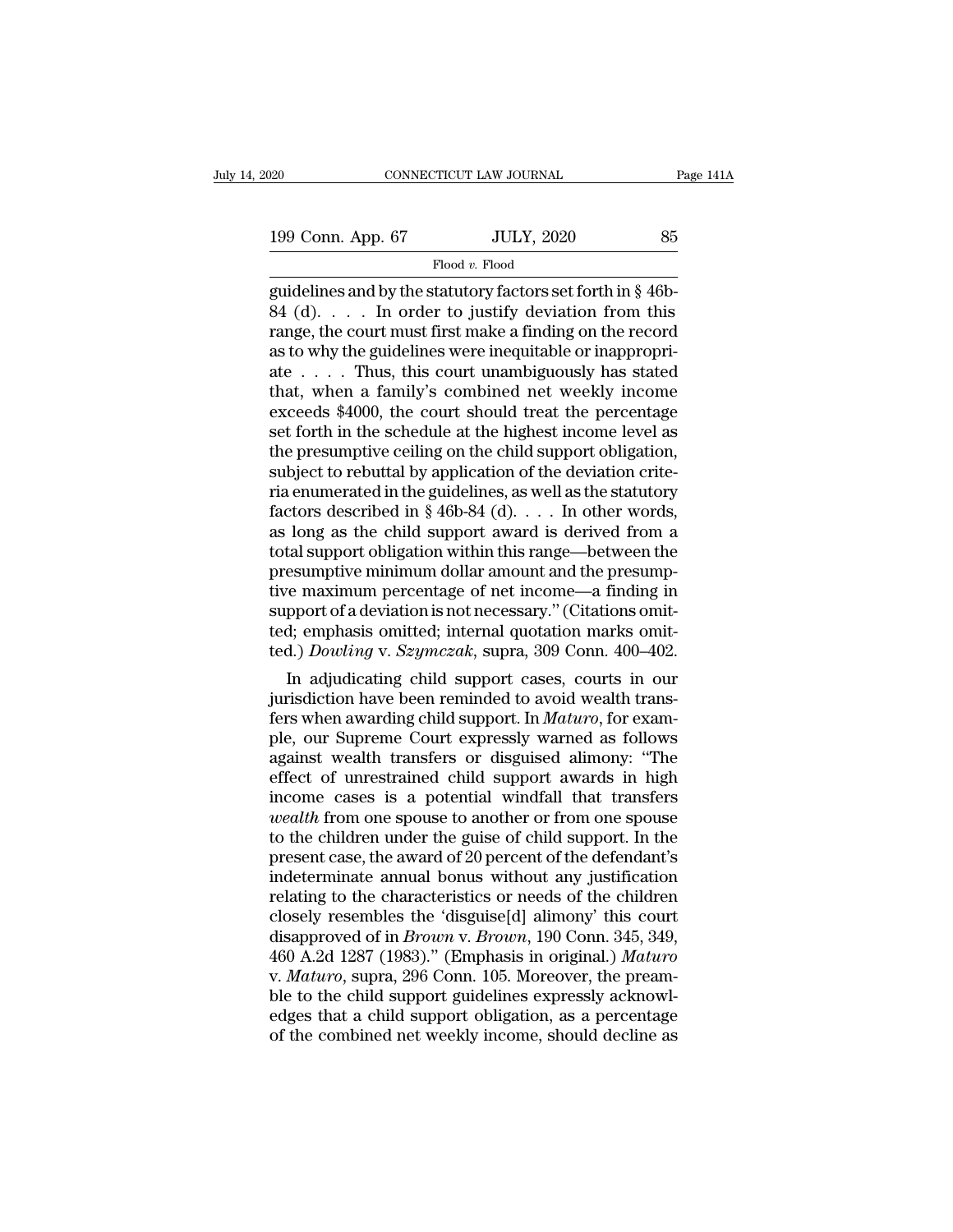| 2Α | CONNECTICUT LAW JOURNAL                                                                             |                   | July 14, 2020 |
|----|-----------------------------------------------------------------------------------------------------|-------------------|---------------|
|    |                                                                                                     |                   |               |
| 86 | <b>JULY, 2020</b>                                                                                   | 199 Conn. App. 67 |               |
|    | Flood $v$ . Flood                                                                                   |                   |               |
|    | the income level rises. Child Support and Arrearage<br>Guidelines (2015), preamble, $\S$ (d), p. v. |                   |               |
|    | In this case, the defendant focuses on the "warnings"                                               |                   |               |

JULY, 2020 199 Conn. App. 67<br>Flood v. Flood<br>e income level rises. Child Support and Arrearage<br>idelines (2015), preamble,  $\S$  (d), p. v.<br>In this case, the defendant focuses on the "warnings"<br>courts about making wealth tran 86 JULY, 2020 199 Conn. App. 67<br>Flood v. Flood<br>the income level rises. Child Support and Arrearage<br>Guidelines (2015), preamble, § (d), p. v.<br>In this case, the defendant focuses on the "warnings"<br>to courts about making wea Flood v. Flood<br>the income level rises. Child Support and Arrearage<br>Guidelines (2015), preamble,  $\S$  (d), p. v.<br>In this case, the defendant focuses on the "warnings"<br>to courts about making wealth transfers or providing<br>inc proce *i*. Food *i*. Food *i*. Food *i*. Food *i*. Food *i*. Food *i*. Food *i*. Food *i*. Food *i* in this case, Child Support and Arrearage in this case, the defendant focuses on the "warnings" to courts about making we the income level rises. Child Support and Arrearage<br> *Guidelines (2015), preamble,* § (d), p. v.<br> *Maturo*. The defendant focuses on the "warnings"<br>
to courts about making wealth transfers or providing<br>
increased alimony i Guidelines (2015), preamble, § (d), p. v.<br>In this case, the defendant focuses on the "warnings"<br>to courts about making wealth transfers or providing<br>increased alimony in the guise of increased child sup-<br>port awards in hig In this case, the defendant focuses on the "warnings"<br>to courts about making wealth transfers or providing<br>increased alimony in the guise of increased child sup-<br>port awards in high income situations, as described in<br> $Maturo$ to courts about making wealth transfers or providing<br>increased alimony in the guise of increased child sup-<br>port awards in high income situations, as described in<br>*Maturo*. The defendant's reliance on *Maturo*, however,<br>is increased alimony in the guise of increased child sup-<br>port awards in high income situations, as described in<br>*Maturo*. The defendant's reliance on *Maturo*, however,<br>is misplaced because *Maturo* involved a "child support port awards in high income situations, as described in *Maturo*. The defendant's reliance on *Maturo*, however, is misplaced because *Maturo* involved a "child support order [that was found to be] improper because it was i *Maturo*. The defendant's reliance on *Maturo*, however,<br>is misplaced because *Maturo* involved a "child support<br>order [that was found to be] improper because it was<br>inconsistent with the statutory criteria and with the<br>pr is misplaced because *Maturo* involved a "child support<br>order [that was found to be] improper because it was<br>inconsistent with the statutory criteria and with the<br>principles expressed in the guidelines." *Maturo* v.<br>*Matu* order [that was found to be] improper because it was<br>inconsistent with the statutory criteria and with the<br>principles expressed in the guidelines." Maturo v.<br>Maturo, supra, 296 Conn. 89. As a result, the warning<br>in Maturo inconsistent with the statutory criteria and with the principles expressed in the guidelines." *Maturo* v.<br> *Maturo*, supra, 296 Conn. 89. As a result, the warning<br>
in *Maturo* was made in the context of a court's award<br>
o principles expressed in the guidelines." *Maturo* v.<br>*Maturo*, supra, 296 Conn. 89. As a result, the warning<br>in *Maturo* was made in the context of a court's award<br>of child support that exceeded the highest amount<br>establis *Maturo*, supra, 296 Conn. 89. As a result, the warning<br>in *Maturo* was made in the context of a court's award<br>of child support that exceeded the highest amount<br>established for families at the upper limit of the sched-<br>ule in *Maturo* was made in the context of a court's award<br>of child support that exceeded the highest amount<br>established for families at the upper limit of the sched-<br>ule. Id., 87, 104–105. Therefore, the court in *Maturo*<br>he of child support that exceeded the highest amount<br>established for families at the upper limit of the sched-<br>ule. Id., 87, 104–105. Therefore, the court in *Maturo*<br>held that the trial court "misapplied *the deviation crite* established for families at the upper limit of the sched-<br>ule. Id., 87, 104–105. Therefore, the court in *Maturo*<br>held that the trial court "misapplied *the deviation crite-*<br>*ria* and failed to expressly consider the fact ule. Id., 87, 104–105. Therefore, the court in *Maturo*<br>held that the trial court "misapplied *the deviation crite-*<br>*ria* and failed to expressly consider the factors set forth<br>in § 46b-84 (d), thus providing no acceptabl held that the trial court "misapplied *the deviation crite-*<br>*ria* and failed to expressly consider the factors set forth<br>in § 46b-84 (d), thus providing no acceptable rationale<br>for its decision." (Emphasis added.) Id., 89 *ria* and failed to expressly consider the factors set forth<br>in § 46b-84 (d), thus providing no acceptable rationale<br>for its decision." (Emphasis added.) Id., 89. In the pres-<br>ent case, however, the trial court's modified in § 46b-84 (d), thus providing no acceptable rationale<br>for its decision." (Emphasis added.) Id., 89. In the pres-<br>ent case, however, the trial court's modified child sup-<br>port award did not fall outside the range prescrib for its decision." (Emphasis added.) Id., 89. In the present case, however, the trial court's modified child support award did not fall outside the range prescribed by the guidelines but, rather, increased the child suppor ent case, however, the trial court's modified child support award did not fall outside the range prescribed by<br>the guidelines but, rather, increased the child support<br>to the highest amount authorized by those guidelines.<br>C port award did not fall outside the range prescribed by<br>the guidelines but, rather, increased the child support<br>to the highest amount authorized by those guidelines.<br>Consistent with this analysis, our Supreme Court, in its the guidelines but, rather, increased the child support<br>to the highest amount authorized by those guidelines.<br>Consistent with this analysis, our Supreme Court, in its<br>opinion in *Dowling*, which was issued three years afte to the highest amount authorized by those guidelines.<br>Consistent with this analysis, our Supreme Court, in its<br>opinion in *Dowling*, which was issued three years after<br>*Maturo*, explained that "as long as the child suppor Consistent with this analysis, our Supreme Court, in its<br>opinion in *Dowling*, which was issued three years after<br>*Maturo*, explained that "as long as the child support<br>award is derived from a total support obligation with opinion in *Dowling*, which was issued three years after *Maturo*, explained that "as long as the child support award is derived from a total support obligation within this range—between the presumptive minimum dollar amou *Maturo*, explained that "as long as the child support<br>award is derived from a total support obligation within<br>this range—between the presumptive minimum dollar<br>amount and the presumptive maximum percent of<br>income—a findi award is derived from a total support obligation within<br>this range—between the presumptive minimum dollar<br>amount and the presumptive maximum percent of<br>income—a finding in support of a deviation is not neces-<br>sary." *Dowl* this range—between the presumptive minimum dollar<br>amount and the presumptive maximum percent of<br>income—a finding in support of a deviation is not neces-<br>sary." *Dowling* v. *Szymczak*, supra, 309 Conn. 402. This<br>means tha amount and the presumptive maximum percent of<br>income—a finding in support of a deviation is not neces-<br>sary." *Dowling* v. *Szymczak*, supra, 309 Conn. 402. This<br>means that, although the trial court is required to con-<br>si income—a finding in support of a deviation is not necessary." *Dowling* v. *Szymczak*, supra, 309 Conn. 402. This means that, although the trial court is required to consider the statutory criteria set forth in § 46b-84 ( sary." *Dowling* v. *Szymczak*, supra, 309 Conn. 402. This means that, although the trial court is required to consider the statutory criteria set forth in § 46b-84 (d) in setting the amount of a modified child support ord means that, although the trial cosider the statutory criteria set for<br>sider the statutory criteria set for<br>setting the amount of a modified<br>the statute does not "mandate t<br>why it is ordering an amount cor<br>ria." (Internal q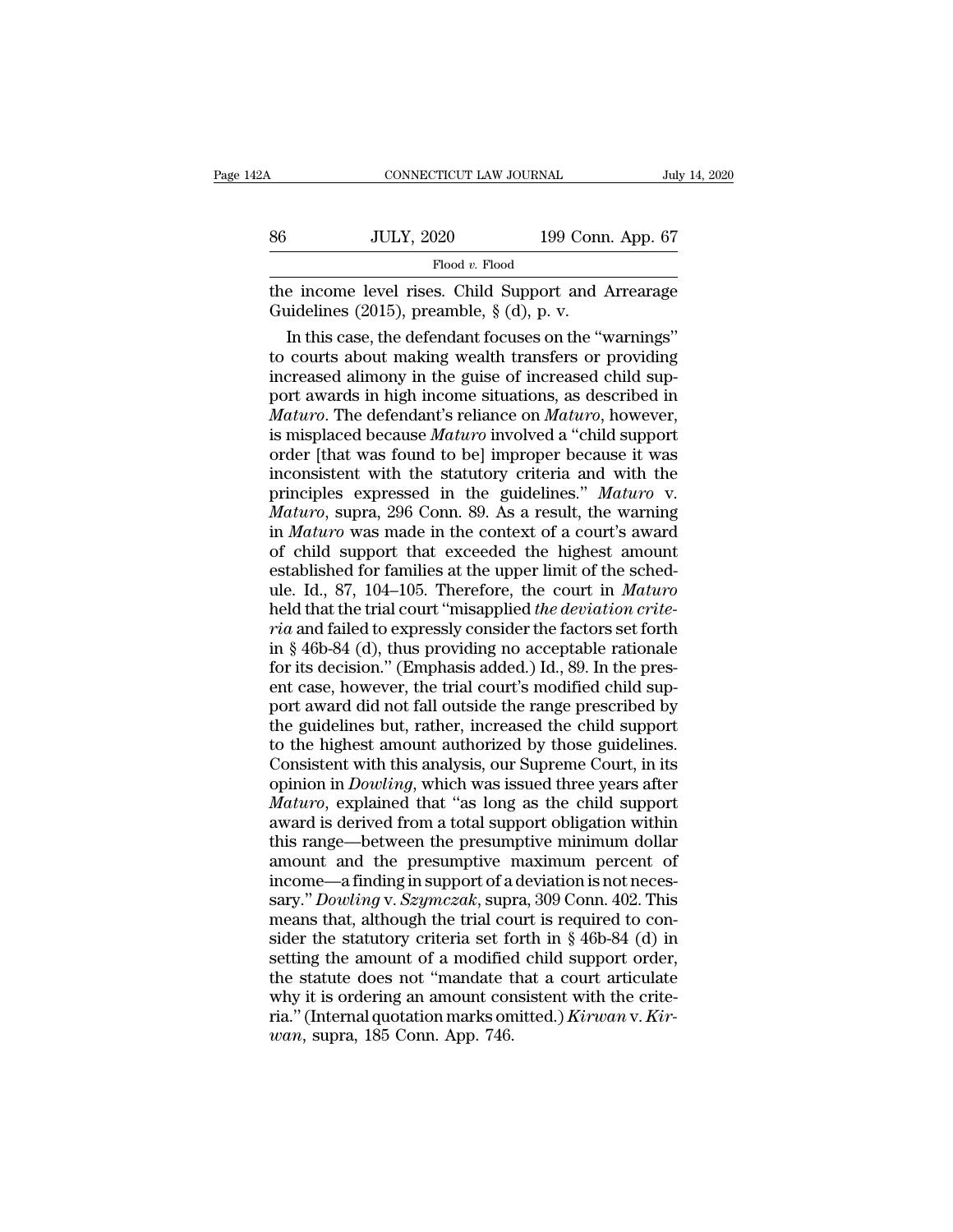# Flood *v.* Flood

CONNECTICUT LAW JOURNAL Page 143A<br>
9 Conn. App. 67 JULY, 2020 87<br>
Flood v. Flood<br>
In light of this important distinction, we cannot say<br>
at the trial court erred in determining the amount of<br>
the modified award under the g 199 Conn. App. 67 JULY, 2020 87<br>Flood v. Flood<br>In light of this important distinction, we cannot say<br>that the trial court erred in determining the amount of<br>its modified award under the guidelines. In making its<br>order and 199 Conn. App. 67 JULY, 2020 87<br>
Flood v. Flood<br>
In light of this important distinction, we cannot say<br>
that the trial court erred in determining the amount of<br>
its modified award under the guidelines. In making its<br>
orde 199 Conn. App. 67 JULY, 2020 87<br>
Flood v. Flood<br>
In light of this important distinction, we cannot say<br>
that the trial court erred in determining the amount of<br>
its modified award under the guidelines. In making its<br>
orde Flood v. Flood<br>
Flood v. Flood<br>
In light of this important distinction, we cannot say<br>
that the trial court erred in determining the amount of<br>
its modified award under the guidelines. In making its<br>
order and findings of Flood v. Flood<br>In light of this important distinction, we cannot say<br>that the trial court erred in determining the amount of<br>its modified award under the guidelines. In making its<br>order and findings of fact, the court con In light of this important distinction, we cannot say<br>that the trial court erred in determining the amount of<br>its modified award under the guidelines. In making its<br>order and findings of fact, the court conducted an extenthat the trial court erred in determining the amount of<br>its modified award under the guidelines. In making its<br>order and findings of fact, the court conducted an exten-<br>sive evidentiary hearing on the motions before it and its modified award under the guidelines. In making its<br>order and findings of fact, the court conducted an exten-<br>sive evidentiary hearing on the motions before it and<br>reviewed the parties' memoranda in support of and in<br>op order and findings of fact, the court conducted an extensive evidentiary hearing on the motions before it and<br>reviewed the parties' memoranda in support of and in<br>opposition to those motions, the testimory they pre-<br>sented sive evidentiary hearing on the motions before it and<br>reviewed the parties' memoranda in support of and in<br>opposition to those motions, the testimony they pre-<br>sented, all relevant rules, statutory authority and case<br>law, reviewed the parties' memoranda in support of and in<br>opposition to those motions, the testimony they pre-<br>sented, all relevant rules, statutory authority and case<br>law, and the arguments of counsel. In its order, the<br>court opposition to those motions, the testimony they presented, all relevant rules, statutory authority and case law, and the arguments of counsel. In its order, the court expressly noted that the "statutory criteria of  $§ 46b$ sented, all relevant rules, statutory authority and case<br>law, and the arguments of counsel. In its order, the<br>court expressly noted that the "statutory criteria of<br>§ 46b-84 [d]" had been considered. It also noted that<br>it h law, and the arguments of counsel. In its order, the<br>court expressly noted that the "statutory criteria of<br> $\S 46b-84$  [d]" had been considered. It also noted that<br>it had considered "the respective gross and after-tax<br>inco court expressly noted that the "statutory criteria of  $\S$  46b-84 [d]" had been considered. It also noted that<br>it had considered "the respective gross and after-tax<br>incomes of the parties and the parties' respective assets  $\S$  46b-84 [d]" had been considered. It also noted that<br>it had considered "the respective gross and after-tax<br>incomes of the parties and the parties' respective assets<br> $\ldots$ ." It was not until after those considerations h it had considered "the respective gross and after-tax<br>incomes of the parties and the parties' respective assets<br> $\ldots$  ." It was not until after those considerations had<br>been made that the court determined that the child<br>s incomes of the parties and the parties' respective assets<br>  $\ldots$   $\ldots$  " It was not until after those considerations had<br>
been made that the court determined that the child<br>
support award would be \$1246 per week. Although consistent with statutory criteria and within the range been made that the court determined that the child<br>support award would be \$1246 per week. Although the<br>court did not cite any additional reasons for its increase<br>in the defendant's child support obligation, it was not<br>requ support award would be \$1246 per week. Although the<br>court did not cite any additional reasons for its increase<br>in the defendant's child support obligation, it was not<br>required to do so because the child support order was<br>c in the defendant's child support obligation, it was not<br>required to do so because the child support order was<br>consistent with statutory criteria and within the range<br>between the minimum and maximum support amounts<br>establis required to do so because the child support order was<br>consistent with statutory criteria and within the range<br>between the minimum and maximum support amounts<br>established by the guidelines. See *Kirwan* v. *Kirwan*,<br>supra, consistent with statutory criteria and within the range<br>between the minimum and maximum support amounts<br>established by the guidelines. See *Kirwan* v. *Kirwan*,<br>supra, 185 Conn. 746–47. Indulging every reasonable<br>presumpti between the<br>established<br>supra, 185 (<br>presumptior<br>we cannot s<br>in so orderi<br>of law. pra, 100 Collin. 140 41. Induiging every reasonable<br>esumption in favor of upholding the court's ruling,<br>e cannot say that the trial court abused its discretion<br>so ordering or that it applied the wrong standard<br>law.<br>III<br>Las

III

presumption in favor of upholoning the court's ruling,<br>we cannot say that the trial court abused its discretion<br>in so ordering or that it applied the wrong standard<br>of law.<br>III<br>Lastly, the defendant claims that the trial c motion for modification, and, thus, that this court<br>and the wrong standard<br>of law.<br>III<br>Lastly, the defendant claims that the trial court erred<br>because it failed properly to consider and rule on his<br>motion for modification, III<br>III<br>Lastly, the defendant claims that the trial court erred<br>because it failed properly to consider and rule on his<br>motion for modification, and, thus, that this court<br>should remand this case for further proceedings on III<br>Lastly, the defendant claims that the trial court erred<br>because it failed properly to consider and rule on his<br>motion for modification, and, thus, that this court<br>should remand this case for further proceedings on that III<br>Lastly, the defendant claims that the trial court erred<br>because it failed properly to consider and rule on his<br>motion for modification, and, thus, that this court<br>should remand this case for further proceedings on that Lastly, the defendant claims that the trial court erred<br>because it failed properly to consider and rule on his<br>motion for modification, and, thus, that this court<br>should remand this case for further proceedings on that<br>mot because it failed properly to consider and rule on his<br>motion for modification, and, thus, that this court<br>should remand this case for further proceedings on that<br>motion. Although the trial court never made a formal<br>ruling motion for modification, and, thus, that this court<br>should remand this case for further proceedings on that<br>motion. Although the trial court never made a formal<br>ruling on the defendant's motion, it expressly acknowl-<br>edged should remand this case for further proceedings on that<br>motion. Although the trial court never made a formal<br>ruling on the defendant's motion, it expressly acknowl-<br>edged that the defendant's motion was before it when<br>it i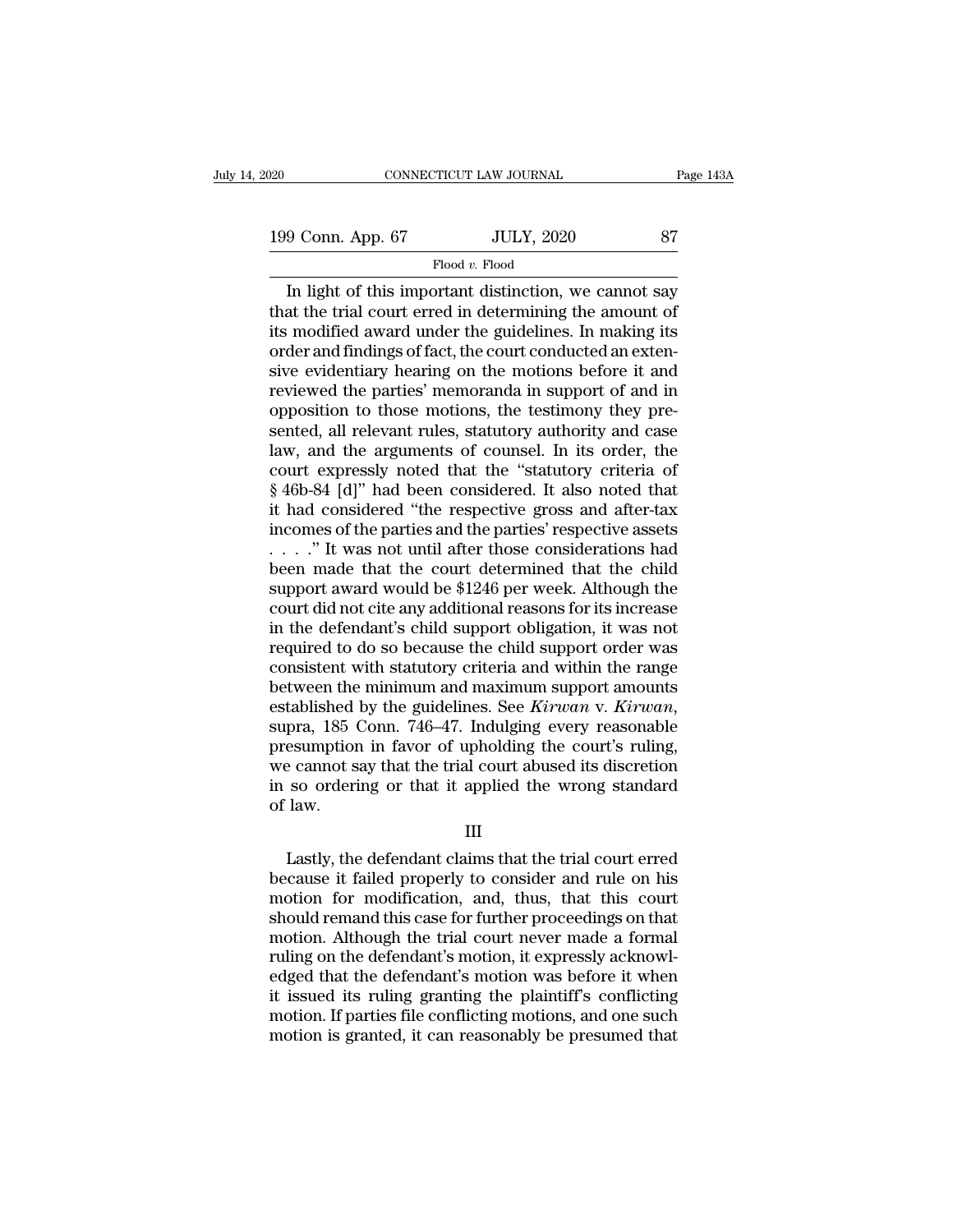# CONNECTICUT LAW JOURNAL July 14, 2020<br>88 JULY, 2020 199 Conn. App. 88<br>Godbout v. Attanasio

# Godbout *v.* Attanasio

THE CONNECTICUT LAW JOURNAL<br>
SASE MULY, 2020 199 Conn. App. 88<br>
Godbout v. Attanasio<br>
The other motion was thereby denied. See *Lambert* v.<br>
Donahue, 78 Conn. App. 493, 511–12, 827 A.2d 729<br>
C2003): id. 512 ("although not *DONA BET ACCEL ATTER SALE OF A LOTER SALE OF A LOTER SALE Of A DONA AVE A LOTER DONA AVE , THE DONA AVE (2003); id., 512 ("although not specifically mentioned in the docision the court did in essence rule on Ithe* (2003); id., 512 ("although not specifically mentioned in the decision, the court did, in essence, rule on [the polaitiff's] motion. [by] finding in four of [the polaitiff's] motion. [by] finding in four of [the SS JULY, 2020 199 Conn. App. 88<br>
Godbout v. Attanasio<br>
the other motion was thereby denied. See *Lambert* v.<br> *Donahue*, 78 Conn. App. 493, 511–12, 827 A.2d 729<br>
(2003); id., 512 ("although not specifically mentioned<br>
in For the state of the defendant  $\frac{1}{2}$ . The state of  $\frac{1}{2}$  and  $\frac{1}{2}$  and  $\frac{1}{2}$  and  $\frac{1}{2}$  and  $\frac{1}{2}$  and  $\frac{1}{2}$  and  $\frac{1}{2}$  and  $\frac{1}{2}$  and  $\frac{1}{2}$  and  $\frac{1}{2}$  and  $\frac{1}{2}$  and  $\frac{1}{2}$  an Godbout v. Attanasio<br>the other motion was thereby denied. See *Lambert* v.<br>Donahue, 78 Conn. App. 493, 511–12, 827 A.2d 729<br>(2003); id., 512 ("although not specifically mentioned<br>in the decision, the court did, in essence the other motion was thereby denied. See *Lambert* v.<br> *Donahue*, 78 Conn. App. 493, 511–12, 827 A.2d 729<br>
(2003); id., 512 ("although not specifically mentioned<br>
in the decision, the court did, in essence, rule on [the<br> Donahue, 78 Conn. App. 493, 511–12, 827 A.2d 729 (2003); id., 512 ("although not specifically mentioned<br>in the decision, the court did, in essence, rule on [the<br>plaintiff's] motion . . . [by] finding in favor of [the<br>defen (2003); id., 512 ("although not specifically mentioned<br>in the decision, the court did, in essence, rule on [the<br>plaintiff's] motion  $\ldots$  [by] finding in favor of [the<br>defendant]"). The defendant concedes that under this<br> in the decision, the court did, in essence, rule on [the plaintiff's] motion  $\ldots$  [by] finding in favor of [the defendant]"). The defendant concedes that under this rule of law, the court did in fact effectively deny his plaintiff's] motion . . . [by] finding in favor of [the<br>defendant]"). The defendant concedes that under this<br>rule of law, the court did in fact effectively deny his<br>motion. In consideration of this applicable precedent,<br>an defendant]"). The defendant concedes that under this<br>rule of law, the court did in fact effectively deny his<br>motion. In consideration of this applicable precedent,<br>and of the defendant's failure to seek further judicial<br>re rule of law, the court did in fact effectively deny his<br>motion. In consideration of this applicable precedent,<br>and of the defendant's failure to seek further judicial<br>relief to clarify the nature or scope of the trial cour motion. In consideration of this applicable precedent,<br>and of the defendant's failure to seek further judicial<br>relief to clarify the nature or scope of the trial court's<br>ruling, we conclude that by granting the plaintiff's and of the defendant's failure to seek further judicial<br>relief to clarify the nature or scope of the trial court's<br>ruling, we conclude that by granting the plaintiff's<br>motion for modification, the trial court effectively a relief to clarify the nature or scope of the trial court's<br>ruling, we conclude that by granting the plaintiff's<br>motion for modification, the trial court effectively and,<br>thus, intentionally, with full consideration of the ruling, we conclude that by granting the plaintiff's<br>motion for modification, the trial court effectively and,<br>thus, intentionally, with full consideration of the defen-<br>dant's counterarguments, denied the defendant's conmotion for modification, the trial court effectively and,<br>thus, intentionally, with full consideration of the defen-<br>dant's counterarguments, denied the defendant's con-<br>flicting motion. In light of the defendant's concess The judgment is affirmed.<br>In its counterarguments, denied<br>tring motion. In light of the deat his motion was effectively den<br>m relief with respect to that ruled to raise a substantive chall<br>The judgment is affirmed.<br>In this recting motion. In light of the defendant's concess<br>at his motion was effectively denied, we cannot gi<br>m relief with respect to that ruling because he<br>led to raise a substantive challenge to the ruling<br>The judgment is affi

# ed to raise a substantive challenge to the ruling.<br>The judgment is affirmed.<br>In this opinion the other judges concurred.<br>DAVID GODBOUT *v*. TONY ATTANASIO ET AL.<br>(AC 42683) firmed.<br>
other judges concu<br>
v. TONY ATTANA:<br>
(AC 42683)<br>
Prescott and Bright, Js. DAVID GODBOUT  $v$ . TONY ATTANASIO ET AL.<br>(AC 42683)<br>Alvord, Prescott and Bright, Js.

# *Syllabus*

 $\rm (AC~42683)$ <br>Alvord, Prescott and Bright, Js.<br> $Syllabus$ <br>The plaintiff sought to recover monetary relief pursuant to statute (§ 12-<br>170) for the alleged misconduct of the defendants, members of the town Alvord, Prescott and Bright, Js.<br>
5yllabus<br>
plaintiff sought to recover monetary relief pursuant to statute (§ 12-<br>
170) for the alleged misconduct of the defendants, members of the town<br>
board of assessment appeals relate Alvord, Prescott and Bright, Js.<br>
Syllabus<br>
plaintiff sought to recover monetary relief pursuant to statute (§ 12-<br>
170) for the alleged misconduct of the defendants, members of the town<br>
board of assessment appeals relate  $Syllabus$ <br>plaintiff sought to recover monetary relief pursuant to statute (§ 12-<br>170) for the alleged misconduct of the defendants, members of the town<br>board of assessment appeals related to his motor vehicle tax assessment<br> symmus<br>plaintiff sought to recover monetary relief pursuant to statute (§ 12-<br>170) for the alleged misconduct of the defendants, members of the town<br>board of assessment appeals related to his motor vehicle tax assessment<br> plaintiff sought to recover monetary relief pursuant to statute  $(\S 12-170)$  for the alleged misconduct of the defendants, members of the town board of assessment appeals related to his motor vehicle tax assessment appeal 170) for the alleged misconduct of the defendants, members of the town board of assessment appeals related to his motor vehicle tax assessment appeal. The defendants filed a motion to dismiss the plaintiff's action on the board of assessment appeals related to his motor vehicle tax assessment appeal. The defendants filed a motion to dismiss the plaintiff's action on the grounds that the trial court lacked subject matter jurisdiction becaus appeal. The defendants filed a motion to dismiss the plaintiff's action<br>on the grounds that the trial court lacked subject matter jurisdiction<br>because the plaintiff failed to exhaust his administrative remedies and<br>had fa on the grounds that the trial court lacked subject matter jurisdiction because the plaintiff failed to exhaust his administrative remedies and had failed to allege that the defendants had engaged in some unlawful act or t court. *Held*: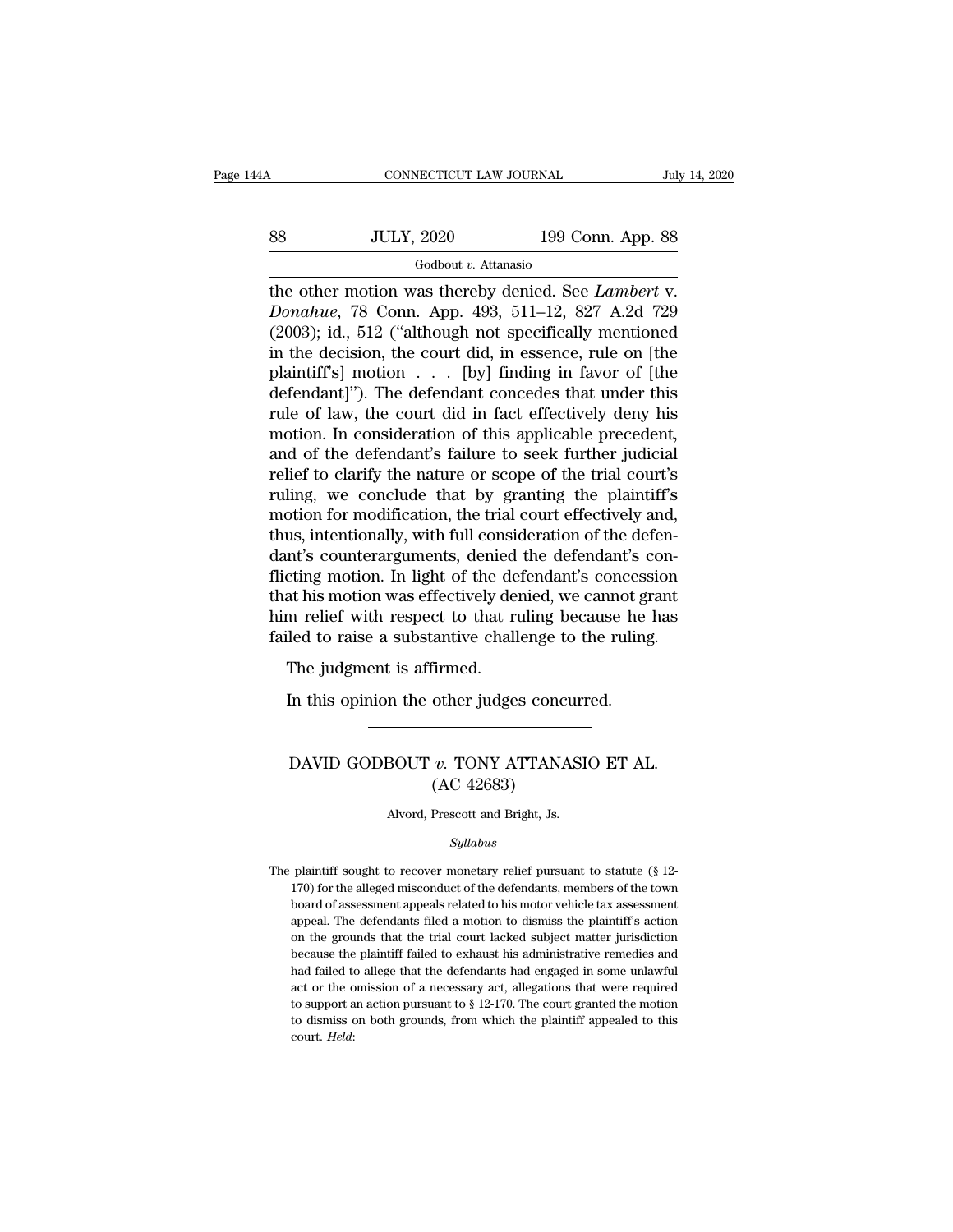199 Conn. App. 88 JULY, 2020 89 Godbout v. Attanasio

## Godbout *v.* Attanasio

- 199 Conn. App. 88 JULY, 2020 89<br>
Godbout v. Attanasio<br>
1. The trial court improperly held that it lacked subject matter jurisdiction<br>
over the plaintiff's action because the plaintiff failed to exhaust his over the plaintiff's action because the plaintiff failed to exhaust his administrative remedies before the Freedom of Information Commission 3 Conn. App. 88 Godbout *v*. Attanasio<br>
6 Godbout *v*. Attanasio<br>
he trial court improperly held that it lacked subject matter jurisdiction<br>
over the plaintiff's action because the plaintiff failed to exhaust his<br>
adminis Godbout v. Attanasio<br>
he trial court improperly held that it lacked subject matter jurisdiction<br>
over the plaintiff's action because the plaintiff failed to exhaust his<br>
administrative remedies before the Freedom of Inform Godbout *v*. Attanasio<br>he trial court improperly held that it lacked subject matter jurisdiction<br>over the plaintiff's action because the plaintiff failed to exhaust his<br>administrative remedies before the Freedom of Informa he trial court improperly held that it lacked subject matter jurisdiction<br>over the plaintiff's action because the plaintiff failed to exhaust his<br>administrative remedies before the Freedom of Information Commission<br>(FOIC): over the plaintiff's action because the plaintiff failed to exhaust his administrative remedies before the Freedom of Information Commission (FOIC): there was nothing in the record before this court from which to conclude administrative remedies before the Freedom of Information Commission (FOIC): there was nothing in the record before this court from which to conclude that the legislature intended that a plaintiff seeking to recover under (FOIC): there was nothing in the record before this court from which<br>to conclude that the legislature intended that a plaintiff seeking to<br>recover under  $\S 12{\text -}170$  must first exhaust any and all administrative<br>remedies to conclude that the legislature intended that a plaintiff seeking to<br>recover under  $\S 12{\text -}170$  must first exhaust any and all administrative<br>remedies;  $\S 12{\text -}170$  does not contain an exhaustion requirement and<br>nothin recover under  $\S$  12-170 must first exhaust any and all administrative<br>remedies;  $\S$  12-170 does not contain an exhaustion requirement and<br>nothing in the Freedom of Information Act (FOIA) statutory scheme<br>mandates that an remedies; § 12-170 does not contain an exhaustion requirement and nothing in the Freedom of Information Act (FOIA) statutory scheme mandates that any and all issues involving the FOIA must always be raised to and resolved nothing in the Freedom of Information Act (FOIA) statutory scheme<br>mandates that any and all issues involving the FOIA must always be<br>raised to and resolved by the FOIC before an action is brought in the<br>Superior Court; mor mandates that any and all issues involving the FOIA must always be<br>raised to and resolved by the FOIC before an action is brought in the<br>Superior Court; moreover, there is no statute that confers any authority<br>on the FOIC raised to and resolved by the FOIC before an action is brought in the Superior Court; moreover, there is no statute that confers any authority on the FOIC to impose monetary penalties on board members and, thus, it would Superior Court; moreover, there is no statute that confers any authority<br>on the FOIC to impose monetary penalties on board members and, thus,<br>it would have been futile for the plaintiff to have filed an administrative<br>appe on the FOIC to impose monetary penalties on board members and, thus, it would have been futile for the plaintiff to have filed an administrative appeal because the FOIC lacked the ability to provide the plaintiff with the
- it would have been futile for the plaintiff to have filed an administrative<br>appeal because the FOIC lacked the ability to provide the plaintiff with<br>the relief requested.<br>his court declined to consider the plaintiff's clai appeal because the FOIC lacked the ability to provide the plaintiff with<br>the relief requested.<br>This court declined to consider the plaintiff's claim that a motion to<br>dismiss was not the proper procedural vehicle to challen the relief requested.<br>This court declined to consider<br>dismiss was not the proper pro<br>sufficiency of his complaint, the<br>to the defendants' use of a mot<br>issue before the trial court.<br>The trial court properly determin 2. This court declined to consider the plaintiff's claim that a motion to dismiss was not the proper procedural vehicle to challenge the legal sufficiency of his complaint, the plaintiff having waived any objection to the dismiss was not the proper procedural vehicle to challenge the legal sufficiency of his complaint, the plaintiff having waived any objection to the defendants' use of a motion to dismiss by failing to raise that issue befo
- sufficiency of his complaint, the plaintiff having waived any objection<br>to the defendants' use of a motion to dismiss by failing to raise that<br>issue before the trial court.<br>the trial court properly determined that the plai to the defendants' use of a motion to dismiss by failing to raise that<br>issue before the trial court.<br>The trial court properly determined that the plaintiff's complaint was<br>insufficiently pleaded, the complaint having fail issue before the trial court.<br>The trial court properly determ<br>insufficiently pleaded, the com<br>omission by an individual defer<br>tiff's burden of demonstrating<br>to prevail under § 12-170.<br>Argued January 16—of insufficiently pleaded, the complaint having failed to allege any act or omission by an individual defendant that, if true, could satisfy the plaintiff's burden of demonstrating an unlawful act or omission necessary to pr

Argued January 16—officially released July 14, 2020<br>*Procedural History*<br>Action to recover damages for alleged official misconbut the burst of demonstrating an unlawful act or omission necessary<br>to prevail under § 12-170.<br>Argued January 16—officially released July 14, 2020<br>*Procedural History*<br>Action to recover damages for alleged official miscon to prevail under § 12-170.<br>
Argued January 16—officially released July 14, 2020<br>  $Procedural History$ <br>
Action to recover damages for alleged official miscon-<br>
duct, brought to the Superior Court in the judicial dis-<br>
trict of New Lond Argued January 16—officially released July 14, 2020<br> *Procedural History*<br>
Action to recover damages for alleged official miscon-<br>
duct, brought to the Superior Court in the judicial dis-<br>
trict of New London where the cou Frocedural History<br>Action to recover damages for alleged official miscon-<br>duct, brought to the Superior Court in the judicial dis-<br>trict of New London where the court, *Calmar*, *J.*,<br>granted the defendants' motion to dism Action to recover damages for alleged official misconduct, brought to the Superior Court in the judicial district of New London where the court, *Calmar*, *J*., granted the defendants' motion to dismiss and rendered judgme Action to recover damages for alleged official misconduct, brought to the Superior Court in the judicial district of New London where the court, *Calmar*, *J.*, granted the defendants' motion to dismiss and rendered judgme *Mark S. Zamarka*, with when the plantiful appeared this court. *Improper form of judgment*; *reversed*;<br>*David Godbout*, self-represented, the appellant (plain-f).<br>*Mark S. Zamarka*, with whom, on the brief, was *lward B.* 

tiff). *Edward B. O'Connell*, for the appellant (plain tiff).<br> *Edward B. O'Connell*, for the appellees (defendants).<br> *Edward B. O'Connell*, for the appellees (defendants).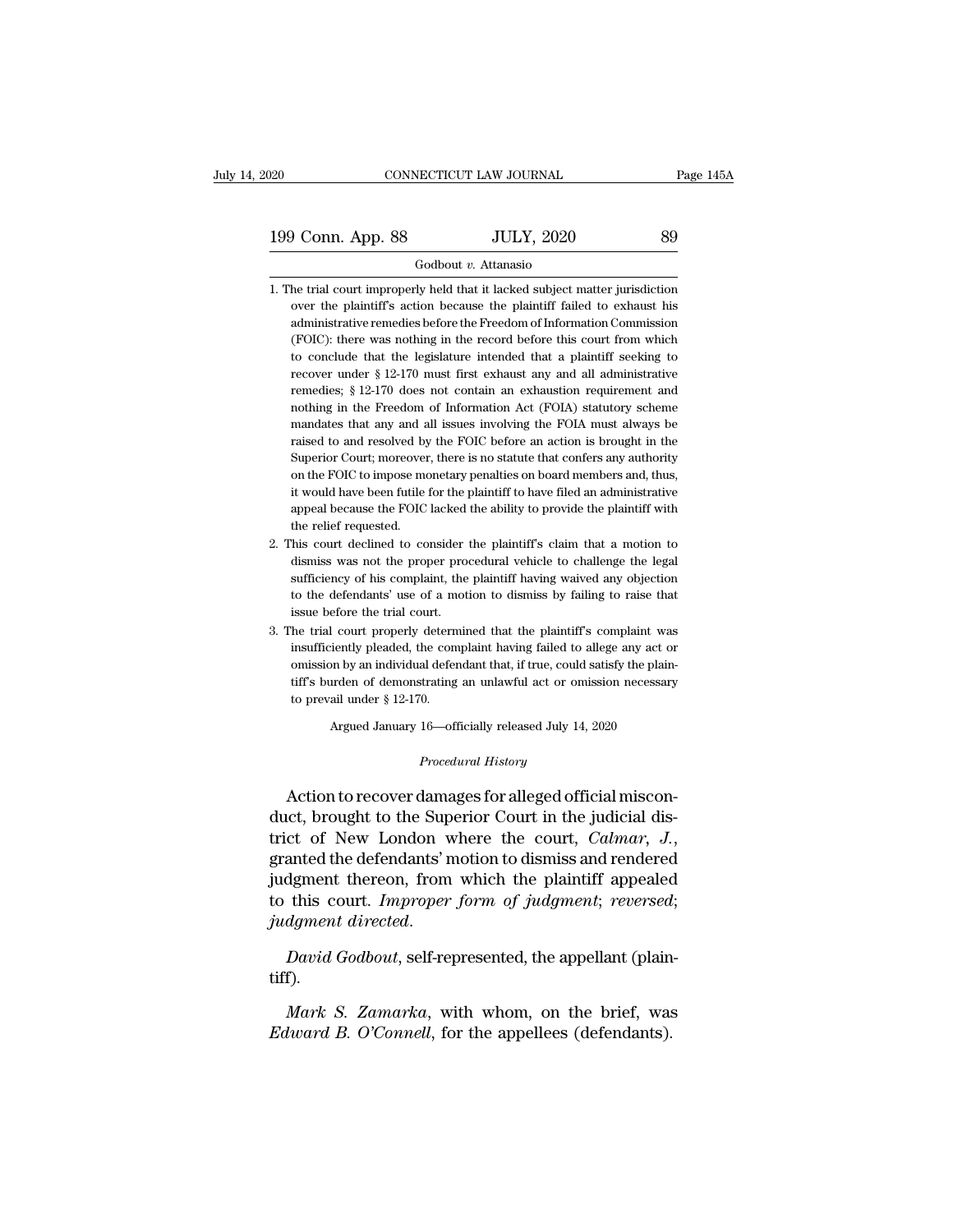CONNECTICUT LAW JOURNAL July 14, 2020<br>
90 JULY, 2020 199 Conn. App. 88<br>
Godbout v. Attanasio

## Godbout *v.* Attanasio

## *Opinion*

JULY, 2020 199 Conn. App. 88<br>
Godbout v. Attanasio<br>
Opinion<br>
PRESCOTT, J. In this statutory civil action brought<br>
resuant to General Statutes § 12-170,<sup>1</sup> the plaintiff,<br>
avid Godbout appeals from the judgment of the trial 90 JULY, 2020 199 Conn. App. 88<br>
Godbout v. Attanasio<br> *Opinion*<br>
PRESCOTT, J. In this statutory civil action brought<br>
pursuant to General Statutes § 12-170,<sup>1</sup> the plaintiff,<br>
David Godbout, appeals from the judgment of 90 JULY, 2020 199 Conn. App. 88<br>
Godbout v. Attanasio<br>
Opinion<br>
PRESCOTT, J. In this statutory civil action brought<br>
pursuant to General Statutes § 12-170,<sup>1</sup> the plaintiff,<br>
David Godbout, appeals from the judgment of th Godbout *v.* Attanasio<br>
opinion<br>
PRESCOTT, J. In this statutory civil action brought<br>
pursuant to General Statutes § 12-170,<sup>1</sup> the plaintiff,<br>
David Godbout, appeals from the judgment of the trial<br>
court dismissing the a **Example 10**<br>
opinion<br>
opinion<br>
pursuant to General Statutes § 12-170,<sup>1</sup> the plaintiff,<br>
David Godbout, appeals from the judgment of the trial<br>
court dismissing the action against the defendants, all<br>
of whom are individ *Opinion*<br>
PRESCOTT, J. In this statutory civil action brought<br>
pursuant to General Statutes § 12-170,<sup>1</sup> the plaintiff,<br>
David Godbout, appeals from the judgment of the trial<br>
court dismissing the action against the defe PRESCOTT, J. In this statutory civil action brought<br>pursuant to General Statutes § 12-170,<sup>1</sup> the plaintiff,<br>David Godbout, appeals from the judgment of the trial<br>court dismissing the action against the defendants, all<br>of pursuant to General Statutes  $\S$  12-170,<sup>1</sup> the plaintiff,<br>David Godbout, appeals from the judgment of the trial<br>court dismissing the action against the defendants, all<br>of whom are individual members of the East Lyme<br>Boar David Godbout, appeals from the judgment of the trial<br>court dismissing the action against the defendants, all<br>of whom are individual members of the East Lyme<br>Board of Assessment Appeals (board).<sup>2</sup> In his action,<br>the plain court dismissing the action against the defendants, all<br>of whom are individual members of the East Lyme<br>Board of Assessment Appeals (board).<sup>2</sup> In his action,<br>the plaintiff sought to recover monetary relief pursuant<br>to § 1 of whom are individual members of the East Lyme<br>Board of Assessment Appeals (board).<sup>2</sup> In his action,<br>the plaintiff sought to recover monetary relief pursuant<br>to § 12-170 on the basis of alleged misconduct by the<br>defendan Board of Assessment Appeals (board).<sup>2</sup> In his action,<br>the plaintiff sought to recover monetary relief pursuant<br>to  $\S$  12-170 on the basis of alleged misconduct by the<br>defendants related to his motor vehicle tax assessmen the plaintiff sought to recover monetary relief pursuant<br>to  $\S$  12-170 on the basis of alleged misconduct by the<br>defendants related to his motor vehicle tax assessment<br>appeal. The plaintiff claims that the court improperl to § 12-170 on the basis of alleged misconduct by the<br>defendants related to his motor vehicle tax assessment<br>appeal. The plaintiff claims that the court improperly<br>concluded that it lacked subject matter jurisdiction to<br>ad defendants related to his motor vehicle tax assessment<br>appeal. The plaintiff claims that the court improperly<br>concluded that it lacked subject matter jurisdiction to<br>adjudicate the merits of his action because he (1) faile appeal. The plaintiff claims that the court improperly<br>concluded that it lacked subject matter jurisdiction to<br>adjudicate the merits of his action because he (1) failed<br>to exhaust his administrative remedies with the Freeconcluded that it lacked subject matter jurisdiction to<br>adjudicate the merits of his action because he (1) failed<br>to exhaust his administrative remedies with the Free-<br>dom of Information Commission (FOIC) before filing<br>his adjudicate the merits of his action because he (1) failed<br>to exhaust his administrative remedies with the Free-<br>dom of Information Commission (FOIC) before filing<br>his action in Superior Court and (2) failed to allege<br>suffi to exhaust his administrative remedies with the Free-<br>dom of Information Commission (FOIC) before filing<br>his action in Superior Court and (2) failed to allege<br>sufficient facts in his complaint demonstrating that each<br>of th dom of Information Commission (FOIC) before filing<br>his action in Superior Court and (2) failed to allege<br>sufficient facts in his complaint demonstrating that each<br>of the defendants had engaged in some unlawful act,<br>or had his action in Superior Court and (2) failed to allege<br>sufficient facts in his complaint demonstrating that each<br>of the defendants had engaged in some unlawful act,<br>or had failed to perform a necessary act, related to the<br>t sufficient facts in his complaint demonstrating that each<br>of the defendants had engaged in some unlawful act,<br>or had failed to perform a necessary act, related to the<br>tax assessment appeal. Although we agree with the<br>plain of the defendants had engaged in some unlawful act,<br>or had failed to perform a necessary act, related to the<br>tax assessment appeal. Although we agree with the<br>plaintiff with respect to his first claim, we disagree<br>with the or had failed to perform a necessary act, related to the<br>tax assessment appeal. Although we agree with the<br>plaintiff with respect to his first claim, we disagree<br>with the second. We also conclude that the form of the<br>judgm dants.<sup>3</sup> anntiff with respect to his first claim, we disagree<br>th the second. We also conclude that the form of the<br>dgment is incorrect in that, rather than granting the<br>otion to dismiss on jurisdictional grounds, the court<br>ould hav with the second. We also conclude that the form of the<br>judgment is incorrect in that, rather than granting the<br>motion to dismiss on jurisdictional grounds, the court<br>should have rendered judgment in favor of the defen-<br>dan judgment is incorrect in that, rather than granting the<br>motion to dismiss on jurisdictional grounds, the court<br>should have rendered judgment in favor of the defen-<br>dants.<sup>3</sup><br>The following facts, which either are undispute

The following facts, which either are undisputed or<br>re taken from the underlying complaint and viewed<br>i the light most favorable to the plaintiff, are relevant<br> $\frac{1}{1}$ General Statutes § 12-170 provides in relevant part: The following facts, which either are undisputed or<br>are taken from the underlying complaint and viewed<br>in the light most favorable to the plaintiff, are relevant<br> $\frac{1}{1}$ General Statutes § 12-170 provides in relevant par

are taken from the underlying complaint and viewed<br>in the light most favorable to the plaintiff, are relevant<br> $\frac{1}{1}$ General Statutes § 12-170 provides in relevant part: "Each . . . member<br>of the board of assessment app in the light most favorable to the plaintiff, are relevant<br>
<sup>1</sup> General Statutes § 12-170 provides in relevant part: "Each . . . member<br>
of the board of assessment appeals . . . who does any unlawful act or<br>
omits to do a In the light most lavorable to the plaintiff, are relevant<br>
<sup>1</sup> General Statutes § 12-170 provides in relevant part: "Each . . . member<br>
of the board of assessment appeals . . . who does any unlawful act or<br>
omits to do a of the board of assessment appeals  $\ldots$  who does any unlawful act or omits to do any necessary act connected with the levy, assessment or collection of any tax, shall forfeit fifty dollars to the person aggrieved thereby % onlies to do any necessary act connected with the levy, assessment or collection of any tax, shall for<br>feit fifty dollars to the person aggrieved thereby, to be collected by such person in an action on this statute<br> $\dots$ thereby, to be collected by such person in an action on this statute  $\ldots$ ."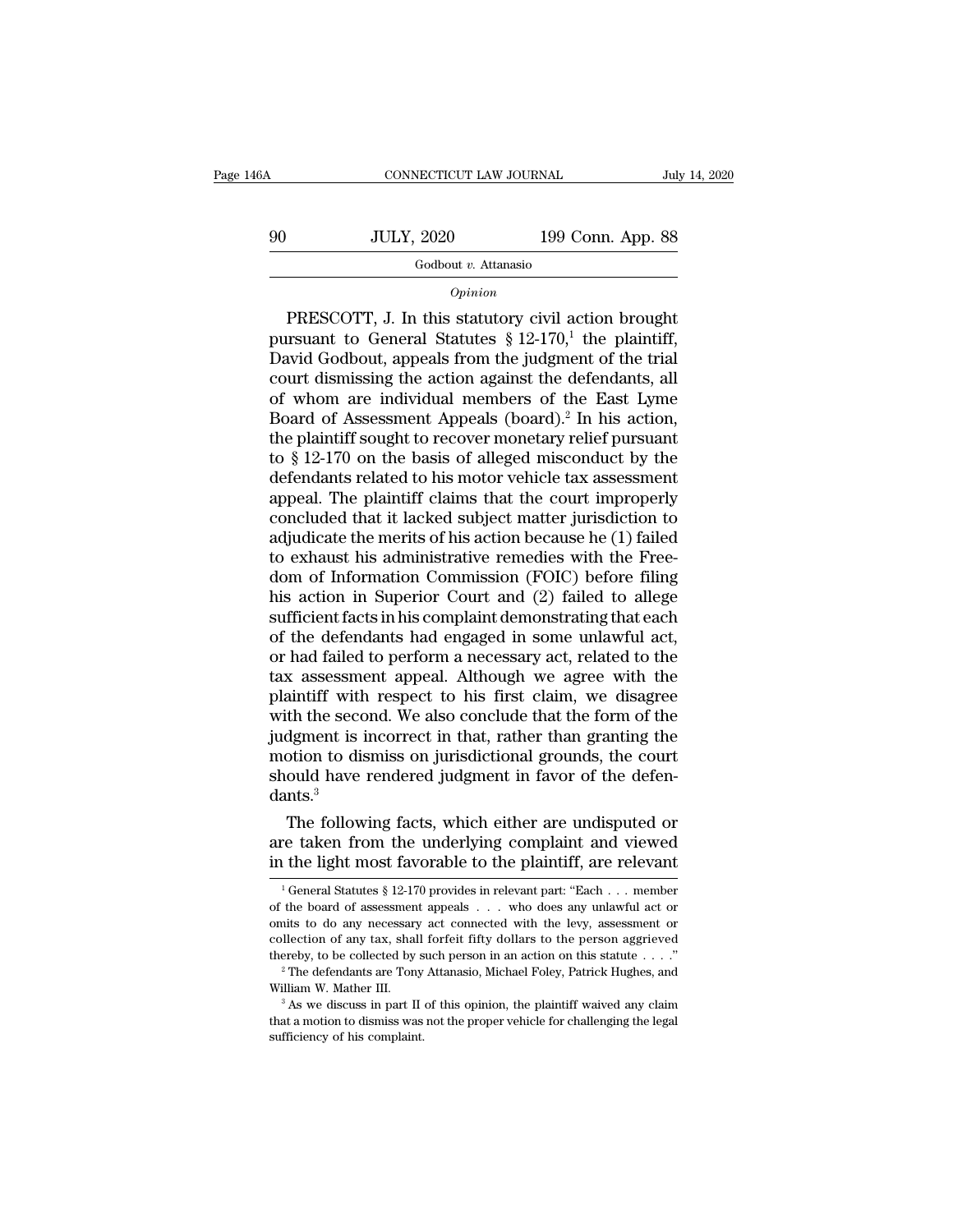# Godbout *v.* Attanasio

The plaintiff has a history of disputes with the town and<br>plaintiff has a history of disputes with the town and<br>plaintiff has a history of disputes with the town and 199 Conn. App. 88 JULY, 2020 91<br>
Godbout v. Attanasio<br>
to our consideration of the plaintiff's claims on appeal.<br>
The plaintiff is a resident of East Lyme (town). The<br>
plaintiff has a history of disputes with the town and 199 Conn. App. 88 JULY, 2020 91<br>
Godbout v. Attanasio<br>
to our consideration of the plaintiff's claims on appeal.<br>
The plaintiff is a resident of East Lyme (town). The<br>
plaintiff has a history of disputes with the town and 199 Conn. App. 88 JULY, 2020 91<br>
Godbout v. Attanasio<br>
to our consideration of the plaintiff's claims on appeal.<br>
The plaintiff is a resident of East Lyme (town). The<br>
plaintiff has a history of disputes with the town and Godbout v. Attanasio<br>to our consideration of the plaintiff's claims on appeal.<br>The plaintiff is a resident of East Lyme (town). The<br>plaintiff has a history of disputes with the town and<br>the board.<sup>4</sup> In 2012, he filed a c Godbout v. Attanasio<br>to our consideration of the plaintiff's claims on appeal.<br>The plaintiff is a resident of East Lyme (town). The<br>plaintiff has a history of disputes with the town and<br>the board.<sup>4</sup> In 2012, he filed a c to our consideration of the plaintiff's claims on appeal.<br>The plaintiff is a resident of East Lyme (town). The<br>plaintiff has a history of disputes with the town and<br>the board.<sup>4</sup> In 2012, he filed a complaint with the FOIC The plaintiff is a resident of East Lyme (town). The plaintiff has a history of disputes with the town and the board.<sup>4</sup> In 2012, he filed a complaint with the FOIC against the board and the town alleging that they had vio plaintiff has a history of disputes with the town and<br>the board.<sup>4</sup> In 2012, he filed a complaint with the FOIC<br>against the board and the town alleging that they had<br>violated the state's Freedom of Information Act (FOIA),<br> the board.<sup>4</sup> In 2012, he filed a complaint with the FOIC against the board and the town alleging that they had violated the state's Freedom of Information Act (FOIA), General Statutes § 1-200 et seq., "by not permitting [ against the board and the town alleging that they had<br>violated the state's Freedom of Information Act (FOIA),<br>General Statutes § 1-200 et seq., "by not permitting [the<br>plaintiff] or others with assessment appeals to view,<br> violated the state's Freedom of Information Act (FOIA),<br>General Statutes § 1-200 et seq., "by not permitting [the<br>plaintiff] or others with assessment appeals to view,<br>listen, observe and attend the hearings of other perso General Statutes § 1-200 et seq., "by not permitting [the<br>plaintiff] or others with assessment appeals to view,<br>listen, observe and attend the hearings of other persons<br>appealing their motor vehicle tax assessments."  $God<$ plaintiff] or others with assessment appeals to view,<br>listen, observe and attend the hearings of other persons<br>appealing their motor vehicle tax assessments." *God-*<br>bout v. Board of Assessment Appeals, Freedom of Infor-<br>m listen, observe and attend the hearings of other persons<br>appealing their motor vehicle tax assessments." *God-<br>bout* v. *Board of Assessment Appeals*, Freedom of Infor-<br>mation Commission, Docket No. FIC 2012–504 (August<br>28 appealing their motor vehicle tax assessments." God-<br>bout v. Board of Assessment Appeals, Freedom of Infor-<br>mation Commission, Docket No. FIC 2012–504 (August<br>28, 2013). The FOIC, after a hearing, concluded that the<br>board bout v. Board of Assessment Appeals, Freedom of Information Commission, Docket No. FIC 2012–504 (August 28, 2013). The FOIC, after a hearing, concluded that the board had violated General Statutes § 1-225 (a)—FOIA's open m mation Commission, Docket No. FIC 2012–504 (Aug<br>28, 2013). The FOIC, after a hearing, concluded that<br>board had violated General Statutes § 1-225 (a)—FO<br>open meeting provision—as alleged by the plaintiff,<br>the FOIC ordered t , 2013). The FOIC, after a nearing, concluded that the<br>aard had violated General Statutes § 1-225 (a)—FOIA's<br>een meeting provision—as alleged by the plaintiff, and<br>e FOIC ordered the town and board to comply strictly<br>th § board had violated General statutes  $\S$  1-225 (a)—FOIA s<br>open meeting provision—as alleged by the plaintiff, and<br>the FOIC ordered the town and board to comply strictly<br>with  $\S$  1-225 in the future in conducting hearings a

open meeting provision—as alleged by the plaintiff, and<br>the FOIC ordered the town and board to comply strictly<br>with § 1-225 in the future in conducting hearings and<br>meetings concerning tax assessment appeals.<br>Following thi the FOIC ordered the town and board to comply strictly<br>with § 1-225 in the future in conducting hearings and<br>meetings concerning tax assessment appeals.<br>Following this decision by the FOIC, the plaintiff<br>moved the board to with § 1-225 in the future in conducting nearings and<br>meetings concerning tax assessment appeals.<br>Following this decision by the FOIC, the plaintiff<br>moved the board to disqualify the defendant Michael<br>Foley from participat meetings concerning tax assessment appeais.<br>
Following this decision by the FOIC, the plaintiff<br>
moved the board to disqualify the defendant Michael<br>
Foley from participating in any subsequent tax assess-<br>
ment appeal brou Following this decision by the FOIC, the plaintiff<br>moved the board to disqualify the defendant Michael<br>Foley from participating in any subsequent tax assess-<br>ment appeal brought by the plaintiff because Foley<br>allegedly had moved the board to disqualify the defendant Michael<br>Foley from participating in any subsequent tax assessment appeal brought by the plaintiff because Foley<br>allegedly had displayed bias against him, including call-<br>ing him Foley from participating in any subsequent tax assessment appeal brought by the plaintiff because Foley allegedly had displayed bias against him, including calling him by vulgar names. Thereafter, Foley elected to recuse h ment appeal brought by the plaintiff because Foley<br>allegedly had displayed bias against him, including call-<br>ing him by vulgar names. Thereafter, Foley elected to<br>recuse himself in matters involving the plaintiff. As of<br>Ma allegedly had displayed bias against him, including calling him by vulgar names. Thereafter, Foley elected to recuse himself in matters involving the plaintiff. As of May, 2017, the defendant Patrick Hughes also elected no g nm by vulgar names. Thereatter, Foley elected to<br>cuse himself in matters involving the plaintiff. As of<br>ay, 2017, the defendant Patrick Hughes also elected<br>t to participate in property assessment appeals<br>ought by the pla recuse nimself in matters involving the plaintiff. As of<br>May, 2017, the defendant Patrick Hughes also elected<br>not to participate in property assessment appeals<br>brought by the plaintiff due to Hughes' own negative<br>interacti may, 2017, the defendant Patrick Hugnes also elected<br>not to participate in property assessment appeals<br>brought by the plaintiff due to Hughes' own negative<br>interactions with the plaintiff.<br>On September 8, 2018, the plaint

On September 8, 2018, the plaintiff appeared before<br>the board to challenge the taxes assessed by the town<br>n his motor vehicles pursuant to General Statutes § 12-<br> $^{4}$ In their brief, the defendants label the plaintiff a " On September 8, 2018, the plaintiff appeared before the board to challenge the taxes assessed by the town on his motor vehicles pursuant to General Statutes  $\S$  12-<br><sup>4</sup> In their brief, the defendants label the plaintiff a

the board to challenge the taxes assessed by the town<br>on his motor vehicles pursuant to General Statutes  $\S 12$ -<br> $^{4}$ In their brief, the defendants label the plaintiff a "serial abuser" of the<br>Freedom of Information Act on his motor vehicles pursuant to General Statutes § 12-<br>  $\frac{4}{1}$  In their brief, the defendants label the plaintiff a "serial abuser" of the<br>
Freedom of Information Act (FOIA), General Statutes § 1-200 et seq., and<br>
de of this infolior verticles pursuant to General Statutes  $\S$  12-<br><sup>4</sup> In their brief, the defendants label the plaintiff a "serial abuser" of the<br>Freedom of Information Act (FOIA), General Statutes  $\S$  1-200 et seq., and<br>de <sup>4</sup> In their brief, the defendants label the plaintiff a "serial abuser" of the Freedom of Information Act (FOIA), General Statutes  $\S 1-200$  et seq., and describe in some detail the plaintiff's past interactions with tow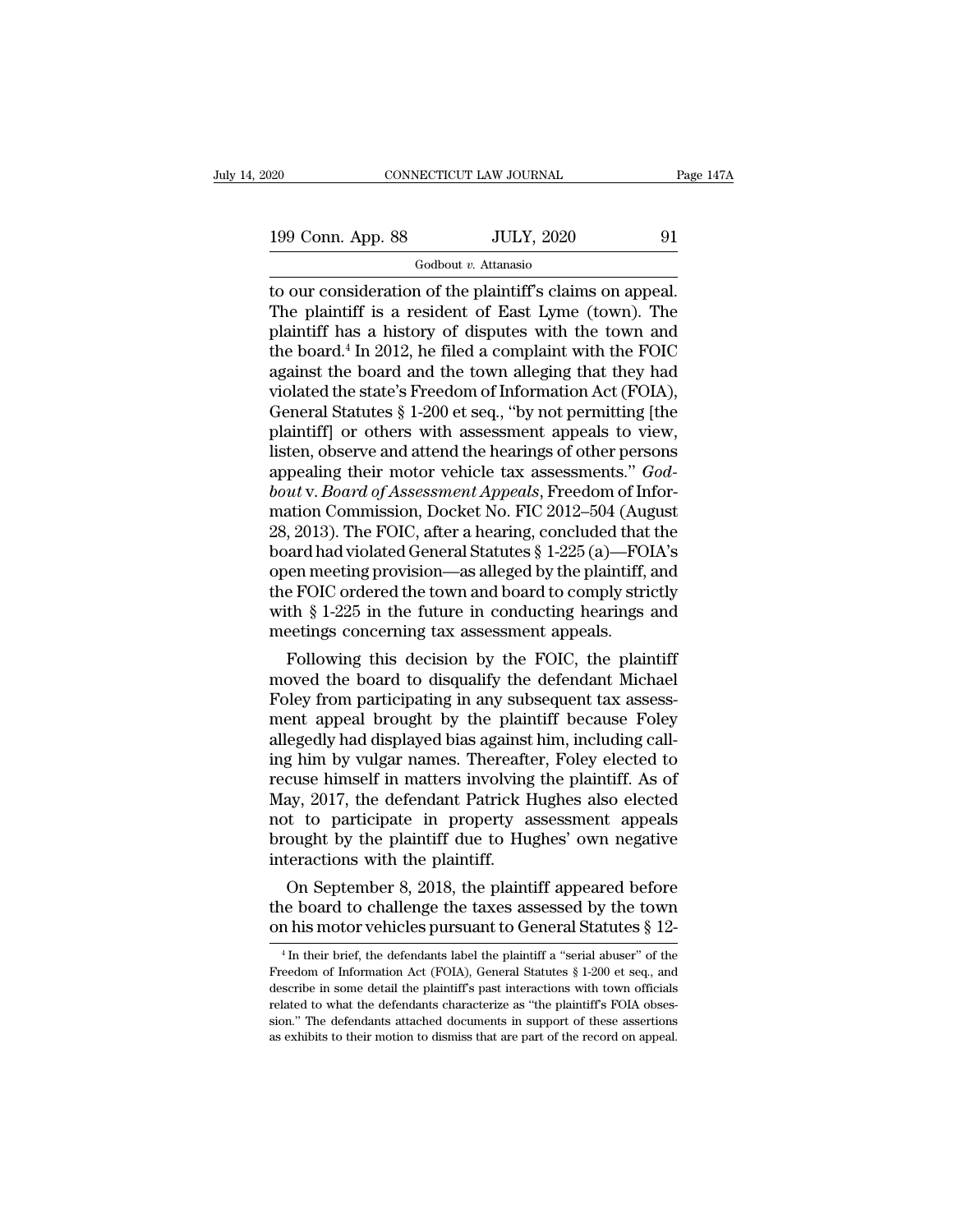# CONNECTICUT LAW JOURNAL July 14, 2020<br>
92 JULY, 2020 199 Conn. App. 88<br>
Godbout v. Attanasio Godbout *v.* Attanasio

CONNECTICUT LAW JOURNAL July 14, 2<br>
92 JULY, 2020 199 Conn. App. 88<br>
Godbout v. Attanasio<br>
71 (f).<sup>5</sup> The board consisted of five elected members.<br>
Present at the hearing were the four defendants and a<br>
town clerk Brooke S 92 JULY, 2020 199 Conn. App. 88<br>
Godbout v. Attanasio<br>
71 (f).<sup>5</sup> The board consisted of five elected members.<br>
Present at the hearing were the four defendants and a<br>
town clerk, Brooke Stevens, who acted as the recording 92 JULY, 2020 199 Conn. App. 88<br>
Godbout v. Attanasio<br>
71 (f).<sup>5</sup> The board consisted of five elected members.<br>
Present at the hearing were the four defendants and a<br>
town clerk, Brooke Stevens, who acted as the recording 92 JULY, 2020 199 Conn. App. 88<br>
Godbout *v.* Attanasio<br>
71 (f).<sup>5</sup> The board consisted of five elected members.<br>
Present at the hearing were the four defendants and a<br>
town clerk, Brooke Stevens, who acted as the recordi  $\frac{1}{100}$  Godbout *v*. Attanasio<br>  $\frac{1}{100}$  Godbout *v*. Attanasio<br>  $\frac{1}{100}$  The board consisted of five elected members.<br>
Present at the hearing were the four defendants and a<br>
town clerk, Brooke Stevens, who acte  $\frac{1}{2}$  Godbout *v*. Attanasio<br>
71 (f).<sup>5</sup> The board consisted of five elected members.<br>
Present at the hearing were the four defendants and a<br>
town clerk, Brooke Stevens, who acted as the recording<br>
secretary.<sup>6</sup> When 71 (f).<sup>5</sup> The board consisted of five elected members.<br>Present at the hearing were the four defendants and a<br>town clerk, Brooke Stevens, who acted as the recording<br>secretary.<sup>6</sup> When it was time for the plaintiff to pres Present at the hearing were the four defendants and a<br>town clerk, Brooke Stevens, who acted as the recording<br>secretary.<sup>6</sup> When it was time for the plaintiff to present<br>his appeal to the board, the defendants Foley, Hughes town clerk, Brooke Stevens, who acted as the recording<br>secretary.<sup>6</sup> When it was time for the plaintiff to present<br>his appeal to the board, the defendants Foley, Hughes,<br>and William W. Mather III "indicated that they were<br> secretary.<sup>6</sup> When it was time for the plaintiff to present<br>his appeal to the board, the defendants Foley, Hughes,<br>and William W. Mather III "indicated that they were<br>disqualif[ying] themselves  $\dots$  by getting up and leav his appeal to the board, the defendants Foley<br>and William W. Mather III "indicated that t<br>disqualif[ying] themselves  $\ldots$  by getting up<br>ing the room." Although Hughes and Foley pre<br>explanation for their decisions on the  $\alpha$  william w. Mather III "indicated that they were<br>squalif[ying] themselves . . . by getting up and leav-<br>g the room." Although Hughes and Foley provided no<br>planation for their decisions on the record, Mather<br>dicated th disqualitying] themselves  $\ldots$  by getting up and leaving the room." Although Hughes and Foley provided no explanation for their decisions on the record, Mather indicated that he worked for the law firm that represents th

ing the room." Although Hughes and Foley provided no<br>explanation for their decisions on the record, Mather<br>indicated that he worked for the law firm that repre-<br>sents the town in many legal matters.<sup>7</sup><br>The plaintiff indica explanation for their decisions on the record, Mather<br>indicated that he worked for the law firm that repre-<br>sents the town in many legal matters.<sup>7</sup><br>The plaintiff indicated to the defendant Tony Atta-<br>nasio, the sole remai malcated that he worked for the law firm that represents the town in many legal matters.<sup>7</sup><br>The plaintiff indicated to the defendant Tony Atta-<br>nasio, the sole remaining board member present at<br>the hearing, that the board sents the town in many legal matters.'<br>The plaintiff indicated to the defendant Tony Atta-<br>nasio, the sole remaining board member present at<br>the hearing, that the board appeared no longer to have<br>a quorum present, and he a The plaintiff indicated to the defendant Tony Atta-<br>nasio, the sole remaining board member present at<br>the hearing, that the board appeared no longer to have<br>a quorum present, and he assumed that, without<br>a quorum, the proc nasio, the sole remaining board member present at<br>the hearing, that the board appeared no longer to have<br>a quorum present, and he assumed that, without<br>a quorum, the proceedings automatically would be<br>adjourned. The plaint the hearing, that the board appeared no longer to have<br>a quorum present, and he assumed that, without<br>a quorum, the proceedings automatically would be<br>adjourned. The plaintiff also indicated to Attanasio that<br>he was prepar a quorum present, and he assumed that, without<br>a quorum, the proceedings automatically would be<br>adjourned. The plaintiff also indicated to Attanasio that<br>he was prepared to proceed with his argument but<br>warned that any fur a quorum, the proceedings automatically would be<br>adjourned. The plaintiff also indicated to Attanasio that<br>he was prepared to proceed with his argument but<br>warned that any further proceedings might be void and<br>also might v adjourned. The plaintiff also indicated to Attanasio that<br>he was prepared to proceed with his argument but<br>warned that any further proceedings might be void and<br>also might violate the FOIC's prior orders directing the<br>boar he was prepared to proceed with his argument but<br>warned that any further proceedings might be void and<br>also might violate the FOIC's prior orders directing the<br>board to comply strictly with the FOIA requirements.<br>Attanasio warned that any further proceedings might be void and<br>also might violate the FOIC's prior orders directing the<br>board to comply strictly with the FOIA requirements.<br>Attanasio adjourned the proceedings, and the plaintiff<br>ind also might violate the FOIC's prior orders directing the board to comply strictly with the FOIA requirements.<br>Attanasio adjourned the proceedings, and the plaintiff indicated to Attanasio that he would await further instru dicated to Attanasio that he would await further<br>structions regarding a hearing on his appeal.<sup>8</sup> Shortly<br>lereafter, on or about September 11, 2018, the board<br>ailed the plaintiff a copy of the minutes of the Septem-<br><sup>5</sup>The instructions regarding a hearing on his appeal.<sup>8</sup> Shortly thereafter, on or about September 11, 2018, the board mailed the plaintiff a copy of the minutes of the September  $\frac{1}{10}$ . The plaintiff successfully has chall

thereafter, on or about September 11, 2018, the board mailed the plaintiff a copy of the minutes of the Septem-<br><sup>5</sup>The plaintiff successfully has challenged previous assessments on the same vehicles. The gravamen of the pl mailed the plaintiff a copy of the minutes of the Septem-<br>  $\frac{1}{100}$  The plaintiff successfully has challenged previous assessments on the<br>
same vehicles. The gravamen of the plaintiff's argument is that the values<br>
att Triation of the plaintiff siccessfully has challenged previous assessments on the same vehicles. The gravamen of the plaintiff's argument is that the values attributed to his vehicles, which are provided to the town assess <sup>5</sup> The plaintiff successfully has challenged previous assessments on the same vehicles. The gravamen of the plaintiff's argument is that the values attributed to his vehicles, which are provided to the town assessor's of absolution to his vehicles, which are provided to the town assessor's office<br>by the state, are based on data that does not properly take into account the<br>actual condition of his vehicles, resulting in a purported overvalua

by and condition of his vehicles, resulting in a purported overvaluation and, correspondingly, an unfair tax assessment.<br>
<sup>6</sup> According to the meeting minutes, the board's fifth member, Susan Graham, was absent.<br>
<sup>7</sup> The m correspondingly, an unfair tax assessment.<br>
<sup>6</sup> According to the meeting minutes, the board's fifth member, Susan Graham, was absent.<br>
<sup>7</sup> The meeting minutes indicate that Foley's and Hughes' recusals were<br>
precipitated b Follow Hughes, and Hughes, and Hughes, and Hughes, and Hughes, and Hughes, and Hughes, and Hughes, and Hughes, and Hughes, and Hughes, and Hughes, and with his appeal.<br>
The minutes of the hearing indicate that the plaintif The meeting of the meeting to do<br>precipitated by nothing to do<br><sup>8</sup> The minut Foley, Hughes<br>be appointed.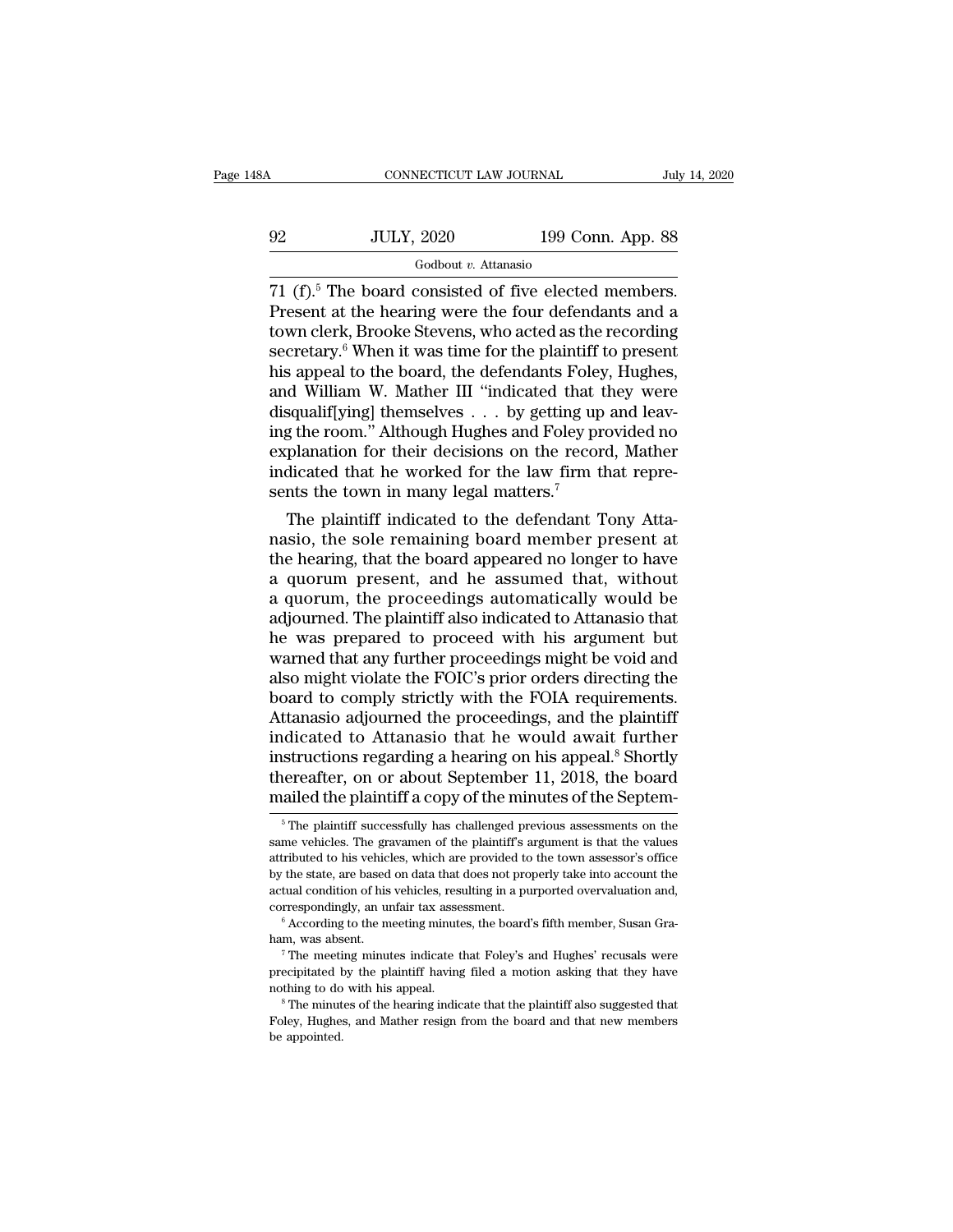| 020               | CONNECTICUT LAW JOURNAL | Page 149A |
|-------------------|-------------------------|-----------|
| 199 Conn. App. 88 | <b>JULY, 2020</b>       | 93        |
|                   | Godbout v. Attanasio    |           |

ber 8, 2018 hearing and a copy of his appeal application,<br>
ber 8, 2018 hearing and a copy of his appeal application,<br>
both of which indicated that the board had taken no 199 Conn. App. 88 JULY, 2020 93<br>
Godbout v. Attanasio<br>
ber 8, 2018 hearing and a copy of his appeal application,<br>
both of which indicated that the board had taken no<br>
action on the plaintiff's appeal. 199 Conn. App. 88 JULY,<br>
Godbout v. Attanasio<br>
ber 8, 2018 hearing and a copy of his a<br>
both of which indicated that the bo<br>
action on the plaintiff's appeal.<br>
On October 1, 2018, the plaintiff, i On October 1, 2018, the plaintiff, in response to the

 $\frac{6 \text{odbout } v.$  Attanasio<br>
board's September 1, 2018 hearing and a copy of his appeal application,<br>
both of which indicated that the board had taken no<br>
action on the plaintiff's appeal.<br>
On October 1, 2018, the plaintiff ber 8, 2018 hearing and a copy of his appeal application,<br>both of which indicated that the board had taken no<br>action on the plaintiff's appeal.<br>On October 1, 2018, the plaintiff, in response to the<br>board's September 11, 20 both of which indicated that the board had taken no<br>action on the plaintiff's appeal.<br>On October 1, 2018, the plaintiff, in response to the<br>board's September 11, 2018 mailings, commenced the<br>underlying action as a self-rep Fraction on the plaintiff's appeal.<br>
On October 1, 2018, the plaintiff, in response to the<br>
board's September 11, 2018 mailings, commenced the<br>
underlying action as a self-represented party. Although<br>
the plaintiff initiat On October 1, 2018, the plaintiff, in response to the<br>board's September 11, 2018 mailings, commenced the<br>underlying action as a self-represented party. Although<br>the plaintiff initiated his action as a small claims matter, On October 1, 2018, the plaintiff, in response to the<br>board's September 11, 2018 mailings, commenced the<br>underlying action as a self-represented party. Although<br>the plaintiff initiated his action as a small claims matter,<br> board's September 11, 2018 mailings, commenced the<br>underlying action as a self-represented party. Although<br>the plaintiff initiated his action as a small claims matter,<br>the court, on motion by the defendants, subsequently<br> underlying action as a self-represented party. Although<br>the plaintiff initiated his action as a small claims matter,<br>the court, on motion by the defendants, subsequently<br>transferred it to the regular civil docket of the S the plaintiff initiated his action as a small claims matter,<br>the court, on motion by the defendants, subsequently<br>transferred it to the regular civil docket of the Superior<br>Court. See Practice Book § 24-21. The plaintiff f the court, on motion by the defendants, subsequently<br>transferred it to the regular civil docket of the Superior<br>Court. See Practice Book  $\S 24-21$ . The plaintiff filed the<br>operative amended complaint on October 3, 2018. I transferred it to the regu<br>Court. See Practice Boo<br>operative amended con<br>that complaint, the plair<br>had engaged in official 1<br>170 because they failed<br>sions of the FOIA.<br>The defendants filed Figure 3. 21 2.1 The plaintin filed are<br>erative amended complaint on October 3, 2018. In<br>at complaint, the plaintiff alleged that the defendants<br>d engaged in official misconduct in violation of § 12-<br>0 because they failed by character differentiated complaint on October 9, 2018, in<br>that complaint, the plaintiff alleged that the defendants<br>had engaged in official misconduct in violation of § 12-<br>170 because they failed to comply with certai

and complaint, the plaintiff and<br>complaints had engaged in official misconduct in violation of § 12-<br>170 because they failed to comply with certain provi-<br>sions of the FOIA.<br>The defendants filed a motion to dismiss the pl fract engaged in official insecutate in violation of  $\frac{1}{8}$  170 because they failed to comply with certain provisions of the FOIA.<br>The defendants filed a motion to dismiss the plaintiff's action on October 25, 2018, cl The defendants filed a motion to dismiss the plain-<br>tiff's action on October 25, 2018, claiming that the court<br>lacked subject matter jurisdiction over it. In their mem-<br>orandum in support of the motion to dismiss, the def The defendants filed a motion to dismiss the plain-<br>tiff's action on October 25, 2018, claiming that the court<br>lacked subject matter jurisdiction over it. In their mem-<br>orandum in support of the motion to dismiss, the def The defendants filed a motion to dismiss the plain-<br>tiff's action on October 25, 2018, claiming that the court<br>lacked subject matter jurisdiction over it. In their mem-<br>orandum in support of the motion to dismiss, the def tiff's action on October 25, 2018, claiming that the court<br>lacked subject matter jurisdiction over it. In their mem-<br>orandum in support of the motion to dismiss, the defen-<br>dants argued that because the plaintiff's complai lacked subject matter jurisdiction over it. In their memorandum in support of the motion to dismiss, the defendants argued that because the plaintiff's complaint was premised on alleged noncompliance with the FOIA, he was orandum in support of the motion to dismiss, the defendants argued that because the plaintiff's complaint was<br>premised on alleged noncompliance with the FOIA, he<br>was required, pursuant to General Statutes § 1-206 (b)<br>(1),<sup></sup> dants argued that because the plaintiff's complaint was<br>premised on alleged noncompliance with the FOIA, he<br>was required, pursuant to General Statutes § 1-206 (b)<br>(1),<sup>9</sup>to seek relief by way of an appeal to the FOIC, and<br> premised on alleged noncompliance with the FOIA, he<br>was required, pursuant to General Statutes § 1-206 (b)<br>(1),<sup>9</sup>to seek relief by way of an appeal to the FOIC, and<br>that his failure to exhaust this administrative remedy<br>d was required, pursuant to General Statutes  $\S$  1-206 (b)<br>(1),<sup>9</sup>to seek relief by way of an appeal to the FOIC, and<br>that his failure to exhaust this administrative remedy<br>deprived the trial court of subject matter jurisdi  $(1)$ ,  $\#$ to seek relief by way of an appeal to the FOIC, and<br>that his failure to exhaust this administrative remedy<br>deprived the trial court of subject matter jurisdiction<br>over this statutory action. According to the de that his failure to exhaust this administrative remedy<br>deprived the trial court of subject matter jurisdiction<br>over this statutory action. According to the defendants,<br>the plaintiff did not file an appeal with the FOIC be deprived the trial court of subject matter jurisdiction<br>over this statutory action. According to the defendants,<br>the plaintiff did not file an appeal with the FOIC because<br>he knew that the FOIC would not schedule a hearing over this statutory action. According to the defendants,<br>the plaintiff did not file an appeal with the FOIC because<br>he knew that the FOIC would not schedule a hearing<br>"due to his abusive history." The defendants also argu due to his abusive history." The detendants also argued<br>aat the plaintiff sought to avoid the administrative<br>opeal requirement by framing his action as one seeking<br>lief pursuant to § 12-170, but that such an action<br> $9^9$  that the plaintiff sought to avoid the administrative<br>appeal requirement by framing his action as one seeking<br>relief pursuant to § 12-170, but that such an action<br><sup>9</sup>General Statutes § 1-206 (b) (1) provides in relevant p

appeal requirement by framing his action as one seeking<br>relief pursuant to § 12-170, but that such an action<br> $\degree$ General Statutes § 1-206 (b) (1) provides in relevant part: "Any person<br> $\degree$  or denied any other right to at relief pursuant to § 12-170, but that such an action  $\frac{1}{2}$  of General Statutes § 1-206 (b) (1) provides in relevant part: "Any person ... wrongfully denied the right to attend any meeting of a public agency or denied <sup>9</sup> General Statutes § 1-206 (b) (1) provides in relevant part: "Any person . . . wrong<br>fully denied the right to attend any meeting of a public agency or denied any other right conferred by the Freedom of Information Act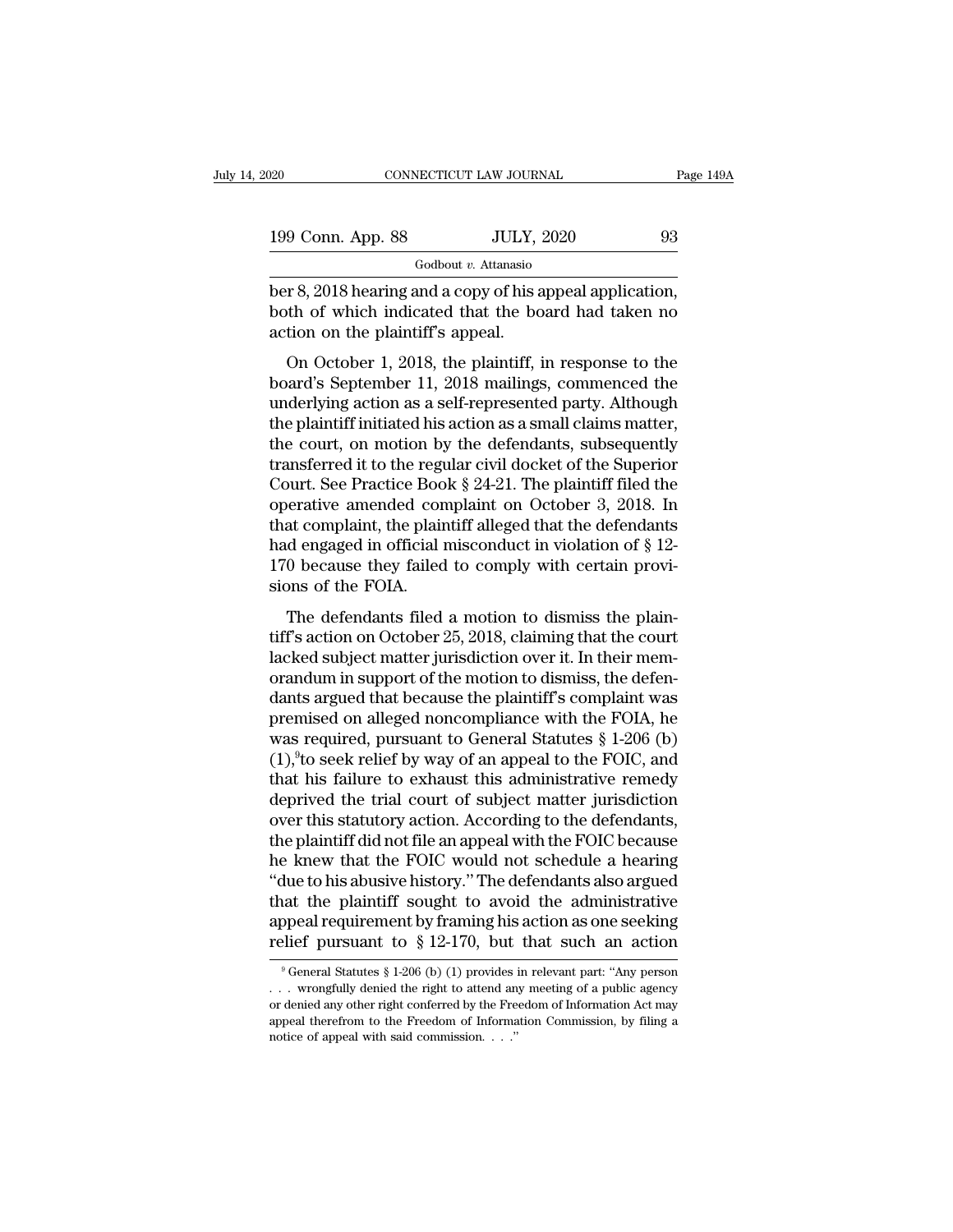| 50A | CONNECTICUT LAW JOURNAL |                   | July 14, 2020 |
|-----|-------------------------|-------------------|---------------|
| 94  | <b>JULY, 2020</b>       | 199 Conn. App. 88 |               |
|     | Godbout v. Attanasio    |                   |               |

required allegations that the individual board members  $\frac{94}{\text{Goldout } v. \text{ Attanasio}}$ <br>  $\frac{600}{\text{Goldout } v. \text{ Attanasio}}$ <br>
Fequired allegations that the individual board members<br>
had engaged in some unlawful act or the omission of<br>
a necessary act, and, even construing the allegations<br>
in t  $\frac{94}{94}$  JULY, 2020 199 Conn. App. 88<br>  $\frac{6 \text{odbout } v. \text{ Attanasio}}{\text{required allegations that the individual board members}}$ <br>
had engaged in some unlawful act or the omission of<br>
a necessary act, and, even construing the allegations<br>
in the complaint in the light mos  $\frac{94}{\text{Goldout } v. \text{ Attanasio}}$ <br>  $\frac{600}{\text{Goldout } v. \text{ Attanasio}}$ <br>
Fequired allegations that the individual board members<br>
had engaged in some unlawful act or the omission of<br>
a necessary act, and, even construing the allegations<br>
in the Godbout *v*. Attanasio<br>
required allegations that the individual board members<br>
had engaged in some unlawful act or the omission of<br>
a necessary act, and, even construing the allegations<br>
in the complaint in the light most quired allegations that the individual board members<br>d engaged in some unlawful act or the omission of<br>necessary act, and, even construing the allegations<br>the complaint in the light most favorable to the plain-<br>f, the comp required allegations that the motividual board members<br>had engaged in some unlawful act or the omission of<br>a necessary act, and, even construing the allegations<br>in the complaint in the light most favorable to the plain-<br>ti

rad engaged in some uniawrul act or the omission of<br>a necessary act, and, even construing the allegations<br>in the complaint in the light most favorable to the plain-<br>tiff, the complaint failed to contain any such allegatio a necessary act, and, even construing the allegations<br>in the complaint in the light most favorable to the plain-<br>tiff, the complaint failed to contain any such allegations.<br>The plaintiff filed a memorandum in opposition t In the complaint in the light most ravorable to the plain-<br>tiff, the complaint failed to contain any such allegations.<br>The plaintiff filed a memorandum in opposition to<br>the motion to dismiss. In it, he argued that a civil tiff, the complaint failed to contain any such allegations.<br>The plaintiff filed a memorandum in opposition to<br>the motion to dismiss. In it, he argued that a civil action<br>commenced in Superior Court, and not an administra-<br> The plaintiff filed a memorandum in opposition to<br>the motion to dismiss. In it, he argued that a civil action<br>commenced in Superior Court, and not an administra-<br>tive appeal to the FOIC, was the proper vehicle to obtain<br>t the motion to dismiss. In it, he argued that a civil action<br>commenced in Superior Court, and not an administra-<br>tive appeal to the FOIC, was the proper vehicle to obtain<br>the monetary relief provided by § 12-170, and that h commenced in Superior Court, and not an administrative appeal to the FOIC, was the proper vehicle to obtain the monetary relief provided by § 12-170, and that he was not seeking an adjudication of whether a FOIA violation tive appeal to the FOIC, was the proper vehicl<br>the monetary relief provided by  $\S$  12-170, an<br>was not seeking an adjudication of wheth<br>violation had occurred but instead was asse<br>the board members' actions amounted to<br>vio e monetary rener provided by § 12-170, and that ne<br>as not seeking an adjudication of whether a FOIA<br>plation had occurred but instead was asserting that<br>e board members' actions amounted to a criminal<br>plation of an existing was not seeking an adjudication of whether a FOIA<br>violation had occurred but instead was asserting that<br>the board members' actions amounted to a criminal<br>violation of an existing FOIC order, a remedy for which<br>was beyond

violation had occurred but instead was asserting that<br>the board members' actions amounted to a criminal<br>violation of an existing FOIC order, a remedy for which<br>was beyond the authority of the FOIC.<br>The court, *Calmar*, *J* the board members actions amounted to a criminal<br>violation of an existing FOIC order, a remedy for which<br>was beyond the authority of the FOIC.<br>The court, *Calmar*, *J.*, heard argument on the motion<br>to dismiss on December violation of an existing FOIC order, a remedy for which<br>was beyond the authority of the FOIC.<br>The court, *Calmar*, *J*., heard argument on the motion<br>to dismiss on December 17, 2018. The court rendered<br>a judgment of dismi was beyond the authority of the FOIC.<br>
The court, *Calmar*, *J*., heard argument on the motion<br>
to dismiss on December 17, 2018. The court rendered<br>
a judgment of dismissal on February 4, 2019, agreeing<br>
with the argument The court, *Calmar*, *J.*, heard argument on the motion<br>to dismiss on December 17, 2018. The court rendered<br>a judgment of dismissal on February 4, 2019, agreeing<br>with the arguments of the defendants. The court rea-<br>soned a to dismiss on December 17, 2018. The court rendered<br>a judgment of dismissal on February 4, 2019, agreeing<br>with the arguments of the defendants. The court rea-<br>soned as follows: "In paragraph 46 of the plaintiff's<br>amended c a judgment of dismissal on February 4, 2019, agreeing<br>with the arguments of the defendants. The court rea-<br>soned as follows: "In paragraph 46 of the plaintiff's<br>amended complaint, the plaintiff pleaded that his motor<br>vehic with the arguments of the defendants. The court reasoned as follows: "In paragraph 46 of the plaintiff's amended complaint, the plaintiff pleaded that his motor vehicle property assessment appeal was not heard by the [boar soned as follows: "In paragraph 46 of the plaintiff's<br>amended complaint, the plaintiff pleaded that his motor<br>vehicle property assessment appeal was not heard by<br>the [board] due to a lack of quorum, and [that] the<br>[board] amended complaint, the plaintiff pleaded that his motor<br>vehicle property assessment appeal was not heard by<br>the [board] due to a lack of quorum, and [that] the<br>[board] did not produce accurate minutes of the failed<br>hearing vehicle property assessment appeal was not heard by<br>the [board] due to a lack of quorum, and [that] the<br>[board] did not produce accurate minutes of the failed<br>hearing. The plaintiff, however, did not appeal to the<br>FOIC to the [board] due to a lack of quorum, and [that] the<br>[board] did not produce accurate minutes of the failed<br>hearing. The plaintiff, however, did not appeal to the<br>FOIC to reschedule a hearing. . . . . [G]<br>rievances<br>against [board] did not produce accurate minutes of the failed<br>hearing. The plaintiff, however, did not appeal to the<br>FOIC to reschedule a hearing.... [G]rievances<br>against quorum and accurate minutes should be heard<br>before the FO hearing. The plaintiff, however, did not appeal to the FOIC to reschedule a hearing.  $\ldots$  [G] rievances against quorum and accurate minutes should be heard before the FOIC. Because the plaintiff did not have a hearing an FOIC to reschedule a hearing. . . . [G]rievances<br>against quorum and accurate minutes should be heard<br>before the FOIC. Because the plaintiff did not have a<br>hearing and did not receive a final decision from the<br>FOIC, he has against quorum and accept<br>before the FOIC. Beca<br>hearing and did not re<br>FOIC, he has not exha<br>remedies with the FOI<br>a decision through the S<br>lacks jurisdiction.<br>"In paragraph 62 of th Frore the FOIC. Because the plaintiff du not have a<br>aring and did not receive a final decision from the<br>DIC, he has not exhausted all of his administrative<br>medies with the FOIC, and therefore, cannot appeal<br>lecision throug nearing and did not receive a final decision from the<br>FOIC, he has not exhausted all of his administrative<br>remedies with the FOIC, and therefore, cannot appeal<br>a decision through the Superior Court because the court<br>lacks

FOIC, he has not exhausted all of his administrative<br>remedies with the FOIC, and therefore, cannot appeal<br>a decision through the Superior Court because the court<br>lacks jurisdiction.<br>"In paragraph 62 of the plaintiff's amen remeates with the FOIC, and therefore, cannot appear<br>a decision through the Superior Court because the court<br>lacks jurisdiction.<br>"In paragraph 62 of the plaintiff's amended complaint,<br>the plaintiff pleaded that the defenda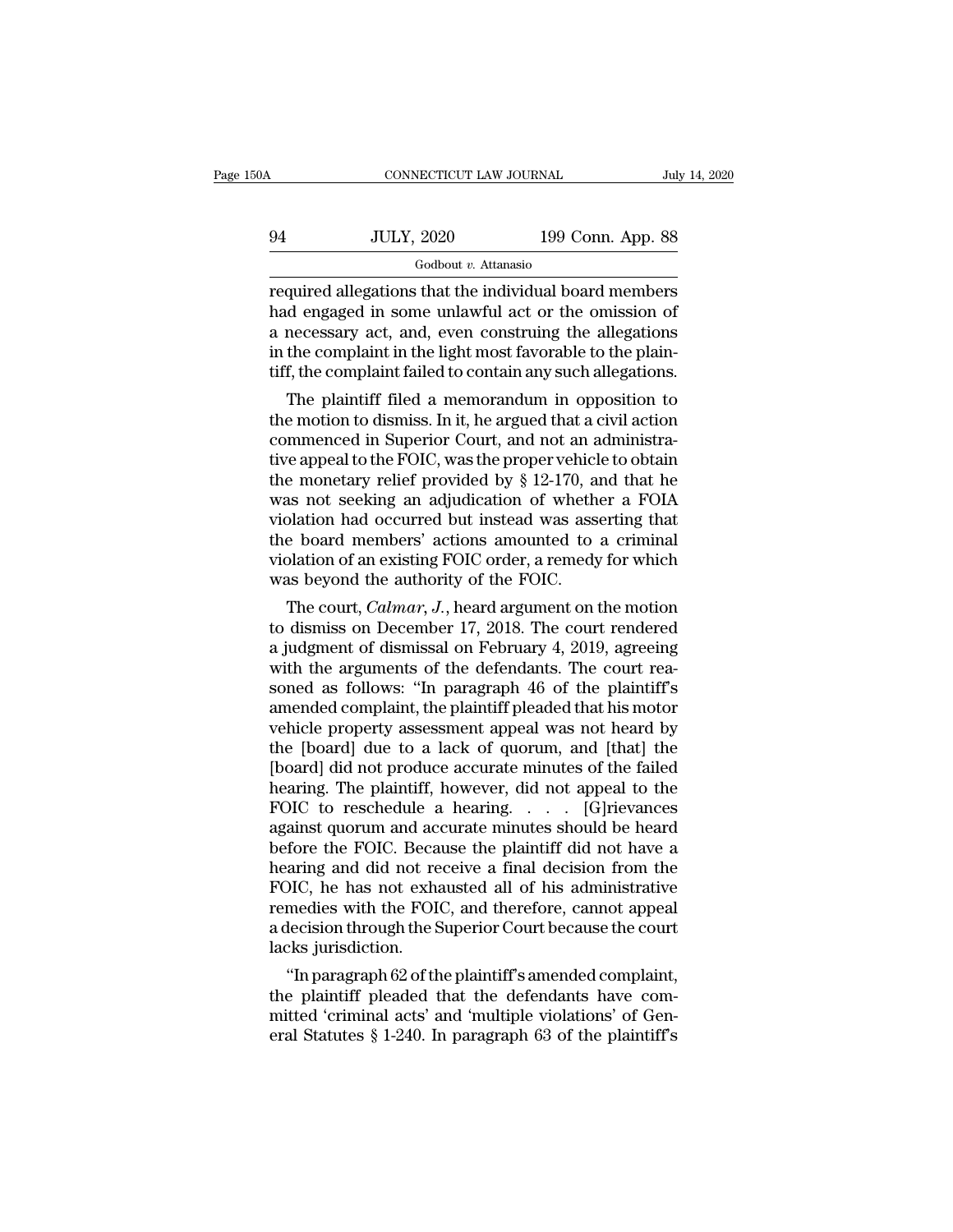Godbout *v.* Attanasio

 $\begin{array}{r|l} \hline \text{199 Conn. App. 88} & \text{JULY, 2020} & \text{95} \ \hline \text{Godbout } v. \text{ Attanasio} \ \hline \text{amended complaint, the plaintiff placeded that the defendants have created a cause of action due to 'official microoluct' under  $8.12.170$  — Here, an order has$ 199 Conn. App. 88 JULY, 2020 95<br>
Godbout v. Attanasio<br>
amended complaint, the plaintiff pleaded that the defendants have created a cause of action due to 'official<br>
misconduct' under  $\S 12-170$ . . . . Here, an order has 199 Conn. App. 88 JULY, 2020 95<br>
Godbout v. Attanasio<br>
amended complaint, the plaintiff pleaded that the defendants have created a cause of action due to 'official<br>
misconduct' under § 12-170. . . . . Here, an order has<br> 199 Conn. App. 88 JULY, 2020 95<br>
Godbout v. Attanasio<br>
amended complaint, the plaintiff pleaded that the defendants have created a cause of action due to 'official<br>
misconduct' under  $\S 12-170$ . . . . Here, an order has<br> Godbout *v*. Attanasio<br>
amended complaint, the plaintiff pleaded that the defen-<br>
dants have created a cause of action due to 'official<br>
misconduct' under § 12-170. . . . . Here, an order has<br>
not been given by the FOIC, Godbout *v*. Attanasio<br>
amended complaint, the plaintiff pleaded that the defen-<br>
dants have created a cause of action due to 'official<br>
misconduct' under § 12-170. . . . . Here, an order has<br>
not been given by the FOIC, amended complaint, the plaintiff pleaded that the defendants have created a cause of action due to 'official<br>misconduct' under § 12-170. . . . . Here, an order has<br>not been given by the FOIC, therefore, no member of<br>the [ dants have created a cause of action due to 'official<br>misconduct' under § 12-170. . . . . Here, an order has<br>not been given by the FOIC, therefore, no member of<br>the [board] has failed to comply with the FOIC and<br>cannot be misconduct' under § 12-170. . . . . Here, an order has<br>not been given by the FOIC, therefore, no member of<br>the [board] has failed to comply with the FOIC and<br>cannot be found guilty of criminal acts or multiple viola-<br>tion not been given by the FOIC, therefore, no member of<br>the [board] has failed to comply with the FOIC and<br>cannot be found guilty of criminal acts or multiple viola-<br>tions under § 1-240. . . . [With respect to the alleged<br>viol the [board] has failed to comply with the FOIC and<br>cannot be found guilty of criminal acts or multiple viola-<br>tions under  $\S 1-240$ .... [With respect to the alleged<br>violation of  $\S 12-170$ ], the plaintiff has alleged the cannot be found guilty of criminal acts or multiple violations under  $\S 1-240$ . . . . [With respect to the alleged<br>violation of  $\S 12-170$ ], the plaintiff has alleged the defen-<br>dants 'demonstrated official misconduct'; h tions under § 1-240. . . . [With respect to the alleged<br>violation of § 12-170], the plaintiff has alleged the defen-<br>dants 'demonstrated official misconduct'; however, the<br>plaintiff fails to allege any specific incidents violation of § 12-170], the plaintiff has alleged the defendants 'demonstrated official misconduct'; however, the plaintiff fails to allege any specific incidents of misconduct. Even viewing the amended complaint in the li dants 'demonstrated offic<br>plaintiff fails to allege an<br>duct. Even viewing the a<br>most favorable to the pl<br>to show that the [board]<br>the [board] has committe<br>of a necessary act."<br>The court concluded: From viewing the amended complaint in the light<br>ost favorable to the plaintiff, the plaintiff has failed<br>show that the [board] or any individual member of<br>e [board] has committed an unlawful act or omission<br>a necessary act exhaustive the plaintiff, the plaintiff has failed<br>to show that the [board] or any individual member of<br>the [board] has committed an unlawful act or omission<br>of a necessary act."<br>The court concluded: "Because the plaintiff

FOIC, and because no criminal or unlawful act or omission<br>fall points are positive in the point of the [board] has committed an unlawful act or omission<br>of a necessary act."<br>The court concluded: "Because the plaintiff has to show that the [board] of any murvidual member of<br>the [board] has committed an unlawful act or omission<br>of a necessary act."<br>The court concluded: "Because the plaintiff has not<br>exhausted all of his administrative remedie the poarty has committed an unlawful act of ontission<br>of a necessary act."<br>The court concluded: "Because the plaintiff has not<br>exhausted all of his administrative remedies with the<br>FOIC, and because no criminal or unlawful or a necessary act.<br>The court concluded: "Because the plaintiff has not<br>exhausted all of his administrative remedies with the<br>FOIC, and because no criminal or unlawful act, or omis-<br>sion of a necessary act performed by the The court concluded: "Because the pexhausted all of his administrative ren<br>FOIC, and because no criminal or unlaw<br>sion of a necessary act performed by<br>been alleged in the amended complaint,<br>subject matter jurisdiction and mausted an of its annihistrative femethes with the<br>DIC, and because no criminal or unlawful act, or omis-<br>on of a necessary act performed by the [board] has<br>en alleged in the amended complaint, this court lacks<br>bject matte FOIC, and because no criminal of unlawful act, of onlis-<br>sion of a necessary act performed by the [board] has<br>been alleged in the amended complaint, this court lacks<br>subject matter jurisdiction and the motion to dismiss<br>is

sion of a flecessary act performed by the [board] has<br>been alleged in the amended complaint, this court lacks<br>subject matter jurisdiction and the motion to dismiss<br>is granted." This appeal followed.<br>We begin our discussion been aneged in the antended complaint, this court facks<br>subject matter jurisdiction and the motion to dismiss<br>is granted." This appeal followed.<br>We begin our discussion by setting forth the well<br>settled standard of review subject matter jurisdiction and the motion to dishuss<br>is granted." This appeal followed.<br>We begin our discussion by setting forth the well<br>settled standard of review that governs an appeal from<br>a judgment granting a motion Example 1.1 This appear followed.<br>
We begin our discussion by setting forth the well<br>
settled standard of review that governs an appeal from<br>
a judgment granting a motion to dismiss on the ground<br>
of a lack of subject mat We begin our discussion by setting forth the well<br>settled standard of review that governs an appeal from<br>a judgment granting a motion to dismiss on the ground<br>of a lack of subject matter jurisdiction. "A motion to<br>dismiss settled standard of review that governs an appeal from<br>a judgment granting a motion to dismiss on the ground<br>of a lack of subject matter jurisdiction. "A motion to<br>dismiss properly attacks the jurisdiction of the court,<br>es a judgment granting a motion to dismiss on the ground<br>of a lack of subject matter jurisdiction. "A motion to<br>dismiss properly attacks the jurisdiction of the court,<br>essentially asserting that the plaintiff cannot as a matt of a lack of subject matter jurisdiction. "A motion to<br>dismiss properly attacks the jurisdiction of the court,<br>essentially asserting that the plaintiff cannot as a matter<br>of law and fact state a cause of action that should dismiss properly attacks the jurisdiction of the court,<br>essentially asserting that the plaintiff cannot as a matter<br>of law and fact state a cause of action that should be<br>heard by the court.... A court deciding a motion t essentially asserting that the plaintiff cannot as a matter<br>of law and fact state a cause of action that should be<br>heard by the court.... A court deciding a motion to<br>dismiss must determine *not the merits of the claim or* of law and fact state a cause of action that should be<br>heard by the court.... A court deciding a motion to<br>dismiss must determine *not the merits of the claim or*<br>even its legal sufficiency, but rather, whether the claim<br> heard by the court. . . . . A court deciding a motion to<br>dismiss must determine *not the merits of the claim or*<br>even its legal sufficiency, but rather, whether the claim<br>is one that the court has jurisdiction to hear and dismiss must determine *not the merits of the claim or* even its legal sufficiency, but rather, whether the claim is one that the court has jurisdiction to hear and decide.<br>
. . . [B]ecause [a] determination regarding a tr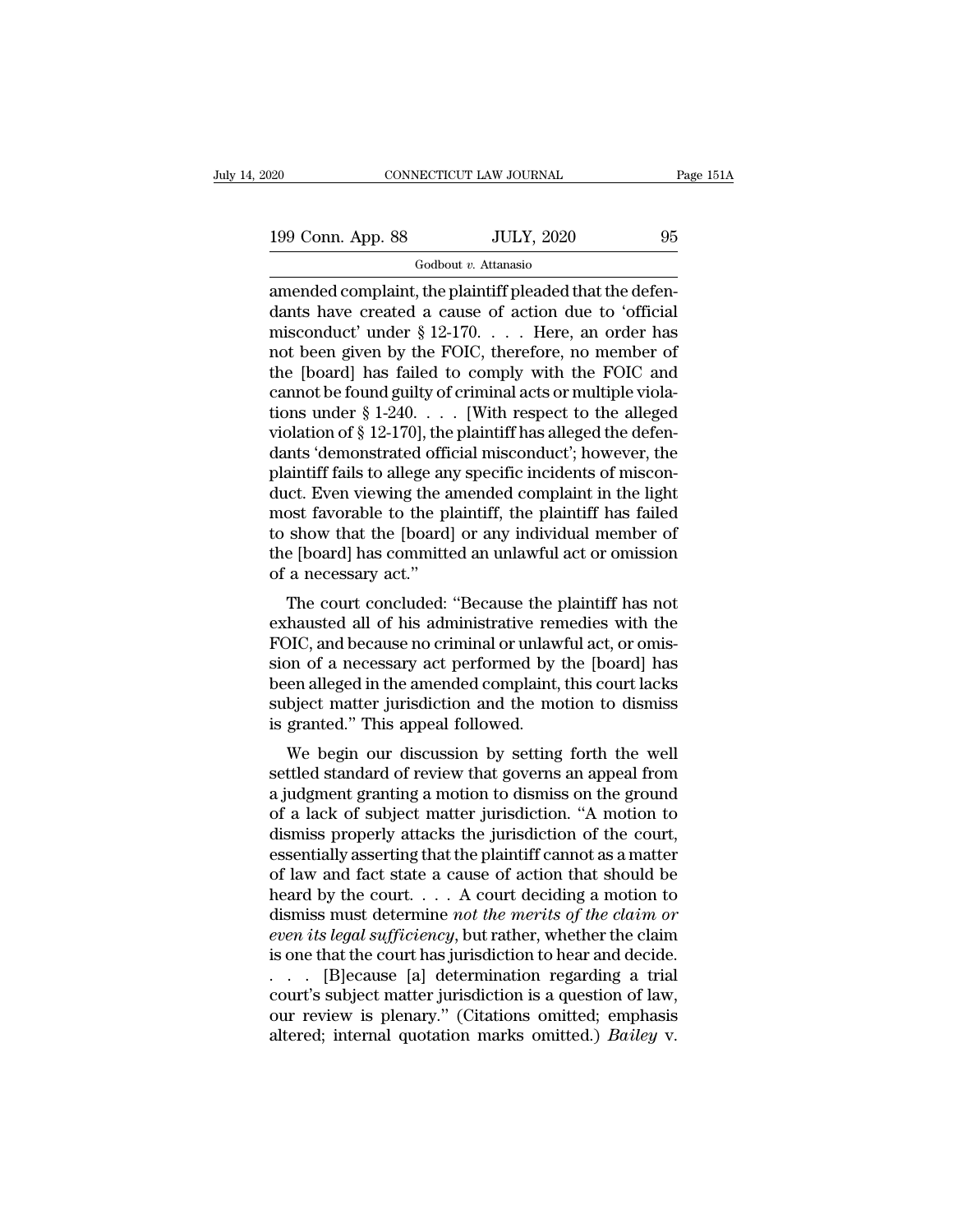# CONNECTICUT LAW JOURNAL July 14, 2020<br>
96 JULY, 2020 199 Conn. App. 88<br>
Godbout v. Attanasio

Godbout *v.* Attanasio

CONNECTICUT LAW JOURNAL<br> *Medical Examining Board for State Employee Disabil-*<br> *Medical Examining Board for State Employee Disabil-<br>
ity Retirement, 75 Conn. App. 215, 219, 815 A.2d 281*<br>
(2003) *ity Retirement*, 75 Conn. App. 215, 219, 815 A.2d 281 (2003).  $JULY, 2020$  199 Conn. App. 88<br>
Godbout v. Attanasio<br>
edical Examining Board for State Employee Disabil-<br> *J* Retirement, 75 Conn. App. 215, 219, 815 A.2d 281<br>
(003).<br>
"Trial courts addressing motions to dismiss for lack<br>

Godbout v. Attanasio<br>
Medical Examining Board for State Employee Disabil-<br>
ity Retirement, 75 Conn. App. 215, 219, 815 A.2d 281<br>
(2003).<br>
"Trial courts addressing motions to dismiss for lack<br>
of subject matter jurisdictio **Solution Constraints**<br>
Medical Examining Board for State Employee Disabil-<br>
ity Retirement, 75 Conn. App. 215, 219, 815 A.2d 281<br>
(2003).<br>
"Trial courts addressing motions to dismiss for lack<br>
of subject matter jurisdict Medical Examining Board for State Employee Disabil-<br>ity Retirement, 75 Conn. App. 215, 219, 815 A.2d 281<br>(2003).<br>"Trial courts addressing motions to dismiss for lack<br>of subject matter jurisdiction pursuant to [Practice Bo tty Retrement, 75 Conn. App. 215, 219, 815 A.2d 281<br>(2003).<br>"Trial courts addressing motions to dismiss for lack<br>of subject matter jurisdiction pursuant to [Practice Book<br>§ 10–30] may encounter different situations, depen (2003).<br>
"Trial courts addressing motions to dismiss for lack<br>
of subject matter jurisdiction pursuant to [Practice Book<br>
§ 10–30] may encounter different situations, depend-<br>
ing on the status of the record in the case. "Trial courts addressing motions to dismiss for lack<br>of subject matter jurisdiction pursuant to [Practice Book<br>§ 10–30] may encounter different situations, depend-<br>ing on the status of the record in the case. . . . [If] a of subject matter jurisdiction pursuant to [Practice Book  $\S$  10–30] may encounter different situations, depending on the status of the record in the case. . . . [If] a trial court decides a jurisdictional question raised  $\S$  10–30] may encounter different situations, depending on the status of the record in the case. . . . [If] a trial court decides a jurisdictional question raised by a pretrial motion to dismiss on the basis of the compl ing on the status of the record in the case. . . . . [If] a<br>trial court decides a jurisdictional question raised by a<br>pretrial motion to dismiss on the basis of the complaint<br>alone, it must consider the allegations of the trial court decides a jurisdictional question raised by a<br>pretrial motion to dismiss on the basis of the complaint<br>alone, it must consider the allegations of the complaint<br>in their most favorable light. . . . In this rega pretrial motion to dismiss<br>alone, it must consider the<br>in their most favorable lig<br>must take the facts to be t<br>including those facts nec<br>gations, construing them<br>to the pleader. . . . .<br>"In contrast, if the co one, it must consider the allegations of the complaint<br>
their most favorable light.... In this regard, a court<br>
ust take the facts to be those alleged in the complaint,<br>
cluding those facts necessarily implied from the al in their most favorable light. . . . In this regard, a court<br>must take the facts to be those alleged in the complaint,<br>including those facts necessarily implied from the alle-<br>gations, construing them in a manner most fav

must take the facts to be those alleged in the complaint,<br>including those facts necessarily implied from the alle-<br>gations, construing them in a manner most favorable<br>to the pleader....<br>"In contrast, if the complaint is su including those facts necessarily implied from the allegations, construing them in a manner most favorable<br>to the pleader. . . .<br>"In contrast, if the complaint is supplemented by<br>undisputed facts established by affidavits gations, construing them in a manner most favorable<br>to the pleader. . . .<br>"In contrast, if the complaint is supplemented by<br>undisputed facts established by affidavits submitted in<br>support of the motion to dismiss . . . ot to the pleader. . . .<br>
"In contrast, if the complaint is supplemented by<br>
undisputed facts established by affidavits submitted in<br>
support of the motion to dismiss . . . other types of<br>
undisputed evidence . . . and/or pu "In contrast, if the complaint is supplemented by<br>undisputed facts established by affidavits submitted in<br>support of the motion to dismiss  $\ldots$  other types of<br>undisputed evidence  $\ldots$  and/or public records of<br>which judi undisputed facts established by affidavits submitted in<br>support of the motion to dismiss . . . other types of<br>undisputed evidence . . . and/or public records of<br>which judicial notice may be taken . . . the trial court,<br>in support of the motion to dismiss . . . other types of undisputed evidence . . . and/or public records of which judicial notice may be taken . . . the trial court, in determining the jurisdictional issue, may consider thes undisputed evidence . . . and/or public records of<br>which judicial notice may be taken . . . the trial court,<br>in determining the jurisdictional issue, may consider<br>these supplementary undisputed facts and need not<br>conclusi which judicial notice may be taken  $\ldots$  the trial court,<br>in determining the jurisdictional issue, may consider<br>these supplementary undisputed facts and need not<br>conclusively presume the validity of the allegations of<br>the in determining the jurisdictional issue, may consider<br>these supplementary undisputed facts and need not<br>conclusively presume the validity of the allegations of<br>the complaint. . . . Rather, those allegations are tem-<br>pered these supplementary undisputed facts and need not conclusively presume the validity of the allegations of the complaint.  $\dots$  Rather, those allegations are tempered by the light shed on them by the [supplementary undisput conclusively presume the validity of the allegations of<br>the complaint. . . . . Rather, those allegations are tem-<br>pered by the light shed on them by the [supplementary<br>undisputed facts]. . . . If affidavits and/or other e the complaint. . . . Rather, those allegations are tempered by the light shed on them by the [supplementary undisputed facts]. . . . If affidavits and/or other evidence submitted in support of a defendant's motion to dism pered by the light shed on them by the [supplementary undisputed facts]. . . . If affidavits and/or other evidence submitted in support of a defendant's motion to dismiss conclusively establish that jurisdiction is lackin undisputed facts]. . . . If affidavits and/or other evidence submitted in support of a defendant's motion to dismiss conclusively establish that jurisdiction is lacking, and the plaintiff fails to undermine this conclusio dence submitted in support of a defendant's motion to<br>dismiss conclusively establish that jurisdiction is lack-<br>ing, and the plaintiff fails to undermine this conclusion<br>with counteraffidavits  $\ldots$  or other evidence, the dismiss conclusively establish that jurisdiction is lack-<br>ing, and the plaintiff fails to undermine this conclusion<br>with counteraffidavits . . . or other evidence, the trial<br>court may dismiss the action without further pro ing, and the plaintiff fails to undermine this conclusion<br>with counteraffidavits . . . or other evidence, the trial<br>court may dismiss the action without further proceed-<br>ings. . . . If, however, the defendant submits eith with counteraffidavits . . . or other evidence, the trial<br>court may dismiss the action without further proceed-<br>ings. . . . If, however, the defendant submits either no<br>proof to rebut the plaintiff's jurisdictional allega court may dismiss the action without further proceedings. . . . If, however, the defendant submits either no proof to rebut the plaintiff's jurisdictional allegations . . . or only evidence that fails to call those allega ings<br>prod<br>...<br>...<br>...<br>...<br>...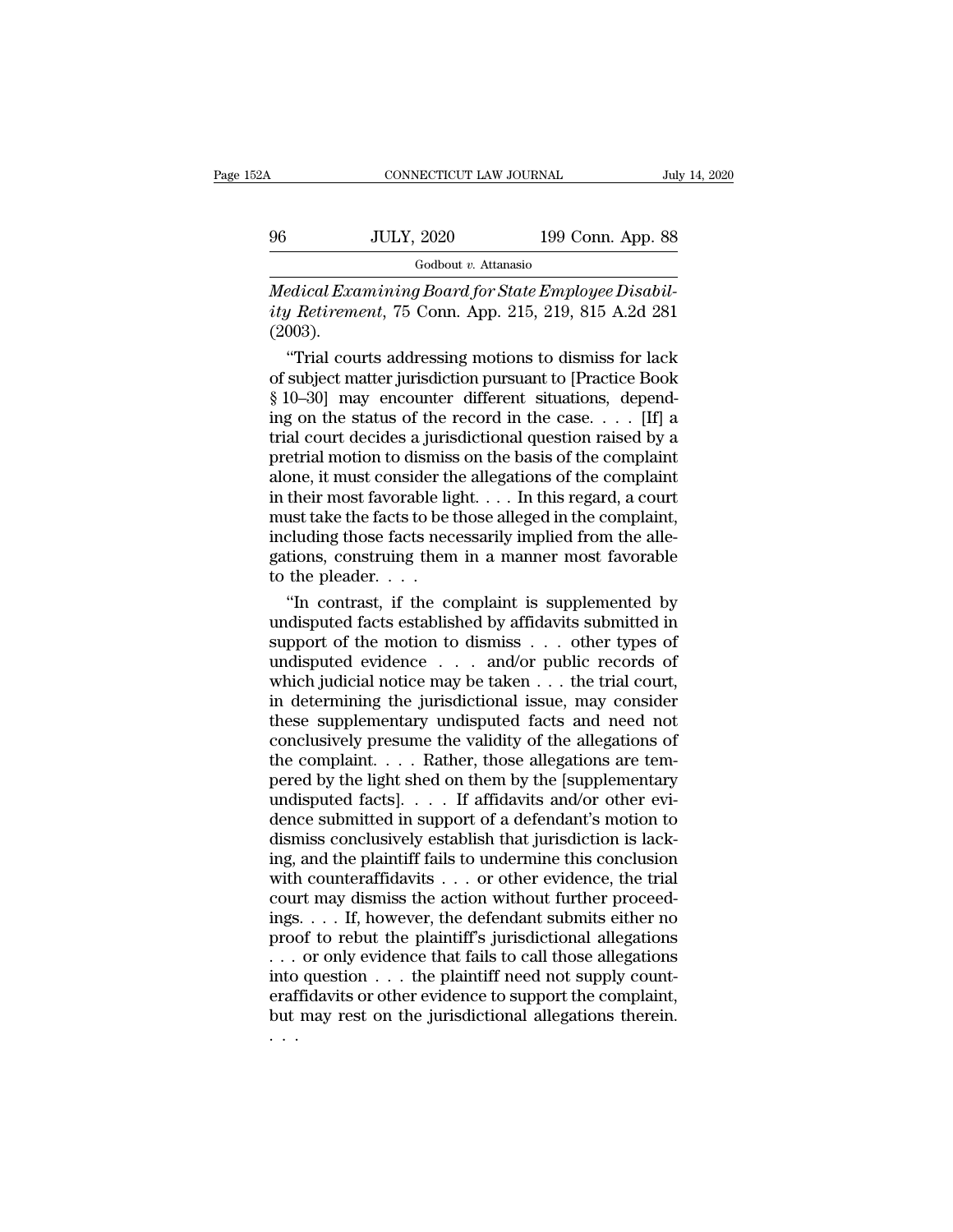199 Conn. App. 88 JULY, 2020 97<br>
Godbout v. Attanasio

# Godbout *v.* Attanasio

CONNECTICUT LAW JOURNAL Page 153A<br>
9 Conn. App. 88 JULY, 2020 97<br>
Godbout v. Attanasio<br>
"Finally, where a jurisdictional determination is<br>
pendent on the resolution of a critical factual dispute,<br>
connect be decided on a m 199 Conn. App. 88 JULY, 2020 97<br>
Godbout v. Attanasio<br>
"Finally, where a jurisdictional determination is<br>
dependent on the resolution of a critical factual dispute,<br>
it cannot be decided on a motion to dismiss in the<br>
abs 199 Conn. App. 88 JULY, 2020 97<br>  $\frac{199 \text{ Conn. App. 88}}{\text{``Finally, where a jurisdictional determination is}$ <br>
dependent on the resolution of a critical factual dispute,<br>
it cannot be decided on a motion to dismiss in the<br>
absence of an evidentiary hearing to estab 199 Conn. App. 88 JULY, 2020 97<br>
Godbout *v*. Attanasio<br>
"Finally, where a jurisdictional determination is<br>
dependent on the resolution of a critical factual dispute,<br>
it cannot be decided on a motion to dismiss in the<br>
a Finally, where a jurisdictional determination is<br>dependent on the resolution of a critical factual dispute,<br>it cannot be decided on a motion to dismiss in the<br>absence of an evidentiary hearing to establish jurisdic-<br>tiona  $\frac{1}{2}$  Godbout *v*. Attanasio<br>
"Finally, where a jurisdictional determination is<br>
dependent on the resolution of a critical factual dispute,<br>
it cannot be decided on a motion to dismiss in the<br>
absence of an evidentiar "Finally, where a jurisdictional determination is<br>dependent on the resolution of a critical factual dispute,<br>it cannot be decided on a motion to dismiss in the<br>absence of an evidentiary hearing to establish jurisdic-<br>tiona dependent on the resolution of a critical factual dispute,<br>it cannot be decided on a motion to dismiss in the<br>absence of an evidentiary hearing to establish jurisdic-<br>tional facts. . . . In that situation, [a]n evidentiar it cannot be decided on a motion to dismiss in the<br>absence of an evidentiary hearing to establish jurisdic-<br>tional facts. . . . In that situation, [a]n evidentiary<br>hearing is necessary because a court cannot make a<br>critic absence of an evidentiary hearing to establish jurisdictional facts. . . . . In that situation, [a]n evidentiary hearing is necessary because a court cannot make a critical factual [jurisdictional] finding based on memoran tional facts. . . . In that s<br>hearing is necessary because<br>critical factual [jurisdictional<br>randa and documents submit<br>tions omitted; emphasis on<br>marks omitted.)  $Cuozzo$  v. Or<br>17, 109 A.3d 903 (2015).<br>In the present case, t Final Interests of the parties and the parties and documents submitted by the parties." (Cita-<br>In the parties of the parties of Cita-<br>In the present case, the parties supplemented the<br>citual allegations as set forth in the Fridera ractual Hurisuctional Infiding based on hierio-<br>randa and documents submitted by the parties." (Cita-<br>tions omitted.) *Cuozzo* v. *Orange*, 315 Conn. 606, 615–<br>17, 109 A.3d 903 (2015).<br>In the present case, the par

Francia and documents submitted by the parties. (Citations omitted; emphasis omitted; internal quotation marks omitted.) Cuozzo v. Orange, 315 Conn. 606, 615–17, 109 A.3d 903 (2015).<br>
In the present case, the parties supp dions omitted; emphasis omitted; internal quotation<br>marks omitted.) *Cuozzo* v. *Orange*, 315 Conn. 606, 615–<br>17, 109 A.3d 903 (2015).<br>In the present case, the parties supplemented the<br>factual allegations as set forth in t flactual allegations as set forth in the complemented the factual allegations as set forth in the complaint by attaching affidavits and public records to the motion to dismiss and to the opposition. Because no jurisdictio T<sub>1</sub>, 109 A.5d 905 (2)<br>In the present c<br>factual allegations<br>attaching affidavits<br>dismiss and to the c<br>facts were dispute<br>was required. taching affidavits and public records to the motion to<br>smiss and to the opposition. Because no jurisdictional<br>cts were disputed, however, no evidentiary hearing<br>as required.<br>I<br>The plaintiff first claims that the court impr

I

dismiss and to the opposition. Because no jurisdictional<br>facts were disputed, however, no evidentiary hearing<br>was required.<br>I<br>The plaintiff first claims that the court improperly<br>concluded that it lacked subject matter jur facts were disputed, however, no evidentiary hearing<br>was required.<br>I<br>The plaintiff first claims that the court improperly<br>concluded that it lacked subject matter jurisdiction to<br>adjudicate the merits of his action because was required.<br>
I<br>
The plaintiff first claims that the court improperly<br>
concluded that it lacked subject matter jurisdiction to<br>
adjudicate the merits of his action because he had failed<br>
to exhaust his administrative reme The plaintiff<br>concluded that<br>adjudicate the r<br>to exhaust his<br>We agree.<br>"Because the The plaintiff first claims that the court improperly<br>
ncluded that it lacked subject matter jurisdiction to<br>
judicate the merits of his action because he had failed<br>
exhaust his administrative remedies with the FOIC.<br>
e ag The plaintiff first claims that the court improperty<br>concluded that it lacked subject matter jurisdiction to<br>adjudicate the merits of his action because he had failed<br>to exhaust his administrative remedies with the FOIC.<br>W

concluded that it lacked subject matter jurisdiction to<br>adjudicate the merits of his action because he had failed<br>to exhaust his administrative remedies with the FOIC.<br>We agree.<br>"Because the exhaustion [of administrative r adjudicate the merits of his action because he had failed<br>to exhaust his administrative remedies with the FOIC.<br>We agree.<br>"Because the exhaustion [of administrative remedies]<br>doctrine implicates subject matter jurisdiction to exhaust his administrative remedies with the FOIC.<br>We agree.<br>
"Because the exhaustion [of administrative remedies]<br>
doctrine implicates subject matter jurisdiction, [the<br>
court] must decide as a threshold matter whether we agree.<br>
"Because the exhaustion [of administrative remedies]<br>
doctrine implicates subject matter jurisdiction, [the<br>
court] must decide as a threshold matter whether that<br>
doctrine requires dismissal of the [plaintiff' "Because the exhaustion [of addoctrine implicates subject ma<br>court] must decide as a threshol<br>doctrine requires dismissal of<br>. . . . [B]ecause [a] determina<br>court's subject matter jurisdictic<br>our review is plenary. . . .<br>" of the matter studier matter jurisdiction, [the urt] must decide as a threshold matter whether that of the limitiff's claim.<br>  $\therefore$  [B]ecause [a] determination regarding a trial urt's subject matter jurisdiction is a quest court] must decide as a threshold matter whether that<br>doctrine requires dismissal of the [plaintiff's] claim.<br> $\ldots$  [B]ecause [a] determination regarding a trial<br>court's subject matter jurisdiction is a question of law,<br>o

over a requires alternation regarding a trial<br>
. . . . [B]ecause [a] determination regarding a trial<br>
court's subject matter jurisdiction is a question of law,<br>
our review is plenary. . . .<br>
"Under our exhaustion of admini *videos Chrigonore (a)* determination regarding a trial court's subject matter jurisdiction is a question of law, our review is plenary. . . .<br>
"Under our exhaustion of administrative remedies doctrine, a trial court lacks court s subject matter jurisdiction is a question of law,<br>our review is plenary....<br>"Under our exhaustion of administrative remedies<br>doctrine, a trial court lacks subject matter jurisdiction<br>over an action *that seeks a r* our review is pienary. . . .<br>
"Under our exhaustion of administrative remedies doctrine, a trial court lacks subject matter jurisdiction<br>
over an action *that seeks a remedy that could be pro-*<br> *vided through an administ*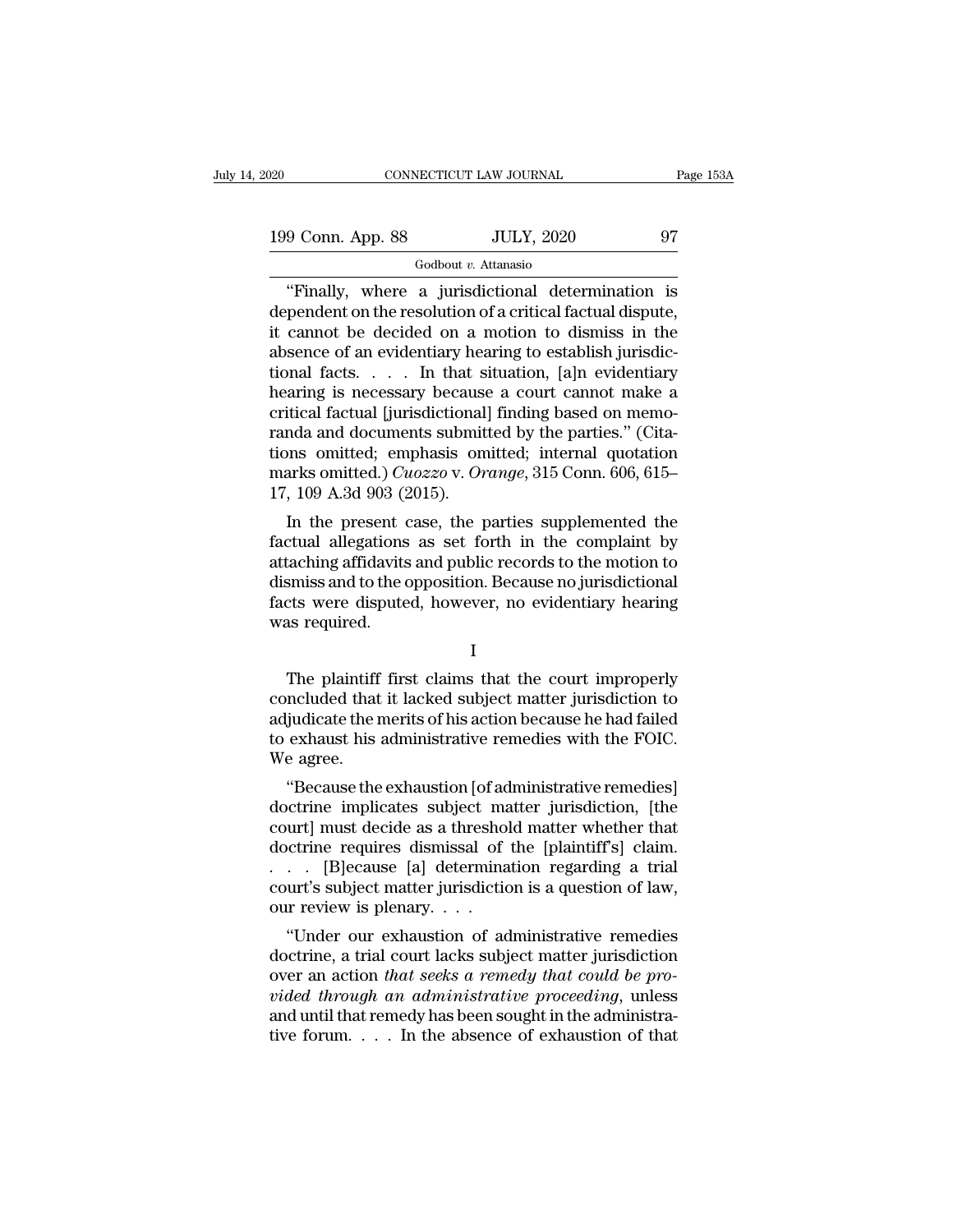CONNECTICUT LAW JOURNAL July 14, 2020<br>
98 JULY, 2020 199 Conn. App. 88<br>
Godbout v. Attanasio

# Godbout *v.* Attanasio

CONNECTICUT LAW JOURNAL<br>
For the Marian Multiple Conn. App. 88<br>
Godbout v. Attanasio<br>
Fernedy, the action must be dismissed.'' (Citation omit-<br>
ted; emphasis added; internal quotation marks omitted.)<br>
Lavine v. Sterling, 3 98 JULY, 2020 199 Conn. App. 88<br>
Godbout v. Attanasio<br>
Temedy, the action must be dismissed." (Citation omit-<br>
ted; emphasis added; internal quotation marks omitted.)<br>
Levine v. Sterling, 300 Conn. 521, 528, 16 A.3d 664<br>
( *LEVINERRA LEVINERRA LEVINERRA Codbout v. Attanasio*<br> *Codbout v. Attanasio*<br> *Codbout v. Attanasio*<br> *Levine* v. *Sterling*, 300 Conn. 521, 528, 16 A.3d 664<br> *Levine* v. *Sterling*, 300 Conn. 521, 528, 16 A.3d 664<br> (2011).  $38$  JULY, 2020 199 Conn. App. 88<br>  $\frac{600}{2}$  Godbout *v*. Attanasio<br>
remedy, the action must be dismissed." (Citation omit-<br>
ted; emphasis added; internal quotation marks omitted.)<br> *Levine* v. *Sterling*, 300 C For explicit,  $\frac{1}{2020}$  and the containing containing containing the action must be dismissed." (Citation omitted; emphasis added; internal quotation marks omitted.)<br> *Levine* v. *Sterling*, 300 Conn. 521, 528, 16 A.3d Godbout *v*. Attanasio<br>remedy, the action must be dismissed." (Citation omit-<br>ted; emphasis added; internal quotation marks omitted.)<br>*Levine* v. *Sterling*, 300 Conn. 521, 528, 16 A.3d 664<br>(2011). "[If] a statutory requi remedy, the action must be dismissed." (Citation omitted; emphasis added; internal quotation marks omitted.)<br> *Levine* v. *Sterling*, 300 Conn. 521, 528, 16 A.3d 664<br>
(2011). "[If] a statutory requirement of exhaustion is ted; emphasis added; internal quotation marks omitted.)<br> *Levine* v. *Sterling*, 300 Conn. 521, 528, 16 A.3d 664<br>
(2011). "[If] a statutory requirement of exhaustion is<br>
not explicit, courts are guided by [legislative] int Levine v. Sterling, 300 Conn. 521, 528, 16 A.3d 664 (2011). "[If] a statutory requirement of exhaustion is not explicit, courts are guided by [legislative] intent in determining whether application of the doctrine would b (2011). "[If] a statutory requirement of exhand to explicit, courts are guided by [legislative] determining whether application of the doctrine consistent with the statutory scheme. . . . quently, [t]he requirement of exh of explicit, courts are guided by [legislative] intent in<br>termining whether application of the doctrine would<br>consistent with the statutory scheme.... Conse-<br>ently, [t]he requirement of exhaustion may arise from<br>plicit sta determining whether application of the doctrine would<br>be consistent with the statutory scheme.... Conse-<br>quently, [t]he requirement of exhaustion may arise from<br>explicit statutory language or from an administrative<br>scheme

be consistent with the statutory scheme. . . . Consequently, [t]he requirement of exhaustion may arise from<br>explicit statutory language or from an administrative<br>scheme providing for agency relief. . . .<br>"A primary purpose quently, [t]he requirement of exhaustion may arise from<br>explicit statutory language or from an administrative<br>scheme providing for agency relief. . . .<br>"A primary purpose of the [exhaustion of administra-<br>tive remedies] do explicit statutory language or from an administrative<br>scheme providing for agency relief. . . .<br>"A primary purpose of the [exhaustion of administra-<br>tive remedies] doctrine is to foster an orderly process<br>of administrative scheme providing for agency relief. . . .<br>"A primary purpose of the [exhaustion of administra-<br>tive remedies] doctrine is to foster an orderly process<br>of administrative adjudication and judicial review,<br>offering a reviewin "A primary purpose of the [exhaustion of administrative remedies] doctrine is to foster an orderly process of administrative adjudication and judicial review, offering a reviewing court the benefit of the agency's finding tive remedies] doctrine is to foster an orderly process<br>of administrative adjudication and judicial review,<br>offering a reviewing court the benefit of the agency's<br>findings and conclusions. It relieves courts of the bur-<br>de of administrative adjudication and judicial review,<br>offering a reviewing court the benefit of the agency's<br>findings and conclusions. It relieves courts of the bur-<br>den of prematurely deciding questions that, entrusted<br>to a offering a reviewing court the benefit of the agency's<br>findings and conclusions. It relieves courts of the burden of prematurely deciding questions that, entrusted<br>to an agency, may receive a satisfactory administrative<br>di findings and conclusions. It relieves courts of the burden of prematurely deciding questions that, entrusted<br>to an agency, may receive a satisfactory administrative<br>disposition and avoid the need for judicial review. . . den of prematurely deciding questions that, entrusted<br>to an agency, may receive a satisfactory administrative<br>disposition and avoid the need for judicial review. . . .<br>Moreover, the exhaustion doctrine recognizes the<br>notio to an agency, may receive a satisfactory administrative<br>disposition and avoid the need for judicial review....<br>Moreover, the exhaustion doctrine recognizes the<br>notion, grounded in deference to [the legislature's] dele-<br>ga disposition and avoid the need for judicial review. . . . Moreover, the exhaustion doctrine recognizes the notion, grounded in deference to [the legislature's] delegation of authority to coordinate branches of [g]overnment Moreover, the exhaustion doctrine recognizes the<br>notion, grounded in deference to [the legislature's] dele-<br>gation of authority to coordinate branches of [g]overn-<br>ment, that agencies, not the courts, ought to have pri-<br>ma notion, grounded in deference to [the legislature's] delegation of authority to coordinate branches of [g]overnment, that agencies, not the courts, ought to have primary responsibility for the programs that [the legislatur gation of authority to coordinate branches of [g]overnment, that agencies, not the courts, ought to have primary responsibility for the programs that [the legislature] has charged them to administer. . . . . . Therefore, e ment, that agencies, not the courts, ought to have pri-<br>mary responsibility for the programs that [the leg-<br>islature] has charged them to administer. . . . .<br>Therefore, exhaustion of remedies serves dual func-<br>tions: it p mary responsibility for the programs that [the leg-<br>islature] has charged them to administer. . . . . .<br>Therefore, exhaustion of remedies serves dual func-<br>tions: it protects the courts from becoming unnecessar-<br>ily burde islature] has charged them to administer. . . . . . Therefore, exhaustion of remedies serves dual functions: it protects the courts from becoming unnecessarily burdened with administrative appeals and it ensures the integr ons: it protects the courts from becoming unnecessar-<br>
burdened with administrative appeals and it ensures<br>
e integrity of the agency's role in administering its<br>
atutory responsibilities." (Citations omitted; internal<br>
o ily burdened with administrative appeals and it ensures<br>the integrity of the agency's role in administering its<br>statutory responsibilities." (Citations omitted; internal<br>quotation marks omitted.) *Stepney*, *LLC* v. *Fairf* 

statutory responsibilities." (Citations omitted; internal<br>quotation marks omitted.) *Stepney*, *LLC* v. *Fairfield*,<br>263 Conn. 558, 564–65, 821 A.2d 725 (2003).<br>"Despite the important public policy considerations<br>underlyin quotation marks omitted.) *Stepney*, *LLC* v. *Fairfield*,<br>263 Conn. 558, 564–65, 821 A.2d 725 (2003).<br>
"Despite the important public policy considerations<br>
underlying the exhaustion requirement"; *Hunt* v. *Prior*,<br>236 C 263 Conn. 558, 564–65, 821 A.2d 725 (2003).<br>
"Despite the important public policy considerations<br>
underlying the exhaustion requirement"; *Hunt* v. *Prior*,<br>
236 Conn. 421, 432, 673 A.2d 514 (1996); appellate courts<br>
in t "Despite the important public policy considerations<br>underlying the exhaustion requirement";  $Hunt$  v. Prior,<br>236 Conn. 421, 432, 673 A.2d 514 (1996); appellate courts<br>in this state have recognized several exceptions to the<br>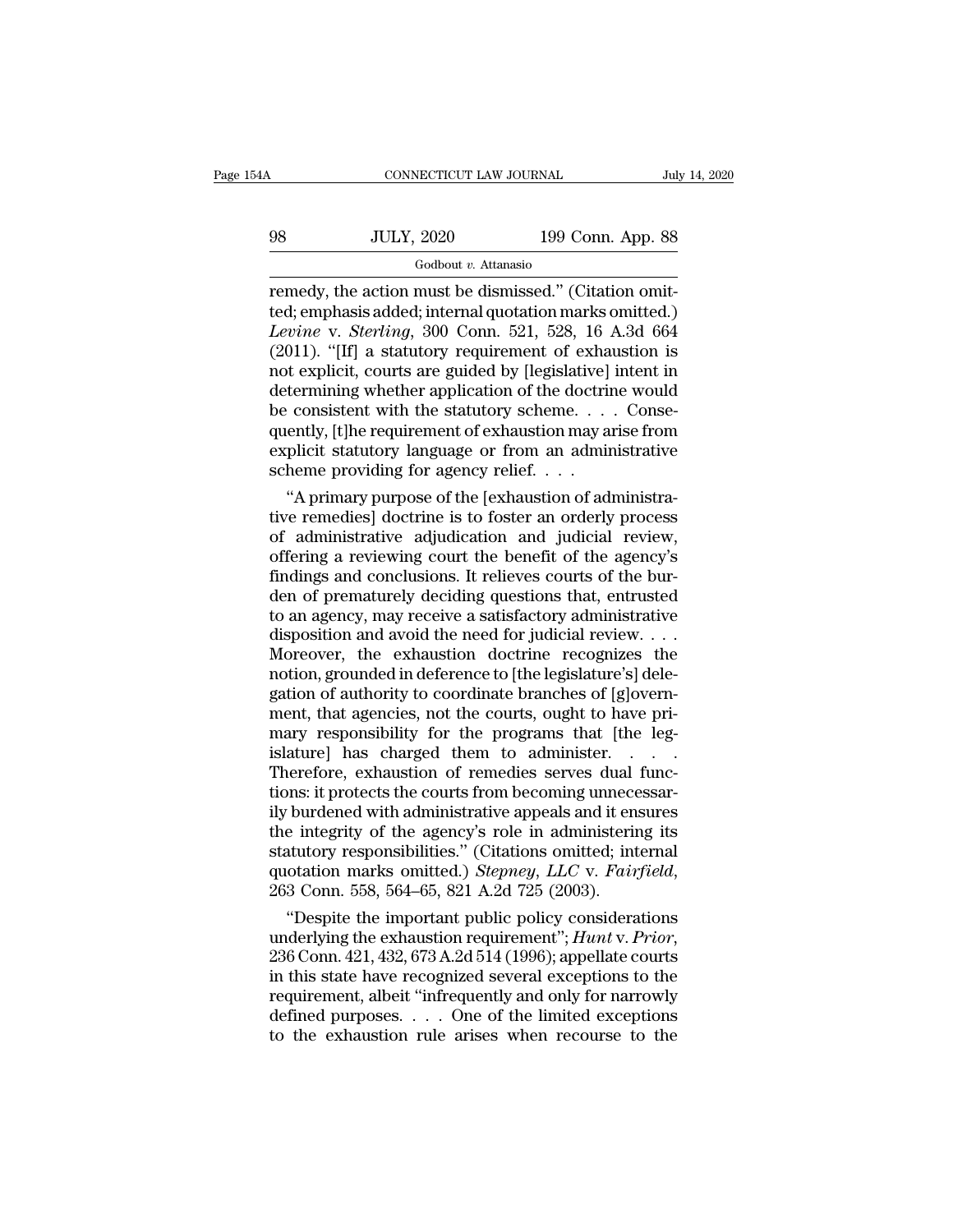199 Conn. App. 88 JULY, 2020 99 Godbout v. Attanasio

Godbout *v.* Attanasio

connectricut LAW JOURNAL Page 155A<br>
199 Conn. App. 88 JULY, 2020 99<br>
Godbout v. Attanasio<br>
administrative remedy would be demonstrably futile<br>
or inadequate." (Citations omitted; internal quotation<br>
marks omitted ) Id "[A] 199 Conn. App. 88 JULY, 2020 99<br>
Godbout v. Attanasio<br>
administrative remedy would be demonstrably futile<br>
or inadequate.'' (Citations omitted; internal quotation<br>
marks omitted.) Id. "[A]n administrative remedy is futile<br> 199 Conn. App. 88 JULY, 2020 99<br>  $\frac{\text{Godbout } v. \text{ Attanasio}}{\text{administrative remedy would be demonstrably futile}}$ <br>
or inadequate." (Citations omitted; internal quotation<br>
marks omitted.) Id. "[A]n administrative remedy is futile<br>
or inadequate if the agency is wi 199 Conn. App. 88 JULY, 2020 99<br>
Godbout v. Attanasio<br>
administrative remedy would be demonstrably futile<br>
or inadequate." (Citations omitted; internal quotation<br>
marks omitted.) Id. "[A]n administrative remedy is futile<br>  $\frac{1}{\text{codbout } v}$ . Attanasio<br>
administrative remedy would be demonstrably futile<br>
or inadequate." (Citations omitted; internal quotation<br>
marks omitted.) Id. "[A]n administrative remedy is futile<br>
or inadequate if the agen Godbout *v*. Attanasio<br>administrative remedy would be demonstrably futile<br>or inadequate." (Citations omitted; internal quotation<br>marks omitted.) Id. "[A]n administrative remedy is futile<br>or inadequate if the agency is with administrative remedy would be demonstrably futile<br>or inadequate." (Citations omitted; internal quotation<br>marks omitted.) Id. "[A]n administrative remedy is futile<br>or inadequate if the agency is without authority to grant<br> or inadequate." (Citations omitted; internal quotation<br>marks omitted.) Id. "[A]n administrative remedy is futile<br>or inadequate if the agency is without authority to grant<br>the requested relief. . . . It is futile to seek a marks omitted.) Id. "[A]n administrative remedy is futile<br>or inadequate if the agency is without authority to grant<br>the requested relief. . . . . It is futile to seek a remedy<br>[if] such action *could not* result in a favor nd *invariably* would result in further judicial proceed-<br>gs." (Citation omitted; emphasis in original; internal<br>aotation marks omitted.) *Neiman* v. *Yale University*,<br>70 Conn. 244, 259, 851 A.2d 1165 (2004).<sup>10</sup>Thus, a p ings." (Citation omitted; emphasis in original; internal quotation marks omitted.) *Neiman v. Yale University*, 270 Conn. 244, 259, 851 A.2d 1165 (2004).<sup>10</sup>Thus, a party  $\frac{10 \text{ Many of the policy considerations underlying the exhaustion of administrative.}$  and  $\frac{10 \text{ Army of the policy}}{10000 \text{$ 

quotation marks omitted.) *Neiman* v. *Yale University*,<br>270 Conn. 244, 259, 851 A.2d 1165 (2004).<sup>10</sup>Thus, a party<br><sup>10</sup> Many of the policy considerations underlying the exhaustion of administrative remedies doctrine are <sup>10</sup> Many of the policy considerations underlying the exhaustion of administrative remedies doctrine are equally applicable to a related abstention doctrine—namely, the doctrine of primary jurisdiction or prior resort. See 270 COIIII. 244, 259, 851 A.2d 1105 (2004).<sup>25</sup> Titus, a party<br><sup>10</sup> Many of the policy considerations underlying the exhaustion of administrative remedies doctrine are equally applicable to a related abstention doctrine—n <sup>10</sup> Many of the policy considerations underlying the exhaustion of administrative remedies doctrine are equally applicable to a related abstention doctrine—namely, the doctrine of primary jurisdiction or prior resort. Se trative remedies doctrine are equally applicable to a related abstention doctrine—namely, the doctrine of primary jurisdiction or prior resort. See *Sharkey* v. *Stamford*, 196 Conn. 253, 255–56, 492 A.2d 171 (1985) (discu doctrine—namely, the doctrine of primary jurisdiction or prior resort. See<br>Sharkey v. Stamford, 196 Conn. 253, 255–56, 492 A.2d 171 (1985) (discussing<br>difference between doctrines of exhaustion of administrative remedies a *Sharkey v. Stamford*, 196 Conn. 253, 255–56, 492 A.2d 171 (1985) (discussing difference between doctrines of exhaustion of administrative remedies and primary jurisdiction). It is helpful to our discussion to briefly set difference between doctrines of exhaustion of administrative remedies and primary jurisdiction). It is helpful to our discussion to briefly set forth the interplay between these two doctrines. "The doctrine of exhaustion o primary jurisdiction). It is helpful to our discussion to briefly set forth the interplay between these two doctrines. "The doctrine of exhaustion of administrative remedies contemplates a situation where some administrati Finally between these two doctrines. "The doctrine of exhaustion of administrative remedies contemplates a situation where some administrative action has begun, but has not yet been completed; where there is no administrat administrative remedies contemplates a situation where some administrative action has begun, but has not yet been completed; where there is no administrative proceeding under way, the exhaustion doctrine has no application tion has begun, but has not yet been completed; where there is no administive proceeding under way, the exhaustion doctrine has no application.<br>
contrast, primary jurisdiction situations arise in cases where a plaintiff,<br> proceeding under way, the exhaustion doctrine has no application.<br>In contrast, primary jurisdiction situations arise in cases where a plaintiff,<br>in the absence of pending administrative proceedings, invokes the original<br>ju

In contrast, primary jurisdiction situations arise in cases where a plaintiff, in the absence of pending administrative proceedings, invokes the original jurisdiction of a court to decide the merits of a controversy." Id. judicial review in which a reviewing court will have the benefit of the agency's findings and conclusions.  $\ldots$  Ordinarily, a court should not act upon subject matter that is peculiarly within the agency's specialized fi jurisdiction of a court to decide the merits of a controversy." Id.<br>
"The doctrine of primary jurisdiction, like exhaustion, is grounded in a<br>
policy of fostering an orderly process of administrative adjudication and<br>
judi "The doctrine of primary jurisdiction, like exhaustion, is grounded in a policy of fostering an orderly process of administrative adjudication and judicial review in which a reviewing court will have the benefit of the age policy of fostering an orderly process of administrative adjudication and pidicial review in which a reviewing court will have the benefit of the agency's findings and conclusions. . . . Ordinarily, a court should not act pulicial review in which a reviewing court will have the benefit of the agency's findings and conclusions. . . . Ordinarily, a court should not act upon subject matter that is peculiarly within the agency's specialized fi jurisdiction is and conclusions. . . . Ordinarily, a court should not act upon subject matter that is peculiarly within the agency's specialized field without giving the agency an opportunity to apply its expertise, for ot shows the matter that is peculiarly within the agency's specialized field without giving the agency an opportunity to apply its expertise, for otherwise parties who are subject to the agency's continuous regulation may be metally and the agency and opportunity to apply its expertise, for otherwise parties who are subject to the agency's continuous regulation may become the victims of uncoordinated and conflicting requirements. . . . Primar marties who are subject to the agency's continuous regulation may become the victims of uncoordinated and conflicting requirements. . . . Primary jurisdiction is applied in order to ensure that an orderly procedure will b the victims of uncoordinated and conflicting requirements. . . . Primary<br>jurisdiction is applied in order to ensure that an orderly procedure will be<br>followed, whereby the court will ultimately have access to all the pert jurisdiction is applied in order to ensure<br>followed, whereby the court will ultimate<br>data, including the opinion of the agency.<br>concerning the validity of an agency pra<br>applicable. . . . The aim is to prevent disjure<br>decis flowed, whereby the court will ultimately have access to all the pertinent tra, including the opinion of the agency.... [If] an action raises a question nocerning the validity of an agency practice, the doctrine is partic data, including the opinion of the agency.  $\ldots$  [If] an action raises a question concerning the validity of an agency practice, the doctrine is particularly applicable.  $\ldots$  The aim is to prevent disjointed, uncoordinat

concerning the validity of an agency practice, the doctrine is particularly applicable. . . . The aim is to prevent disjointed, uncoordinated, and premature decisions affecting policy. . . . "There are instances, however, discretion. . . . Further, resort to agency proceedings may be futile and the decisions affecting policy....<br>
"There are instances, however, in which the application of the doctrine<br>
[of primary jurisdiction] will not serve these interests. The controversy may<br>
turn on a question of pure law whi There are instances, however, in which the application of the doctrine<br>if of primary jurisdiction] will not serve these interests. The controversy may<br>turn on a question of pure law which has not been committed to agency<br>d For the administrative remedies. The controversy may turn on a question of pure law which has not been committed to agency discretion.  $\ldots$ . Further, resort to agency proceedings may be futile and might also work severe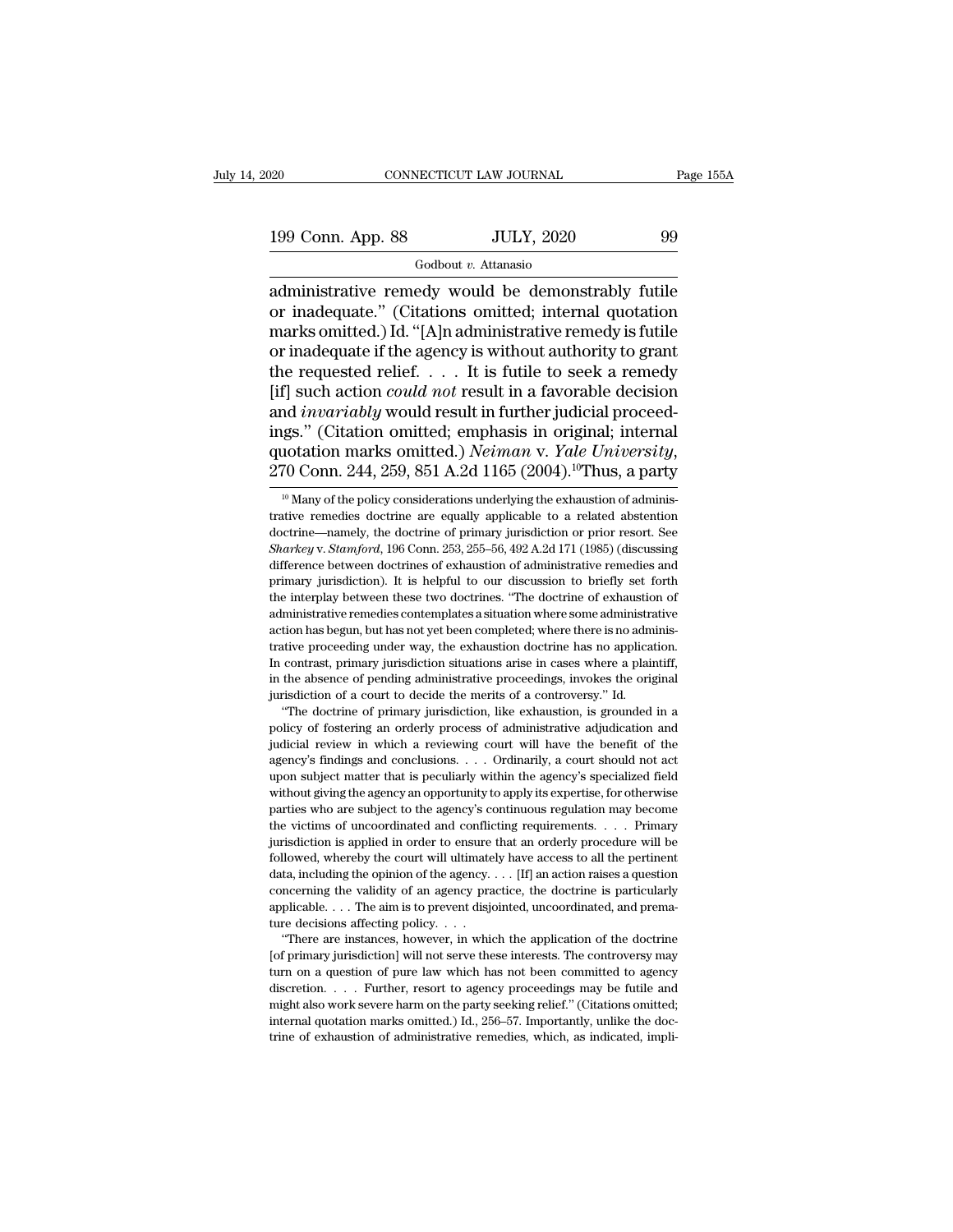# 100 CONNECTICUT LAW JOURNAL July 14, 2020<br>100 JULY, 2020 199 Conn. App. 88

# Godbout *v.* Attanasio

is not required to exhaust administrative remedies if it IOO JULY, 2020 199 Conn. App. 88<br>
Godbout v. Attanasio<br>
is not required to exhaust administrative remedies if it<br>
is seeking a particular form of relief that the agency is<br>
unable or lacks authority to provide. See, e.g., 100 JULY, 2020 199 Conn. App. 88<br>
Godbout v. Attanasio<br>
is not required to exhaust administrative remedies if it<br>
is seeking a particular form of relief that the agency is<br>
unable or lacks authority to provide. See, e.g., *Heights Residents Assn., Inc.* v. *Fairchild Heights Residents Assn., Inc.* v. *Fairchild Heights Residents Assn., Inc.* v. *Fairchild Heights, Inc.*, 310 Conn. 797, 816–17, 82 A.3d 602 (2014) (holding mobile home residen *Inc.*, 2023<br> *Inc.*, 2028<br> *Inc.*, 300<br> *Inc.*, 310 Conn. 797, 816–17, 82 A.3d 602 (2014) (holding<br>
mobile home residents were not required to exhaust<br> *Inc.*, 310 Conn. 797, 816–17, 82 A.3d 602 (2014) (holding<br>
mobile ho Godbout *v*. Attanasio<br>
is not required to exhaust administrative remedies if it<br>
is seeking a particular form of relief that the agency is<br>
unable or lacks authority to provide. See, e.g., *Fairchild*<br> *Heights Residents* is not required to exhaust administrative remedies if it<br>is seeking a particular form of relief that the agency is<br>unable or lacks authority to provide. See, e.g., *Fairchild*<br>*Heights Residents Assn., Inc.* v. *Fairchild* is seeking a particular form of relief that the agency is<br>unable or lacks authority to provide. See, e.g., *Fairchild*<br>Heights, *Residents Assn.*, *Inc.* v. *Fairchild Heights*,<br>*Inc.*, 310 Conn. 797, 816–17, 82 A.3d 602 ( unable or lacks authority to provide. See, e.g., *Fairchild*<br>Heights Residents Assn., Inc. v. Fairchild Heights,<br>Inc., 310 Conn. 797, 816–17, 82 A.3d 602 (2014) (holding<br>mobile home residents were not required to exhaust<br>a Heights Residents Assn., Inc. v. Fairchild Heights,<br>Inc., 310 Conn. 797, 816–17, 82 A.3d 602 (2014) (holding<br>mobile home residents were not required to exhaust<br>administrative remedies before Department of Con-<br>sumer Protec Inc., 310 Conn. 797, 816–17, 82 A.3d 602 (2014) (holding<br>mobile home residents were not required to exhaust<br>administrative remedies before Department of Con-<br>sumer Protection before asserting Connecticut Unfair<br>Trade Pract mobile home residents were not required to exhaust<br>administrative remedies before Department of Con-<br>sumer Protection before asserting Connecticut Unfair<br>Trade Practices Act (CUTPA) claim against mobile<br>home park owner-ope administrative remedies before Department of Consumer Protection before asserting Connecticut Unfair<br>Trade Practices Act (CUTPA) claim against mobile<br>home park owner-operator because CUTPA contained<br>no express or implicit sumer Protection before asserting Connecticut Unfair<br>Trade Practices Act (CUTPA) claim against mobile<br>home park owner-operator because CUTPA contained<br>no express or implicit exhaustion requirement and<br>department lacked abi Trade Practices Act (CUTPA) claim against mobile<br>home park owner-operator because CUTPA contained<br>no express or implicit exhaustion requirement and<br>department lacked ability to provided injunctive and<br>other relief availabl home park owner-operator because CUTPA contained<br>no express or implicit exhaustion requirement and<br>department lacked ability to provided injunctive and<br>other relief available under CUTPA); see also *Stepney,<br>LLC* v. *Fairf* no express or implicit exhaustion requirement and<br>department lacked ability to provided injunctive and<br>other relief available under CUTPA); see also *Stepney,<br>LLC* v. *Fairfield*, supra, 263 Conn. 570 (noting that,<br>althoug department lacked ability to provided injunctive and<br>other relief available under CUTPA); see also *Stepney,<br>LLC* v. *Fairfield*, supra, 263 Conn. 570 (noting that,<br>although mere allegation of constitutional violation<br>prem other relief available under CUTPA); see also *Stepney,*<br>*LLC* v. *Fairfield*, supra, 263 Conn. 570 (noting that,<br>although mere allegation of constitutional violation<br>premised on action of board or agency was insufficient<br> LLC v. Fairfield, supra, 263 Conn. 570 (noting that, although mere allegation of constitutional violation premised on action of board or agency was insufficient to excuse party's failure to exhaust available administrative although mere allegation of constitutional violation<br>premised on action of board or agency was insufficient<br>to excuse party's failure to exhaust available adminis-<br>trative remedies, exhaustion doctrine is inapplicable if<br>p premised on action of<br>to excuse party's failurative remedies, exhangery<br>party challenges constion under which age<br>tive agency lacks aut<br>such instances).<br>Turning to the pres excuse party's failure to exhaust available administrative remedies, exhaustion doctrine is inapplicable if rty challenges constitutionality of statute or regula-<br>on under which agency operates because administrative agen trative remedies, exhaustion doctrine is inapplicable if<br>party challenges constitutionality of statute or regula-<br>tion under which agency operates because administra-<br>tive agency lacks authority to grant adequate relief i

party challenges constitutionality of statute or regulation under which agency operates because administrative agency lacks authority to grant adequate relief in such instances).<br>Turning to the present case, the plaintiff tion under which agency operates because administrative agency lacks authority to grant adequate relief in such instances).<br>Turning to the present case, the plaintiff commenced the underlying civil action pursuant to  $\S$  tive agency lacks authority to grant adequate relief in<br>such instances).<br>Turning to the present case, the plaintiff commenced<br>the underlying civil action pursuant to § 12-170, seeking<br>monetary relief against individual mem such instances).<br>Turning to the present case, the plaintiff commenced<br>the underlying civil action pursuant to § 12-170, seeking<br>monetary relief against individual members of the<br>board. Section 12-170, titled "Penalty for O Turning to the present case, the plaintiff commenced<br>the underlying civil action pursuant to § 12-170, seeking<br>monetary relief against individual members of the<br>board. Section 12-170, titled "Penalty for Official Mis-<br>con board. Section 12-170, titled "Penalty for Official Misconduct," provides in relevant part: "Each . . . member of the board of assessment appeals . . . who does<br>any unlawful act or omits to do any necessary act concates t conduct," provides in relevant part: "Each . . . member of the board of assessment appeals . . . who does<br>any unlawful act or omits to do any necessary act concates the subject matter jurisdiction of the court; see *Stepn* 

of judicial administration created by court decision . . . .'' *Waterbury* v. *Washington*, 260 Conn. 506, 574, 800 A.2d 1102 (2002); see also *State ex rel.* **FROM SET ASSET AND AND THEORY CONSERVANCE CONCRETED AND THE SCALE SERVICE CONNEIGNMENT CONDUCTS (SUPPRESS) (THE SCALE OF JURISHIPS 168 CONN. 768) (THE SCALE OF DEVIDENCY CONDUCTS UNITAL SCALE AND THE SCALE CONTROLLY CONTR** any unlawful act of onlies to do any necessary act con-<br>
cates the subject matter jurisdiction of the court; see *Stepney*, LLC v. Fair-<br>
field, supra, 263 Conn. 563; "[t]he doctrine of primary jurisdiction is a rule<br>
of cates the subject matter jurisdiction of the court; see *Stepney*, *LLC* v. Fairfield, supra, 263 Conn. 563; "[t]he doctrine of primary jurisdiction is a rule of judicial administration created by court decision . . . ." field, supra, 263 Conn. 563; "[the doctrine of primary jurisdiction is a rule of judicial administration created by court decision  $\ldots$ ." Waterbury v. Washington, 260 Conn. 506, 574, 800 A.2d 1102 (2002); see also *State* for increases is contracted by court decision  $\ldots$ . Waterbury v.<br>Washington, 260 Conn. 506, 574, 800 A.2d 1102 (2002); see also *State ex rel.*<br>Golembeske v. White, 168 Conn. 278, 281, 362 A.2d 1354 (1975) ("doctrine<br>of *Transmitted.* 260 Conn. 506, 574, 800 A.2d 1102 (2002); see also *State ex rel.*<br>Golembeske v. White, 168 Conn. 278, 281, 362 A.2d 1354 (1975) ("doctrine of primary jurisdiction is invoked only to determine who will init *Golembeske v. White*, 168 Conn. 278, 281, 362 A.2d 1354 (1975) ("doctrine of primary jurisdiction is invoked only to determine who will initially decide an issue . . . it cannot operate to divest a court of its ultimate j a particular is a discretion is invoked only to determine who will initially definitially described in the trial court of its ultimate jurisdic (citation omitted)). Thus, if applicable, the court ordinarily retains juriti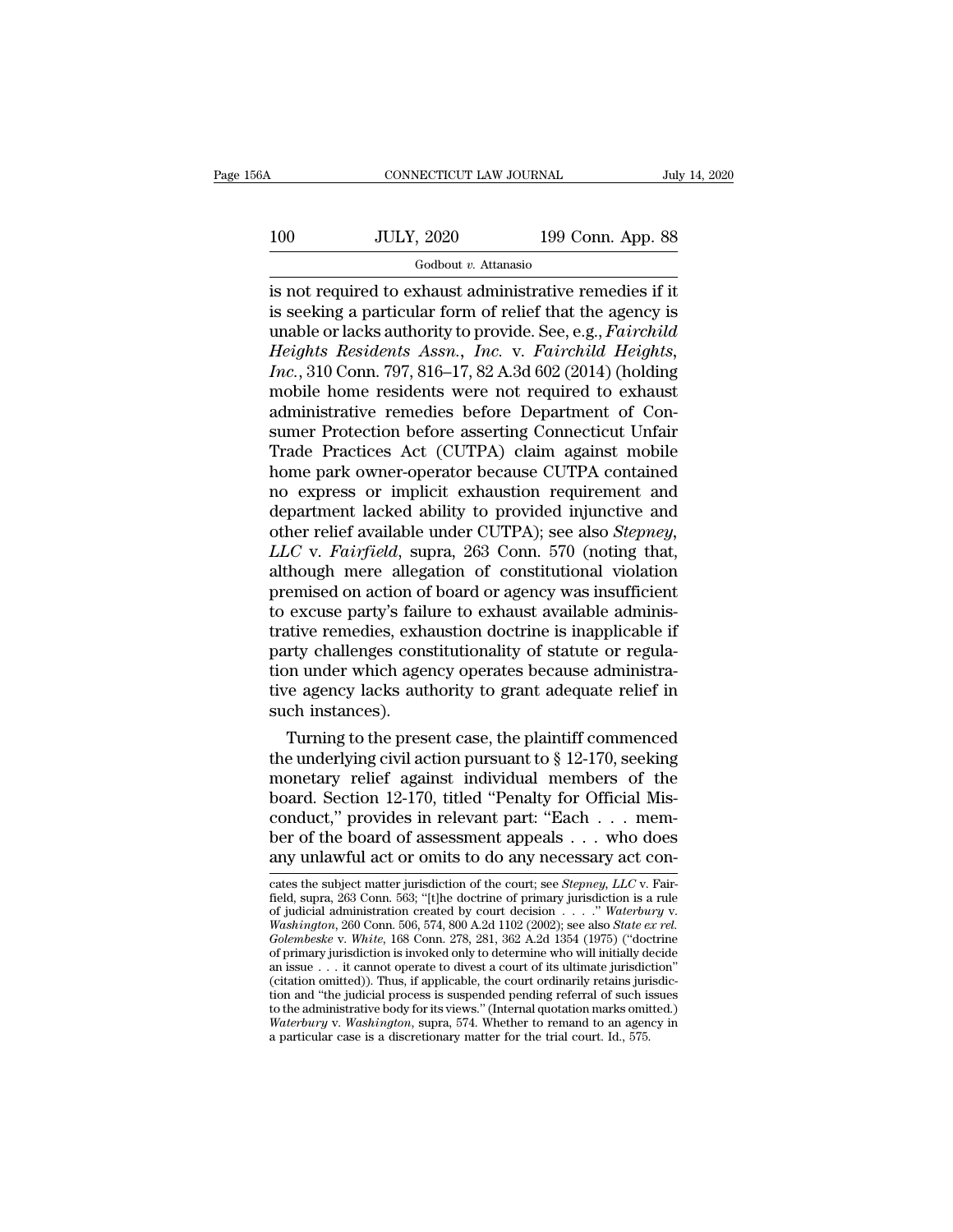Godbout *v.* Attanasio

nected with the levy, assessment or collection of any denoted the collection of any density and forfeit fifty dollars to the person aggrieved thereby to be collected by such person in an action on 199 Conn. App. 88 JULY, 2020 101<br>
Godbout v. Attanasio<br>
nected with the levy, assessment or collection of any<br>
tax, shall forfeit fifty dollars to the person aggrieved<br>
thereby, to be collected by such person in an action 199 Conn. App. 88 JULY, 2020 101<br>
Godbout v. Attanasio<br>
nected with the levy, assessment or collection of any<br>
tax, shall forfeit fifty dollars to the person aggrieved<br>
thereby, to be collected by such person in an action 199 Conn. App. 88 JULY, 2020 101<br>
Godbout v. Attanasio<br>
nected with the levy, assessment or collection of any<br>
tax, shall forfeit fifty dollars to the person aggrieved<br>
thereby, to be collected by such person in an action Godbout v. Attanasio<br>
nected with the levy, assessment or collection of any<br>
tax, shall forfeit fifty dollars to the person aggrieved<br>
thereby, to be collected by such person in an action on<br>
this statute . . . . ." The p  $\frac{1}{100}$  Godbout *v*. Attanasio<br>nected with the levy, assessment or collection of any<br>tax, shall forfeit fifty dollars to the person aggrieved<br>thereby, to be collected by such person in an action on<br>this statute . . . nected with the levy, assessment or collection of any<br>tax, shall forfeit fifty dollars to the person aggrieved<br>thereby, to be collected by such person in an action on<br>this statute . . . . " The plaintiff's complaint does tax, shall forfeit fifty dollars to the person aggrieved<br>thereby, to be collected by such person in an action on<br>this statute  $\ldots$ ." The plaintiff's complaint does not<br>invoke General Statutes § 4-183 (a), which governs t thereby, to be collected by such person in an action on<br>this statute . . . . " The plaintiff's complaint does not<br>invoke General Statutes § 4-183 (a), which governs the<br>filing of administrative appeals,<sup>11</sup> nor does he as this statute  $\ldots$  ." The plaintiff's complaint does not<br>invoke General Statutes § 4-183 (a), which governs the<br>filing of administrative appeals,<sup>11</sup> nor does he ask by<br>way of relief for the Superior Court to adjudicate<br>w invoke General Statutes § 4-183 (a), which governs the<br>filing of administrative appeals,<sup>11</sup> nor does he ask by<br>way of relief for the Superior Court to adjudicate<br>whether the board should have sustained his tax assess-<br>me filing of administrative appeals,<sup>11</sup> nor does he ask by<br>way of relief for the Superior Court to adjudicate<br>whether the board should have sustained his tax assess-<br>ment appeal. "[In] construing a statute, [o]ur fundamen-<br> way of relief for the Superior Court to adjudicate<br>whether the board should have sustained his tax assess-<br>ment appeal. "[In] construing a statute, [o]ur fundamen-<br>tal objective is to ascertain and give effect to the appar whether the board should have sustained his tax assessment appeal. "[In] construing a statute, [o]ur fundamental objective is to ascertain and give effect to the apparent intent of the legislature.  $\dots$  In other words, we ment appeal. "[In] construing a statute, [o]ur fundamental objective is to ascertain and give effect to the apparent intent of the legislature. . . . . In other words, we seek to determine, in a reasoned manner, the meani tal objective is to ascertain and give effect to the apparent intent of the legislature. . . . In other words, we seek to determine, in a reasoned manner, the meaning of the statutory language as applied to the facts of [ ent intent of the legislature. . . . . In other words, we seek to determine, in a reasoned manner, the meaning of the statutory language as applied to the facts of [the] case, including the question of whether the languag seek to determine, in a reasoned manner, the meaning<br>of the statutory language as applied to the facts of [the]<br>case, including the question of whether the language<br>actually does apply. . . . In seeking to determine that<br> of the statutory language as applied to the facts of [the]<br>case, including the question of whether the language<br>actually does apply. . . . In seeking to determine that<br>meaning . . . [General Statutes] § 1-2z directs us fir case, including the question of whether the language<br>actually does apply. . . . In seeking to determine that<br>meaning . . . [General Statutes] § 1-2z directs us first<br>to consider the text of the statute itself and its rela actually does apply. . . . In seeking to determine that<br>meaning . . . [General Statutes] § 1-2z directs us first<br>to consider the text of the statute itself and its relation-<br>ship to other statutes. If, after examining suc meaning . . . [General Statutes] § 1-2z directs us first<br>to consider the text of the statute itself and its relation-<br>ship to other statutes. If, after examining such text and<br>considering such relationship, the meaning of to consider the text of the statute itself and its relationship to other statutes. If, after examining such text and considering such relationship, the meaning of such text is plain and unambiguous and does not yield absur ship to other statutes. If, after examining such text and<br>considering such relationship, the meaning of such text<br>is plain and unambiguous and does not yield absurd or<br>unworkable results, extratextual evidence of the meanconsidering such relationship, the meaning of such text<br>is plain and unambiguous and does not yield absurd or<br>unworkable results, extratextual evidence of the mean-<br>ing of the statute shall not be considered." (Internal<br>q is plain and unambiguous and does not yield absurd or<br>unworkable results, extratextual evidence of the mean-<br>ing of the statute shall not be considered." (Internal<br>quotation marks omitted.) Rivers v. New Britain, 288<br>Conn unworkable results, extratextual evidence of the mean-<br>ing of the statute shall not be considered." (Internal<br>quotation marks omitted.) *Rivers v. New Britain*, 288<br>Conn. 1, 10–11, 950 A.2d 1247 (2008). Accordingly, in<br>de g of the statute shall not be considered." (Internal otation marks omitted.) *Rivers v. New Britain*, 288 pm. 1, 10–11, 950 A.2d 1247 (2008). Accordingly, in termining whether the plaintiff was required to haust any admin quotation marks omitted.) *Rivers* v. *New Britain*, 288<br>Conn. 1, 10–11, 950 A.2d 1247 (2008). Accordingly, in<br>determining whether the plaintiff was required to<br>exhaust any administrative remedy prior to pursuing<br>his civi

<sup>11</sup> Section 12-170, which was first enacted in 1887,<sup>12</sup><br>
Section 12-170, which was first enacted in 1887,<sup>12</sup><br>
21 Ontains no explicit requirement of exhaustion. There is<br>
<sup>11</sup> General Statutes § 4-183 (a) provides in rele his civil action, we begin with the text of § 12-170.<br>Section 12-170, which was first enacted in 1887,<sup>12</sup><br>contains no explicit requirement of exhaustion. There is<br> $\frac{11}{1}$  General Statutes § 4-183 (a) provides in relev Section 12-170, which was first enacted in 1887,<sup>12</sup><br>contains no explicit requirement of exhaustion. There is<br> $\frac{10}{10}$  General Statutes § 4-183 (a) provides in relevant part: "A person who<br>has exhausted all administrat Section 12-170, which was first enacte<br>
contains no explicit requirement of exhaust<br>
<sup>11</sup> General Statutes § 4-183 (a) provides in relevant part<br>
has exhausted all administrative remedies available within<br>
who is aggrieve **CONTA THE SEE THE SEE ASSET SEE ASSET ASSET AS A SET AND THE SEE General Statutes (1887 A)** a) provides in relevant part: "A person who sexhausted all administrative remedies available within the agency and no is aggriev **Particular STO EXPITCLE TEQUITETITE OF EXTRACTORE TO THETE IS<br>
The Greenal Statutes § 4-183 (a) provides in relevant part: "A person who<br>
has exhausted all administrative remedies available within the agency and<br>
who is** 

<sup>&</sup>lt;sup>11</sup> General Statutes § 4-183 (a) provides in relevant part: "A person who has exhausted all administrative remedies available within the agency and who is aggrieved by a final decision may *appeal* to the Superior Court has exhausted all administrative remedies available within the agency and who is aggrieved by a final decision may *appeal* to the Superior Court as provided in this section. . . ." (Emphasis added.) <sup>12</sup> See General Stat who is aggrieved by a final decision may *appeal* to the Superior Court as<br>provided in this section. . . . " (Emphasis added.)<br><sup>12</sup> See General Statutes (1887 Rev.) § 3895, which provides in relevant<br>part: "Any assessor, shall charge or receive any illegal fees shall, in addition to said sum of five-<br>provided in this section. . . . . " (Emphasis added.)<br><sup>12</sup> See General Statutes (1887 Rev.) § 3895, which provides in relevant<br>part: "Any as <sup>12</sup> See General Statutes (1887 Rev.) § 3895, which provides in relevant part: "Any assessor, member of the board of relief, selectman, committee, or collector, who shall do any unlawful act, or omit to do any necessary a aggrieved.''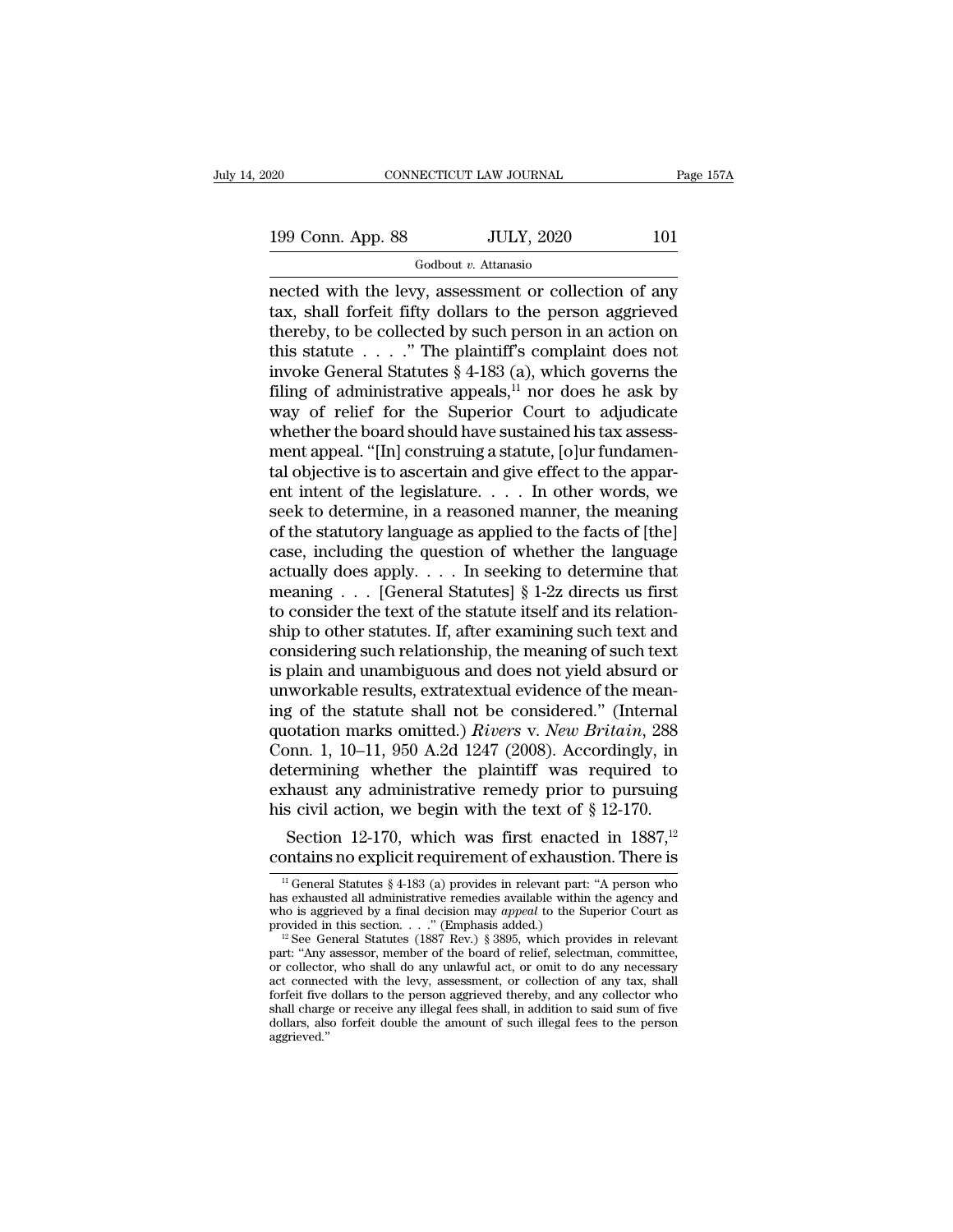| 58A | CONNECTICUT LAW JOURNAL |                   | July 14, 2020 |
|-----|-------------------------|-------------------|---------------|
|     |                         |                   |               |
| 102 | <b>JULY, 2020</b>       | 199 Conn. App. 88 |               |
|     | Godbout v. Attanasio    |                   |               |

no language in the statute mandating that an aggrieved 102 JULY, 2020 199 Conn. App. 88<br>
Godbout v. Attanasio<br>
no language in the statute mandating that an aggrieved<br>
person first seek any form of administrative review<br>
or other agency action. Rather, the statute expressly<br>
au  $102$  JULY, 2020 199 Conn. App. 88<br>
Godbout v. Attanasio<br>
no language in the statute mandating that an aggrieved<br>
person first seek any form of administrative review<br>
or other agency action. Rather, the statute expressly<br>  $102$  JULY, 2020 199 Conn. App. 88<br>
Godbout *v*. Attanasio<br>
no language in the statute mandating that an aggrieved<br>
person first seek any form of administrative review<br>
or other agency action. Rather, the statute expressl  $\frac{1}{\text{codbout } v}$ . Attanasio<br>
no language in the statute mandating that an aggrieved<br>
person first seek any form of administrative review<br>
or other agency action. Rather, the statute expressly<br>
authorizes a party aggrieved  $\frac{1}{2}$  Godbout *v*. Attanasio<br>
no language in the statute mandating that an aggrieved<br>
person first seek any form of administrative review<br>
or other agency action. Rather, the statute expressly<br>
authorizes a party aggr no language in the statute mandating that an aggrieved<br>person first seek any form of administrative review<br>or other agency action. Rather, the statute expressly<br>authorizes a party aggrieved by an individual board<br>member's person first seek any form of administrative review<br>or other agency action. Rather, the statute expressly<br>authorizes a party aggrieved by an individual board<br>member's undefined unlawful act or omission to bring<br>"an action or other agency action. Rather, the statute expressly<br>authorizes a party aggrieved by an individual board<br>member's undefined unlawful act or omission to bring<br>"an action on [the] statute . . . . ." The fact that the<br>statut authorizes a party aggrieved by an individual board<br>member's undefined unlawful act or omission to bring<br>"an action on [the] statute  $\ldots$ ..." The fact that the<br>statute contains no express exhaustion language,<br>although si member's undefined unlawful act or omission to bring<br>"an action on [the] statute  $\ldots$ ..." The fact that the<br>statute contains no express exhaustion language,<br>although significant, does not, however, end the inquiry.<br>We mu "an action on [the] statute . . . . ." The fact that the statute contains no express exhaustion language, although significant, does not, however, end the inquiry. We must look for any other indication that application of Figure 2.1 and the opportunity of the state has had the opportunity of the doctrine would be consistent with legislative tent as reflected in the overall statutory scheme. See *epney*, *LLC* v. *Fairfield*, supra, 263 Con atthough significant, does not, nowever, end the inquiry.<br>We must look for any other indication that application<br>of the doctrine would be consistent with legislative<br>intent as reflected in the overall statutory scheme. Se

we must look for any other indication that application<br>of the doctrine would be consistent with legislative<br>intent as reflected in the overall statutory scheme. See<br>Stepney, LLC v. Fairfield, supra, 263 Conn. 564–65.<br>No c or the doctrine would be consistent with legislative<br>intent as reflected in the overall statutory scheme. See<br>*Stepney*, *LLC* v. *Fairfield*, supra, 263 Conn. 564–65.<br>No court in this state has had the opportunity to<br>dis ment as renected in the overall statutory scheme. See<br>Stepney, LLC v. Fairfield, supra, 263 Conn. 564–65.<br>No court in this state has had the opportunity to<br>discuss the legislative history of § 12-170, or how the<br>statutory Stepney, LLC v. Fairfield, supra, 263 Conn. 564–65.<br>No court in this state has had the opportunity to<br>discuss the legislative history of  $\S$  12-170, or how the<br>statutory remedy provided therein fits within the exten-<br>sive No court in this state has had the opportunity to<br>discuss the legislative history of  $\S$  12-170, or how the<br>statutory remedy provided therein fits within the exten-<br>sive statutory framework governing personal property<br>tax discuss the legislative history of  $\S$  12-170, or how the statutory remedy provided therein fits within the extensive statutory framework governing personal property tax assessments. We need not do so in the present case statutory remedy provided therein fits within<br>sive statutory framework governing person<br>tax assessments. We need not do so in the p<br>to resolve whether the statute provides an in<br>basis for commencing an action in Superion<br>d We statutory framework governing personal property<br>
x assessments. We need not do so in the present case<br>
resolve whether the statute provides an independent<br>
sis for commencing an action in Superior Court that<br>
es not req tax assessments. we need not do so in the present case<br>to resolve whether the statute provides an independent<br>basis for commencing an action in Superior Court that<br>does not require a plaintiff first to seek review by the<br>F

to resolve whether the statute provides an independent<br>basis for commencing an action in Superior Court that<br>does not require a plaintiff first to seek review by the<br>FOIC or other administrative remedy.<br>By its plain langua basis for commencing an action in superior Court that<br>does not require a plaintiff first to seek review by the<br>FOIC or other administrative remedy.<br>By its plain language, the statute does not limit a<br>board member's liabili since the simulation of the statute of such that the statute does not limit a board member's liability to violations of FOIA or other administrative law statutes. Rather, it broadly provides for recovery on the basis of an FOIC or other administrative remedy.<br>By its plain language, the statute does not limit a<br>board member's liability to violations of FOIA or other<br>administrative law statutes. Rather, it broadly provides<br>for recovery on the By its plain language, the statute does not limit a<br>board member's liability to violations of FOIA or other<br>administrative law statutes. Rather, it broadly provides<br>for recovery on the basis of any unlawful act or omis-<br>si board member's liability to violations of FOIA or other<br>administrative law statutes. Rather, it broadly provides<br>for recovery on the basis of any unlawful act or omis-<br>sion. The legislature's use of such broad language cou administrative law statutes. Rather, it broadly provides<br>for recovery on the basis of any unlawful act or omis-<br>sion. The legislature's use of such broad language coun-<br>sels against a construction that would only permit a<br> for recovery on the basis of any unlawful act or omission. The legislature's use of such broad language counsels against a construction that would only permit a party seeking to recover under the statute if it first obtain sion. The legislature's use of such broad language counsels against a construction that would only permit a party seeking to recover under the statute if it first obtained agency input because not every instance of an unla sels against a construction that would only permit a<br>party seeking to recover under the statute if it first<br>obtained agency input because not every instance of<br>an unlawful act or omission necessarily would involve<br>an admin party seeking to recover under the statute if it first<br>obtained agency input because not every instance of<br>an unlawful act or omission necessarily would involve<br>an administrative body. For example, if a board member<br>were f obtained agency input because not every insta<br>an unlawful act or omission necessarily would i<br>an administrative body. For example, if a board m<br>were found criminally liable for taking a bribe to<br>the outcome of a tax appeal Unlawful act or omission necessarily would involve<br>administrative body. For example, if a board member<br>refound criminally liable for taking a bribe to affect<br>e outcome of a tax appeal, an aggrieved plaintiff argu-<br>ly woul an administrative body. For example, if a board member<br>were found criminally liable for taking a bribe to affect<br>the outcome of a tax appeal, an aggrieved plaintiff argu-<br>ably would have no conceivable administrative impe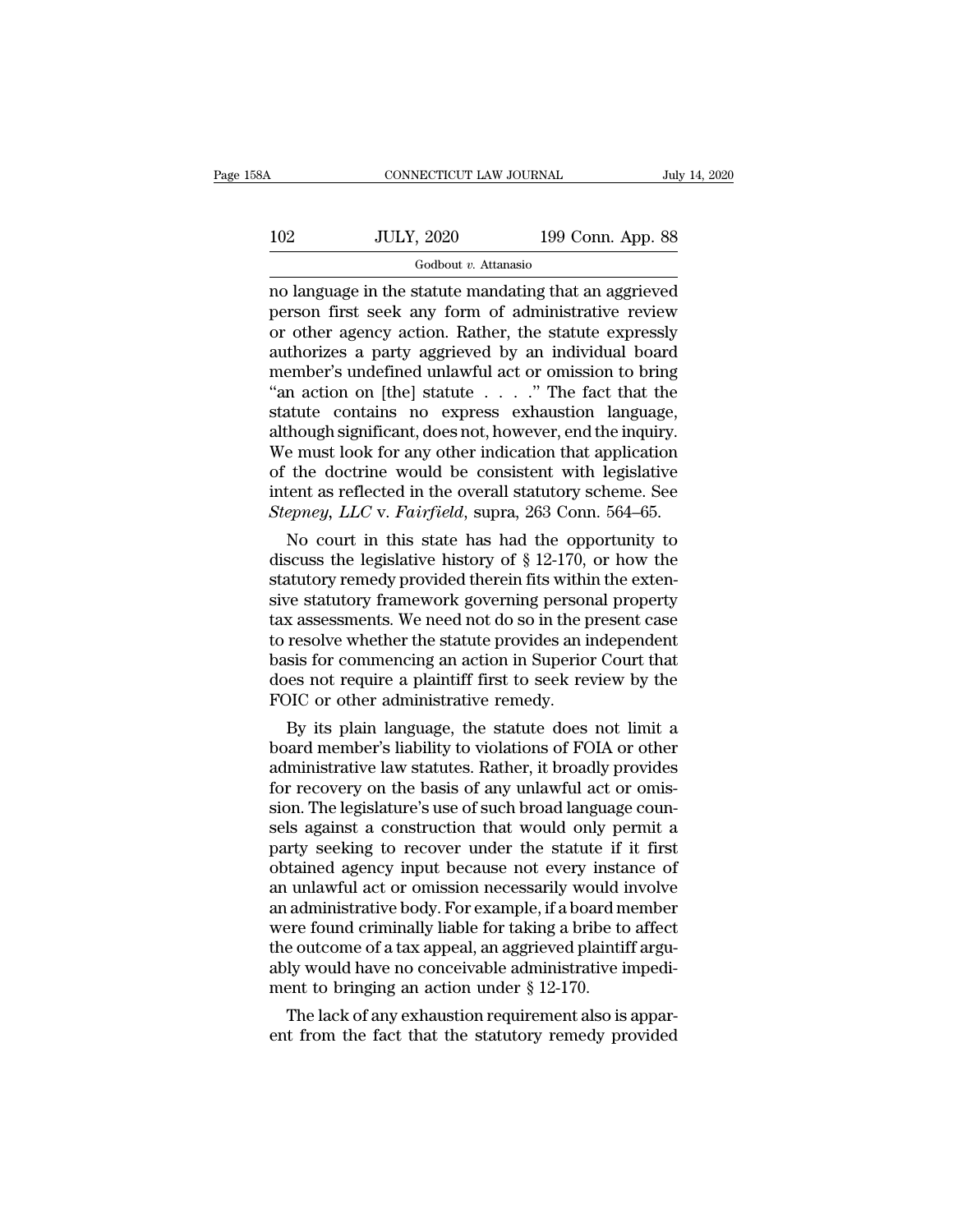| 20                | CONNECTICUT LAW JOURNAL |                   | Page 159A |
|-------------------|-------------------------|-------------------|-----------|
| 199 Conn. App. 88 |                         | <b>JULY, 2020</b> | 103       |
|                   | Godbout v. Attanasio    |                   |           |

For in § 12-170 long predates both the Uniform Administrative Procedures Act, General Statutes § 4-183 et seq., 199 Conn. App. 88 JULY, 2020 103<br>
Godbout v. Attanasio<br>
for in § 12-170 long predates both the Uniform Administrative Procedures Act, General Statutes § 4-183 et seq.,<br>
which was enacted in Connecticut in 1972, and the<br>
F 199 Conn. App. 88 JULY, 2020 103<br>
Godbout v. Attanasio<br>
for in § 12-170 long predates both the Uniform Administrative Procedures Act, General Statutes § 4-183 et seq.,<br>
which was enacted in Connecticut in 1972, and the<br>
F 199 Conn. App. 88 JULY, 2020 103<br>
Godbout v. Attanasio<br>
for in § 12-170 long predates both the Uniform Administrative Procedures Act, General Statutes § 4-183 et seq.,<br>
which was enacted in Connecticut in 1972, and the<br>
F Godbout v. Attanasio<br>
for in § 12-170 long predates both the Uniform Administrative Procedures Act, General Statutes § 4-183 et seq.,<br>
which was enacted in Connecticut in 1972, and the<br>
FOIA, which was enacted in 1975. In Godbout *v*. Attanasio<br>for in § 12-170 long predates both the Uniform Adminis-<br>trative Procedures Act, General Statutes § 4-183 et seq.,<br>which was enacted in Connecticut in 1972, and the<br>FOIA, which was enacted in 1975. I for in § 12-170 long predates both the Uniform Administrative Procedures Act, General Statutes § 4-183 et seq., which was enacted in Connecticut in 1972, and the FOIA, which was enacted in 1975. In other words, at the tim trative Procedures Act, General Statutes § 4-183 et seq.,<br>which was enacted in Connecticut in 1972, and the<br>FOIA, which was enacted in 1975. In other words, at<br>the time § 12-170 was enacted, the legislature could not<br>have which was enacted in Connect<br>*FOIA*, which was enacted in 19'<br>the time § 12-170 was enacted, th<br>have contemplated a need to pi<br>the *FOIC* or any other agency's<br>its statutory responsibilities. See<br>*field*, supra, 263 Conn. FIA, which was enacted in 1975. In other words, at<br>e time § 12-170 was enacted, the legislature could not<br>we contemplated a need to protect the integrity of<br>e FOIC or any other agency's role in administering<br>statutory res the time y 12-110 was enacted, the regislature could not<br>have contemplated a need to protect the integrity of<br>the FOIC or any other agency's role in administering<br>its statutory responsibilities. See *Stepney, LLC* v. *Fair* 

he FOIC or any other agency's role in administering<br>its statutory responsibilities. See *Stepney*, *LLC* v. *Fair-<br>field*, supra, 263 Conn. 565.<br>Nothing in the FOIA's statutory scheme mandates<br>that any and all issues invol the FOIC of any other agency's fole in administering<br>its statutory responsibilities. See *Stepney*, *LLC* v. *Fair-<br>field*, supra, 263 Conn. 565.<br>Nothing in the FOIA's statutory scheme mandates<br>that any and all issues inv field, supra, 263 Conn. 565.<br>
Nothing in the FOIA's statutory scheme mandates<br>
that any and all issues involving the FOIA always must<br>
be raised to and resolved by the FOIC before any type<br>
of action may be brought in Sup Nothing in the FOIA's statutory scheme mandates<br>that any and all issues involving the FOIA always must<br>be raised to and resolved by the FOIC before any type<br>of action may be brought in Superior Court. In fact,<br>General Sta Nothing in the FOIA's statutory scheme mandates<br>that any and all issues involving the FOIA always must<br>be raised to and resolved by the FOIC before any type<br>of action may be brought in Superior Court. In fact,<br>General Sta that any and all issues involving the FOIA always must<br>be raised to and resolved by the FOIC before any type<br>of action may be brought in Superior Court. In fact,<br>General Statutes § 1-242 suggests that the opposite is<br>true. be raised to and resolved by the FOIC before any type<br>of action may be brought in Superior Court. In fact,<br>General Statutes § 1-242 suggests that the opposite is<br>true. Section 1-242 (a) provides in relevant part: "In any<br>a of action may be brought in Superior Court. In fact,<br>General Statutes § 1-242 suggests that the opposite is<br>true. Section 1-242 (a) provides in relevant part: "In any<br>action involving the assertion that a provision of the<br> General Statutes § 1-242 suggests that the opposite is<br>true. Section 1-242 (a) provides in relevant part: "In any<br>action involving the assertion that a provision of the<br>[FOIA] has been violated or constitutes a defense, t true. Section 1-242 (a) provides in relevant part: "In any<br>action involving the assertion that a provision of the<br>[FOIA] has been violated or constitutes a defense, the<br>court to which such action is brought shall make an<br> action involving the assertion that a provision of the [FOIA] has been violated or constitutes a defense, the court to which such action is brought shall make an order requiring the party asserting such violation or defens [FOIA] has been violated or constitutes a defense, the court to which such action is brought shall make an order requiring the party asserting such violation or defense, as applicable, to provide the [FOIC] with notice of court to which such action is brought shall make an order requiring the party asserting such violation or defense, as applicable, to provide the [FOIC] with notice of the action and a copy of the complaint and all pleadin order requiring the party asserting such violation or<br>defense, as applicable, to provide the [FOIC] with notice<br>of the action and a copy of the complaint and all plead-<br>ings in the action  $\ldots$ ." Upon such notice, the FOI defense, as applicable, to provide the [FOIC] with notice<br>of the action and a copy of the complaint and all plead-<br>ings in the action . . . . " Upon such notice, the FOIC<br>is authorized to seek to intervene in the action. I of the action and a copy of the complaint and all pleadings in the action  $\ldots$  ." Upon such notice, the FOIC is authorized to seek to intervene in the action. In other words, the legislature contemplated that actions mig ings in the action  $\ldots$  ." Upon such notice, the FOIC is authorized to seek to intervene in the action. In other words, the legislature contemplated that actions might be brought in court involving issues related to the is authorized to seek to intervene in the action. In ot words, the legislature contemplated that actions mi<br>be brought in court involving issues related to the ap<br>cability and compliance with provisions of the FC<br>and rath Furthermore, we are not aware of any statute that brought in court involving issues related to the appli-<br>bility and compliance with provisions of the FOIA,<br>d rather than imposing any blanket exhaustion<br>quirement, provided be brought in court involving issues related to the applicability and compliance with provisions of the FOIA, and rather than imposing any blanket exhaustion requirement, provided a means for the FOIC to intervene in such

cabiny and compilance with provisions of the FOIA,<br>and rather than imposing any blanket exhaustion<br>requirement, provided a means for the FOIC to inter-<br>vene in such action to protect its interests.<sup>13</sup><br>Furthermore, we are and rather than imposing any blanket exhaustion<br>requirement, provided a means for the FOIC to inter-<br>vene in such action to protect its interests.<sup>13</sup><br>Furthermore, we are not aware of any statute that<br>would confer any auth requirement, provided a means for the POIC to inter-<br>vene in such action to protect its interests.<sup>13</sup><br>Furthermore, we are not aware of any statute that<br>would confer any authority on the FOIC to impose<br>monetary penalties o Furthermore, we are not aware of any statute that<br>would confer any authority on the FOIC to impose<br>monetary penalties on board members, and the defen-<br>dants have cited to no such authority. In fact, they<br>conceded at oral 13 Ionetary penalties on board members, and the defenants have cited to no such authority. In fact, they onceded at oral argument before this court that the OIC could not grant the plaintiff the relief provided  $\frac{13}{12}$ dants have cited to n<br>conceded at oral argu<br> $\frac{FOIC}{13}$  could not grant<br> $\frac{13}{13}$  There is nothing in the reacher the attention of the trial court.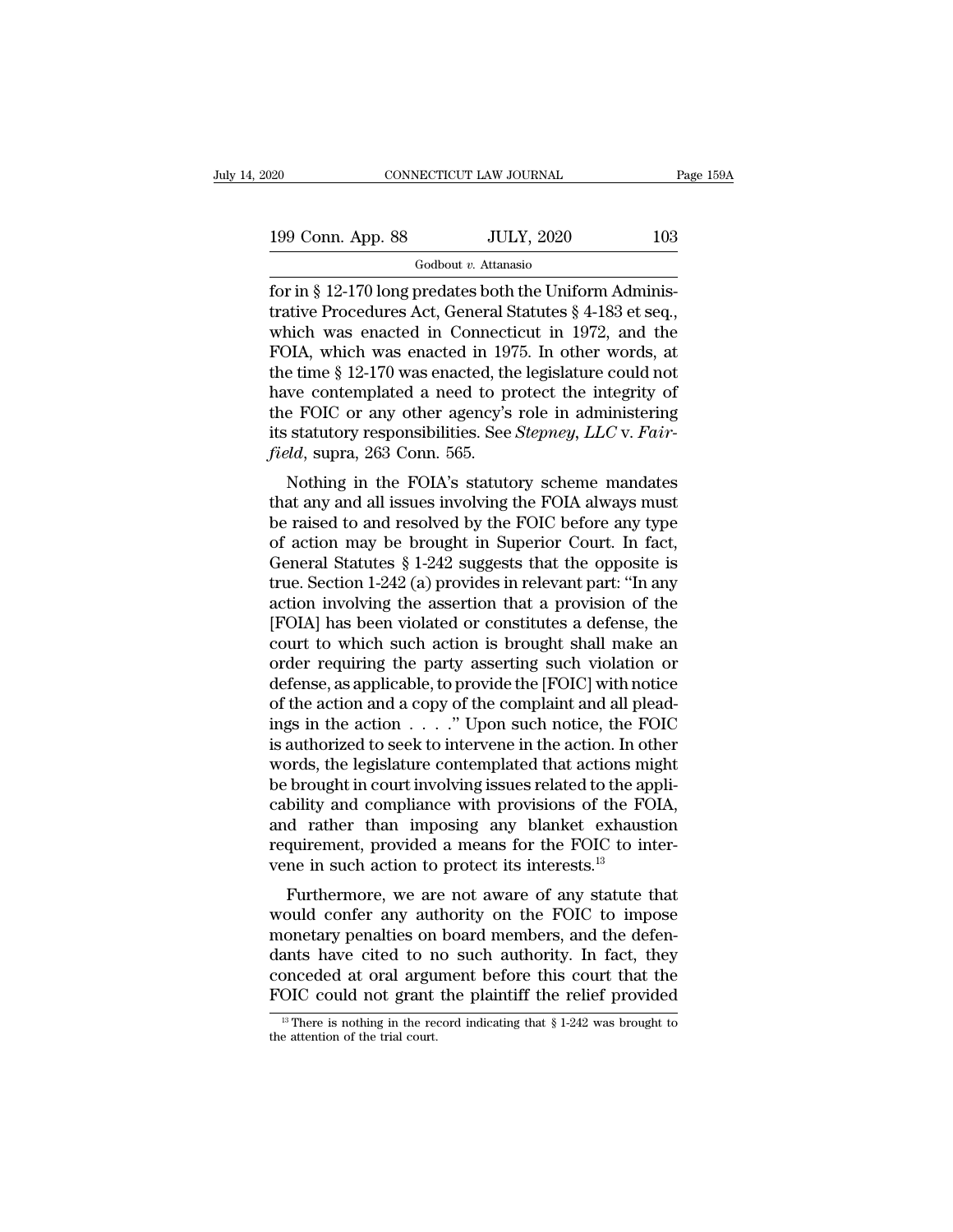# CONNECTICUT LAW JOURNAL July 14, 2020<br>104 JULY, 2020 199 Conn. App. 88<br>Godbout v. Attanasio Godbout *v.* Attanasio

For under the statute. Accordingly, even if it is within<br>the FOIC's administrative expertise to determine<br>whether the board or any momber had complied with  $104$  JULY, 2020 199 Conn. App. 88<br>
Godbout v. Attanasio<br>
for under the statute. Accordingly, even if it is within<br>
the FOIC's administrative expertise to determine<br>
whether the board or any member had complied with<br>
part  $104$  JULY, 2020 199 Conn. App. 88<br>
Godbout v. Attanasio<br>
for under the statute. Accordingly, even if it is within<br>
the FOIC's administrative expertise to determine<br>
whether the board or any member had complied with<br>
part  $\frac{JULY, 2020}{199 \text{ Conn. App. 88}}$ <br>  $\frac{600}{199 \text{ Conn. App. 88}}$ <br>
for under the statute. Accordingly, even if it is within<br>
the FOIC's administrative expertise to determine<br>
whether the board or any member had complied with<br>
partic  $\frac{1}{1 + \frac{1}{1 + \frac{1}{1}} \cdot \frac{1}{1 + \frac{1}{1 + \frac{1}{1}} \cdot \frac{1}{1 + \frac{1}{1 + \frac{1}{1 + \frac{1}{1 + \frac{1}{1 + \frac{1}{1 + \frac{1}{1 + \frac{1}{1 + \frac{1}{1 + \frac{1}{1 + \frac{1}{1 + \frac{1}{1 + \frac{1}{1 + \frac{1}{1 + \frac{1}{1 + \frac{1}{1 + \frac{1}{1 + \frac{1}{1 + \frac{1}{1 + \frac{1}{1 + \frac{1}{1 + \frac{1}{1 + \frac{1}{1 + \frac{1}{1 + \frac{1}{1$ Godbout *v*. Attanasio<br>for under the statute. Accordingly, even if it is within<br>the FOIC's administrative expertise to determine<br>whether the board or any member had complied with<br>particular FOIA requirements, it would hav for under the statute. Accordingly, even if it is within<br>the FOIC's administrative expertise to determine<br>whether the board or any member had complied with<br>particular FOIA requirements, it would have been futile<br>for the p the FOIC's administrative expertise to determine<br>whether the board or any member had complied with<br>particular FOIA requirements, it would have been futile<br>for the plaintiff to have filed an administrative appeal<br>in this m whether the board or any member had complied with<br>particular FOIA requirements, it would have been futile<br>for the plaintiff to have filed an administrative appeal<br>in this matter because the FOIC lacked the ability to<br>provi particular FOIA requirements, it would have been futile<br>for the plaintiff to have filed an administrative appeal<br>in this matter because the FOIC lacked the ability to<br>provide the plaintiff with the relief he requested,<br>na for the plaintiff to have filed an administrative appeal<br>in this matter because the FOIC lacked the ability to<br>provide the plaintiff with the relief he requested,<br>namely, the imposition of the relief provided for in § 12in this matter because the FOIC lacked the ability to<br>provide the plaintiff with the relief he requested,<br>namely, the imposition of the relief provided for in § 12-<br>170. See *Cummings v. Tripp*, 204 Conn. 67, 80, 527<br>A.2d provide the plaintiff with the relief he requested,<br>namely, the imposition of the relief provided for in § 12-<br>170. See *Cummings* v. *Tripp*, 204 Conn. 67, 80, 527<br>A.2d 230 (1987) (noting "administrative relief cannot<br>en namely, the imposition of the relief provided for in § 12-<br>170. See *Cummings v. Tripp*, 204 Conn. 67, 80, 527<br>A.2d 230 (1987) (noting "administrative relief cannot<br>encompass a monetary award" and, if "administrative<br>reli 170. See *Cummings v. Tripp*, 204 Conn. 67, 80, 527<br>A.2d 230 (1987) (noting "administrative relief cannot<br>encompass a monetary award" and, if "administrative<br>relief is inadequate, we do not require a party to exhaust<br>admi A.2d 230 (1987) (noting "administrative relief cannot<br>encompass a monetary award" and, if "administrative<br>relief is inadequate, we do not require a party to exhaust<br>administrative remedies"). In order to obtain the statuencompass a monetary award" and, if "administrative<br>relief is inadequate, we do not require a party to exhaust<br>administrative remedies"). In order to obtain the statu-<br>tory relief he sought, a civil action in Superior Cour relief is inadequate, we do not require a party to exhaust<br>administrative remedies"). In order to obtain the statu-<br>tory relief he sought, a civil action in Superior Court<br>was inevitable. Although the plaintiff ultimately administrative remedies"). In order to obtain the statu-<br>tory relief he sought, a civil action in Superior Court<br>was inevitable. Although the plaintiff ultimately might<br>be unable to prove the existence of the type of unlaw tory relief he sought, a civil action in Superior Court<br>was inevitable. Although the plaintiff ultimately might<br>be unable to prove the existence of the type of unlawful<br>act or omission contemplated to sustain a cause of<br>ac was inevitable. Although the plaintiff ultimatel;<br>be unable to prove the existence of the type of u<br>act or omission contemplated to sustain a c:<br>action under § 12-170, such consideration is imn<br>to the question of whether t t or omission contemplated to sustain a cause of<br>tion under § 12-170, such consideration is immaterial<br>the question of whether the court lacked jurisdiction<br>consider the plaintiff's action because of the doctrine<br>exhausti action under § 12-170, such consideration is immaterial<br>to the question of whether the court lacked jurisdiction<br>to consider the plaintiff's action because of the doctrine<br>of exhaustion of administrative remedies.<br>There i

section direct  $\frac{1}{3}$  12-170, such consideration is initiated<br>to the question of whether the court lacked jurisdiction<br>to consider the plaintiff's action because of the doctrine<br>of exhaustion of administrative remedies to consider the plaintiff's action because of the doctrine<br>of exhaustion of administrative remedies.<br>There is nothing in the record before us from which<br>to conclude that the legislature intended that a plaintiff<br>seeking t be consider the plannar succion seculate of the doctrine<br>of exhaustion of administrative remedies.<br>There is nothing in the record before us from which<br>to conclude that the legislature intended that a plaintiff<br>seeking to There is nothing in the record before us from which<br>to conclude that the legislature intended that a plaintiff<br>seeking to recover under  $\S$  12-170 first must exhaust<br>any and all administrative remedies. If the legislature There is nothing in the record before us from which<br>to conclude that the legislature intended that a plaintiff<br>seeking to recover under  $\S$  12-170 first must exhaust<br>any and all administrative remedies. If the legislature to conclude that the legislature intended that a plaintiff<br>seeking to recover under  $\S$  12-170 first must exhaust<br>any and all administrative remedies. If the legislature<br>believed that the remedy it had provided in  $\S$  12seeking to recover under  $\S$  12-170 first must exhaust<br>any and all administrative remedies. If the legislature<br>believed that the remedy it had provided in  $\S$  12-170<br>required reformation in light of its adoption of admini any and all administrative remedies. If the legislature<br>believed that the remedy it had provided in § 12-170<br>required reformation in light of its adoption of adminis-<br>trative law procedures, it could have amended the statbelieved that the remedy it had provided in § 12-170<br>required reformation in light of its adoption of adminis-<br>trative law procedures, it could have amended the stat-<br>ute. For example, it could have defined or limited the<br> required reformation in light of its adoption of administrative law procedures, it could have amended the statute. For example, it could have defined or limited the types of unlawful acts or omissions that the statute was trative law procedures, it could have amended the stat-<br>ute. For example, it could have defined or limited the<br>types of unlawful acts or omissions that the statute was<br>intended to remedy, or included language that would<br>re ute. For example, it could have defined or limited the<br>types of unlawful acts or omissions that the statute was<br>intended to remedy, or included language that would<br>require a plaintiff to exhaust any available administra-<br>t types of unlawful acts or omissions that the statute was<br>intended to remedy, or included language that would<br>require a plaintiff to exhaust any available administra-<br>tive remedies if the allegations of unlawfulness con-<br>ce intended to remedy, or included language that would<br>require a plaintiff to exhaust any available administra-<br>tive remedies if the allegations of unlawfulness con-<br>cerned violations of agency rules or regulations. We do<br>no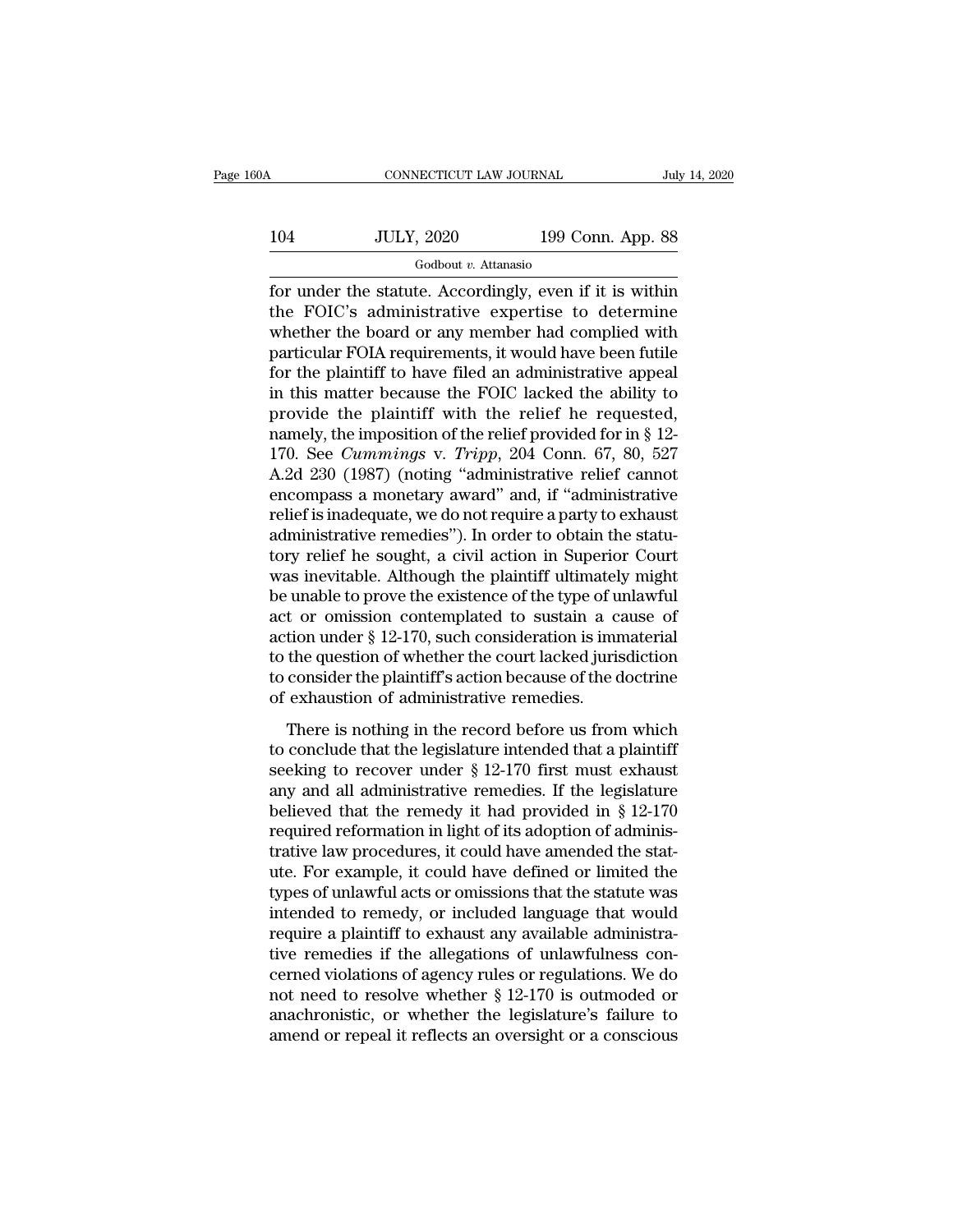| 20                | CONNECTICUT LAW JOURNAL | Page 161A |
|-------------------|-------------------------|-----------|
| 199 Conn. App. 88 | <b>JULY, 2020</b>       | 105       |
|                   | Godbout v. Attanasio    |           |

Fage 161/2<br>
199 Conn. App. 88 JULY, 2020 105<br>
Godbout v. Attanasio<br>
intention to retain an existing, independent cause of<br>
action.<sup>14</sup> It suffices that there is nothing in § 12-170's<br>
unambiguous language on its relations 199 Conn. App. 88 JULY, 2020 105<br>
Godbout v. Attanasio<br>
intention to retain an existing, independent cause of<br>
action.<sup>14</sup> It suffices that there is nothing in § 12-170's<br>
unambiguous language or its relationship to the a 199 Conn. App. 88 JULY, 2020 105<br>
Godbout *v*. Attanasio<br>
intention to retain an existing, independent cause of<br>
action.<sup>14</sup> It suffices that there is nothing in § 12-170's<br>
unambiguous language or its relationship to the 199 Conn. App. 88 JULY, 2020 105<br>
Godbout *v*. Attanasio<br>
intention to retain an existing, independent cause of<br>
action.<sup>14</sup> It suffices that there is nothing in § 12-170's<br>
unambiguous language or its relationship to the Godbout *v*. Attanasio<br>intention to retain an existing, independent cause of<br>action.<sup>14</sup> It suffices that there is nothing in § 12-170's<br>unambiguous language or its relationship to the admin-<br>istrative scheme that suggest ment.  $^{14}$  It suffices that there is nothing in § 12-170's<br>ambiguous language or its relationship to the admin-<br>rative scheme that suggests any intent on the part of<br>e legislature to incorporate an exhaustion require-<br>ent.<br>We into the category of the case is relationship to the administrative scheme that suggests any intent on the part of the legislature to incorporate an exhaustion requirement.<br>We observe that the present case does not fall ne

the legislature to incorporate an exhaustion require-<br>istrative scheme that suggests any intent on the part of<br>the legislature to incorporate an exhaustion require-<br>ment.<br>We observe that the present case does not fall neat Example scheme that suggests any method in the part of<br>the legislature to incorporate an exhaustion require-<br>ment.<br>We observe that the present case does not fall neatly<br>into the category of cases in which the exhaustion do are registrative to incorporate an emitational requirement.<br>
We observe that the present case does not fall neatly<br>
into the category of cases in which the exhaustion doc-<br>
trine commonly arises. This case is not one in wh We observe that the present case does not fall neatly<br>into the category of cases in which the exhaustion doc-<br>trine commonly arises. This case is not one in which<br>a litigant has merely skipped over a step in the ordinary<br> We observe that the present case does not fall neatly<br>into the category of cases in which the exhaustion doc-<br>trine commonly arises. This case is not one in which<br>a litigant has merely skipped over a step in the ordinary<br> into the category of cases in which the exhaustion doctrine commonly arises. This case is not one in which a litigant has merely skipped over a step in the ordinary administrative appeal process by, for example, appealing trine commonly arises. This case is not one in which<br>a litigant has merely skipped over a step in the ordinary<br>administrative appeal process by, for example, appeal-<br>ing directly to the Superior Court from the decision of<br> a litigant has merely skipped over a step in the ordinary<br>administrative appeal process by, for example, appeal-<br>ing directly to the Superior Court from the decision of<br>an agency or hearing officer without first engaging t administrative appeal process by, for example, appealing directly to the Superior Court from the decision of<br>an agency or hearing officer without first engaging the<br>agency's own appellate body. See *State ex rel. Golembe-<br>* ing directly to the Superior Court from the decision of<br>an agency or hearing officer without first engaging the<br>agency's own appellate body. See *State ex rel. Golembe-<br>ske* v. *White*, 168 Conn. 278, 282, 362 A.2d 1354 ( an agency or hearing officer without first engaging the<br>agency's own appellate body. See *State ex rel. Golembe-*<br>ske v. White, 168 Conn. 278, 282, 362 A.2d 1354 (1975).<br>Here, the plaintiff followed the administrative pat agency's own appellate body. See *State ex rel. Golembe-*<br>ske v. White, 168 Conn. 278, 282, 362 A.2d 1354 (1975).<br>Here, the plaintiff followed the administrative path set<br>forth by the legislature for appealing his tax asse ske v. White, 168 Conn. 278, 282, 362 A.2d 1354 (1975).<br>Here, the plaintiff followed the administrative path set<br>forth by the legislature for appealing his tax assessment<br>to the board. Further, review of the board's decisi Here, the plaintiff followed the administrative path set<br>forth by the legislature for appealing his tax assessment<br>to the board. Further, review of the board's decision<br>ordinarily would have been by appeal to the Superior<br> forth by the legislature for appealing his tax assessment<br>to the board. Further, review of the board's decision<br>ordinarily would have been by appeal to the Superior<br>Court. See General Statutes § 12-117a. The board, how-<br>ev to the board. Further, review of the board's decision<br>ordinarily would have been by appeal to the Superior<br>Court. See General Statutes  $\S$  12-117a. The board, how-<br>ever, took no final action on the plaintiff's tax appeal<br> ordinarily would have been by appeal to the Superior<br>Court. See General Statutes § 12-117a. The board, how-<br>ever, took no final action on the plaintiff's tax appeal<br>prior to his filing this civil action. Instead, the scena Court. See General Statutes § 12-117a. The board, however, took no final action on the plaintiff's tax appeal<br>prior to his filing this civil action. Instead, the scenario<br>at issue in the present case is much more akin to c ever, took no final action on the plaintiff's tax appeal<br>prior to his filing this civil action. Instead, the scenario<br>at issue in the present case is much more akin to cases<br>in which the Superior Court has jurisdiction ove prior to his filing this civil action. Instead, the scenario<br>at issue in the present case is much more akin to cases<br>in which the Superior Court has jurisdiction over a<br>matter but that matter involves issues implicating th at issue in the present case is much more akin to cases<br>in which the Superior Court has jurisdiction over a<br>matter but that matter involves issues implicating the<br>expertise and decision-making authority of an adminis-<br>trat in which the Superior Court has jurisdiction over a<br>matter but that matter involves issues implicating the<br>expertise and decision-making authority of an adminis-<br>trative agency—in this case, the FOIC. Any abstention<br>by the matter but that matter involves issues implicating the<br>expertise and decision-making authority of an adminis-<br>trative agency—in this case, the FOIC. Any abstention<br>by the court in resolving the present matter thus falls<br>cl expertise and decision-making authority of an administrative agency—in this case, the FOIC. Any abstention<br>by the court in resolving the present matter thus falls<br>closer to the doctrine of primary jurisdiction than impli-<br> trative agency—in this case, the FOIC. Any abstention<br>by the court in resolving the present matter thus falls<br>closer to the doctrine of primary jurisdiction than impli-<br>cating the exhaustion doctrine. See footnote 10 of th by the court in resolving the present matter thus falls<br>closer to the doctrine of primary jurisdiction than impli-<br>cating the exhaustion doctrine. See footnote 10 of this<br>opinion. In other words, if the trial court believ pinion. In other words, if the trial court believed that<br>he FOIC should be asked to resolve in the first instance<br>hether board members had violated substantive provi-<br>ons of the FOIA, the court could have stayed the<br> $\frac{1$ the FOIC should be asked to resolve in the first instance<br>whether board members had violated substantive provi-<br>sions of the FOIA, the court could have stayed the<br><sup>14</sup> We note that the \$50 statutory penalty has not been in Whether board members had violated substantive pro<br>sions of the FOIA, the court could have stayed t<br><sup>14</sup> We note that the \$50 statutory penalty has not been increased in m<br>than fifty years; see *Kraus v. Klee*, 5 Conn. Cir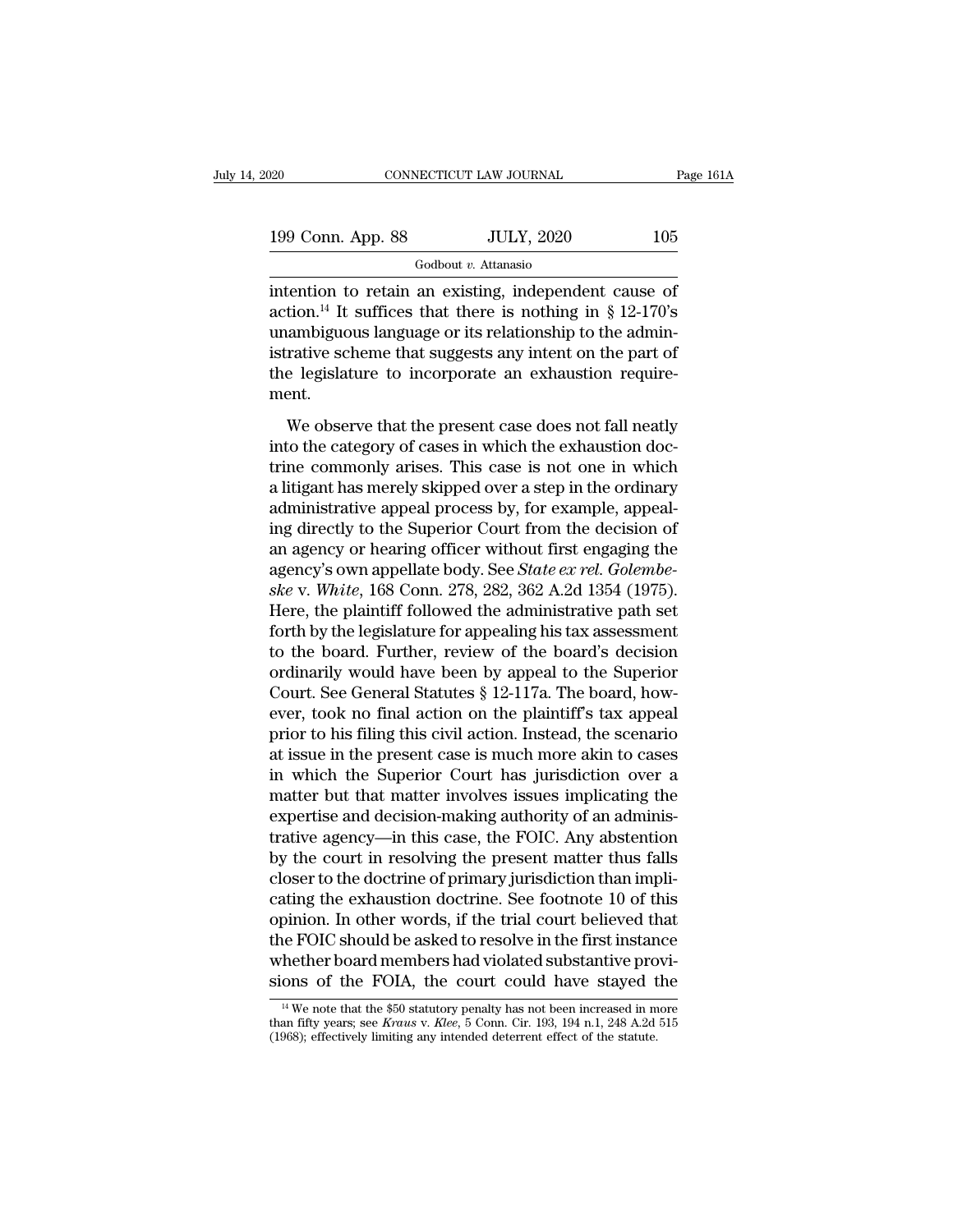| 62A | CONNECTICUT LAW JOURNAL                                                                                                                         |                   | July 14, 2020 |
|-----|-------------------------------------------------------------------------------------------------------------------------------------------------|-------------------|---------------|
|     |                                                                                                                                                 |                   |               |
| 106 | <b>JULY, 2020</b>                                                                                                                               | 199 Conn. App. 88 |               |
|     | Godbout $v$ . Attanasio                                                                                                                         |                   |               |
|     | matter and referred the case to the FOIC for consider-<br>ation, rather than dismissing the action for lack of sub-<br>joot mottor iuricdiction |                   |               |

ation, rather than dismissing the action for lack of sub- $\begin{array}{c|l} \hline & \text{JULY, 2020} \\\hline \text{0.4} & \text{0.6} \\\hline \text{0.7} & \text{0.7} \\\hline \text{0.8} & \text{0.8} \\\hline \text{0.9} & \text{0.9} \\\hline \text{0.9} & \text{0.9} \\\hline \text{0.9} & \text{0.9} \\\hline \text{0.9} & \text{0.9} \\\hline \text{0.9} & \text{0.9} \\\hline \text{0.9} & \text{0.9} \\\hline \text{0.9} & \text{0.9} \\\hline$  $\frac{60}{\text{Godbout } v. \text{ Attanasio}}$ <br>  $\frac{60}{\text{Godbout } v. \text{ Attanasio}}$ <br>
atter and referred the case to the FOIC for consider-<br>
ion, rather than dismissing the action for lack of sub-<br>
that no express or implied legisla-<br>
re intent existe

 $\frac{1}{100}$  Godbout *v*. Attanasio<br>
matter and referred the case to the FOIC for consider-<br>
ation, rather than dismissing the action for lack of sub-<br>
ject matter jurisdiction.<br>
Having determined that no express or implie matter and referred the case to the FOIC for consideration, rather than dismissing the action for lack of subject matter jurisdiction.<br>Having determined that no express or implied legislative intent existed to impose an ex matter and referred the case to the FOIC for consideration, rather than dismissing the action for lack of subject matter jurisdiction.<br>Having determined that no express or implied legislative intent existed to impose an ex ation, rather than dismissing the action for lack of subject matter jurisdiction.<br>Having determined that no express or implied legislative intent existed to impose an exhaustion requirement, we examine the trial court's ra flaving determined that no express or implied legislative intent existed to impose an exhaustion requirement, we examine the trial court's rationale for reaching a contrary conclusion. In granting the defendant's motion to Having determined that no express or implied legislative intent existed to impose an exhaustion requirement, we examine the trial court's rationale for reaching a contrary conclusion. In granting the defendant's motion to tive intent existed to impose an exhaustion requirement, we examine the trial court's rationale for reaching<br>a contrary conclusion. In granting the defendant's<br>motion to dismiss, the trial court appears to have<br>focused too ment, we examine the trial court's rationale for reaching<br>a contrary conclusion. In granting the defendant's<br>motion to dismiss, the trial court appears to have<br>focused too narrowly on the plaintiff's allegations of<br>FOIA vi a contrary conclusion. In granting the defendant's<br>motion to dismiss, the trial court appears to have<br>focused too narrowly on the plaintiff's allegations of<br>FOIA violations. A complaint, like any pleading, prop-<br>erly must motion to dismiss, the trial court appears to have<br>focused too narrowly on the plaintiff's allegations of<br>FOIA violations. A complaint, like any pleading, prop-<br>erly must be viewed in its entirety and with an eye<br>toward fi focused too narrowly on the plaintiff's allegations of FOIA violations. A complaint, like any pleading, properly must be viewed in its entirety and with an eye toward finding jurisdiction over the claims asserted, not the FOIA violations. A complaint, like any pleading, properly must be viewed in its entirety and with an eye<br>toward finding jurisdiction over the claims asserted,<br>not the opposite. See *Parsons* v. *United Technologies*<br>*Corp.* erly must be viewed in its entirety and with an eye<br>toward finding jurisdiction over the claims asserted,<br>not the opposite. See *Parsons* v. *United Technologies*<br>Corp., 243 Conn. 66, 83, 700 A.2d 655 (1997) (noting<br>Connec toward finding jurisdiction over the claims asserted,<br>not the opposite. See *Parsons* v. *United Technologies*<br>Corp., 243 Conn. 66, 83, 700 A.2d 655 (1997) (noting<br>Connecticut follows modern trend of construing plead-<br>ing not the opposite. See *Parsons* v. *United Technologies*<br>Corp., 243 Conn. 66, 83, 700 A.2d 655 (1997) (noting<br>Connecticut follows modern trend of construing plead-<br>ings broadly and that any complaint "must be read in<br>its e *Corp.*, 243 Conn. 66, 83, 700 A.2d 655 (1997) (noting<br>Connecticut follows modern trend of construing plead-<br>ings broadly and that any complaint "must be read in<br>its entirety in such a way as to give effect to the pleading Connecticut follows modern trend of construing pleadings broadly and that any complaint "must be read in its entirety in such a way as to give effect to the pleading with reference to the general theory upon which it proce ings broadly and that any complaint "must be read in<br>its entirety in such a way as to give effect to the pleading<br>with reference to the general theory upon which it pro-<br>ceeded" (internal quotation marks omitted)); see als its entirety in such a way as to give effect to the pleading<br>with reference to the general theory upon which it pro-<br>ceeded'' (internal quotation marks omitted)); see also<br>*Conboy* v. *State*, 292 Conn. 642, 650, 974 A.2d with reference to the general theory upon<br>ceeded" (internal quotation marks omitte<br>*Conboy* v. *State*, 292 Conn. 642, 650, 974 A.:<br>(noting "well established notion that, in<br>whether a court has subject matter jurisd<br>presum eded (internal quotation marks omitted)); see also<br>mboy v. State, 292 Conn. 642, 650, 974 A.2d 669 (2009)<br>oting "well established notion that, in determining<br>nether a court has subject matter jurisdiction, every<br>esumption Conooy v. state, 292 Conn. 642, 650, 974 A.2d 669 (2009)<br>
(noting "well established notion that, in determining<br>
whether a court has subject matter jurisdiction, every<br>
presumption favoring jurisdiction should be indulged

(noting "well established notion that, in determining<br>whether a court has subject matter jurisdiction, every<br>presumption favoring jurisdiction should be indulged"<br>(internal quotation marks omitted)).<br>Here, the court constr whether a court has subject matter jurisdiction, every<br>presumption favoring jurisdiction should be indulged"<br>(internal quotation marks omitted)).<br>Here, the court construed the complaint principally<br>as one seeking administr presumption ravoring jurisdiction should be matuged<br>(internal quotation marks omitted)).<br>Here, the court construed the complaint principally<br>as one seeking administrative review of the underlying<br>property assessment appeal (internal quotation marks omitted)).<br>
Here, the court construed the complaint principally<br>
as one seeking administrative review of the underlying<br>
property assessment appeal procedures and deter-<br>
mined that the plaintiff Here, the court construed the complaint principally<br>as one seeking administrative review of the underlying<br>property assessment appeal procedures and deter-<br>mined that the plaintiff first was required to file an<br>administrat as one seeking administrative review of the underlying<br>property assessment appeal procedures and deter-<br>mined that the plaintiff first was required to file an<br>administrative action with the FOIC. The court refers<br>to § 4-18 property assessment appeal procedures and deter-<br>mined that the plaintiff first was required to file an<br>administrative action with the FOIC. The court refers<br>to § 4-183 despite the fact that the complaint contains<br>no speci mined that the plaintiff first was required to fi<br>administrative action with the FOIC. The court  $\frac{1}{100}$  to  $\frac{1}{3}$  4-183 despite the fact that the complaint cor<br>no specific claim of error directed at any parti<br>admi ministrative action with the FOIC. The court refers<br>
§ 4-183 despite the fact that the complaint contains<br>
pecific claim of error directed at any particular<br>
ministrative ruling. The court further failed properly<br>
account to § 4-183 despite the ract that the complaint contains<br>no specific claim of error directed at any particular<br>administrative ruling. The court further failed properly<br>to account for express allegations in the complaint tha no specific claim of error directed at any particular<br>administrative ruling. The court further failed properly<br>to account for express allegations in the complaint that<br>directly contradict the court's construction.<br>In deter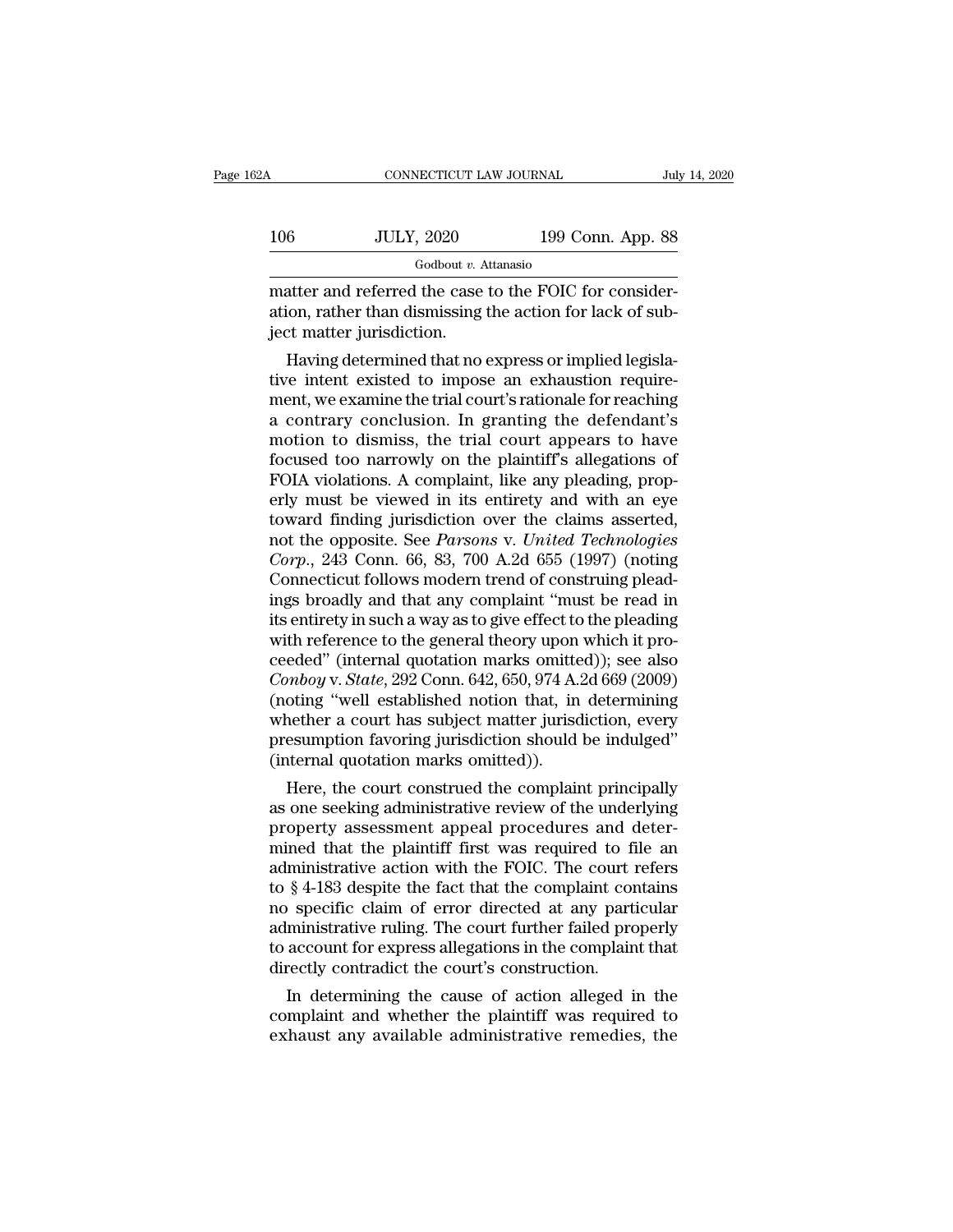| 20                | CONNECTICUT LAW JOURNAL | Page 163A |
|-------------------|-------------------------|-----------|
| 199 Conn. App. 88 | <b>JULY, 2020</b>       | 107       |
|                   | Godbout v. Attanasio    |           |

court should have focused on the *relief* that the plaintiff 199 Conn. App. 88 JULY, 2020 107<br>
Godbout v. Attanasio<br>
court should have focused on the *relief* that the plaintiff<br>
sought. In the section of the complaint captioned "Relief<br>
Sought," the plaintiff expressly states: "Thi 199 Conn. App. 88 JULY, 2020 107<br>
Godbout v. Attanasio<br>
court should have focused on the *relief* that the plaintiff<br>
sought. In the section of the complaint captioned "Relief<br>
Sought," the plaintiff expressly states: "Th 199 Conn. App. 88 JULY, 2020 107<br>
Godbout v. Attanasio<br>
court should have focused on the *relief* that the plaintiff<br>
sought. In the section of the complaint captioned "Relief<br>
Sought," the plaintiff expressly states: "Th  $\frac{1}{1+\mu}$  of  $\frac{1}{1+\mu}$  or  $\frac{1}{1+\mu}$  or  $\frac{1}{1+\mu}$  and  $\frac{1}{1+\mu}$  count should have focused on the *relief* that the plaintiff sought. In the section of the complaint captioned "Relief Sought," the plaintiff expres  $\frac{1}{1000}$  Godbout *v*. Attanasio<br>
court should have focused on the *relief* that the plaintiff<br>
sought. In the section of the complaint captioned "Relief<br>
Sought," the plaintiff expressly states: "This complaint<br>
is no court should have focused on the *relief* that the plaintiff<br>sought. In the section of the complaint captioned "Relief<br>Sought," the plaintiff expressly states: "This complaint<br>is not about an assessment appeal; it's square sought. In the section of the complaint captioned "Relief Sought," the plaintiff expressly states: "This complaint<br>is not about an assessment appeal; it's squarely focused<br>on official misconduct." Although such a statement Sought," the plaintiff expressly states: "This complaint<br>is not about an assessment appeal; it's squarely focused<br>on official misconduct." Although such a statement is<br>not binding on the court's interpretation of the plead is not about an assessment appeal; it's squarely focused<br>on official misconduct." Although such a statement is<br>not binding on the court's interpretation of the pleading<br>as a whole, when viewed in the light most favorable t on official misconduct." Although such a statement is<br>not binding on the court's interpretation of the pleading<br>as a whole, when viewed in the light most favorable to<br>the plaintiff and to upholding the court's jurisdiction not binding on the court's interpretation of the pleads as a whole, when viewed in the light most favorab the plaintiff and to upholding the court's jurisdic it nonetheless supports a conclusion that the plaintient was not a whole, when viewed in the light hlost favorable to<br>e plaintiff and to upholding the court's jurisdiction,<br>nonetheless supports a conclusion that the plaintiff's<br>tent was not to file an administrative appeal but a<br>vil act the plantin and to upholong the court's jurisdiction,<br>it nonetheless supports a conclusion that the plaintiff's<br>intent was not to file an administrative appeal but a<br>civil action seeking statutory civil penalties for offic

have for the an administrative appeal but a<br>civil action seeking statutory civil penalties for official<br>misconduct as authorized by our legislature.<br>Moreover, in analyzing whether the plaintiff failed to<br>exhaust administra ment was not to me an administrative appear but a<br>civil action seeking statutory civil penalties for official<br>misconduct as authorized by our legislature.<br>Moreover, in analyzing whether the plaintiff failed to<br>exhaust adm EVIT action seeking statutory CIVII penalties for official<br>misconduct as authorized by our legislature.<br>Moreover, in analyzing whether the plaintiff failed to<br>exhaust administrative remedies, the court appears to<br>have fail misconduct as authorized by our legislature.<br>
Moreover, in analyzing whether the plaintiff failed to<br>
exhaust administrative remedies, the court appears to<br>
have failed to consider whether the FOIC had any<br>
authority to p Moreover, in analyzing whether the plaintiff failed to<br>exhaust administrative remedies, the court appears to<br>have failed to consider whether the FOIC had any<br>authority to provide the plaintiff with adequate relief.<br>Althou exhaust administrative remedies, the court appears to<br>have failed to consider whether the FOIC had any<br>authority to provide the plaintiff with adequate relief.<br>Although we have concluded that § 12-170 does not<br>require the have failed to consider whether the FOIC had any<br>authority to provide the plaintiff with adequate relief.<br>Although we have concluded that  $\S 12-170$  does not<br>require the exhaustion of administrative remedies prior<br>to fili authority to provide the plaintiff with adequate relief.<br>Although we have concluded that § 12-170 does not<br>require the exhaustion of administrative remedies prior<br>to filing an action with Superior Court, even if we con-<br>cl Although we have concluded that  $\S$  12-170 does not require the exhaustion of administrative remedies prior to filing an action with Superior Court, even if we concluded to the contrary that the exhaustion doctrine applie require the exhaustion of administrative remedies prior<br>to filing an action with Superior Court, even if we con-<br>cluded to the contrary that the exhaustion doctrine<br>applied to § 12-170, an exception would exist because,<br>as to filing an action with Superior Court, even if we concluded to the contrary that the exhaustion doctrine applied to § 12-170, an exception would exist because, as we already have concluded, the FOIC lacked any authority cluded to the contrary that the exhaustion applied to § 12-170, an exception would exist has we already have concluded, the FOIC lace authority to grant the specific relief contemplate the statute, and, therefore, any admi phed to y 12-170, an exception would exist because,<br>we already have concluded, the FOIC lacked any<br>thority to grant the specific relief contemplated under<br>e statute, and, therefore, any administrative appeal<br>build have bee as we aready have concluded, the FOIC lacked any<br>authority to grant the specific relief contemplated under<br>the statute, and, therefore, any administrative appeal<br>would have been futile and not a jurisdictional prerequi-<br>si

authority to grant the specific refler contemplated under<br>the statute, and, therefore, any administrative appeal<br>would have been futile and not a jurisdictional prerequi-<br>site to filing an action in Superior Court.<br>We conc the statue, and, therefore, any administrative appear<br>would have been futile and not a jurisdictional prerequi-<br>site to filing an action in Superior Court.<br>We conclude that the court improperly granted the<br>motion to dismis would have been fullie and not a jurisdictional prerequisite to filing an action in Superior Court.<br>We conclude that the court improperly granted the<br>motion to dismiss on the ground that it lacked subject<br>matter jurisdicti Site to fining an action in superior Court.<br>
We conclude that the court improperly granted the<br>
motion to dismiss on the ground that it lacked subject<br>
matter jurisdiction because the plaintiff failed to<br>
exhaust administr We conclude that the court improperly granted the<br>motion to dismiss on the ground that it lacked subject<br>matter jurisdiction because the plaintiff failed to<br>exhaust administrative remedies. That conclusion, how-<br>ever, is motion to dismiss on the ground that it lacked subject<br>matter jurisdiction because the plaintiff failed to<br>exhaust administrative remedies. That conclusion, how-<br>ever, is not fully dispositive of the present appeal<br>becaus matter jurisdiction because the plaintiff failed to<br>exhaust administrative remedies. That conclusion, how-<br>ever, is not fully dispositive of the present appeal<br>because the court also concluded as an independent<br>basis for g exhaust administrative remedies. That conclusion, how-<br>ever, is not fully dispositive of the present appeal<br>because the court also concluded as an independent<br>basis for granting the defendants' motion that, even if<br>the pla ever, is not fully dispositive of the present appeal<br>because the court also concluded as an independent<br>basis for granting the defendants' motion that, even if<br>the plaintiff could bring a statutory cause of action<br>pursuant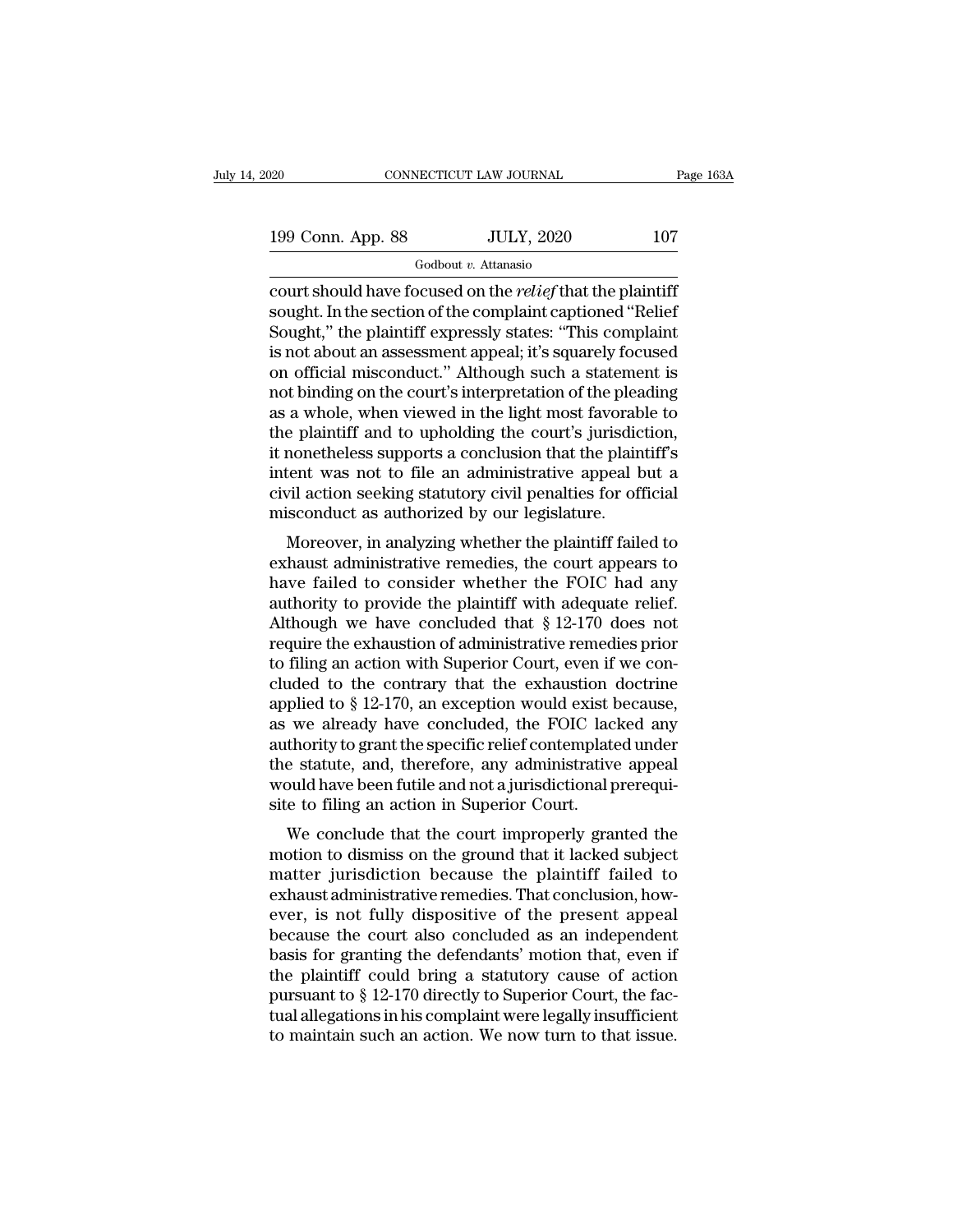| 164A | CONNECTICUT LAW JOURNAL |                   | July 14, 2020 |
|------|-------------------------|-------------------|---------------|
| 108  | <b>JULY, 2020</b>       | 199 Conn. App. 88 |               |
|      | Godbout v. Attanasio    |                   |               |
|      |                         |                   |               |

108 JULY, 2020 199 Conn. App. 88<br>
Godbout v. Attanasio<br>
II<br>
Having concluded that the plaintiff did not fail to<br>
exhaust his administrative remedies, we turn to the<br>
plaintiff's claim that the court also improperly granted 108 JULY, 2020 199 Conn. App. 88<br>  $\frac{1}{\text{Godbout } v. \text{ Attanasio}}$  II<br>
Having concluded that the plaintiff did not fail to<br>
exhaust his administrative remedies, we turn to the<br>
plaintiff's claim that the court also improperly gran  $\begin{array}{c} \hline \text{Godbout } v. \text{ Attanasio} \ \hline \text{II} \end{array}$ <br>  $\begin{array}{c} \text{Having concluded that the plaintiff did not fail to} \text{exhaust his administrative remedies, we turn to the plaintiff's claim that the court alsoright graphed} \text{the motion to dismiss on the ground that he failed to include sufficient factual allegations in the complaint} \text{domonstrating that each individual deformant had} \end{array}$ II<br>
Having concluded that the plaintiff did not fail to<br>
exhaust his administrative remedies, we turn to the<br>
plaintiff's claim that the court also improperly granted<br>
the motion to dismiss on the ground that he failed to<br> Having concluded that the plaintiff did not fail to<br>exhaust his administrative remedies, we turn to the<br>plaintiff's claim that the court also improperly granted<br>the motion to dismiss on the ground that he failed to<br>include Having concluded that the plaintiff did not fail to<br>exhaust his administrative remedies, we turn to the<br>plaintiff's claim that the court also improperly granted<br>the motion to dismiss on the ground that he failed to<br>include exhaust his administrative remedies, we turn to the plaintiff's claim that the court also improperly granted the motion to dismiss on the ground that he failed to include sufficient factual allegations in the complaint dem plaintiff's claim that the court also improperly granted<br>the motion to dismiss on the ground that he failed to<br>include sufficient factual allegations in the complaint<br>demonstrating that each individual defendant had<br>engage the motion to dismiss on the ground that he failed to<br>include sufficient factual allegations in the complaint<br>demonstrating that each individual defendant had<br>engaged in some unlawful act, or had failed to perform<br>some ma include sufficient factual<br>demonstrating that each<br>engaged in some unlawful<br>some mandatory act, conr<br>We conclude that the plai<br>matter of law, to sufficien<br>pursuant to  $\S$  12-170.<br>Before addressing the r monstrating that each mutudual defendant had<br>gaged in some unlawful act, or had failed to perform<br>me mandatory act, connected to his tax assessment.<br>e conclude that the plaintiff's complaint failed, as a<br>atter of law, to s engaged in some uniawful act, or had failed to perform<br>some mandatory act, connected to his tax assessment.<br>We conclude that the plaintiff's complaint failed, as a<br>matter of law, to sufficiently allege a cause of action<br>pu

some mandatory act, connected to fits tax assessment.<br>We conclude that the plaintiff's complaint failed, as a<br>matter of law, to sufficiently allege a cause of action<br>pursuant to  $\S$  12-170.<br>Before addressing the merits of we conclude that the plaintin's complaint raned, as a<br>matter of law, to sufficiently allege a cause of action<br>pursuant to  $\S$  12-170.<br>Before addressing the merits of this claim, we first<br>turn to the plaintiff's argument, matter of taw, to sufficiently anege a cause of action<br>pursuant to § 12-170.<br>Before addressing the merits of this claim, we first<br>turn to the plaintiff's argument, raised for the first time<br>on appeal, that the motion to d pursuant to y 12-170.<br>
Before addressing the merits of this claim, we first<br>
turn to the plaintiff's argument, raised for the first time<br>
on appeal, that the motion to dismiss was not the proper<br>
procedural means for the d Before addressing the merits of this claim, we first<br>turn to the plaintiff's argument, raised for the first time<br>on appeal, that the motion to dismiss was not the proper<br>procedural means for the defendants to challenge the turn to the plaintiff's argument, raised for the first time<br>on appeal, that the motion to dismiss was not the proper<br>procedural means for the defendants to challenge the<br>legal sufficiency of the complaint. Because we concl on appeal, that the motion to dismiss was not the proper<br>procedural means for the defendants to challenge the<br>legal sufficiency of the complaint. Because we conclude<br>that the plaintiff waived any procedural irregularity by In a the plaintiff waived any procedural irregularity by<br>
iling to raise that issue to the trial court, it cannot<br>
ovide a sound basis for reversing the substance of<br>
e court's ruling on the motion to dismiss.<br>
A<br>
In addit

A

failing to raise that issue to the trial court, it cannot<br>provide a sound basis for reversing the substance of<br>the court's ruling on the motion to dismiss.<br>A<br>In addition to concluding that the plaintiff had failed<br>to exhau provide a sound basis for reversing the substance of<br>the court's ruling on the motion to dismiss.<br> $\overline{A}$ <br>In addition to concluding that the plaintiff had failed<br>to exhaust his administrative remedies, the court also<br>gra In addition to concluding that the plaintiff had failed<br>to exhaust his administrative remedies, the court also<br>granted the motion to dismiss on the basis of the legal<br>insufficiency of the complaint's factual allegations.<br>O A<br>
In addition to concluding that the plaintiff had failed<br>
to exhaust his administrative remedies, the court also<br>
granted the motion to dismiss on the basis of the legal<br>
insufficiency of the complaint's factual allegati A<br>In addition to concluding that the plaintiff had failed<br>to exhaust his administrative remedies, the court also<br>granted the motion to dismiss on the basis of the legal<br>insufficiency of the complaint's factual allegations In addition to concluding that the plaintiff had failed<br>to exhaust his administrative remedies, the court also<br>granted the motion to dismiss on the basis of the legal<br>insufficiency of the complaint's factual allegations.<br> to exhaust his administrative<br>granted the motion to disminisufficiency of the compl<br>Ordinarily, a motion to studismiss, is the proper mean<br>sufficiency of the allegatior<br>Practice Book § 10-39.<br>In *Egri* v. *Foisie*, 83 Con anted the motion to dismiss on the basis of the legal<br>sufficiency of the complaint's factual allegations.<br>dinarily, a motion to strike, and not a motion to<br>smiss, is the proper means "to contest . . . the legal<br>fficiency o Insurricency of the complaint s'actual anegations.<br>
Ordinarily, a motion to strike, and not a motion to<br>
dismiss, is the proper means "to contest  $\dots$  the legal<br>
sufficiency of the allegations of any complaint  $\dots$ "<br>
Prac

ordinarity, a motion to strike, and not a motion to<br>dismiss, is the proper means "to contest . . . the legal<br>sufficiency of the allegations of any complaint . . . ."<br>Practice Book § 10-39.<br>In *Egri* v. *Foisie*, 83 Conn. dismiss, is the proper means to contest  $\ldots$  the legal sufficiency of the allegations of any complaint  $\ldots$ ."<br>Practice Book § 10-39.<br>In *Egri* v. *Foisie*, 83 Conn. App. 243, 247–50, 848 A.2d<br>1266, cert. denied, 271 Con sumciency of the allegations of any complaint  $\ldots$ .<br>Practice Book § 10-39.<br>In *Egri* v. *Foisie*, 83 Conn. App. 243, 247–50, 848 A.2d<br>1266, cert. denied, 271 Conn. 931, 859 A.2d 930 (2004),<br>this court reversed the trial Fractice Book § 10-39.<br>In *Egri* v. *Foisie*, 83 Conn. App. 243, 247–50, 848 A.2d<br>1266, cert. denied, 271 Conn. 931, 859 A.2d 930 (2004),<br>this court reversed the trial court's judgment granting<br>a motion to dismiss that had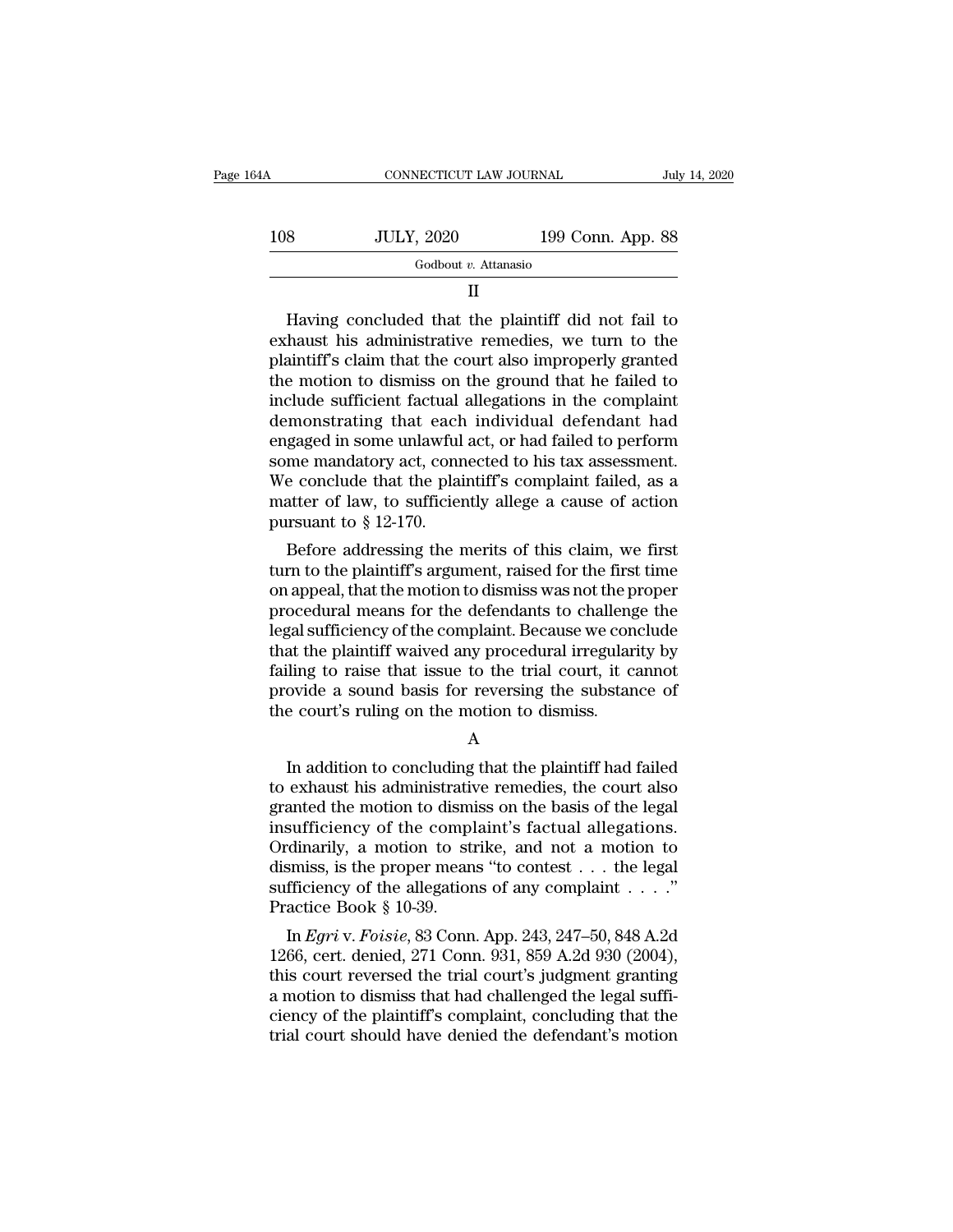199 Conn. App. 88 JULY, 2020 109<br>
Godbout v. Attanasio

Godbout *v.* Attanasio

because it was improperly utilized to achieve the goal<br>of a motion to strike. This court considered the distinct<br>functions of the motion to dismiss and the motion to 199 Conn. App. 88 JULY, 2020 109<br>
Godbout v. Attanasio<br>
because it was improperly utilized to achieve the goal<br>
of a motion to strike. This court considered the distinct<br>
functions of the motion to dismiss and the motion 199 Conn. App. 88 JULY, 2020 109<br>
Godbout v. Attanasio<br>
because it was improperly utilized to achieve the goal<br>
of a motion to strike. This court considered the distinct<br>
functions of the motion to dismiss and the motion 199 Conn. App. 88 JULY, 2020 109<br>
Godbout v. Attanasio<br>
because it was improperly utilized to achieve the goal<br>
of a motion to strike. This court considered the distinct<br>
functions of the motion to dismiss and the motion Godbout *v*. Attanasio<br>because it was improperly utilized to achieve the goal<br>of a motion to strike. This court considered the distinct<br>functions of the motion to dismiss and the motion to<br>strike, noting that "[t]here is a Godbout *v*. Attanasio<br>because it was improperly utilized to achieve the goal<br>of a motion to strike. This court considered the distinct<br>functions of the motion to dismiss and the motion to<br>strike, noting that "[t]here is a because it was improperly utilized to achieve the goal<br>of a motion to strike. This court considered the distinct<br>functions of the motion to dismiss and the motion to<br>strike, noting that "[t]here is a significant differenc of a motion to strike. This court considered the distinct<br>functions of the motion to dismiss and the motion to<br>strike, noting that "[t]here is a significant difference<br>between asserting that a plaintiff *cannot* state a c functions of the motion to dismiss and the motion to strike, noting that "[t]here is a significant difference between asserting that a plaintiff *cannot* state a cause of action and asserting that a plaintiff *has not* st strike, noting that "[t]here is a significant difference<br>between asserting that a plaintiff *cannot* state a cause<br>of action and asserting that a plaintiff *has not* stated a<br>cause of action, and therein lies the distinct between asserting that a plaintiff *cannot* state a cause<br>of action and asserting that a plaintiff *has not* stated a<br>cause of action, and therein lies the distinction between<br>the motion to dismiss and the motion to strike % of action and asserting that a plaintiff has not stated a cause of action, and therein lies the distinction between the motion to dismiss and the motion to strike." (Emphasis in original) Id., 247. "A motion to dismiss deed motion to dismiss and the motion to strike."<br>
mphasis in original) Id., 247. "A motion to dismiss<br>
less not test the sufficiency of a cause of action and<br>
ould not be granted on other than jurisdictional<br>
ounds." (Int the motion to disitiss and the motion to strike.<br>
(Emphasis in original) Id., 247. "A motion to dismiss<br>
does not test the sufficiency of a cause of action and<br>
should not be granted on other than jurisdictional<br>
grounds."

(Eniphasis in originar) id.,  $247$ . A moduli to dishuss<br>does not test the sufficiency of a cause of action and<br>should not be granted on other than jurisdictional<br>grounds." (Internal quotation marks omitted.) Id., 248.<br>It should not be granted on other than jurisdictional<br>should not be granted on other than jurisdictional<br>grounds." (Internal quotation marks omitted.) Id., 248.<br>It is axiomatic that a complaint that fails to allege<br>enough fa should not be granted on other than jurisdictional<br>grounds." (Internal quotation marks omitted.) Id., 248.<br>It is axiomatic that a complaint that fails to allege<br>enough facts to state a legally sufficient cause of action<br>r It is axiomatic that a complaint that fails to allege<br>enough facts to state a legally sufficient cause of action<br>remains "within the trial court's subject matter jurisdic-<br>tion, albeit subject to a motion to strike for fai enough facts to state a legally sufficient cause of action<br>remains "within the trial court's subject matter jurisdic-<br>tion, albeit subject to a motion to strike for failure to<br>state a legally sufficient claim  $\ldots$ ." (Int remains "within the trial court's subject matter jurisdiction, albeit subject to a motion to strike for failure to state a legally sufficient claim  $\ldots$ ." (Internal quotation marks omitted.) Id., 249, citing *Gurliacci* tion, albeit subject to a motion to strike for failure to<br>state a legally sufficient claim . . . ." (Internal quota-<br>tion marks omitted.) Id., 249, citing *Gurliacci* v. *Mayer*,<br>218 Conn. 531, 545, 590 A.2d 914 (1991). P state a legally sufficient claim  $\ldots$  ." (Internal quotation marks omitted.) Id., 249, citing *Gurliacci* v. *Mayer*, 218 Conn. 531, 545, 590 A.2d 914 (1991). Permitting a motion to dismiss to challenge the legal suffici tion marks omitted.) Id., 249, citing *Gurliacci* v. *Mayer*, 218 Conn. 531, 545, 590 A.2d 914 (1991). Permitting a motion to dismiss to challenge the legal sufficiency of pleadings would be especially unfair to the plain 218 Conn. 531, 545, 590 A.2d 914 (1991). Permitting a<br>motion to dismiss to challenge the legal sufficiency of<br>pleadings would be especially unfair to the plaintiff<br>given that "the rule of court . . . granting a right to<br>pl motion to dismiss to challenge the legal sufficiency of<br>pleadings would be especially unfair to the plaintiff<br>given that "the rule of court . . . . granting a right to<br>plead over after [the motion to strike] would not app pleadings would be especially unfair to the plaintiff<br>given that "the rule of court  $\ldots$  eranting a right to<br>plead over after [the motion to strike] would not apply<br>to [a] motion to dismiss." (Internal quotation marks<br>om given that "the rule of court  $\ldots$  granting a right to<br>plead over after [the motion to strike] would not apply<br>to [a] motion to dismiss." (Internal quotation marks<br>omitted.) *Egri* v. *Foisie*, supra, 83 Conn. App. 248. plead over after [the motion to strike] would not apply<br>to [a] motion to dismiss." (Internal quotation marks<br>omitted.) *Egri* v. *Foisie*, supra, 83 Conn. App. 248. Thus,<br>the distinction between the motion to dismiss and t to [a] motion to dismiss." (Internal quotation marks<br>omitted.) *Egri* v. *Foisie*, supra, 83 Conn. App. 248. Thus,<br>the distinction between the motion to dismiss and the<br>motion to strike is not merely semantic. Whereas the omitted.) *Egri* v. *Foisie*, supra, 83 Conn. App. 248. Thus, the distinction between the motion to dismiss and the motion to strike is not merely semantic. Whereas the granting of a motion to dismiss terminates an action 44. But to strike is not interely sentantic. Whereas the<br>anting of a motion to dismiss terminates an action<br>we for the right to appeal the dismissal, the granting<br>a motion to strike affords a party the right to amend<br>y deficie granting of a motion to ushiss terminates an action<br>save for the right to appeal the dismissal, the granting<br>of a motion to strike affords a party the right to amend<br>any deficiency by repleading. See Practice Book § 10-<br>44

save for the right to appear the usinissal, the granting<br>of a motion to strike affords a party the right to amend<br>any deficiency by repleading. See Practice Book § 10-<br>44.<br>In *Larobina* v. *McDonald*, 274 Conn. 394, 399–40 or a motion to strike anotas a party the right to allend<br>any deficiency by repleading. See Practice Book § 10-<br>44.<br>In *Larobina* v. *McDonald*, 274 Conn. 394, 399–403,<br>876 A.2d 522 (2005), the Supreme Court considered an<br> any denciency by repleading. See Tractice Book § 10-44.<br>44. In *Larobina* v. *McDonald*, 274 Conn. 394, 399–403, 876 A.2d 522 (2005), the Supreme Court considered an analogous issue, namely, whether a motion for summary ju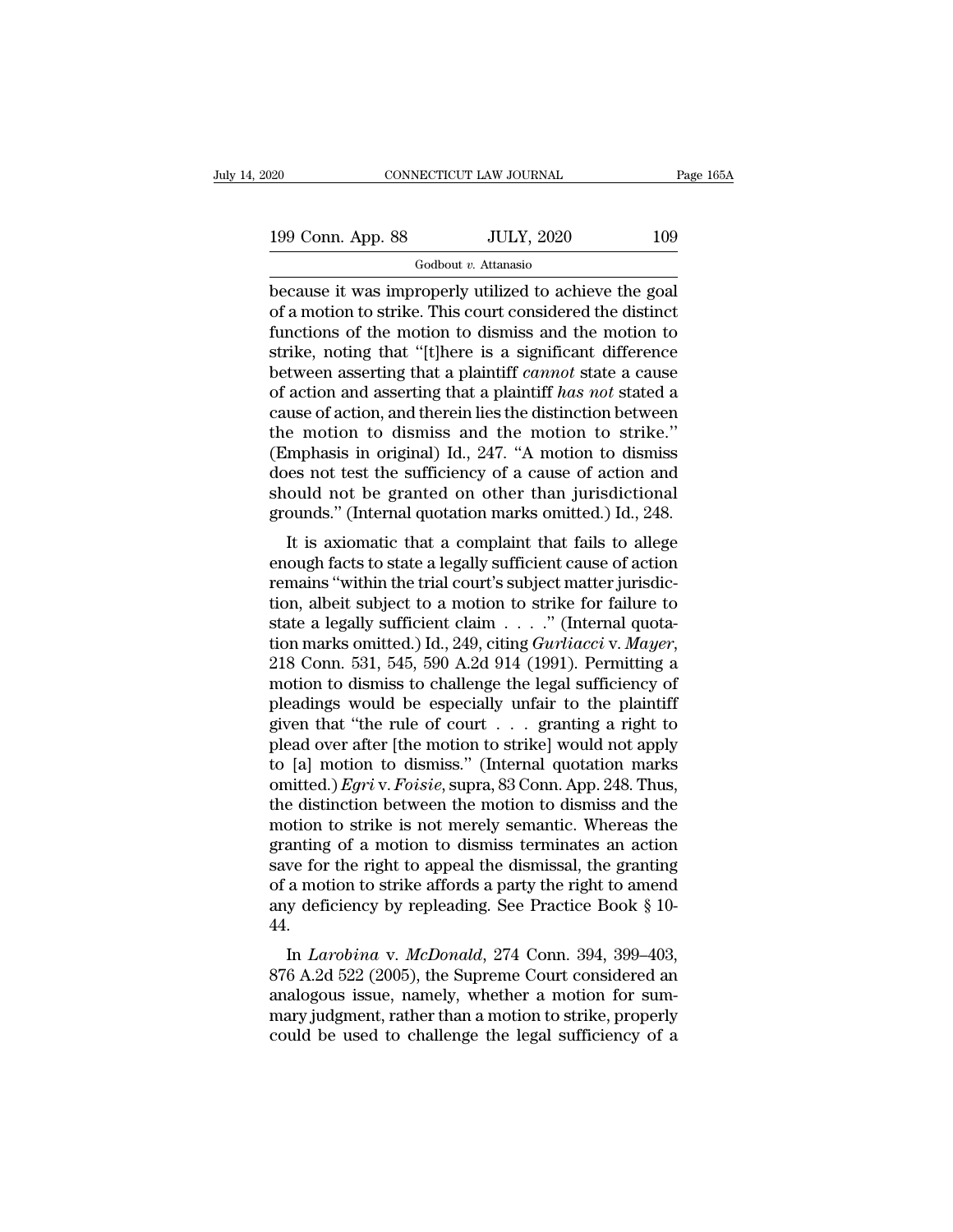## CONNECTICUT LAW JOURNAL July 14, 2020<br>110 JULY, 2020 199 Conn. App. 88<br>Godbout v. Attanasio Godbout *v.* Attanasio

CONNECTICUT LAW JOURNAL July 14, 2020<br>
110 JULY, 2020 199 Conn. App. 88<br>
Godbout v. Attanasio<br>
complaint. As is the case with a judgment granting a<br>
motion to dismiss, a plaintiff is not entitled to replead<br>
following the 110 JULY, 2020 199 Conn. App. 88<br>
Godbout v. Attanasio<br>
complaint. As is the case with a judgment granting a<br>
motion to dismiss, a plaintiff is not entitled to replead<br>
following the granting of a motion for summary judg-<br> 110 JULY, 2020 199 Conn. App. 88<br>  $\frac{6 \text{odbout } v. \text{ Attanasio}}{100 \text{condant.}}$ <br>
complaint. As is the case with a judgment granting a<br>
motion to dismiss, a plaintiff is not entitled to replead<br>
following the granting of a motion for 110 JULY, 2020 199 Conn. App. 88<br>  $\frac{600}{2}$  Godbout *v*. Attanasio<br>
complaint. As is the case with a judgment granting a<br>
motion to dismiss, a plaintiff is not entitled to replead<br>
following the granting of a motion for  $\frac{1}{\text{codbout } v}$ . Attanasio<br>
complaint. As is the case with a judgment granting a<br>
motion to dismiss, a plaintiff is not entitled to replead<br>
following the granting of a motion for summary judg-<br>
ment. See id., 401 ("use Footbout *v*. Attanasio<br>
complaint. As is the case with a judgment granting a<br>
motion to dismiss, a plaintiff is not entitled to replead<br>
following the granting of a motion for summary judg-<br>
ment. See id., 401 ("use of a complaint. As is the case with a judgment granting a<br>motion to dismiss, a plaintiff is not entitled to replead<br>following the granting of a motion for summary judg-<br>ment. See id., 401 ("use of a motion for summary judg-<br>me motion to dismiss, a plaintiff is not entitled to replead<br>following the granting of a motion for summary judg-<br>ment. See id., 401 ("use of a motion for summary judg-<br>ment instead of a motion to strike may be unfair to the following the granting of a motion for summary judgment. See id., 401 ("use of a motion for summary judgment instead of a motion to strike may be unfair to the nonmoving party because [t]he granting of a defendant's motion ment. See id., 401 ("use of a motion for summary judgment instead of a motion to strike may be unfair to the nonmoving party because [t]he granting of a defendant's motion for summary judgment puts the plaintiff out of cou ment instead of a motion to strike may be unfair to the<br>nonmoving party because [t]he granting of a defendant's<br>motion for summary judgment puts the plaintiff out of<br>court . . . [while the] granting of a motion to strike<br>a rulled monomoving party because [t]he granting of a defendant's<br>motion for summary judgment puts the plaintiff out of<br>court  $\ldots$  [while the] granting of a motion to strike<br>allows the plaintiff to replead his or her case" motion for summary judgment puts the plaintiff out of<br>court  $\ldots$  [while the] granting of a motion to strike<br>allows the plaintiff to replead his or her case" (internal<br>quotation marks omitted)). The Supreme Court none-<br>th court . . . [while the] granting of a motion to strike<br>allows the plaintiff to replead his or her case" (internal<br>quotation marks omitted)). The Supreme Court none-<br>theless held that "we will not reverse the trial court's<br> allows the plaintiff to replead his or her case" (internal<br>quotation marks omitted)). The Supreme Court none-<br>theless held that "we will not reverse the trial court's<br>ruling on a motion for summary judgment that was used<br>t quotation marks omitted)). The Supreme Court none-<br>theless held that "we will not reverse the trial court's<br>ruling on a motion for summary judgment that was used<br>to challenge the legal sufficiency of the complaint when<br>it theless held that "we will not reverse the trial court's<br>ruling on a motion for summary judgment that was used<br>to challenge the legal sufficiency of the complaint when<br>it is clear that the motion was being used for that pu ruling on a motion for summary judgment that was used<br>to challenge the legal sufficiency of the complaint when<br>it is clear that the motion was being used for that pur-<br>pose and the nonmoving party, by failing to object to to challenge the legal sufficiency of the complaint when<br>it is clear that the motion was being used for that pur-<br>pose and the nonmoving party, by failing to object to the<br>procedure before the trial court, cannot demonstra it is clear that the motion was being used for that pur-<br>pose and the nonmoving party, by failing to object to the<br>procedure before the trial court, cannot demonstrate<br>prejudice. A plaintiff should not be allowed to argue pose and the nonmoving party, by failing to object to the<br>procedure before the trial court, cannot demonstrate<br>prejudice. A plaintiff should not be allowed to argue to<br>the trial court that his complaint is legally sufficie procedure before the trial court, cannot demonstrate<br>prejudice. A plaintiff should not be allowed to argue to<br>the trial court that his complaint is legally sufficient<br>and then argue on appeal that the trial court should<br>ha prejudice. A plaintiff should not be allowed to argue to<br>the trial court that his complaint is legally sufficient<br>and then argue on appeal that the trial court should<br>have allowed him to amend his pleading to render it<br>leg the trial court that his complaint is legally sufficient<br>and then argue on appeal that the trial court should<br>have allowed him to amend his pleading to render it<br>legally sufficient. Our rules of procedure do not allow<br>a [ and then argue on appeal that the trial court should<br>have allowed him to amend his pleading to render it<br>legally sufficient. Our rules of procedure do not allow<br>a [party] to pursue one course of action at trial and<br>later, have allowed him to a<br>legally sufficient. Our r<br>a [party] to pursue on<br>later, on appeal, argue<br>now be open to him.<br>permit trial by ambusc<br>omitted.) Id., 402.<br>Accordingly, as this [party] to pursue one course of action at trial and<br>
learty] to pursue one course of action at trial and<br>
we be open to him.... To rule otherwise would<br>
rmit trial by ambuscade." (Internal quotation marks<br>
aitted.) Id., 4 a figure) is parsic one coalse of action at and and later, on appeal, argue that a path he rejected should<br>now be open to him. . . . To rule otherwise would<br>permit trial by ambuscade." (Internal quotation marks<br>omitted.)

mow be open to him. . . . To rule otherwise would<br>permit trial by ambuscade." (Internal quotation marks<br>omitted.) Id., 402.<br>Accordingly, as this court recently explained, "[t]o<br>avoid waiving a right to replead, a nonmoving ment trial by ambuscade." (Internal quotation marks<br>permit trial by ambuscade." (Internal quotation marks<br>omitted.) Id., 402.<br>Accordingly, as this court recently explained, "[t]o<br>avoid waiving a right to replead, a nonmovi omitted.) Id., 402.<br>
Accordingly, as this court recently explained, "[t]o<br>
avoid waiving a right to replead, a nonmoving party<br>
must, before the trial court decides the summary judg-<br>
ment motion, either object to the tria shaked, as this court recently explained, "[t]o<br>avoid waiving a right to replead, a nonmoving party<br>must, before the trial court decides the summary judg-<br>ment motion, either object to the trial court's deciding<br>the case t Accordingly, as this court recently explained, "[t]o<br>avoid waiving a right to replead, a nonmoving party<br>must, before the trial court decides the summary judg-<br>ment motion, either object to the trial court's deciding<br>the c avoid waiving a right to replead, a nonmoving party<br>must, before the trial court decides the summary judg-<br>ment motion, either object to the trial court's deciding<br>the case through summary judgment and argue that it<br>should must, before the trial court decides the summary judgment motion, either object to the trial court's deciding<br>the case through summary judgment and argue that it<br>should instead decide the motion as a motion to strike<br>to a ment motion, either object to the trial court's deciding<br>the case through summary judgment and argue that it<br>should instead decide the motion as a motion to strike<br>to afford it the opportunity to replead a legally sufficie the case through summary judgment and argue that it should instead decide the motion as a motion to strike to afford it the opportunity to replead a legally sufficient cause of action or, in the alternative, the nonmoving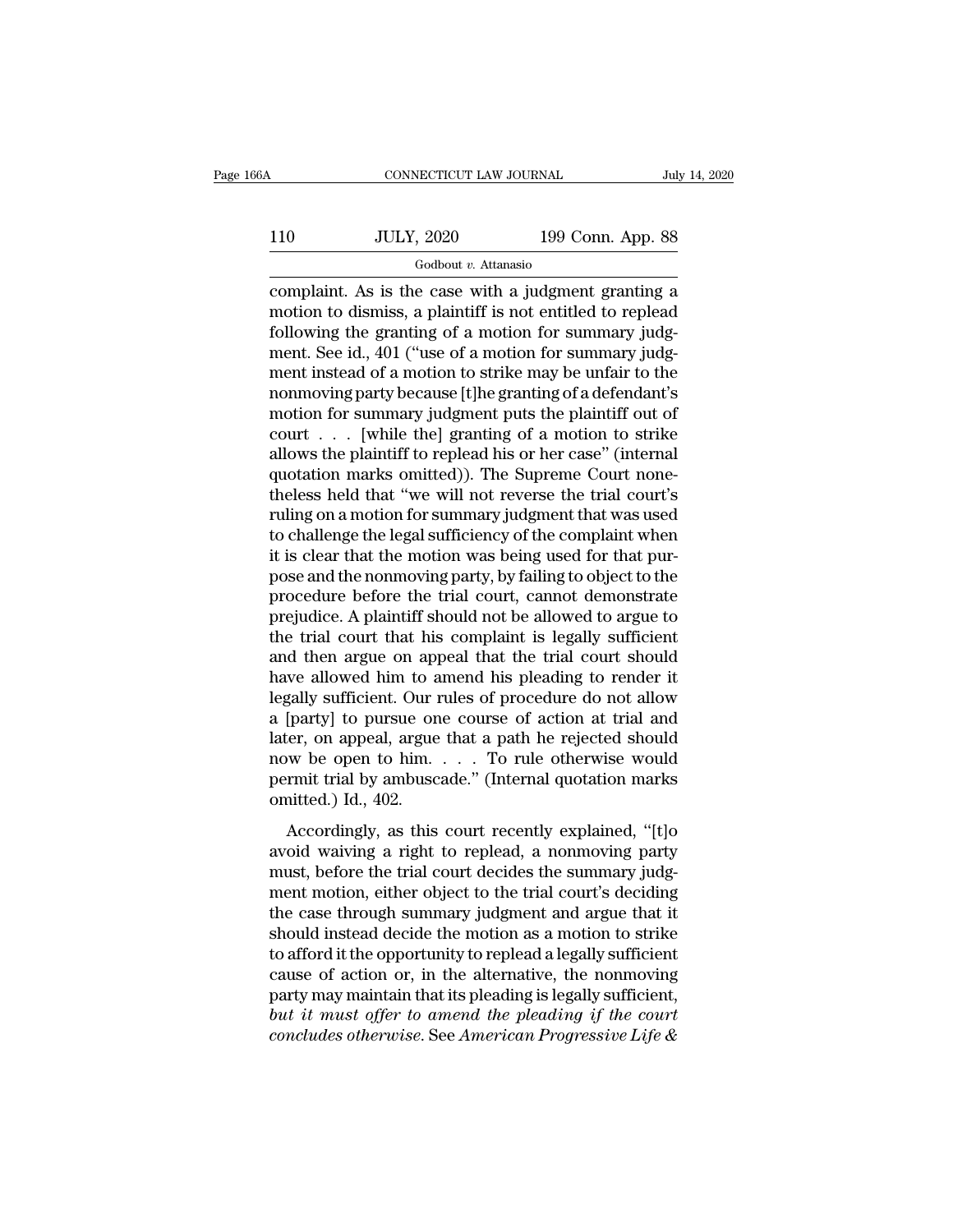# 199 Conn. App. 88 JULY, 2020 111

Godbout *v.* Attanasio

*Health Ins. Co. of New York v. Better Benefits, LLC*, 292 Conn. 111, 124, 971 A.2d 17 (2009) ('a party does not waive its right to replead by arguing that the pleading is logally sufficient but offering if the court were 199 Conn. App. 88 JULY, 2020 111<br>
Godbout v. Attanasio<br>
Health Ins. Co. of New York v. Better Benefits, LLC,<br>
292 Conn. 111, 124, 971 A.2d 17 (2009) ('a party does not<br>
waive its right to replead by arguing that the plead 199 Conn. App. 88 JULY, 2020 111<br>
Godbout v. Attanasio<br>
Health Ins. Co. of New York v. Better Benefits, LLC,<br>
292 Conn. 111, 124, 971 A.2d 17 (2009) ('a party does not<br>
waive its right to replead by arguing that the plead Godbout v. Attanasio<br>
Health Ins. Co. of New York v. Better Benefits, LLC,<br>
292 Conn. 111, 124, 971 A.2d 17 (2009) ('a party does not<br>
waive its right to replead by arguing that the pleading<br>
is legally sufficient, but of Godbout v. Attanasio<br> *Health Ins. Co. of New York v. Better Benefits, LLC,*<br>
292 Conn. 111, 124, 971 A.2d 17 (2009) ('a party does not<br>
waive its right to replead by arguing that the pleading<br>
is legally sufficient, but o Health Ins. Co. of New York v. Better Benefits, LLC,<br>292 Conn. 111, 124, 971 A.2d 17 (2009) ('a party does not<br>waive its right to replead by arguing that the pleading<br>is legally sufficient, but offering, if the court were 292 Conn. 111, 124, 971 A.2d 17 (2009) ('a party does not<br>waive its right to replead by arguing that the pleading<br>is legally sufficient, but offering, if the court were to<br>conclude otherwise, to amend the pleading')." (Em waive its right to replead by arguing that the pleading<br>is legally sufficient, but offering, if the court were to<br>conclude otherwise, to amend the pleading')." (Empha-<br>sis added.) *Streifel* v. *Bulkley*, 195 Conn. App. 29 is legally sufficient, but offering, if the court were to conclude otherwise, to amend the pleading')." (Emphasis added.) *Streifel* v. *Bulkley*, 195 Conn. App. 294, 302, 224 A.3d 539, cert. denied, 335 Conn. 911, 224 A.3 conclude otherwise, to amend th<br>sis added.) Streifel v. Bulkley, 19<br>224 A.3d 539, cert. denied, 335 C<br>(2020). We can discern no rease<br>same analysis to claims that the<br>considered the legal sufficiency o<br>cating a motion to d Sadded.) Stretjet V. Butkley, 195 Conn. App. 294, 302, 4 A.3d 539, cert. denied, 335 Conn. 911, 224 A.3d 539 020). We can discern no reason not to employ this me analysis to claims that the trial court improperly msidered 224 A.3d 539, cert. denied, 335 Conn. 911, 224 A.3d 539<br>(2020). We can discern no reason not to employ this<br>same analysis to claims that the trial court improperly<br>considered the legal sufficiency of a complaint in adjudi

(2020). We can discern no reason not to employ this<br>same analysis to claims that the trial court improperly<br>considered the legal sufficiency of a complaint in adjudi-<br>cating a motion to dismiss.<br>On appeal, the plaintiff ar same analysis to claims that the trial court improperly<br>considered the legal sufficiency of a complaint in adjudi-<br>cating a motion to dismiss.<br>On appeal, the plaintiff argues that a motion to dis-<br>miss was not the proper p considered the legal sumclency of a complaint in adjudicating a motion to dismiss.<br>On appeal, the plaintiff argues that a motion to dismiss was not the proper procedural vehicle to address<br>alleged insufficient factual alle cating a motion to dismiss.<br>
On appeal, the plaintiff argues that a motion to dismiss was not the proper procedural vehicle to address<br>
alleged insufficient factual allegations in his complaint.<br>
The plaintiff admitted at On appeal, the plaintiff argues that a motion to dismiss was not the proper procedural vehicle to address<br>alleged insufficient factual allegations in his complaint.<br>The plaintiff admitted at oral argument before this<br>court miss was not the proper procedural vehicle to address<br>alleged insufficient factual allegations in his complaint.<br>The plaintiff admitted at oral argument before this<br>court, however, that he never made this procedural<br>argume alleged insufficient factual allegations in his complaint.<br>The plaintiff admitted at oral argument before this<br>court, however, that he never made this procedural<br>argument to the trial court in opposition to the motion<br>to d The plaintiff admitted at oral argument before this<br>court, however, that he never made this procedural<br>argument to the trial court in opposition to the motion<br>to dismiss. On appeal, although the plaintiff now argues<br>that t court, however, that he never made this procedural<br>argument to the trial court in opposition to the motion<br>to dismiss. On appeal, although the plaintiff now argues<br>that the defendants should have filed a motion to strike<br>r argument to the trial court in opposition to the motion<br>to dismiss. On appeal, although the plaintiff now argues<br>that the defendants should have filed a motion to strike<br>rather than a motion to dismiss, he does not explain to dismiss. On appeal, although the plaintiff now argues<br>that the defendants should have filed a motion to strike<br>rather than a motion to dismiss, he does not explain<br>how he was prejudiced by this procedural irregularity,<br> that the defendants should have filed a motion to strike<br>rather than a motion to dismiss, he does not explain<br>how he was prejudiced by this procedural irregularity,<br>i.e., he does not claim that he asked for an opportunity<br> rather than a motion to dismiss, he does not explain<br>how he was prejudiced by this procedural irregularity,<br>i.e., he does not claim that he asked for an opportunity<br>to replead or that, if the court had provided him with<br>su how he was prejudiced by this procedural irregularity,<br>i.e., he does not claim that he asked for an opportunity<br>to replead or that, if the court had provided him with<br>such an opportunity, he would have alleged additional<br>f i.e., he does not claim that he asked for an opportunity<br>to replead or that, if the court had provided him with<br>such an opportunity, he would have alleged additional<br>factual allegations in support of his action. Because th to replead or that, if the court had provided him with<br>such an opportunity, he would have alleged additional<br>factual allegations in support of his action. Because the<br>plaintiff waived any objection to the use of the motion such an opportunity, he would have alleged additional<br>factual allegations in support of his action. Because the<br>plaintiff waived any objection to the use of the motion<br>to dismiss to challenge the legal sufficiency of the c factual allegations in support of his action. Because the plaintiff waived any objection to the use of the motion to dismiss to challenge the legal sufficiency of the complaint, and he does not complain that he was prejud plaintiff waived any objection to the use of the motion<br>to dismiss to challenge the legal sufficiency of the com-<br>plaint, and he does not complain that he was prejudiced,<br>we decline to consider this claim on appeal. We the to dismiss to challenge the legal sufficiency of the complaint, and he does not complain that he was prejudiced, we decline to consider this claim on appeal. We therefore turn to the merits of the trial court's determinati The term to the merits of the trial court's determination<br>
at the complaint was legally insufficient, which pre-<br>
a legal question over which we exercise plenary<br>
view. *Larobina* v. *McDonald*, supra, 274 Conn. 403.<br>
B<br>
" *White* that the complaint was legally insufficient, which presents a legal question over which we exercise plenary review. *Larobina* v. *McDonald*, supra, 274 Conn. 403.<br>B<br>
"Connecticut is a fact pleading jurisdiction .

B

sents a legal question over which we exercise plenary<br>review. *Larobina* v. *McDonald*, supra, 274 Conn. 403.<br>B<br>"Connecticut is a fact pleading jurisdiction . . . ."<br>White v. *Mazda Motor of America*, *Inc.*, 313 Conn. 610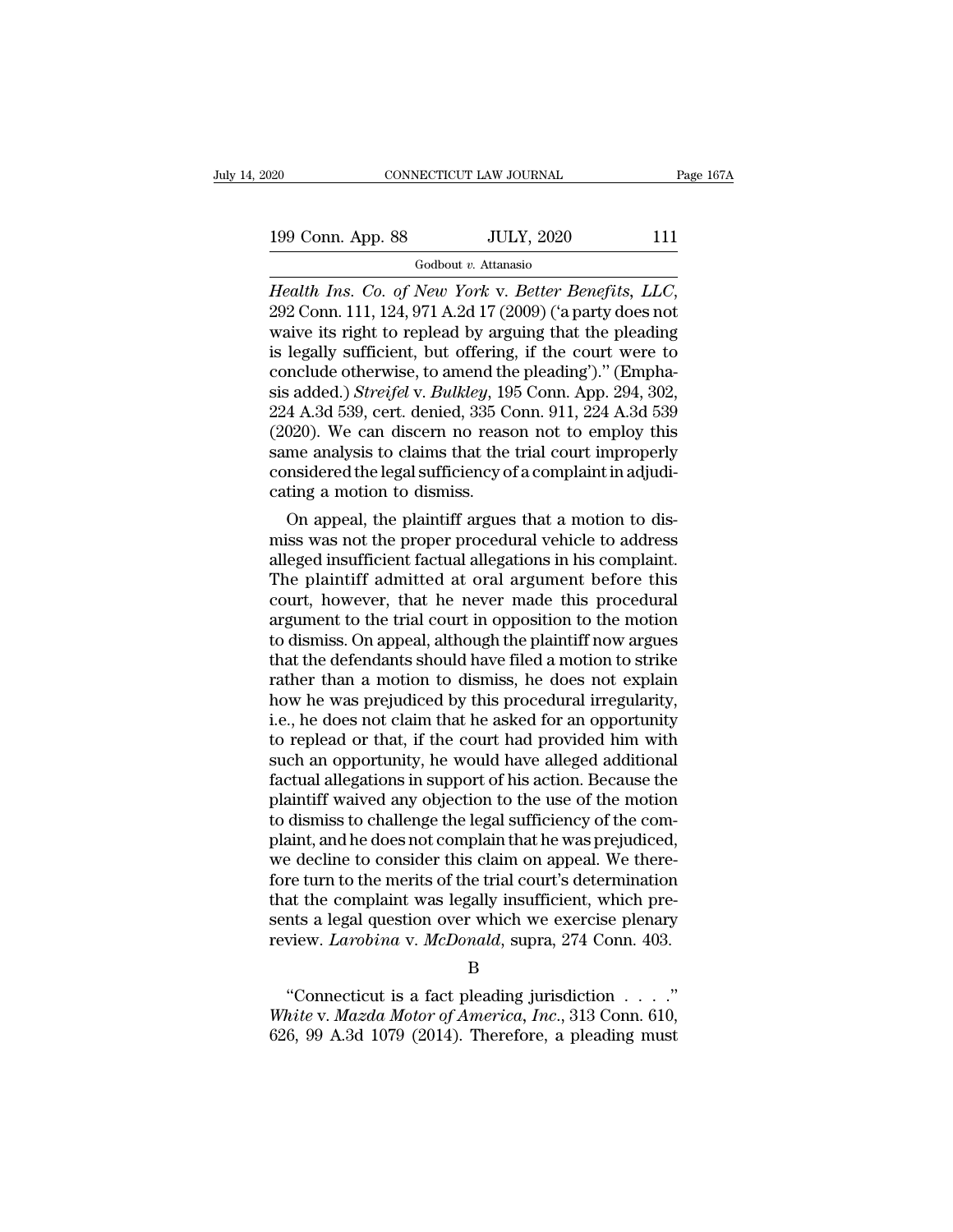## CONNECTICUT LAW JOURNAL July 14, 2020<br>112 JULY, 2020 199 Conn. App. 88<br>Godbout v. Attanasio Godbout *v.* Attanasio

### ''contain a plain and concise statement of the material 112 JULY, 2020 199 Conn. App. 88<br>
Godbout v. Attanasio<br>
"contain a plain and concise statement of the material<br>
facts on which the pleader relies, but not of the evidence<br>
by which they are to be proved . . . ." Practice B  $\frac{112}{\text{JULY, }2020}$  199 Conn. App. 88<br>  $\frac{112}{\text{codbout } v. \text{ Attanasio}}$ <br>
"contain a plain and concise statement of the material facts on which the pleader relies, but not of the evidence by which they are to be proved . . . 112 JULY, 2020 199 Conn. App. 88<br>  $\frac{6 \text{odd} + v \cdot \text{Attanasio}}{3}$ <br>
"contain a plain and concise statement of the material facts on which the pleader relies, but not of the evidence<br>
by which they are to be proved . . . . " Pra  $\frac{1}{100}$   $\frac{1}{100}$   $\frac{1}{100}$   $\frac{1}{100}$   $\frac{1}{100}$   $\frac{1}{100}$   $\frac{1}{100}$   $\frac{1}{100}$   $\frac{1}{100}$   $\frac{1}{100}$   $\frac{1}{100}$   $\frac{1}{100}$   $\frac{1}{100}$   $\frac{1}{100}$   $\frac{1}{100}$   $\frac{1}{100}$   $\frac{1}{100}$   $\frac{1}{100}$   $\frac{1$ Godbout *v*. Attanasio<br>
"contain a plain and concise statement of the material<br>
facts on which the pleader relies, but not of the evidence<br>
by which they are to be proved  $\ldots$ ." Practice Book<br>
§ 10-1. "The purpose of fac "contain a plain and concise statement of the material facts on which the pleader relies, but not of the evidence<br>by which they are to be proved . . . . " Practice Book<br>§ 10-1. "The purpose of fact pleading is to put the d facts on which the pleader relies, but not of the evidence<br>by which they are to be proved . . . . " Practice Book<br>§ 10-1. "The purpose of fact pleading is to put the defen-<br>dant and the court on notice of the important an by which they are to be proved . . . . " Practice Book § 10-1. "The purpose of fact pleading is to put the defendant and the court on notice of the important and relevant facts claimed and the issues to be tried."  $A.C.$  C § 10-1. "The purpose of fact pleading is to put the defendant and the court on notice of the important and relevant facts claimed and the issues to be tried." *A.C.* Consulting, LLC v. *Alexion Pharmaceuticals*, Inc., 194 dant and the court on notice of the important and relevant facts claimed and the issues to be tried." A.C.<br>Consulting, LLC v. Alexion Pharmaceuticals, Inc., 194<br>Conn. App. 316, 330, 220 A.3d 890 (2019). In considering<br>the vant facts claimed and the issues to be tried." A.C.<br>Consulting, LLC v. Alexion Pharmaceuticals, Inc., 194<br>Conn. App. 316, 330, 220 A.3d 890 (2019). In considering<br>the legal sufficiency of a complaint, a court "take[s]<br>th Consulting, LLC v. Alexion Pharmaceuticals, Inc., 194<br>Conn. App. 316, 330, 220 A.3d 890 (2019). In considering<br>the legal sufficiency of a complaint, a court "take[s]<br>the facts to be those alleged in the [pleading] . . . an Conn. App. 316, 330, 220 A.3d 890 (2019). In considering<br>the legal sufficiency of a complaint, a court "take[s]<br>the facts to be those alleged in the [pleading] . . . and<br>[it] construe[s] the [pleading] in the manner most f the legal sufficiency of a complaint, a court "take[s]<br>the facts to be those alleged in the [pleading]  $\ldots$  and<br>[it] construe[s] the [pleading] in the manner most favor-<br>able to sustaining its legal sufficiency." (Intern the facts to be those alleged in the [pleading]  $\ldots$  and [it] construe[s] the [pleading] in the manner most favorable to sustaining its legal sufficiency." (Internal quotation marks omitted.) *Fort Trumbull Conservancy*, [it] construe[s] the [pleading] in the manner most favorable to sustaining its legal sufficiency." (Internal quotation marks omitted.) *Fort Trumbull Conservancy, LLC* v. *Alves*, 262 Conn. 480, 498, 815 A.2d 1188 (2003). able to sustaining its legal sufficiency." (Internal quotation marks omitted.) *Fort Trumbull Conservancy*, *LLC* v. *Alves*, 262 Conn. 480, 498, 815 A.2d 1188 (2003). In considering whether sufficient facts have been alle tion marks omitted.) Fort Trumbull Conservancy, LLC<br>v. Alves, 262 Conn. 480, 498, 815 A.2d 1188 (2003). In<br>considering whether sufficient facts have been alleged<br>that, if provable, would support a cause of action, how-<br>eve v. Alves, 262 Conn. 480, 498, 815 A.2d 11<br>considering whether sufficient facts have<br>that, if provable, would support a cause of<br>ever, a court will not consider mere legal<br>or the truth or accuracy of opinions stated<br>ings. S nsidering whether sufficient facts have been alleged<br>at, if provable, would support a cause of action, how-<br>er, a court will not consider mere legal conclusions<br>the truth or accuracy of opinions stated in the plead-<br>gs. Se that, if provable, would support a cause of action, how-<br>ever, a court will not consider mere legal conclusions<br>or the truth or accuracy of opinions stated in the plead-<br>ings. See *Faulkner* v. United Technologies Corp.,

ever, a court will not consider mere legal conclusions<br>or the truth or accuracy of opinions stated in the plead-<br>ings. See *Faulkner* v. *United Technologies Corp.*, 240<br>Conn. 576, 588, 693 A.2d 293 (1997).<br>As indicated i or the truth or accuracy of opinions stated in the pleadings. See *Faulkner v. United Technologies Corp.*, 240 Conn. 576, 588, 693 A.2d 293 (1997).<br>As indicated in part I of this opinion, we construe the plaintiff's compl ings. See Faulkner v. United Technologies Corp., 240<br>Conn. 576, 588, 693 A.2d 293 (1997).<br>As indicated in part I of this opinion, we construe the<br>plaintiff's complaint as seeking relief for the defendants'<br>alleged violati Conn. 576, 588, 693 A.2d 293 (1997).<br>
As indicated in part I of this opinion, we construe the<br>
plaintiff's complaint as seeking relief for the defendants'<br>
alleged violation of § 12-170. To state a cause of action<br>
agains As indicated in part I of this opinion, we construe the plaintiff's complaint as seeking relief for the defendants' alleged violation of  $\S 12-170$ . To state a cause of action against an official pursuant to  $\S 12-170$ , a plaintiff's complaint as seeking relief for the defendants'<br>alleged violation of § 12-170. To state a cause of action<br>against an official pursuant to § 12-170, a plaintiff must<br>allege facts that, if proven, would establish alleged violation of  $\S$  12-170. To state a cause of action<br>against an official pursuant to  $\S$  12-170, a plaintiff must<br>allege facts that, if proven, would establish that the<br>official engaged in some official misconduct against an official pursuant to  $\S$  12-170, a plaintiff must<br>allege facts that, if proven, would establish that the<br>official engaged in some official misconduct by commit-<br>ting an unlawful act or failing to perform a nece allege facts that, if proven, would establish that the official engaged in some official misconduct by commit-<br>ting an unlawful act or failing to perform a necessary<br>act pertaining to a tax assessment. Even construing the<br> official engaged in some official misconduct by commit-<br>ting an unlawful act or failing to perform a necessary<br>act pertaining to a tax assessment. Even construing the<br>allegations set forth in the complaint in a light most<br> ting an unlaw<br>act pertaining<br>allegations se<br>favorable to tl<br>of the trial co<br>allege sufficie<br>§ 12-170.<br>Although tl t pertaining to a tax assessment. Even construing the<br>egations set forth in the complaint in a light most<br>vorable to the plaintiff, we agree with the assessment<br>the trial court that the plaintiff's complaint failed to<br>ege allegations set forth in the complaint in a light most<br>favorable to the plaintiff, we agree with the assessment<br>of the trial court that the plaintiff's complaint failed to<br>allege sufficient facts to state a cause of action

favorable to the plaintiff, we agree with the assessment<br>of the trial court that the plaintiff's complaint failed to<br>allege sufficient facts to state a cause of action under<br> $§$  12-170.<br>Although the plaintiff alleges in h of the trial court that the plaintiff's complaint failed to<br>allege sufficient facts to state a cause of action under<br> $§$  12-170.<br>Although the plaintiff alleges in his complaint that<br>"the defendants have created a cause of allege sufficient facts to state a cause of action under  $\S$  12-170.<br>Although the plaintiff alleges in his complaint that "the defendants have created a cause of action under  $\S$  12-170" and "have committed criminal acts,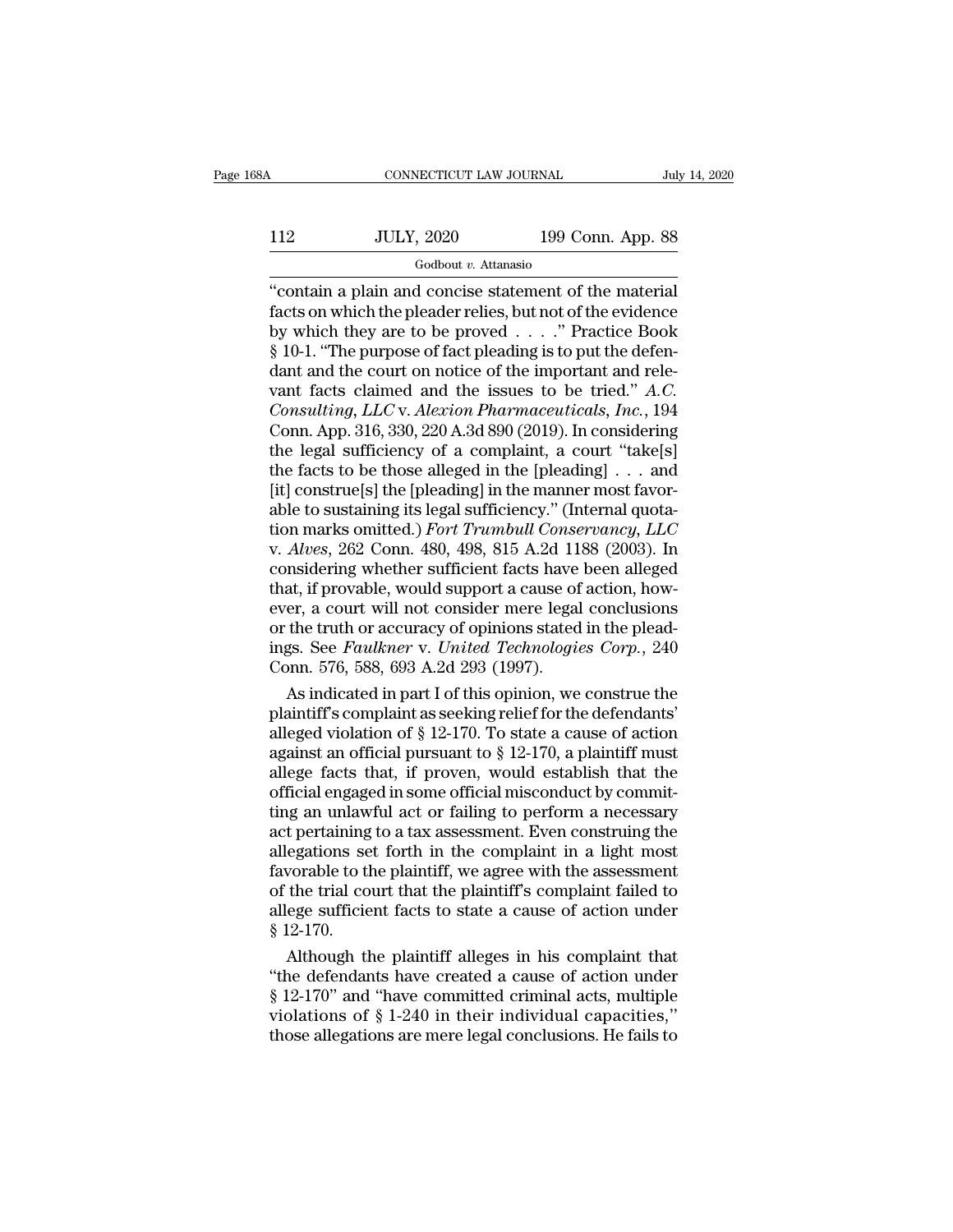Godbout *v.* Attanasio

 $\begin{array}{|l|l|} \hline \text{199 Conn. App. 88} \hline \text{JULY, 2020} \hline \text{113} \hline \text{Godbout } v. \text{ Attanasio} \hline \text{1139} \hline \text{Godbout } v. \text{ Attanasio} \hline \text{1139} \hline \text{1200} \hline \text{130} \hline \text{1310} \hline \text{1410} \hline \text{15110} \hline \text{16111} \hline \text{17111} \hline \text{17111} \hline \text{18111} \$ 199 Conn. App. 88 JULY, 2020 113<br>
Godbout v. Attanasio<br>
allege the material facts on which he relied in reaching<br>
those legal conclusions. The plaintiff does not allege<br>
that the defendants ever were criminally charged or<br> 199 Conn. App. 88 JULY, 2020 113<br>
Godbout v. Attanasio<br>
allege the material facts on which he relied in reaching<br>
those legal conclusions. The plaintiff does not allege<br>
that the defendants ever were criminally charged or 199 Conn. App. 88 JULY, 2020 113<br>
Godbout *v*. Attanasio<br>
allege the material facts on which he relied in reaching<br>
those legal conclusions. The plaintiff does not allege<br>
that the defendants ever were criminally charged Godbout *v.* Attanasio<br>
allege the material facts on which he relied in reaching<br>
those legal conclusions. The plaintiff does not allege<br>
that the defendants ever were criminally charged or<br>
prosecuted for a misdemeanor v Godbout *v*. Attanasio<br>
allege the material facts on which he relied in reaching<br>
those legal conclusions. The plaintiff does not allege<br>
that the defendants ever were criminally charged or<br>
prosecuted for a misdemeanor v allege the material facts on which he relied in reaching<br>those legal conclusions. The plaintiff does not allege<br>that the defendants ever were criminally charged or<br>prosecuted for a misdemeanor violation of a prior FOIC<br>ord those legal conclusions. The plaintiff does not allege<br>that the defendants ever were criminally charged or<br>prosecuted for a misdemeanor violation of a prior FOIC<br>order pursuant to  $\S 1{\text -}240.^{15}$  Indeed, he merely state that the defendants ever were criminally charged or<br>prosecuted for a misdemeanor violation of a prior FOIC<br>order pursuant to  $\S 1{\text -}240.^{15}$  Indeed, he merely states his<br>opinion that such a violation occurred. Although prosecuted for a misdemeanor violation of a prior FOIC<br>order pursuant to  $\S$  1-240.<sup>15</sup> Indeed, he merely states his<br>opinion that such a violation occurred. Although the<br>plaintiff alleges that there was a lack of a quorum order pursuant to  $\S 1-240$ .<sup>15</sup> Indeed, he merely states his<br>opinion that such a violation occurred. Although the<br>plaintiff alleges that there was a lack of a quorum to<br>hear his appeal, the only factual inference to draw opinion that such a violation occurred. Although the plaintiff alleges that there was a lack of a quorum to hear his appeal, the only factual inference to draw from the allegations in the complaint was that the lack of quo plaintiff alleges that there was a lack of a quorum to<br>hear his appeal, the only factual inference to draw from<br>the allegations in the complaint was that the lack of<br>quorum was due to the plaintiff's own request that a<br>maj hear his appeal, the only factual inference to draw from<br>the allegations in the complaint was that the lack of<br>quorum was due to the plaintiff's own request that a<br>majority of the board members recuse themselves,<br>which the the allegations in the complaint was that the lack of<br>quorum was due to the plaintiff's own request that a<br>majority of the board members recuse themselves,<br>which they did. The sole remaining board member pres-<br>ent, Attanas requested. ajority of the board members recuse themselves,<br>nich they did. The sole remaining board member pres-<br>t, Attanasio, adjourned the hearing without taking any<br>tion on the plaintiff's appeal, which was, as alleged<br>the complain which they did. The sole remaining board member present, Attanasio, adjourned the hearing without taking any<br>action on the plaintiff's appeal, which was, as alleged<br>in the complaint, precisely what the plaintiff had<br>reques

ent, Attanasio, adjourned the hearing without taking any<br>action on the plaintiff's appeal, which was, as alleged<br>in the complaint, precisely what the plaintiff had<br>requested.<br>There are no allegations in the complaint that action on the plaintiff's appeal, which was, as alleged<br>in the complaint, precisely what the plaintiff had<br>requested.<br>There are no allegations in the complaint that the<br>individual members acted outside their duties as boar in the complaint, precisely what the plaintiff had<br>requested.<br>There are no allegations in the complaint that the<br>individual members acted outside their duties as board<br>members, for example, by conspiring to deprive the<br>pla requested.<br>There are no allegations in the complaint that the<br>individual members acted outside their duties as board<br>members, for example, by conspiring to deprive the<br>plaintiff of a fair hearing or acting out of corruptio There are no allegations in the complaint that the<br>individual members acted outside their duties as board<br>members, for example, by conspiring to deprive the<br>plaintiff of a fair hearing or acting out of corruption<br>or undue individual members acted outside their duties as board<br>members, for example, by conspiring to deprive the<br>plaintiff of a fair hearing or acting out of corruption<br>or undue influence. The only factual allegation in the<br>compl members, for example, by conspiring to deprive the plaintiff of a fair hearing or acting out of corruption or undue influence. The only factual allegation in the complaint of individual acts or omissions by the defendants plaintiff of a fair hearing or acting out of corruption<br>or undue influence. The only factual allegation in the<br>complaint of individual acts or omissions by the defen-<br>dants Foley, Hughes, and Mather directly related to<br>the or undue influence. The only factual allegation in the complaint of individual acts or omissions by the defendants Foley, Hughes, and Mather directly related to the plaintiff's tax assessment was that they recused themselv complaint of individual acts or omissions by the defendants Foley, Hughes, and Mather directly related to the plaintiff's tax assessment was that they recused themselves in the face of the plaintiff's request for recusal. dants Foley, Hughes, and Mather directly related to<br>the plaintiff's tax assessment was that they recused<br>themselves in the face of the plaintiff's request for recu-<br>sal. An allegation that an individual board member<br>recuse the plaintiff's tax assessment was that they recused<br>themselves in the face of the plaintiff's request for recu-<br>sal. An allegation that an individual board member<br>recused himself or herself from deliberations when<br>request themselves in the face of the plaintiff's request for recusal. An allegation that an individual board member<br>recused himself or herself from deliberations when<br>requested by a party to do so cannot, without some<br>additional sal. An allegation that an individual board member<br>recused himself or herself from deliberations when<br>requested by a party to do so cannot, without some<br>additional factual allegations, which are absent in this<br>complaint, a recused himself or herself from deliberations when<br>requested by a party to do so cannot, without some<br>additional factual allegations, which are absent in this<br>complaint, amount to an illegal act or omission of a<br>necessary requested by a party to do so cannot, without some<br>additional factual allegations, which are absent in this<br>complaint, amount to an illegal act or omission of a<br>necessary act constituting official misconduct. The only<br>fact additional factual allegations, which are absent in this<br>complaint, amount to an illegal act or omission of a<br>necessary act constituting official misconduct. The only<br>factual allegations regarding Attanasio's action are t netual allegations regarding Attanasio's action are that<br>e adjourned the hearing after the plaintiff raised that<br>e board no longer had a quorum present to hear his<br>ppeal and that he signed the notice and hearing<br> $\frac{15}{6}$ Whe adjourned the hearing after the plaintiff raised that<br>the adjourned the hearing after the plaintiff raised that<br>the board no longer had a quorum present to hear his<br>appeal and that he signed the notice and hearing<br> $\frac$ 

The adjourned the hearing after the plaintiff raised that<br>the board no longer had a quorum present to hear his<br>appeal and that he signed the notice and hearing<br><sup>15</sup> General Statutes § 1-240 (b) provides: "Any member of any the board no longer had a<br>appeal and that he signeral statutes  $\S 1-240$  (b) prov<br>who fails to comply with an order of<br>B misdemeanor and each occurrence<br>shall constitute a separate offense."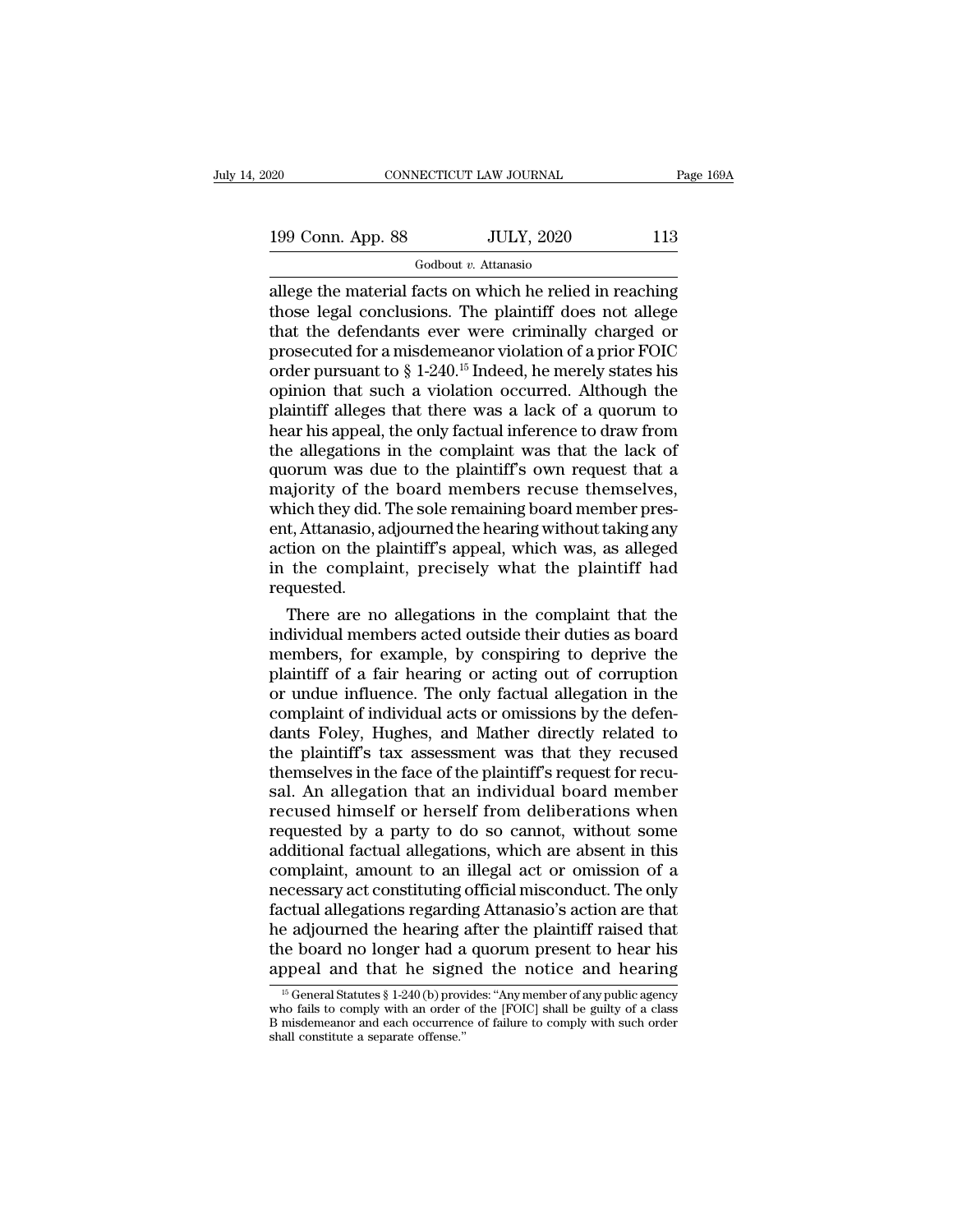# CONNECTICUT LAW JOURNAL July 14, 2020<br>114 JULY, 2020 199 Conn. App. 88<br>Godbout v. Attanasio

Godbout *v.* Attanasio

minutes sent to the plaintiff indicating that the board  $\frac{114}{\text{JULY, }2020}$  199 Conn. App. 88<br>  $\frac{600\text{bout } v.$  Attanasio<br>
minutes sent to the plaintiff indicating that the board<br>
had taken no action on the appeal. Again, those allega-<br>
tions, even if true, would not in and  $114$  JULY, 2020 199 Conn. App. 88<br>  $\frac{114}{\text{codbout } v. \text{ Attanasio}}$ <br>
minutes sent to the plaintiff indicating that the board<br>
had taken no action on the appeal. Again, those allega-<br>
tions, even if true, would not in and of th  $\frac{\text{JULY, 2020}}{\text{Godbout } v. \text{ Attanasio}}$ <br>
minutes sent to the plaintiff indicating that the board<br>
had taken no action on the appeal. Again, those allega-<br>
tions, even if true, would not in and of themselves<br>
support the plaint For Solar, 2020<br>
For Solar, 1pp. 00<br>
minutes sent to the plaintiff indicating that the board<br>
had taken no action on the appeal. Again, those allega-<br>
tions, even if true, would not in and of themselves<br>
support the plain Godbout v. Attanasio<br>
minutes sent to the plaintiff indicating that the board<br>
had taken no action on the appeal. Again, those allega-<br>
tions, even if true, would not in and of themselves<br>
support the plaintiff's legal co minutes sent to the plaintiff indicating that the board<br>had taken no action on the appeal. Again, those allega-<br>tions, even if true, would not in and of themselves<br>support the plaintiff's legal conclusion that Attanasio<br>en had taken no action on the appeal. Again, those allegations, even if true, would not in and of themselves<br>support the plaintiff's legal conclusion that Attanasio<br>engaged in official misconduct. Although the plaintiff<br>alleg tions, even if true, would not in and of themselves<br>support the plaintiff's legal conclusion that Attanasio<br>engaged in official misconduct. Although the plaintiff<br>alleged that he construed the statement "take no<br>action," a support the plaintiff's legal conclusion that Attanasio<br>engaged in official misconduct. Although the plaintiff<br>alleged that he construed the statement "take no<br>action," as set forth in the hearing minutes and notice,<br>as b engaged in official misconduct. Although the plaintiff<br>alleged that he construed the statement "take no<br>action," as set forth in the hearing minutes and notice,<br>as being a denial of his appeal, that is an opinion or<br>legal alleged that he construed the statement "take no<br>action," as set forth in the hearing minutes and notice,<br>as being a denial of his appeal, that is an opinion or<br>legal conclusion that is not binding on this court in<br>conside action," as set f<br>as being a deni<br>legal conclusion<br>considering wh<br>cient regarding<br>*Faulkner* v. Ur<br>Conn. 588.<br>This court as being a denial of his appeal, that is an opinion or<br>gal conclusion that is not binding on this court in<br>msidering whether the complaint was legally suffi-<br>ent regarding its assertion of official misconduct. See<br>*uulkner* v legal conclusion that is not binding on this court in<br>considering whether the complaint was legally suffi-<br>cient regarding its assertion of official misconduct. See<br>Faulkner v. United Technologies Corp., supra, 240<br>Conn. 5

considering whether the complaint was legally suffi-<br>cient regarding its assertion of official misconduct. See<br>Faulkner v. United Technologies Corp., supra, 240<br>Conn. 588.<br>This court asked the plaintiff at oral argument to cient regarding its assertion of official misconduct. See<br>Faulkner v. United Technologies Corp., supra, 240<br>Conn. 588.<br>This court asked the plaintiff at oral argument to<br>identify those specific allegations in the complaint Faulkner v. United Technologies Corp., supra, 240<br>Conn. 588.<br>This court asked the plaintiff at oral argument to<br>identify those specific allegations in the complaint that,<br>if true, would support his assertion that the indiv Conn. 588.<br>This court asked the plaintiff at oral argument to<br>identify those specific allegations in the complaint that,<br>if true, would support his assertion that the individual<br>defendants, and not the board generally, eng This court asked the plaintiff at oral argument to<br>identify those specific allegations in the complaint that,<br>if true, would support his assertion that the individual<br>defendants, and not the board generally, engaged in<br>mi identify those specific allegations in the complaint that,<br>if true, would support his assertion that the individual<br>defendants, and not the board generally, engaged in<br>misconduct. He was unable to direct us to any such<br>spe if true, would support his assertion that the individual<br>defendants, and not the board generally, engaged in<br>misconduct. He was unable to direct us to any such<br>specific factual allegations. His brief contains a chart<br>that defendants, and not the board generally, engaged in<br>misconduct. He was unable to direct us to any such<br>specific factual allegations. His brief contains a chart<br>that he claims demonstrates that his complaint was<br>"riddled wi misconduct. He was unable to direct us to any such<br>specific factual allegations. His brief contains a chart<br>that he claims demonstrates that his complaint was<br>"riddled with such allegations that would support a<br>finding of specific factual allegations. His brief contains a chart<br>that he claims demonstrates that his complaint was<br>"riddled with such allegations that would support a<br>finding of a violation of [§] 12-170," but that chart,<br>which m that he claims demon<br>
"riddled with such all<br>
finding of a violation<br>
which makes reference<br>
the complaint, is not<br>
a particular allegation<br>
legal sufficiency.<br>
Contrary to the pla iddled with such allegations that would support a<br>
iding of a violation of  $[\S]$  12-170," but that chart,<br>
ich makes reference to nearly every paragraph of<br>
e complaint, is not accompanied by any analysis of<br>
particular a finding of a violation of  $[\S]$  12-170," but that chart,<br>which makes reference to nearly every paragraph of<br>the complaint, is not accompanied by any analysis of<br>a particular allegation or its relevance to the issue of<br>leg

which makes reference to nearly every paragraph of<br>the complaint, is not accompanied by any analysis of<br>a particular allegation or its relevance to the issue of<br>legal sufficiency.<br>Contrary to the plaintiff's argument on ap the complaint, is not accompanied by any analysis of<br>a particular allegation or its relevance to the issue of<br>legal sufficiency.<br>Contrary to the plaintiff's argument on appeal, and<br>consistent with the ruling of the trial c a particular allegation or its relevance to the issue of<br>legal sufficiency.<br>Contrary to the plaintiff's argument on appeal, and<br>consistent with the ruling of the trial court, we conclude<br>that the complaint fails to allege legal sufficiency.<br>
Contrary to the plaintiff's argument on appeal, and<br>
consistent with the ruling of the trial court, we conclude<br>
that the complaint fails to allege any act or omission<br>
by an individual defendant, that, Contrary to the plaintiff's argument on appeal, and<br>consistent with the ruling of the trial court, we conclude<br>that the complaint fails to allege any act or omission<br>by an individual defendant, that, if established as true consistent with the ruling of the trial court, we conclude<br>that the complaint fails to allege any act or omission<br>by an individual defendant, that, if established as true,<br>could satisfy the plaintiff's burden of demonstrat that the complaint fails to allege any act or omission<br>by an individual defendant, that, if established as true,<br>could satisfy the plaintiff's burden of demonstrating an<br>unlawful act or omission necessary to prevail under<br> by an individual defendant, that, if established as true,<br>could satisfy the plaintiff's burden of demonstrating an<br>unlawful act or omission necessary to prevail under<br>§ 12-170. Accordingly, the trial court properly deter-<br> could satisfy the plaintiff's burden of demonstrating an<br>unlawful act or omission necessary to prevail under<br>§ 12-170. Accordingly, the trial court properly deter-<br>mined that the complaint was insufficiently pleaded,<br>and, error.